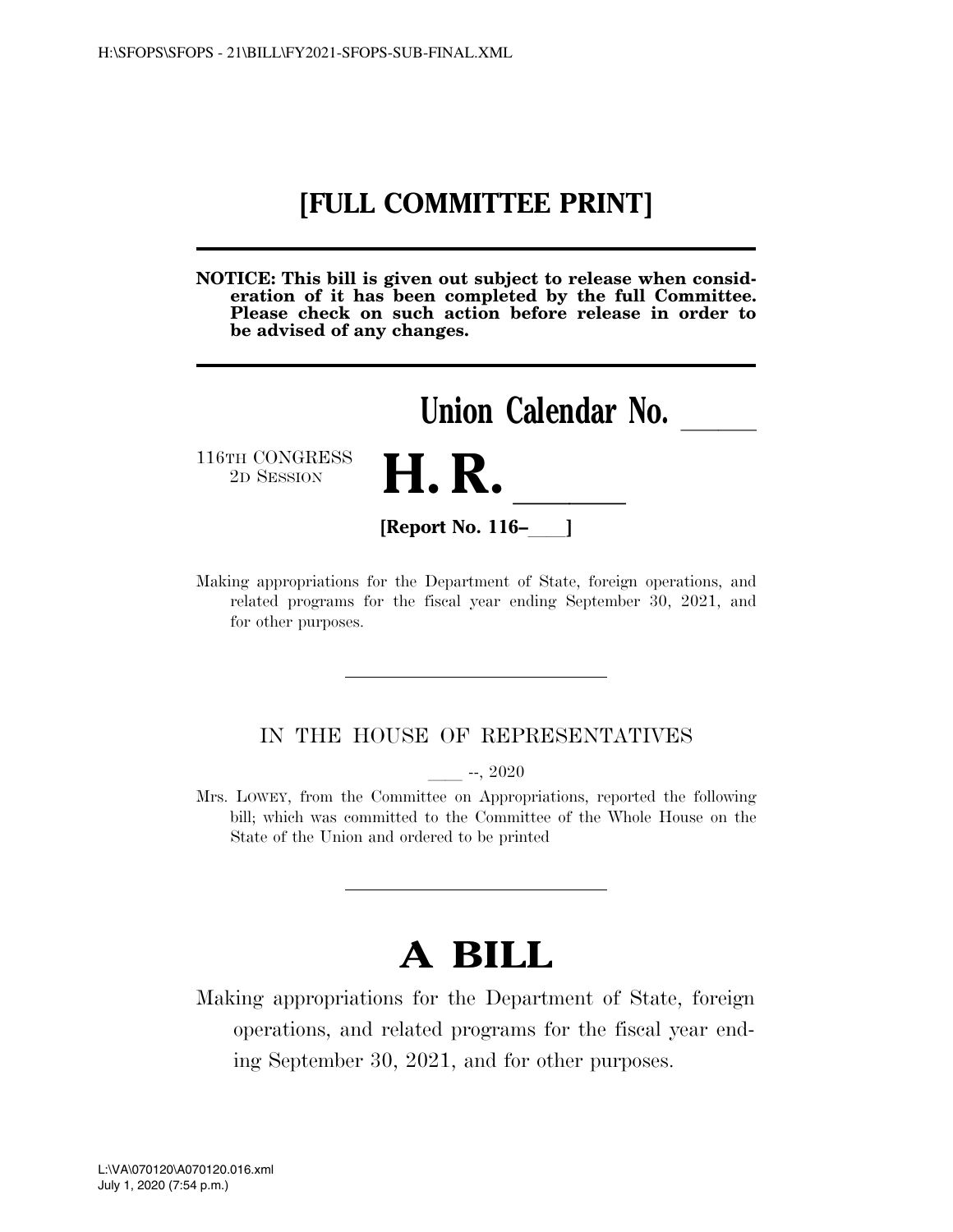| $\mathbf{1}$   | Be it enacted by the Senate and House of Representa-              |
|----------------|-------------------------------------------------------------------|
| 2              | tives of the United States of America in Congress assembled,      |
| 3              | That the following sums are appropriated, out of any              |
| $\overline{4}$ | money in the Treasury not otherwise appropriated, for the         |
| 5              | Department of State, foreign operations, and related pro-         |
| 6              | grams for the fiscal year ending September 30, 2021, and          |
| 7              | for other purposes, namely:                                       |
| 8              | TITIDE I                                                          |
| 9              | DEPARTMENT OF STATE AND RELATED                                   |
| 10             | <b>AGENCY</b>                                                     |
| 11             | DEPARTMENT OF STATE                                               |
| 12             | <b>ADMINISTRATION OF FOREIGN AFFAIRS</b>                          |
| 13             | DIPLOMATIC PROGRAMS                                               |
| 14             | For necessary expenses of the Department of State                 |
| 15             | and the Foreign Service not otherwise provided for,               |
| 16             | $$9,188,195,000$ , of which $$763,845,000$ may remain avail-      |
| 17             | able until September 30, 2022, and of which up to                 |
| 18             | $$4,095,899,000$ may remain available until expended for          |
| 19             | Worldwide Security Protection: <i>Provided</i> , That of the      |
| 20             | amount made available under this heading for Worldwide            |
| 21             | Security Protection, $\text{$}2,626,122,000$ is designated by the |
| 22             | Congress for Overseas Contingency Operations/Global               |
| 23             | War on Terrorism pursuant to section $251(b)(2)(A)(ii)$ of        |
| 24             | the Balanced Budget and Emergency Deficit Control Act             |
|                | 25 of 1985: <i>Provided further</i> , That funds made available   |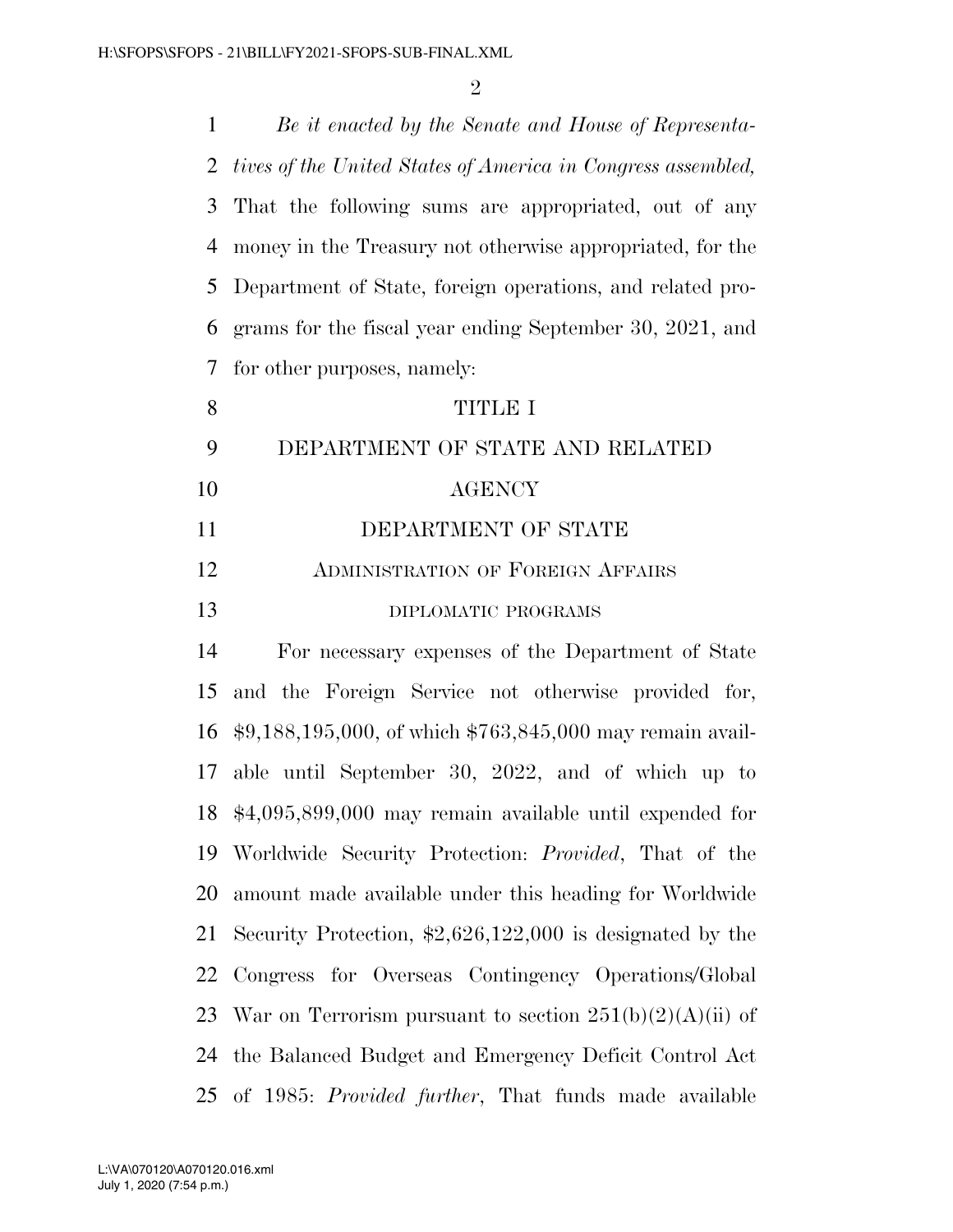under this heading shall be allocated in accordance with paragraphs (1) through (4) as follows:

 (1) HUMAN RESOURCES.—For necessary ex- penses for training, human resources management, and salaries, including employment without regard to civil service and classification laws of persons on a temporary basis (not to exceed \$700,000), as au- thorized by section 801 of the United States Infor- mation and Educational Exchange Act of 1948 (62 Stat. 11; Chapter 36), \$2,999,725,000, of which up to \$543,687,000 is for Worldwide Security Protec-tion.

 (2) OVERSEAS PROGRAMS.—For necessary ex- penses for the regional bureaus of the Department of State and overseas activities as authorized by law, \$1,840,143,000.

 (3) DIPLOMATIC POLICY AND SUPPORT.—For necessary expenses for the functional bureaus of the Department of State, including representation to certain international organizations in which the United States participates pursuant to treaties rati- fied pursuant to the advice and consent of the Sen- ate or specific Acts of Congress, general administra- tion, and arms control, nonproliferation, and disar-mament activities as authorized, \$774,882,000: *Pro-*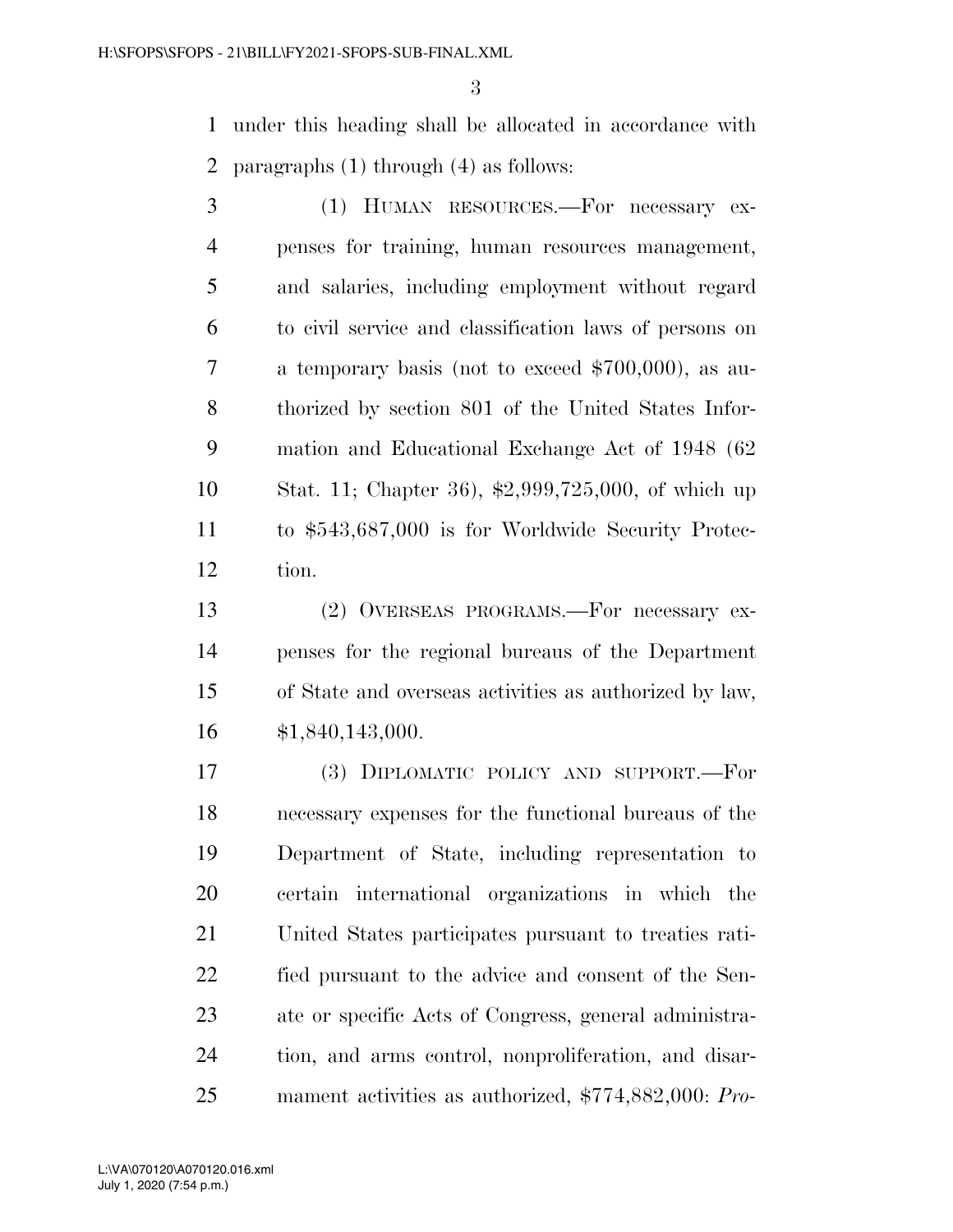| $\mathbf{1}$   | <i>vided</i> , That none of the funds made available pursu- |
|----------------|-------------------------------------------------------------|
| $\overline{2}$ | ant to this paragraph shall be available for the offi-      |
| 3              | cial travel of the Secretary of State from the period       |
| $\overline{4}$ | of time between the submission to Congress of the           |
| 5              | President's fiscal year 2022 budget and the Sec-            |
| 6              | retary of State providing written confirmation of a         |
| 7              | mutually agreed upon date for the Secretary's par-          |
| 8              | ticipation in a budget hearing before the Committees        |
| 9              | on Appropriations.                                          |
| 10             | (4) SECURITY PROGRAMS.—For necessary ex-                    |
| 11             | penses for security activities, \$3,573,445,000, of         |
| 12             | which up to $$3,552,212,000$ is for Worldwide Secu-         |
| 13             | rity Protection.                                            |
| 14             | (5) FEES AND PAYMENTS COLLECTED.—In ad-                     |
| 15             | dition to amounts otherwise made available under            |
| 16             | this heading—                                               |
| 17             | $(A)$ as authorized by section 810 of the                   |
| 18             | United States Information and Educational Ex-               |
| 19             | change Act, not to exceed $$5,000,000$ , to re-             |
| 20             | main available until expended, may be credited              |
| 21             | to this appropriation from fees or other pay-               |
| 22             | ments received from English teaching, library,              |
| 23             | motion pictures, and publication programs and               |
| 24             | from fees from educational advising and coun-               |
| 25             | seling and exchange visitor programs; and                   |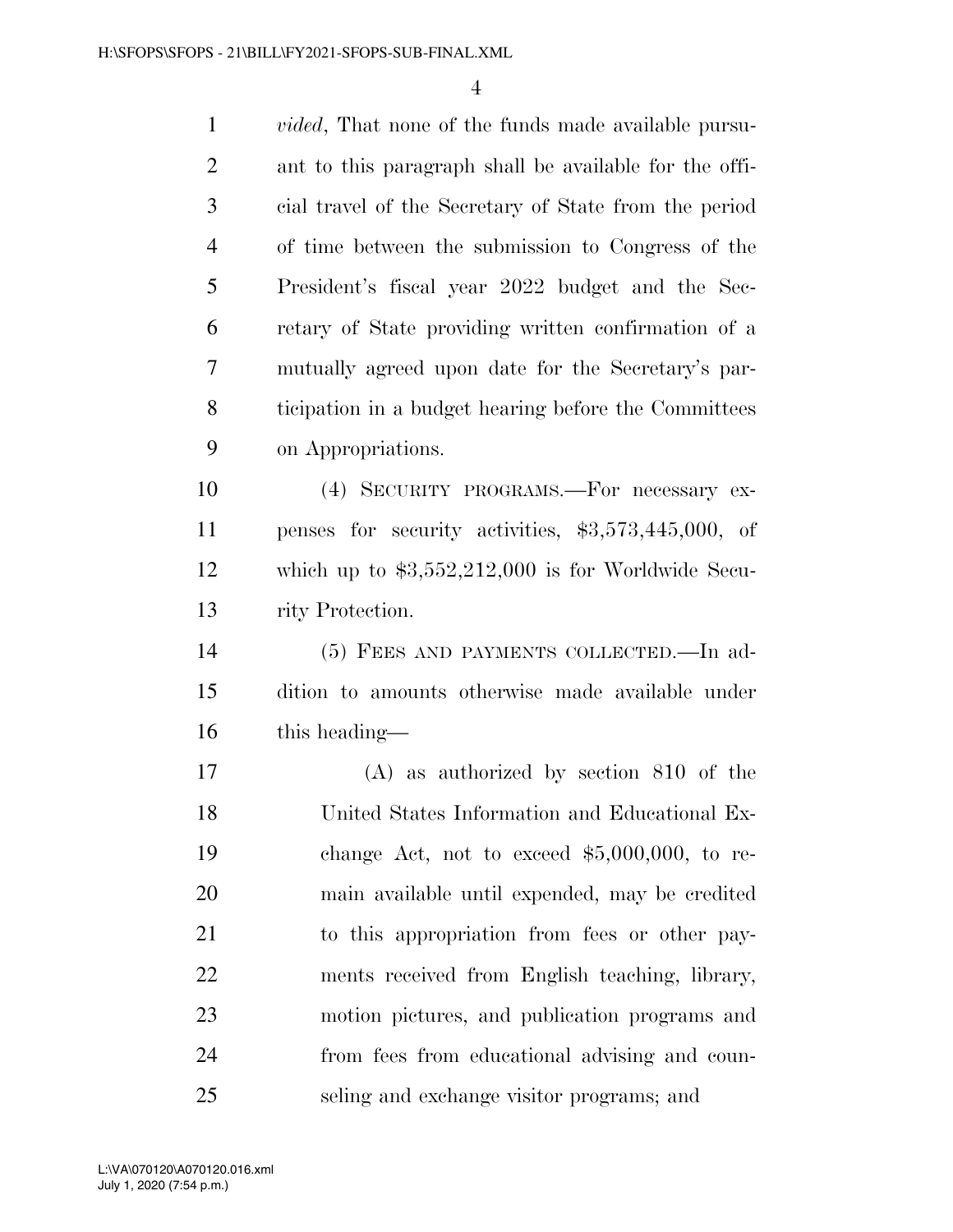| $\mathbf{1}$   | $(B)$ not to exceed \$15,000, which shall be       |
|----------------|----------------------------------------------------|
| $\overline{2}$ | derived from reimbursements, surcharges, and       |
| 3              | fees for use of Blair House facilities.            |
| $\overline{4}$ | (6) TRANSFER OF FUNDS, REPROGRAMMING,              |
| 5              | AND OTHER MATTERS.-                                |
| 6              | (A) Notwithstanding any other provision of         |
| 7              | this Act, funds may be reprogrammed within         |
| 8              | and between paragraphs (1) through (4) under       |
| 9              | this heading subject to section 7015 of this Act.  |
| 10             | (B) Of the amount made available under             |
| 11             | this heading, not to exceed $$10,000,000$ may be   |
| 12             | transferred to, and merged with, funds made        |
| 13             | available by this Act under the heading "Emer-     |
| 14             | gencies in the Diplomatic and Consular Serv-       |
| 15             | ice", to be available only for emergency evacu-    |
| 16             | ations and rewards, as authorized.                 |
| 17             | (C) Funds appropriated under this heading          |
| 18             | are available for acquisition by exchange or pur-  |
| 19             | chase of passenger motor vehicles as authorized    |
| 20             | by law and, pursuant to section $1108(g)$ of title |
| 21             | 31, United States Code, for the field examina-     |
| 22             | tion of programs and activities in the United      |
| 23             | States funded from any account contained in        |
| 24             | this title.                                        |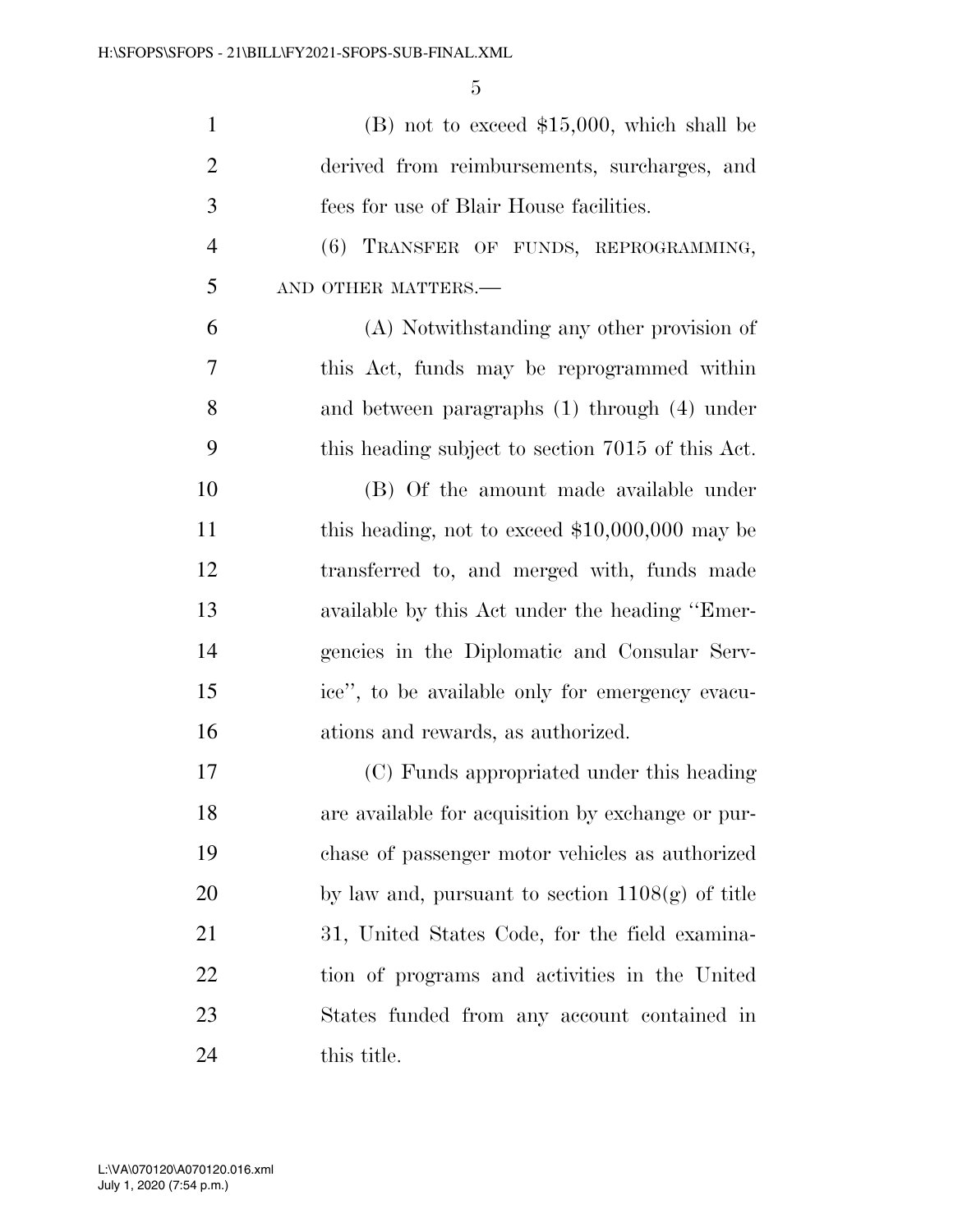#### CAPITAL INVESTMENT FUND

 For necessary expenses of the Capital Investment Fund, as authorized, \$137,500,000, to remain available until expended.

OFFICE OF INSPECTOR GENERAL

 For necessary expenses of the Office of Inspector General, \$90,829,000, of which \$13,624,000 may remain available until September 30, 2022: *Provided*, That funds appropriated under this heading are made available not- withstanding section 209(a)(1) of the Foreign Service Act of 1980 (22 U.S.C. 3929(a)(1)), as it relates to post in-spections.

 In addition, for the Special Inspector General for Af- ghanistan Reconstruction (SIGAR) for reconstruction oversight, \$54,900,000, to remain available until Sep- tember 30, 2022, which is designated by the Congress for Overseas Contingency Operations/Global War on Ter-18 rorism pursuant to section  $251(b)(2)(A)(ii)$  of the Bal- anced Budget and Emergency Deficit Control Act of 1985: *Provided*, That funds appropriated under this heading that are made available for the printing and reproduction costs of SIGAR shall not exceed amounts for such costs during the prior fiscal year.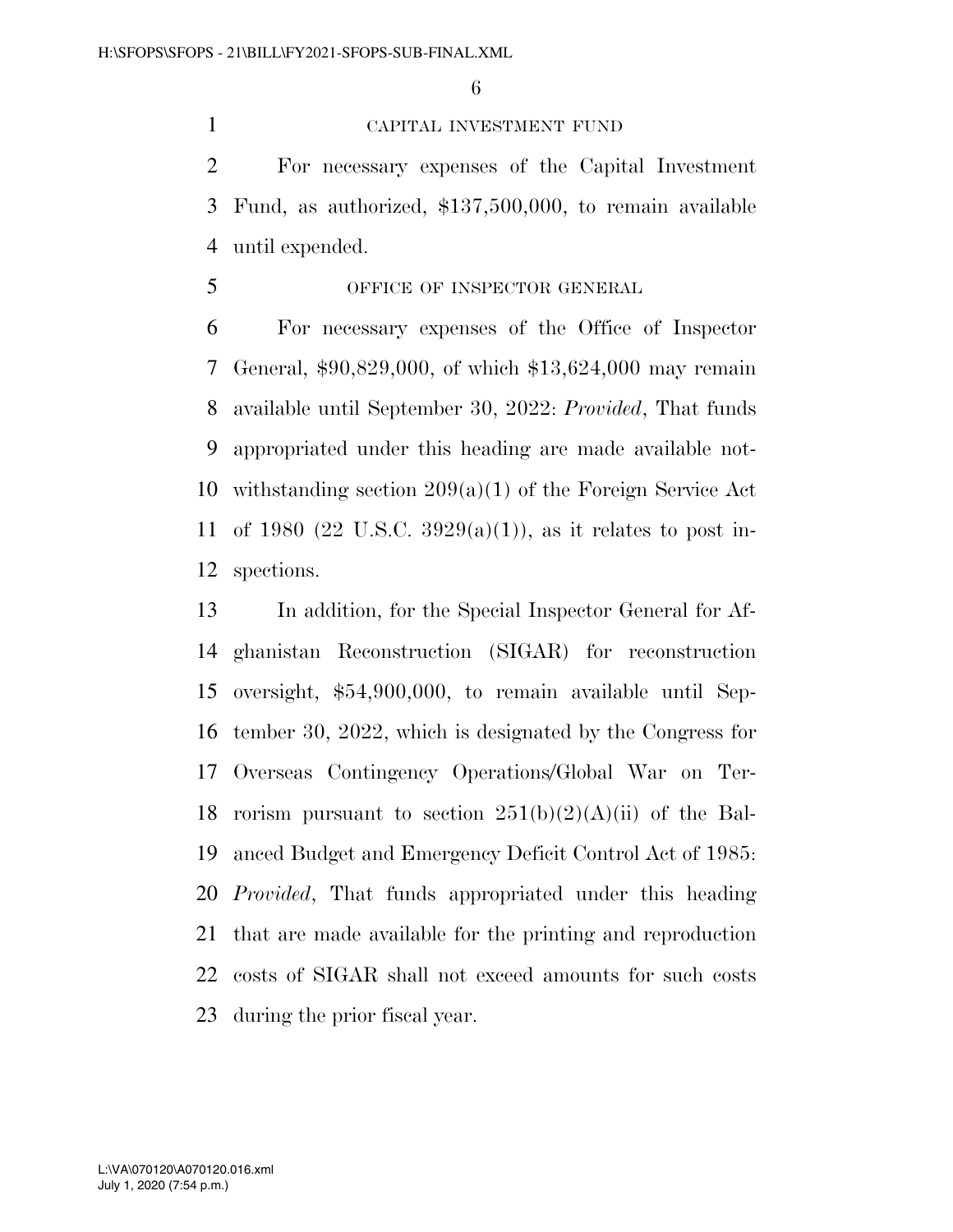#### EDUCATIONAL AND CULTURAL EXCHANGE PROGRAMS

 For necessary expenses of educational and cultural exchange programs, as authorized, \$741,700,000, to re- main available until expended, of which not less than \$277,000,000 shall be for the Fulbright Program and not less than \$116,860,000 shall be for Citizen Exchange Pro- gram: *Provided,* That fees or other payments received from, or in connection with, English teaching, educational advising and counseling programs, and exchange visitor programs as authorized may be credited to this account, to remain available until expended: *Provided further*, That a portion of the Fulbright awards from the Eurasia and Central Asia regions shall be designated as Edmund S. Muskie Fellowships, following consultation with the Com- mittees on Appropriations: *Provided further*, That funds appropriated under this heading that are made available for the Benjamin Gilman International Scholarships Pro- gram shall also be made available for the John S. McCain Scholars Program, pursuant to section 7075 of the De- partment of State, Foreign Operations, and Related Pro- grams Appropriations Act, 2019 (division F of Public Law 116–6): *Provided further*, That not less than \$5,000,000 of the funds appropriated under this heading shall be made available for the Global TechGirls Program in the manner specified under this heading in the report accom-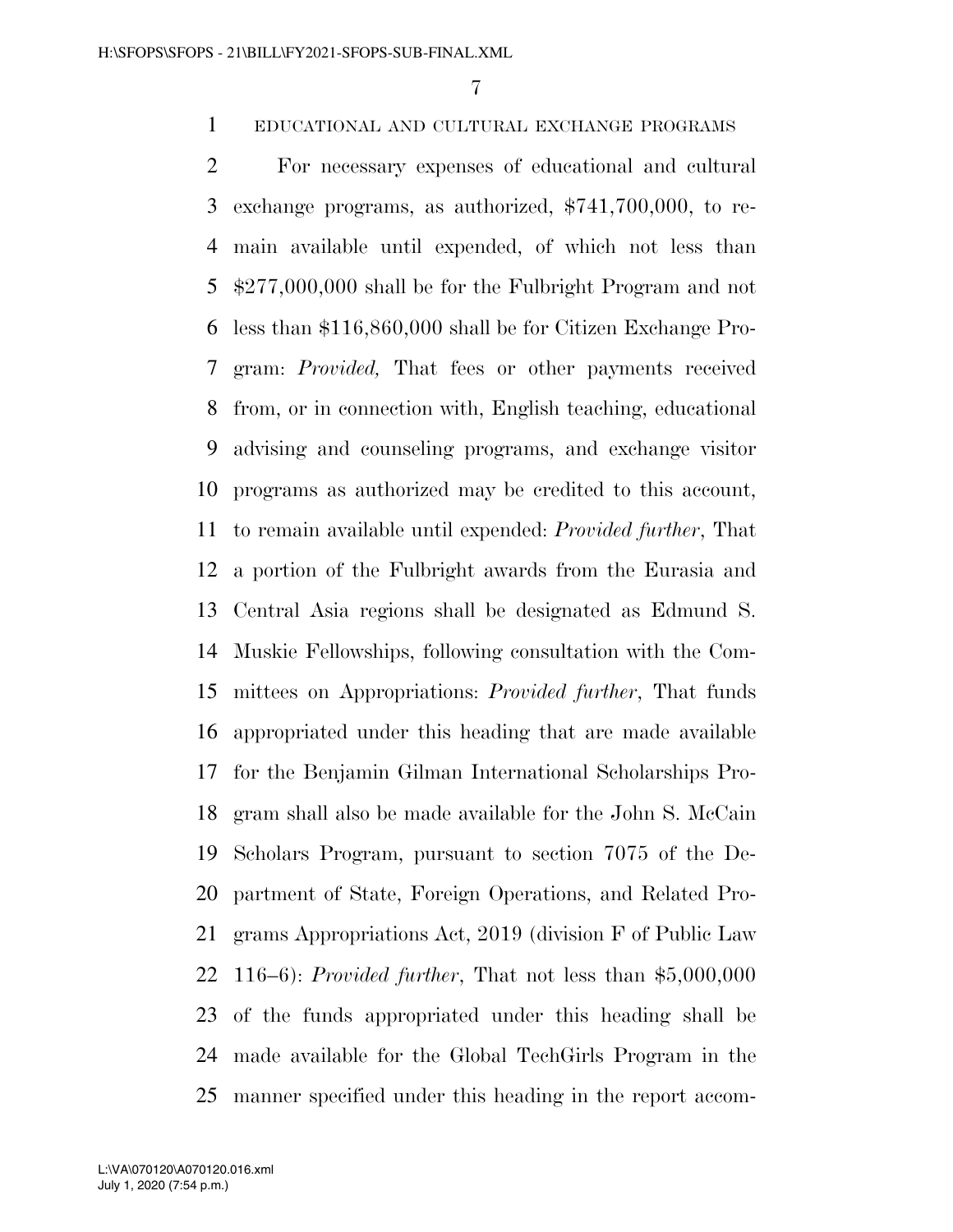panying this Act: *Provided further*, That of the funds made available under this heading for the Fulbright Pro- gram, not less than \$5,000,000 shall be made available for the English Teaching in Africa Program in the manner specified under this heading in the report accompanying this Act: *Provided further*, That funds appropriated under this heading may be made available for the Civil Society Exchange Program following consultation with the Com- mittees on Appropriations: *Provided further*, That any substantive modifications from the prior fiscal year to pro- grams funded by this Act under this heading shall be sub- ject to prior consultation with, and the regular notification procedures of, the Committees on Appropriations.

REPRESENTATION EXPENSES

 For representation expenses as authorized, \$7,415,000.

PROTECTION OF FOREIGN MISSIONS AND OFFICIALS

 For necessary expenses, not otherwise provided, to enable the Secretary of State to provide for extraordinary protective services, as authorized, \$30,890,000, to remain available until September 30, 2022.

EMBASSY SECURITY, CONSTRUCTION, AND MAINTENANCE

 For necessary expenses for carrying out the Foreign Service Buildings Act of 1926 (22 U.S.C. 292 et seq.), preserving, maintaining, repairing, and planning for real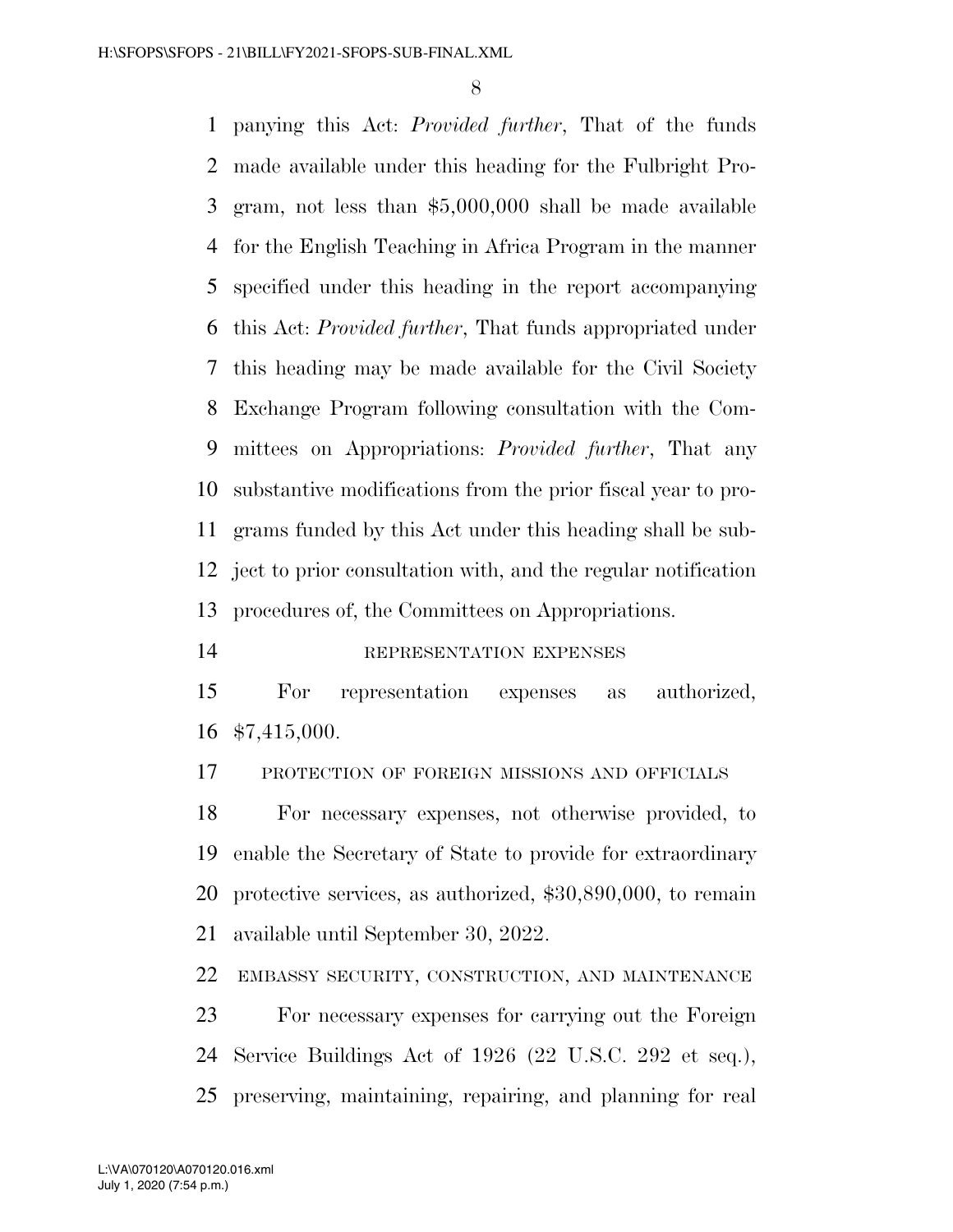property that are owned or leased by the Department of State, and renovating, in addition to funds otherwise avail- able, the Harry S Truman Building, \$769,800,000, to re- main available until September 30, 2025, of which not to exceed \$25,000 may be used for overseas representation expenses as authorized: *Provided*, That none of the funds appropriated in this paragraph shall be available for acqui- sition of furniture, furnishings, or generators for other de- partments and agencies of the United States Government. In addition, for the costs of worldwide security up- grades, acquisition, and construction as authorized, \$1,205,649,000, to remain available until September 30, 2025, of which \$424,287,000 is designated by the Con- gress for Overseas Contingency Operations/Global War on 15 Terrorism pursuant to section  $251(b)(2)(A)(ii)$  of the Bal- anced Budget and Emergency Deficit Control Act of 1985. EMERGENCIES IN THE DIPLOMATIC AND CONSULAR

#### 18 SERVICE

 For necessary expenses to enable the Secretary of State to meet unforeseen emergencies arising in the Diplo- matic and Consular Service, as authorized, \$7,885,000, to remain available until expended, of which not to exceed \$1,000,000 may be transferred to, and merged with, funds appropriated by this Act under the heading ''Repatriation Loans Program Account'': *Provided*, That \$1,800,000 of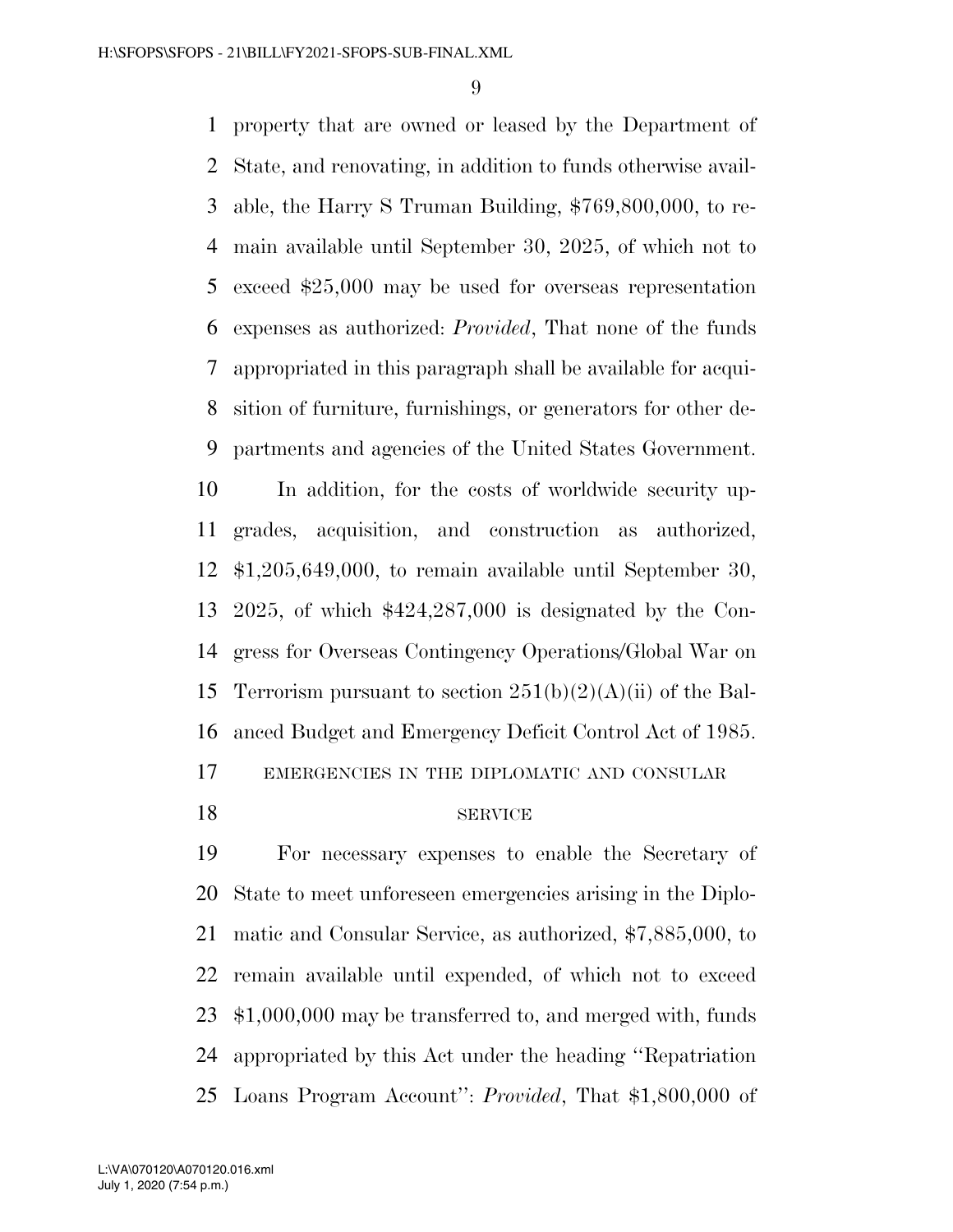the funds appropriated under this heading may not be ob- ligated until the Secretary of State provides written con- firmation to the Committees on Appropriations of a mutu- ally agreed upon date for the Secretary's participation in a budget hearing before such Committees: *Provided fur- ther*, That the limitation of the previous proviso shall not apply if such funds are necessary for emergency evacu- ations or the payment of rewards for information related to international terrorism, narcotics-related activities, transnational organized crime, and war crimes as author- ized by section 36 of the State Department Basic Authori-ties Act of 1956 (22 U.S.C. 2708).

### 13 REPATRIATION LOANS PROGRAM ACCOUNT

 For the cost of direct loans, \$1,300,000, as author- ized: *Provided*, That such costs, including the cost of modifying such loans, shall be as defined in section 502 of the Congressional Budget Act of 1974: *Provided fur- ther,* That such funds are available to subsidize gross obli- gations for the principal amount of direct loans not to ex-ceed \$4,147,881.

PAYMENT TO THE AMERICAN INSTITUTE IN TAIWAN

 For necessary expenses to carry out the Taiwan Rela-tions Act (Public Law 96–8), \$31,963,000.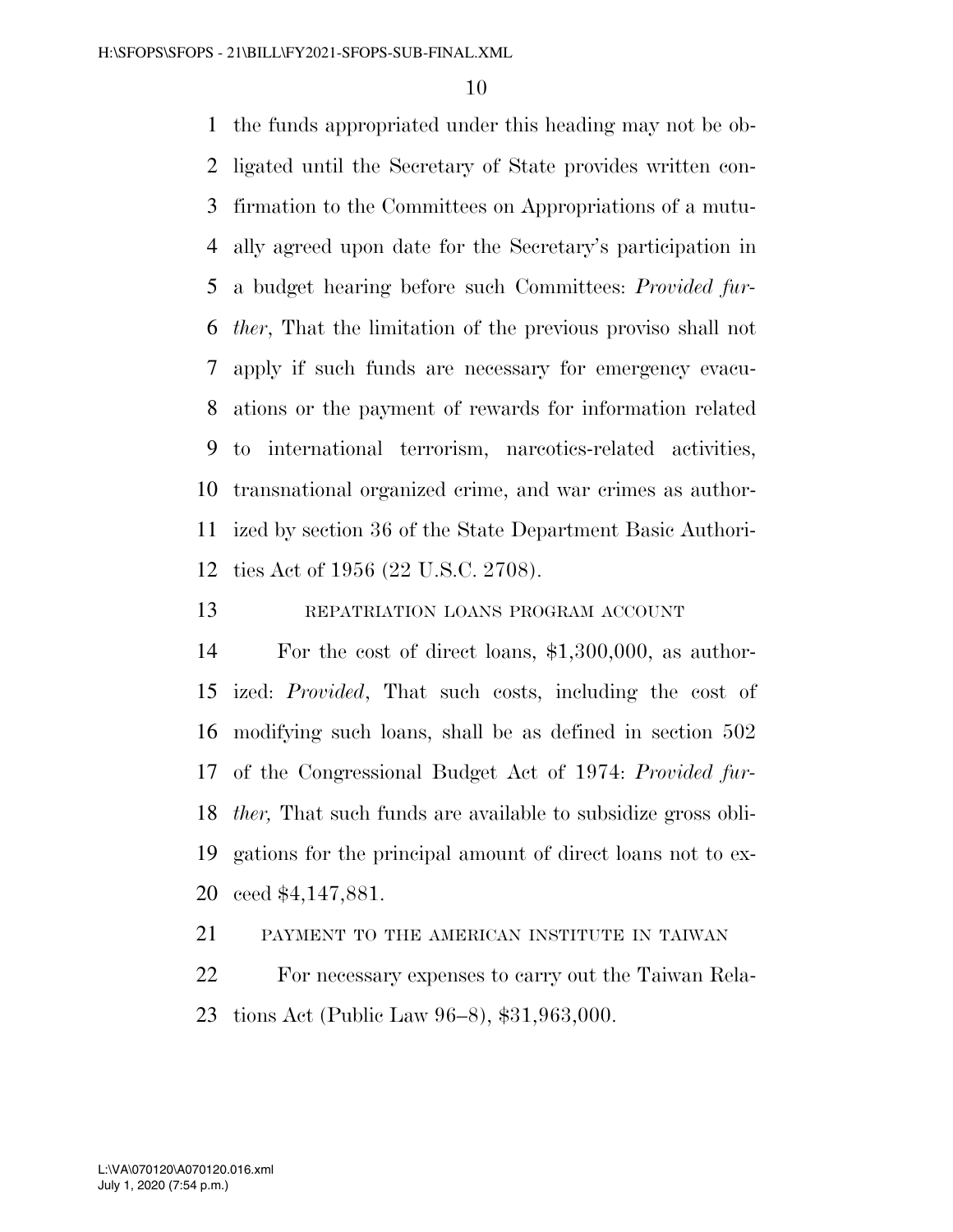| $\mathbf{1}$   | INTERNATIONAL CENTER, WASHINGTON, DISTRICT OF               |
|----------------|-------------------------------------------------------------|
| $\overline{2}$ | <b>COLUMBIA</b>                                             |
| 3              | Not to exceed $$1,806,600$ shall be derived from fees       |
| 4              | collected from other executive agencies for lease or use of |
| 5              | facilities at the International Center in accordance with   |
| 6              | section 4 of the International Center Act (Public Law 90–   |
| 7              | 553), and, in addition, as authorized by section 5 of such  |
| 8              | Act, \$2,743,000, to be derived from the reserve authorized |
| 9              | by such section, to be used for the purposes set out in     |
| 10             | that section.                                               |
| 11             | PAYMENT TO THE FOREIGN SERVICE RETIREMENT AND               |
| 12             | DISABILITY FUND                                             |
| 13             | For payment to the Foreign Service Retirement and           |
| 14             | Disability Fund, as authorized, \$158,900,000.              |
| 15             | INTERNATIONAL ORGANIZATIONS                                 |
| 16             | CONTRIBUTIONS TO INTERNATIONAL ORGANIZATIONS                |
| 17             | For necessary expenses, not otherwise provided for,         |
| 18             | to meet annual obligations of membership in international   |
| 19             | multilateral organizations, pursuant to treaties ratified   |
| 20             | pursuant to the advice and consent of the Senate, conven-   |
| 21             | tions, or specific Acts of Congress, $$1,505,928,000$ , of  |
| 22             | which $$96,240,000$ , to remain available until September   |
| 23             | 30, 2022, is designated by the Congress for Overseas Con-   |
| 24             | tingency Operations/Global War on Terrorism pursuant to     |
| 25             | section $251(b)(2)(A)(ii)$ of the Balanced Budget and       |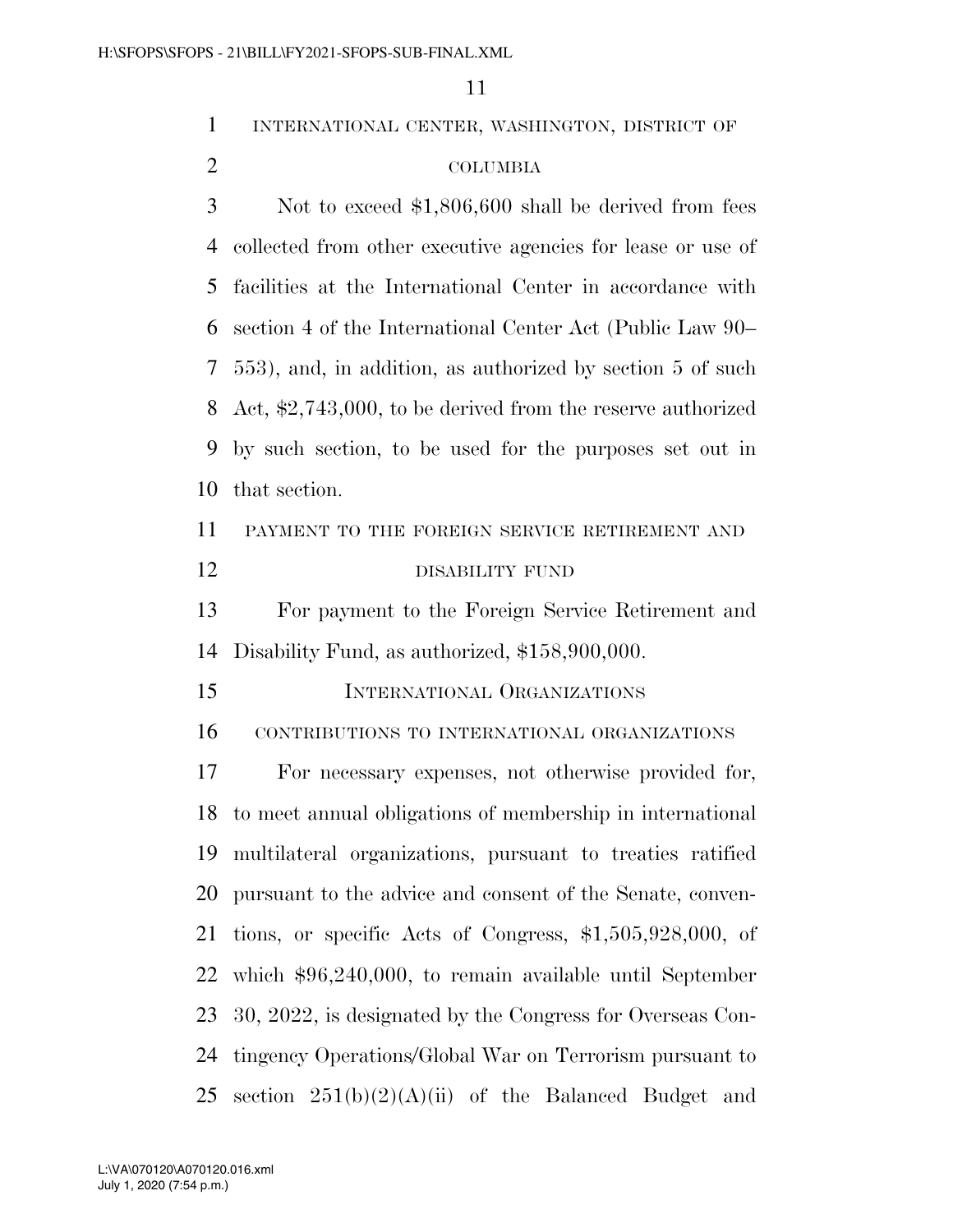Emergency Deficit Control Act of 1985: *Provided*, That notwithstanding any other provision of this Act, of the funds appropriated under this heading, not less than \$118,949,000 shall be made available for the World Health Organization and not less than \$53,909,000 shall be made available for the North Atlantic Treaty Organiza- tion, which shall be disbursed not later than 60 days after the date of enactment of this Act: *Provided further*, That with the exception of organizations from which the United States has withdrawn, funds appropriated by this Act and prior Acts making appropriations for the Department of State, foreign operations, and related programs under this heading shall be made available for payment of the full United States assessment to the United Nations regular budget at 22 percent for 2019, 2020, and 2021, as agreed to by the United States Mission as a Member State to the United Nations in A/RES/73/271 on December 22, 2018: *Provided further*, That such funds shall also be made available for the full United States assessment for other international organizations funded under this head- ing unless otherwise provided for by this Act or another provision of law: *Provided further*, That the Secretary of State shall, at the time of the submission of the Presi- dent's budget to Congress under section 1105(a) of title 31, United States Code, transmit to the Committees on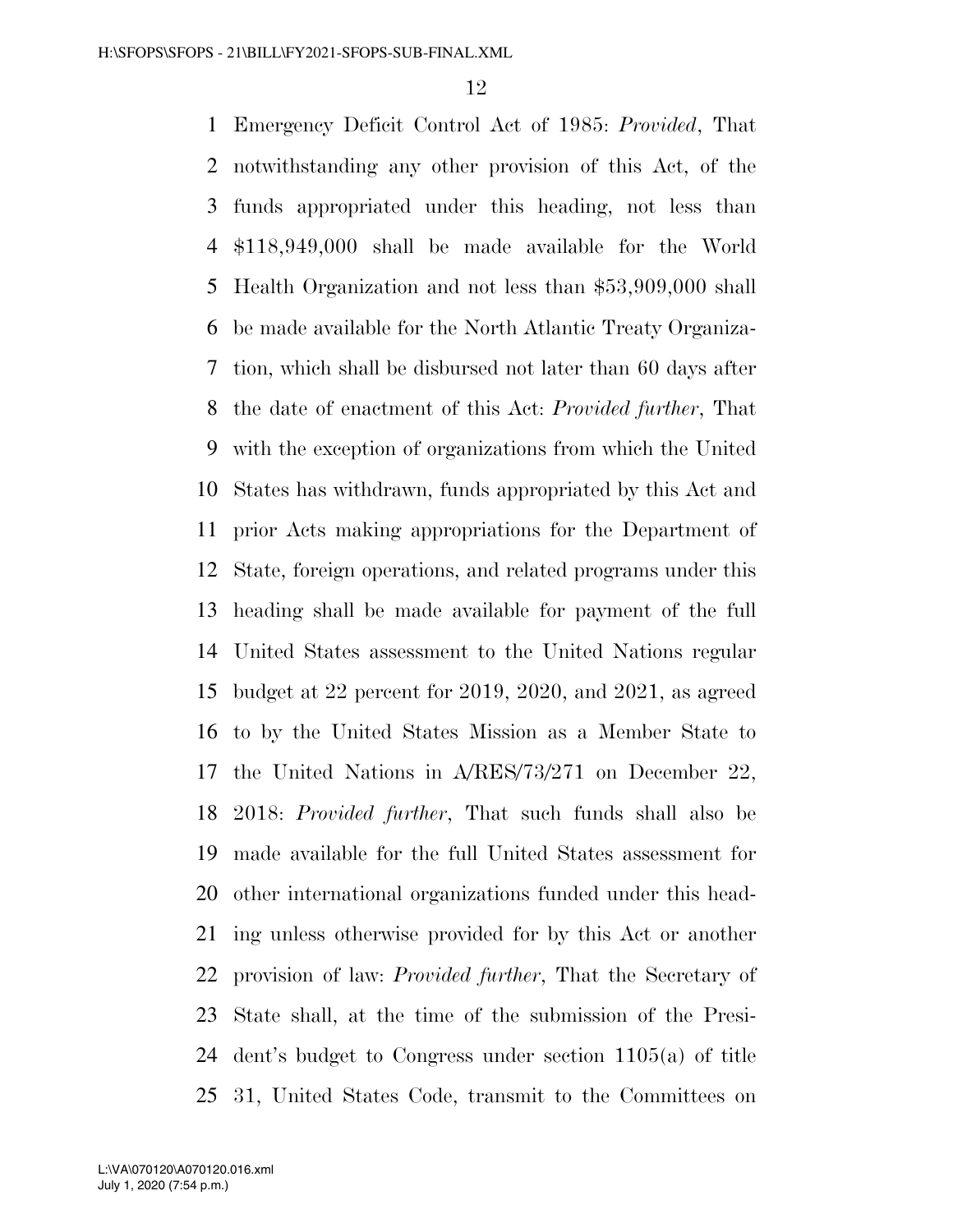Appropriations the most recent biennial budget prepared by the United Nations for the operations of the United Nations: *Provided further*, That the Secretary of State shall notify the Committees on Appropriations at least 15 days in advance (or in an emergency, as far in advance as is practicable) of any United Nations action to increase funding for any United Nations program without identi- fying an offsetting decrease elsewhere in the United Na- tions budget: *Provided further*, That any payment of ar- rearages under this heading shall be directed to activities that are mutually agreed upon by the United States and the respective international organization and shall be sub- ject to the regular notification procedures of the Commit- tees on Appropriations: *Provided further*, That none of the funds appropriated under this heading shall be available for a United States contribution to an international orga- nization for the United States share of interest costs made known to the United States Government by such organiza- tion for loans incurred on or after October 1, 1984, through external borrowings.

CONTRIBUTIONS FOR INTERNATIONAL PEACEKEEPING

#### 22 ACTIVITIES

 For necessary expenses to pay assessed and other ex- penses of international peacekeeping activities directed to the maintenance or restoration of international peace and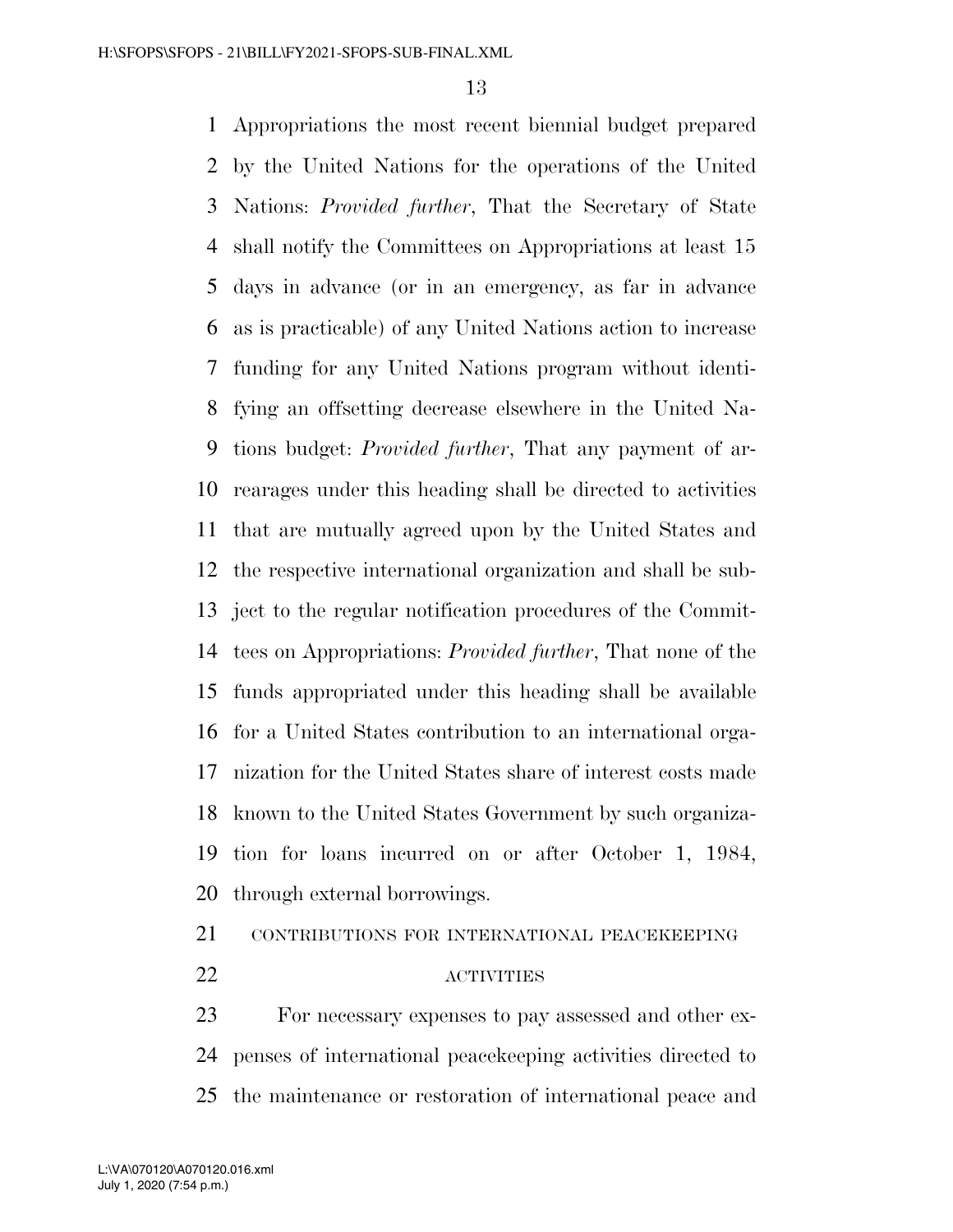security, \$1,456,314,000, of which \$705,994,000 is des- ignated by the Congress for Overseas Contingency Oper- ations/Global War on Terrorism pursuant to section  $251(b)(2)(A)(ii)$  of the Balanced Budget and Emergency Deficit Control Act of 1985: *Provided*, That of the funds made available under this heading, up to \$818,494,000 may remain available until September 30, 2022: *Provided further*, That none of the funds made available by this Act shall be obligated or expended for any new or expanded United Nations peacekeeping mission unless, at least 15 days in advance of voting for such mission in the United Nations Security Council (or in an emergency as far in advance as is practicable), the Committees on Appropria- tions are notified of: (1) the estimated cost and duration of the mission, the objectives of the mission, the national interest that will be served, and the exit strategy; and (2) the sources of funds, including any reprogrammings or transfers, that will be used to pay the cost of the new or expanded mission, and the estimated cost in future fiscal years: *Provided further*, That none of the funds appro- priated under this heading may be made available for obli- gation unless the Secretary of State certifies and reports to the Committees on Appropriations on a peacekeeping mission-by-mission basis that the United Nations is imple-menting effective policies and procedures to prevent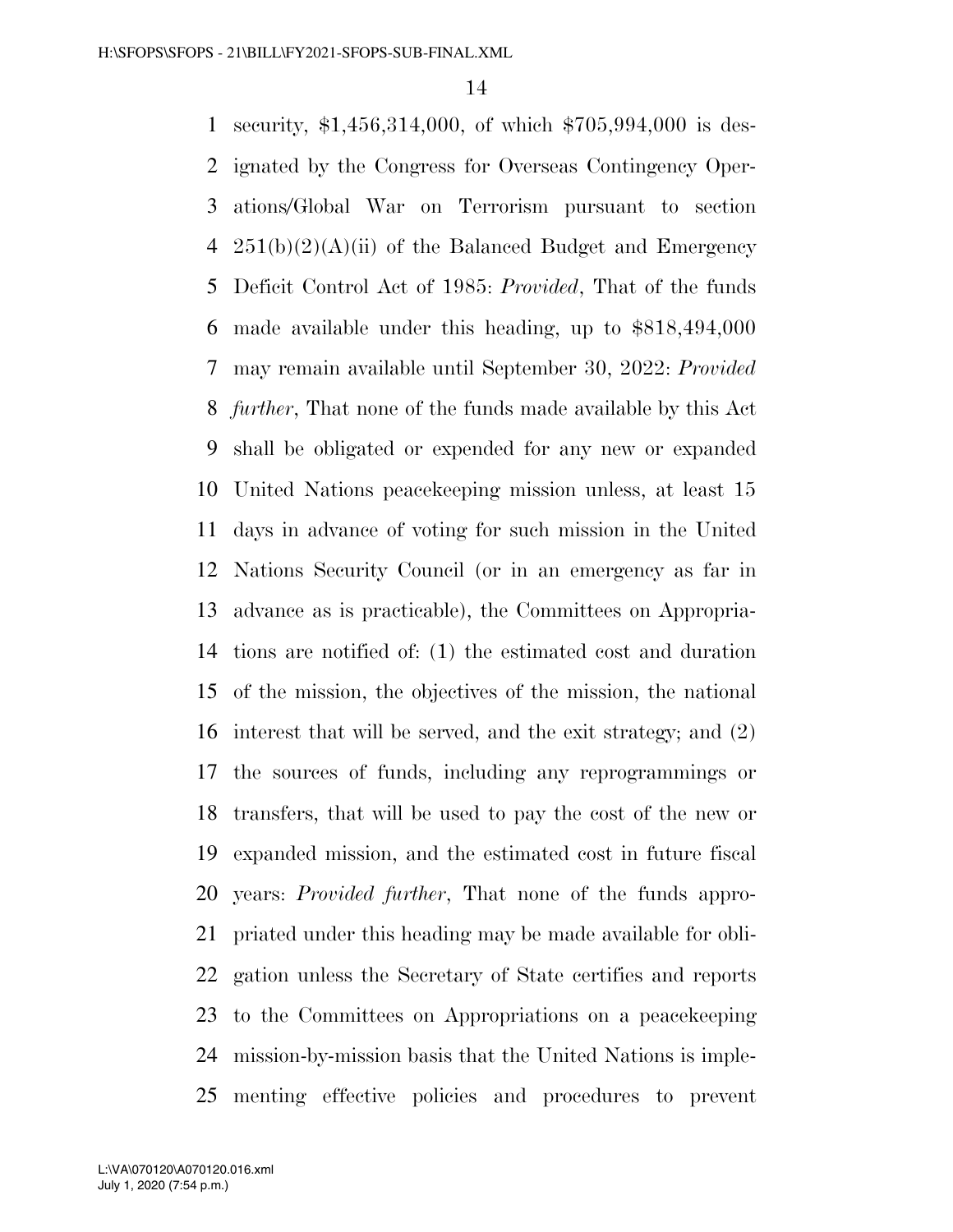United Nations employees, contractor personnel, and peacekeeping troops serving in such mission from traf- ficking in persons, exploiting victims of trafficking, or committing acts of sexual exploitation and abuse or other violations of human rights, and to hold accountable indi- viduals who engage in such acts while participating in such mission, including prosecution in their home coun- tries and making information about such prosecutions publicly available on the website of the United Nations: *Provided further*, That the Secretary of State shall work with the United Nations and foreign governments contrib- uting peacekeeping troops to implement effective vetting procedures to ensure that such troops have not violated human rights: *Provided further*, That funds shall be avail- able for peacekeeping expenses unless the Secretary of State determines that United States manufacturers and suppliers are not being given opportunities to provide equipment, services, and material for United Nations peacekeeping activities equal to those being given to for- eign manufacturers and suppliers: *Provided further*, That none of the funds appropriated or otherwise made avail- able under this heading may be used for any United Na- tions peacekeeping mission that will involve United States Armed Forces under the command or operational control of a foreign national, unless the President's military advi-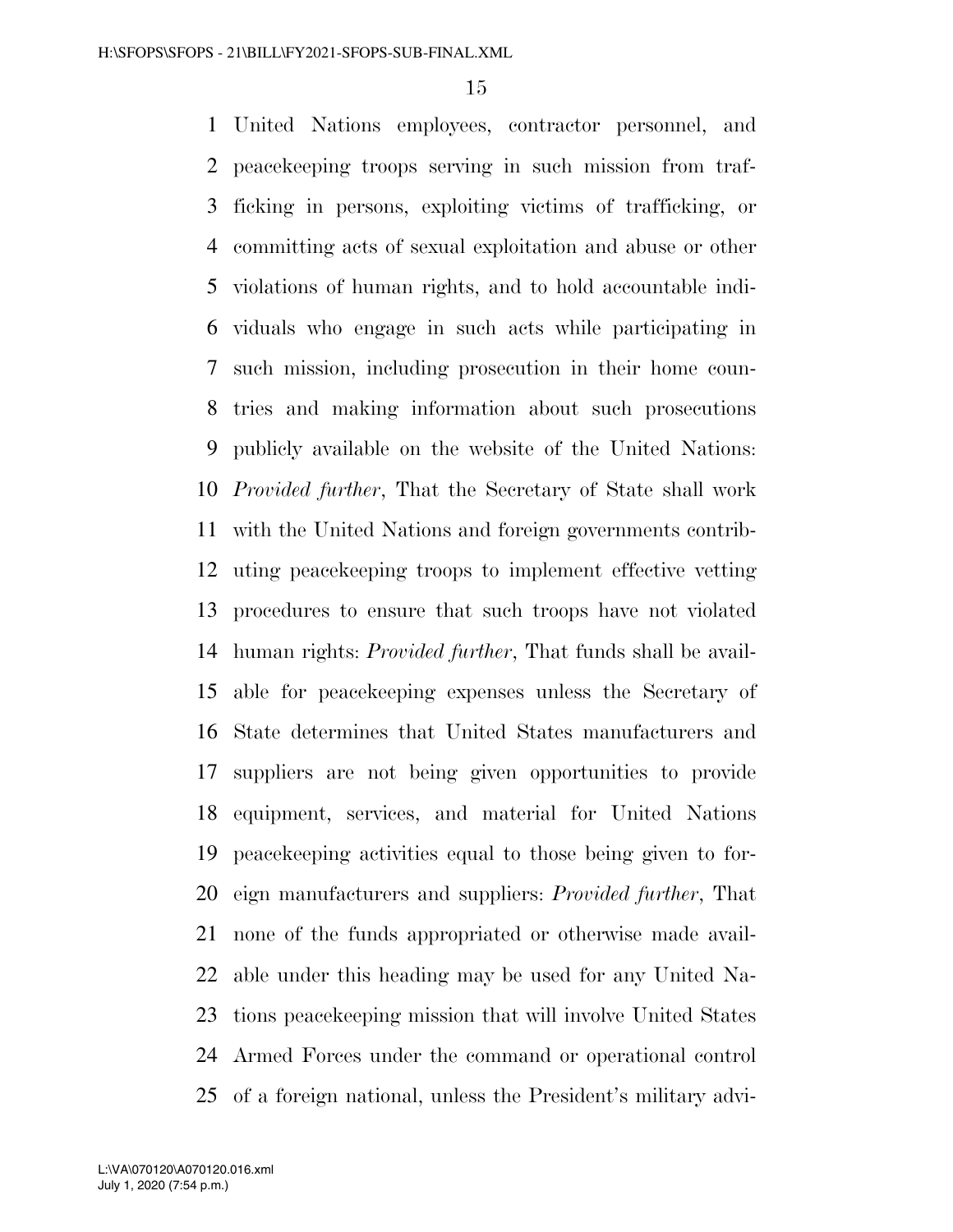sors have submitted to the President a recommendation that such involvement is in the national interest of the United States and the President has submitted to Con- gress such a recommendation: *Provided further*, That not- withstanding any other provision of law, funds appro- priated or otherwise made available under this heading in this Act or prior Acts making appropriations for the De- partment of State, foreign operations, and related pro- grams may be made available for United States assessed contributions up to the amount specified in the Annex ac- companying United Nations General Assembly document A/73/350/Add.1.

INTERNATIONAL COMMISSIONS

 For necessary expenses, not otherwise provided for, to meet obligations of the United States arising under treaties, or specific Acts of Congress, as follows:

INTERNATIONAL BOUNDARY AND WATER COMMISSION,

#### 18 UNITED STATES AND MEXICO

 For necessary expenses for the United States Section of the International Boundary and Water Commission, United States and Mexico, and to comply with laws appli- cable to the United States Section, including not to exceed \$6,000 for representation expenses; as follows: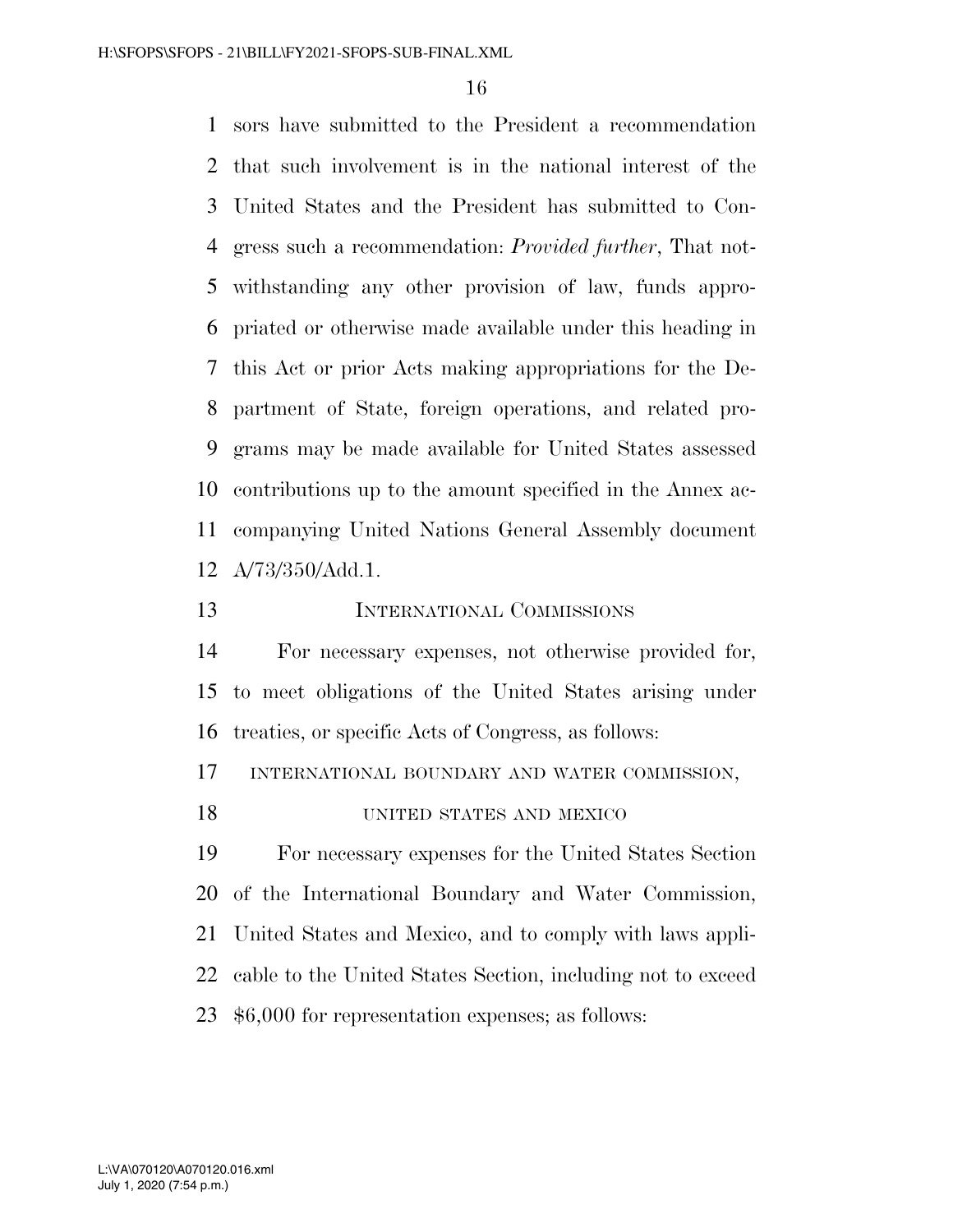SALARIES AND EXPENSES

 For salaries and expenses, not otherwise provided for, \$49,770,000, of which \$7,465,000 may remain available until September 30, 2022.

CONSTRUCTION

 For detailed plan preparation and construction of au- thorized projects, \$49,000,000, to remain available until expended, as authorized.

AMERICAN SECTIONS, INTERNATIONAL COMMISSIONS

 For necessary expenses, not otherwise provided, for the International Joint Commission and the International Boundary Commission, United States and Canada, as au- thorized by treaties between the United States and Can- ada or Great Britain, and the Border Environment Co- operation Commission, \$15,008,000: *Provided,* That of the amount provided under this heading for the Inter- national Joint Commission, up to \$1,250,000 may remain available until September 30, 2022, and up to \$9,000 may be made available for representation expenses: *Provided further*, That of the amount provided under this heading for the International Boundary Commission, up to \$1,000 may be made available for representation expenses.

#### INTERNATIONAL FISHERIES COMMISSIONS

 For necessary expenses for international fisheries commissions, not otherwise provided for, as authorized by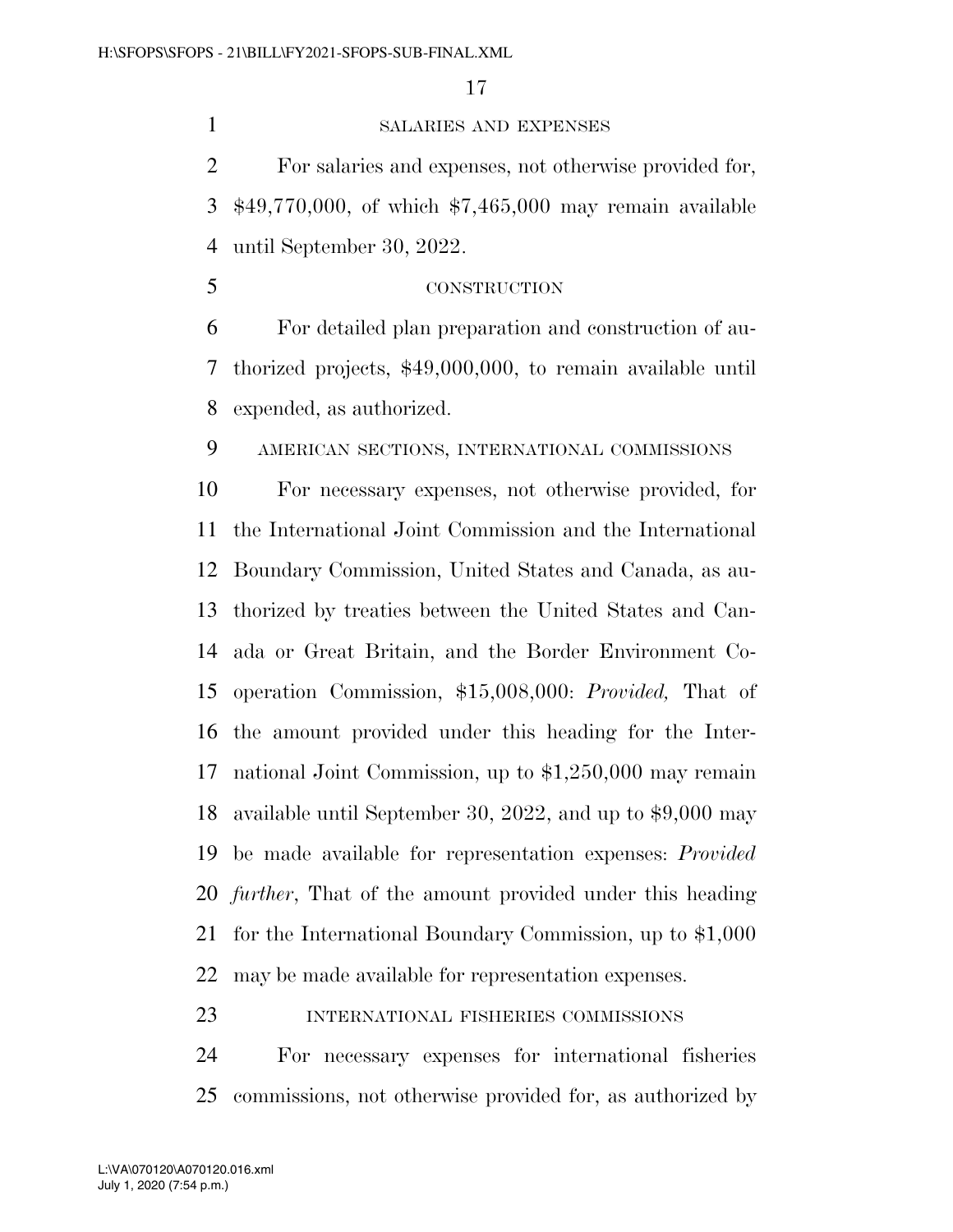law, \$60,718,000: *Provided*, That the United States share of such expenses may be advanced to the respective com- missions pursuant to section 3324 of title 31, United States Code.

 RELATED AGENCY UNITED STATES AGENCY FOR GLOBAL MEDIA INTERNATIONAL BROADCASTING OPERATIONS

 For necessary expenses to enable the United States Agency for Global Media (USAGM), as authorized, to carry out international communication activities, and to make and supervise grants for radio, Internet, and tele- vision broadcasting to the Middle East, \$632,732,000, of which \$39,035,000 may remain available until September 30, 2022: *Provided*, That in addition to amounts otherwise available for such purposes, up to \$31,637,000 of the amount appropriated under this heading may remain available until expended for satellite transmissions and Internet freedom programs, of which not less than \$9,500,000 shall be for Internet freedom programs: *Pro- vided further*, That of the total amount appropriated under this heading, not to exceed \$35,000 may be used for rep- resentation expenses, of which \$10,000 may be used for such expenses within the United States as authorized, and not to exceed \$30,000 may be used for representation ex-penses of Radio Free Europe/Radio Liberty: *Provided fur-*

July 1, 2020 (7:54 p.m.) L:\VA\070120\A070120.016.xml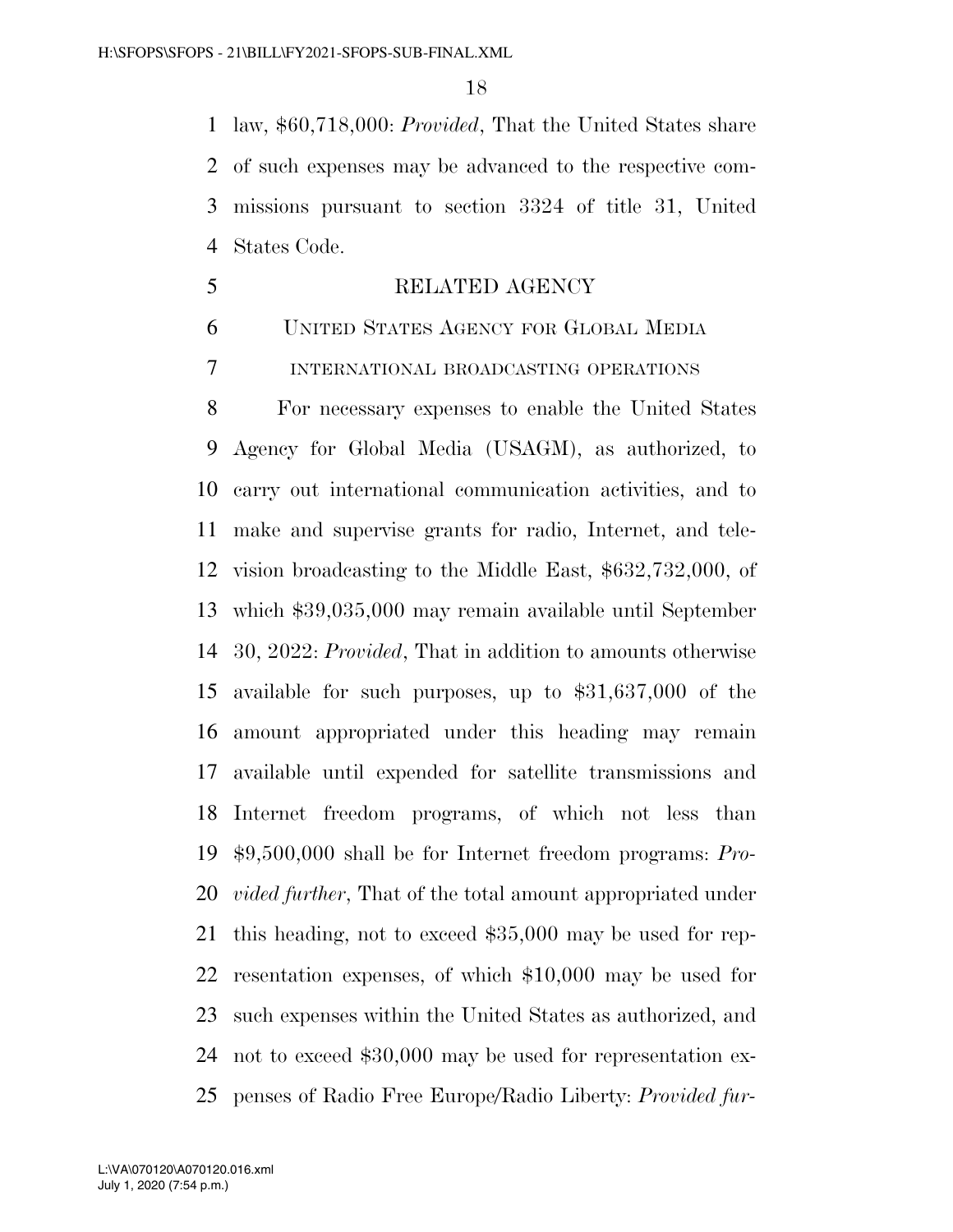*ther*, That funds appropriated under this heading shall be made available in accordance with the statutory firewall and highest standards of professional journalism described in part 531 of title 22, Code of Federal Regulations, as in effect on June 11, 2020: *Provided further*, That not later than 90 days after enactment of this Act the Inspec- tor General for the Department of State and the United States Agency for Global Media shall conduct a financial and performance audit and issue a report on compliance by the USAGM Chief Executive Officer and the USAGM news media networks and entities with the requirement of the previous proviso: *Provided further*, That the USAGM shall notify the Committees on Appropriations within 15 days of any determination by the USAGM that any of its broadcast entities, including its grantee organi- zations, provides an open platform for international ter- rorists or those who support international terrorism, or is in violation of the principles and standards set forth in subsections (a) and (b) of section 303 of the United States International Broadcasting Act of 1994 (22 U.S.C. 6202) or part 531 of title 22, Code of Federal Regula- tions, as in effect on June 11, 2020: *Provided further*, That in addition to funds made available under this head- ing, and notwithstanding any other provision of law, up to \$5,000,000 in receipts from advertising and revenue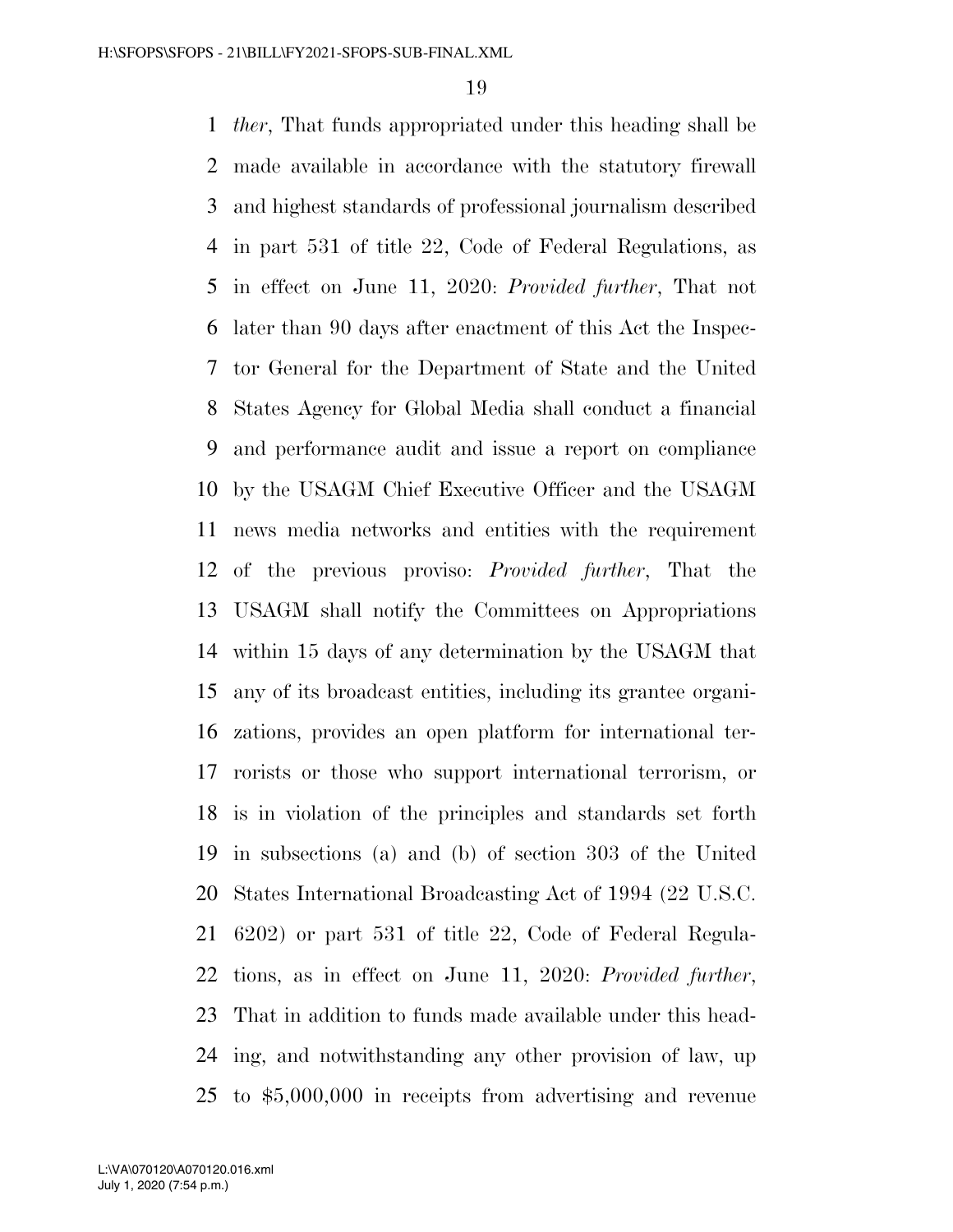from business ventures, up to \$500,000 in receipts from cooperating international organizations, and up to \$1,000,000 in receipts from privatization efforts of the Voice of America and the International Broadcasting Bu- reau, shall remain available until expended for carrying out authorized purposes: *Provided further*, That signifi- cant modifications to USAGM broadcast hours previously justified to Congress, including changes to transmission platforms (shortwave, medium wave, satellite, Internet, and television), for all USAGM language services shall be subject to the regular notification procedures of the Com- mittees on Appropriations: *Provided further*, That up to \$7,000,000 from the USAGM Buying Power Maintenance account may be transferred to, and merged with, funds appropriated by this Act under the heading ''International Broadcasting Operations'', which shall remain available until expended: *Provided further*, That such transfer au- thority is in addition to any transfer authority otherwise available under any other provision of law and shall be subject to prior consultation with, and the regular notifica-tion procedures of, the Committees on Appropriations.

BROADCASTING CAPITAL IMPROVEMENTS

 For the purchase, rent, construction, repair, preser- vation, and improvement of facilities for radio, television, and digital transmission and reception; the purchase, rent,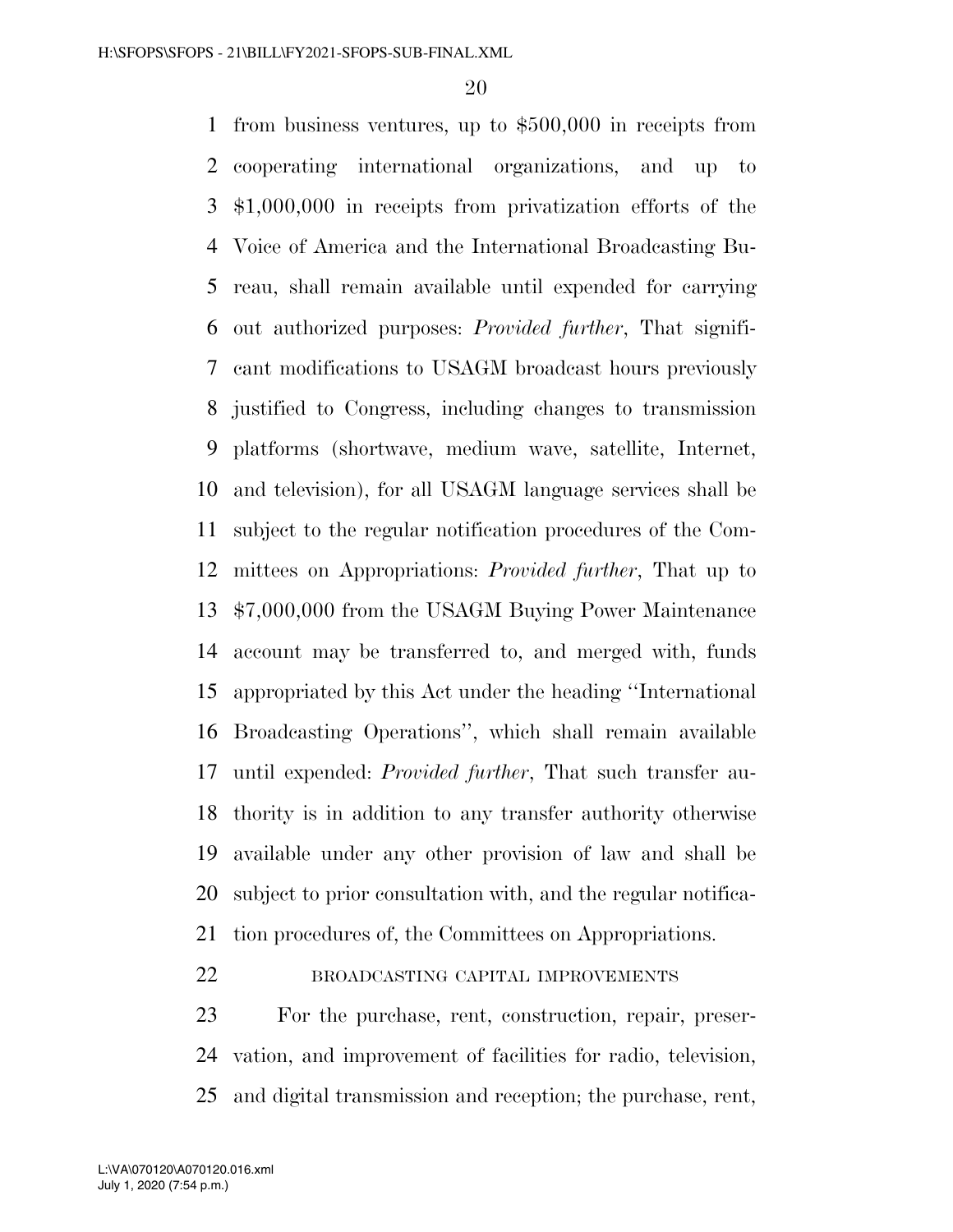and installation of necessary equipment for radio, tele- vision, and digital transmission and reception, including to Cuba, as authorized; and physical security worldwide, in addition to amounts otherwise available for such pur- poses, \$4,520,000, to remain available until expended, as authorized.

 RELATED PROGRAMS 8 THE ASIA FOUNDATION

 For a grant to The Asia Foundation, as authorized by The Asia Foundation Act (22 U.S.C. 4402), \$20,000,000, to remain available until expended: *Pro- vided*, That funds appropriated under this heading shall be apportioned and obligated to the Foundation not later than 60 days after enactment of this Act.

UNITED STATES INSTITUTE OF PEACE

 For necessary expenses of the United States Institute of Peace, as authorized by the United States Institute of Peace Act (22 U.S.C. 4601 et seq.), \$45,000,000, to re- main available until September 30, 2022, which shall not be used for construction activities.

 CENTER FOR MIDDLE EASTERN-WESTERN DIALOGUE TRUST FUND

 For necessary expenses of the Center for Middle Eastern-Western Dialogue Trust Fund, as authorized by section 633 of the Departments of Commerce, Justice, and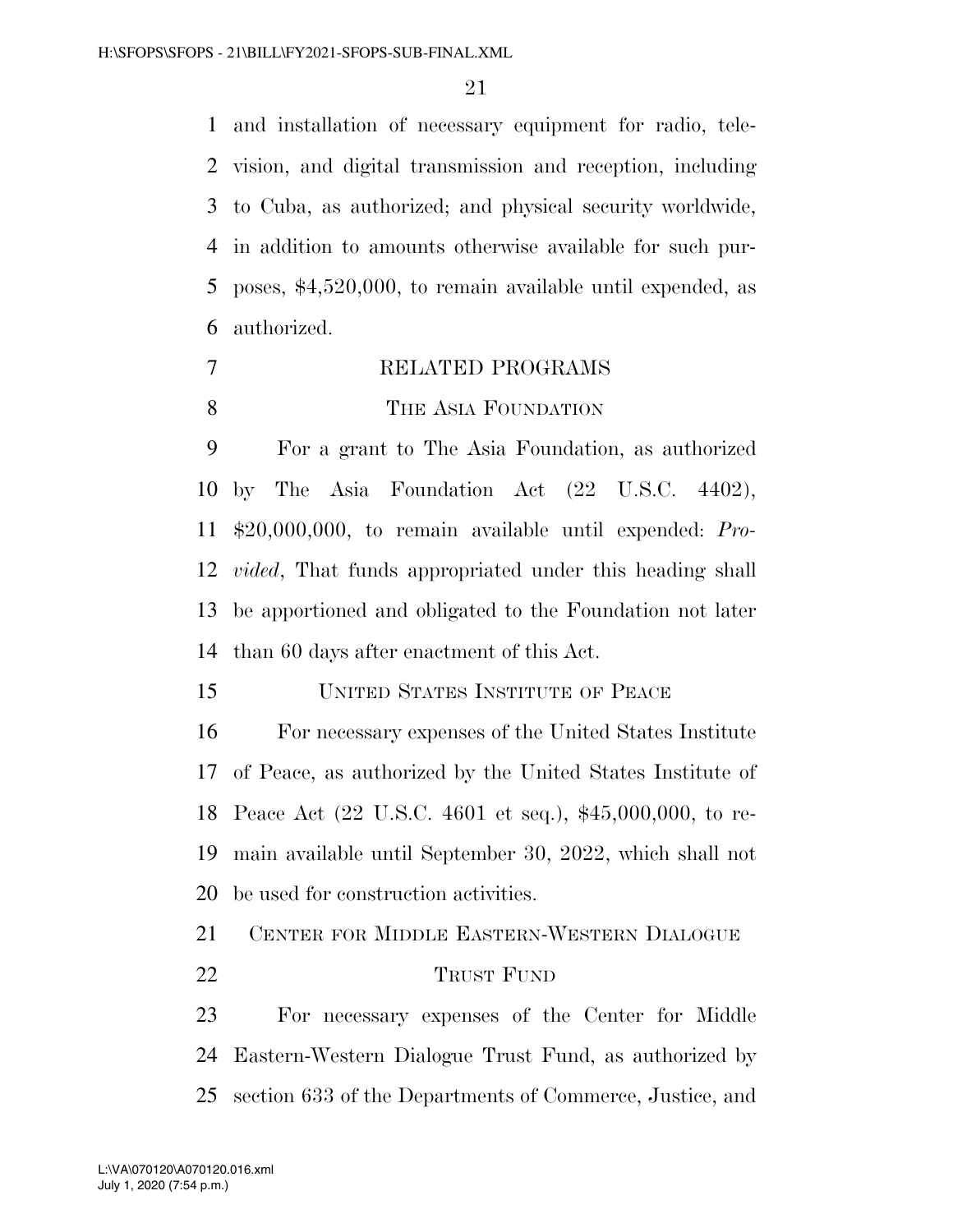State, the Judiciary, and Related Agencies Appropriations Act, 2004 (22 U.S.C. 2078), the total amount of the inter- est and earnings accruing to such Fund on or before Sep-tember 30, 2021, to remain available until expended.

#### EISENHOWER EXCHANGE FELLOWSHIP PROGRAM

 For necessary expenses of Eisenhower Exchange Fel- lowships, Incorporated, as authorized by sections 4 and 5 of the Eisenhower Exchange Fellowship Act of 1990 (20 U.S.C. 5204–5205), all interest and earnings accruing to the Eisenhower Exchange Fellowship Program Trust Fund on or before September 30, 2021, to remain avail- able until expended: *Provided*, That none of the funds ap- propriated herein shall be used to pay any salary or other compensation, or to enter into any contract providing for the payment thereof, in excess of the rate authorized by section 5376 of title 5, United States Code; or for pur- poses which are not in accordance with section 200 of title 2 of the Code of Federal Regulations, including the re-strictions on compensation for personal services.

ISRAELI ARAB SCHOLARSHIP PROGRAM

 For necessary expenses of the Israeli Arab Scholar- ship Program, as authorized by section 214 of the Foreign Relations Authorization Act, Fiscal Years 1992 and 1993 (22 U.S.C. 2452 note), all interest and earnings accruing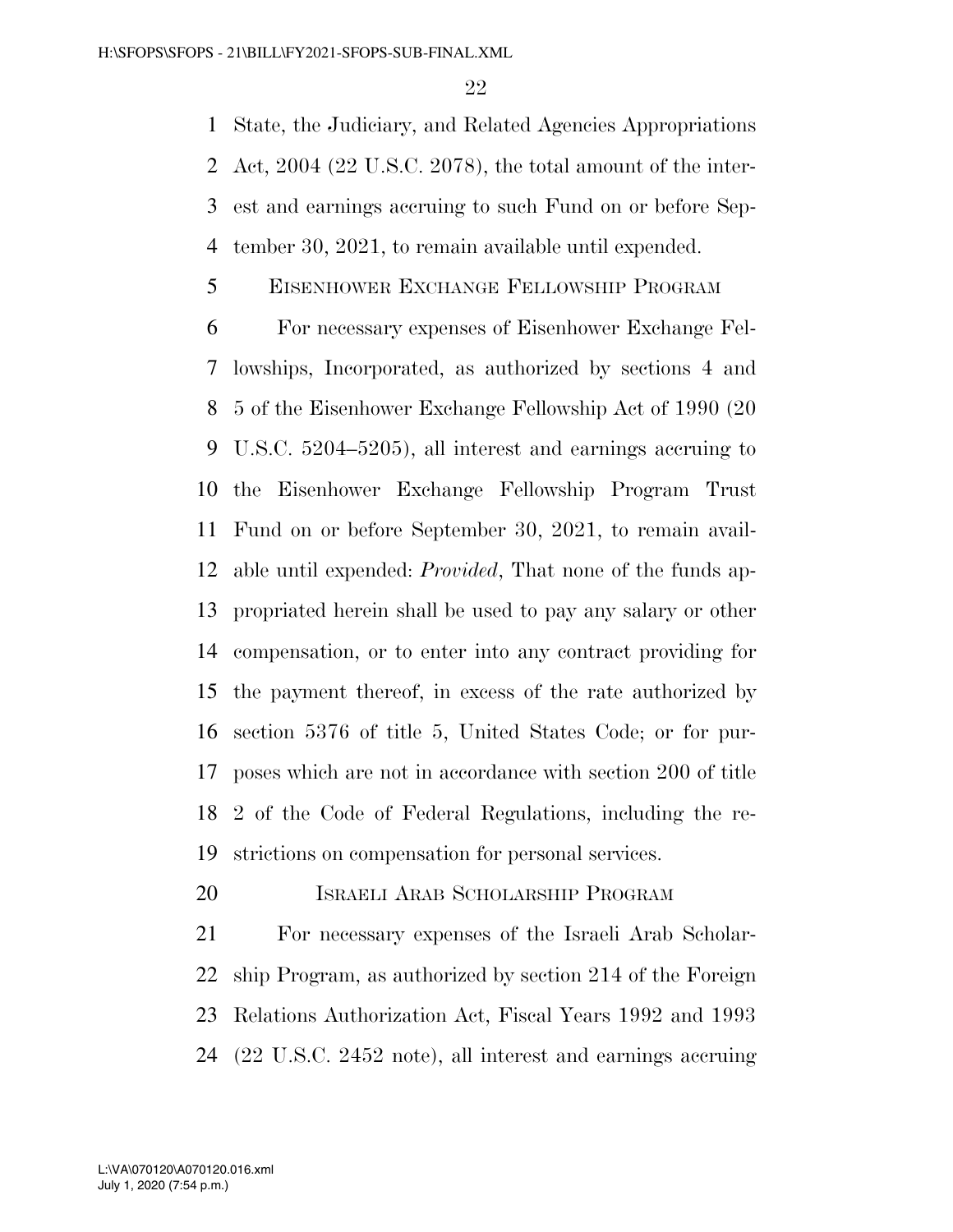to the Israeli Arab Scholarship Fund on or before Sep-tember 30, 2021, to remain available until expended.

EAST-WEST CENTER

 To enable the Secretary of State to provide for car- rying out the provisions of the Center for Cultural and Technical Interchange Between East and West Act of 1960, by grant to the Center for Cultural and Technical Interchange Between East and West in the State of Ha- waii, \$19,700,000: *Provided*, That funds appropriated under this heading shall be apportioned and obligated to the Center not later than 60 days after enactment of this Act.

NATIONAL ENDOWMENT FOR DEMOCRACY

 For grants made by the Department of State to the National Endowment for Democracy, as authorized by the National Endowment for Democracy Act (22 U.S.C. 4412), \$200,000,000, to remain available until expended, of which \$130,560,000 shall be allocated in the traditional and customary manner, including for the core institutes, and \$69,440,000 shall be for democracy programs: *Pro- vided*, That the requirements of section 7061(a) of this Act shall not apply to funds made available under this heading: *Provided further*, That funds appropriated under this heading shall be apportioned and obligated to the En-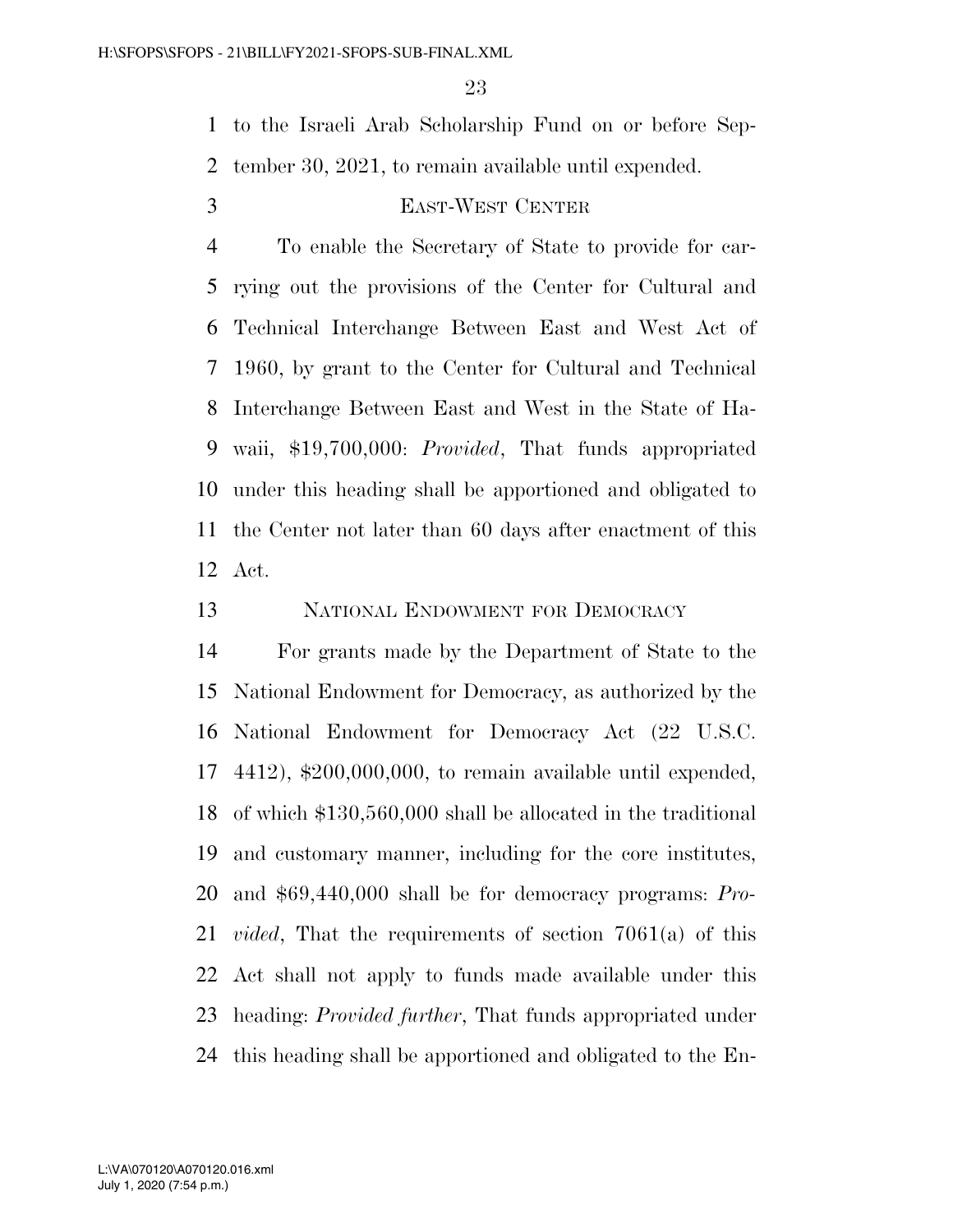dowment not later than 60 days after enactment of this Act.

| 3 | OTHER COMMISSIONS                              |
|---|------------------------------------------------|
|   | 4 COMMISSION FOR THE PRESERVATION OF AMERICA'S |
| 5 | <b>HERITAGE ABROAD</b>                         |
| 6 | <b>SALARIES AND EXPENSES</b>                   |

 For necessary expenses for the Commission for the Preservation of America's Heritage Abroad, \$642,000, as authorized by chapter 3123 of title 54, United States Code: *Provided*, That the Commission may procure tem- porary, intermittent, and other services notwithstanding paragraph (3) of section 312304(b) of such chapter: *Pro- vided further*, That such authority shall terminate on Oc- tober 1, 2021: *Provided further*, That the Commission shall notify the Committees on Appropriations prior to ex-ercising such authority.

# UNITED STATES COMMISSION ON INTERNATIONAL

- RELIGIOUS FREEDOM
- SALARIES AND EXPENSES

 For necessary expenses for the United States Com- mission on International Religious Freedom, as authorized by title II of the International Religious Freedom Act of 1998 (22 U.S.C. 6431 et seq.), \$4,500,000, to remain available until September 30, 2022, including not more than \$4,000 for representation expenses.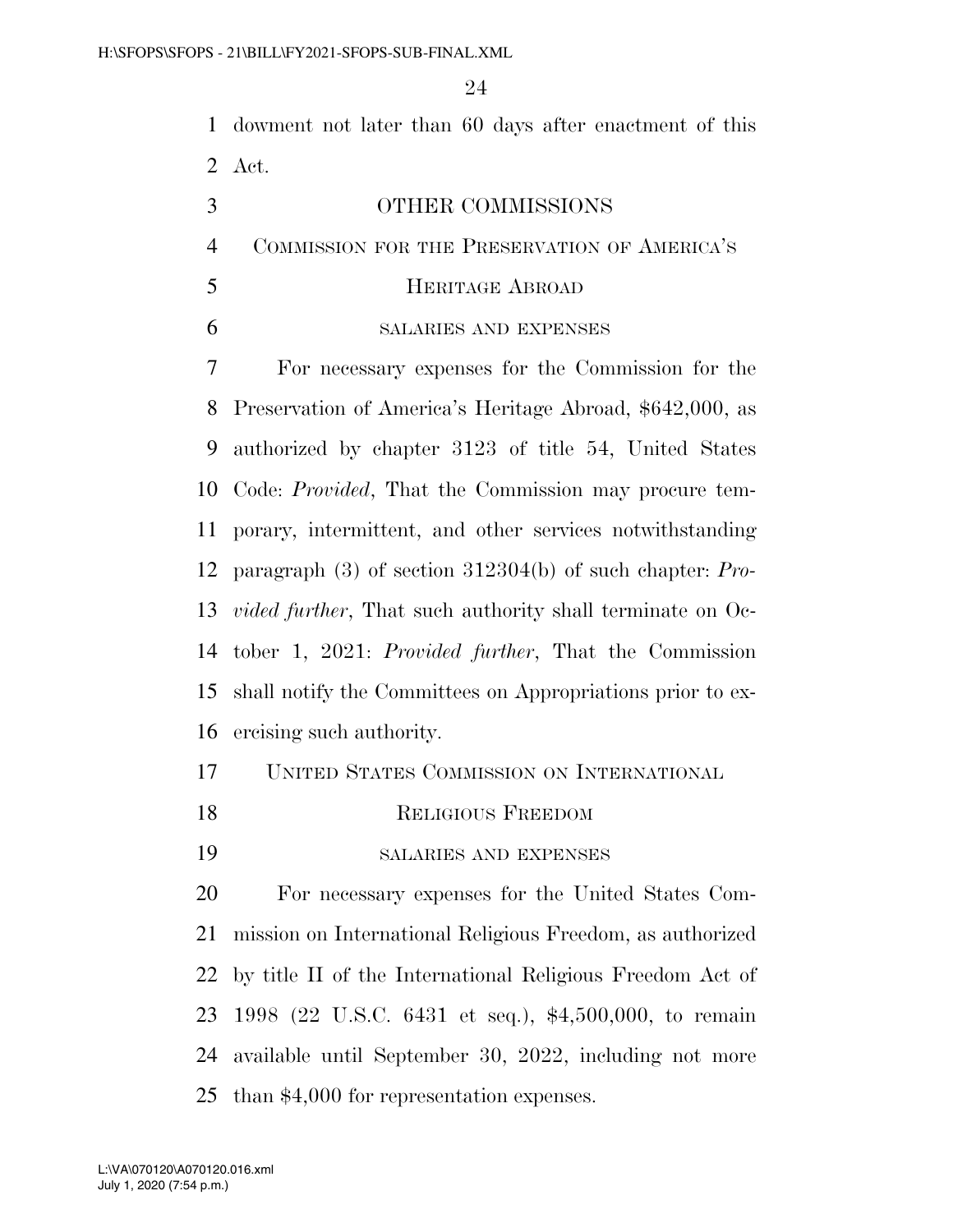COMMISSION ON SECURITY AND COOPERATION IN EUROPE SALARIES AND EXPENSES

 For necessary expenses of the Commission on Secu- rity and Cooperation in Europe, as authorized by Public Law 94–304 (22 U.S.C. 3001 et seq.), \$2,908,000, includ- ing not more than \$4,000 for representation expenses, to remain available until September 30, 2022.

 CONGRESSIONAL-EXECUTIVE COMMISSION ON THE 10 PEOPLE'S REPUBLIC OF CHINA

SALARIES AND EXPENSES

 For necessary expenses of the Congressional-Execu- tive Commission on the People's Republic of China, as au- thorized by title III of the U.S.-China Relations Act of 2000 (22 U.S.C. 6911 et seq.), \$2,250,000, including not more than \$3,000 for representation expenses, to remain available until September 30, 2022.

UNITED STATES-CHINA ECONOMIC AND SECURITY

REVIEW COMMISSION

SALARIES AND EXPENSES

 For necessary expenses of the United States-China Economic and Security Review Commission, as authorized by section 1238 of the Floyd D. Spence National Defense Authorization Act for Fiscal Year 2001 (22 U.S.C. 7002), \$4,000,000, including not more than \$4,000 for represen-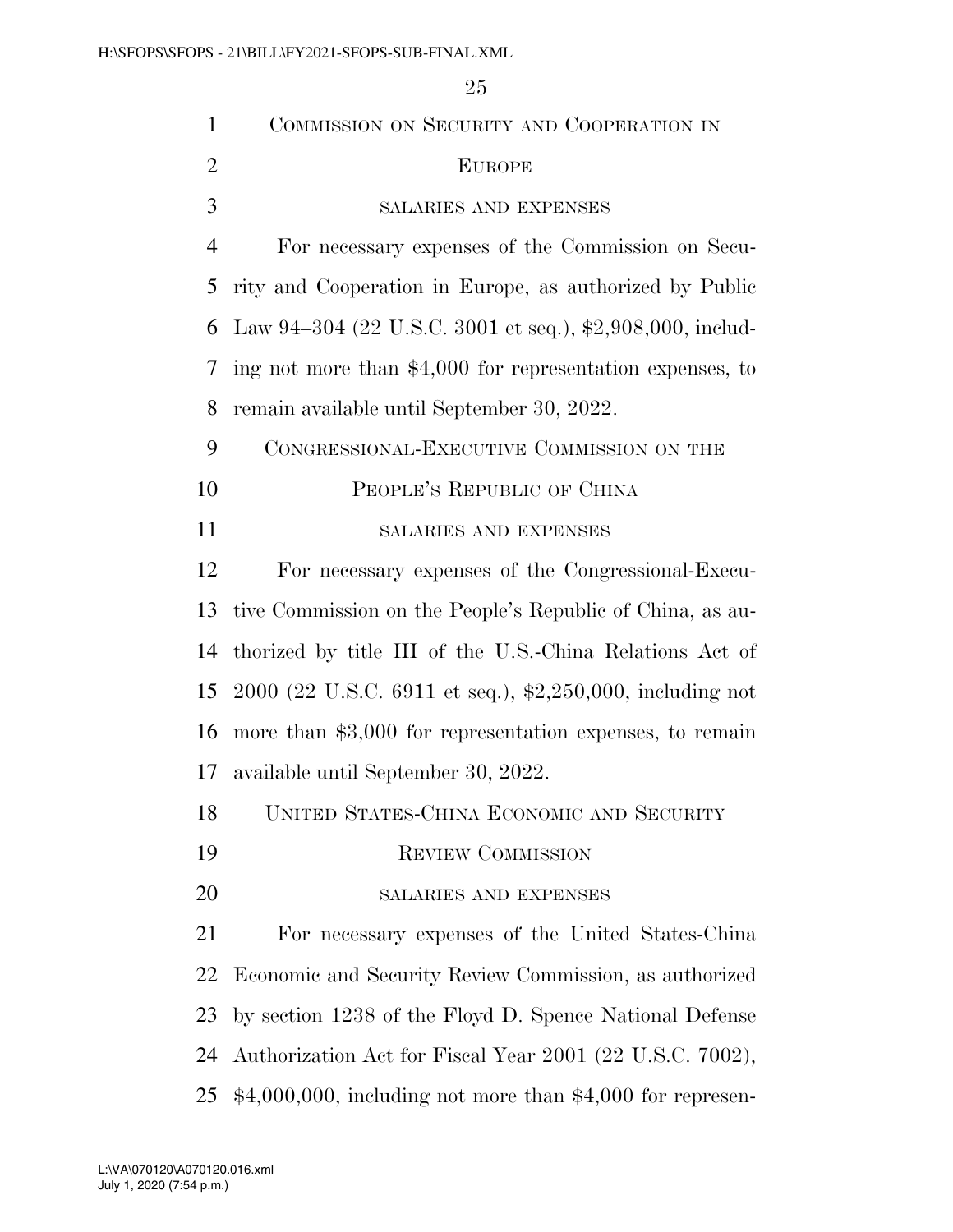| $\mathbf 1$    | tation expenses, to remain available until September 30,          |
|----------------|-------------------------------------------------------------------|
| $\overline{2}$ | 2022: <i>Provided</i> , That the authorities, requirements, limi- |
| 3              | tations, and conditions contained in the second through           |
| $\overline{4}$ | sixth provisos under this heading in the Department of            |
| 5              | State, Foreign Operations, and Related Programs Appro-            |
| 6              | priations Act, $2010$ (division F of Public Law 111–117)          |
| 7              | shall continue in effect during fiscal year 2021 and shall        |
| 8              | apply to funds appropriated under this heading.                   |
| 9              | <b>TITLE II</b>                                                   |
| 10             | UNITED STATES AGENCY FOR INTERNATIONAL                            |
| 11             | <b>DEVELOPMENT</b>                                                |
| 12             | FUNDS APPROPRIATED TO THE PRESIDENT                               |
| 13             | OPERATING EXPENSES                                                |
| 14             | For necessary expenses to carry out the provisions                |
| 15             | of section 667 of the Foreign Assistance Act of 1961,             |
| 16             | $$1,364,526,000,$ of which up to $$204,680,000$ may remain        |
| 17             | available until September 30, 2022: Provided, That none           |
|                | 18 of the funds appropriated under this heading and under         |
| 19             | the heading "Capital Investment Fund" in this title may           |
| 20             | be made available to finance the construction (including          |
| 21             | architect and engineering services), purchase, or long-term       |
| 22             | lease of offices for use by the United States Agency for          |
| 23             | International Development, unless the USAID Adminis-              |
| 24             | trator has identified such proposed use of funds in a re-         |
| 25             | port submitted to the Committees on Appropriations at             |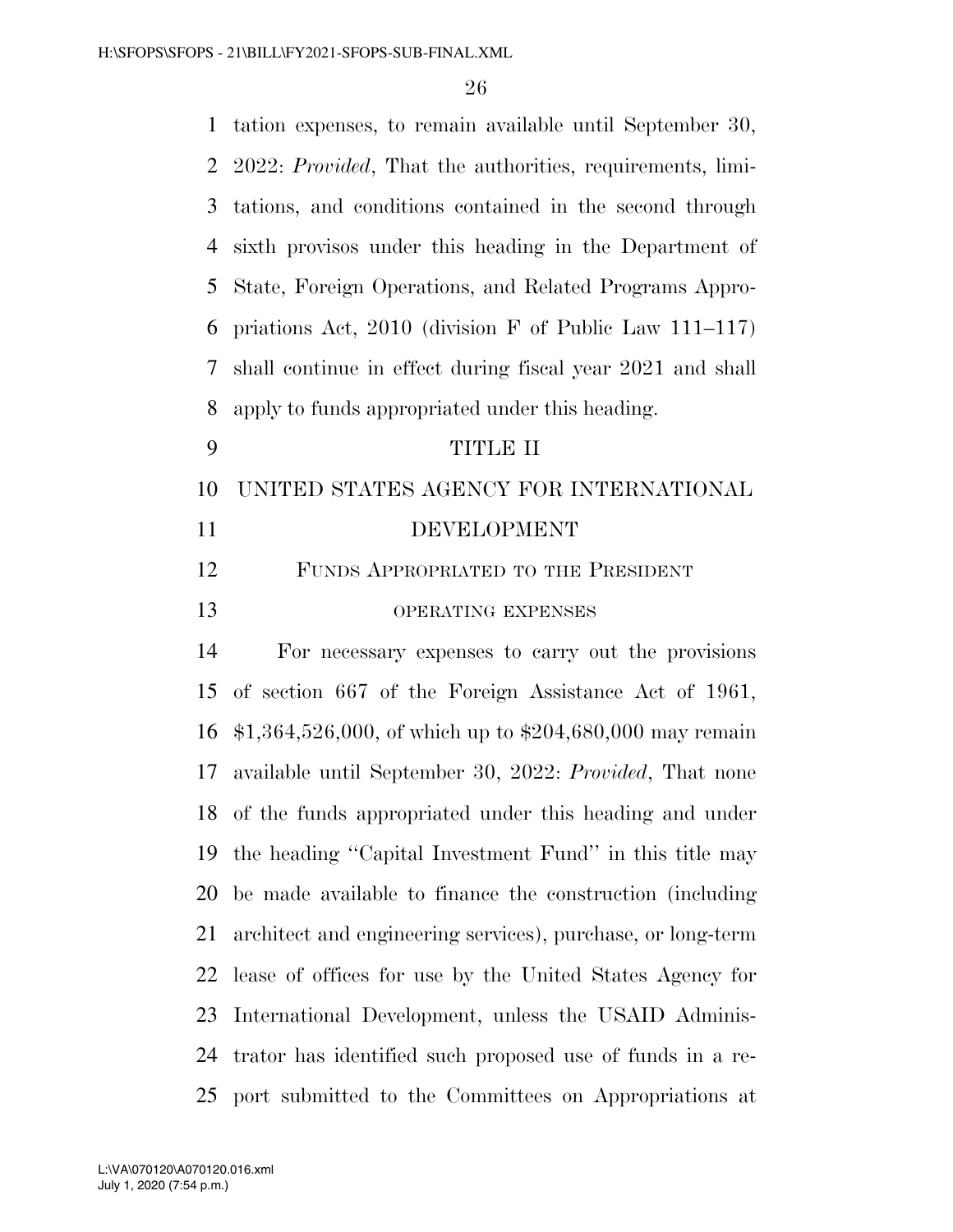least 15 days prior to the obligation of funds for such pur- poses: *Provided further*, That contracts or agreements en- tered into with funds appropriated under this heading may entail commitments for the expenditure of such funds through the following fiscal year: *Provided further*, That the authority of sections 610 and 109 of the Foreign As- sistance Act of 1961 may be exercised by the Secretary of State to transfer funds appropriated to carry out chap- ter 1 of part I of such Act to ''Operating Expenses'' in accordance with the provisions of those sections: *Provided further*, That of the funds appropriated or made available under this heading, not to exceed \$250,000 may be avail- able for representation and entertainment expenses, of which not to exceed \$5,000 may be available for entertain- ment expenses, and not to exceed \$100,500 shall be for official residence expenses, for USAID during the current fiscal year: *Provided further*, That none of the funds ap- propriated under this heading may be made available to hire employees under USAID's Adaptive Personnel Project.

CAPITAL INVESTMENT FUND

 For necessary expenses for overseas construction and related costs, and for the procurement and enhancement of information technology and related capital investments, pursuant to section 667 of the Foreign Assistance Act of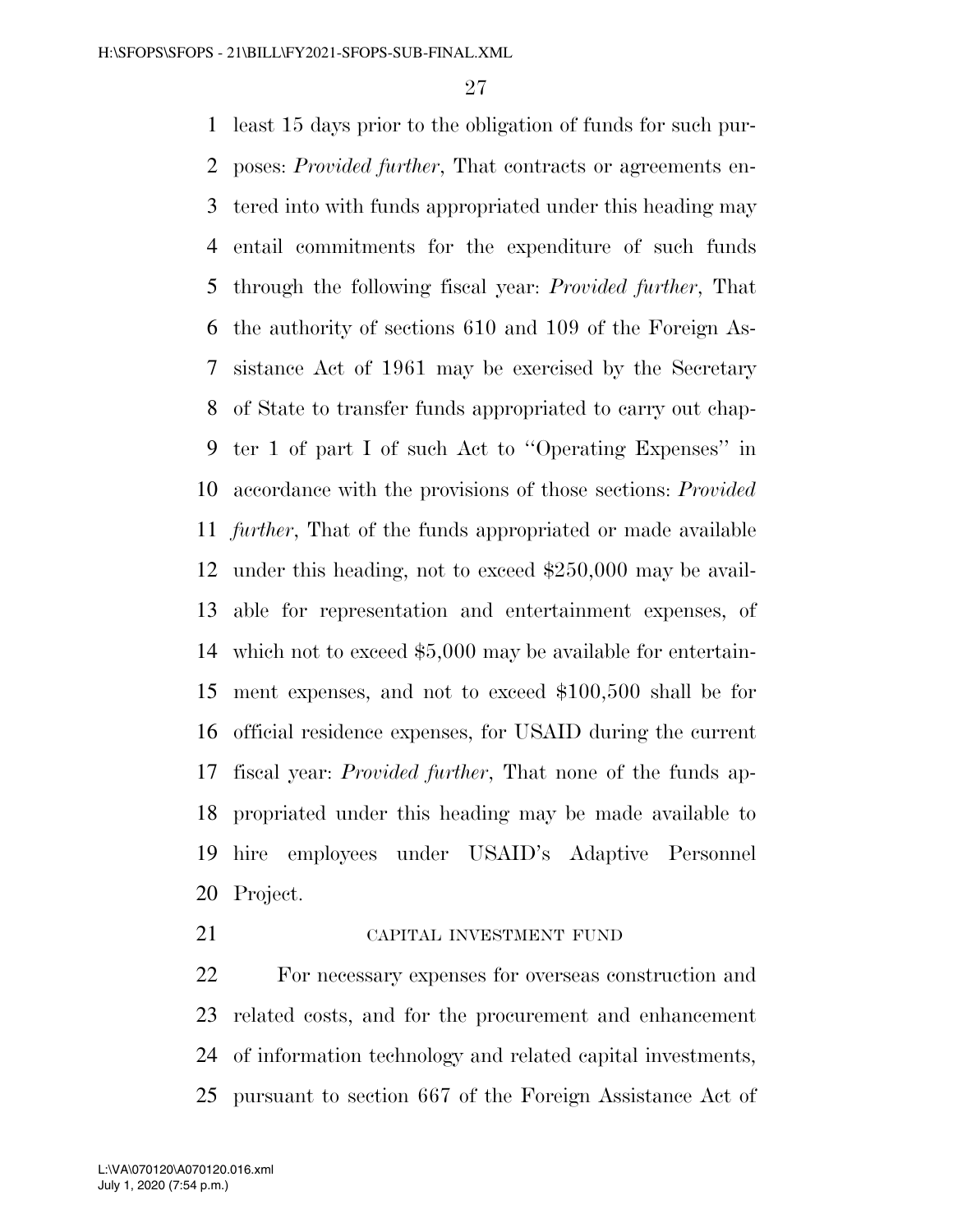1961, \$238,000,000, to remain available until expended: *Provided*, That this amount is in addition to funds other- wise available for such purposes: *Provided further*, That funds appropriated under this heading shall be available subject to the regular notification procedures of the Com-mittees on Appropriations.

#### OFFICE OF INSPECTOR GENERAL

 For necessary expenses to carry out the provisions of section 667 of the Foreign Assistance Act of 1961, \$75,500,000, of which up to \$11,325,000 may remain available until September 30, 2022, for the Office of In- spector General of the United States Agency for Inter-national Development.

- TITLE III
- BILATERAL ECONOMIC ASSISTANCE

FUNDS APPROPRIATED TO THE PRESIDENT

 For necessary expenses to enable the President to carry out the provisions of the Foreign Assistance Act of 1961, and for other purposes, as follows:

**GLOBAL HEALTH PROGRAMS** 

 For necessary expenses to carry out the provisions of chapters 1 and 10 of part I of the Foreign Assistance Act of 1961, for global health activities, in addition to funds otherwise available for such purposes, \$3,226,975,000, to remain available until September 30,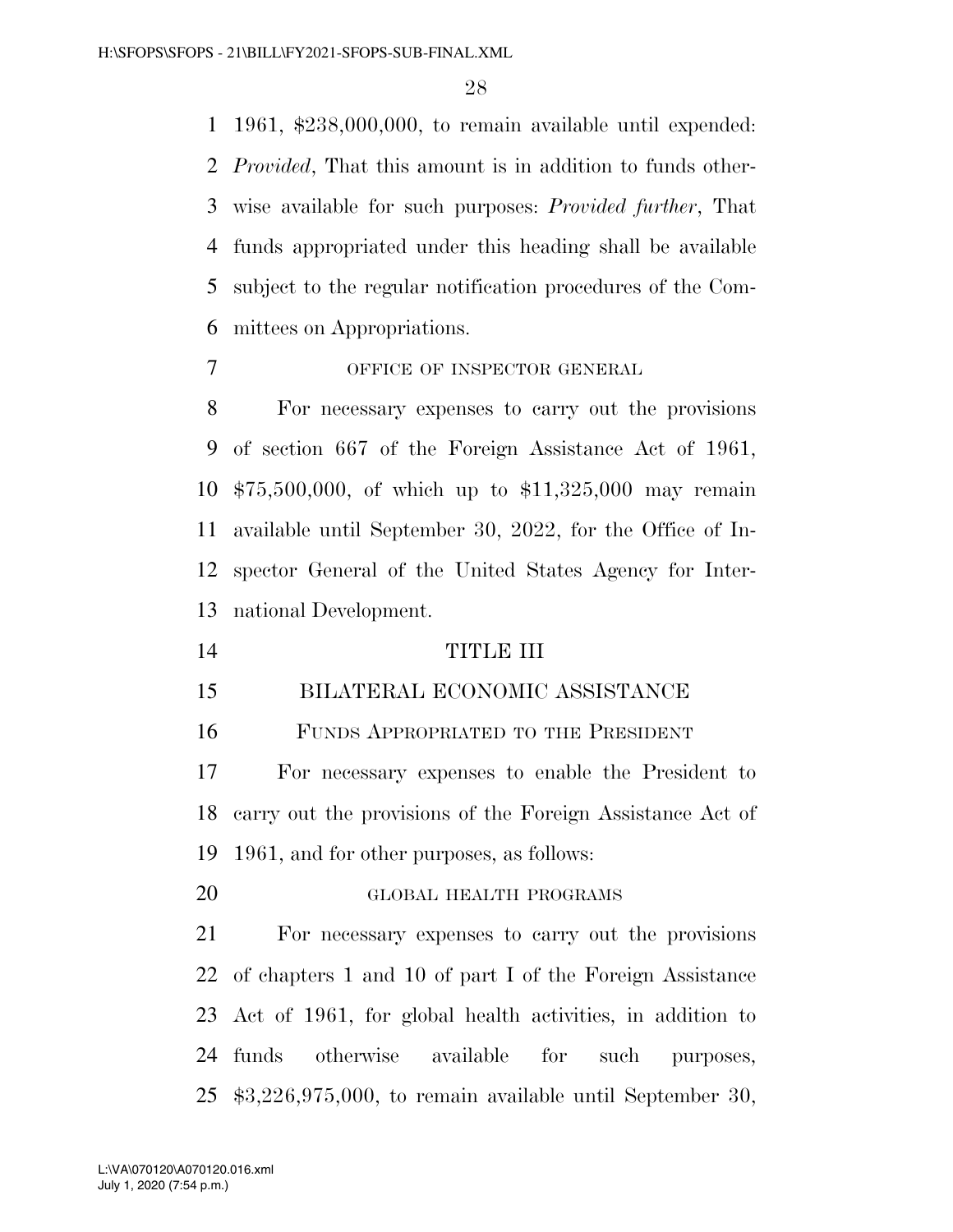2022, and which shall be apportioned directly to the United States Agency for International Development not later than 60 days after enactment of this Act: *Provided*, That this amount shall be made available for training, equipment, and technical assistance to build the capacity of public health institutions and organizations in devel- oping countries, and for such activities as: (1) child sur- vival and maternal health programs; (2) immunization and oral rehydration programs; (3) other health, nutrition, water and sanitation programs which directly address the needs of mothers and children, and related education pro- grams; (4) assistance for children displaced or orphaned by causes other than AIDS; (5) programs for the preven- tion, treatment, control of, and research on HIV/AIDS, tuberculosis, polio, malaria, and other infectious diseases including neglected tropical diseases, and for assistance to communities severely affected by HIV/AIDS, including children infected or affected by AIDS; (6) disaster pre- paredness training for health crises; (7) programs to pre- vent, prepare for, and respond to, unanticipated and emerging global health threats; and (8) family planning/ reproductive health: *Provided further*, That funds appro- priated under this paragraph may be made available for a United States contribution to The GAVI Alliance: *Pro-vided further*, That of the funds appropriated under this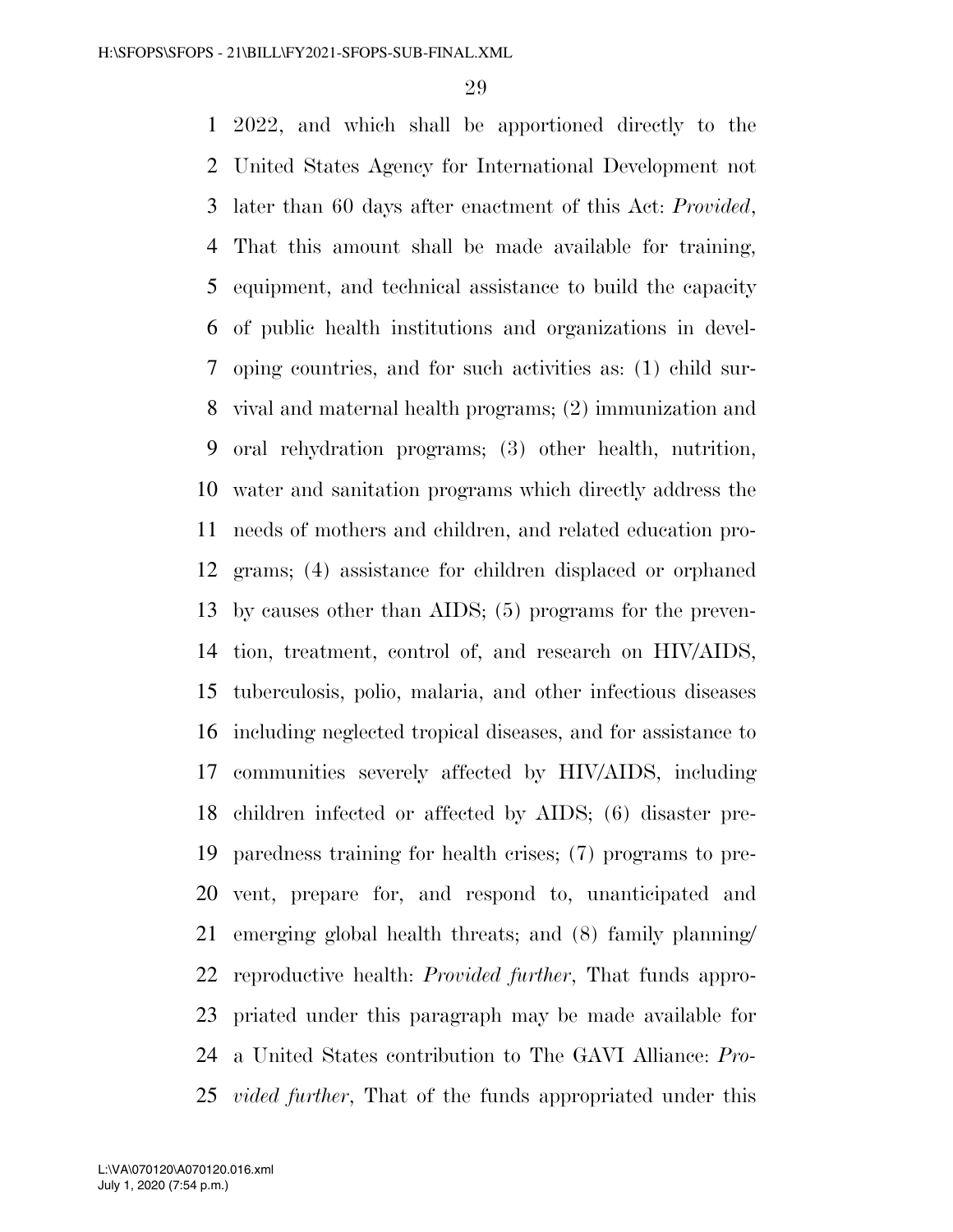paragraph, not less than \$200,000,000 shall be available for grants or contributions to the World Health Organiza- tion, which shall be allocated and allotted not later than 60 days after the date of enactment of this Act.

 In addition, for necessary expenses to carry out the provisions of the Foreign Assistance Act of 1961 for the prevention, treatment, and control of, and research on, HIV/AIDS, \$5,930,000,000, to remain available until September 30, 2025, which shall be apportioned directly to the Department of State not later than 60 days after enactment of this Act: *Provided*, That funds appropriated under this paragraph may be made available, notwith- standing any other provision of law, except for the United States Leadership Against HIV/AIDS, Tuberculosis, and Malaria Act of 2003 (Public Law 108–25), for a United States contribution to the Global Fund to Fight AIDS, Tuberculosis and Malaria (Global Fund): *Provided further*, That the amount of such contribution shall be \$1,560,000,000 and shall be for the second installment of the sixth replenishment: *Provided further*, That up to 5 percent of the aggregate amount of funds made available to the Global Fund in fiscal year 2021 may be made avail- able to USAID for technical assistance related to the ac- tivities of the Global Fund, subject to the regular notifica-tion procedures of the Committees on Appropriations: *Pro-*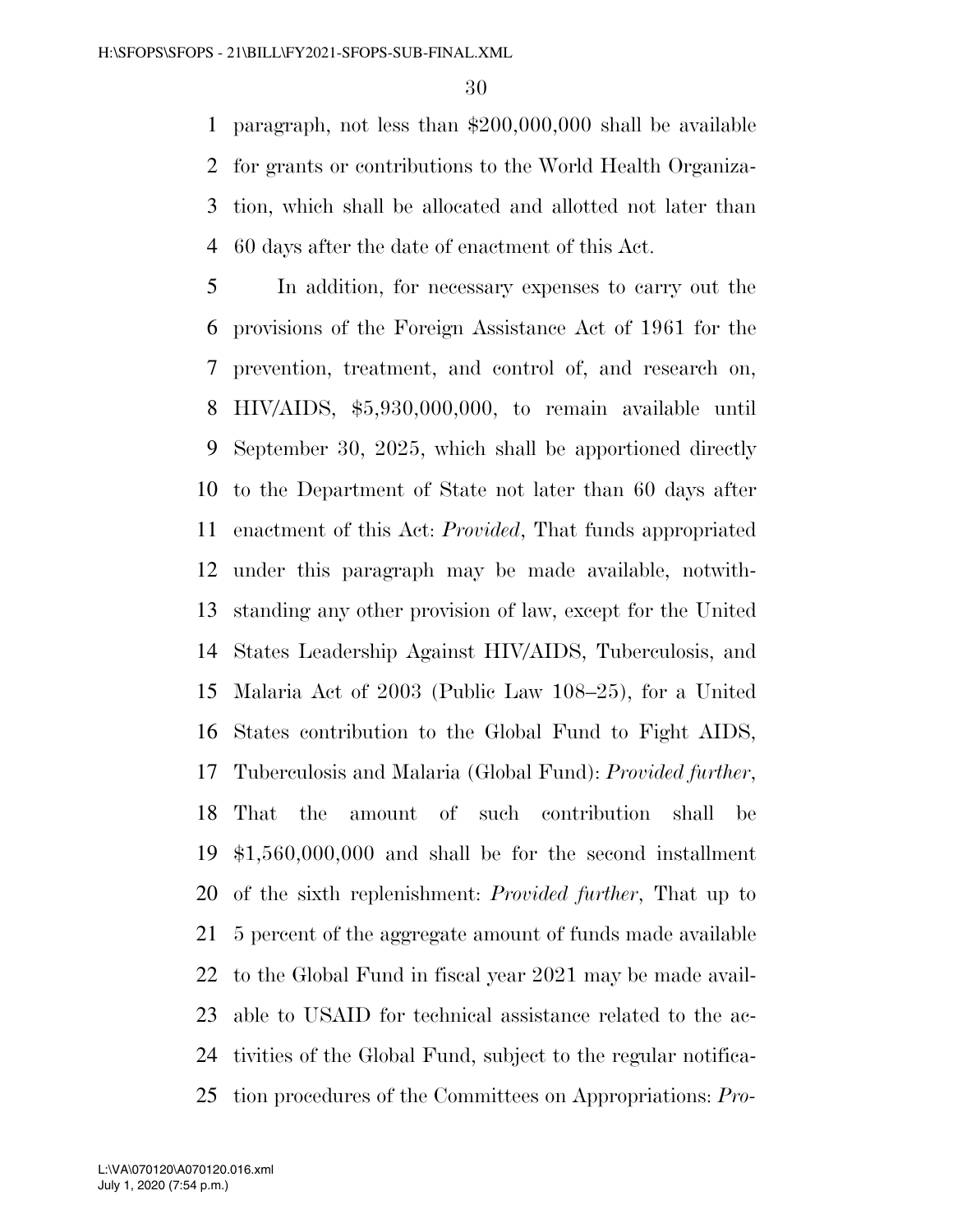*vided further*, That of the funds appropriated under this paragraph, up to \$17,000,000 may be made available, in addition to amounts otherwise available for such purposes, for administrative expenses of the Office of the United States Global AIDS Coordinator.

#### DEVELOPMENT ASSISTANCE

 For necessary expenses to carry out the provisions of sections 103, 105, 106, 214, and sections 251 through 255, and chapter 10 of part I of the Foreign Assistance Act of 1961, \$3,800,000,000, to remain available until September 30, 2022: *Provided*, That funds made available under this heading shall be apportioned directly to the United States Agency for International Development not later than 60 days after enactment of this Act.

#### INTERNATIONAL DISASTER ASSISTANCE

 For necessary expenses to carry out the provisions of section 491 of the Foreign Assistance Act of 1961 for international disaster relief, rehabilitation, and recon- struction assistance, \$4,395,362,000, to remain available until expended, of which \$1,733,980,000 is designated by the Congress for Overseas Contingency Operations/Global 22 War on Terrorism pursuant to section  $251(b)(2)(A)(ii)$  of the Balanced Budget and Emergency Deficit Control Act of 1985: *Provided*, That funds made available under this heading shall be apportioned to the United States Agency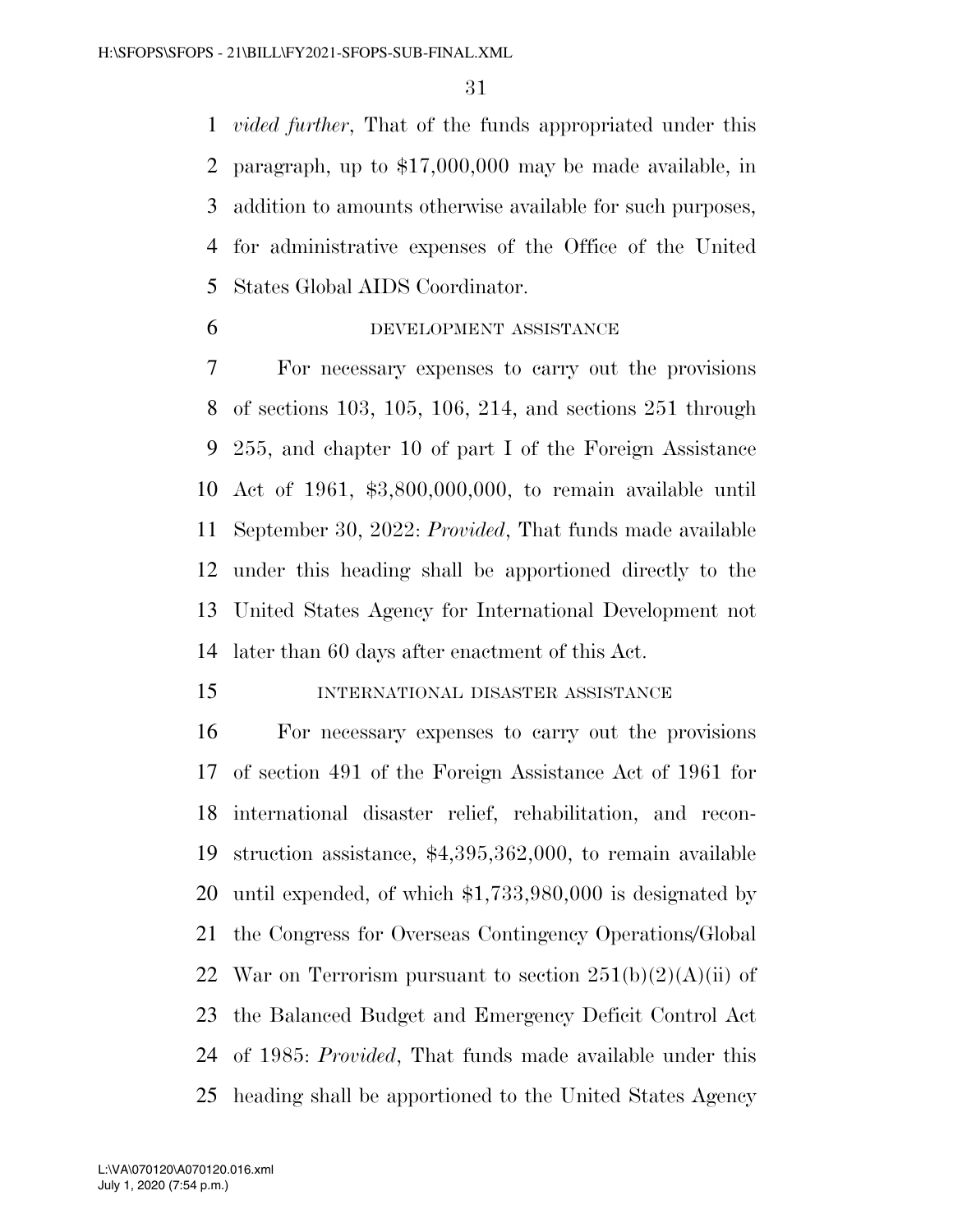for International Development not later than 60 days after enactment of this Act.

## TRANSITION INITIATIVES

 For necessary expenses for international disaster re- habilitation and reconstruction assistance administered by the Office of Transition Initiatives, United States Agency for International Development, pursuant to section 491 of the Foreign Assistance Act of 1961, and to support transi- tion to democracy and long-term development of countries in crisis, \$92,043,000, to remain available until expended: *Provided*, That such support may include assistance to de- velop, strengthen, or preserve democratic institutions and processes, revitalize basic infrastructure, and foster the peaceful resolution of conflict: *Provided further*, That the USAID Administrator shall submit a report to the Com- mittees on Appropriations at least 5 days prior to begin- ning a new program of assistance: *Provided further*, That if the Secretary of State determines that it is important to the national interest of the United States to provide transition assistance in excess of the amount appropriated under this heading, up to \$15,000,000 of the funds appro- priated by this Act to carry out the provisions of part I of the Foreign Assistance Act of 1961 may be used for purposes of this heading and under the authorities appli-cable to funds appropriated under this heading: *Provided*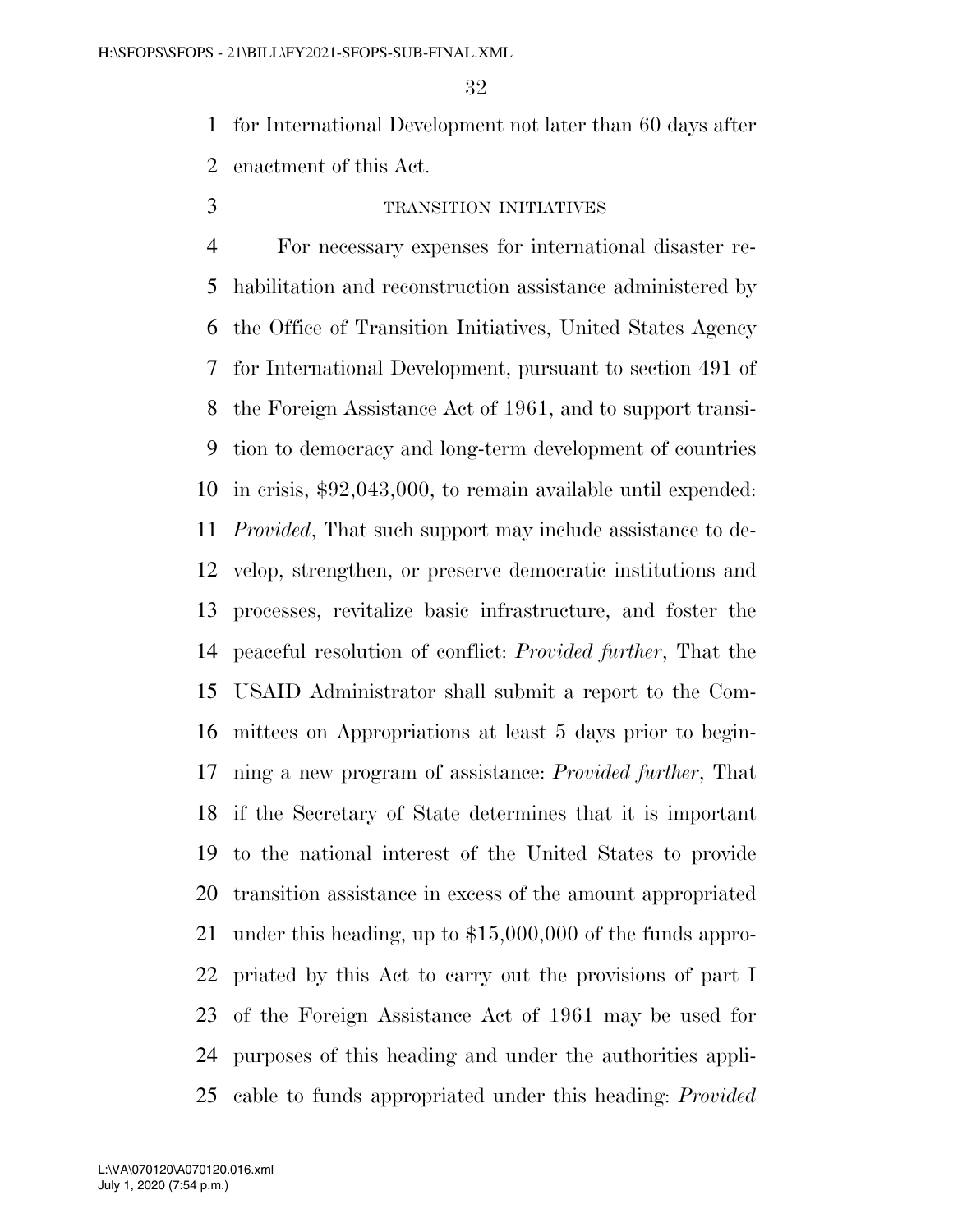*further*, That funds made available pursuant to the pre- vious proviso shall be made available subject to prior con-sultation with the Committees on Appropriations.

#### COMPLEX CRISES FUND

 For necessary expenses to carry out the provisions of section 509(b) of the Global Fragility Act of 2019 (title V of division J of Public Law 116–94), \$30,000,000, to remain available until expended: *Provided,* That the notifi- cation requirement of section 509(b)(5) shall apply to funds appropriated under this heading: *Provided further*, That funds appropriated under this heading may be made available notwithstanding any other provision of law, ex- cept sections 7007, 7008, and 7066 of this Act and section 620M of the Foreign Assistance Act of 1961: *Provided further*, That funds appropriated under this heading shall be apportioned to the United States Agency for Inter- national Development not later than 60 days after enact-ment of this Act.

ECONOMIC SUPPORT FUND

 For necessary expenses to carry out the provisions of chapter 4 of part II of the Foreign Assistance Act of 1961, \$3,444,407,000, to remain available until Sep- tember 30, 2022: *Provided*, That of the funds made avail- able under this heading in this Act or prior Acts making appropriations for the Department of State, foreign oper-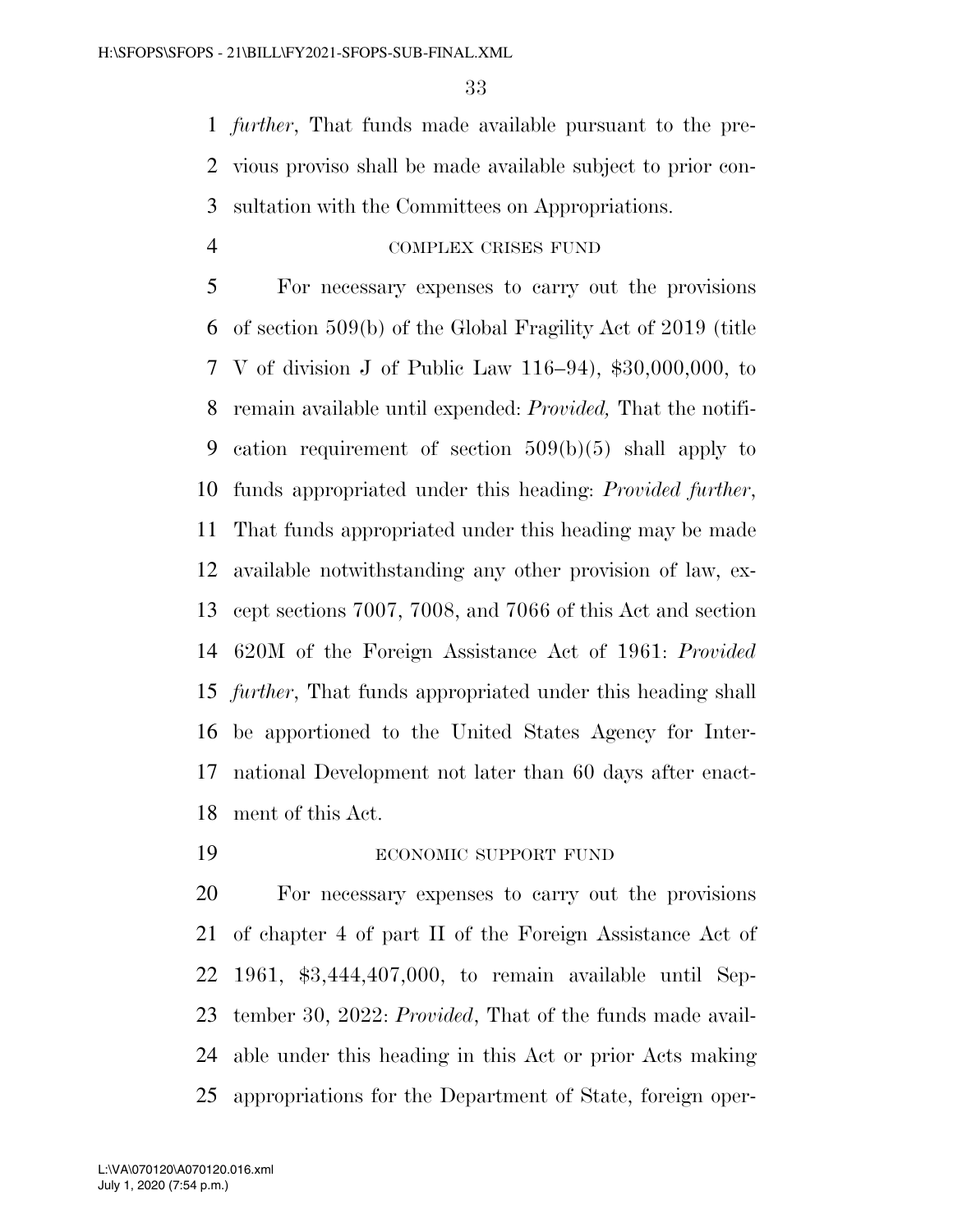ations, and related programs, not less than \$225,000,000 shall be made available for programs in the West Bank and Gaza, unless the Secretary of State determines and reports to the appropriate congressional committees that the Palestinian Authority is not actively engaging in secu- rity cooperation and training: *Provided further*, That, as deemed necessary by the Secretary, a portion of such funds may also be made available as a contribution or grant to the United Nations Relief and Works Agency for activities in the West Bank and Gaza: *Provided further*, That of the funds appropriated under this heading, up to \$208,144,000 may be transferred to, and merged with, funds made available under the heading ''International Broadcasting Operations'' for international communica- tion activities, including for the production and dissemina- tion of independent and reliable news and information, for technologies that improve free and open access to such in- formation, and for the purposes described under this head- ing in the report accompanying this Act: *Provided further*, That prior to any exercise of the transfer authority of the previous proviso, the Secretary of State shall certify in writing to the appropriate congressional committees that the agency receiving the transfer of funds will adhere to the statutory firewall and highest standards of profes-sional journalism described in part 531 of title 22 Code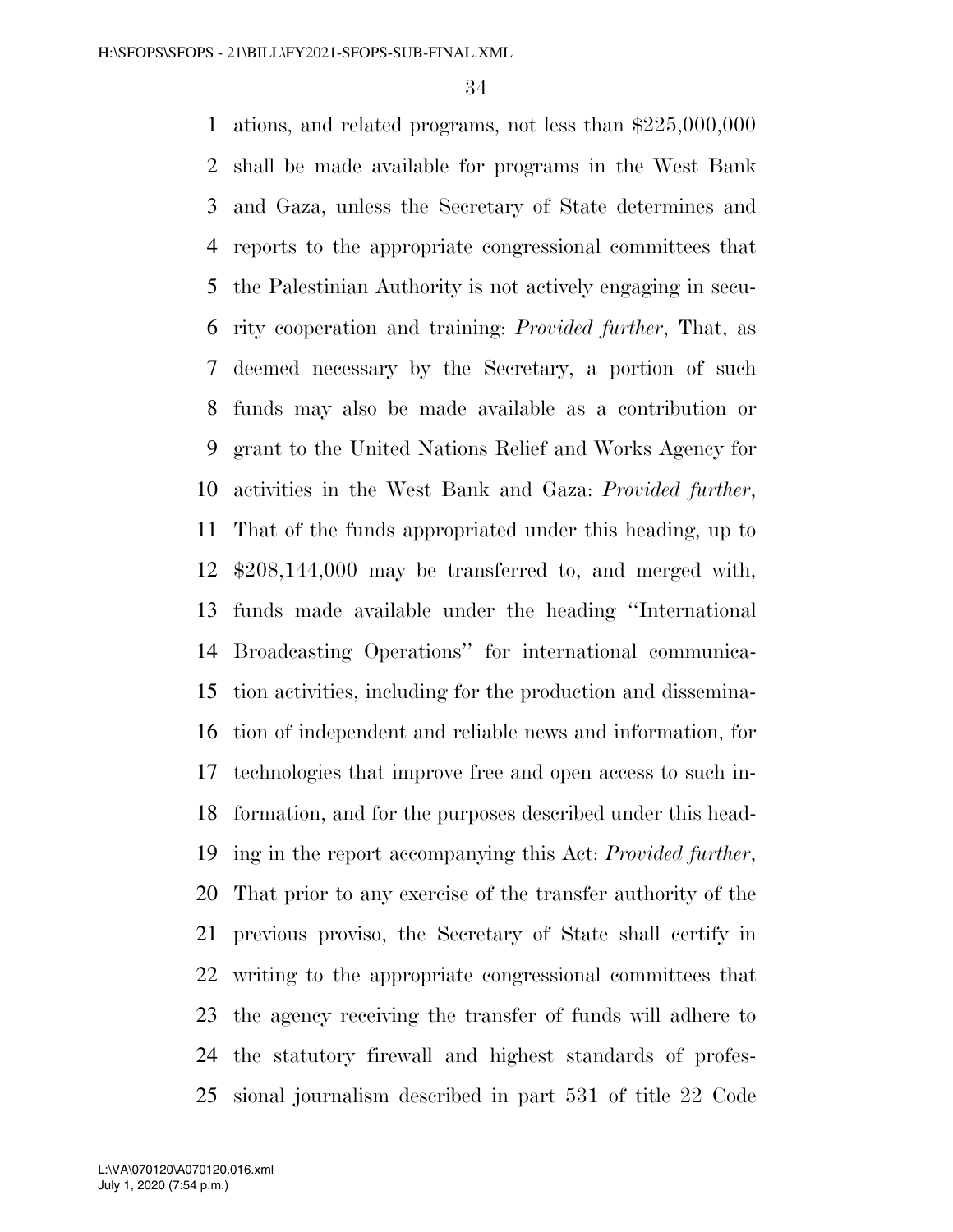of Federal Regulations, as in effect on June 11, 2020: *Provided further*, That such transfer authority is in addi- tion to any transfer authority otherwise available under any provision of law and shall be subject to prior consulta- tion with, and the regular notification procedures of, the Committees on Appropriations: *Provided further*, That none of the funds appropriated under this heading may be made available for the Diplomatic Progress Fund.

#### DEMOCRACY FUND

 For necessary expenses to carry out the provisions of the Foreign Assistance Act of 1961 for the promotion of democracy globally, including to carry out the purposes of section 502(b)(3) and (5) of Public Law 98–164 (22 U.S.C. 4411), \$218,450,000, to remain available until September 30, 2022, which shall be made available for the Human Rights and Democracy Fund of the Bureau of De- mocracy, Human Rights, and Labor, Department of State, and shall be apportioned to such Bureau not later than 60 days after enactment of this Act: *Provided*, That funds appropriated under this heading that are made available to the National Endowment for Democracy and its core institutes are in addition to amounts otherwise available by this Act for such purposes: *Provided further*, That the Assistant Secretary for Democracy, Human Rights, and Labor, Department of State, shall consult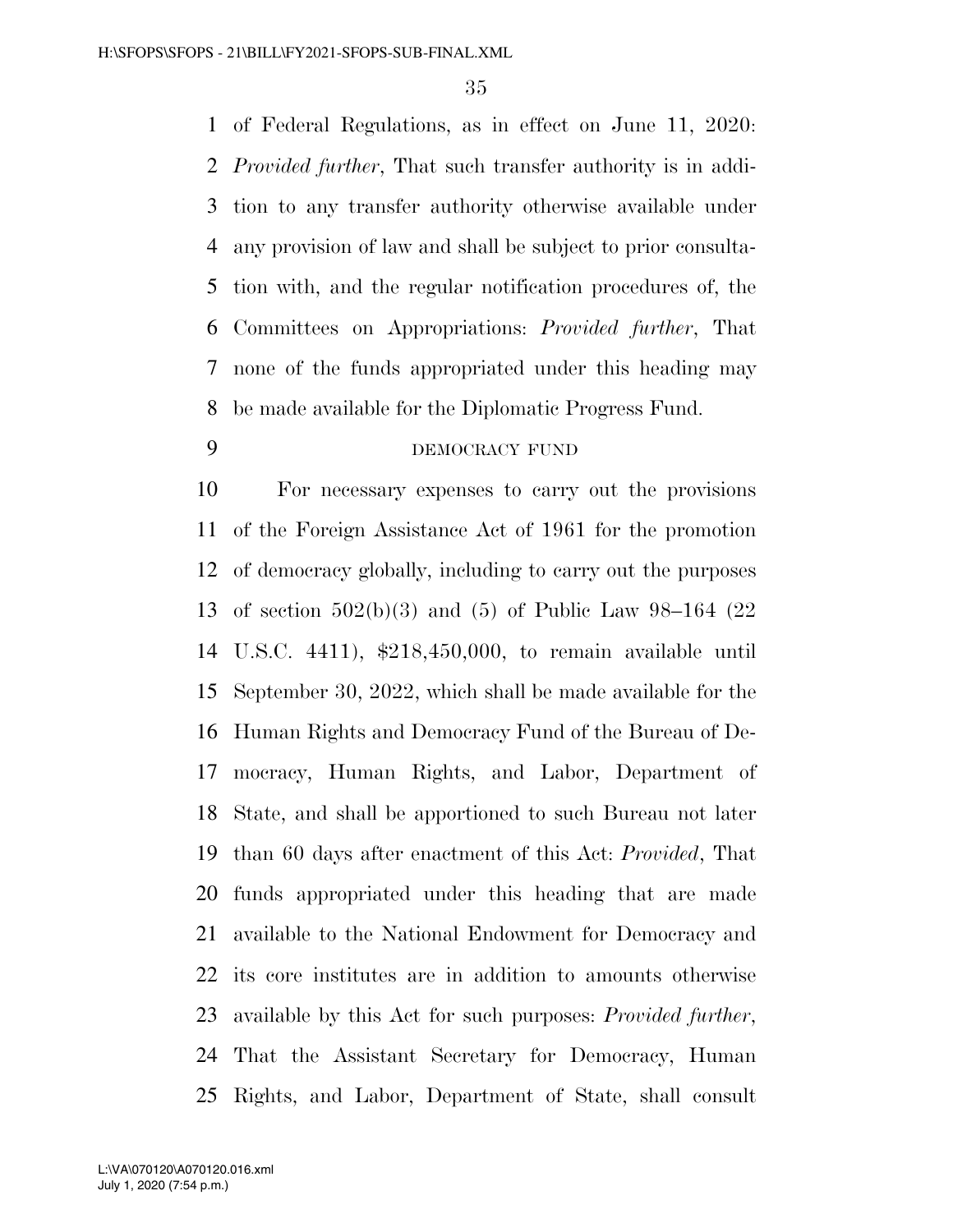with the Committees on Appropriations prior to the initial obligation of funds appropriated under this paragraph.

 For an additional amount for such purposes, \$105,250,000, to remain available until September 30, 2022, which shall be made available for the Bureau for Democracy, Conflict, and Humanitarian Assistance, United States Agency for International Development, and shall be apportioned to such Bureau not later than 60 days after enactment of this Act.

ASSISTANCE FOR EUROPE, EURASIA AND CENTRAL ASIA

 For necessary expenses to carry out the provisions of the Foreign Assistance Act of 1961, the FREEDOM Support Act (Public Law 102–511), and the Support for Eastern European Democracy (SEED) Act of 1989 (Pub- lic Law 101–179), \$770,334,000, to remain available until September 30, 2022, which shall be available, notwith- standing any other provision of law, except section 7047 of this Act, for assistance and related programs for coun- tries identified in section 3 of the FREEDOM Support Act (22 U.S.C. 5801) and section 3(c) of the SEED Act of 1989 (22 U.S.C. 5402), in addition to funds otherwise available for such purposes: *Provided*, That funds appro- priated by this Act under the headings ''Global Health Programs'', ''Economic Support Fund'', and ''Inter-national Narcotics Control and Law Enforcement'' that

July 1, 2020 (7:54 p.m.) L:\VA\070120\A070120.016.xml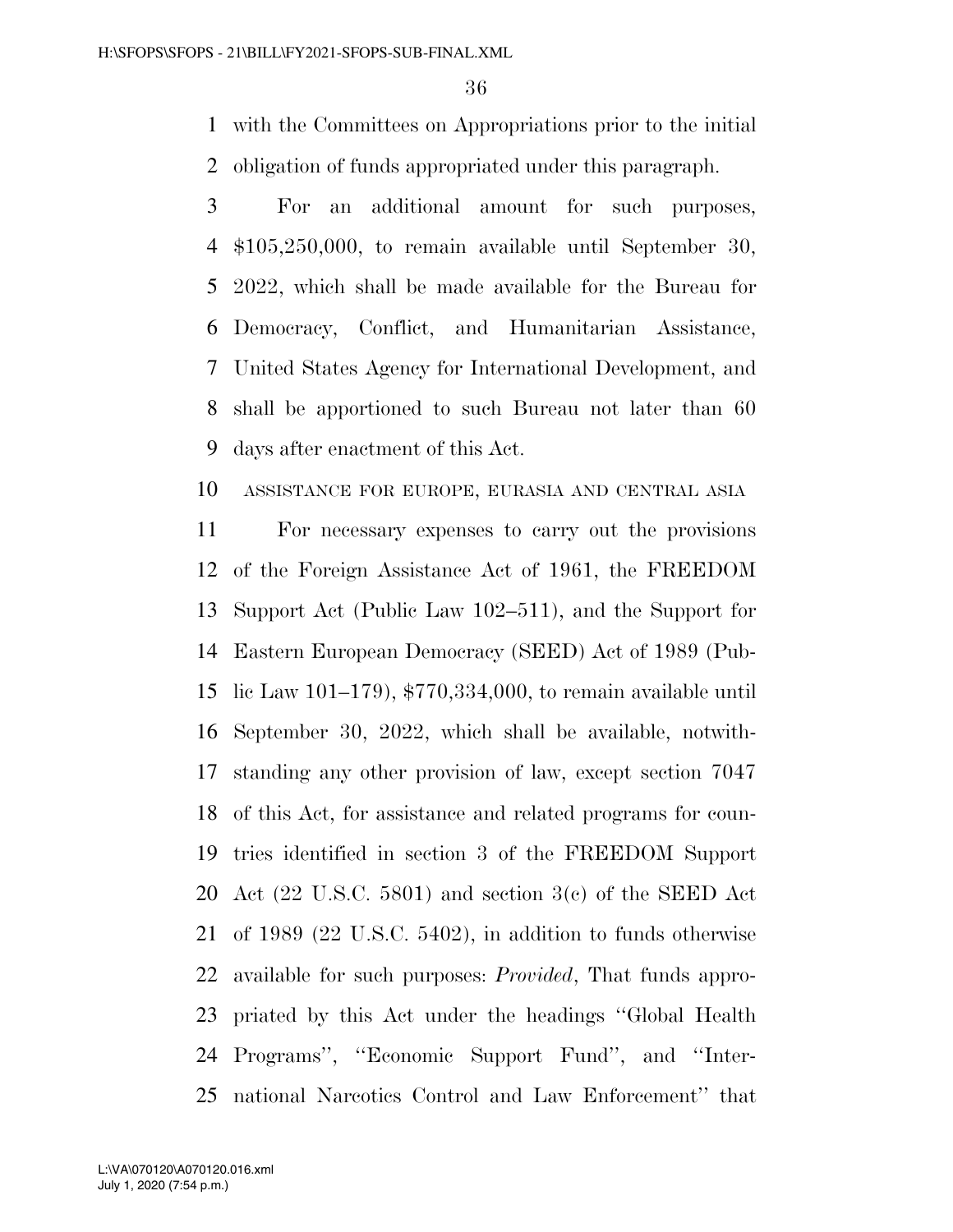are made available for assistance for such countries shall be administered in accordance with the responsibilities of the coordinator designated pursuant to section 102 of the FREEDOM Support Act and section 601 of the SEED Act of 1989: *Provided further*, That funds appropriated under this heading shall be considered to be economic as- sistance under the Foreign Assistance Act of 1961 for purposes of making available the administrative authori- ties contained in that Act for the use of economic assist- ance: *Provided further*, That funds appropriated under this heading may be made available for contributions to multilateral initiatives to counter hybrid threats: *Provided further*, That any notification of funds made available under this heading in this Act or prior Acts making appro- priations for the Department of State, foreign operations, and related programs shall include information (if known on the date of transmittal of such notification) on the use of notwithstanding authority: *Provided further*, That if subsequent to the notification of assistance it becomes nec- essary to rely on notwithstanding authority, the Commit- tees on Appropriations should be informed at the earliest opportunity and to the extent practicable: *Provided fur- ther*, That of the funds appropriated under this heading, not less than \$2,000,000 shall be transferred to, and merged with, funds appropriated by this Act under the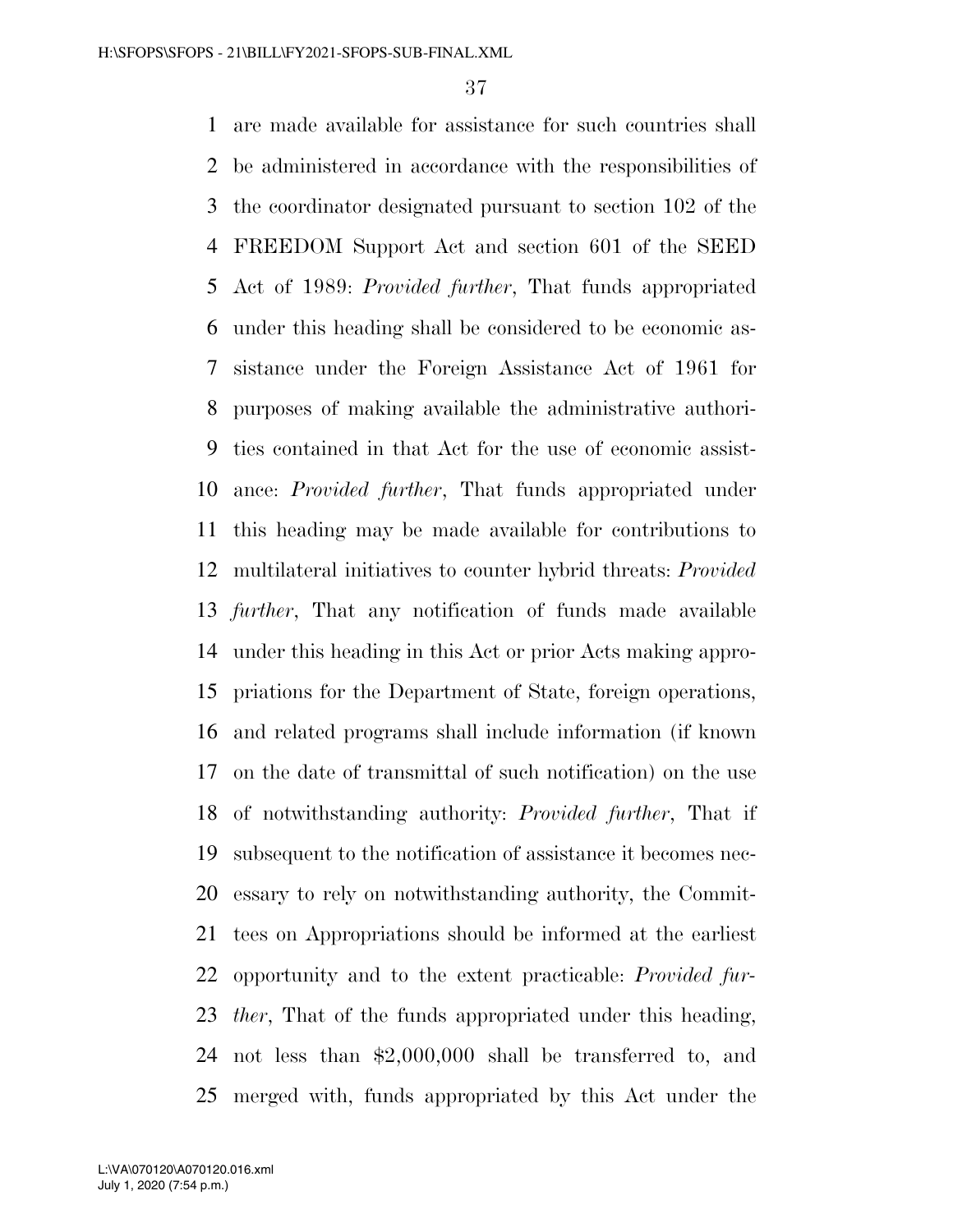heading ''Economic Support Fund'' for joint dialogues in support of the Eastern Mediterranean Partnership in the manner specified under this heading in the report accom- panying this Act and shall remain available until ex- pended: *Provided further*, That such funds shall be admin- istered by, and under the policy direction of, the coordi- nator designated pursuant to section 102 of the FREE- DOM Support Act and section 601 of the SEED Act of 1989.

10 DEPARTMENT OF STATE

11 MIGRATION AND REFUGEE ASSISTANCE

 For necessary expenses not otherwise provided for, to enable the Secretary of State to carry out the provisions of section 2(a) and (b) of the Migration and Refugee As- sistance Act of 1962 (22 U.S.C. 2601), and other activi- ties to meet refugee and migration needs; salaries and ex- penses of personnel and dependents as authorized by the Foreign Service Act of 1980 (22 U.S.C. 3901 et seq.); allowances as authorized by sections 5921 through 5925 of title 5, United States Code; purchase and hire of pas- senger motor vehicles; and services as authorized by sec- tion 3109 of title 5, United States Code, \$3,432,000,000, to remain available until expended, of which: \$1,521,355,000 is designated by the Congress for Over-seas Contingency Operations/Global War on Terrorism

July 1, 2020 (7:54 p.m.) L:\VA\070120\A070120.016.xml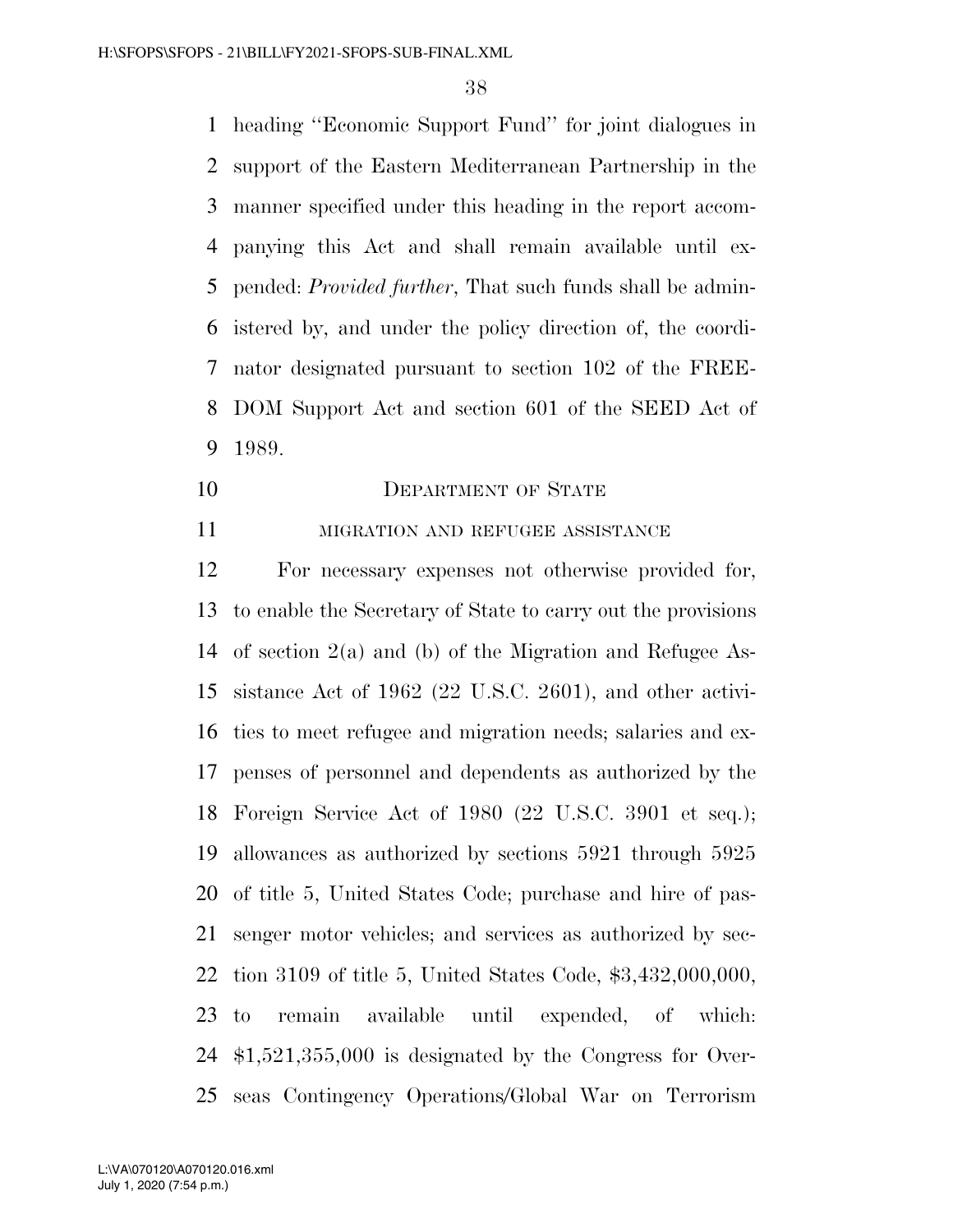1 pursuant to section  $251(b)(2)(A)(ii)$  of the Balanced Budget and Emergency Deficit Control Act of 1985; not less than \$35,000,000 shall be made available to respond to small-scale emergency humanitarian requirements; and \$5,000,000 shall be made available for refugees resettling in Israel; *Provided*, That funds appropriated under this heading shall be apportioned to the Bureau of Population, Refugees, and Migration, Department of State, not later than 60 days after enactment of this Act.

 UNITED STATES EMERGENCY REFUGEE AND MIGRATION **ASSISTANCE FUND** 

 For necessary expenses to carry out the provisions of section 2(c) of the Migration and Refugee Assistance Act of 1962 (22 U.S.C. 2601(c)), \$100,000, to remain available until expended: *Provided*, That amounts in ex- cess of the limitation contained in paragraph (2) of such section shall be transferred to, and merged with, funds made available by this Act under the heading ''Migration and Refugee Assistance''.

- 20 INDEPENDENT AGENCIES
- 21 PEACE CORPS
- **(INCLUDING TRANSFER OF FUNDS)**

 For necessary expenses to carry out the provisions of the Peace Corps Act (22 U.S.C. 2501 et seq.), including the purchase of not to exceed five passenger motor vehicles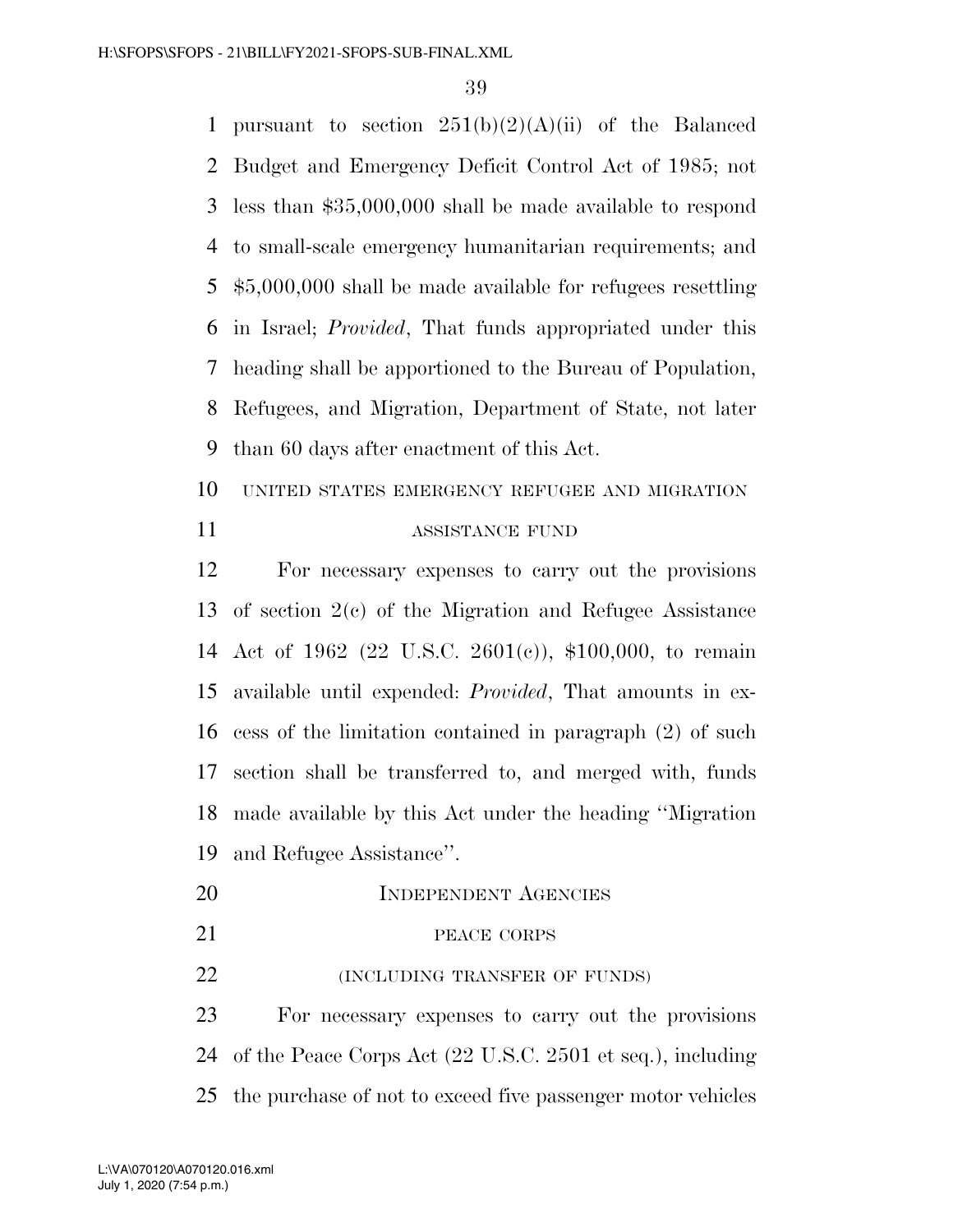for administrative purposes for use outside of the United States, \$410,500,000, of which \$6,330,000 is for the Of- fice of Inspector General, to remain available until Sep- tember 30, 2022: *Provided*, That the Director of the Peace Corps may transfer to the Foreign Currency Fluctuations Account, as authorized by section 16 of the Peace Corps Act (22 U.S.C. 2515), an amount not to exceed \$5,000,000: *Provided further*, That funds transferred pur- suant to the previous proviso may not be derived from amounts made available for Peace Corps overseas oper- ations: *Provided further*, That of the funds appropriated under this heading, not to exceed \$104,000 may be avail- able for representation expenses, of which not to exceed \$4,000 may be made available for entertainment expenses: *Provided further*, That any decision to open, close, or sus- pend a domestic or overseas office or country program shall be subject to prior consultation with, and the regular notification procedures of, the Committees on Appropria- tions: *Provided further*, That such consultation and notifi- cation requirements shall be met prior to any actions by the Peace Corps to implement such a decision, including the communication with host country officials, current or prospective volunteers, and staff: *Provided further*, That prior consultation and notification procedures may be waived when there is a substantial risk to volunteers or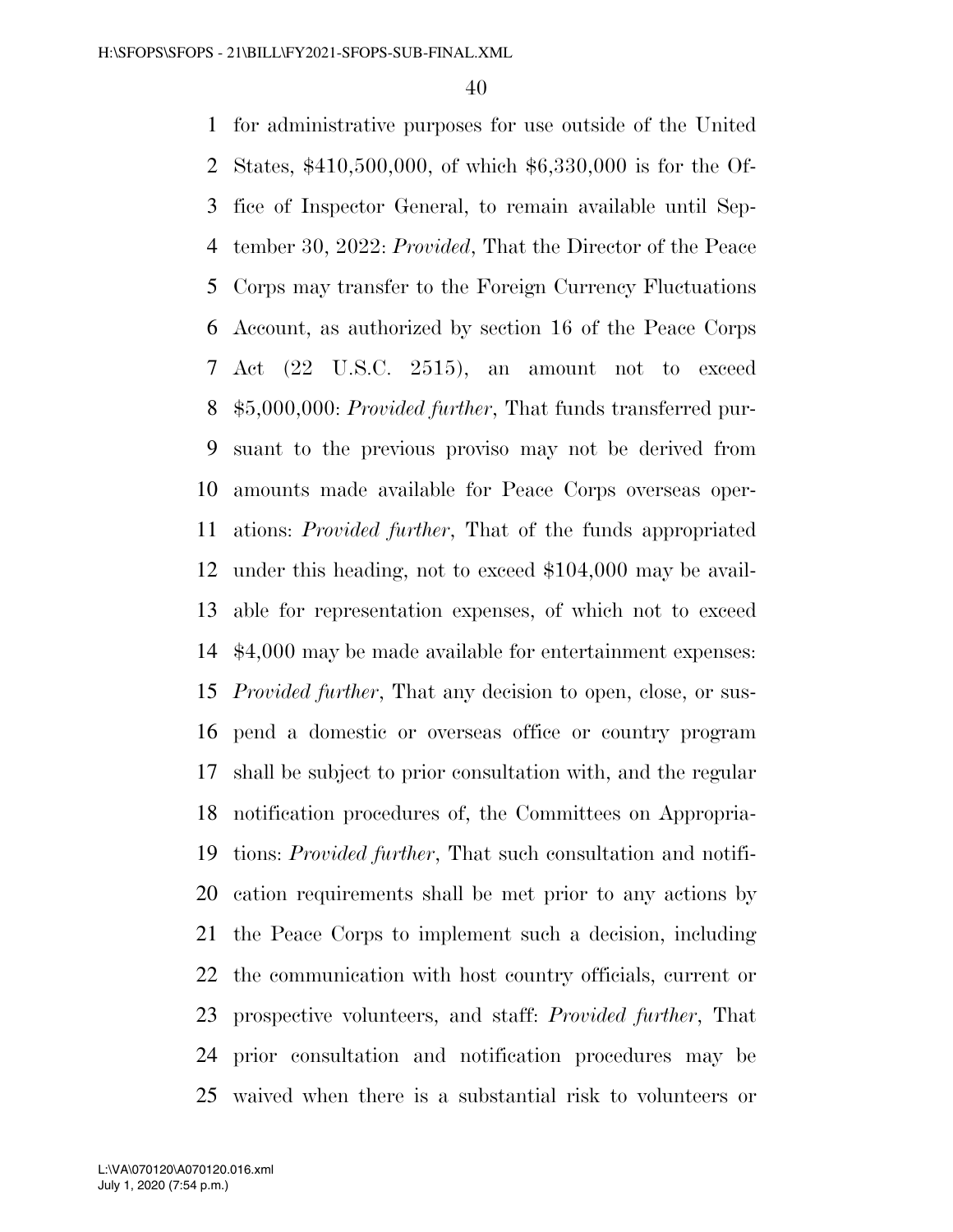other Peace Corps personnel, pursuant to section 7015(e) of this Act: *Provided further*, That none of the funds made available by this Act or prior Acts under this heading may be used to permanently close the United States-China Friendship Volunteer Program: *Provided further*, That none of the funds appropriated under this heading shall be used to pay for abortions: *Provided further*, That not- withstanding the previous proviso, section 614 of division E of Public Law 113–76 shall apply to funds appropriated under this heading.

#### MILLENNIUM CHALLENGE CORPORATION

 For necessary expenses to carry out the provisions of the Millennium Challenge Act of 2003 (22 U.S.C. 7701 et seq.) (MCA), \$905,000,000, to remain available until expended: *Provided*, That of the funds appropriated under this heading, up to \$112,000,000 may be available for ad- ministrative expenses of the Millennium Challenge Cor- poration, except that such funds shall remain available for obligation until September 30, 2026: *Provided further*, That section 605(e) of the MCA (22 U.S.C. 7704(e)) shall apply to funds appropriated under this heading: *Provided further*, That funds appropriated under this heading may be made available for a Millennium Challenge Compact en- tered into pursuant to section 609 of the MCA (22 U.S.C. 7708) only if such Compact obligates, or contains a com-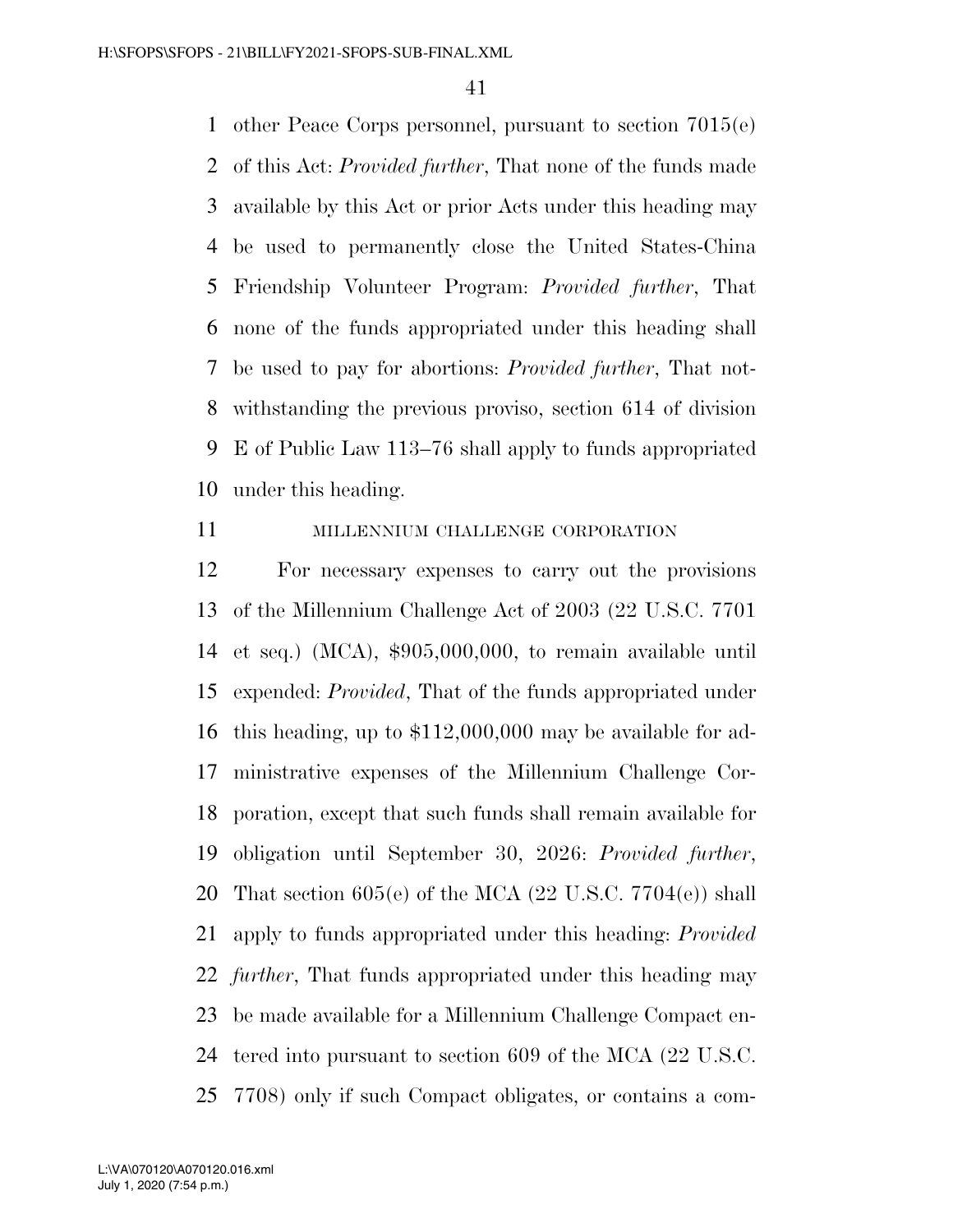mitment to obligate subject to the availability of funds and the mutual agreement of the parties to the Compact to proceed, the entire amount of the United States Govern- ment funding anticipated for the duration of the Compact: *Provided further*, That no country should be eligible for a threshold program after such country has completed a country compact: *Provided further*, That of the funds ap- propriated under this heading, not to exceed \$100,000 may be available for representation and entertainment ex- penses, of which not to exceed \$5,000 may be available for entertainment expenses.

#### 12 INTER-AMERICAN FOUNDATION

 For necessary expenses to carry out the functions of the Inter-American Foundation in accordance with the provisions of section 401 of the Foreign Assistance Act of 1969, \$41,500,000, to remain available until September 30, 2022: *Provided*, That funds appropriated under this heading shall be made available for programs in El Sal- vador, Guatemala, and Honduras: *Provided further*, That of the funds appropriated under this heading, not to ex- ceed \$2,000 may be available for representation expenses. UNITED STATES AFRICAN DEVELOPMENT FOUNDATION

 For necessary expenses to carry out the African De- velopment Foundation Act (title V of Public Law 96–533; 22 U.S.C. 290h et seq.), \$33,000,000, to remain available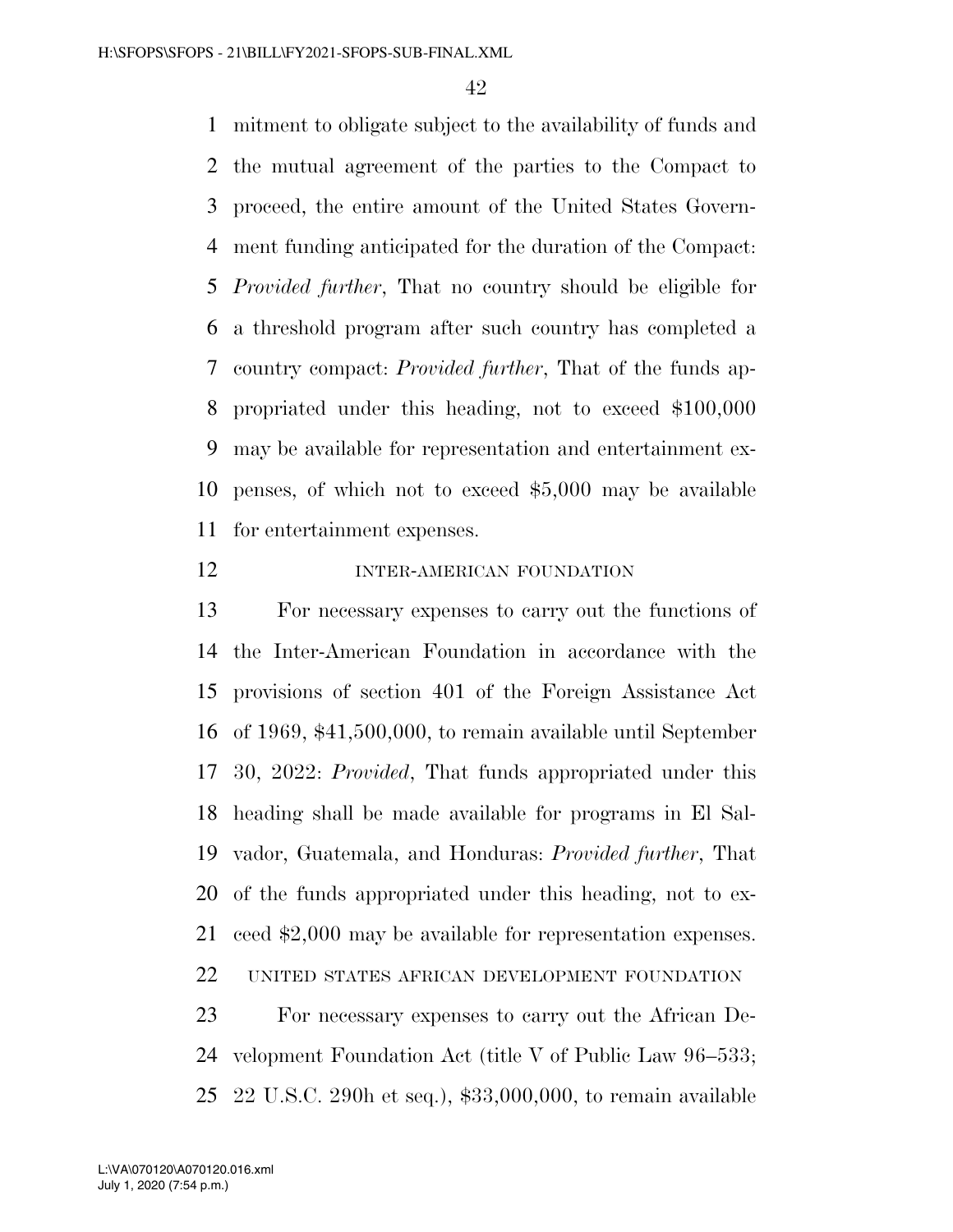until September 30, 2022, of which not to exceed \$2,000 may be available for representation expenses: *Provided*, That funds made available to grantees may be invested pending expenditure for project purposes when authorized by the Board of Directors of the United States African Development Foundation (USADF): *Provided further,*  That interest earned shall be used only for the purposes for which the grant was made: *Provided further,* That not- withstanding section 505(a)(2) of the African Develop-10 ment Foundation Act  $(22 \text{ U.S.C. } 290h-3(a)(2))$ , in excep- tional circumstances the Board of Directors of the USADF may waive the \$250,000 limitation contained in that section with respect to a project and a project may exceed the limitation by up to 10 percent if the increase is due solely to foreign currency fluctuation: *Provided fur- ther,* That the USADF shall submit a report to the appro- priate congressional committees after each time such waiv- er authority is exercised: *Provided further*, That the USADF may make rent or lease payments in advance from appropriations available for such purpose for offices, buildings, grounds, and quarters in Africa as may be nec- essary to carry out its functions: *Provided further*, That the USADF may maintain bank accounts outside the United States Treasury and retain any interest earned on such accounts, in furtherance of the purposes of the Afri-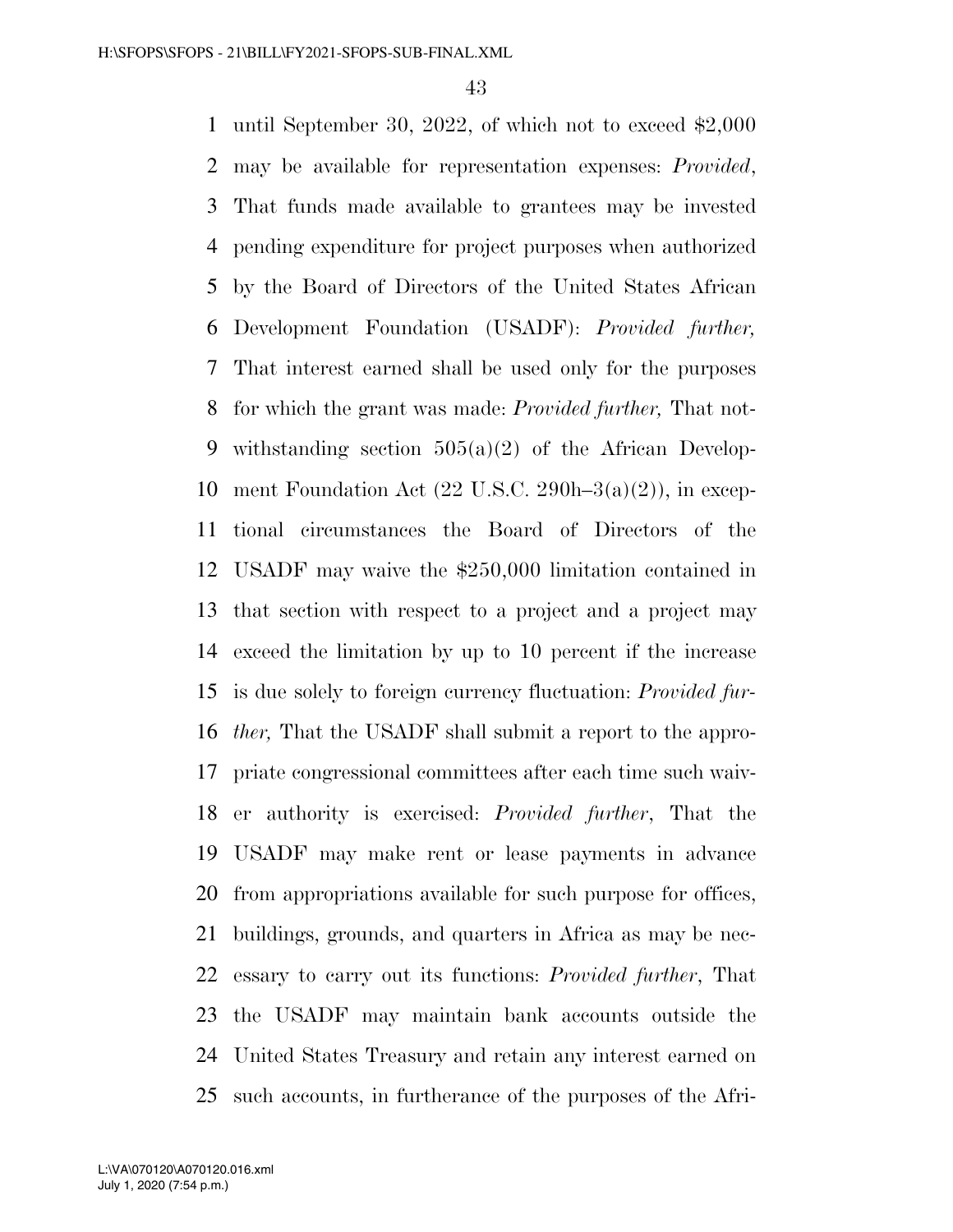can Development Foundation Act: *Provided further*, That the USADF may not withdraw any appropriation from the Treasury prior to the need of spending such funds for pro-gram purposes.

5 DEPARTMENT OF THE TREASURY

INTERNATIONAL AFFAIRS TECHNICAL ASSISTANCE

 For necessary expenses to carry out the provisions of section 129 of the Foreign Assistance Act of 1961, \$33,000,000, to remain available until expended, of which not more than \$5,000,000 may be used for administrative expenses: *Provided*, That amounts made available under this heading may be made available to contract for services 13 as described in section  $129(d)(3)(A)$  of the Foreign Assist- ance Act of 1961, without regard to the location in which such services are performed.

#### DEBT RESTRUCTURING

 For the costs, as defined in section 502 of the Con- gressional Budget Act of 1974, of modifying loans and loan guarantees, as the President may determine, for which funds have been appropriated or otherwise made available for programs within the International Affairs Budget Function 150, including the cost of selling, reduc- ing, or canceling amounts owed to the United States as a result of concessional loans made to eligible countries, pursuant to part V of the Foreign Assistance Act of 1961,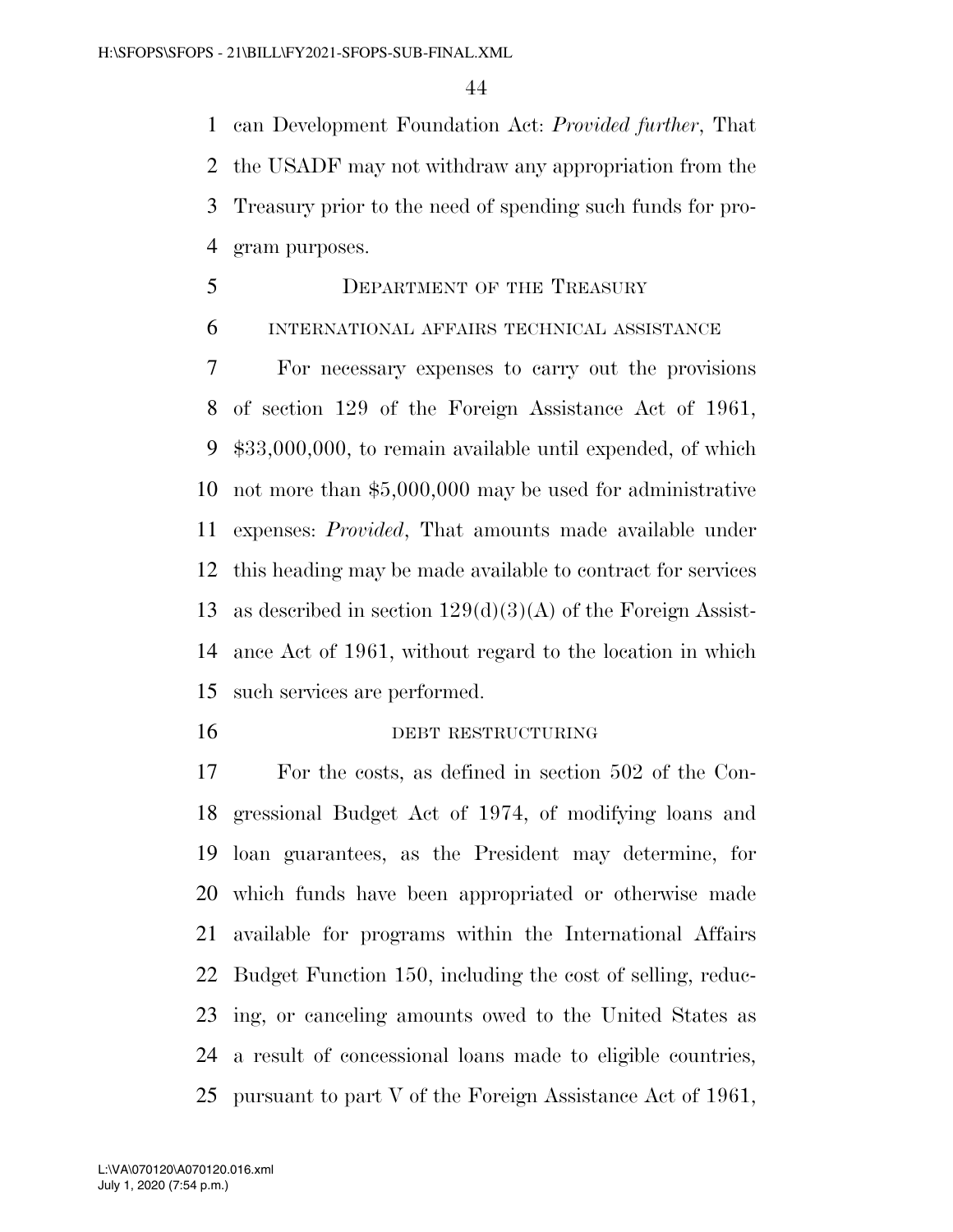\$15,000,000, to remain available until September 30, 2022.

 In addition, for the costs, as defined in section 502 of the Congressional Budget Act of 1974, of modifying loans and loan guarantees for Somalia or credits extended to Somalia, as the President may determine, including the cost of selling, reducing, or cancelling amounts owed to the United States, \$63,000,000, to remain available until expended, which may be used notwithstanding any other provision of law. 11 TITLE IV INTERNATIONAL SECURITY ASSISTANCE 13 DEPARTMENT OF STATE INTERNATIONAL NARCOTICS CONTROL AND LAW

ENFORCEMENT

 For necessary expenses to carry out section 481 of the Foreign Assistance Act of 1961, \$1,391,000,000, to remain available until September 30, 2022: *Provided*, That the Department of State may use the authority of section 608 of the Foreign Assistance Act of 1961, with- out regard to its restrictions, to receive excess property from an agency of the United States Government for the purpose of providing such property to a foreign country or international organization under chapter 8 of part I of such Act, subject to the regular notification procedures of

July 1, 2020 (7:54 p.m.) L:\VA\070120\A070120.016.xml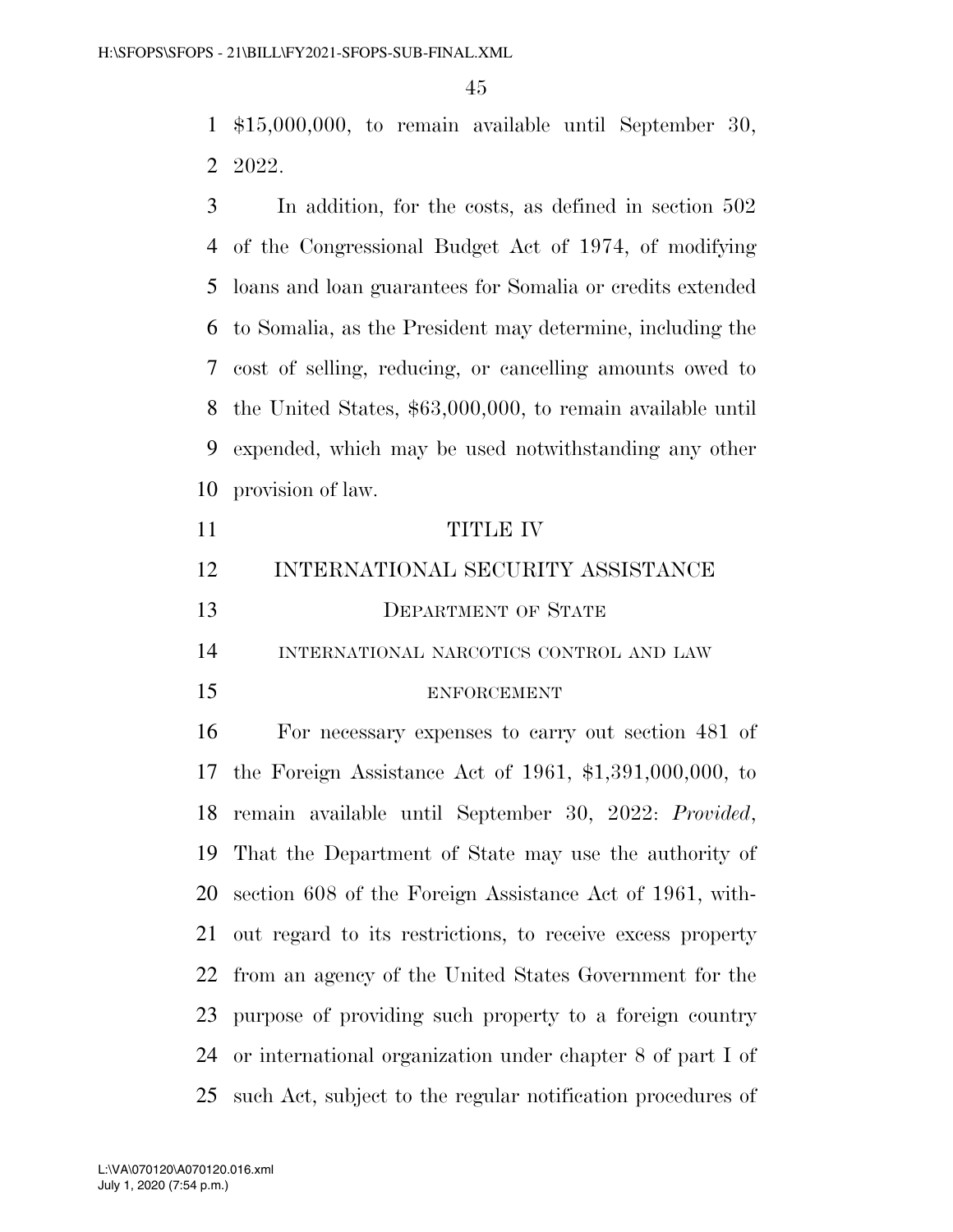the Committees on Appropriations: *Provided further*, That section 482(b) of the Foreign Assistance Act of 1961 shall not apply to funds appropriated under this heading, except that any funds made available notwithstanding such sec- tion shall be subject to the regular notification procedures of the Committees on Appropriations: *Provided further*, That funds appropriated under this heading shall be made available to support training and technical assistance for foreign law enforcement, corrections, judges, and other ju- dicial authorities, utilizing regional partners: *Provided fur- ther*, That funds made available under this heading that are transferred to another department, agency, or instru- mentality of the United States Government pursuant to section 632(b) of the Foreign Assistance Act of 1961 val- ued in excess of \$5,000,000, and any agreement made pursuant to section 632(a) of such Act, shall be subject to the regular notification procedures of the Committees on Appropriations: *Provided further*, That funds made available under this heading for Program Development and Support may be made available notwithstanding pre- obligation requirements contained in this Act, except for the notification requirements of section 7015: *Provided further*, That none of the funds appropriated under this heading may be made available for the Diplomatic Progress Fund.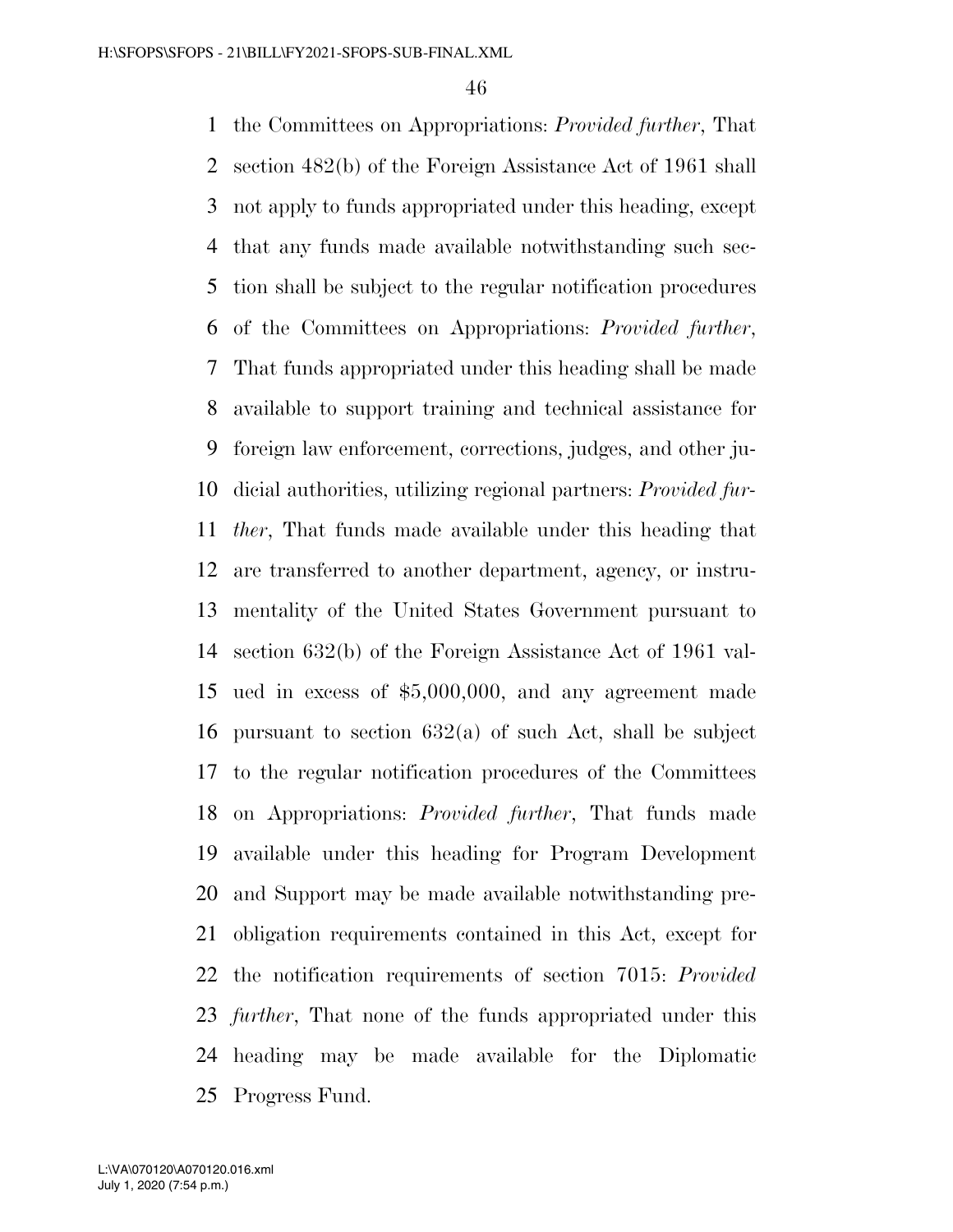NONPROLIFERATION, ANTI-TERRORISM, DEMINING AND

# 2 RELATED PROGRAMS

 For necessary expenses for nonproliferation, anti-ter- rorism, demining and related programs and activities, \$897,000,000, to remain available until September 30, 2022, to carry out the provisions of chapter 8 of part II of the Foreign Assistance Act of 1961 for anti-terrorism assistance, chapter 9 of part II of the Foreign Assistance Act of 1961, section 504 of the FREEDOM Support Act (22 U.S.C. 5854), section 23 of the Arms Export Control Act (22 U.S.C. 2763), or the Foreign Assistance Act of 1961 for demining activities, the clearance of unexploded ordnance, the destruction of small arms, and related ac- tivities, notwithstanding any other provision of law, includ- ing activities implemented through nongovernmental and international organizations, and section 301 of the For- eign Assistance Act of 1961 for a United States contribu- tion to the Comprehensive Nuclear Test Ban Treaty Pre- paratory Commission, and for a voluntary contribution to the International Atomic Energy Agency (IAEA): *Pro- vided*, That funds made available under this heading for the Nonproliferation and Disarmament Fund shall be made available, notwithstanding any other provision of law and subject to prior consultation with, and the regular no-tification procedures of, the Committees on Appropria-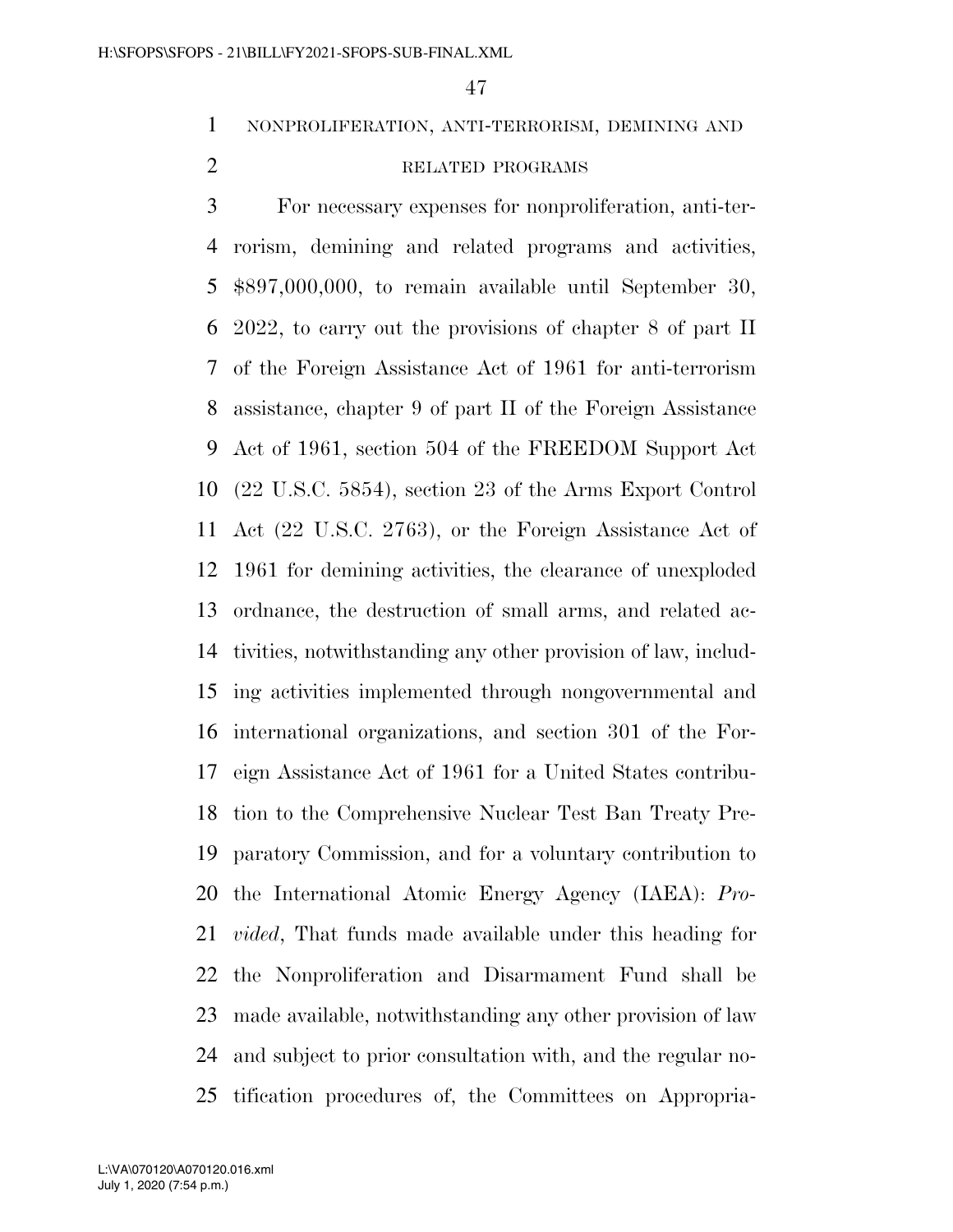tions, to promote bilateral and multilateral activities relat- ing to nonproliferation, disarmament, and weapons de- struction, and shall remain available until expended: *Pro- vided further*, That such funds may also be used for such countries other than the Independent States of the former Soviet Union and international organizations when it is in the national security interest of the United States to do so: *Provided further*, That funds appropriated under this heading may be made available for the IAEA unless the Secretary of State determines that Israel is being de- nied its right to participate in the activities of that Agen- cy: *Provided further*, That funds made available for con- ventional weapons destruction programs, including demining and related activities, in addition to funds other- wise available for such purposes, may be used for adminis- trative expenses related to the operation and management of such programs and activities, subject to the regular no- tification procedures of the Committees on Appropria-tions.

20 PEACEKEEPING OPERATIONS

 For necessary expenses to carry out the provisions of section 551 of the Foreign Assistance Act of 1961, \$457,348,000, of which \$325,213,000, to remain available until September 30, 2022, is designated by the Congress for Overseas Contingency Operations/Global War on Ter-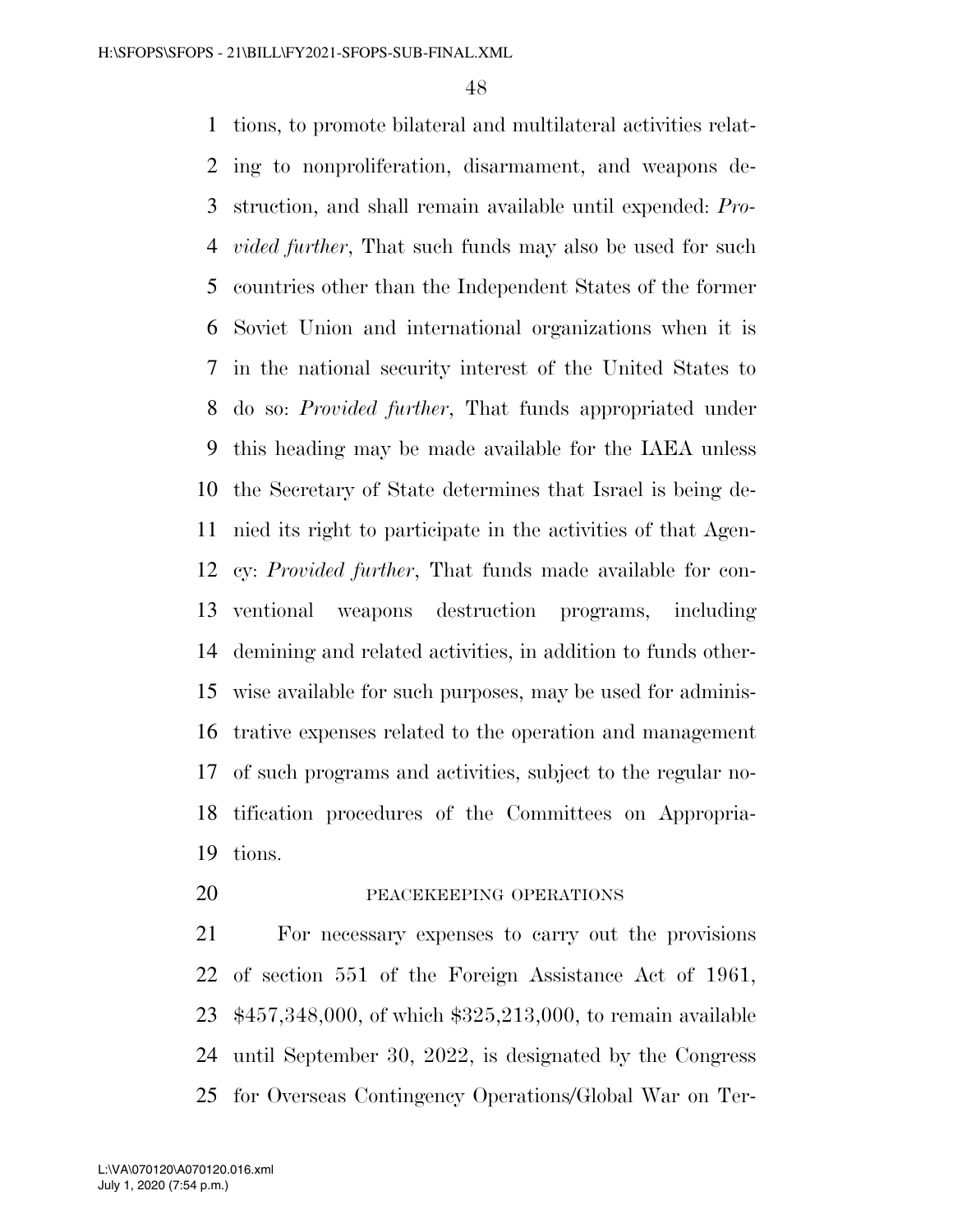1 rorism pursuant to section  $251(b)(2)(A)(ii)$  of the Bal- anced Budget and Emergency Deficit Control Act of 1985: *Provided*, That funds appropriated under this heading may be used, notwithstanding section 660 of the Foreign Assistance Act of 1961, to provide assistance to enhance the capacity of foreign civilian security forces, including gendarmes, to participate in peacekeeping operations: *Pro- vided further*, That of the funds appropriated under this heading, not less than \$31,000,000 shall be made avail- able for a United States contribution to the Multinational Force and Observers mission in the Sinai and not less than \$71,000,000 shall be made available for the Global Peace Operations Initiative, of which not less than \$10,000,000 shall be made available to support the mod- ernization of training infrastructure: *Provided further*, That funds appropriated under this heading may be made available to pay assessed expenses of international peace- keeping activities in Somalia under the same terms and conditions, as applicable, as funds appropriated by this Act under the heading ''Contributions for International Peacekeeping Activities'': *Provided further*, That none of the funds appropriated under this heading shall be obli- gated except as provided through the regular notification procedures of the Committees on Appropriations.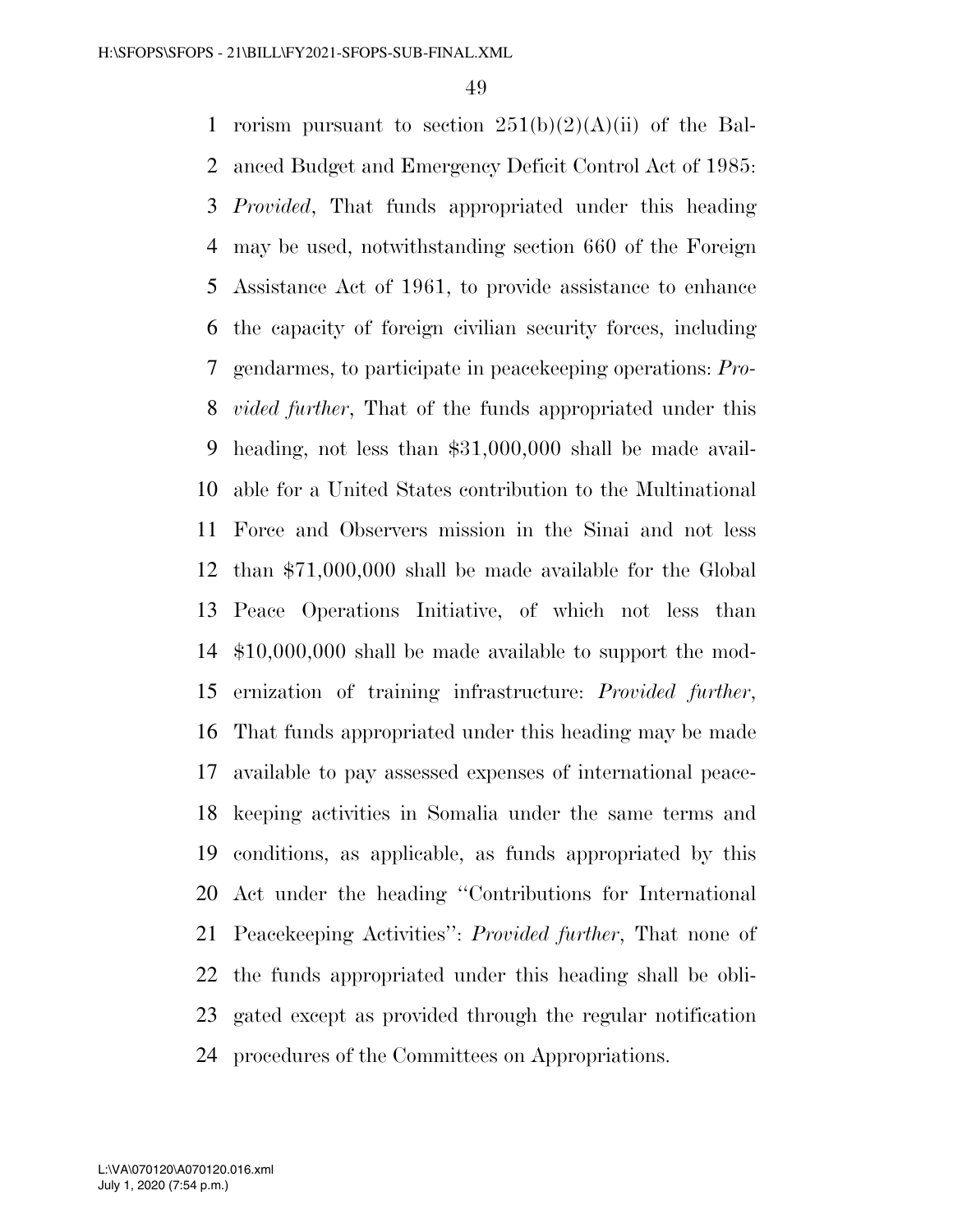FUNDS APPROPRIATED TO THE PRESIDENT

INTERNATIONAL MILITARY EDUCATION AND TRAINING

 For necessary expenses to carry out the provisions of section 541 of the Foreign Assistance Act of 1961, \$112,925,000, to remain available until September 30, 2022: *Provided*, That the civilian personnel for whom mili- tary education and training may be provided under this heading may include civilians who are not members of a government whose participation would contribute to im- proved civil-military relations, civilian control of the mili- tary, or respect for human rights: *Provided further*, That of the funds appropriated under this heading, not to ex-ceed \$50,000 may be available for entertainment expenses.

## FOREIGN MILITARY FINANCING PROGRAM

 For necessary expenses for grants to enable the President to carry out the provisions of section 23 of the Arms Export Control Act (22 U.S.C. 2763), \$6,156,924,000, of which \$511,909,000, to remain avail- able until September 30, 2022, is designated by the Con- gress for Overseas Contingency Operations/Global War on 21 Terrorism pursuant to section  $251(b)(2)(A)(ii)$  of the Bal- anced Budget and Emergency Deficit Control Act of 1985: *Provided*, That to expedite the provision of assistance to foreign countries and international organizations, the Sec-retary of State, following consultation with the Commit-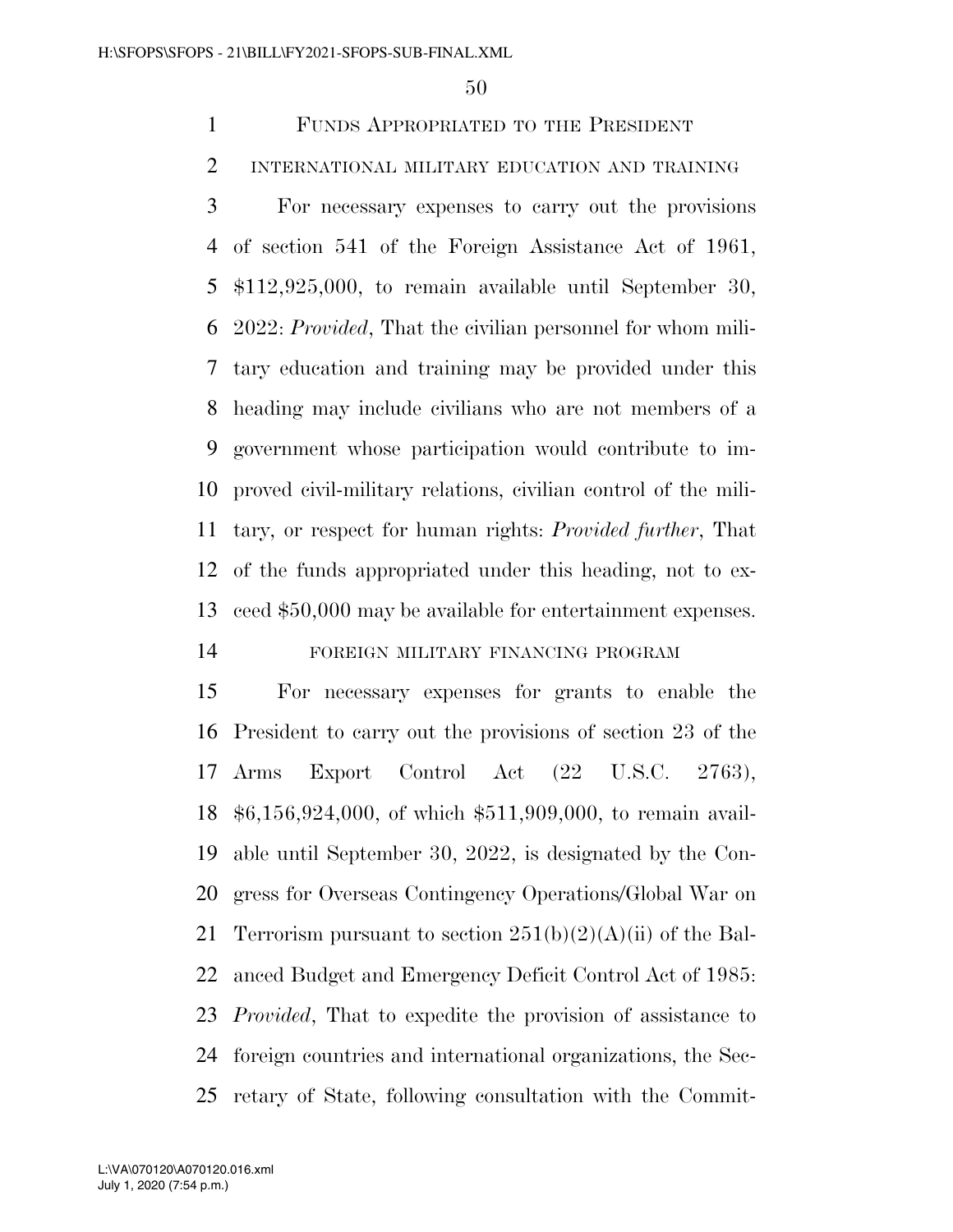tees on Appropriations and subject to the regular notifica- tion procedures of such Committees, may use the funds appropriated under this heading to procure defense arti- cles and services to enhance the capacity of foreign secu- rity forces: *Provided further*, That of the funds appro- priated under this heading, not less than \$3,300,000,000 shall be available for grants only for Israel which shall be disbursed within 30 days of enactment of this Act: *Pro- vided further*, That to the extent that the Government of Israel requests that funds be used for such purposes, grants made available for Israel under this heading shall, as agreed by the United States and Israel, be available for advanced weapons systems, of which not less than \$795,300,000 shall be available for the procurement in Israel of defense articles and defense services, including research and development: *Provided further*, That funds appropriated or otherwise made available under this head- ing shall be nonrepayable notwithstanding any require- ment in section 23 of the Arms Export Control Act: *Pro- vided further*, That funds made available under this head- ing shall be obligated upon apportionment in accordance 22 with paragraph  $(5)(C)$  of section 1501(a) of title 31, United States Code.

 None of the funds made available under this heading shall be available to finance the procurement of defense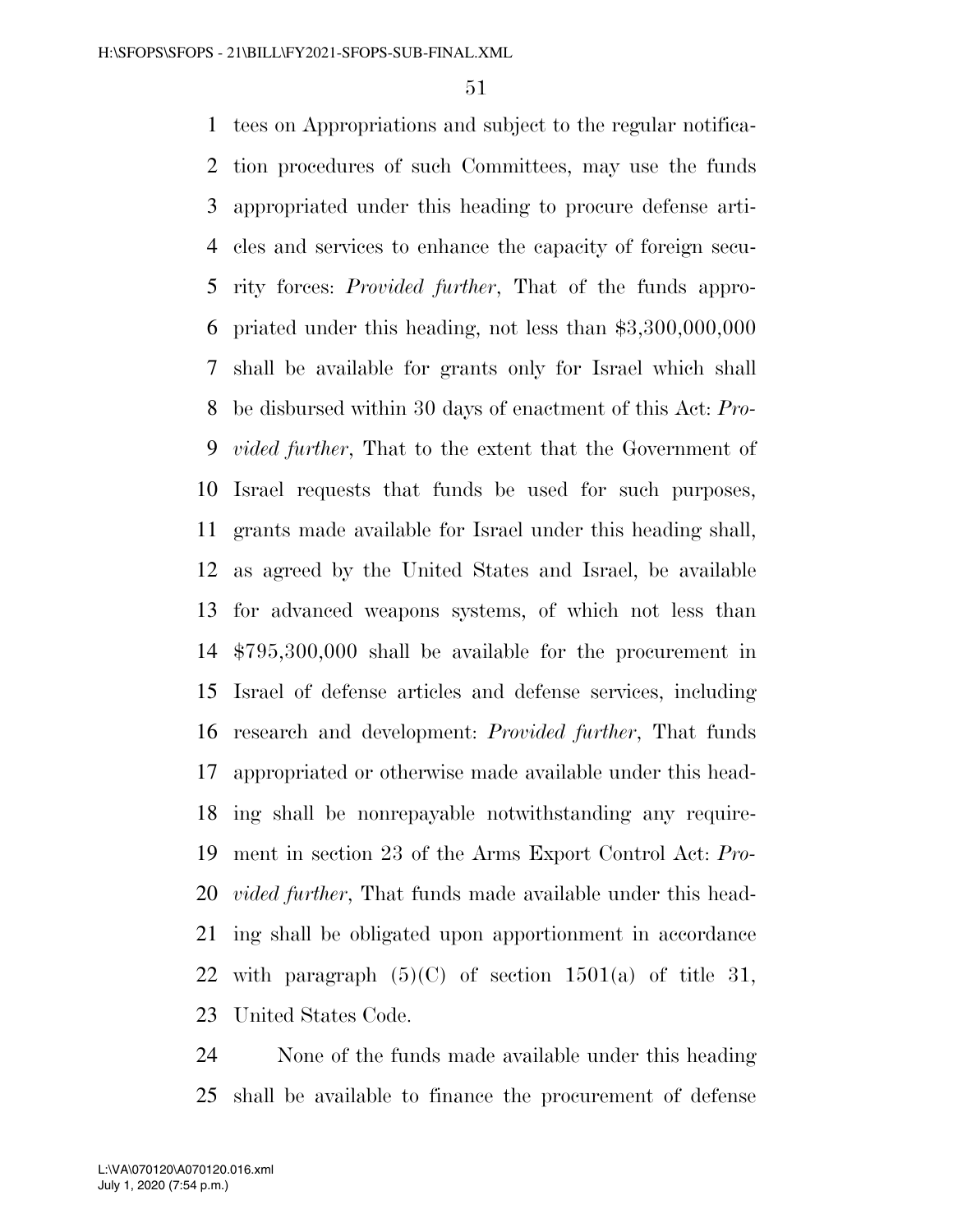articles, defense services, or design and construction serv- ices that are not sold by the United States Government under the Arms Export Control Act unless the foreign country proposing to make such procurement has first signed an agreement with the United States Government specifying the conditions under which such procurement may be financed with such funds: *Provided*, That all coun- try and funding level increases in allocations shall be sub- mitted through the regular notification procedures of sec- tion 7015 of this Act: *Provided further,* That funds made available under this heading may be used, notwithstanding any other provision of law, for demining, the clearance of unexploded ordnance, and related activities, and may in- clude activities implemented through nongovernmental and international organizations: *Provided further*, That only those countries for which assistance was justified for the ''Foreign Military Sales Financing Program'' in the fiscal year 1989 congressional presentation for security as- sistance programs may utilize funds made available under this heading for procurement of defense articles, defense services, or design and construction services that are not sold by the United States Government under the Arms Export Control Act: *Provided further*, That funds appro- priated under this heading shall be expended at the min-imum rate necessary to make timely payment for defense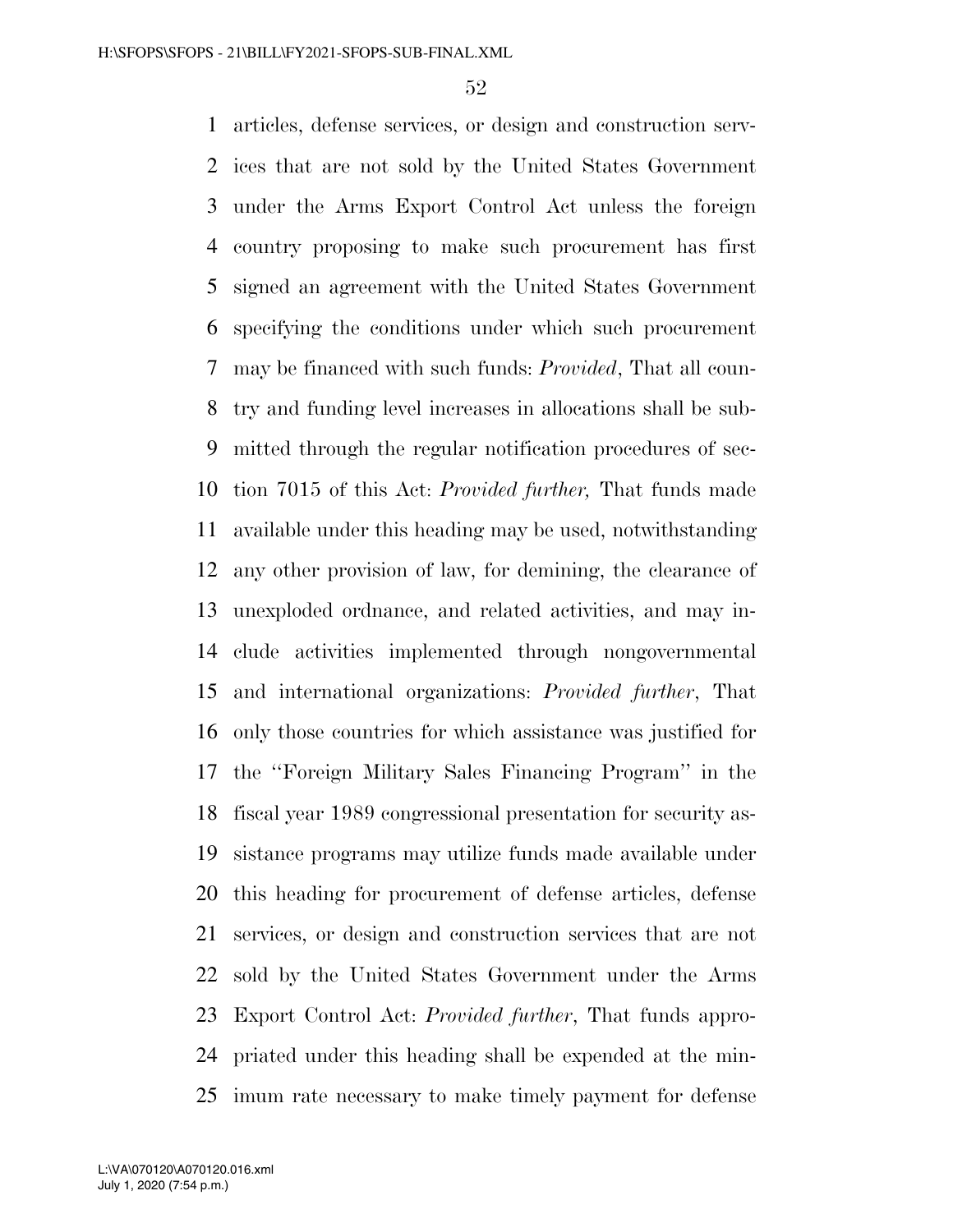articles and services: *Provided further*, That not more than \$70,000,000 of the funds appropriated under this heading may be obligated for necessary expenses, including the purchase of passenger motor vehicles for replacement only for use outside of the United States, for the general costs of administering military assistance and sales, except that this limitation may be exceeded only through the regular notification procedures of the Committees on Appropria- tions: *Provided further*, That of the funds made available under this heading for general costs of administering mili- tary assistance and sales, not to exceed \$4,000 may be available for entertainment expenses and not to exceed \$130,000 may be available for representation expenses: *Provided further*, That not more than \$1,082,200,000 of 15 funds realized pursuant to section  $21(e)(1)(A)$  of the Arms 16 Export Control Act  $(22 \text{ U.S.C. } 2761(e)(1)(\text{A}))$  may be ob- ligated for expenses incurred by the Department of De- fense during fiscal year 2021 pursuant to section 43(b) of the Arms Export Control Act (22 U.S.C. 2792(b)), ex- cept that this limitation may be exceeded only through the regular notification procedures of the Committees on Ap-propriations.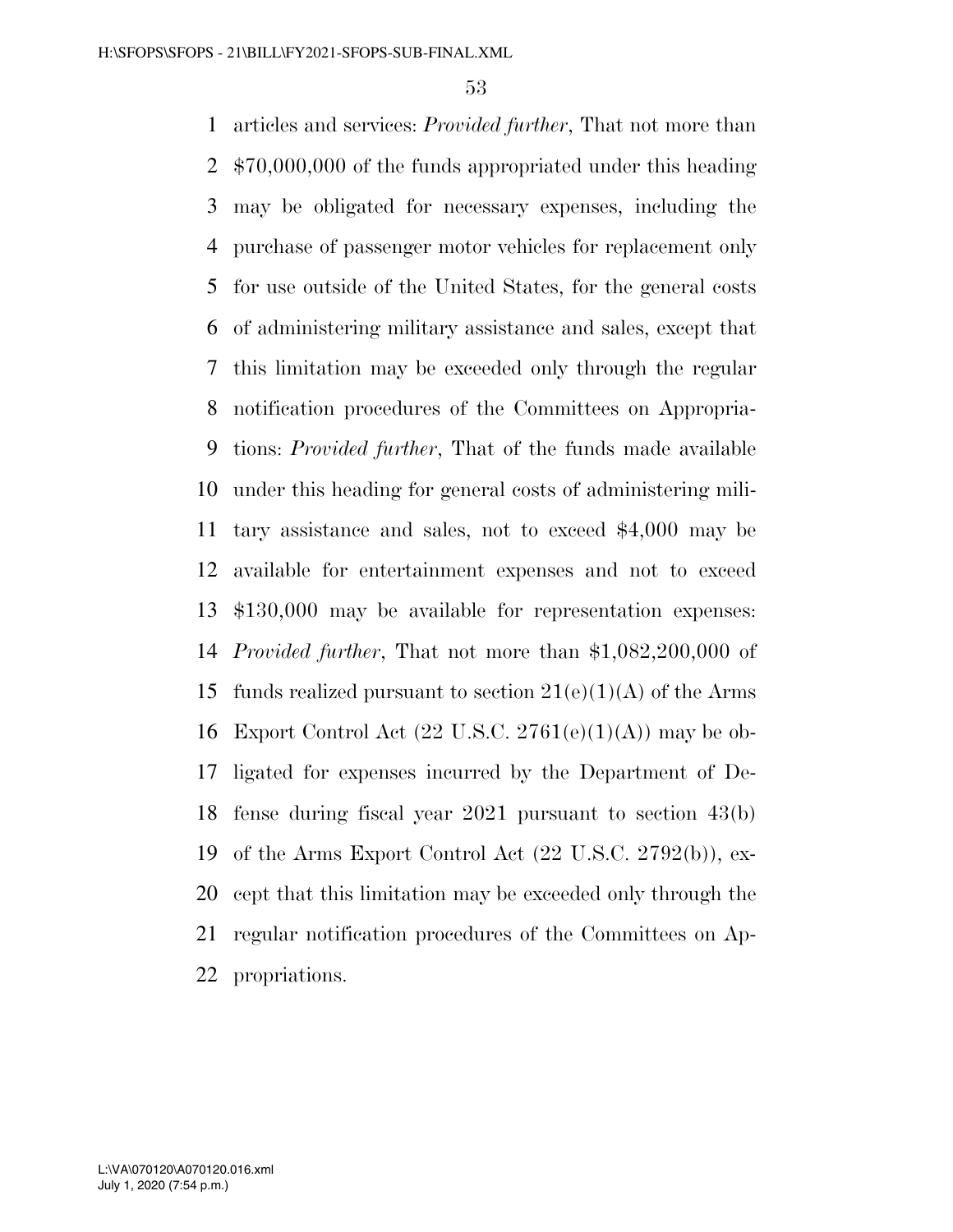1 TITLE V MULTILATERAL ASSISTANCE FUNDS APPROPRIATED TO THE PRESIDENT INTERNATIONAL ORGANIZATIONS AND PROGRAMS For necessary expenses to carry out the provisions of section 301 of the Foreign Assistance Act of 1961, \$390,500,000: *Provided*, That section 307(a) of the For- eign Assistance Act of 1961 shall not apply to contribu- tions to the United Nations Democracy Fund: *Provided further*, That not later than 60 days after enactment of this Act, such funds shall be allocated and allotted for core contributions for each entity listed in the table under this heading in the report accompanying this Act unless other- wise provided for in this Act, or if the Secretary of State has justified to the Committees on Appropriations the pro- posed uses of funds other than for core contributions fol- lowing prior consultation with, and subject to the regular notification procedures of, the Committees on Appropria-tions.

- INTERNATIONAL FINANCIAL INSTITUTIONS
- GLOBAL ENVIRONMENT FACILITY

 For payment to the International Bank for Recon- struction and Development as trustee for the Global Envi- ronment Facility by the Secretary of the Treasury, \$139,575,000, to remain available until, and to be fully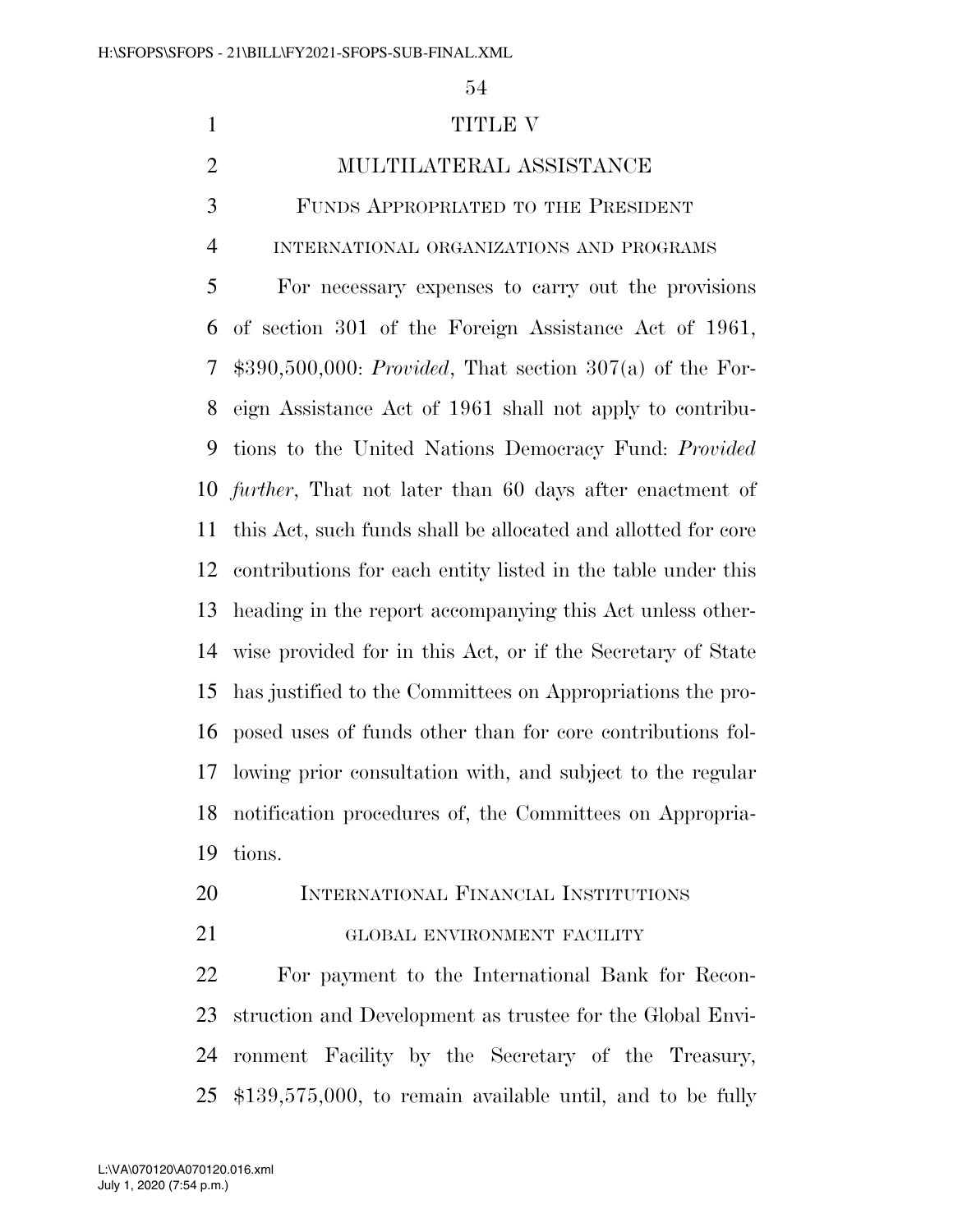disbursed not later than, September 30, 2022: *Provided*, That of such amount, \$136,563,000, which shall remain available until September 30, 2021, is only available for the third installment of the seventh replenishment of the Global Environment Facility, and shall be obligated and disbursed not later than 90 days after enactment of this Act: *Provided further*, That the Secretary shall report to the Committees on Appropriations on the status of funds provided under this heading not less than quarterly until fully disbursed: *Provided further*, That in such report the Secretary shall provide a timeline for the obligation and disbursement of any funds that have not yet been obli-gated or disbursed.

## CONTRIBUTION TO THE INTERNATIONAL BANK FOR

#### 15 RECONSTRUCTION AND DEVELOPMENT

 For payment to the International Bank for Recon- struction and Development by the Secretary of the Treas- ury for the United States share of the paid-in portion of the increases in capital stock, \$206,500,000, to remain available until expended.

LIMITATION ON CALLABLE CAPITAL SUBSCRIPTIONS

 The United States Governor of the International Bank for Reconstruction and Development may subscribe without fiscal year limitation to the callable capital portion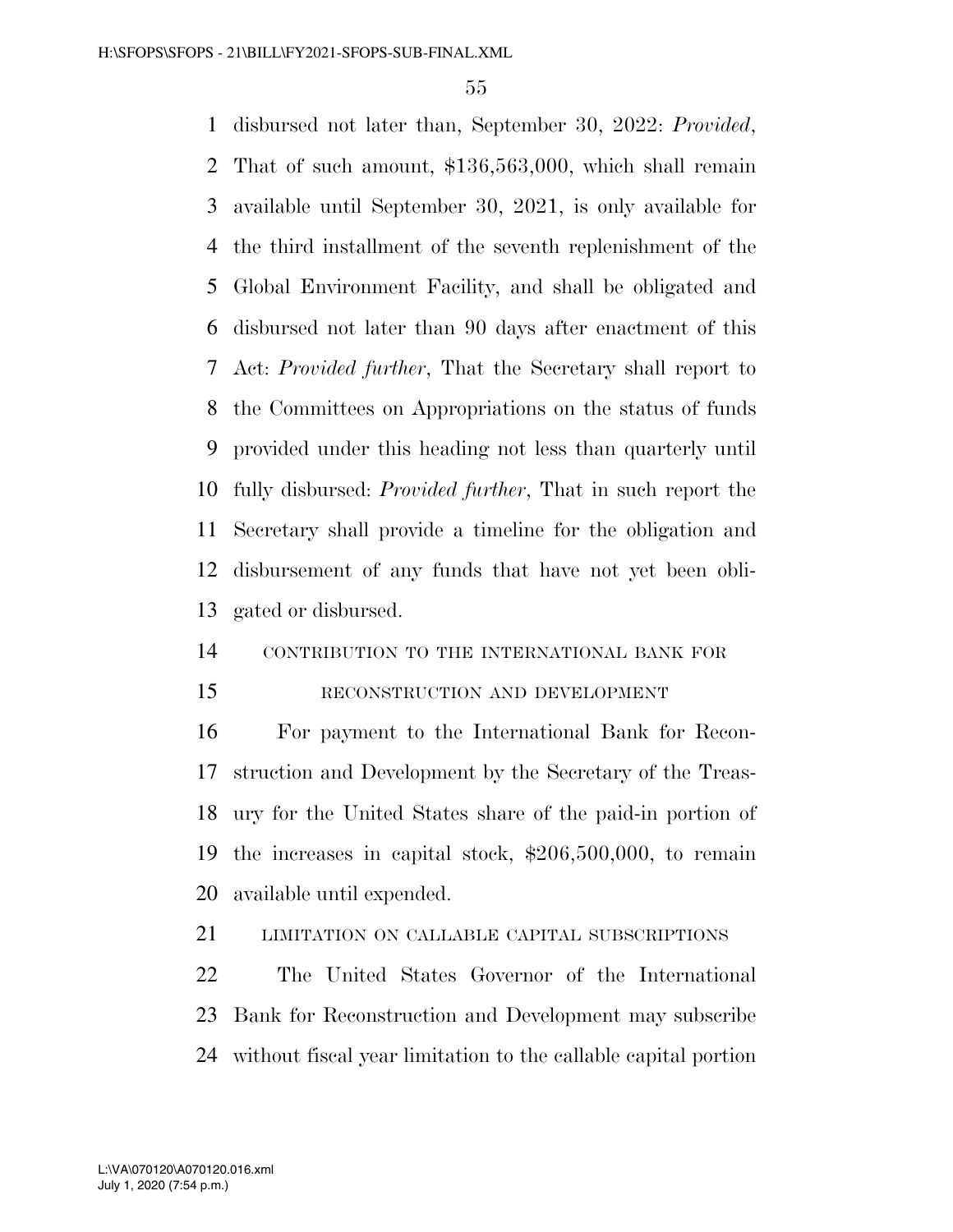of the United States share of increases in capital stock in an amount not to exceed \$1,421,275,728.70.

CONTRIBUTION TO THE INTERNATIONAL DEVELOPMENT

## ASSOCIATION

 For payment to the International Development Asso- ciation by the Secretary of the Treasury, \$1,001,400,000, to remain available until expended.

8 CONTRIBUTION TO THE ASIAN DEVELOPMENT FUND

 For payment to the Asian Development Bank's Asian Development Fund by the Secretary of the Treasury, \$47,395,000, to remain available until expended.

CONTRIBUTION TO THE AFRICAN DEVELOPMENT BANK

 For payment to the African Development Bank by the Secretary of the Treasury for the United States share of the paid-in portion of the increases in capital stock, \$54,649,000, to remain available until expended.

LIMITATION ON CALLABLE CAPITAL SUBSCRIPTIONS

 The United States Governor of the African Develop- ment Bank may subscribe without fiscal year limitation to the callable capital portion of the United States share of increases in capital stock in an amount not to exceed \$856,174,624.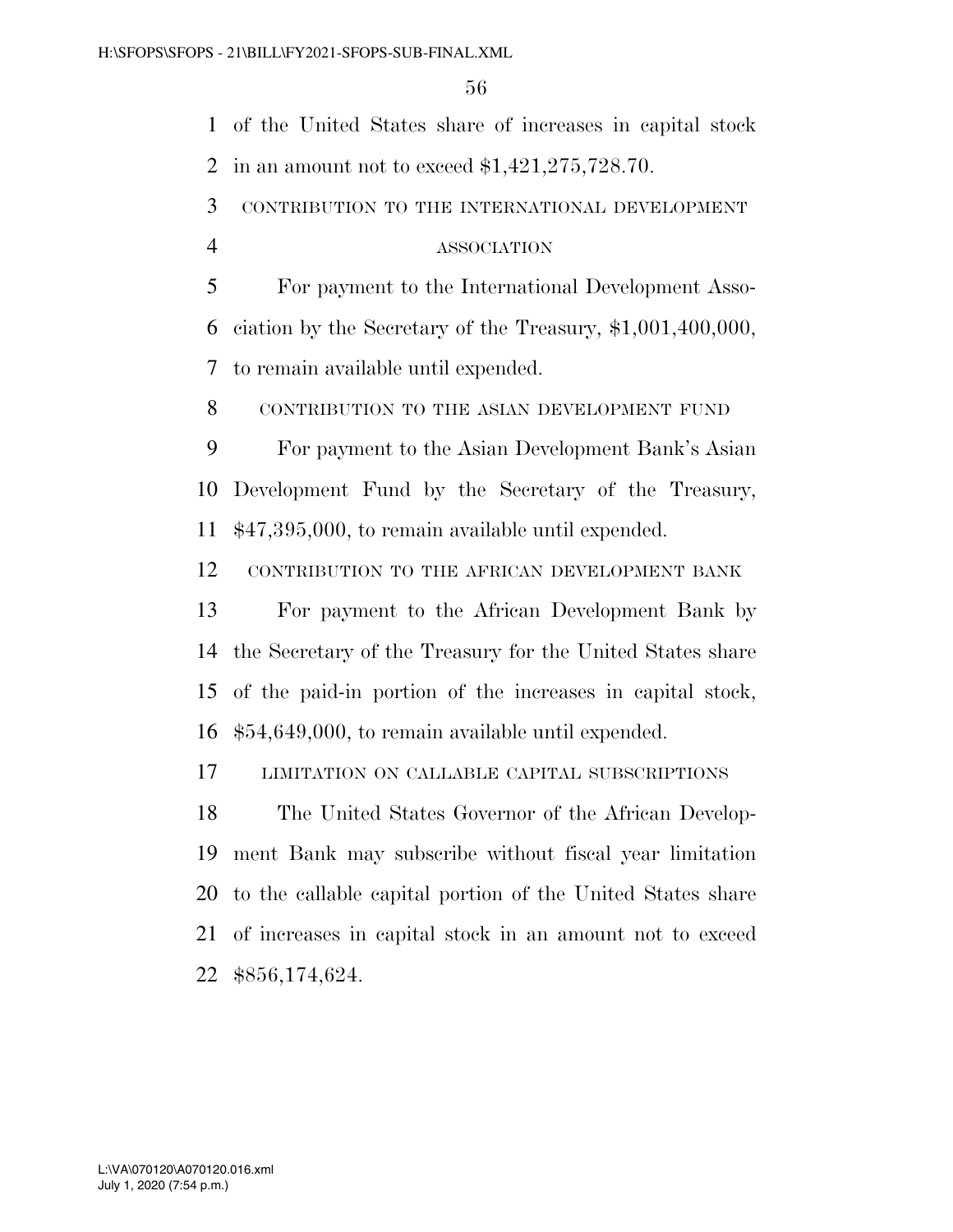CONTRIBUTION TO THE AFRICAN DEVELOPMENT FUND

 For payment to the African Development Fund by the Secretary of the Treasury, \$171,300,000, to remain available until expended.

## CONTRIBUTION TO THE INTERNATIONAL FUND FOR

## AGRICULTURAL DEVELOPMENT

 For payment to the International Fund for Agricul- tural Development by the Secretary of the Treasury, \$30,000,000, to remain available until, and to be fully dis- bursed no later than, September 30, 2022, for the third installment of the eleventh replenishment of the Inter- national Fund for Agricultural Development: *Provided*, That the Secretary of the Treasury shall report to the Committees on Appropriations on the status of such pay- ment not less than quarterly until fully disbursed: *Pro- vided further*, That in such report the Secretary shall pro- vide a timeline for the obligation and disbursement of any funds that have not yet been obligated or disbursed.

CONTRIBUTION TO THE NORTH AMERICAN DEVELOPMENT

## 20 BANK

LIMITATION ON CALLABLE CAPITAL SUBSCRIPTIONS

 The Secretary of the Treasury may subscribe without fiscal year limitation to the callable capital portion of the United States share of capital stock in an amount not to exceed \$1,020,000,000: *Provided*, That this authority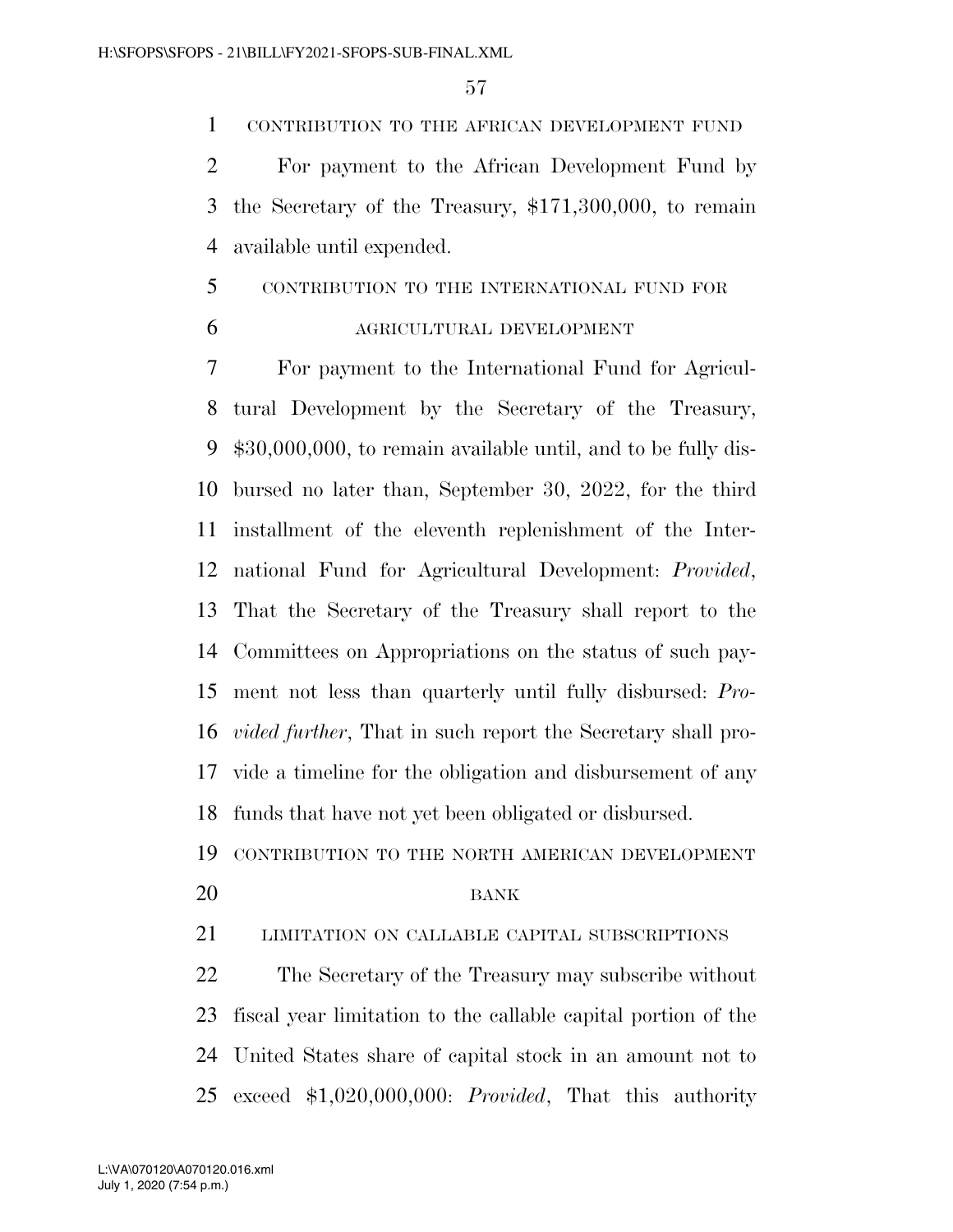shall be in addition to any other authority provided by pre-vious Acts.

 TITLE VI EXPORT AND INVESTMENT ASSISTANCE EXPORT-IMPORT BANK OF THE UNITED STATES

INSPECTOR GENERAL

 For necessary expenses of the Office of Inspector General in carrying out the provisions of the Inspector General Act of 1978 (5 U.S.C. App.), \$5,700,000, of which up to \$855,000 may remain available until Sep-tember 30, 2022.

#### 12 PROGRAM ACCOUNT

 The Export-Import Bank of the United States is au- thorized to make such expenditures within the limits of funds and borrowing authority available to such corpora- tion, and in accordance with law, and to make such con- tracts and commitments without regard to fiscal year limi- tations, as provided by section 9104 of title 31, United States Code, as may be necessary in carrying out the pro- gram for the current fiscal year for such corporation: *Pro- vided,* That none of the funds available during the current fiscal year may be used to make expenditures, contracts, or commitments for the export of nuclear equipment, fuel, or technology to any country, other than a nuclear-weapon state as defined in Article IX of the Treaty on the Non-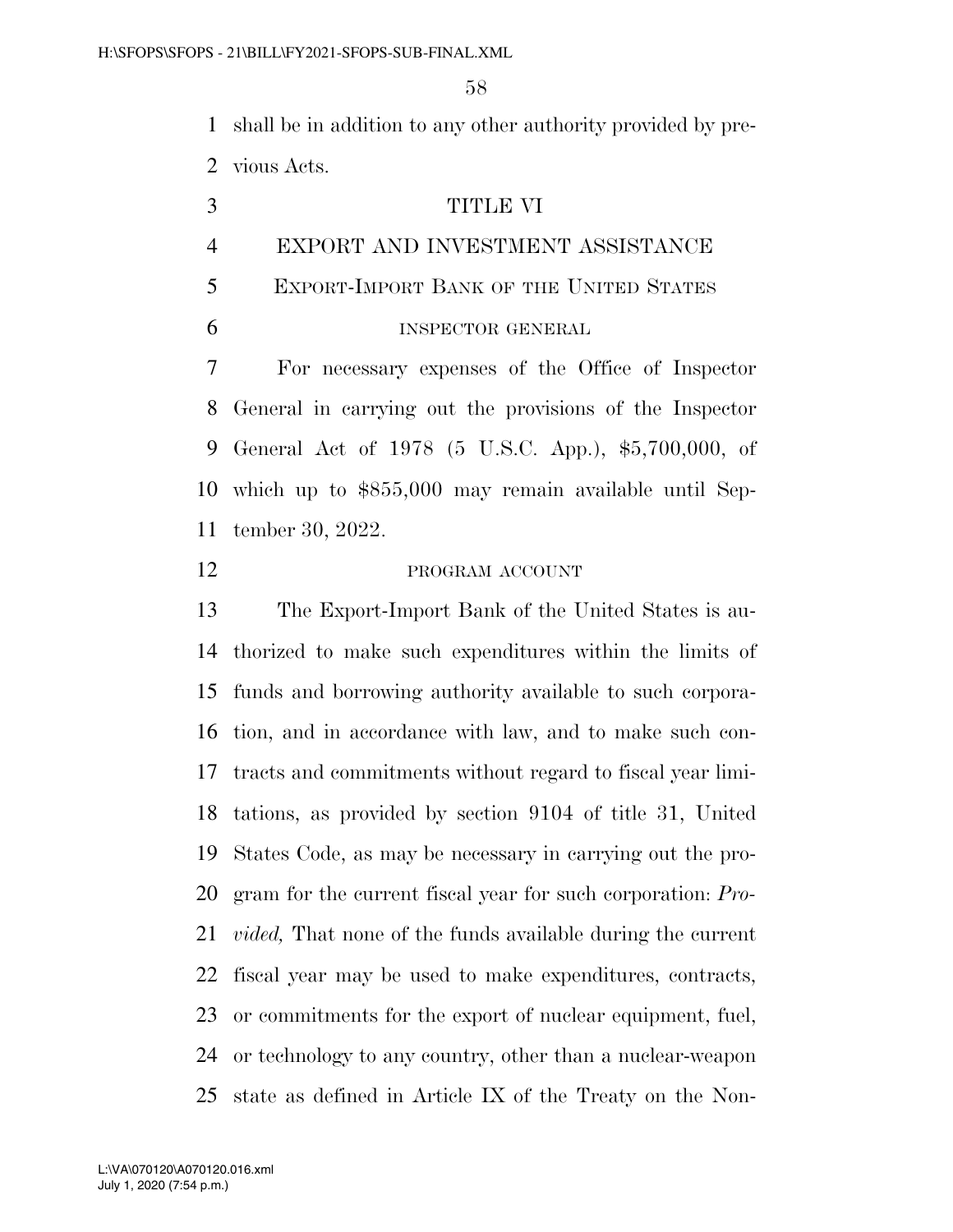Proliferation of Nuclear Weapons eligible to receive eco- nomic or military assistance under this Act, that has deto- nated a nuclear explosive after the date of enactment of this Act.

5 ADMINISTRATIVE EXPENSES

 For administrative expenses to carry out the direct and guaranteed loan and insurance programs, including hire of passenger motor vehicles and services as authorized by section 3109 of title 5, United States Code, and not to exceed \$30,000 for official reception and representation expenses for members of the Board of Directors, not to exceed \$110,000,000, of which up to \$16,500,000 may re- main available until September 30, 2022: *Provided*, That the Export-Import Bank (the Bank) may accept, and use, payment or services provided by transaction participants for legal, financial, or technical services in connection with any transaction for which an application for a loan, guar- antee or insurance commitment has been made: *Provided further*, That notwithstanding subsection (b) of section 117 of the Export Enhancement Act of 1992, subsection (a) of such section shall remain in effect until September 30, 2021: *Provided further*, That the Bank shall charge fees for necessary expenses (including special services per- formed on a contract or fee basis, but not including other personal services) in connection with the collection of mon-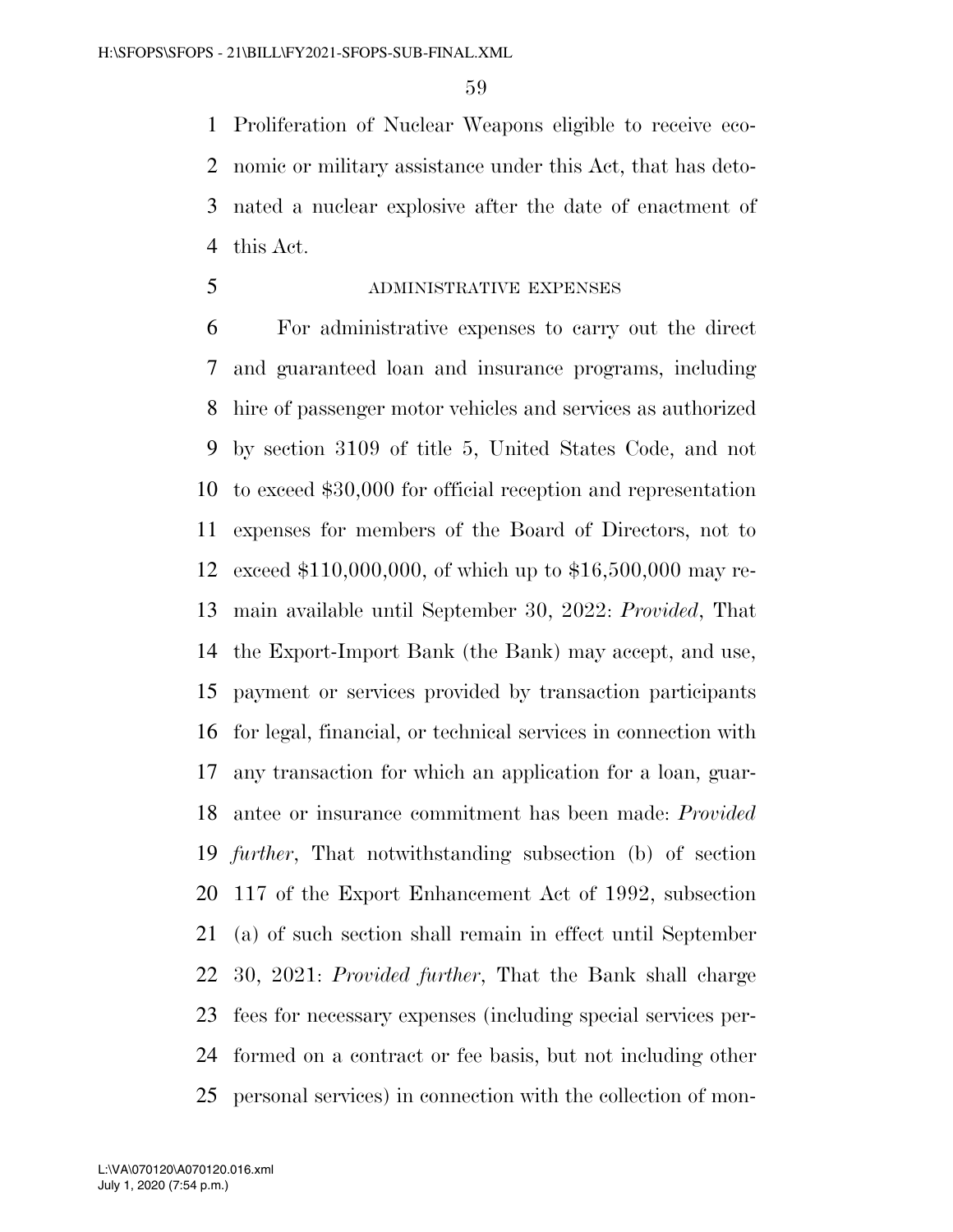eys owed the Bank, repossession or sale of pledged collat- eral or other assets acquired by the Bank in satisfaction of moneys owed the Bank, or the investigation or appraisal of any property, or the evaluation of the legal, financial, or technical aspects of any transaction for which an appli- cation for a loan, guarantee or insurance commitment has been made, or systems infrastructure directly supporting transactions: *Provided further*, That in addition to other funds appropriated for administrative expenses, such fees shall be credited to this account for such purposes, to re-main available until expended.

#### 12 RECEIPTS COLLECTED

 Receipts collected pursuant to the Export-Import Bank Act of 1945 (Public Law 79–173) and the Federal Credit Reform Act of 1990, in an amount not to exceed the amount appropriated herein, shall be credited as off- setting collections to this account: *Provided*, That the sums herein appropriated from the General Fund shall be reduced on a dollar-for-dollar basis by such offsetting col- lections so as to result in a final fiscal year appropriation from the General Fund estimated at \$0.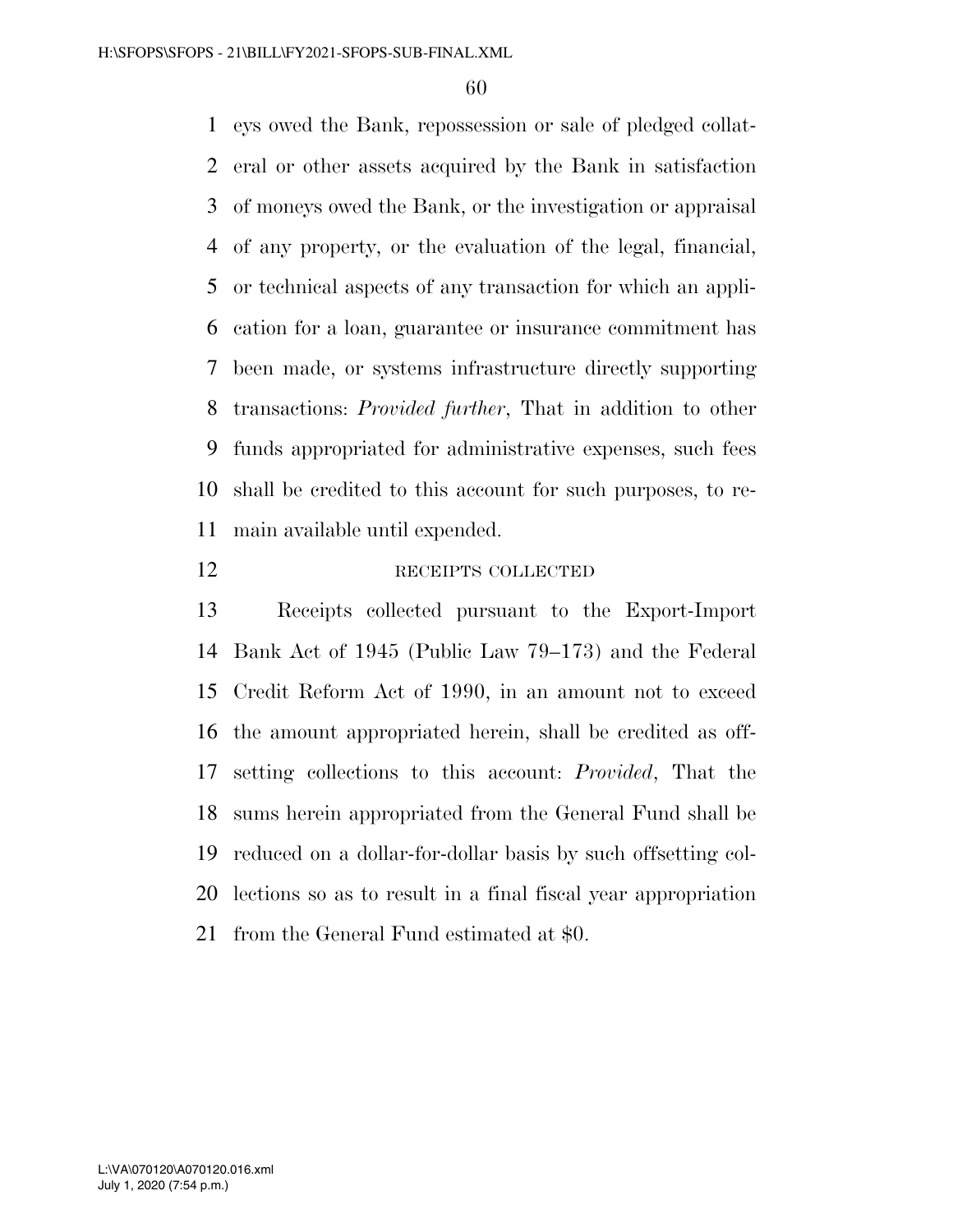| $\mathbf{1}$   | UNITED STATES INTERNATIONAL DEVELOPMENT                            |
|----------------|--------------------------------------------------------------------|
| $\overline{2}$ | <b>FINANCE CORPORATION</b>                                         |
| 3              | INSPECTOR GENERAL                                                  |
| $\overline{4}$ | For necessary expenses of the Office of Inspector                  |
| 5              | General in carrying out the provisions of the Inspector            |
| 6              | General Act of 1978 (5 U.S.C. App.), \$2,000,000, to re-           |
| 7              | main available until September 30, 2022.                           |
| 8              | CORPORATE CAPITAL ACCOUNT                                          |
| 9              | The United States International Development Fi-                    |
| 10             | nance Corporation (the Corporation) is authorized to               |
| 11             | make such expenditures and commitments within the lim-             |
|                | 12 its of funds and borrowing authority available to the Cor-      |
| 13             | poration, and in accordance with the law, and to make              |
| 14             | such expenditures and commitments without regard to fis-           |
| 15             | cal year limitations, as provided by section 9104 of title         |
| 16             | 31, United States Code, as may be necessary in carrying            |
| 17             | out the programs for the current fiscal year for the Cor-          |
| 18             | poration: <i>Provided</i> , That for necessary expenses of the ac- |
| 19             | tivities described in subsections (b), (c), (e), (f), and $(g)$    |
| 20             | of section 1421 of the BUILD Act of 2018 (division F               |
| 21             | of Public Law $115-254$ ) and for administrative expenses          |

 to carry out authorized activities and project-specific transaction costs described in section 1434(d) of such Act,

 \$311,000,000: *Provided further*, That of the amount pro-vided—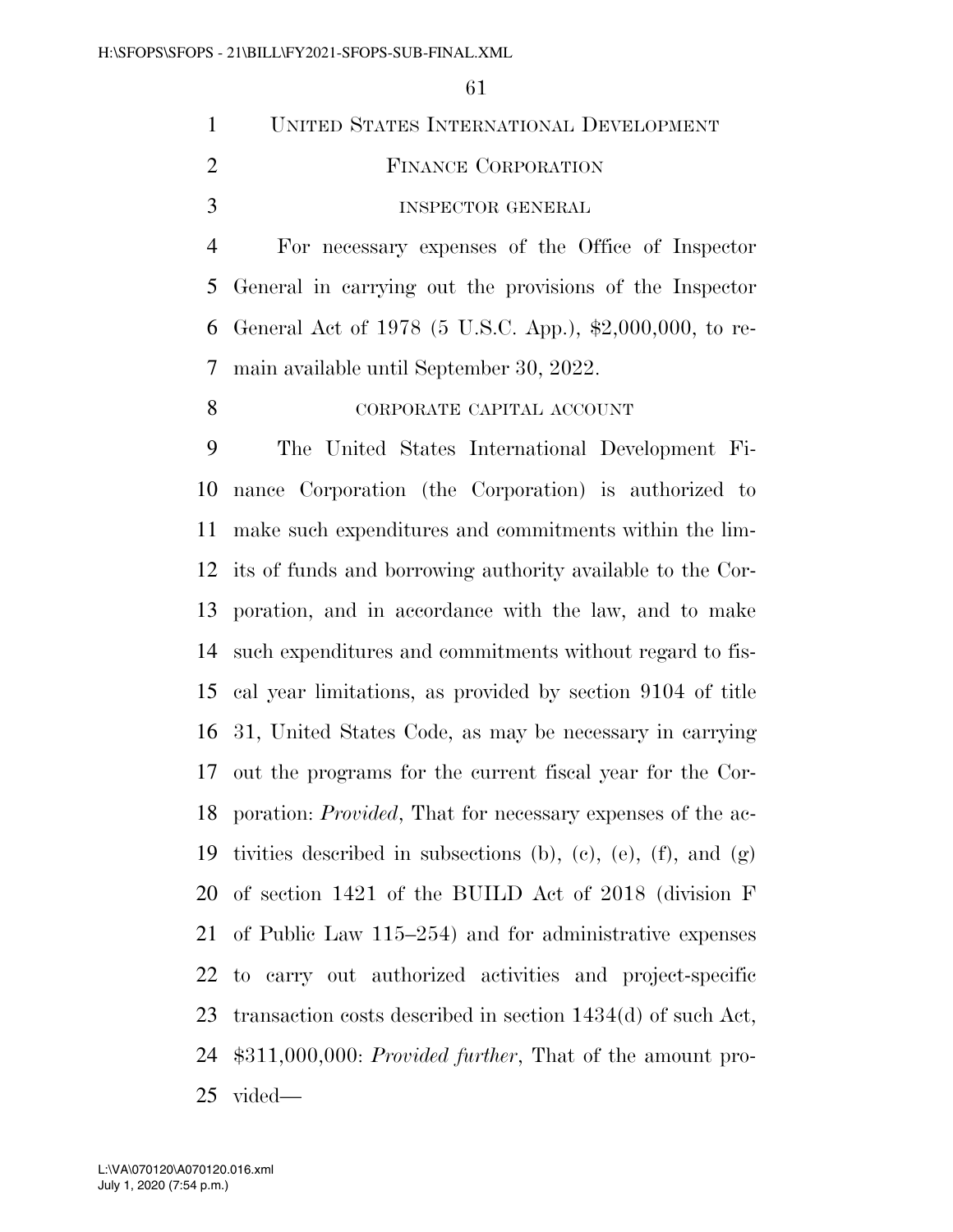(1) \$131,000,000 shall remain available until September 30, 2023, for administrative expenses to carry out authorized activities (including an amount for official reception and representation expenses which shall not exceed \$25,000) and project-specific transaction costs as described in section 1434(k) of such Act, of which \$1,000,000 shall remain available until September 30, 2025;

 (2) \$150,000,000 shall remain available until September 30, 2023, for the activities described in section 1421(c) of such Act, except such amounts obligated in a fiscal year shall remain available for disbursement for the term of the underlying project: *Provided further*, That if the term of the project ex- tends longer than 10 fiscal years, the Chief Execu- tive Officer of the Corporation shall inform the ap- propriate congressional committees prior to the obli- gation or disbursement of funds, as applicable; and (3) \$30,000,000 shall be paid to the ''United States International Development Finance Corpora- tion—Program Account'' for programs authorized 22 by subsections (b), (e), (f), and (g) of section of the BUILD Act of 2018 (division F of Public Law 115–254):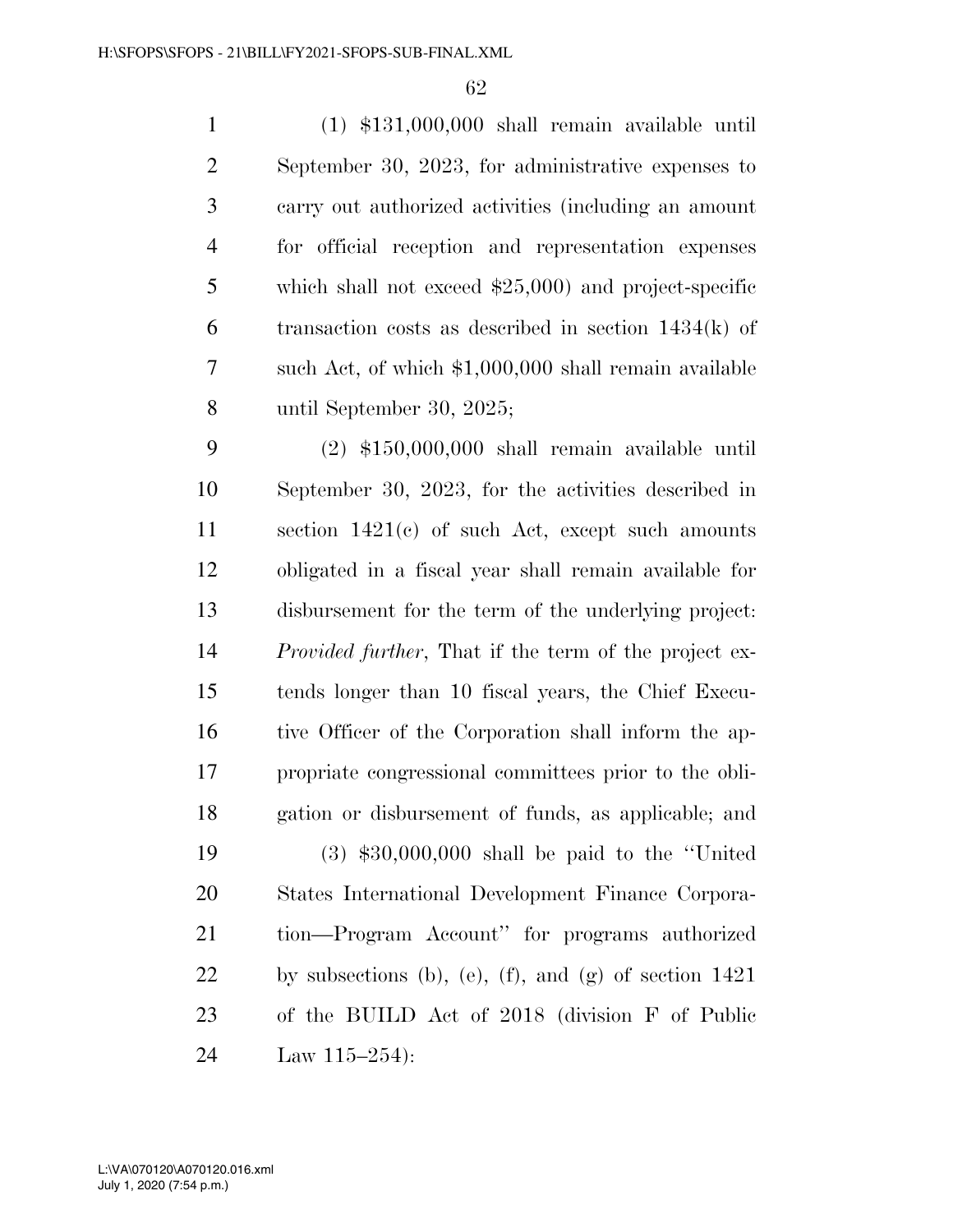*Provided further*, That funds may only be obligated pursu-2 ant to section  $1421(g)$  of the BUILD Act of 2018 subject to prior consultation with the appropriate congressional committees and the regular notification procedures of the Committees on Appropriations: *Provided further*, That in this fiscal year, and each fiscal year thereafter, the Cor- poration shall collect the amounts described in section 1434(h) of the BUILD Act of 2018: *Provided further*, That in fiscal year 2021 such collections shall be credited as offsetting collections to this appropriation: *Provided further*, That such collections collected in fiscal year 2021 in excess of \$311,000,000 shall be credited to this account and shall be available in future fiscal years only to the extent provided in advance in appropriations Acts: *Pro- vided further*, That in fiscal year 2021, if such collections are less than \$311,000,000, receipts collected pursuant to the BUILD Act of 2018 and the Federal Credit Reform Act of 1990, in an amount equal to such shortfall, shall be credited as offsetting collections to this appropriation: *Provided further*, That funds appropriated or otherwise made available under this heading may not be used to pro- vide any type of assistance that is otherwise prohibited by any other provision of law or to provide assistance to any foreign country that is otherwise prohibited by any other provision of law: *Provided further*, That the sums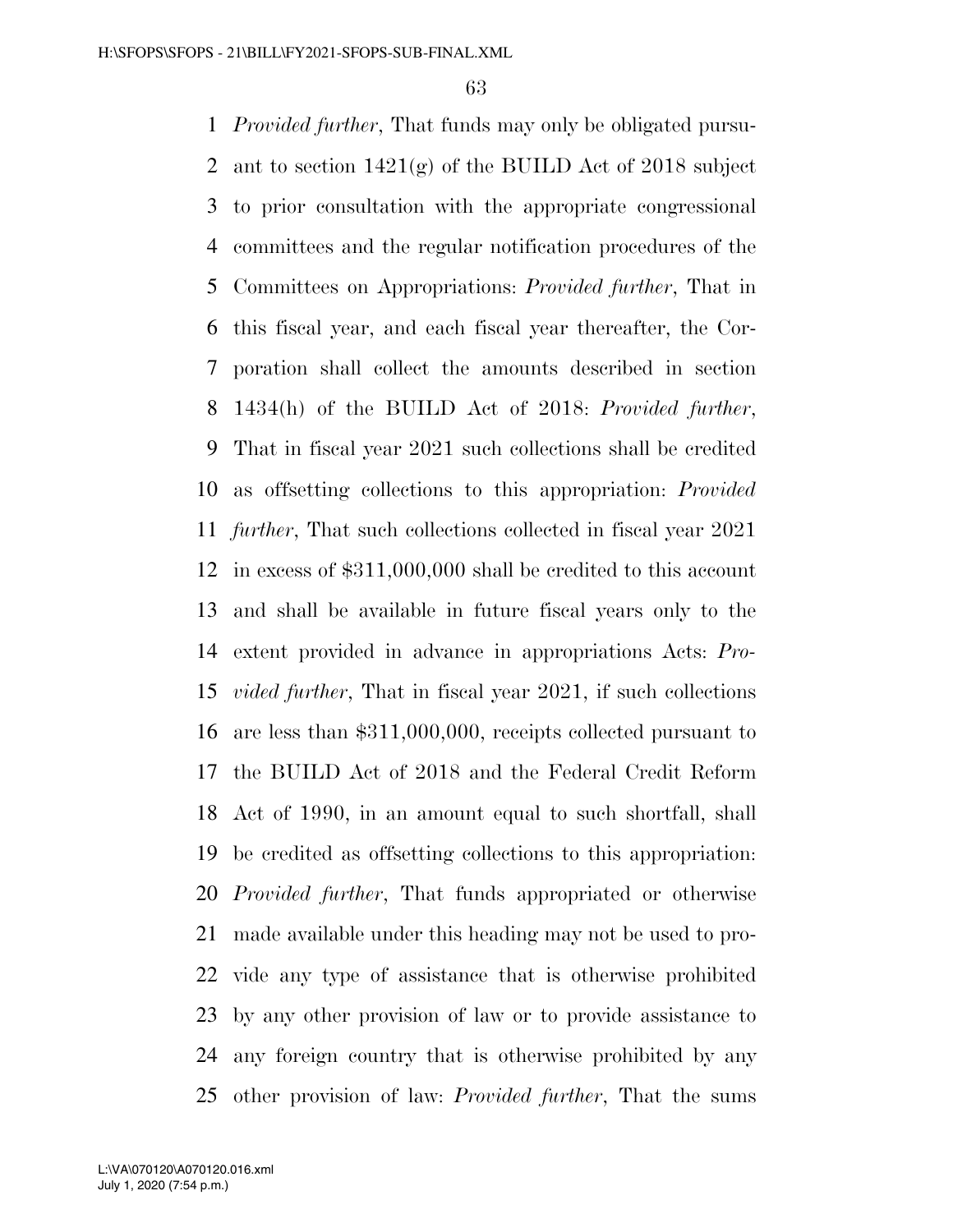herein appropriated from the General Fund shall be re- duced on a dollar-for-dollar basis by the offsetting collec- tions described under this heading so as to result in a final fiscal year appropriation from the General Fund estimated at \$0.

## PROGRAM ACCOUNT

 Amounts paid from ''United States International De- velopment Finance Corporation—Corporate Capital Ac- count'' (CCA) shall remain available until September 30, 2023: *Provided*, That not more than \$80,000,000 of amounts paid to this account from CCA or transferred to this account pursuant to section 1434(j) of the BUILD Act of 2018 (division F of Public Law 115–254) shall be available for the costs of direct and guaranteed loans pro- vided by the Corporation pursuant to section 1421(b) of such Act: *Provided further*, That such costs, including the cost of modifying such loans, shall be as defined in section 502 of the Congressional Budget Act of 1974: *Provided further*, That such amounts obligated in a fiscal year shall remain available for disbursement for the following 8 fiscal years: *Provided further*, That funds transferred to carry out the Foreign Assistance Act of 1961 pursuant to sec- tion 1434(j) of the BUILD Act of 2018 may remain avail-able for obligation for 1 additional fiscal year: *Provided*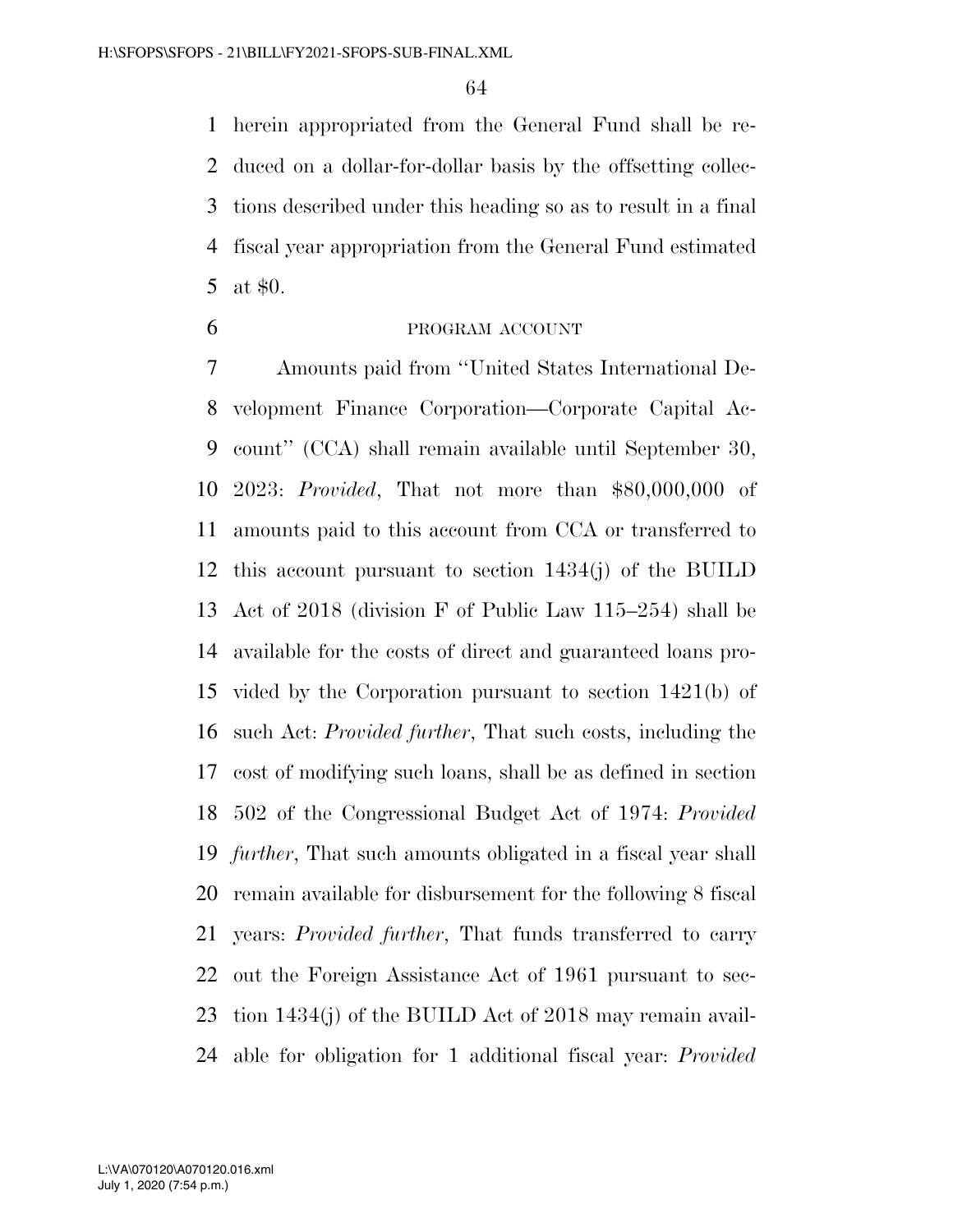*further*, That the total loan principal or guaranteed prin-cipal amount shall not exceed \$8,000,000,000.

TRADE AND DEVELOPMENT AGENCY

 For necessary expenses to carry out the provisions of section 661 of the Foreign Assistance Act of 1961, \$79,500,000, to remain available until September 30, 2022, of which no more than \$18,285,000 may be used for administrative expenses: *Provided*, That of the funds appropriated under this heading, not more than \$5,000 may be available for representation and entertainment ex-penses.

- TITLE VII
- GENERAL PROVISIONS
- ALLOWANCES AND DIFFERENTIALS

 SEC. 7001. Funds appropriated under title I of this Act shall be available, except as otherwise provided, for allowances and differentials as authorized by subchapter 59 of title 5, United States Code; for services as author- ized by section 3109 of such title and for hire of passenger transportation pursuant to section 1343(b) of title 31, United States Code.

UNOBLIGATED BALANCES REPORT

 SEC. 7002. Any department or agency of the United States Government to which funds are appropriated or otherwise made available by this Act shall provide to the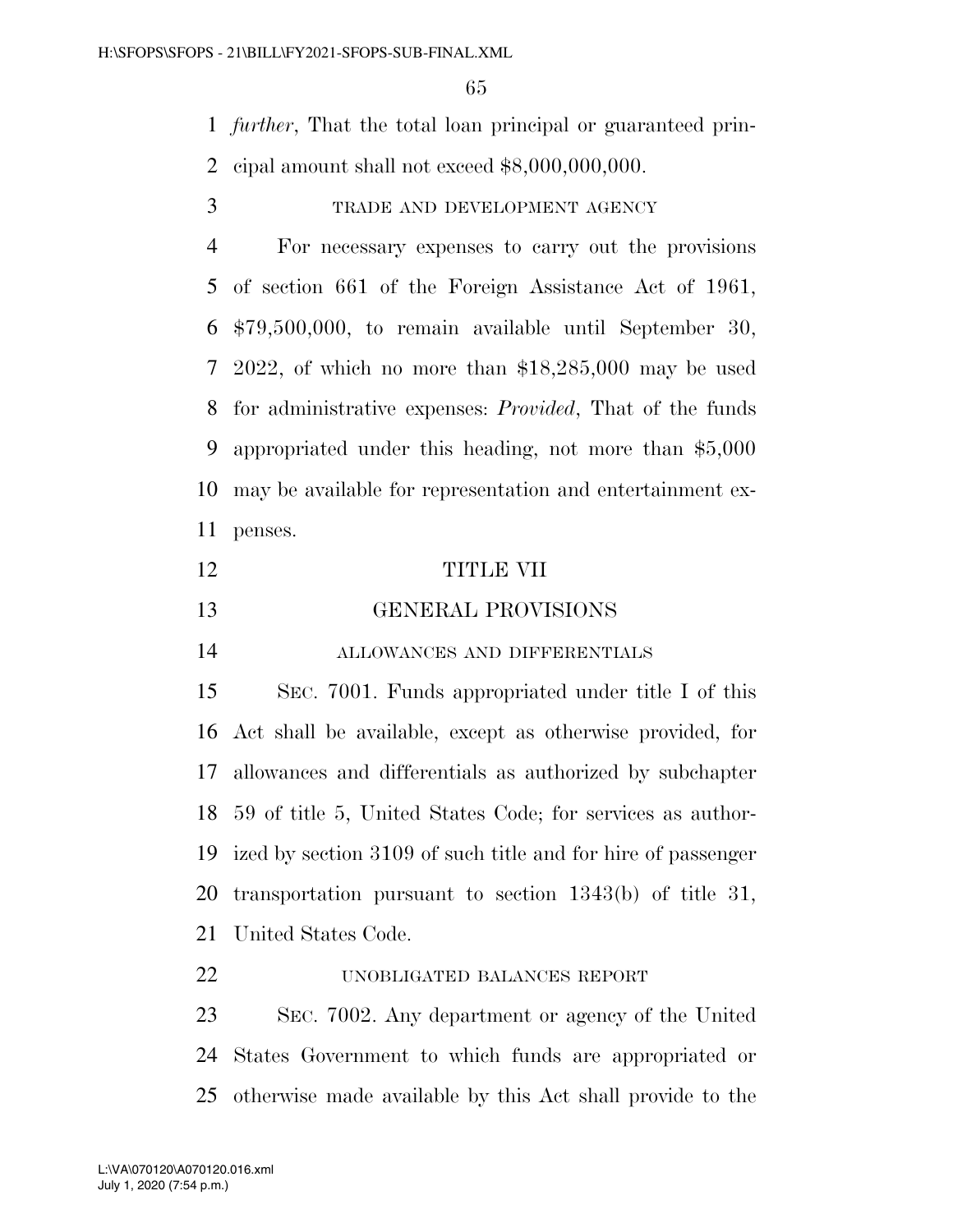Committees on Appropriations a quarterly accounting of cumulative unobligated balances and obligated, but unex- pended, balances by program, project, and activity, and Treasury Account Fund Symbol of all funds received by such department or agency in fiscal year 2021 or any pre- vious fiscal year, disaggregated by fiscal year: *Provided*, That the report required by this section shall be submitted not later than 30 days after the end of each fiscal quarter and should specify by account the amount of funds obli- gated pursuant to bilateral agreements which have not been further sub-obligated.

#### 12 CONSULTING SERVICES

 SEC. 7003. The expenditure of any appropriation under title I of this Act for any consulting service through procurement contract, pursuant to section 3109 of title 5, United States Code, shall be limited to those contracts where such expenditures are a matter of public record and available for public inspection, except where otherwise pro- vided under existing law, or under existing Executive order issued pursuant to existing law.

21 DIPLOMATIC FACILITIES

 SEC. 7004. (a) CAPITAL SECURITY COST SHARING EXCEPTION.—Notwithstanding paragraph (2) of section 604(e) of the Secure Embassy Construction and Counter-terrorism Act of 1999 (title VI of division A of H.R. 3427,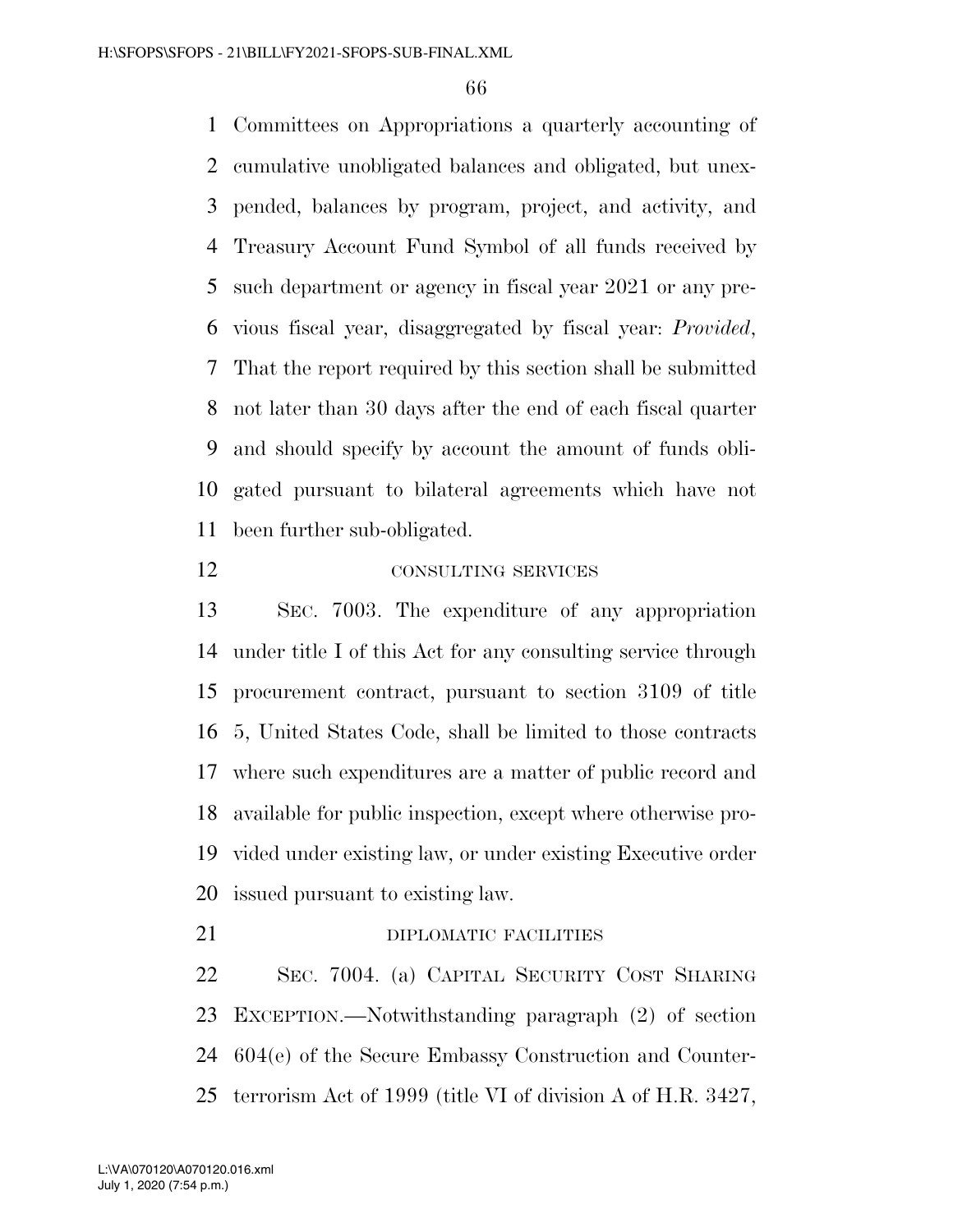1 as enacted into law by section  $1000(a)(7)$  of Public Law 106–113 and contained in appendix G of that Act), as amended by section 111 of the Department of State Au- thorities Act, Fiscal Year 2017 (Public Law 114–323), a project to construct a facility of the United States may include office space or other accommodations for members of the United States Marine Corps.

 (b) NEW DIPLOMATIC FACILITIES.—For the pur- poses of calculating the fiscal year 2021 costs of providing new United States diplomatic facilities in accordance with section 604(e) of the Secure Embassy Construction and Counterterrorism Act of 1999 (22 U.S.C. 4865 note), the Secretary of State, in consultation with the Director of the Office of Management and Budget, shall determine the annual program level and agency shares in a manner that is proportional to the contribution of the Department of State for this purpose.

 (c) CONSULTATION AND NOTIFICATION.—Funds ap- propriated by this Act and prior Acts making appropria- tions for the Department of State, foreign operations, and related programs, which may be made available for the acquisition of property or award of construction contracts for overseas United States diplomatic facilities during fis- cal year 2021, shall be subject to prior consultation with, and the regular notification procedures of, the Committees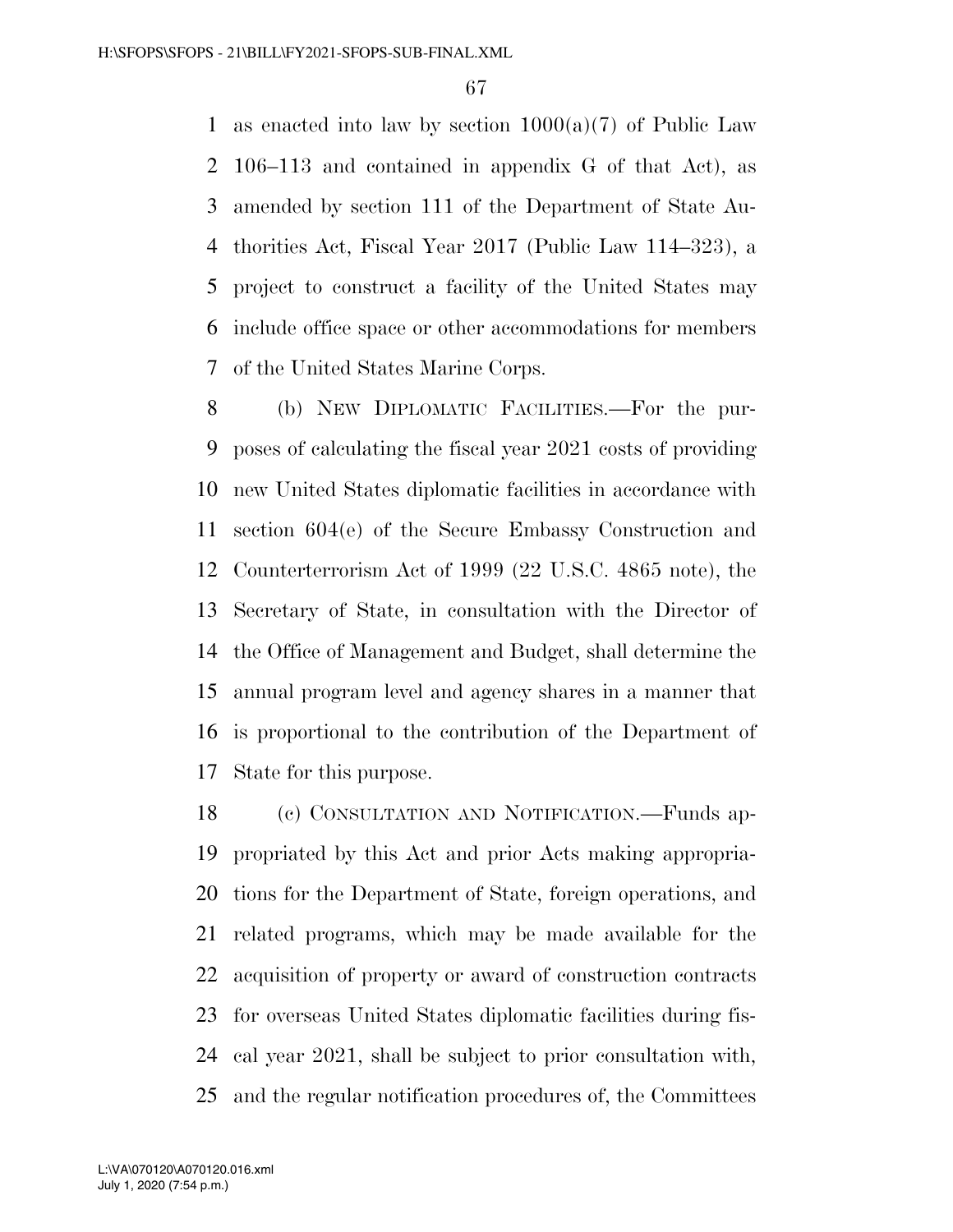on Appropriations: *Provided*, That notifications pursuant to this subsection shall include the information enumer- ated under the heading ''Embassy Security, Construction, and Maintenance'' in the report accompanying this Act. (d) INTERIM AND TEMPORARY FACILITIES ABROAD.—

 (1) SECURITY VULNERABILITIES.—Funds ap- propriated by this Act under the heading ''Embassy Security, Construction, and Maintenance'' shall be made available to address security vulnerabilities at interim and temporary United States diplomatic fa- cilities abroad, including physical security upgrades and local guard staffing.

 (2) CONSULTATION.—Notwithstanding any other provision of law, the opening, closure, or any significant modification to an interim or temporary United States diplomatic facility shall be subject to prior consultation with the appropriate congressional committees and the regular notification procedures of the Committees on Appropriations, except that such consultation and notification may be waived if 22 there is a security risk to personnel.

 (e) SOFT TARGETS.—Funds appropriated by this Act under the heading ''Embassy Security, Construction, and Maintenance'' shall be made available for security up-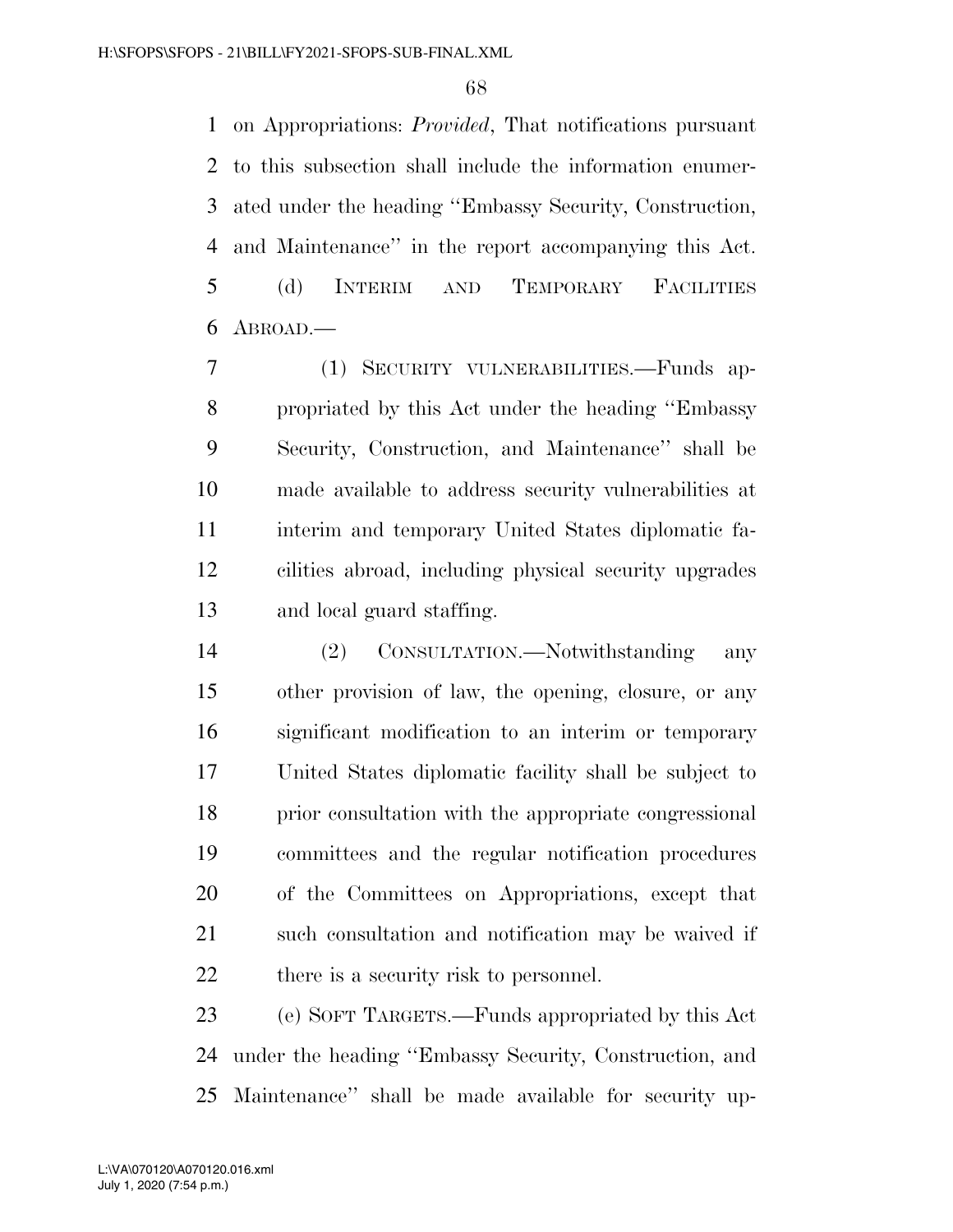grades to soft targets, including schools, recreational fa- cilities, and residences used by United States diplomatic personnel and their dependents.

## PERSONNEL ACTIONS

 SEC. 7005. Any costs incurred by a department or agency funded under title I of this Act resulting from per- sonnel actions taken in response to funding reductions in- cluded in this Act shall be absorbed within the total budg- etary resources available under title I to such department or agency: *Provided*, That the authority to transfer funds between appropriations accounts as may be necessary to carry out this section is provided in addition to authorities included elsewhere in this Act: *Provided further*, That use of funds to carry out this section shall be treated as a reprogramming of funds under section 7015 of this Act.

PROHIBITION ON PUBLICITY OR PROPAGANDA

 SEC. 7006. No part of any appropriation contained in this Act shall be used for publicity or propaganda pur- poses within the United States not authorized before en- actment of this Act by Congress: *Provided*, That up to \$25,000 may be made available to carry out the provisions of section 316 of the International Security and Develop- ment Cooperation Act of 1980 (Public Law 96–533; 22 U.S.C. 2151a note).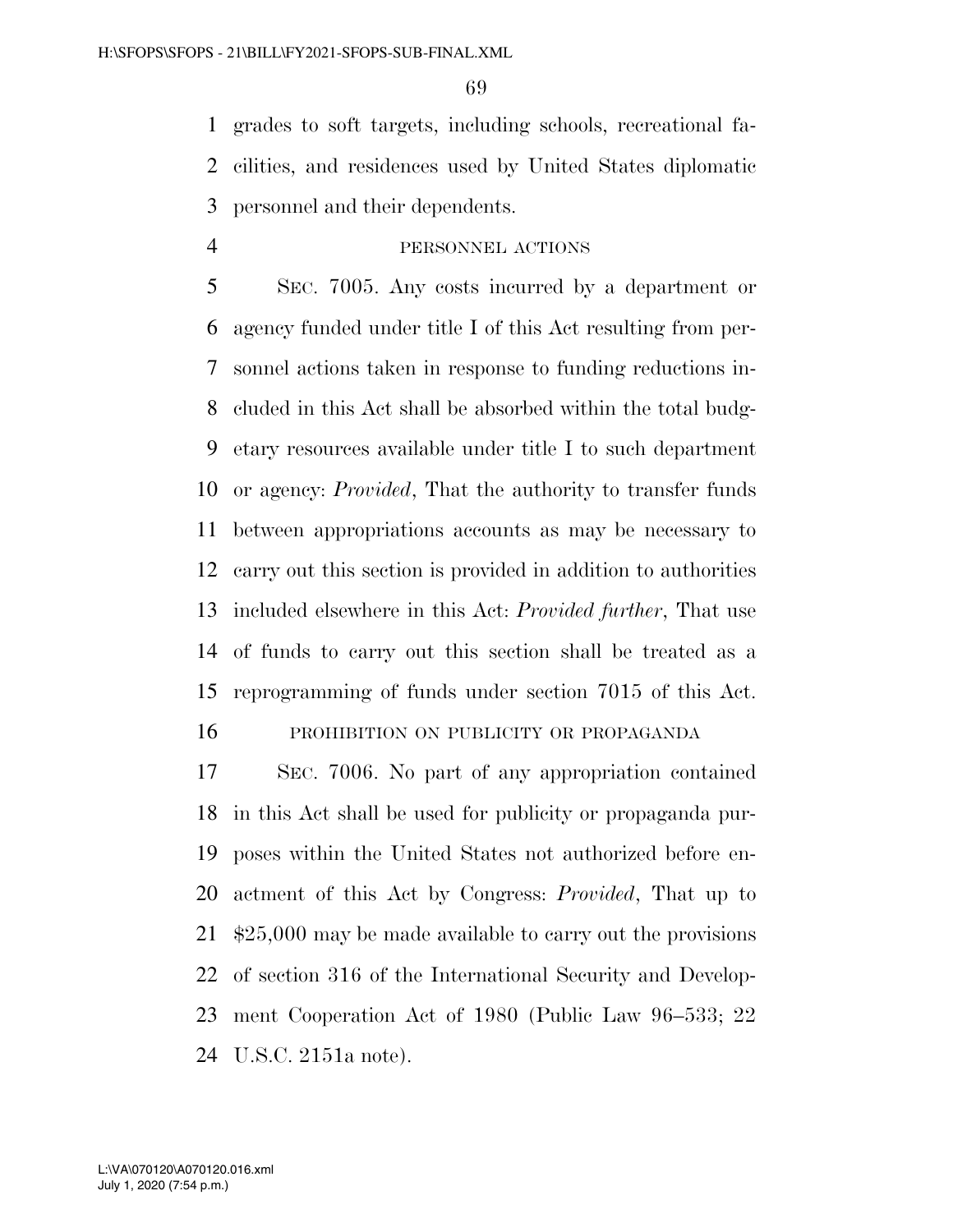PROHIBITION AGAINST DIRECT FUNDING FOR CERTAIN

#### 2 COUNTRIES

 SEC. 7007. None of the funds appropriated or other- wise made available pursuant to titles III through VI of this Act shall be obligated or expended to finance directly any assistance or reparations for the governments of Cuba, North Korea, Iran, or Syria: *Provided*, That for purposes of this section, the prohibition on obligations or expenditures shall include direct loans, credits, insurance, and guarantees of the Export-Import Bank or its agents. 11 COUPS D'ÉTAT

 SEC. 7008. None of the funds appropriated or other- wise made available by this Act under the heading ''Eco- nomic Support Fund'' and under titles IV through VI shall be obligated or expended to finance directly any as- sistance to the government of any country whose duly elected head of government is deposed by military coup 18 d'état or decree or, after the date of enactment of this Act, a coup d'e´tat or decree in which the military plays a decisive role: *Provided*, That assistance may be resumed to such government if the Secretary of State certifies and reports to the appropriate congressional committees that subsequent to the termination of assistance a democrat- ically elected government has taken office: *Provided fur-ther*, That the provisions of this section shall not apply

July 1, 2020 (7:54 p.m.) L:\VA\070120\A070120.016.xml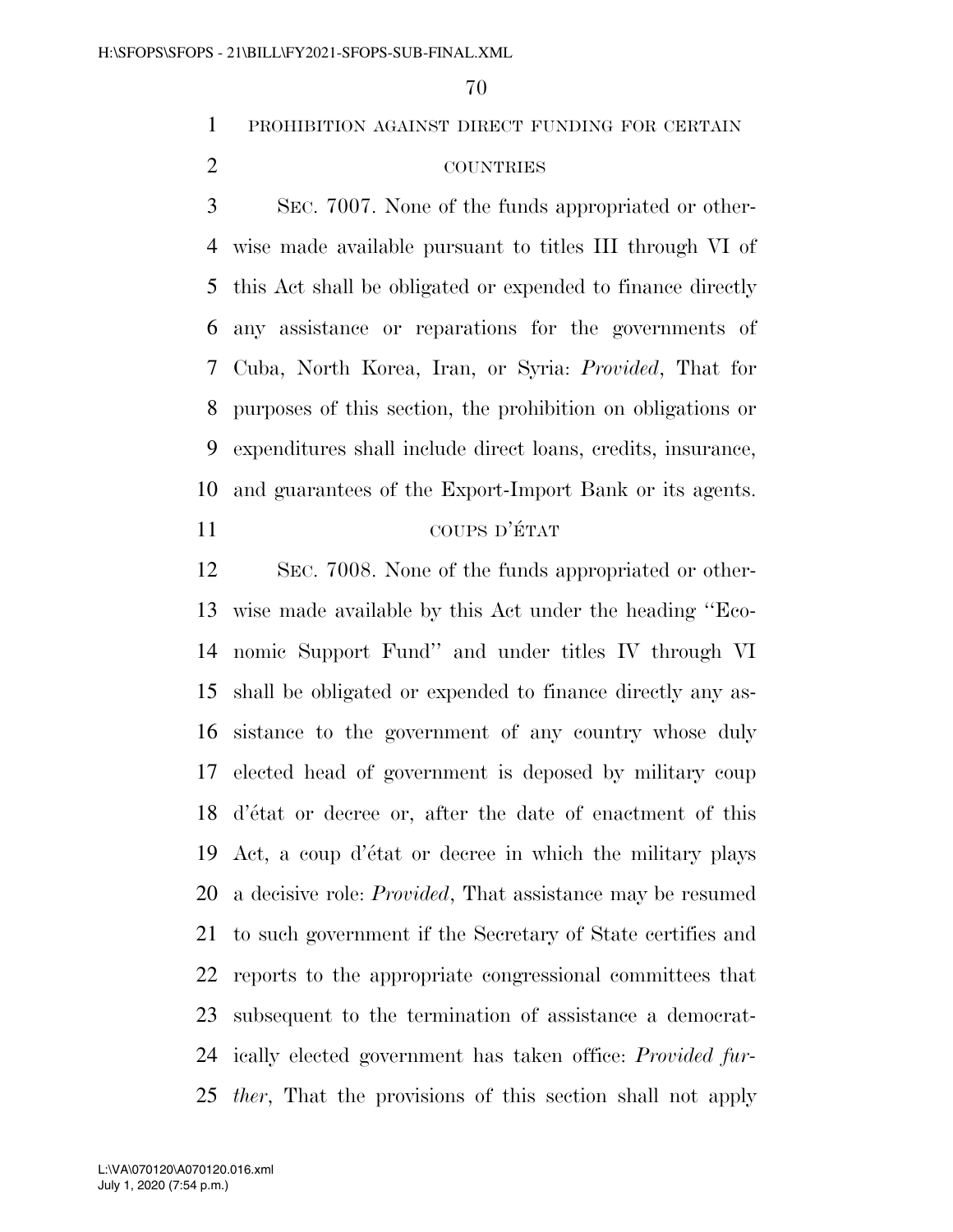to assistance to promote democratic elections or public participation in democratic processes: *Provided further*, That funds made available pursuant to the previous pro- visos shall be subject to the regular notification procedures of the Committees on Appropriations. TRANSFER OF FUNDS AUTHORITY SEC. 7009. (a) DEPARTMENT OF STATE AND UNITED STATES AGENCY FOR GLOBAL MEDIA.— (1) DEPARTMENT OF STATE.— 10 (A) IN GENERAL.—Not to exceed 5 percent of any appropriation made available for the cur- rent fiscal year for the Department of State under title I of this Act may be transferred be- tween, and merged with, such appropriations, but no such appropriation, except as otherwise specifically provided, shall be increased by more 17 than 10 percent by any such transfers, and no such transfer may be made to increase the ap- propriation under the heading ''Representation Expenses''. (B) EMBASSY SECURITY.—Funds appro- priated under the headings ''Diplomatic Pro- grams'', including for Worldwide Security Pro- tection, ''Embassy Security, Construction, and Maintenance'', and ''Emergencies in the Diplo-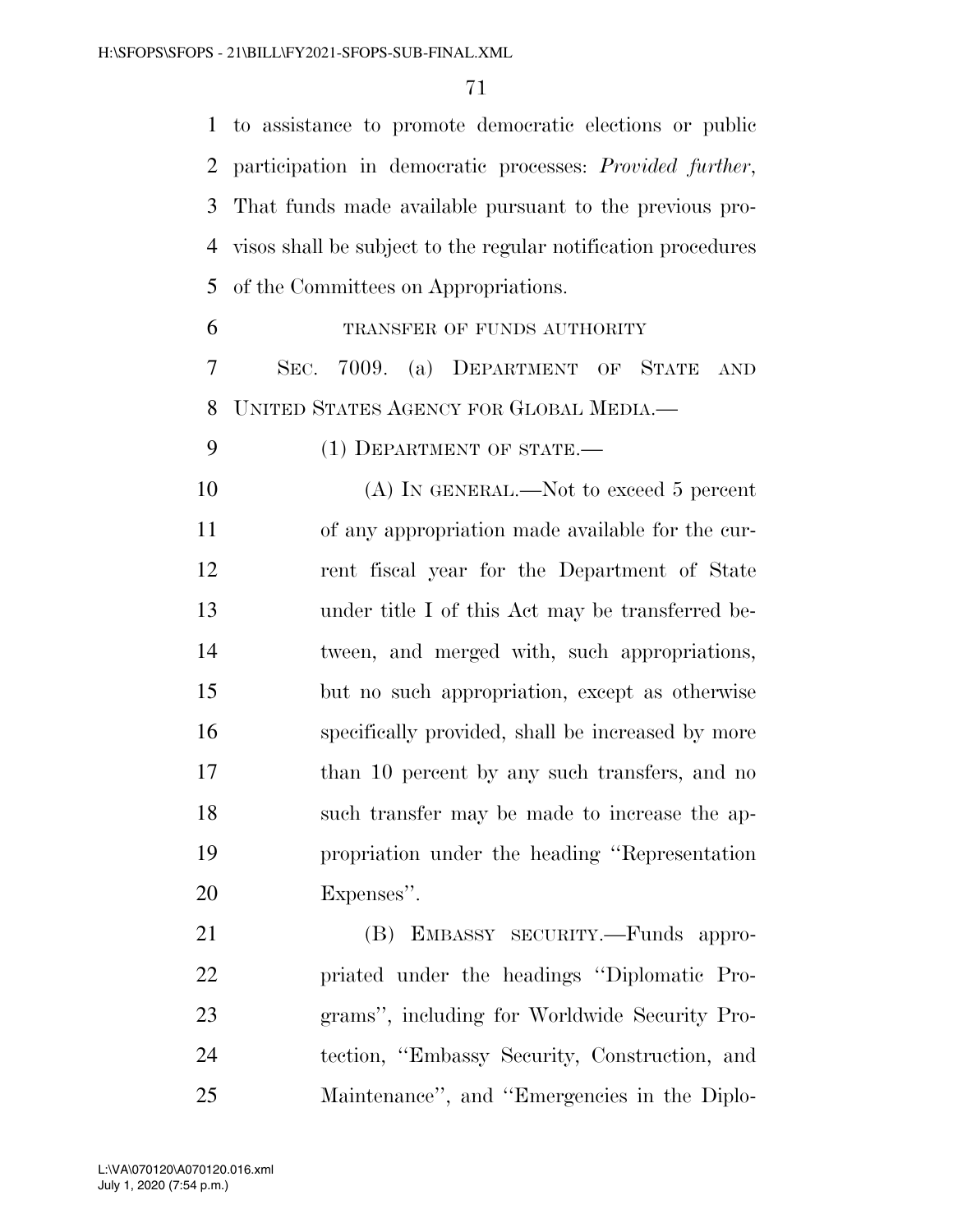matic and Consular Service'' in this Act may be transferred to, and merged with, funds appro- priated under such headings if the Secretary of State determines and reports to the Committees on Appropriations that to do so is necessary to implement the recommendations of the Benghazi Accountability Review Board, for emergency evacuations, or to prevent or re- spond to security situations and requirements, following consultation with, and subject to the regular notification procedures of, such Com- mittees: *Provided*, That such transfer authority is in addition to any transfer authority other- wise available in this Act and under any other provision of law.

 (2) UNITED STATES AGENCY FOR GLOBAL MEDIA.—Not to exceed 5 percent of any appropria- tion made available for the current fiscal year for the United States Agency for Global Media under title I of this Act may be transferred between, and merged with, such appropriations, but no such ap- propriation, except as otherwise specifically provided, shall be increased by more than 10 percent by any such transfers.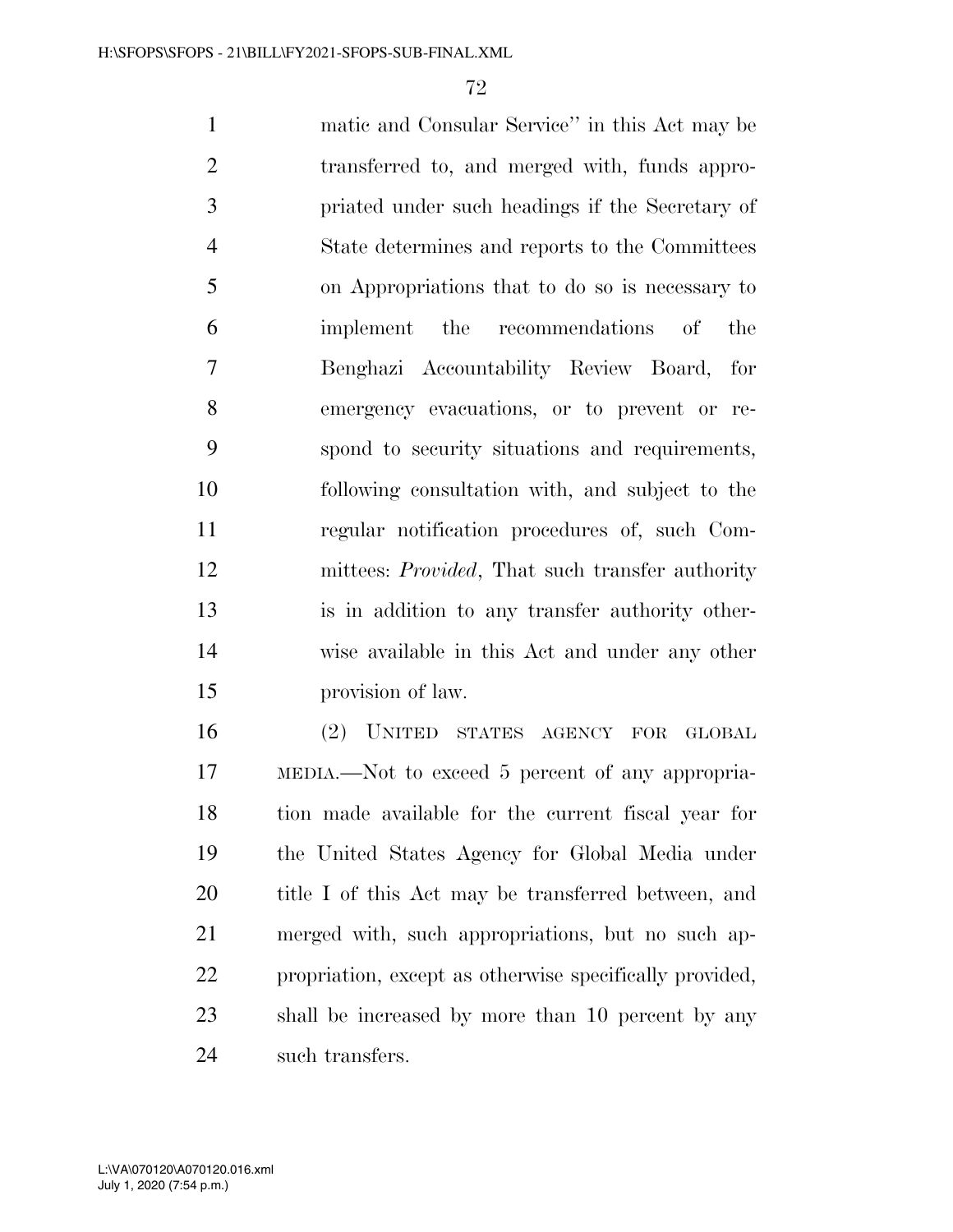(3) TREATMENT AS REPROGRAMMING.—Any transfer pursuant to this subsection shall be treated as a reprogramming of funds under section 7015 of this Act and shall not be available for obligation or expenditure except in compliance with the proce-dures set forth in that section.

 (b) LIMITATION ON TRANSFERS OF FUNDS BE-TWEEN AGENCIES.—

 (1) IN GENERAL.—None of the funds made available under titles II through V of this Act may be transferred to any department, agency, or instru- mentality of the United States Government, except pursuant to a transfer made by, or transfer author- ity provided in, this Act or any other appropriations Act.

 (2) ALLOCATION AND TRANSFERS.—Notwith- standing paragraph (1), in addition to transfers made by, or authorized elsewhere in, this Act, funds appropriated by this Act to carry out the purposes of the Foreign Assistance Act of 1961 may be allo- cated or transferred to agencies of the United States Government pursuant to the provisions of sections 109, 610, and 632 of the Foreign Assistance Act of 1961, and section 1434(j) of the BUILD Act of 2018 (division F of Public Law 115–254).

July 1, 2020 (7:54 p.m.) L:\VA\070120\A070120.016.xml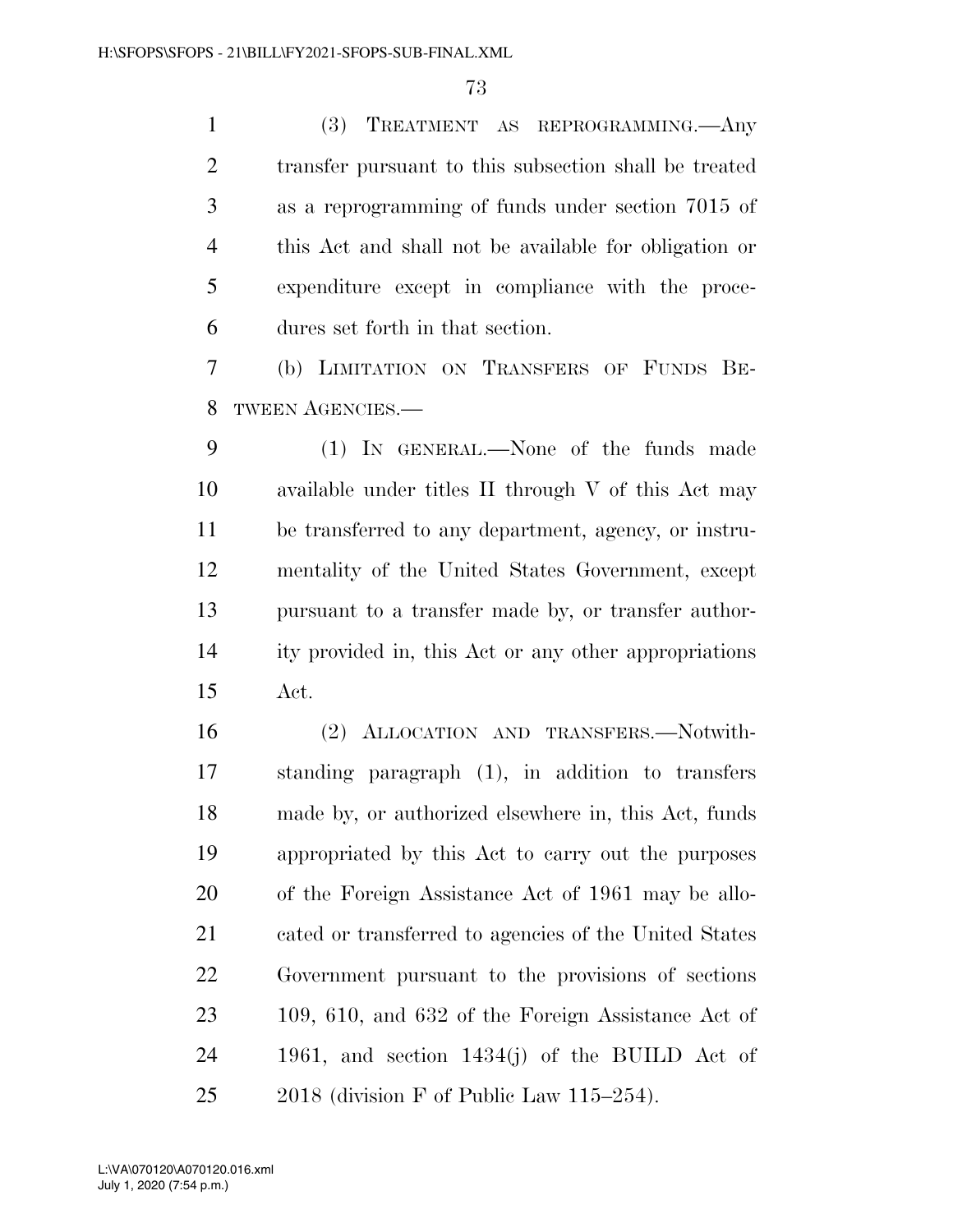(3) NOTIFICATION.—Any agreement entered into by the United States Agency for International Development or the Department of State with any department, agency, or instrumentality of the United States Government pursuant to section 632(b) of the Foreign Assistance Act of 1961 valued in excess of \$1,000,000 and any agreement made pursuant to section 632(a) of such Act, with funds appropriated by this Act or prior Acts making appropriations for the Department of State, foreign operations, and re- lated programs under the headings ''Global Health Programs'', ''Development Assistance'', ''Economic Support Fund'', and ''Assistance for Europe, Eur- asia and Central Asia'' shall be subject to the reg- ular notification procedures of the Committees on Appropriations: *Provided*, That the requirement in the previous sentence shall not apply to agreements entered into between USAID and the Department of State.

 (c) LIMITATION ON UNITED STATES INTERNATIONAL DEVELOPMENT FINANCE CORPORATION.—Amounts transferred pursuant to section 1434(j) of the BUILD Act of 2018 (division F of Public Law 115–254) may only be transferred from funds made available under title III of this Act, and such amounts shall not exceed \$50,000,000: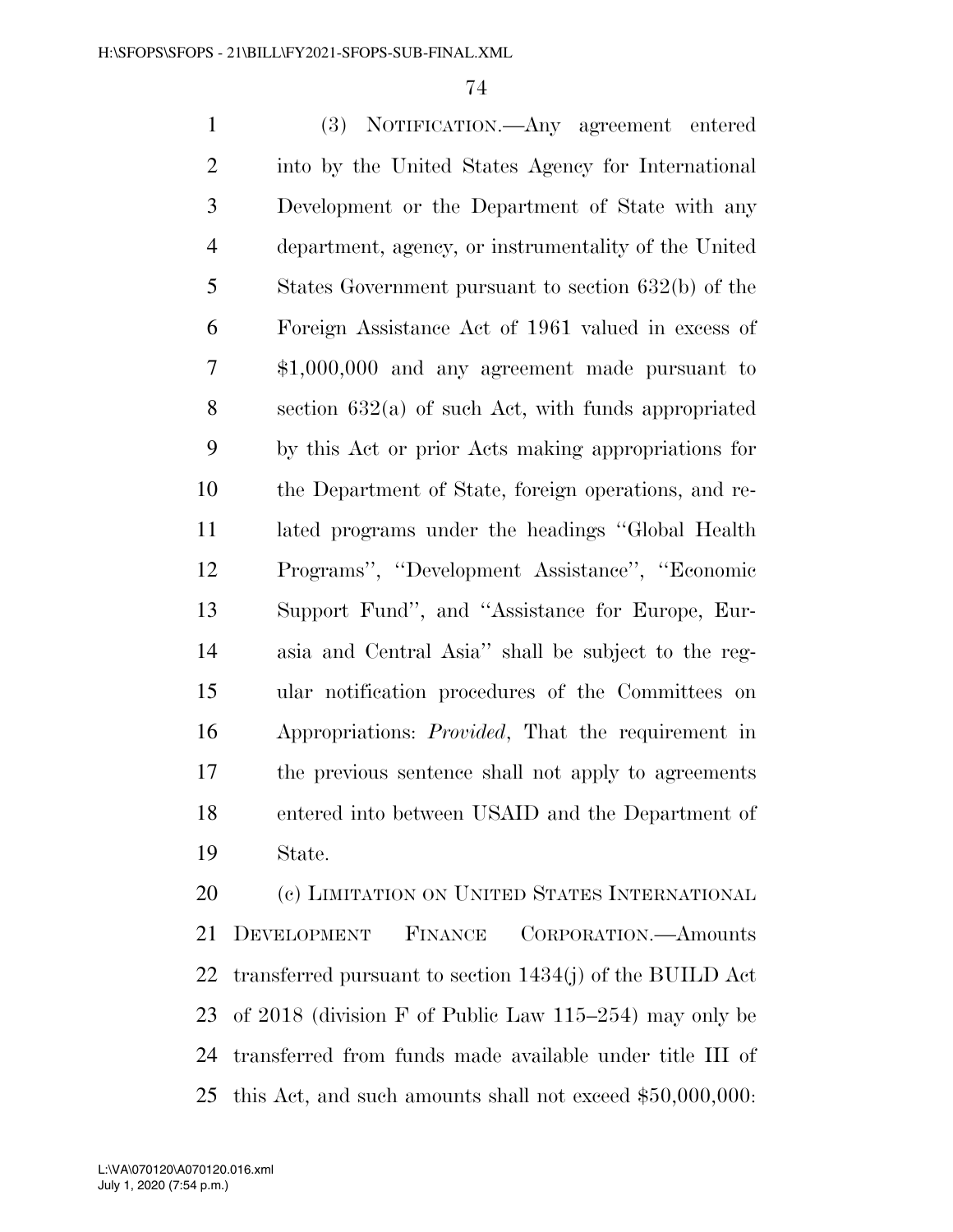*Provided*, That any such transfers shall be subject to prior consultation with, and the regular notification procedures of, the Committees on Appropriations: *Provided further*, That the Secretary of State, the Administrator of the United States Agency for International Development, and the Chief Executive Officer of the United States Inter- national Development Finance Corporation (the Corpora- tion), as appropriate, shall ensure that the programs fund- ed by such transfers are coordinated with, and com- plement, foreign assistance programs implemented by the Department of State and USAID: *Provided further*, That no funds transferred pursuant to such authority or trans- ferred pursuant to the authority of subsection (a) or (b) of section 632 of the Foreign Assistance Act of 1961 may be used by the Corporation to post personnel abroad or for activities described in section 1421(c) of the BUILD Act of 2018.

18 (d) TRANSFER OF FUNDS BETWEEN ACCOUNTS. None of the funds made available under titles II through V of this Act may be obligated under an appropriations account to which such funds were not appropriated, except for transfers specifically provided for in this Act, unless the President, not less than 5 days prior to the exercise of any authority contained in the Foreign Assistance Act of 1961 to transfer funds, consults with and provides a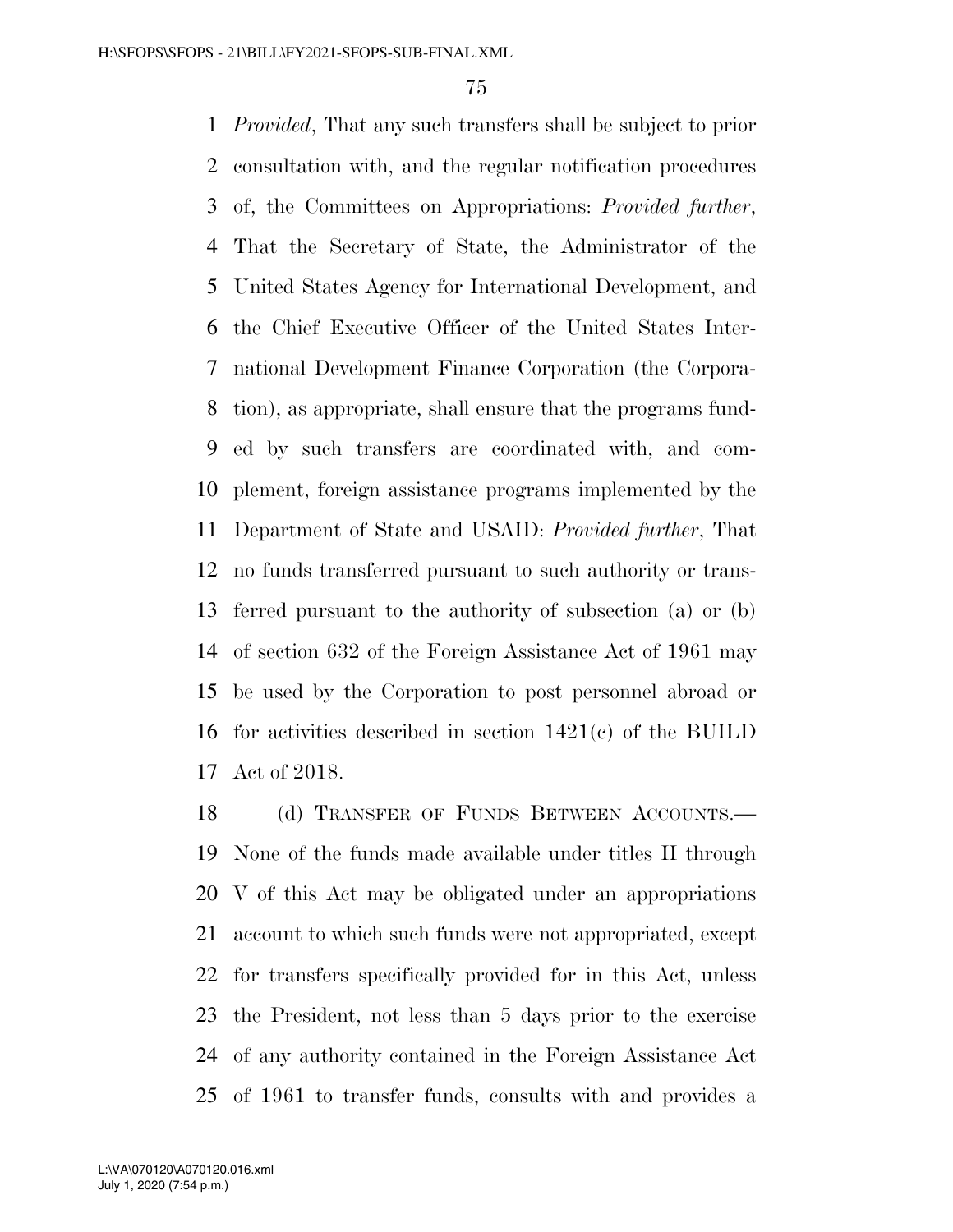written policy justification to the Committees on Appro-priations.

 (e) AUDIT OF INTER-AGENCY TRANSFERS OF FUNDS.—Any agreement for the transfer or allocation of funds appropriated by this Act or prior Acts making ap- propriations for the Department of State, foreign oper- ations, and related programs entered into between the De- partment of State or USAID and another agency of the United States Government under the authority of section 632(a) of the Foreign Assistance Act of 1961, or any com- parable provision of law, shall expressly provide that the Inspector General (IG) for the agency receiving the trans- fer or allocation of such funds, or other entity with audit responsibility if the receiving agency does not have an IG, shall perform periodic program and financial audits of the use of such funds and report to the Department of State or USAID, as appropriate, upon completion of such au- dits: *Provided*, That such audits shall be transmitted to the Committees on Appropriations by the Department of State or USAID, as appropriate: *Provided further*, That funds transferred under such authority may be made available for the cost of such audits.

 (f) TRANSFER OF OVERSEAS CONTINGENCY OPER- ATIONS/GLOBAL WAR ON TERRORISM FUNDS.—Funds appropriated by this Act under the headings ''Peace-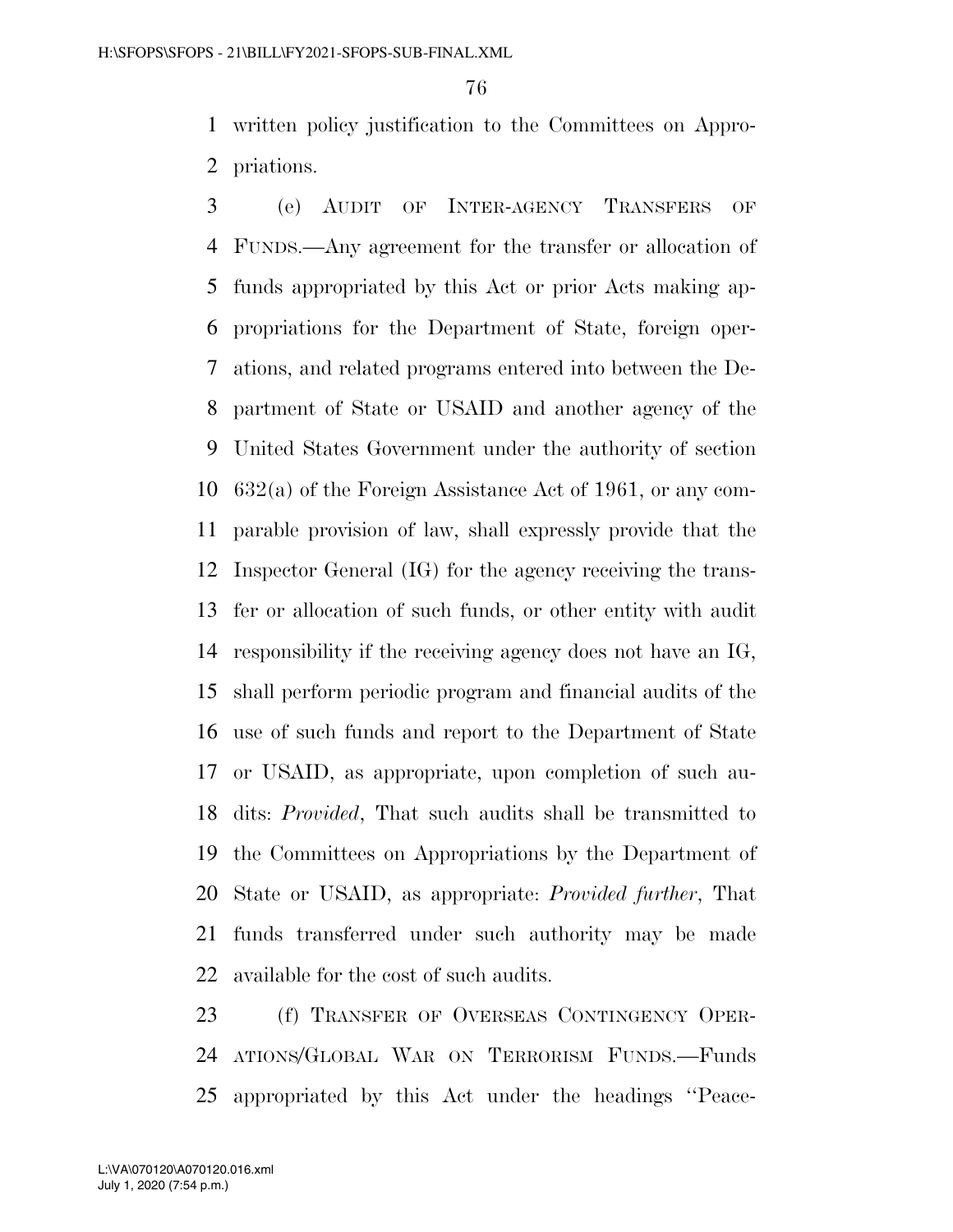keeping Operations'' and ''Foreign Military Financing Program'' that are designated by the Congress for Over- seas Contingency Operations/Global War on Terrorism 4 pursuant to section  $251(b)(2)(A)(ii)$  of the Balanced Budget and Emergency Deficit Control Act of 1985 may be transferred to, and merged with, such funds appro- priated under such headings: *Provided*, That such transfer authority may only be exercised to address contingencies: *Provided further*, That such transfer authority is in addi- tion to any transfer authority otherwise available under any other provision of law, including section 610 of the Foreign Assistance Act of 1961: *Provided further*, That such transfer authority shall be subject to prior consulta- tion with, and the regular notification procedures of, the Committees on Appropriations.

PROHIBITION AND LIMITATION ON CERTAIN EXPENSES

 SEC. 7010. (a) FIRST-CLASS TRAVEL.—None of the funds made available by this Act may be used for first- class travel by employees of United States Government de- partments and agencies funded by this Act in contraven- tion of section 301–10.122 through 301–10.124 of title 41, Code of Federal Regulations.

 (b) COMPUTER NETWORKS.—None of the funds made available by this Act for the operating expenses of any United States Government department or agency may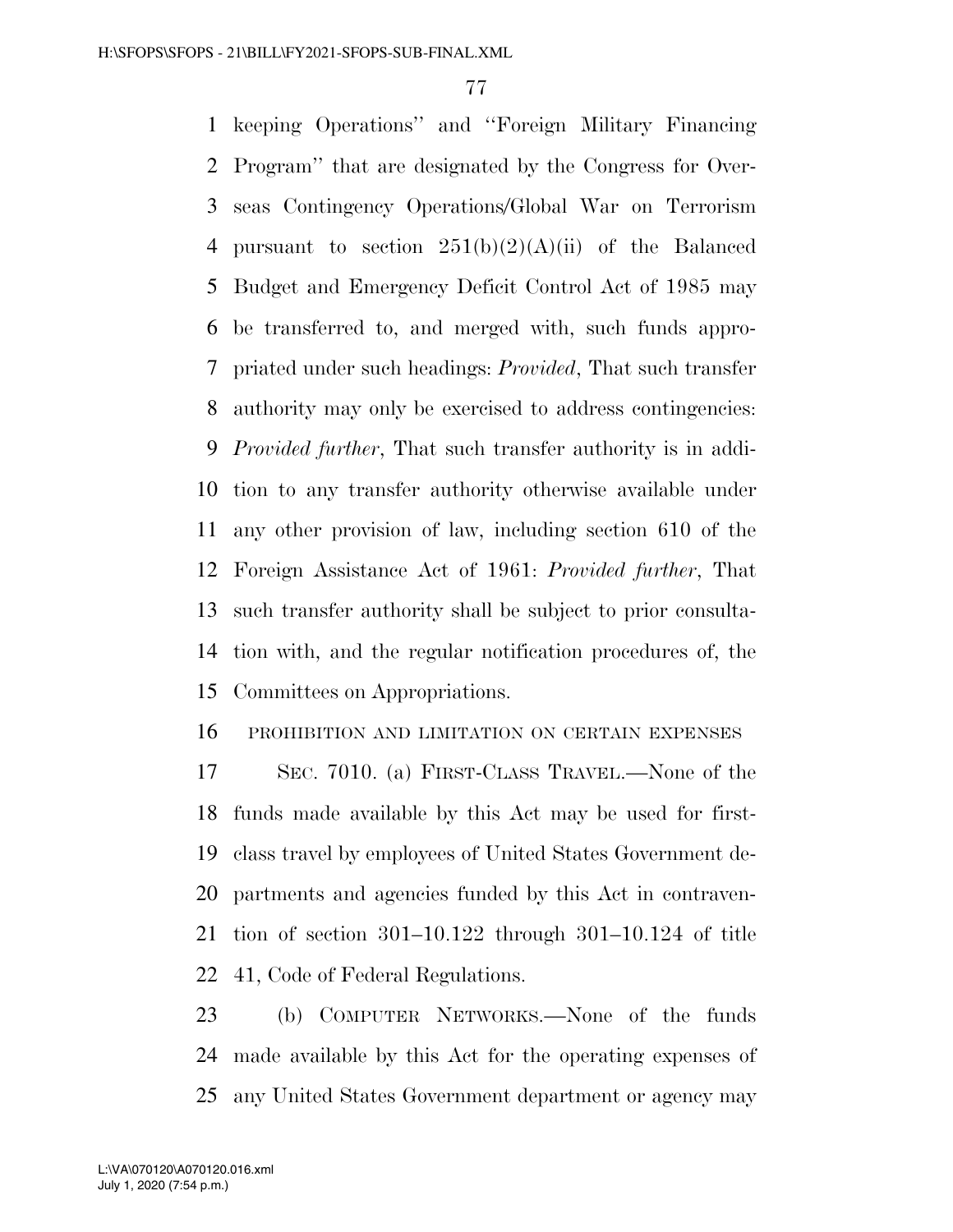be used to establish or maintain a computer network for use by such department or agency unless such network has filters designed to block access to sexually explicit websites: *Provided*, That nothing in this subsection shall limit the use of funds necessary for any Federal, State, tribal, or local law enforcement agency, or any other entity carrying out the following activities: criminal investiga- tions, prosecutions, and adjudications; administrative dis- cipline; and the monitoring of such websites undertaken as part of official business.

 (c) PROHIBITION ON PROMOTION OF TOBACCO.— None of the funds made available by this Act shall be available to promote the sale or export of tobacco or to- bacco products, or to seek the reduction or removal by any foreign country of restrictions on the marketing of tobacco or tobacco products, except for restrictions which are not applied equally to all tobacco or tobacco products of the same type.

19 (d) EMAIL SERVERS OUTSIDE THE .GOV DOMAIN.— None of the funds appropriated by this Act under the headings ''Diplomatic Programs'' and ''Capital Invest- ment Fund'' in title I, and ''Operating Expenses'' and ''Capital Investment Fund'' in title II that are made avail- able to the Department of State and the United States Agency for International Development may be made avail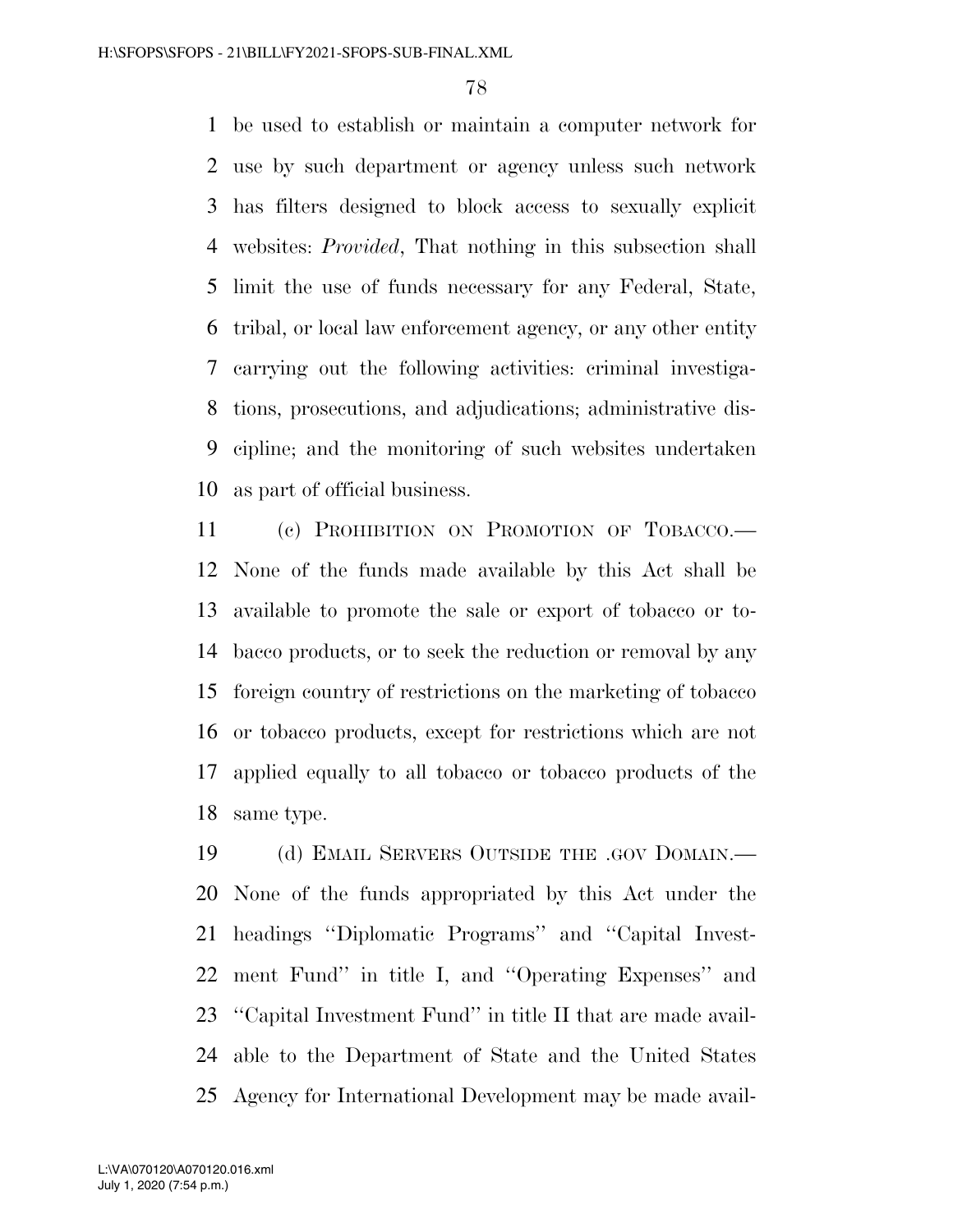able to support the use or establishment of email accounts or email servers created outside the .gov domain or not fitted for automated records management as part of a Federal government records management program in con- travention of the Presidential and Federal Records Act Amendments of 2014 (Public Law 113–187).

 (e) REPRESENTATION AND ENTERTAINMENT EX- PENSES.—Each Federal department, agency, or entity funded in titles I or II of this Act, and the Department of the Treasury and independent agencies funded in titles III or VI of this Act, shall take steps to ensure that do- mestic and overseas representation and entertainment ex- penses further official agency business and United States foreign policy interests, and—

- (1) are primarily for fostering relations outside of the Executive Branch;
- (2) are principally for meals and events of a protocol nature;
- (3) are not for employee-only events; and
- (4) do not include activities that are substan-21 tially of a recreational character.

22 (f) LIMITATIONS ON ENTERTAINMENT EXPENSES.— None of the funds appropriated or otherwise made avail- able by this Act under the headings ''International Mili-tary Education and Training'' or ''Foreign Military Fi-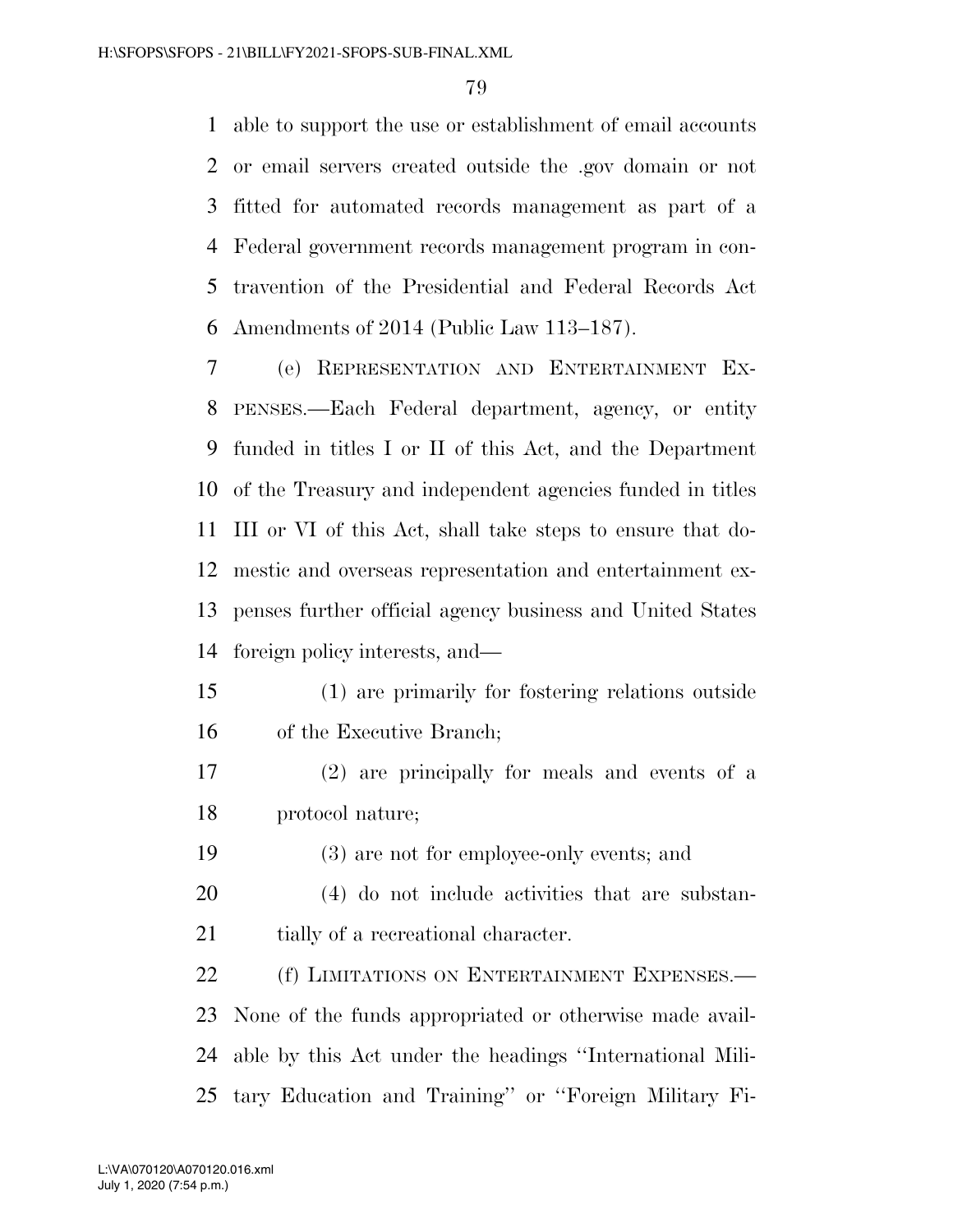nancing Program'' for Informational Program activities or under the headings ''Global Health Programs'', ''Develop- ment Assistance'', ''Economic Support Fund'', and ''As- sistance for Europe, Eurasia and Central Asia'' may be obligated or expended to pay for—

(1) alcoholic beverages; or

 (2) entertainment expenses for activities that are substantially of a recreational character, includ- ing entrance fees at sporting events, theatrical and musical productions, and amusement parks.

#### AVAILABILITY OF FUNDS

 SEC. 7011. (a) No part of any appropriation con- tained in this Act shall remain available for obligation after the expiration of the current fiscal year unless ex- pressly so provided by this Act: *Provided,* That funds ap- propriated for the purposes of chapters 1 and 8 of part I, section 661, chapters 4, 5, 6, 8, and 9 of part II of the Foreign Assistance Act of 1961, section 23 of the Arms Export Control Act (22 U.S.C. 2763), and funds made available for ''United States International Develop- ment Finance Corporation'' and under the heading ''As- sistance for Europe, Eurasia and Central Asia'' shall re- main available for an additional 2 years from the date on which the availability of such funds would otherwise have expired, if such funds are initially obligated before the ex-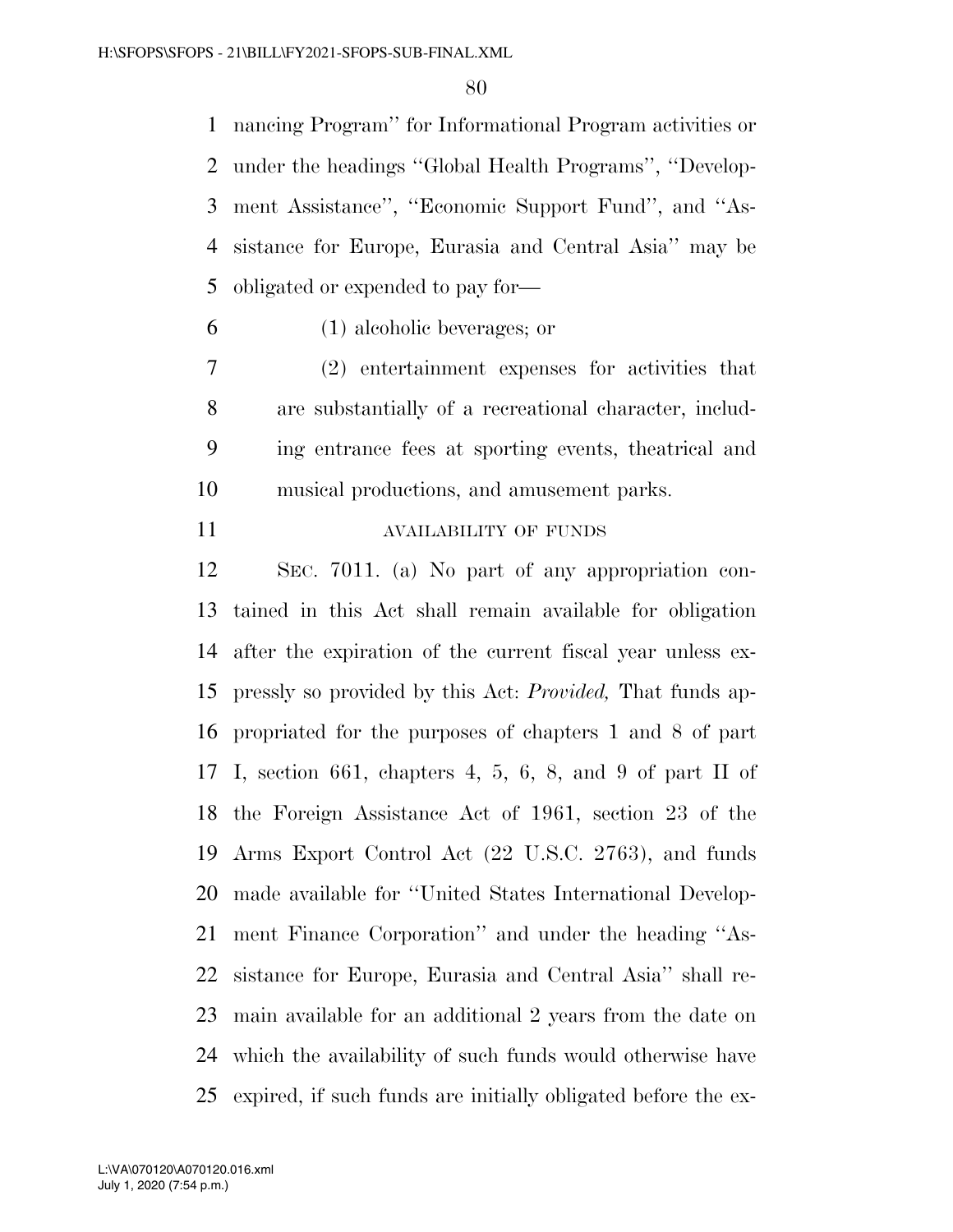piration of their respective periods of availability contained in this Act: *Provided further,* That notwithstanding any other provision of this Act, any funds made available for the purposes of chapter 1 of part I and chapter 4 of part II of the Foreign Assistance Act of 1961 which are allo- cated or obligated for cash disbursements in order to ad- dress balance of payments or economic policy reform ob- jectives, shall remain available for an additional 2 years from the date on which the availability of such funds would otherwise have expired, if such funds are initially allocated or obligated before the expiration of their respec- tive periods of availability contained in this Act: *Provided further,* That the Secretary of State and the Administrator of the United States Agency for International Develop- ment shall provide a report to the Committees on Appro- priations not later than October 31, 2021, detailing by ac- count and source year, the use of the authority provided pursuant to this subsection during the previous fiscal year. (b) Notwithstanding any other provision of this Act, with respect to any budget authority provided by this Act that is proposed to be rescinded or that is set to be re- served or proposed to be deferred in a special message transmitted under section 1012 or 1013 of the Congres- sional Budget and Impoundment Control Act of 1974 (2 U.S.C. 681 et seq.) within 90 days of the expiration of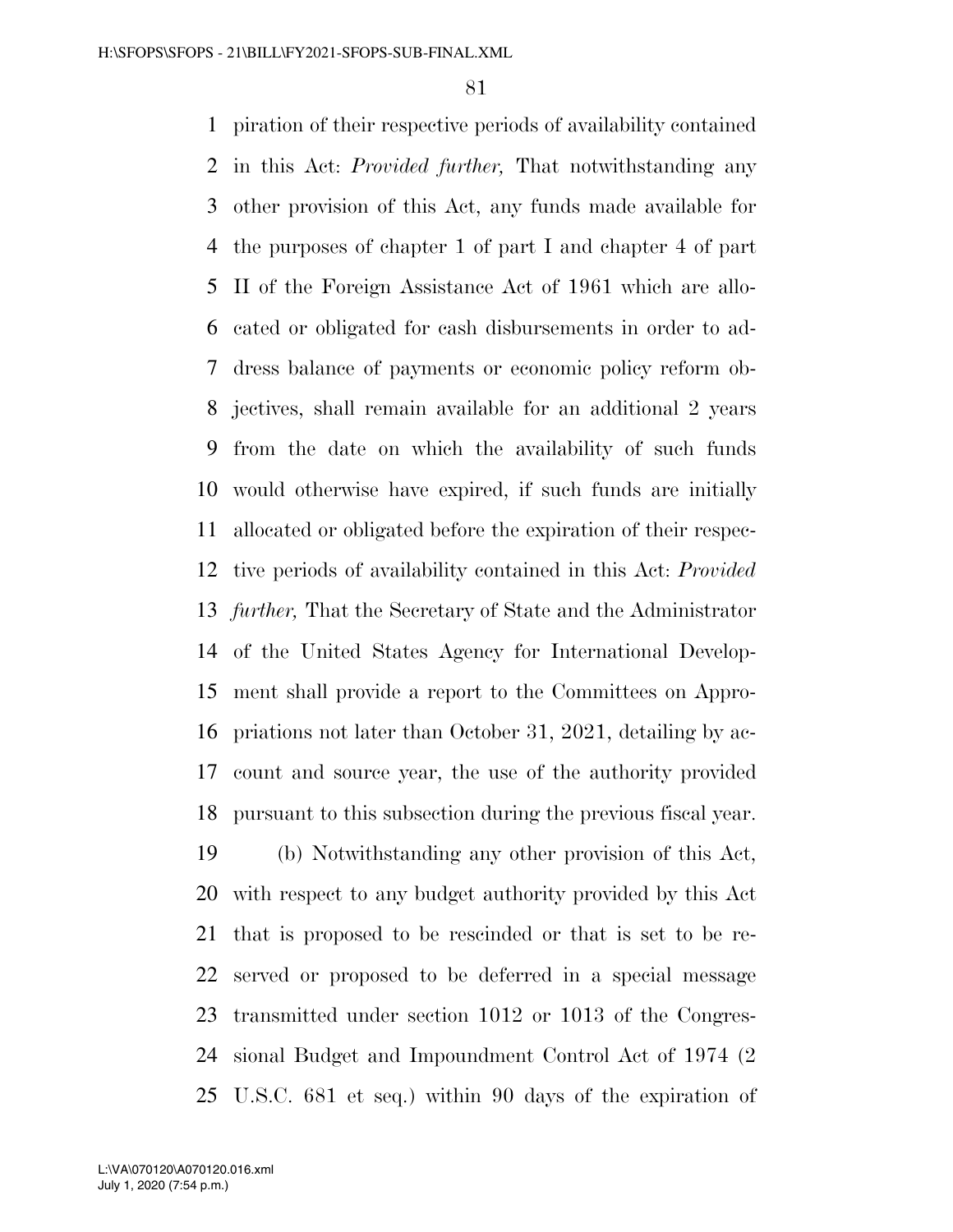the period of availability of such funds, including, if appli- cable, the 90-day period before the initial period of avail- ability for which such budget authority was provided, such budget authority—

 (1) shall be made available for obligation in suf- ficient time to be prudently obligated as required under section 1012(b) or 1013 of the Congressional Budget and Impoundment Control Act of 1974; and (2) shall remain available for an additional 90 days from the date on which the availability of such funds would otherwise have expired, including, if ap- plicable, an additional 90 days after date on which such budget authority would have initially expired.

 (c) Funds in this Act that are required to be appor- tioned within a specific time period shall be apportioned within such time period, without prior conditions or limita- tions, including footnotes, that are not included in this or any other Act.

## LIMITATION ON ASSISTANCE TO COUNTRIES IN DEFAULT

 SEC. 7012. No part of any appropriation provided under titles III through VI in this Act shall be used to furnish assistance to the government of any country which is in default during a period in excess of 1 calendar year in payment to the United States of principal or interest on any loan made to the government of such country by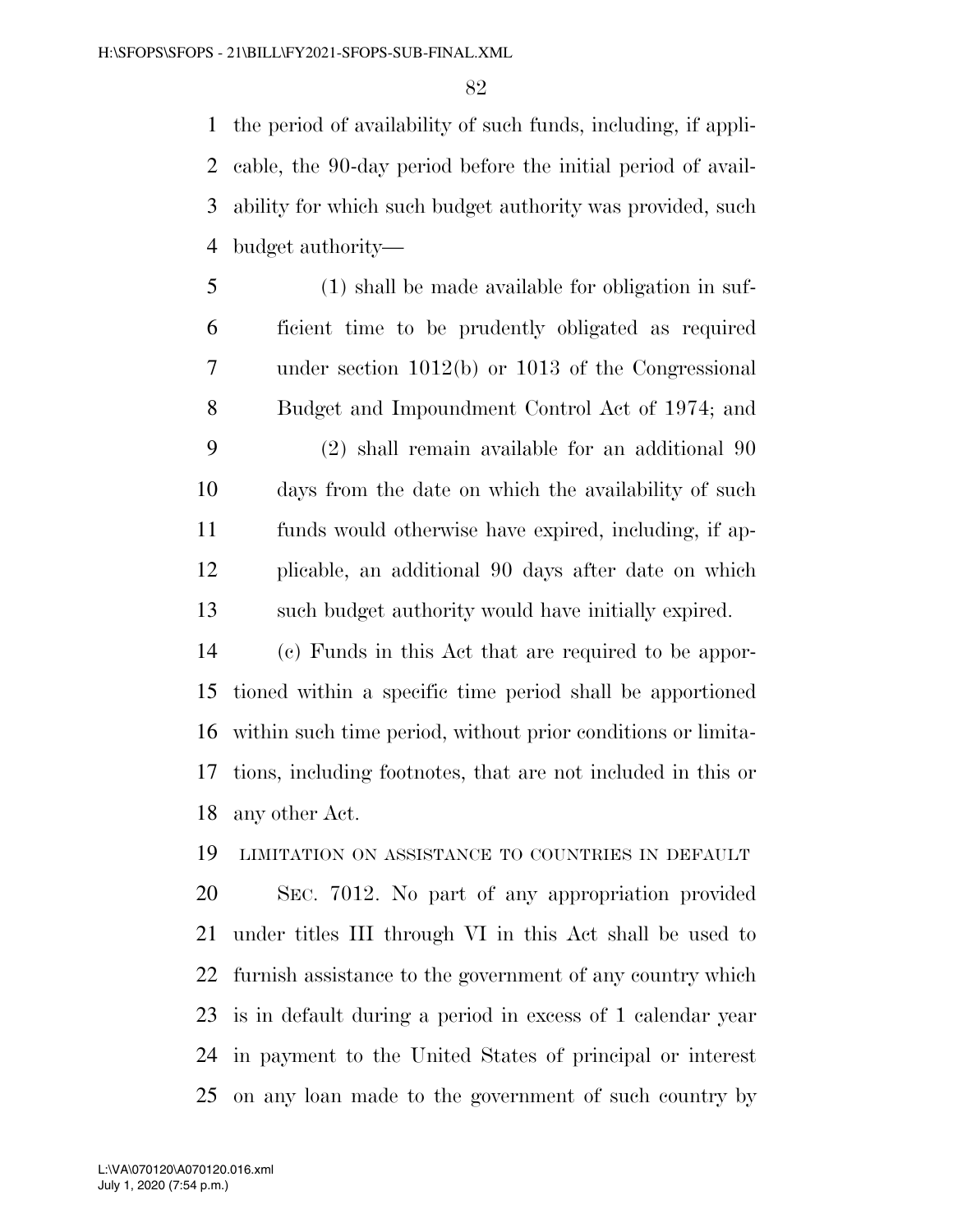the United States pursuant to a program for which funds are appropriated under this Act unless the President de- termines, following consultation with the Committees on Appropriations, that assistance for such country is in the national interest of the United States.

# PROHIBITION ON TAXATION OF UNITED STATES ASSISTANCE

 SEC. 7013. (a) PROHIBITION ON TAXATION.—None of the funds appropriated under titles III through VI of this Act may be made available to provide assistance for a foreign country under a new bilateral agreement gov- erning the terms and conditions under which such assist- ance is to be provided unless such agreement includes a provision stating that assistance provided by the United States shall be exempt from taxation, or reimbursed, by the foreign government, and the Secretary of State and the Administrator of the United States Agency for Inter- national Development shall expeditiously seek to negotiate amendments to existing bilateral agreements, as nec-essary, to conform with this requirement.

 (b) NOTIFICATION AND REIMBURSEMENT OF FOR- EIGN TAXES.—(1) An amount equivalent to 200 percent of the total taxes assessed during fiscal year 2021 on funds appropriated by this Act and prior Acts making ap-propriations for the Department of State, foreign oper-

July 1, 2020 (7:54 p.m.) L:\VA\070120\A070120.016.xml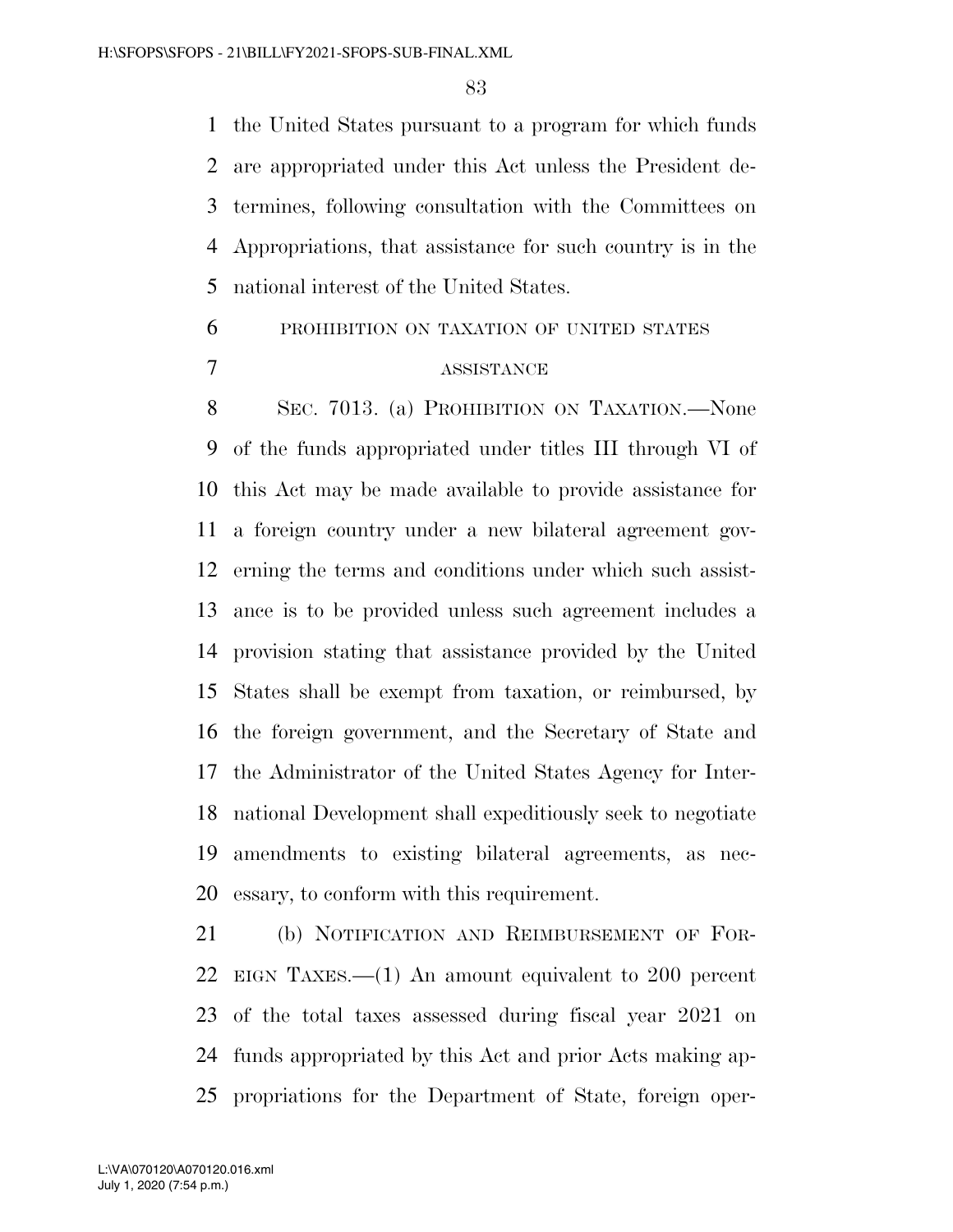ations, and related programs by a foreign government or entity against United States assistance programs, either directly or through grantees, contractors, and subcontrac- tors, shall be withheld from obligation from funds appro- priated for assistance for fiscal year 2022 and for prior fiscal years and allocated for the central government of such country or for the West Bank and Gaza program, as applicable, if, not later than September 30, 2022, such taxes have not been reimbursed.

 (2) The Secretary of State shall report to the Com- mittees on Appropriations not later than 30 days after en- actment of this Act and then quarterly thereafter until September 30, 2021, on the foreign governments and enti- ties that have not reimbursed such taxes, including any amount of funds withheld pursuant to this subsection.

 (c) DE MINIMIS EXCEPTION.—Foreign taxes of a de minimis nature shall not be subject to the provisions of subsection (b).

 (d) REPROGRAMMING OF FUNDS.—Funds withheld from obligation for each foreign government or entity pur- suant to subsection (b) shall be reprogrammed for assist- ance for countries which do not assess taxes on United States assistance or which have an effective arrangement that is providing substantial reimbursement of such taxes,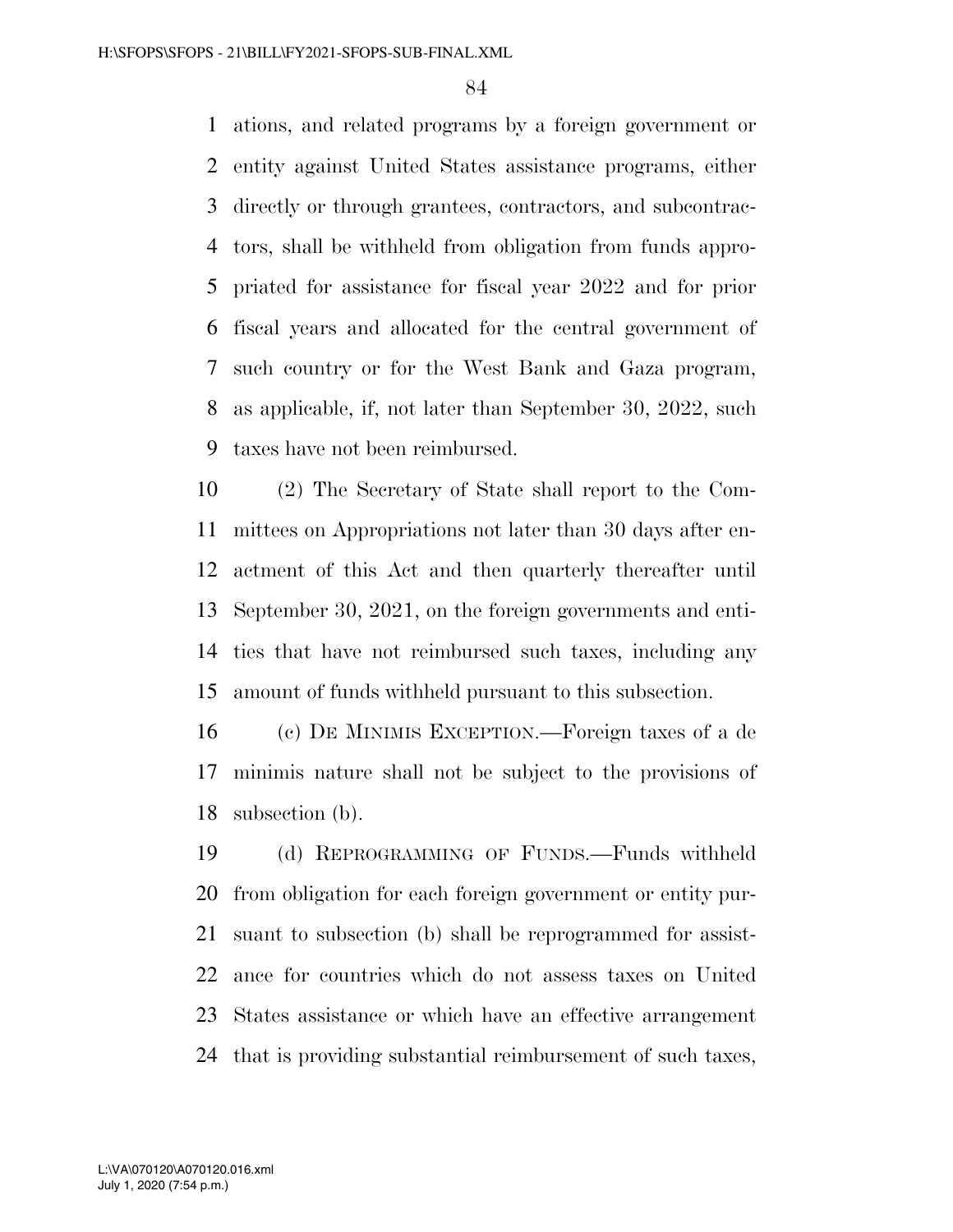and that can reasonably accommodate such assistance in a programmatically responsible manner. (e) DETERMINATIONS.— (1) IN GENERAL.—The provisions of this sec- tion shall not apply to any foreign government or en- tity that assesses such taxes if the Secretary of State reports to the Committees on Appropriations that— (A) such foreign government or entity has an effective arrangement that is providing sub-stantial reimbursement of such taxes; or

 (B) the foreign policy interests of the United States outweigh the purpose of this sec- tion to ensure that United States assistance is not subject to taxation.

 (2) CONSULTATION.—The Secretary of State shall consult with the Committees on Appropriations at least 15 days prior to exercising the authority of this subsection with regard to any foreign govern-ment or entity.

 (f) IMPLEMENTATION.—The Secretary of State shall issue and update rules, regulations, or policy guidance, as appropriate, to implement the prohibition against the tax-ation of assistance contained in this section.

(g) DEFINITIONS.—As used in this section: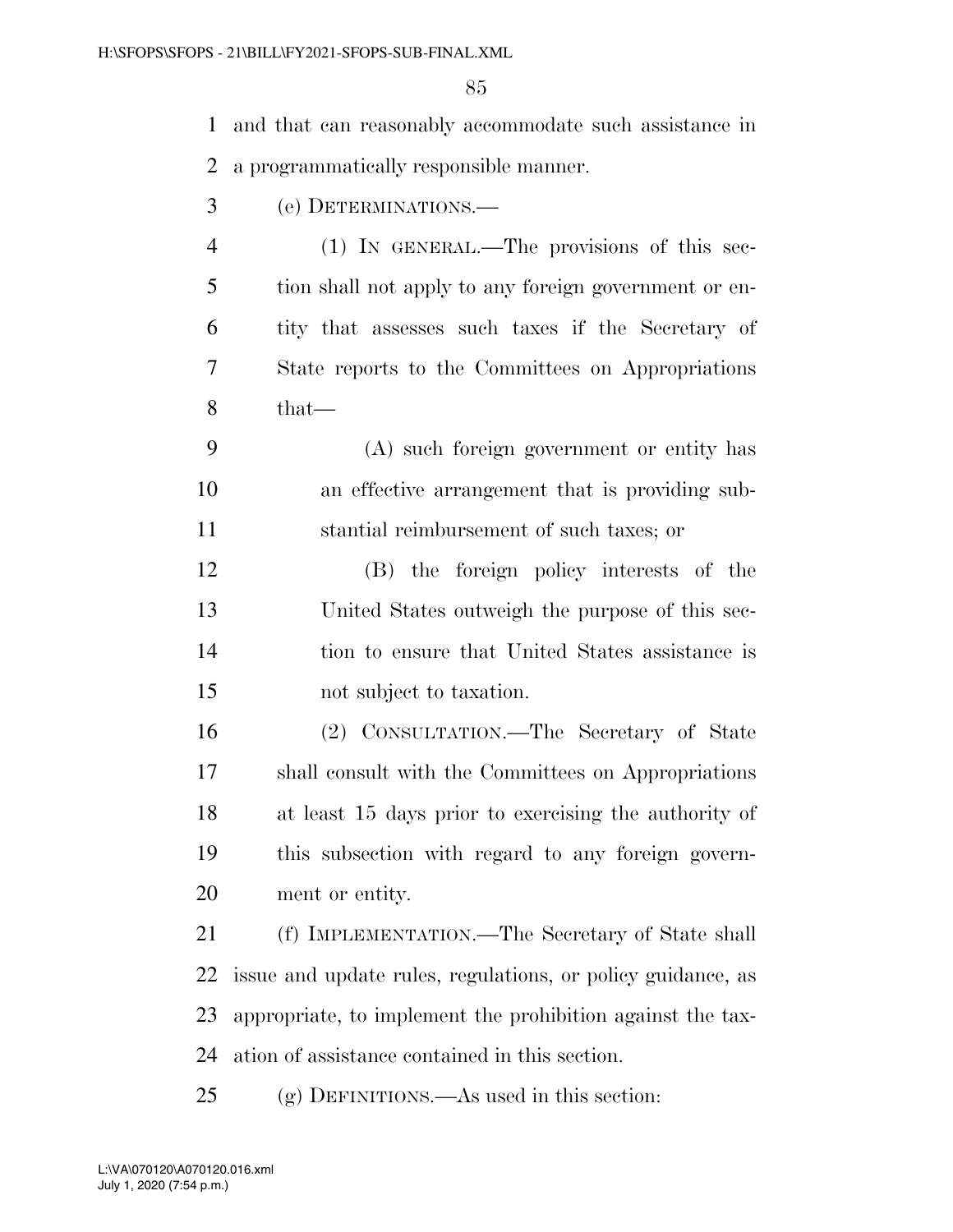(1) BILATERAL AGREEMENT.—The term ''bilat- eral agreement'' refers to a framework bilateral agreement between the Government of the United States and the government of the country receiving assistance that describes the privileges and immuni- ties applicable to United States foreign assistance for such country generally, or an individual agree- ment between the Government of the United States and such government that describes, among other things, the treatment for tax purposes that will be accorded the United States assistance provided under that agreement. (2) TAXES AND TAXATION.—The term ''taxes and taxation'' shall include value added taxes and customs duties but shall not include individual in- come taxes assessed to local staff. 17 RESERVATIONS OF FUNDS SEC. 7014. (a) REPROGRAMMING.—Funds appro-

 priated under titles III through VI of this Act which are specifically designated may be reprogrammed for other programs within the same account notwithstanding the designation if compliance with the designation is made im- possible by operation of any provision of this or any other Act: *Provided*, That any such reprogramming shall be sub-ject to the regular notification procedures of the Commit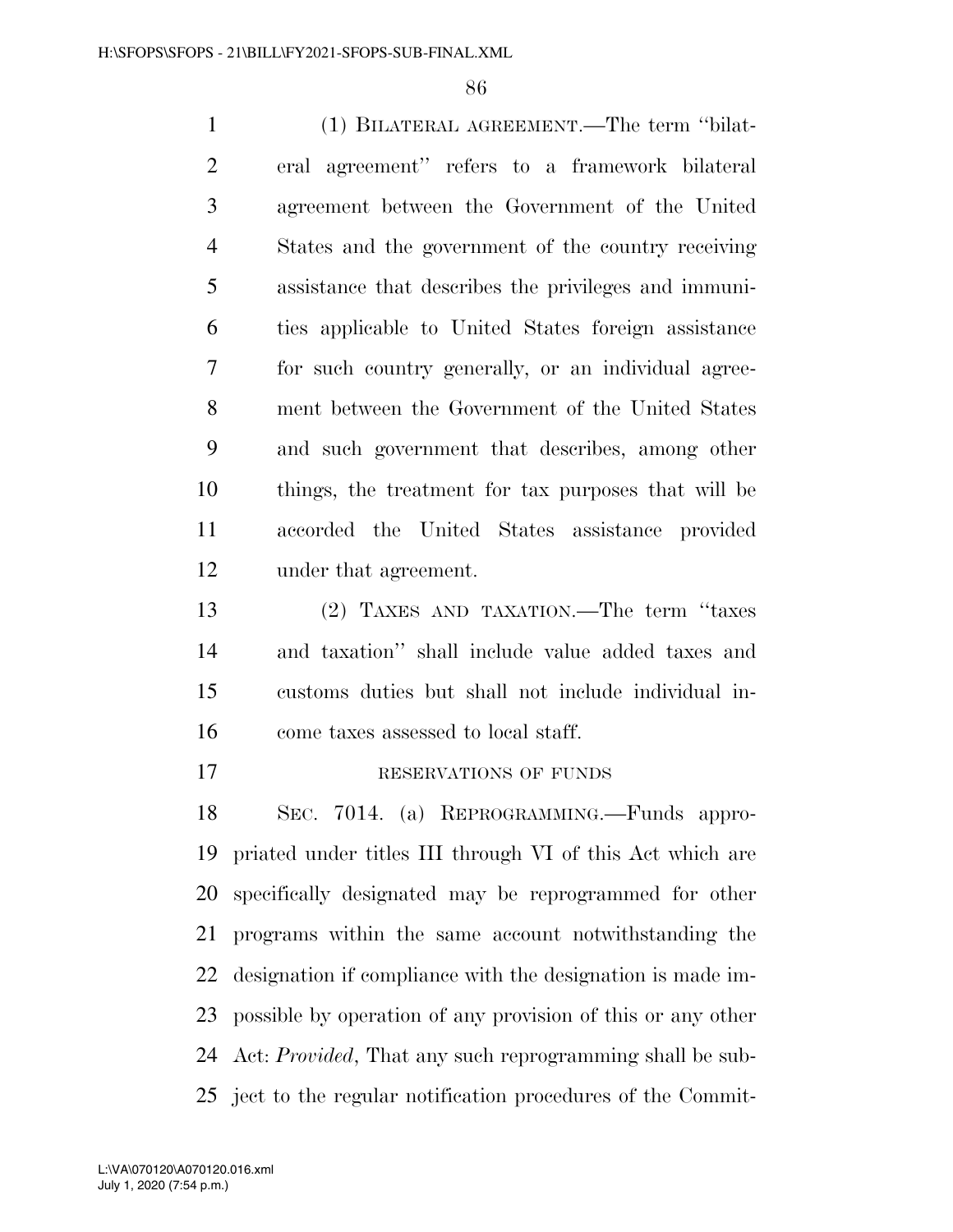tees on Appropriations: *Provided further*, That assistance that is reprogrammed pursuant to this subsection shall be made available under the same terms and conditions as originally provided.

 (b) EXTENSION OF AVAILABILITY.—In addition to the authority contained in subsection (a), the original pe- riod of availability of funds appropriated by this Act and administered by the Department of State or the United States Agency for International Development that are spe- cifically designated for particular programs or activities by this or any other Act may be extended for an additional fiscal year if the Secretary of State or the USAID Admin- istrator, as appropriate, determines and reports promptly to the Committees on Appropriations that the termination of assistance to a country or a significant change in cir- cumstances makes it unlikely that such designated funds can be obligated during the original period of availability: *Provided*, That such designated funds that continue to be available for an additional fiscal year shall be obligated only for the purpose of such designation.

 (c) OTHER ACTS.—Ceilings and specifically des- ignated funding levels contained in this Act shall not be applicable to funds or authorities appropriated or other- wise made available by any subsequent Act unless such Act specifically so directs: *Provided*, That specifically des-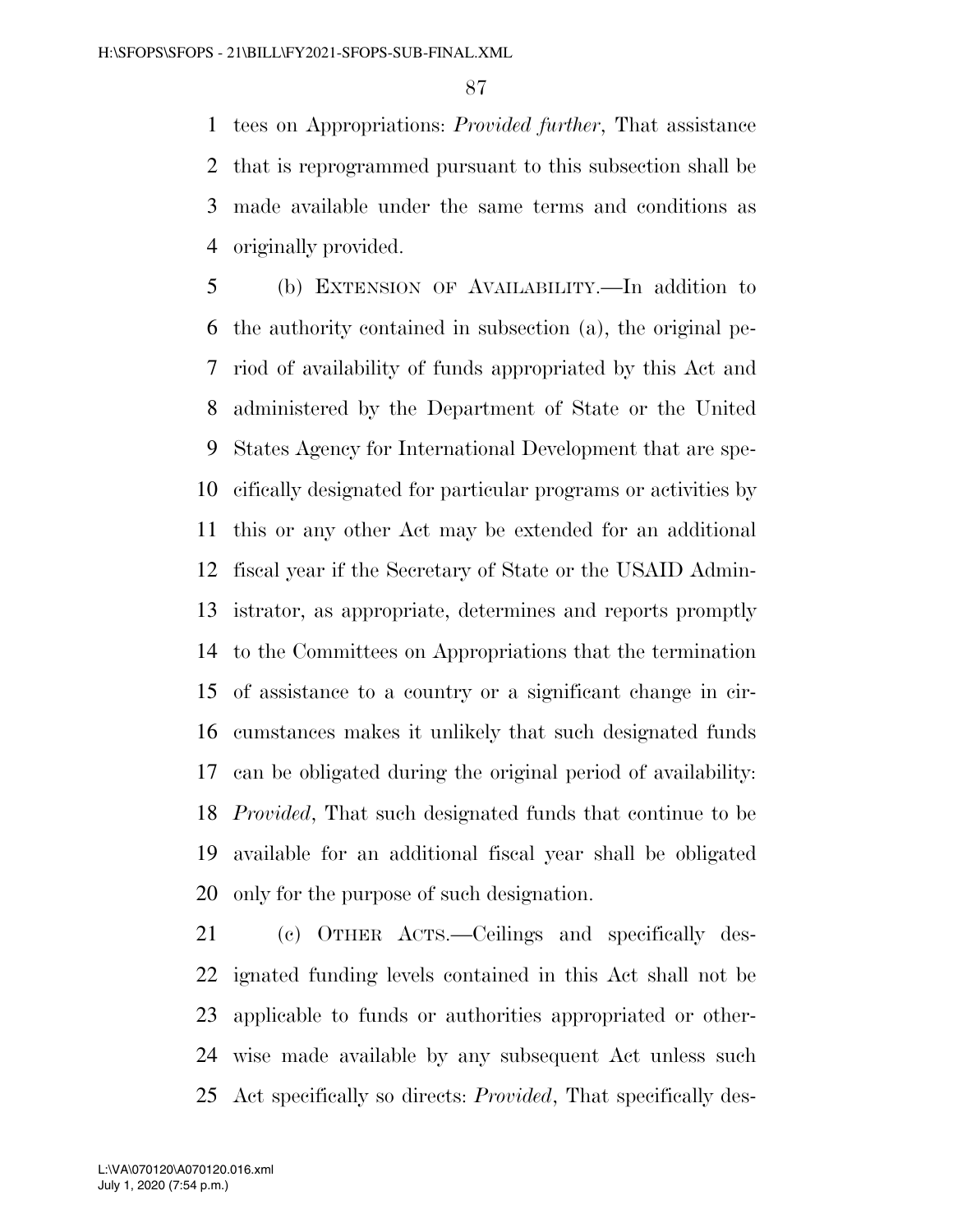ignated funding levels or minimum funding requirements contained in any other Act shall not be applicable to funds appropriated by this Act.

# NOTIFICATION REQUIREMENTS

 SEC. 7015. (a) NOTIFICATION OF CHANGES IN PRO- GRAMS, PROJECTS, AND ACTIVITIES.—None of the funds made available in titles I and II of this Act or prior Acts making appropriations for the Department of State, for- eign operations, and related programs to the departments and agencies funded by this Act that remain available for obligation in fiscal year 2021, or provided from any ac- counts in the Treasury of the United States derived by the collection of fees or of currency reflows or other offset- ting collections, or made available by transfer, to the de- partments and agencies funded by this Act, shall be avail-able for obligation to—

- (1) create new programs;
- (2) suspend or eliminate a program, project, or activity;

 (3) close, suspend, open, or reopen a mission or post;

 (4) create, close, reorganize, downsize, or re-name bureaus, centers, or offices; or

 (5) contract out or privatize any functions or activities presently performed by Federal employees;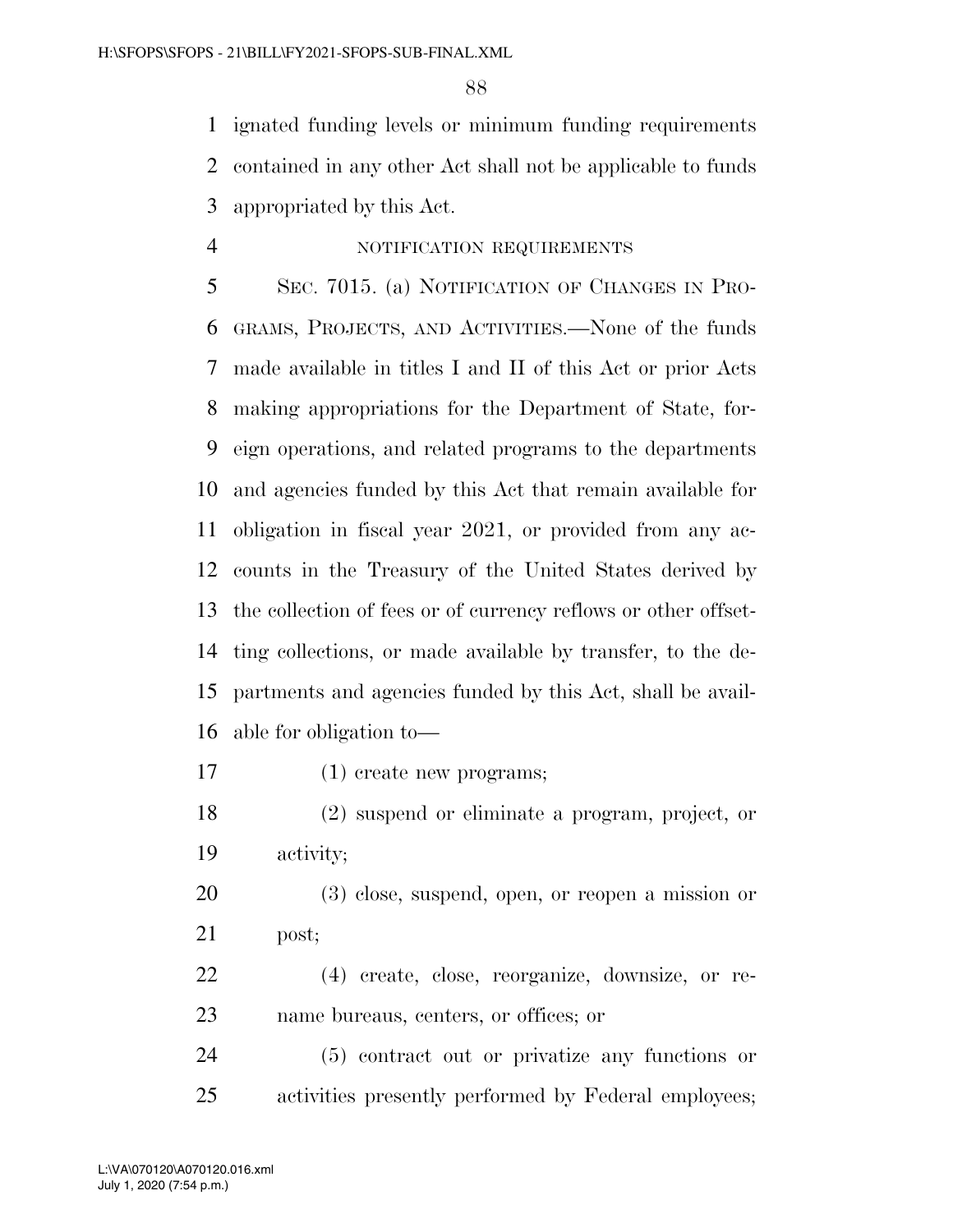unless previously justified to the Committees on Appro- priations or such Committees are notified 15 days in ad-vance of such obligation.

 (b) NOTIFICATION OF REPROGRAMMING OF FUNDS.—None of the funds provided under titles I and II of this Act or prior Acts making appropriations for the Department of State, foreign operations, and related pro- grams, to the departments and agencies funded under ti- tles I and II of this Act that remain available for obliga- tion in fiscal year 2021, or provided from any accounts in the Treasury of the United States derived by the collec- tion of fees available to the department and agency funded under title I of this Act, shall be available for obligation or expenditure for programs, projects, or activities through a reprogramming of funds in excess of \$1,000,000 or 10 percent, whichever is less, that—

 (1) augments or changes existing programs, projects, or activities;

(2) relocates an existing office or employees;

20 (3) reduces by 10 percent funding for any exist- ing program, project, or activity, or numbers of per-sonnel by 10 percent as approved by Congress; or

 (4) results from any general savings, including savings from a reduction in personnel, which would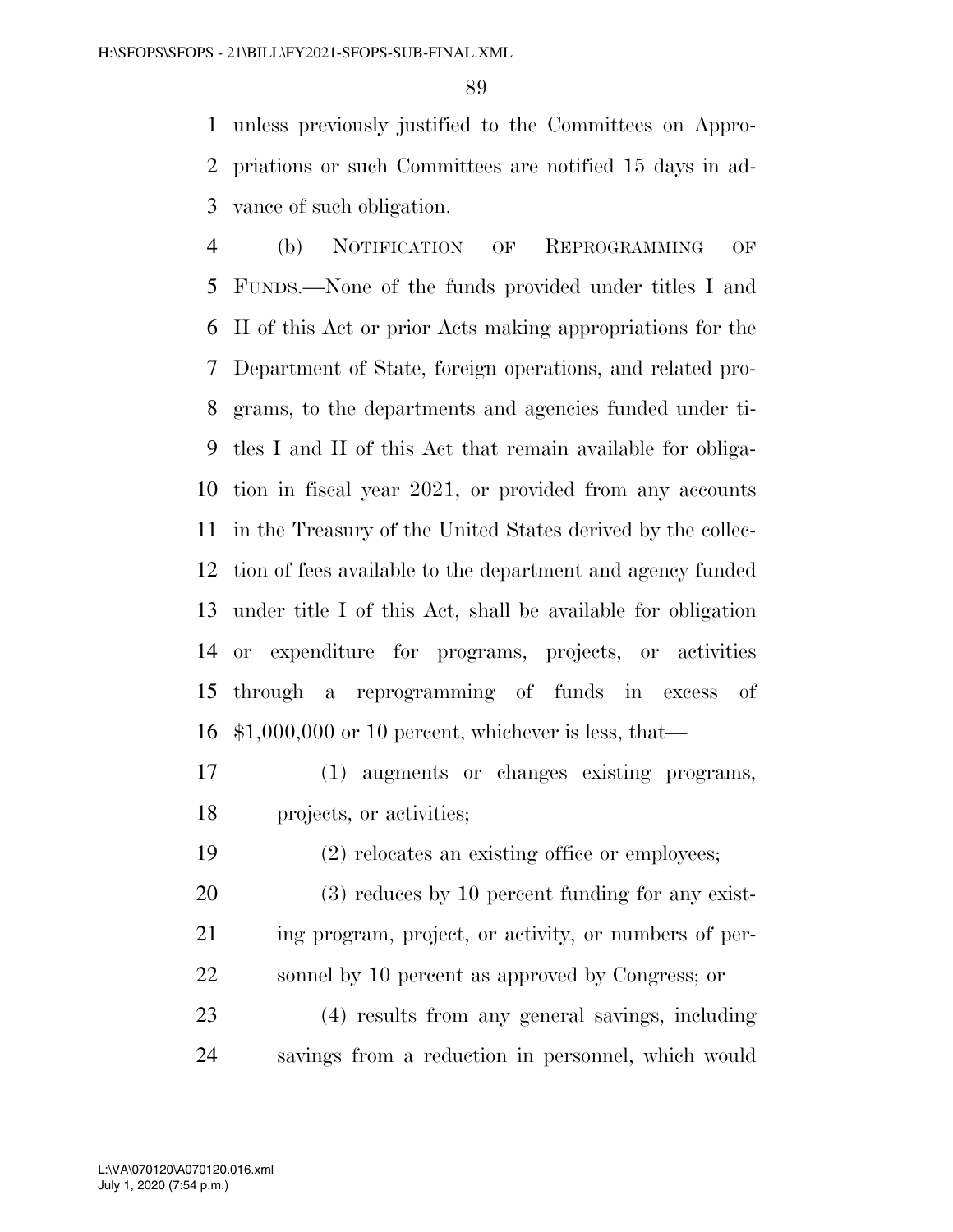result in a change in existing programs, projects, or activities as approved by Congress;

 unless the Committees on Appropriations are notified 15 days in advance of such reprogramming of funds.

 (c) NOTIFICATION REQUIREMENT.—None of the funds made available by this Act under the headings ''Global Health Programs'', ''Development Assistance'', ''International Organizations and Programs'', ''Trade and Development Agency'', ''International Narcotics Control and Law Enforcement'', ''Economic Support Fund'', ''De- mocracy Fund'', ''Assistance for Europe, Eurasia and Central Asia'', ''Peacekeeping Operations'', ''Non- proliferation, Anti-terrorism, Demining and Related Pro- grams'', ''Millennium Challenge Corporation'', ''Foreign Military Financing Program'', ''International Military Education and Training'', ''United States International Development Finance Corporation'', and ''Peace Corps'', shall be available for obligation for programs, projects, ac- tivities, type of materiel assistance, countries, or other op- erations not justified or in excess of the amount justified to the Committees on Appropriations for obligation under any of these specific headings unless the Committees on Appropriations are notified 15 days in advance of such obligation: *Provided*, That the President shall not enter into any commitment of funds appropriated for the pur-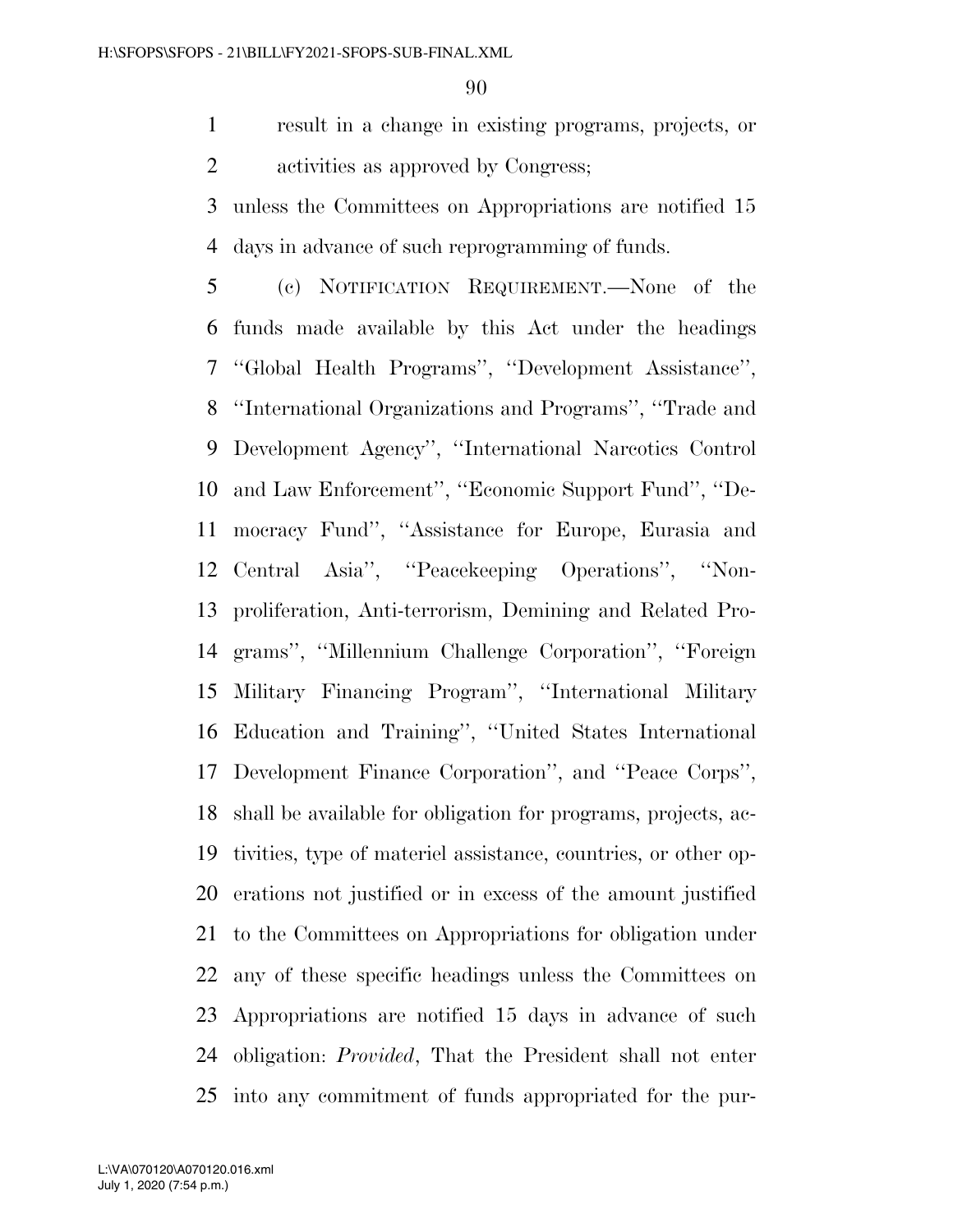poses of section 23 of the Arms Export Control Act for the provision of major defense equipment, other than con- ventional ammunition, or other major defense items de- fined to be aircraft, ships, missiles, or combat vehicles, not previously justified to Congress or 20 percent in excess of the quantities justified to Congress unless the Commit- tees on Appropriations are notified 15 days in advance of such commitment: *Provided further*, That requirements of this subsection or any similar provision of this or any other Act shall not apply to any reprogramming for a pro- gram, project, or activity for which funds are appropriated under titles III through VI of this Act of less than 10 percent of the amount previously justified to Congress for obligation for such program, project, or activity for the current fiscal year: *Provided further*, That any notification submitted pursuant to subsection (f) of this section shall include information (if known on the date of transmittal of such notification) on the use of notwithstanding author-ity.

 (d) DEPARTMENT OF DEFENSE PROGRAMS AND FUNDING NOTIFICATIONS.—

 (1) PROGRAMS.—None of the funds appro- priated by this Act or prior Acts making appropria- tions for the Department of State, foreign oper-ations, and related programs may be made available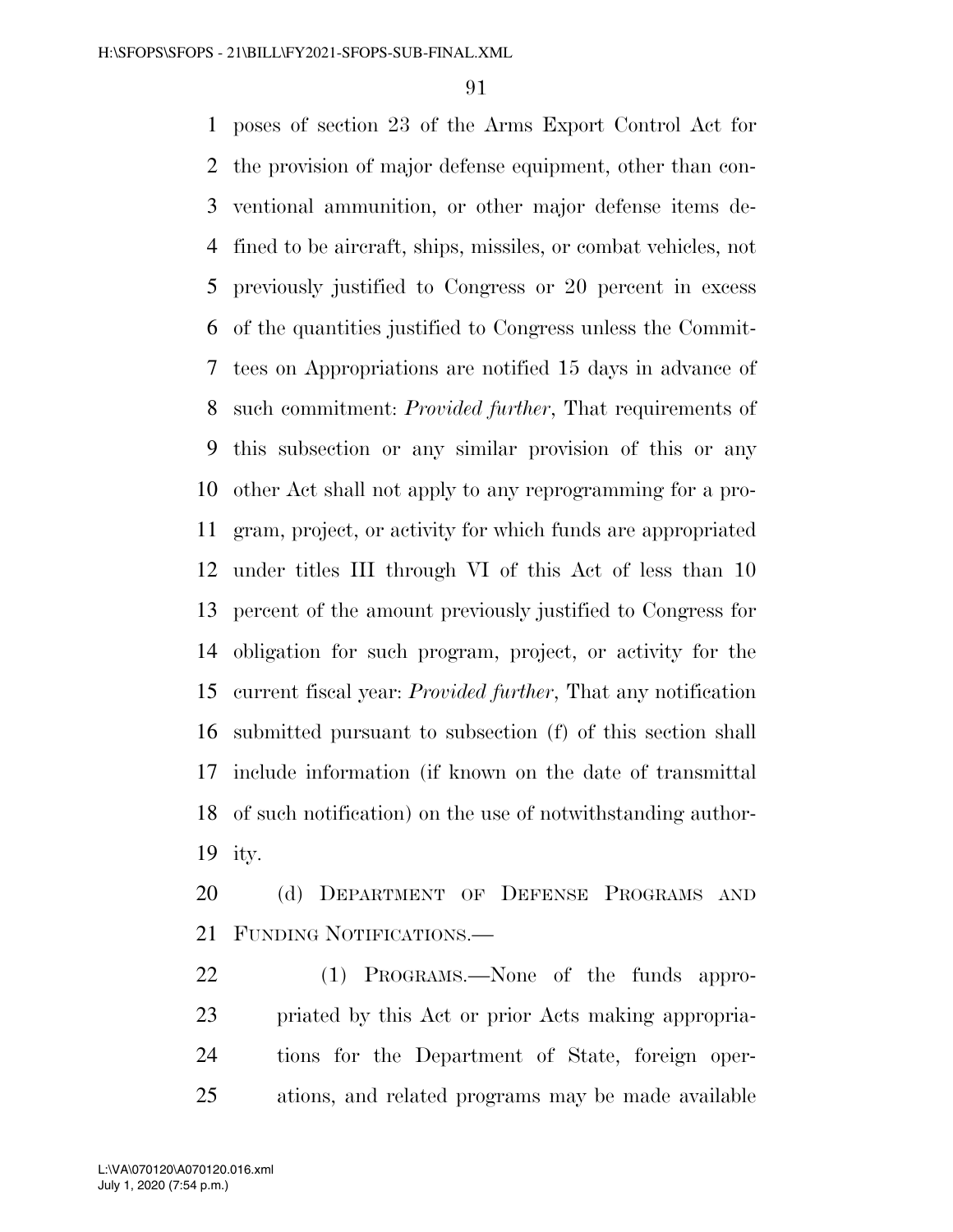to support or continue any program initially funded under any authority of title 10, United States Code, or any Act making or authorizing appropriations for the Department of Defense, unless the Secretary of State, in consultation with the Secretary of Defense and in accordance with the regular notification pro- cedures of the Committees on Appropriations, sub- mits a justification to such Committees that includes a description of, and the estimated costs associated with, the support or continuation of such program. (2) FUNDING.—Notwithstanding any other pro- vision of law, funds transferred by the Department of Defense to the Department of State and the United States Agency for International Development

 for assistance for foreign countries and international organizations shall be subject to the regular notifica- tion procedures of the Committees on Appropria-tions.

 (3) NOTIFICATION ON EXCESS DEFENSE ARTI- CLES.—Prior to providing excess Department of De- fense articles in accordance with section 516(a) of the Foreign Assistance Act of 1961, the Department of Defense shall notify the Committees on Appro- priations to the same extent and under the same conditions as other committees pursuant to sub-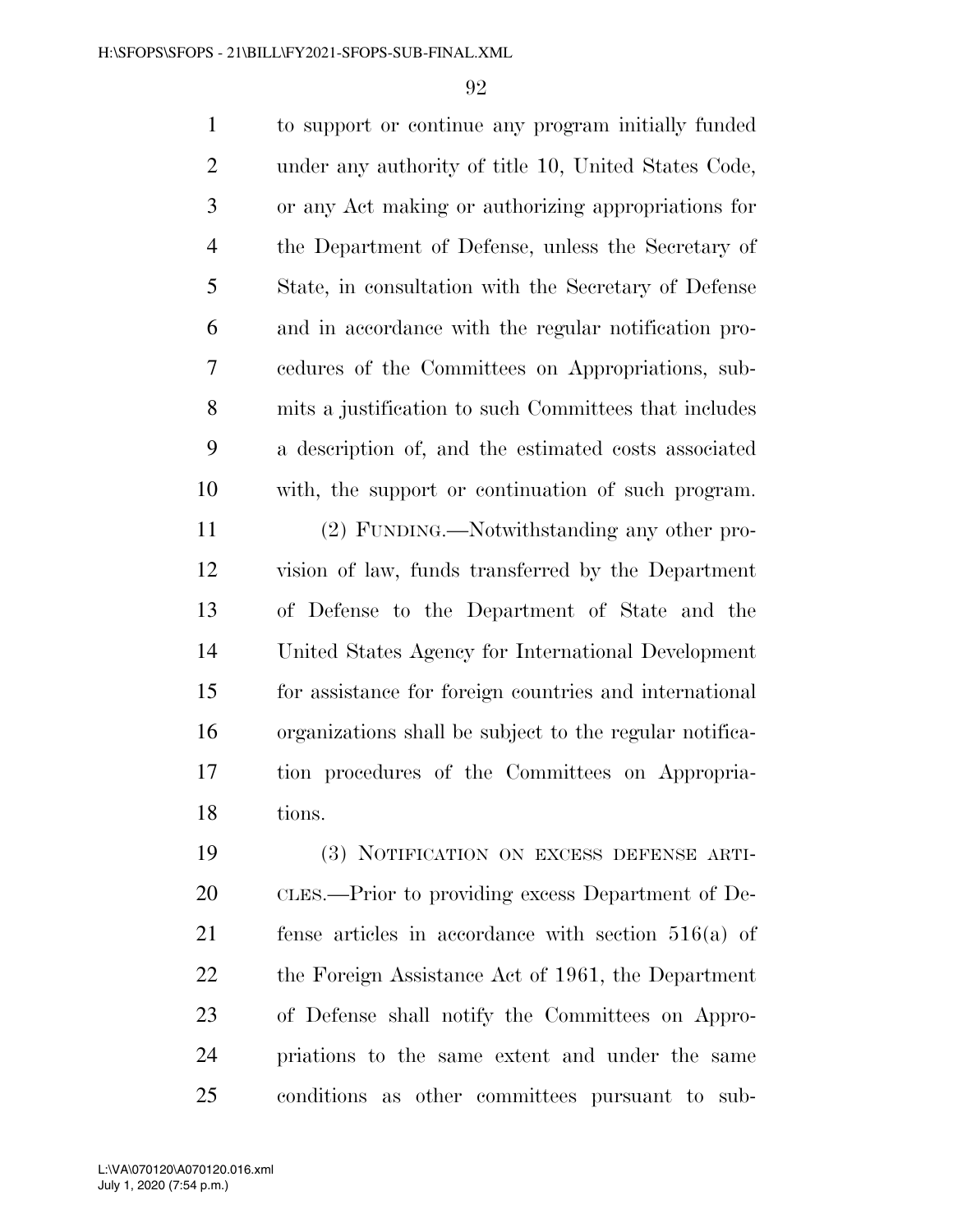section (f) of that section: *Provided*, That before issuing a letter of offer to sell excess defense articles under the Arms Export Control Act, the Department of Defense shall notify the Committees on Appro- priations in accordance with the regular notification procedures of such Committees if such defense arti- cles are significant military equipment (as defined in section 47(9) of the Arms Export Control Act) or are valued (in terms of original acquisition cost) at \$7,000,000 or more, or if notification is required elsewhere in this Act for the use of appropriated funds for specific countries that would receive such excess defense articles: *Provided further*, That such Committees shall also be informed of the original ac-quisition cost of such defense articles.

 (e) WAIVER.—The requirements of this section or any similar provision of this Act or any other Act, includ- ing any prior Act requiring notification in accordance with the regular notification procedures of the Committees on Appropriations, may be waived for demining activities and funds made available under the headings ''Administration of Foreign Affairs'', ''Global Health Programs'', and ''Peace Corps'' if failure to do so would pose a substantial risk to human health or welfare: *Provided*, That in case of any such waiver, notification to the Committees on Ap-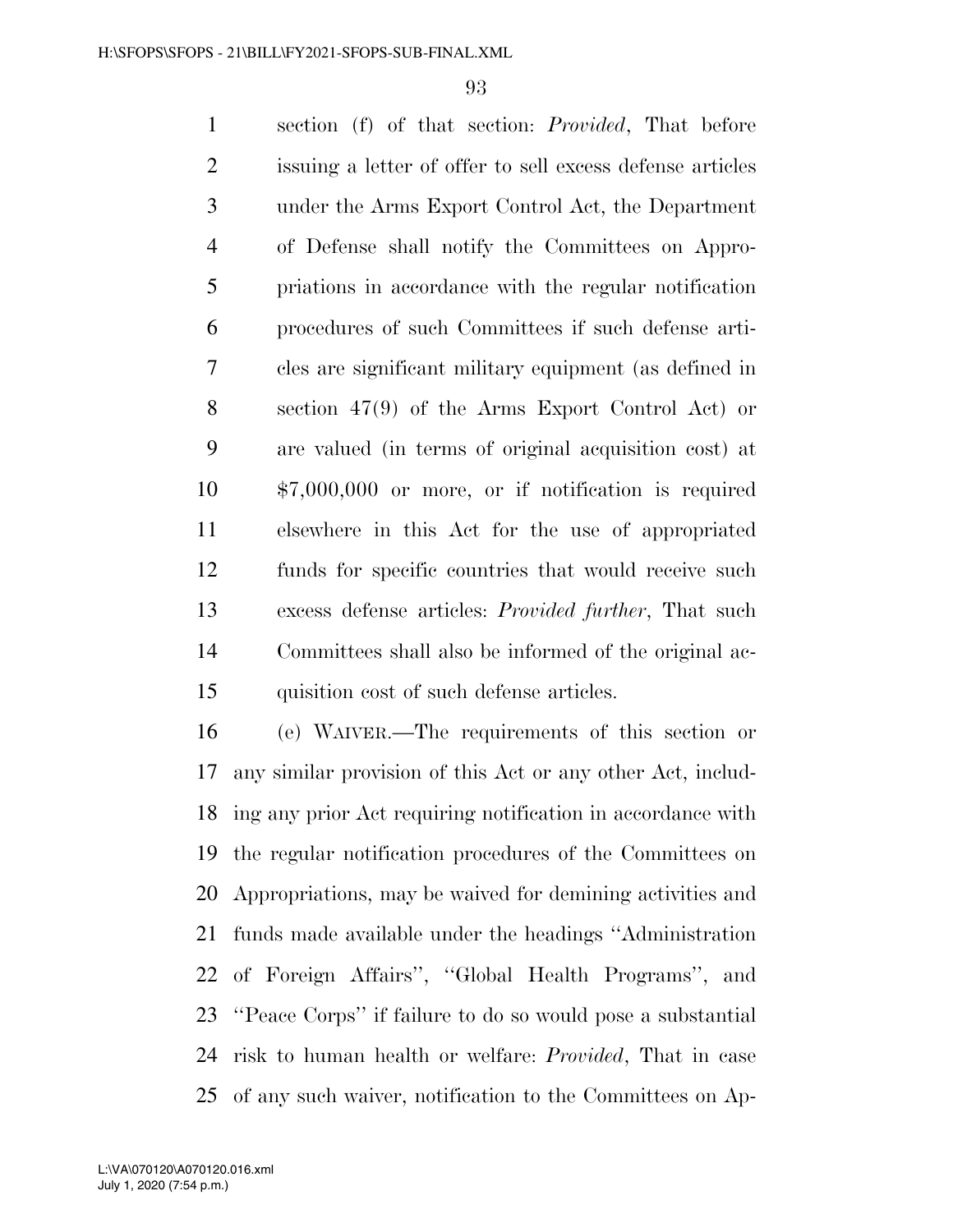propriations shall be provided as early as practicable, but in no event later than 3 days after taking the action to which such notification requirement was applicable, in the context of the circumstances necessitating such waiver: *Provided further*, That any notification provided pursuant to such a waiver shall contain an explanation of the emer-gency circumstances.

 (f) COUNTRY NOTIFICATION REQUIREMENTS.—None of the funds appropriated under titles III through VI of this Act may be obligated or expended for assistance for Afghanistan, Bahrain, Burma, Cambodia, Colombia, Cuba, Egypt, El Salvador, Ethiopia, Greenland, Guate- mala, Haiti, Honduras, Iran, Iraq, Lebanon, Libya, Mex- ico, Nicaragua, Pakistan, Philippines, the Russian Fed- eration, Somalia, South Sudan, Sri Lanka, Sudan, Syria, Uzbekistan, Venezuela, Yemen, and Zimbabwe except as provided through the regular notification procedures of the Committees on Appropriations.

 (g) TRUST FUNDS.—Funds appropriated or other- wise made available in title III of this Act and prior Acts making funds available for the Department of State, for- eign operations, and related programs that are made avail- able for a trust fund held by an international financial institution shall be subject to the regular notification pro-cedures of the Committees on Appropriations and such no-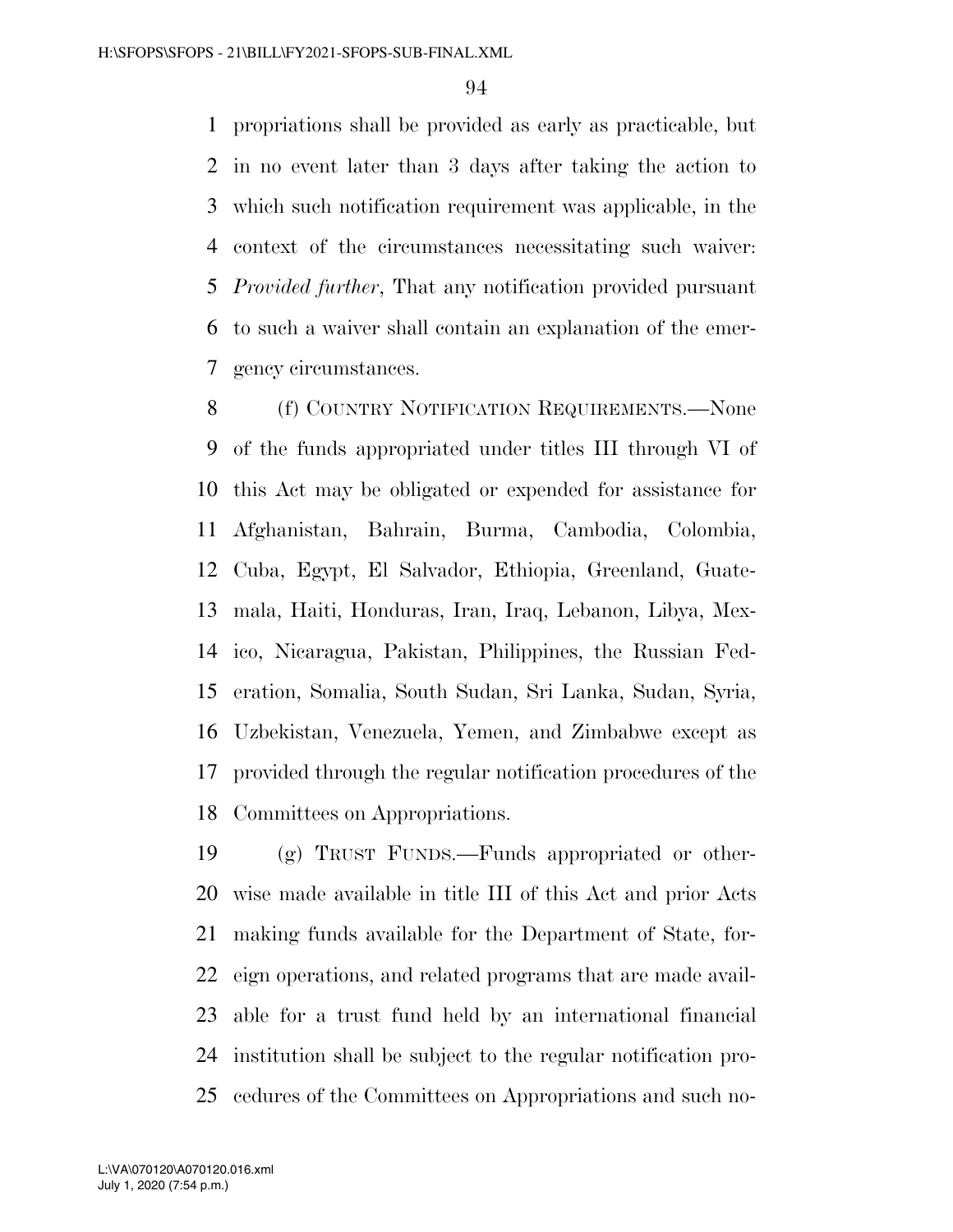tification shall include the information specified under this section in the report accompanying this Act.

 (h) OTHER PROGRAM NOTIFICATION REQUIRE-MENT.—

 (1) DIPLOMATIC PROGRAMS.—Funds appro- priated under title I of this Act under the heading ''Diplomatic Programs'' that are made available for lateral entry into the Foreign Service shall be sub- ject to prior consultation with, and the regular noti- fication procedures of, the Committees on Appro-priations.

 (2) OTHER PROGRAMS.—Funds appropriated by this Act that are made available for the following programs and activities shall be subject to the reg- ular notification procedures of the Committees on Appropriations:

 (A) the Global Engagement Center, except that the Secretary of State shall consult with the Committees on Appropriations prior to sub-20 mitting such notification;

 (B) the Power Africa and Prosper Africa 22 initiatives, or any successor programs;

 (C) community-based police assistance con- ducted pursuant to the authority of section 25  $7035(a)(1)$  of this Act;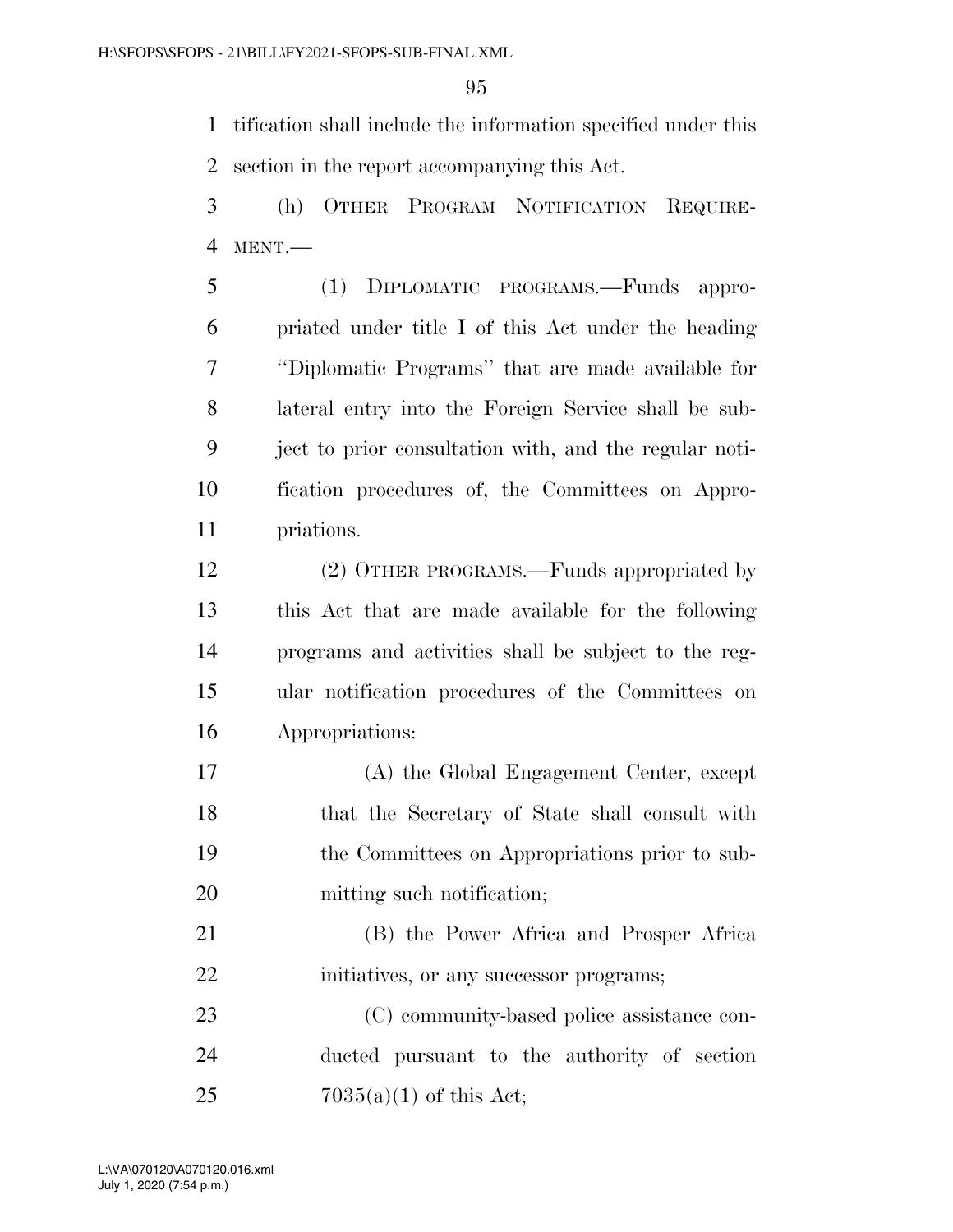| $\mathbf{1}$   | (D) the Prevention and Stabilization Fund;                  |
|----------------|-------------------------------------------------------------|
| $\overline{2}$ | (E) the Indo-Pacific Strategy and the                       |
| 3              | Countering Chinese Influence Fund;                          |
| $\overline{4}$ | (F) the Global Security Contingency Fund;                   |
| 5              | (G) the Countering Russian Influence                        |
| 6              | Fund;                                                       |
| 7              | (H) programs to end modern slavery; and                     |
| 8              | (I) the Women's Global Development and                      |
| 9              | Prosperity Fund.                                            |
| 10             | (i) WITHHOLDING OF FUNDS.—Funds appropriated                |
| 11             | by this Act under titles III and IV that are withheld from  |
| 12             | obligation or otherwise not programmed as a result of ap-   |
| 13             | plication of a provision of law in this or any other Act    |
| 14             | shall, if reprogrammed, be subject to the regular notifica- |
| 15             | tion procedures of the Committees on Appropriations.        |
| 16             | (j) FOREIGN ASSISTANCE REVIEW OR REALIGN-                   |
| 17             | MENT.—Programmatic, funding, and organizational             |
| 18             | changes resulting from implementation of any foreign as-    |
| 19             | sistance review or realignment shall be subject to prior    |
| 20             | consultation with, and the regular notification procedures  |
| 21             | of, the Committees on Appropriations: Provided, That        |
| 22             | such notifications may be submitted in classified form, if  |
| 23             | necessary.                                                  |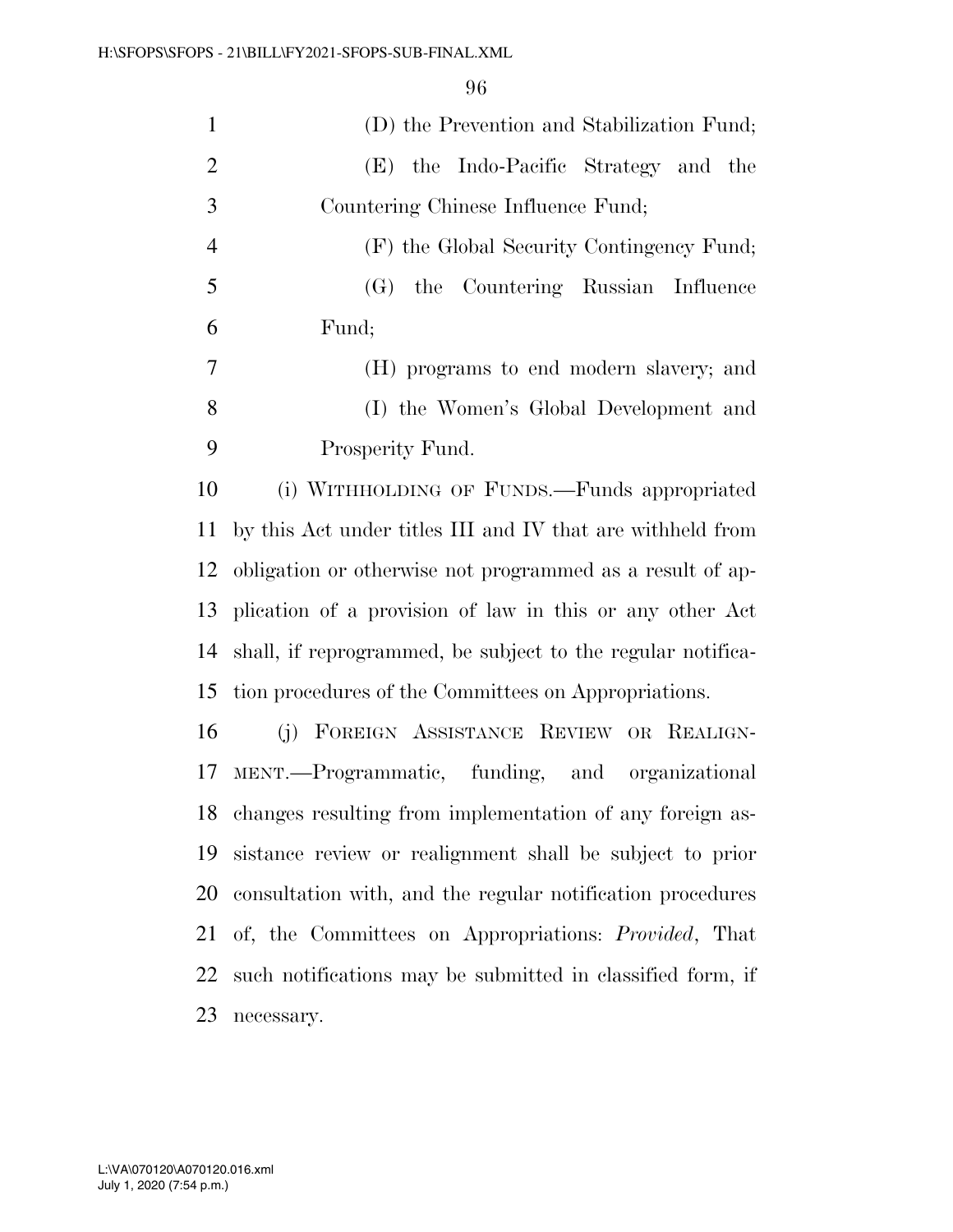DOCUMENT REQUESTS, RECORDS MANAGEMENT, AND

2 RELATED CYBERSECURITY PROTECTIONS

 SEC. 7016. (a) DOCUMENT REQUESTS.—None of the funds appropriated or made available pursuant to titles III through VI of this Act shall be available to a non- governmental organization, including any contractor, which fails to provide upon timely request any document, file, or record necessary to the auditing requirements of the Department of State and the United States Agency for International Development.

 (b) RECORDS MANAGEMENT AND RELATED CYBER- SECURITY PROTECTIONS.—The Secretary of State and USAID Administrator shall—

 (1) regularly review and update the policies, di- rectives, and oversight necessary to comply with Federal statutes, regulations, and presidential execu- tive orders and memoranda concerning the preserva- tion of all records made or received in the conduct of official business, including record emails, instant messaging, and other online tools;

 (2) use funds appropriated by this Act under the headings ''Diplomatic Programs'' and ''Capital Investment Fund'' in title I, and ''Operating Ex- penses'' and ''Capital Investment Fund'' in title II, as appropriate, to improve Federal records manage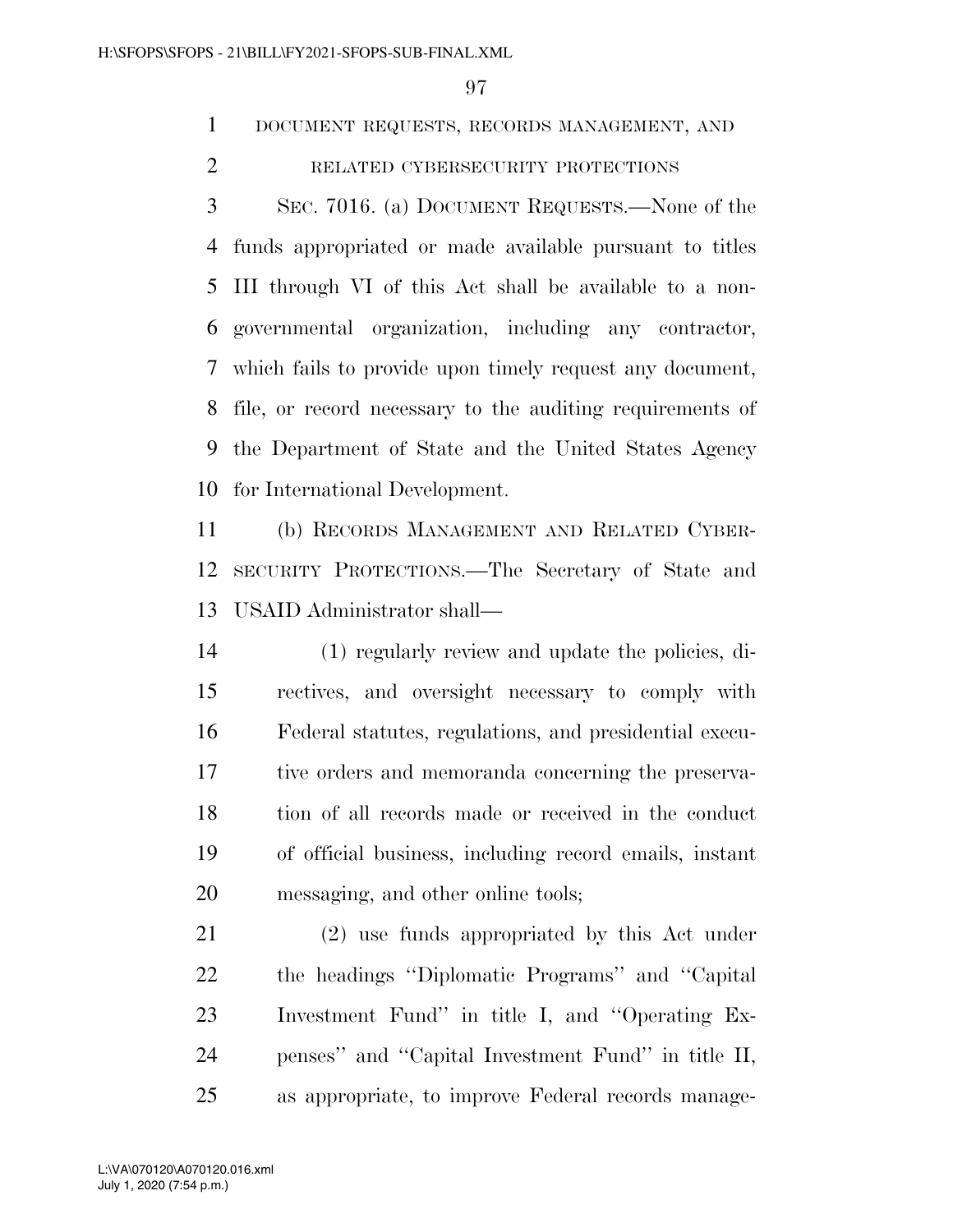ment pursuant to the Federal Records Act (44 U.S.C. Chapters 21, 29, 31, and 33) and other ap- plicable Federal records management statutes, regu- lations, or policies for the Department of State and USAID;

 (3) direct departing employees, including senior officials, that all Federal records generated by such employees belong to the Federal Government;

 (4) improve the response time for identifying and retrieving Federal records, including requests made pursuant to section 552 of title 5, United States Code (commonly known as the ''Freedom of Information Act''); and

 (5) strengthen cybersecurity measures to miti- gate vulnerabilities, including those resulting from 16 the use of personal email accounts or servers outside the .gov domain, improve the process to identify and remove inactive user accounts, update and enforce guidance related to the control of national security information, and implement the recommendations of the applicable reports of the cognizant Office of In-spector General.

23 USE OF FUNDS IN CONTRAVENTION OF THIS ACT

 SEC. 7017. If the President makes a determination not to comply with any provision of this Act on constitu-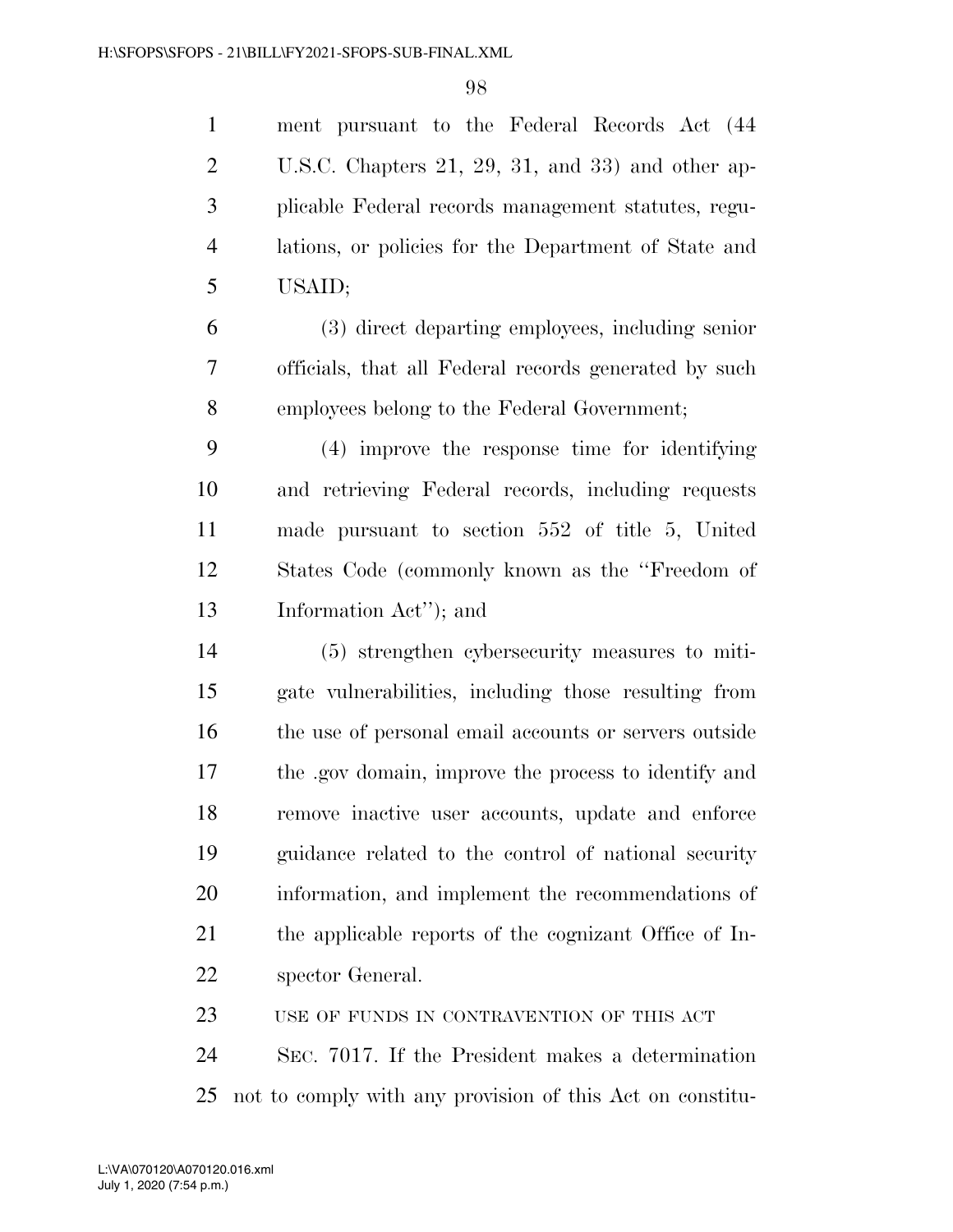tional grounds, the head of the relevant Federal agency shall notify the Committees on Appropriations in writing within 5 days of such determination, the basis for such determination and any resulting changes to program or policy.

## DEBT-FOR-DEVELOPMENT

 SEC. 7018. In order to enhance the continued partici- pation of nongovernmental organizations in debt-for-devel- opment and debt-for-nature exchanges, a nongovern- mental organization which is a grantee or contractor of the United States Agency for International Development may place in interest bearing accounts local currencies which accrue to that organization as a result of economic assistance provided under title III of this Act and, subject to the regular notification procedures of the Committees on Appropriations, any interest earned on such investment shall be used for the purpose for which the assistance was provided to that organization.

## ALLOCATIONS AND REPORTS

 SEC. 7019. (a) ALLOCATION TABLES.—Subject to subsection (b), funds appropriated by this Act under titles III through V shall be made available at not less than the amounts specifically designated in the respective tables in- cluded in the report accompanying this Act: *Provided*, That such designated amounts for foreign countries and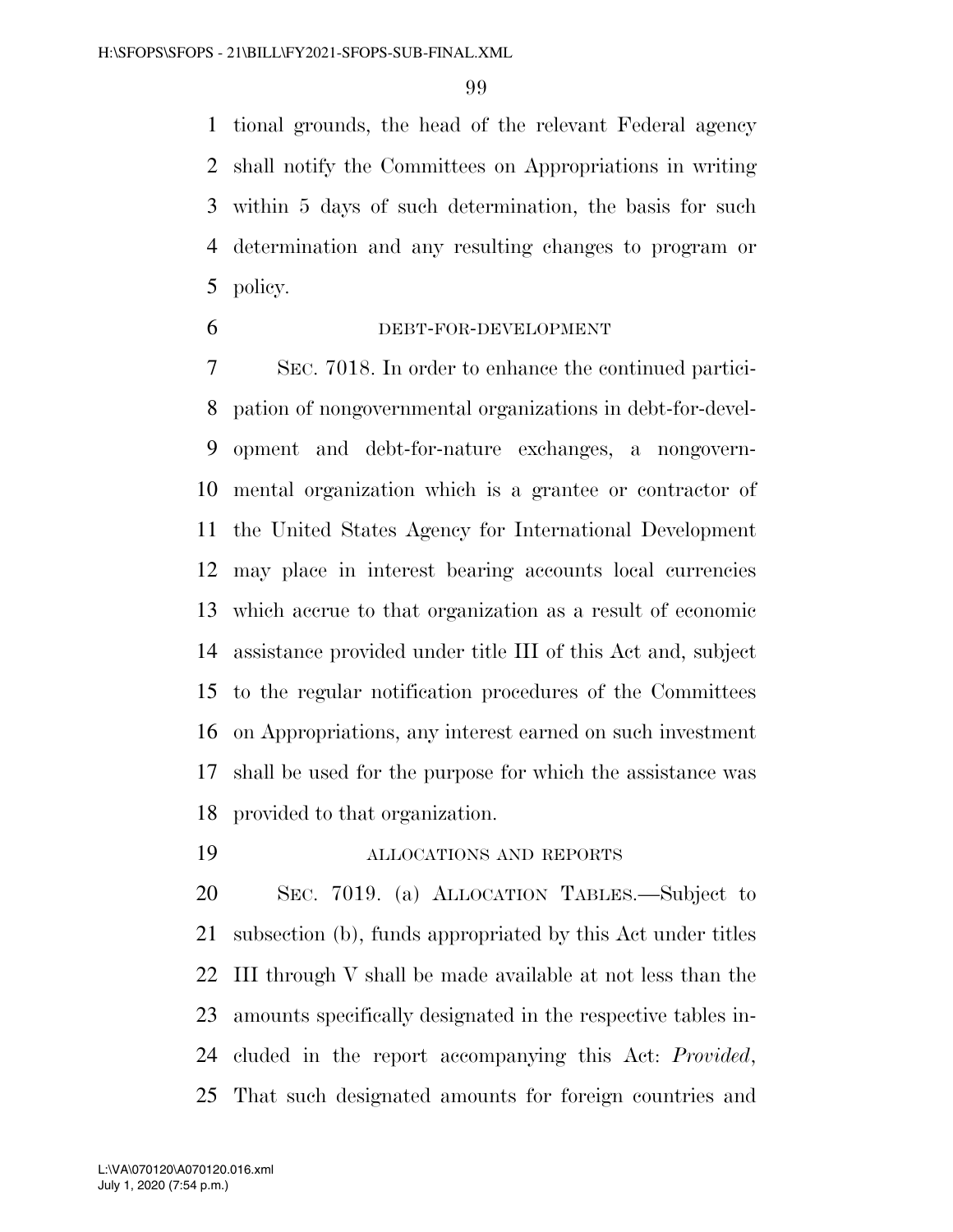international organizations shall serve as the amounts for such countries and international organizations transmitted to Congress in the report required by section 653(a) of the Foreign Assistance Act of 1961, and shall be made available for such foreign countries and international orga- nizations notwithstanding the date of the transmission of such report.

 (b) AUTHORIZED DEVIATIONS BELOW MINIMUM LEVELS.—Unless otherwise provided for by this Act, the Secretary of State and the Administrator of the United States Agency for International Development, as applica- ble, may deviate by not more than 5 percent below the minimum amounts specifically designated in the respective tables in the report accompanying this Act: *Provided*, That deviations pursuant to this subsection shall be subject to prior consultation with the Committees on Appropriations.

 (c) LIMITATION.—Deviations authorized by sub- section (b) may only take place after submission of the report required by section 653(a) of the Foreign Assist-ance Act of 1961.

21 (d) EXCEPTIONS.—

 (1) Subsections (a) and (b) shall not apply to— (A) funds for which the initial period of availability has expired; and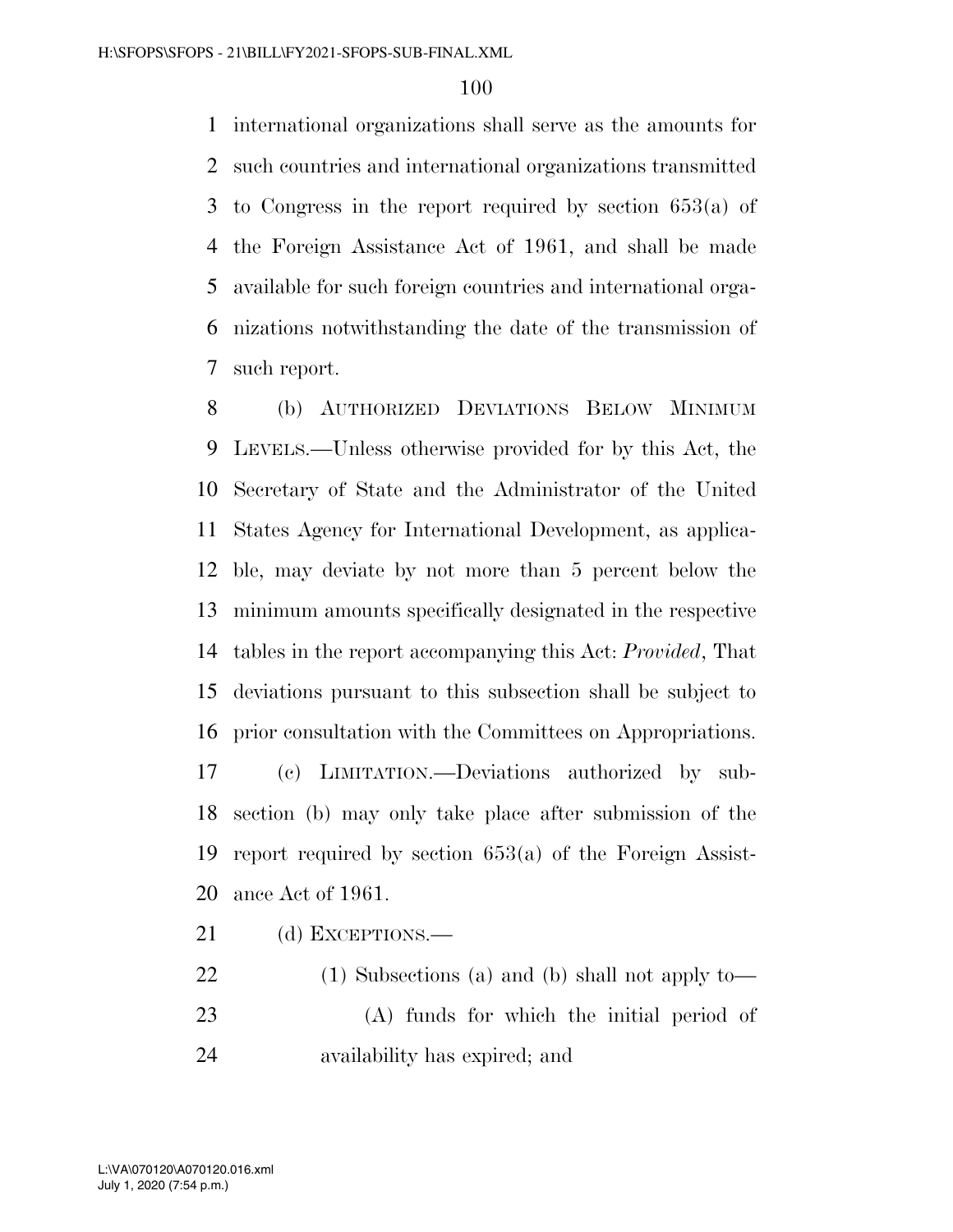(B) amounts designated by this Act as 2 minimum funding requirements.

 (2) The authority in subsection (b) to deviate below amounts designated in the respective tables in- cluded in the report accompanying this Act shall not apply to the table included under the heading ''Glob- al Health Programs'' and to the amounts designated for Global Programs in the table under the heading ''Economic Support Fund'' in such report.

 (e) REPORTS.—The Secretary of State, USAID Ad- ministrator, and other designated officials, as appropriate, shall submit the reports required, in the manner described, in the report accompanying this Act.

 (f) CLARIFICATION.—Funds appropriated by this Act under the headings ''International Disaster Assistance'' and ''Migration and Refugee Assistance'' shall not be in- cluded for purposes of meeting amounts designated for countries in this Act or the report accompanying this Act, unless such headings are specifically designated as the source of funds.

21 MULTI-YEAR PLEDGES

 SEC. 7020. None of the funds appropriated by this Act may be used to make any pledge for future year fund- ing for any multilateral or bilateral program funded in ti-tles III through VI of this Act unless such pledge meets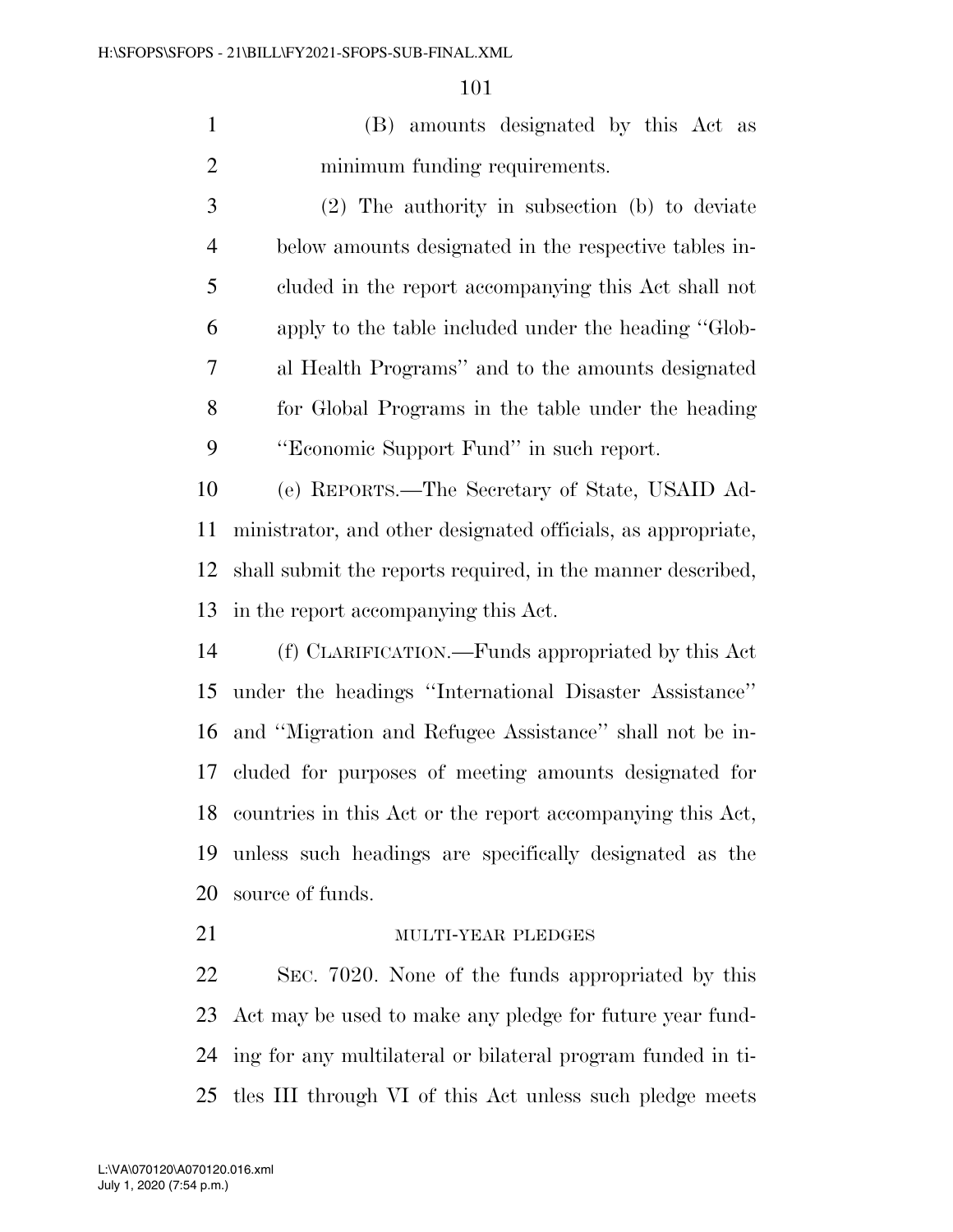one or more of the requirements enumerated under section 7066 of the Department of State, Foreign Operations, and Related Programs Appropriations Act, 2019 (division F of Public Law 116-6).

 PROHIBITION ON ASSISTANCE TO GOVERNMENTS SUPPORTING INTERNATIONAL TERRORISM SEC. 7021. (a) LETHAL MILITARY EQUIPMENT EX-PORTS.—

 (1) PROHIBITION.—None of the funds appro- priated or otherwise made available under titles III 11 through VI of this Act may be made available to any foreign government which provides lethal military equipment to a country the government of which the Secretary of State has determined supports inter- national terrorism for purposes of section 1754(c) of 16 the Export Reform Control Act of 2018 (50 U.S.C. 4813(c)): *Provided*, That the prohibition under this section with respect to a foreign government shall terminate 12 months after that government ceases to provide such military equipment: *Provided further*, That this section applies with respect to lethal mili- tary equipment provided under a contract entered into after October 1, 1997.

 (2) DETERMINATION.—Assistance restricted by paragraph (1) or any other similar provision of law,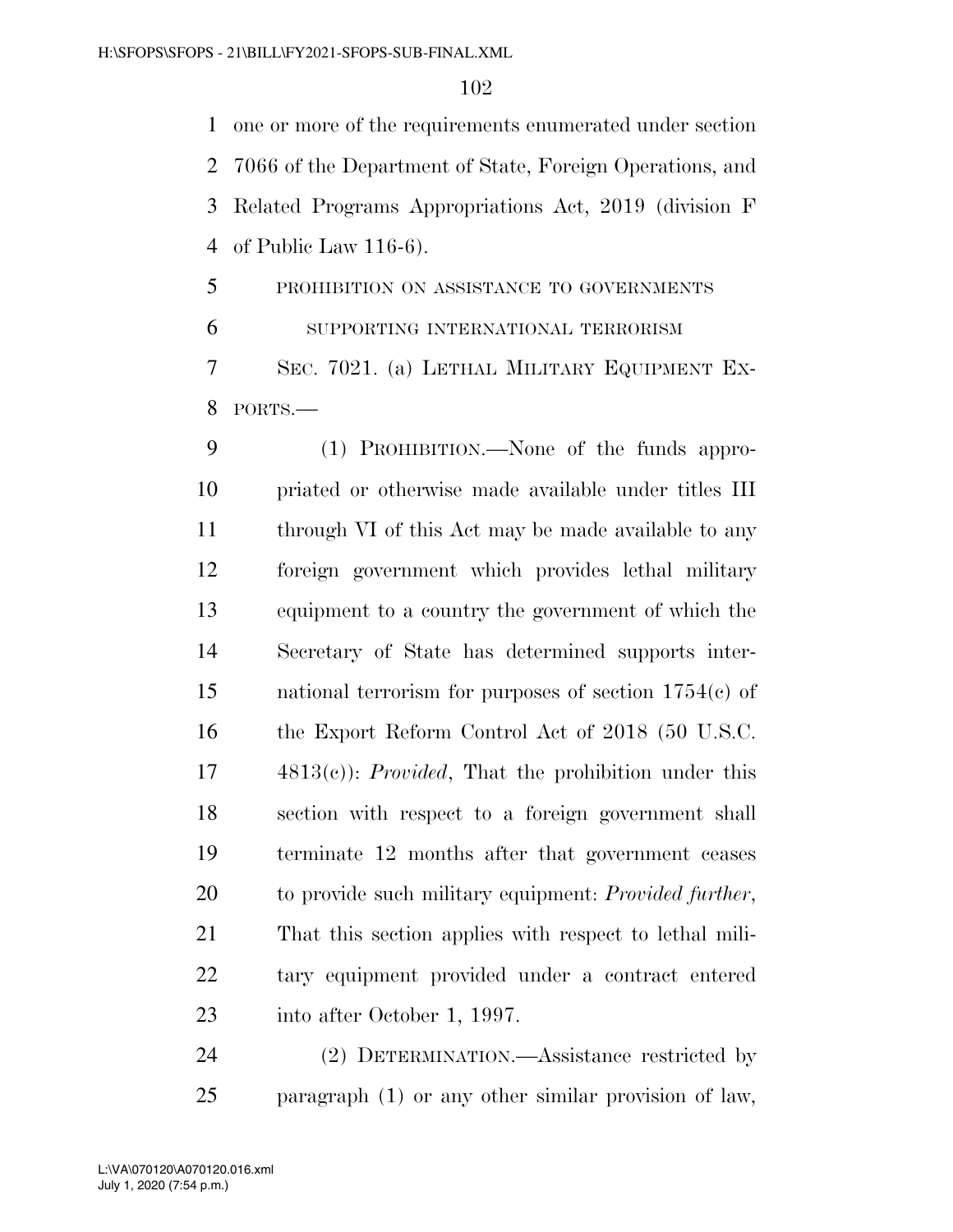may be furnished if the President determines that to do so is important to the national interest of the United States.

 (3) REPORT.—Whenever the President makes a determination pursuant to paragraph (2), the Presi- dent shall submit to the Committees on Appropria- tions a report with respect to the furnishing of such assistance, including a detailed explanation of the assistance to be provided, the estimated dollar amount of such assistance, and an explanation of how the assistance furthers United States national interest.

(b) BILATERAL ASSISTANCE.—

 (1) LIMITATIONS.—Funds appropriated for bi- lateral assistance in titles III through VI of this Act and funds appropriated under any such title in prior Acts making appropriations for the Department of State, foreign operations, and related programs, shall not be made available to any foreign govern-ment which the President determines—

 (A) grants sanctuary from prosecution to any individual or group which has committed an act of international terrorism;

 (B) otherwise supports international ter-rorism; or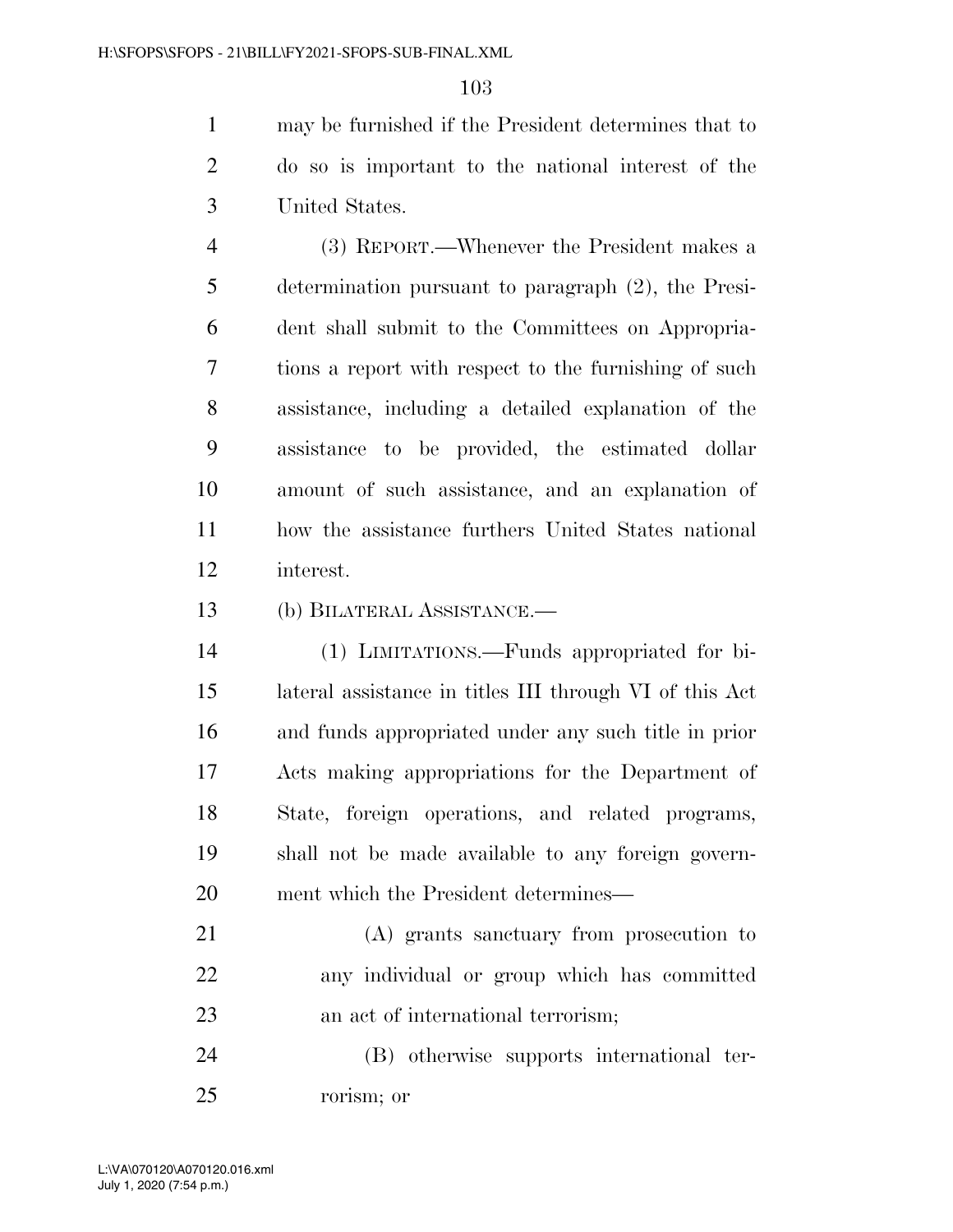(C) is controlled by an organization des- ignated as a terrorist organization under sec- tion 219 of the Immigration and Nationality Act (8 U.S.C. 1189).

 (2) WAIVER.—The President may waive the ap- plication of paragraph (1) to a government if the President determines that national security or hu- manitarian reasons justify such waiver: *Provided*, That the President shall publish each such waiver in the Federal Register and, at least 15 days before the waiver takes effect, shall notify the Committees on Appropriations of the waiver (including the justifica- tion for the waiver) in accordance with the regular notification procedures of the Committees on Appro-priations.

## AUTHORIZATION REQUIREMENTS

 SEC. 7022. Funds appropriated by this Act, except funds appropriated under the heading ''Trade and Devel- opment Agency'', may be obligated and expended notwith- standing section 10 of Public Law 91–672 (22 U.S.C. 2412), section 15 of the State Department Basic Authori- ties Act of 1956 (22 U.S.C. 2680), section 313 of the For- eign Relations Authorization Act, Fiscal Years 1994 and 1995 (22 U.S.C. 6212), and section 504(a)(1) of the Na-tional Security Act of 1947 (50 U.S.C. 3094(a)(1)).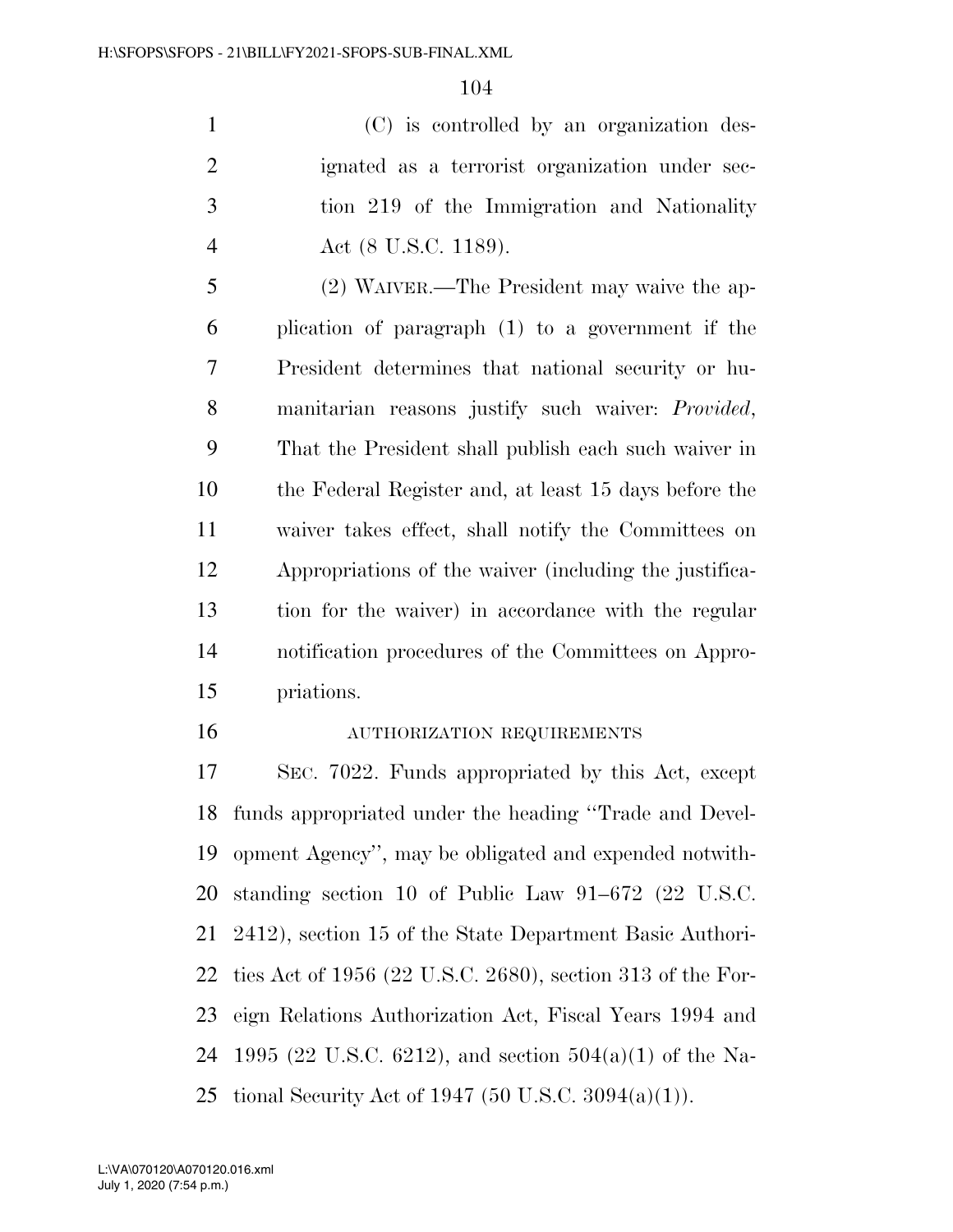DEFINITION OF PROGRAM, PROJECT, AND ACTIVITY

 SEC. 7023. For the purpose of titles II through VI of this Act ''program, project, and activity'' shall be de- fined at the appropriations Act account level and shall in- clude all appropriations and authorizations Acts funding directives, ceilings, and limitations with the exception that for the ''Economic Support Fund'', ''Assistance for Eu- rope, Eurasia and Central Asia'', and ''Foreign Military Financing Program'' accounts, ''program, project, and ac- tivity'' shall also be considered to include country, re- gional, and central program level funding within each such account, and for the development assistance accounts of the United States Agency for International Development, ''program, project, and activity'' shall also be considered to include central, country, regional, and program level funding, either as—

- (1) justified to Congress; or
- (2) allocated by the Executive Branch in ac- cordance with the report required by section 653(a) of the Foreign Assistance Act of 1961 or as modi-fied pursuant to section 7019 of this Act.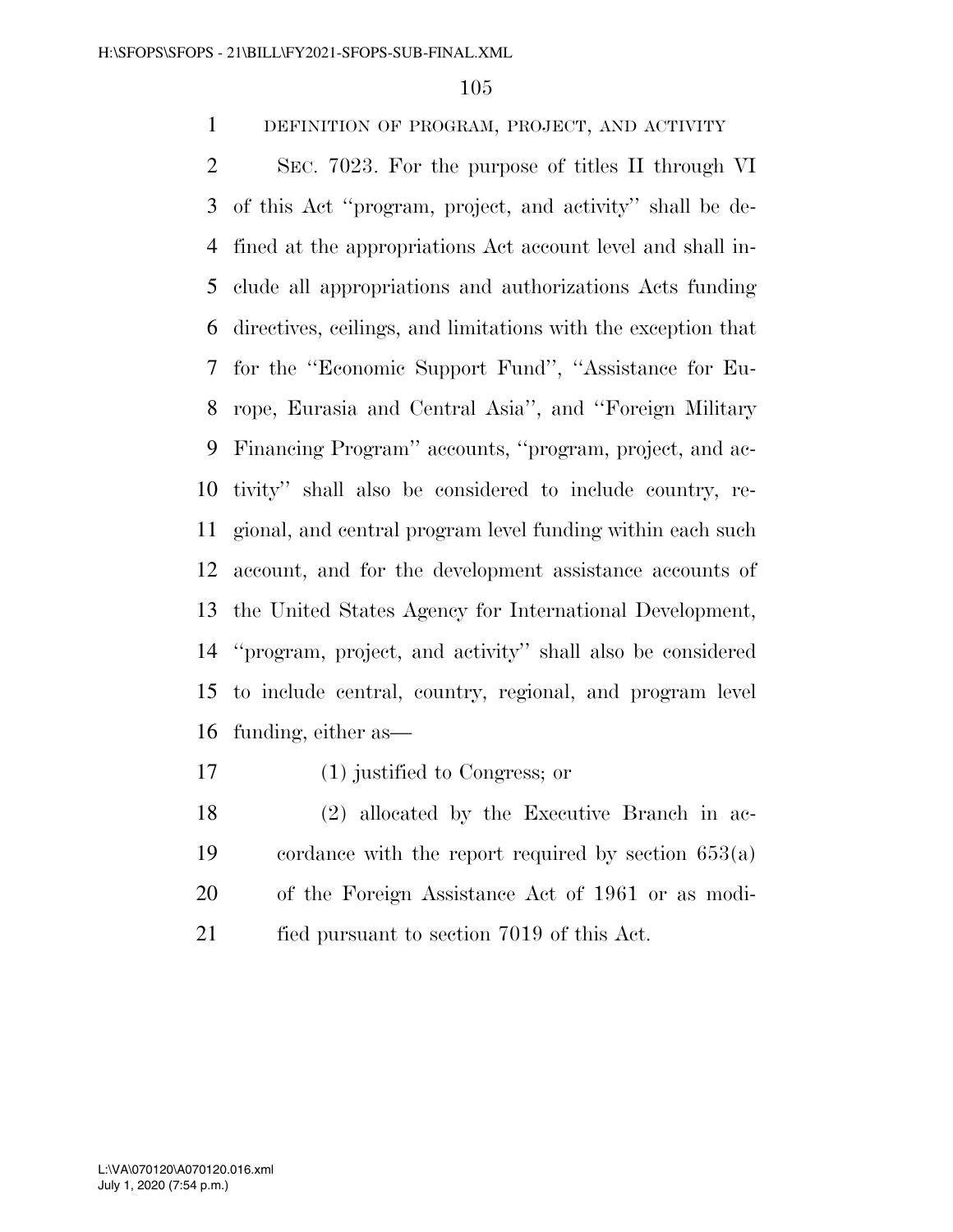AUTHORITIES FOR THE PEACE CORPS, INTER-AMERICAN

FOUNDATION, AND UNITED STATES AFRICAN DEVEL-

OPMENT FOUNDATION

 SEC. 7024. Unless expressly provided to the contrary, provisions of this or any other Act, including provisions contained in prior Acts authorizing or making appropria- tions for the Department of State, foreign operations, and related programs, shall not be construed to prohibit activi- ties authorized by or conducted under the Peace Corps Act, the Inter-American Foundation Act, or the African Development Foundation Act: *Provided*, That prior to con- ducting activities in a country for which assistance is pro- hibited, the agency shall consult with the Committees on Appropriations and report to such Committees within 15 days of taking such action.

COMMERCE, TRADE AND SURPLUS COMMODITIES

 SEC. 7025. (a) WORLD MARKETS.—None of the funds appropriated or made available pursuant to titles III through VI of this Act for direct assistance and none of the funds otherwise made available to the Export-Im- port Bank and the United States International Develop- ment Finance Corporation shall be obligated or expended to finance any loan, any assistance, or any other financial commitments for establishing or expanding production of any commodity for export by any country other than the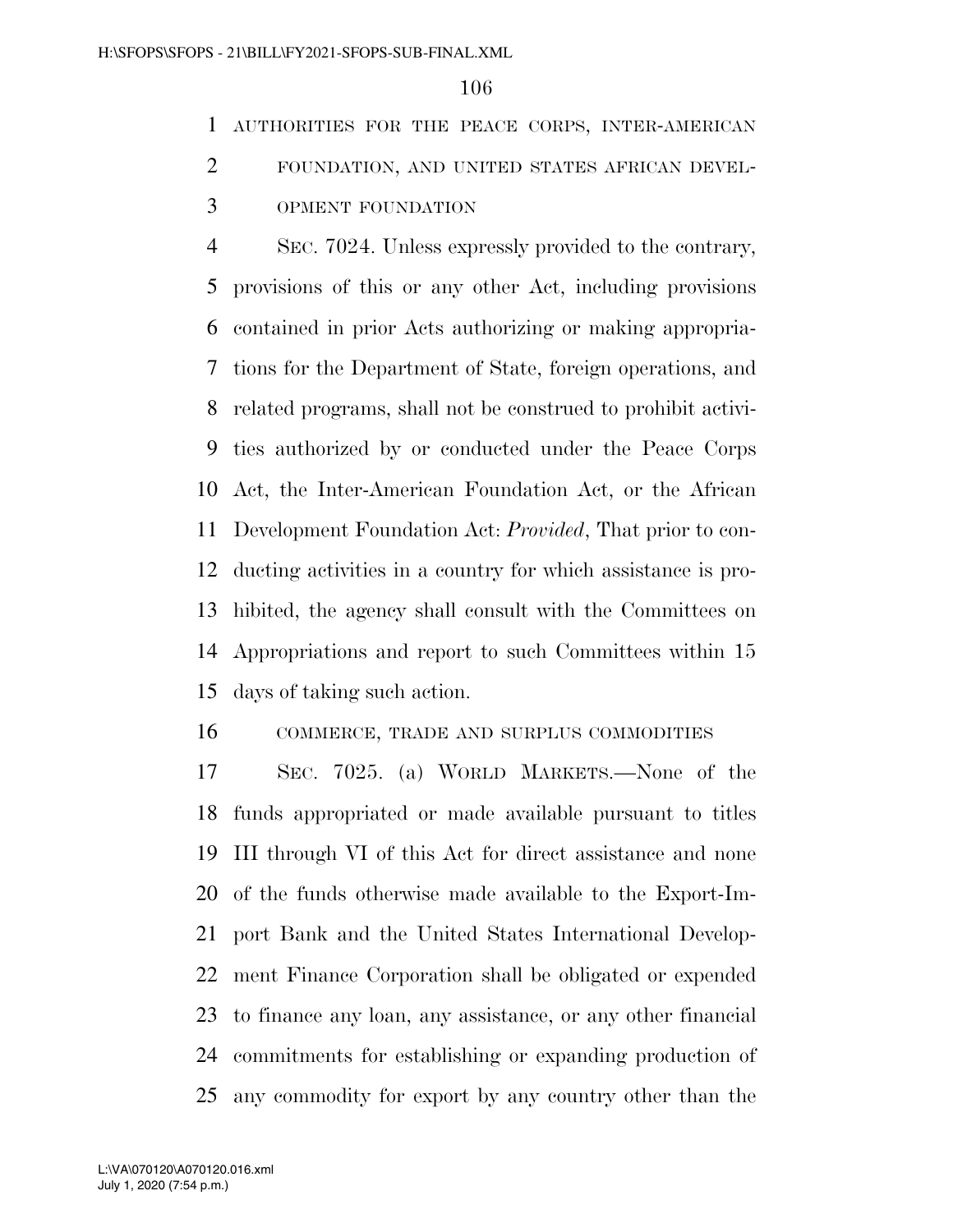United States, if the commodity is likely to be in surplus on world markets at the time the resulting productive ca- pacity is expected to become operative and if the assist- ance will cause substantial injury to United States pro- ducers of the same, similar, or competing commodity: *Pro- vided*, That such prohibition shall not apply to the Export- Import Bank if in the judgment of its Board of Directors the benefits to industry and employment in the United States are likely to outweigh the injury to United States producers of the same, similar, or competing commodity, and the Chairman of the Board so notifies the Committees on Appropriations: *Provided further*, That this subsection shall not prohibit—

 (1) activities in a country that is eligible for as- sistance from the International Development Asso- ciation, is not eligible for assistance from the Inter- national Bank for Reconstruction and Development, and does not export on a consistent basis the agri- cultural commodity with respect to which assistance is furnished; or

 (2) activities in a country the President deter- mines is recovering from widespread conflict, a hu-manitarian crisis, or a complex emergency.

 (b) EXPORTS.—None of the funds appropriated by this or any other Act to carry out chapter 1 of part I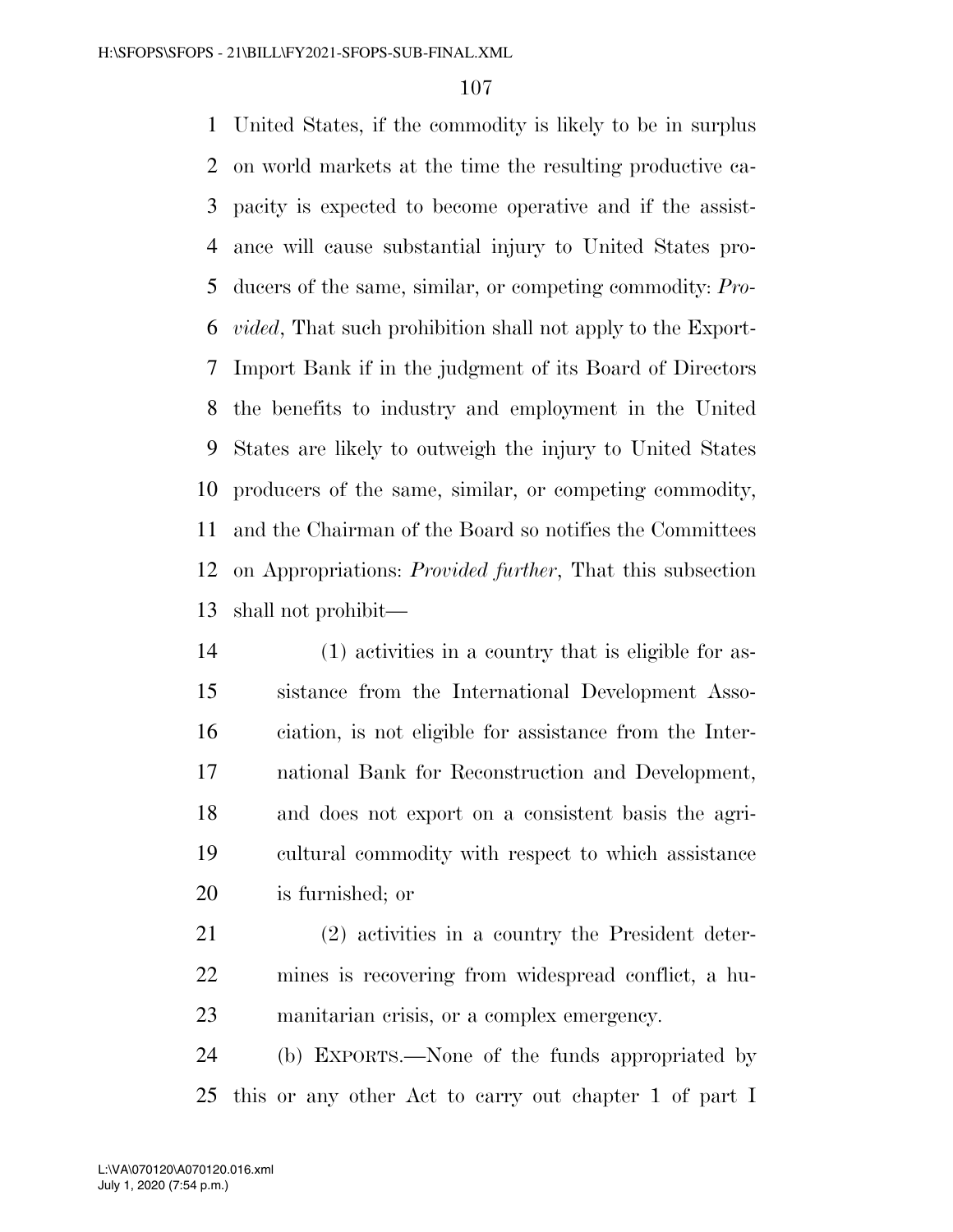of the Foreign Assistance Act of 1961 shall be available for any testing or breeding feasibility study, variety im- provement or introduction, consultancy, publication, con- ference, or training in connection with the growth or pro- duction in a foreign country of an agricultural commodity for export which would compete with a similar commodity grown or produced in the United States: *Provided*, That this subsection shall not prohibit—

 (1) activities designed to increase food security in developing countries where such activities will not have a significant impact on the export of agricul-12 tural commodities of the United States;

 (2) research activities intended primarily to benefit United States producers;

 (3) activities in a country that is eligible for as- sistance from the International Development Asso- ciation, is not eligible for assistance from the Inter- national Bank for Reconstruction and Development, and does not export on a consistent basis the agri- cultural commodity with respect to which assistance is furnished; or

 (4) activities in a country the President deter- mines is recovering from widespread conflict, a hu-manitarian crisis, or a complex emergency.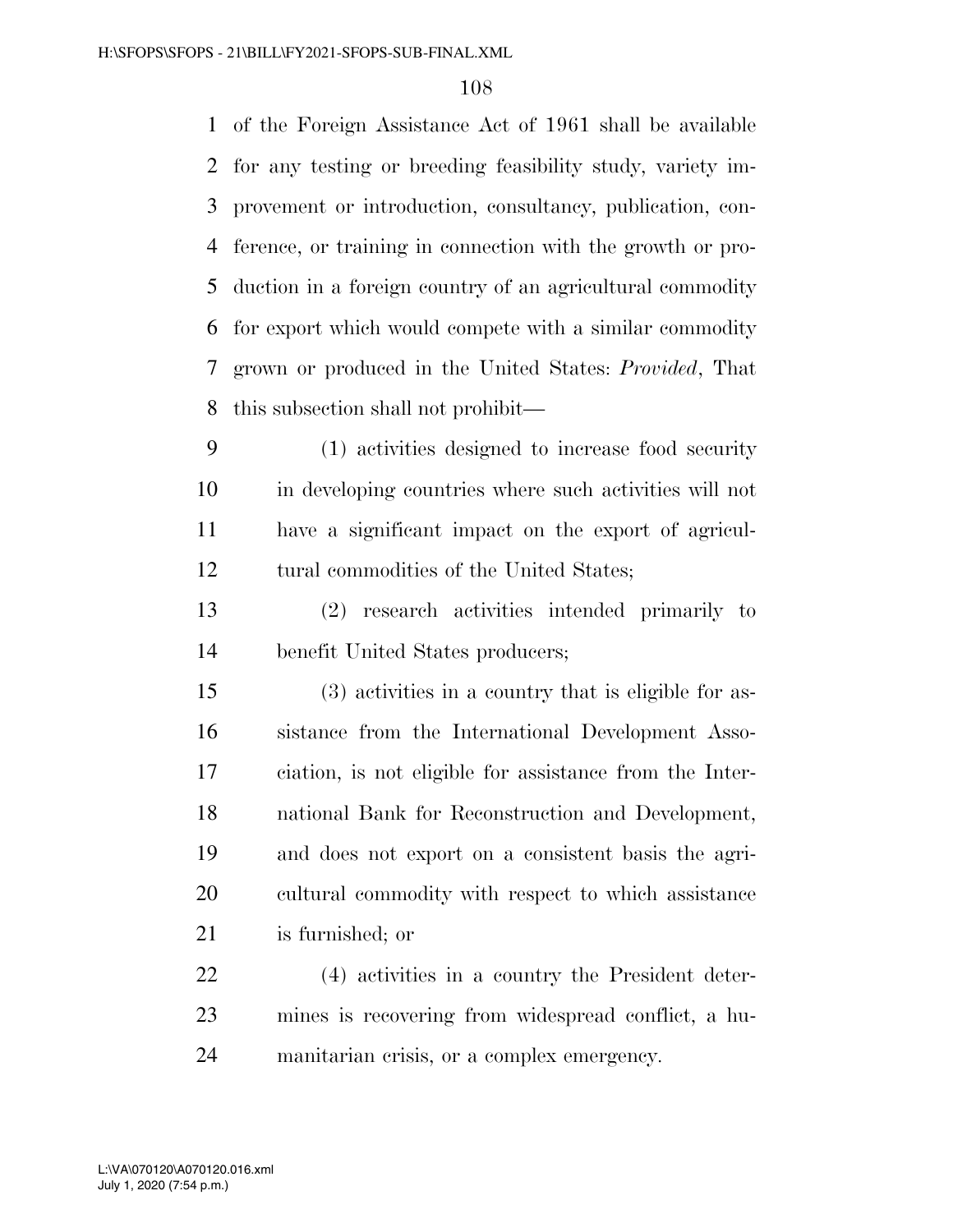(c) INTERNATIONAL FINANCIAL INSTITUTIONS.— The Secretary of the Treasury shall instruct the United States executive directors of the international financial in- stitutions to use the voice and vote of the United States to oppose any assistance by such institutions, using funds appropriated or otherwise made available by this Act, for the production or extraction of any commodity or mineral for export, if it is in surplus on world markets and if the assistance will cause substantial injury to United States producers of the same, similar, or competing commodity. 11 SEPARATE ACCOUNTS SEC. 7026. (a) SEPARATE ACCOUNTS FOR LOCAL (1) AGREEMENTS.—If assistance is furnished to

CURRENCIES.—

 the government of a foreign country under chapters 1 and 10 of part I or chapter 4 of part II of the Foreign Assistance Act of 1961 under agreements which result in the generation of local currencies of that country, the Administrator of the United States Agency for International Development shall—

 (A) require that local currencies be depos- ited in a separate account established by that government;

 (B) enter into an agreement with that gov-ernment which sets forth—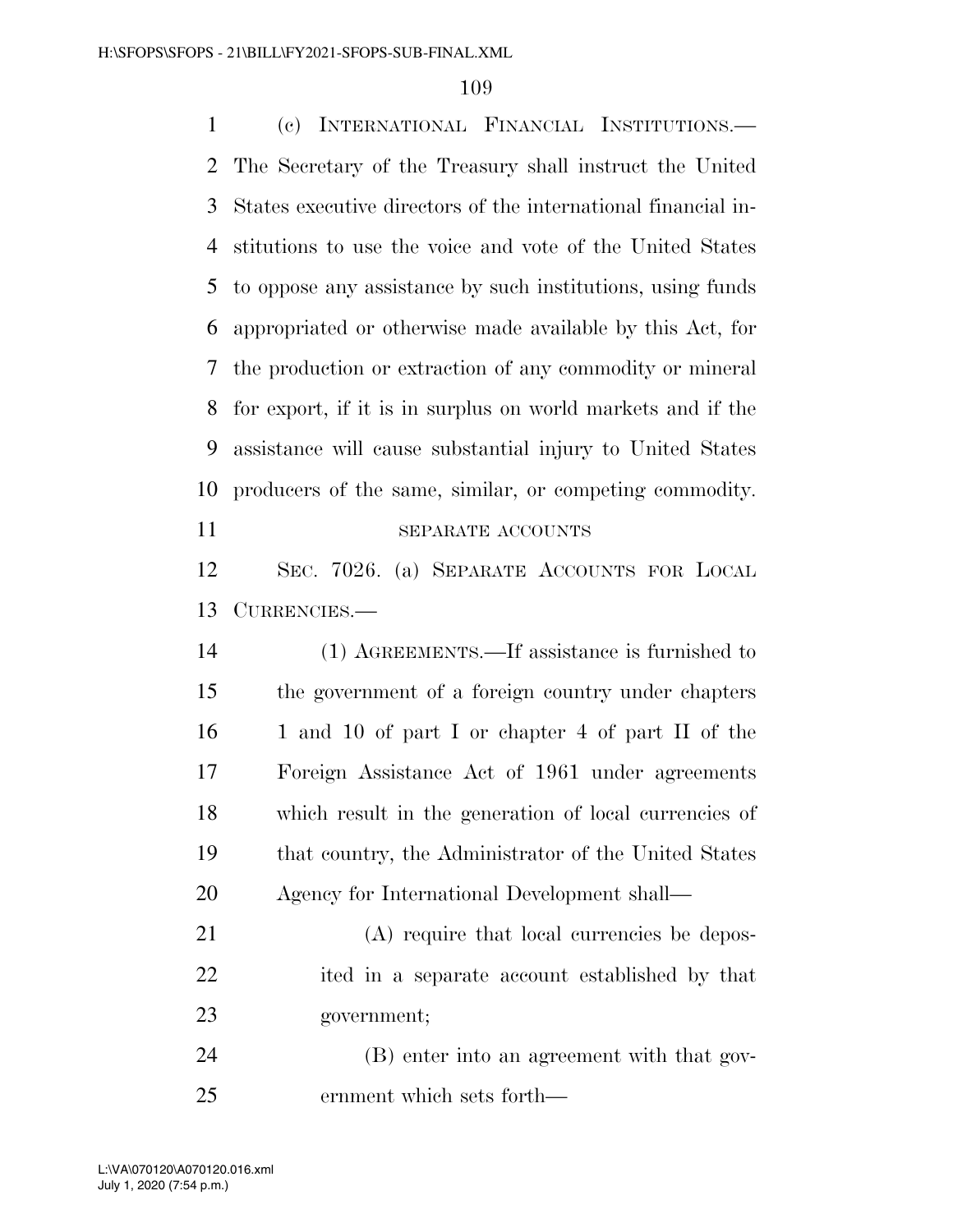| $\mathbf{1}$   | (i) the amount of the local currencies                |
|----------------|-------------------------------------------------------|
| $\overline{2}$ | to be generated; and                                  |
| 3              | (ii) the terms and conditions under                   |
| $\overline{4}$ | which the currencies so deposited may be              |
| 5              | utilized, consistent with this section; and           |
| 6              | (C) establish by agreement with that gov-             |
| 7              | ernment the responsibilities of USAID and that        |
| 8              | government to monitor and account for deposits        |
| 9              | into and disbursements from the separate ac-          |
| 10             | count.                                                |
| 11             | (2) USES OF LOCAL CURRENCIES.—As may be               |
| 12             | agreed upon with the foreign government, local cur-   |
| 13             | rencies deposited in a separate account pursuant to   |
| 14             | subsection (a), or an equivalent amount of local cur- |
| 15             | rencies, shall be used only—                          |
| 16             | $(A)$ to carry out chapter 1 or 10 of part            |
| 17             | I or chapter 4 of part II of the Foreign Assist-      |
| 18             | ance Act of 1961 (as the case may be), for such       |
| 19             | purposes as-                                          |
| 20             | (i) project and sector assistance activi-             |
| 21             | ties; or                                              |
| 22             | (ii) debt and deficit financing; or                   |
| 23             | (B) for the administrative requirements of            |
| 24             | the United States Government.                         |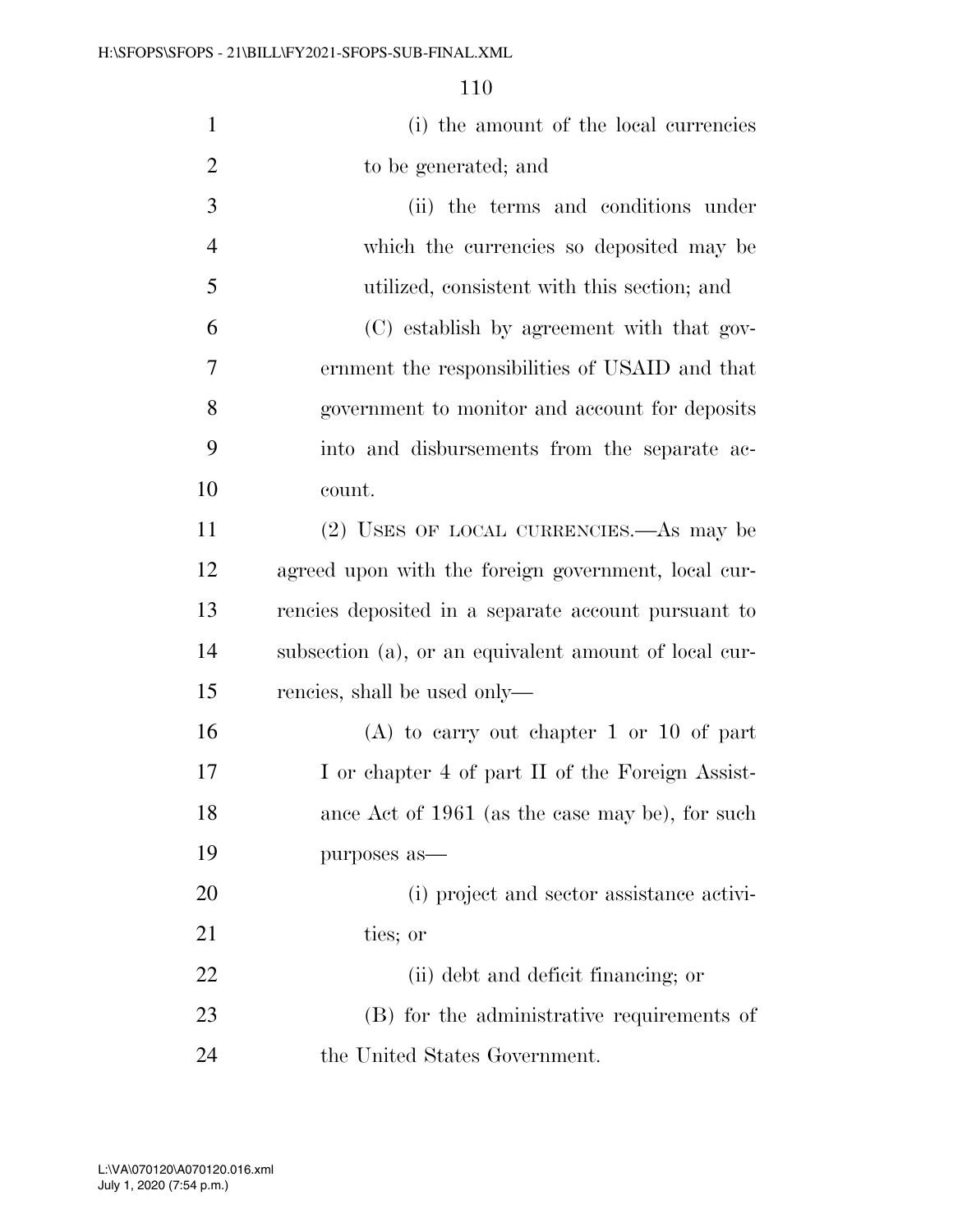(3) PROGRAMMING ACCOUNTABILITY.—USAID shall take all necessary steps to ensure that the equivalent of the local currencies disbursed pursuant 4 to subsection  $(a)(2)(A)$  from the separate account established pursuant to subsection (a)(1) are used for the purposes agreed upon pursuant to subsection 7 (a) $(2)$ .

8 (4) TERMINATION OF ASSISTANCE PRO- GRAMS.—Upon termination of assistance to a coun- try under chapter 1 or 10 of part I or chapter 4 of part II of the Foreign Assistance Act of 1961 (as the case may be), any unencumbered balances of funds which remain in a separate account estab- lished pursuant to subsection (a) shall be disposed of for such purposes as may be agreed to by the gov- ernment of that country and the United States Gov-ernment.

 (b) SEPARATE ACCOUNTS FOR CASH TRANSFERS.— (1) IN GENERAL.—If assistance is made avail- able to the government of a foreign country, under chapter 1 or 10 of part I or chapter 4 of part II of 22 the Foreign Assistance Act of 1961, as eash transfer assistance or as nonproject sector assistance, that country shall be required to maintain such funds in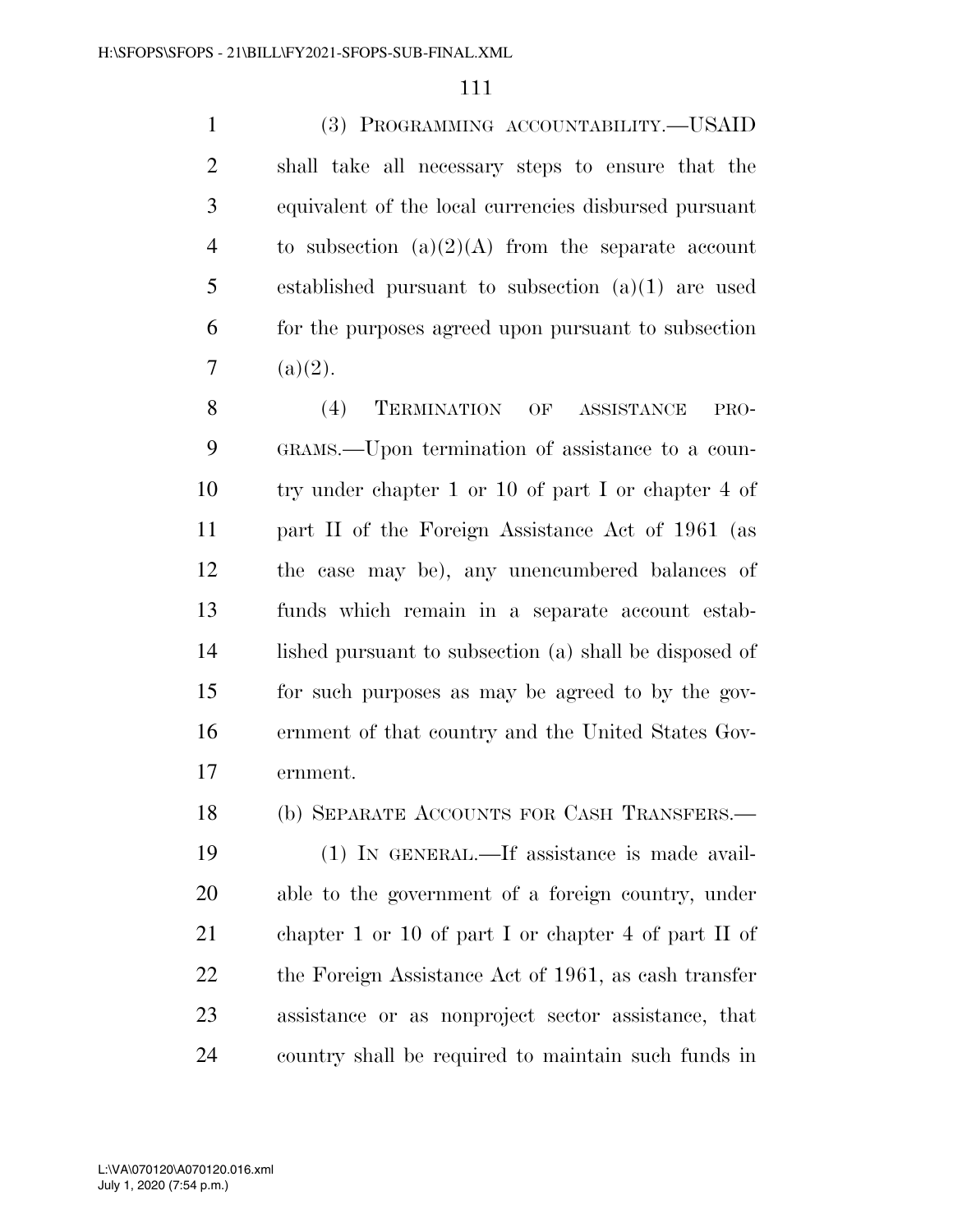a separate account and not commingle with any other funds.

 (2) APPLICABILITY OF OTHER PROVISIONS OF LAW.—Such funds may be obligated and expended notwithstanding provisions of law which are incon- sistent with the nature of this assistance including provisions which are referenced in the Joint Explan- atory Statement of the Committee of Conference ac- companying House Joint Resolution 648 (House Re-10 port No. 98–1159).

 (3) NOTIFICATION.—At least 15 days prior to obligating any such cash transfer or nonproject sec- tor assistance, the President shall submit a notifica- tion through the regular notification procedures of the Committees on Appropriations, which shall in- clude a detailed description of how the funds pro- posed to be made available will be used, with a dis- cussion of the United States interests that will be served by such assistance (including, as appropriate, a description of the economic policy reforms that will 21 be promoted by such assistance).

 (4) EXEMPTION.—Nonproject sector assistance funds may be exempt from the requirements of para- graph (1) only through the regular notification pro-cedures of the Committees on Appropriations.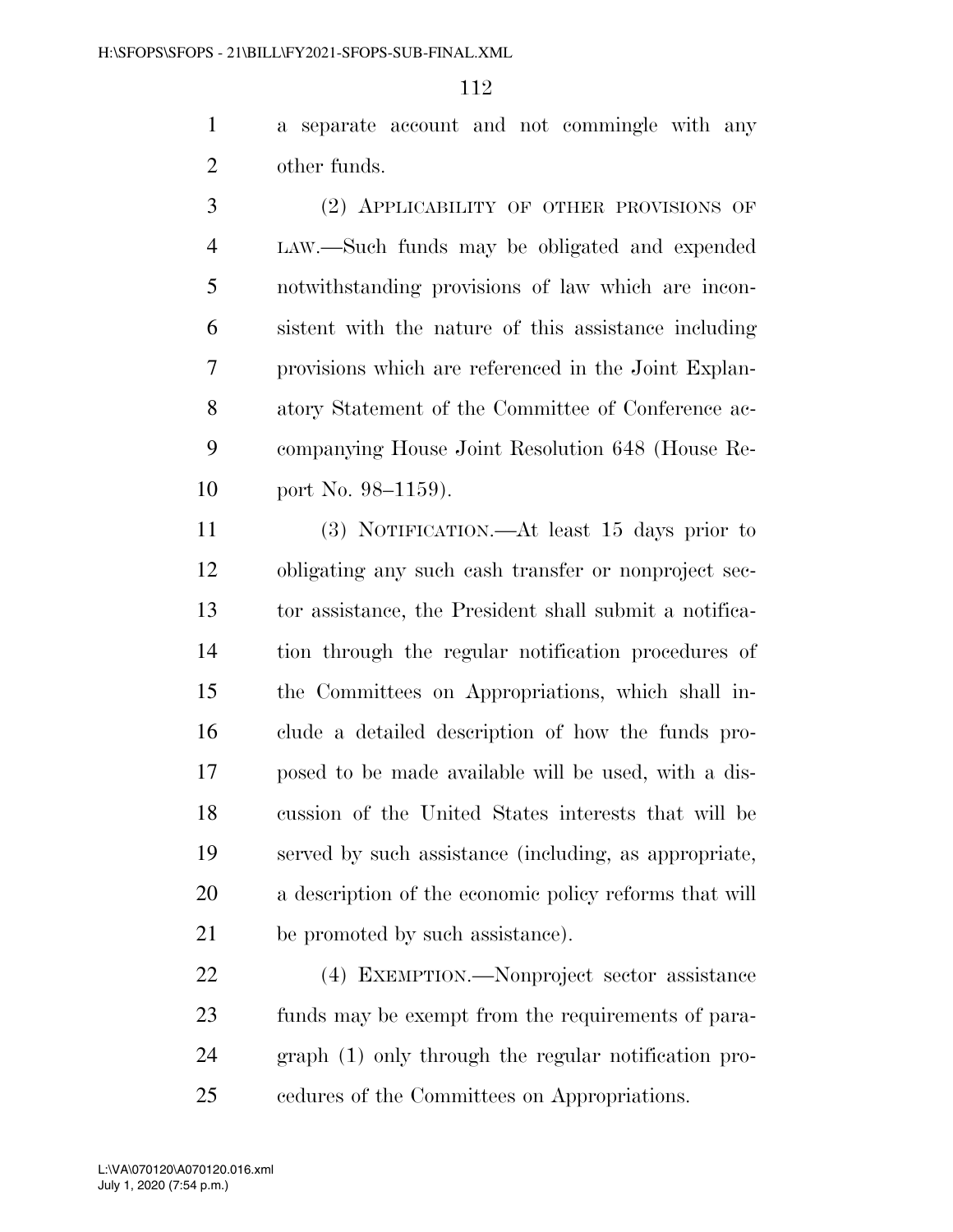## ELIGIBILITY FOR ASSISTANCE

 SEC. 7027. (a) ASSISTANCE THROUGH NONGOVERN- MENTAL ORGANIZATIONS.—Restrictions contained in this or any other Act with respect to assistance for a country shall not be construed to restrict assistance in support of programs of nongovernmental organizations from funds appropriated by this Act to carry out the provisions of chapters 1, 10, 11, and 12 of part I and chapter 4 of part II of the Foreign Assistance Act of 1961 and from funds appropriated under the heading ''Assistance for Eu- rope, Eurasia and Central Asia'': *Provided*, That before using the authority of this subsection to furnish assistance in support of programs of nongovernmental organizations, the President shall notify the Committees on Appropria- tions pursuant to the regular notification procedures, in- cluding a description of the program to be assisted, the assistance to be provided, and the reasons for furnishing such assistance: *Provided further*, That nothing in this subsection shall be construed to alter any existing statu- tory prohibitions against abortion or involuntary steriliza-tions contained in this or any other Act.

 (b) PUBLIC LAW 480.—During fiscal year 2021, re- strictions contained in this or any other Act with respect to assistance for a country shall not be construed to re-strict assistance under the Food for Peace Act (Public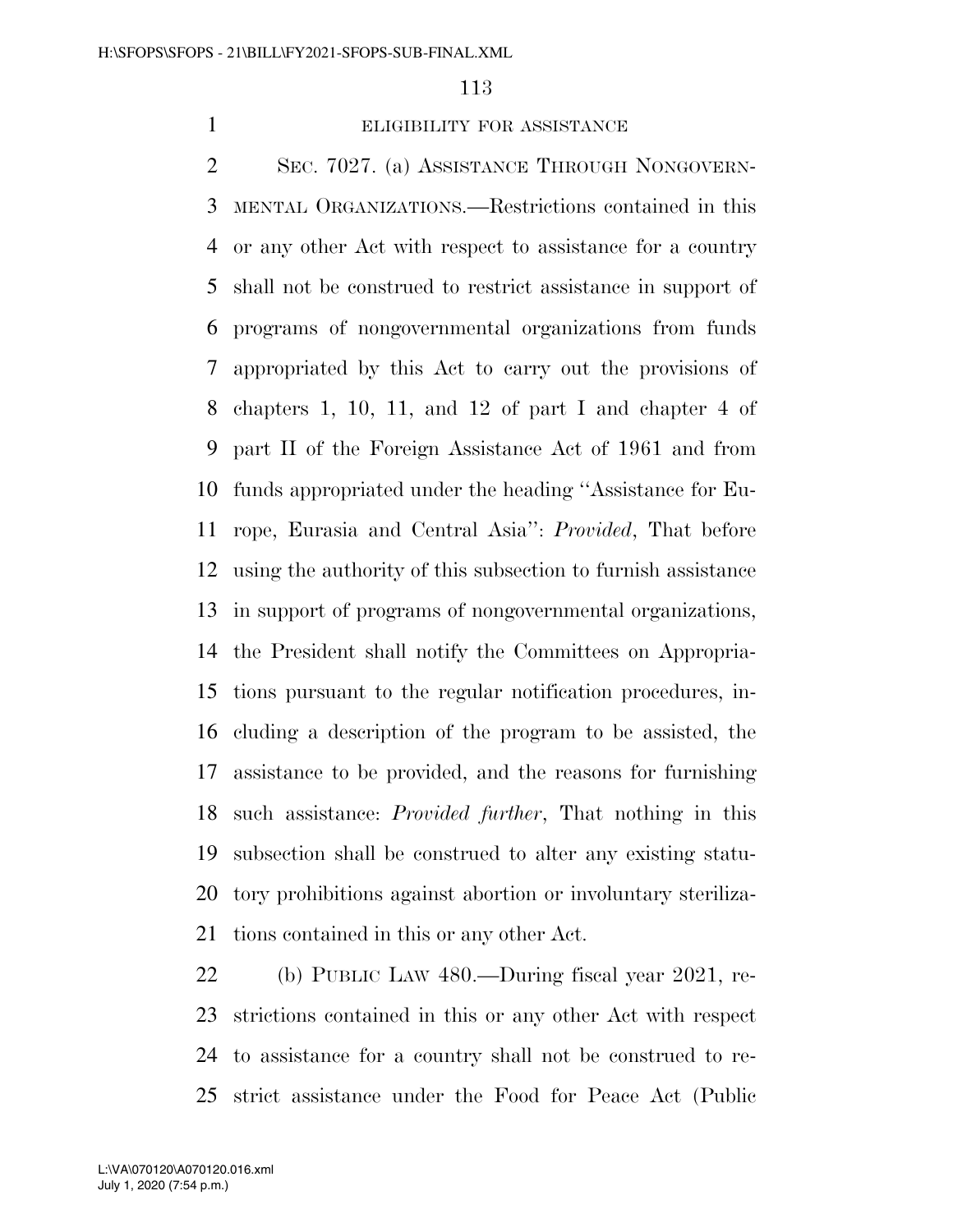Law 83–480; 7 U.S.C. 1721 et seq.): *Provided*, That none of the funds appropriated to carry out title I of such Act and made available pursuant to this subsection may be obligated or expended except as provided through the reg- ular notification procedures of the Committees on Appro-priations.

(c) EXCEPTION.—This section shall not apply—

 (1) with respect to section 620A of the Foreign Assistance Act of 1961 or any comparable provision of law prohibiting assistance to countries that sup-port international terrorism; or

 (2) with respect to section 116 of the Foreign Assistance Act of 1961 or any comparable provision of law prohibiting assistance to the government of a country that violates internationally recognized human rights.

## LOCAL COMPETITION

 SEC. 7028. (a) REQUIREMENTS FOR EXCEPTIONS TO COMPETITION FOR LOCAL ENTITIES.—Funds appro- priated by this Act that are made available to the United States Agency for International Development may only be made available for limited competitions through local enti-ties if—

 (1) prior to the determination to limit competi-25 tion to local entities, USAID has—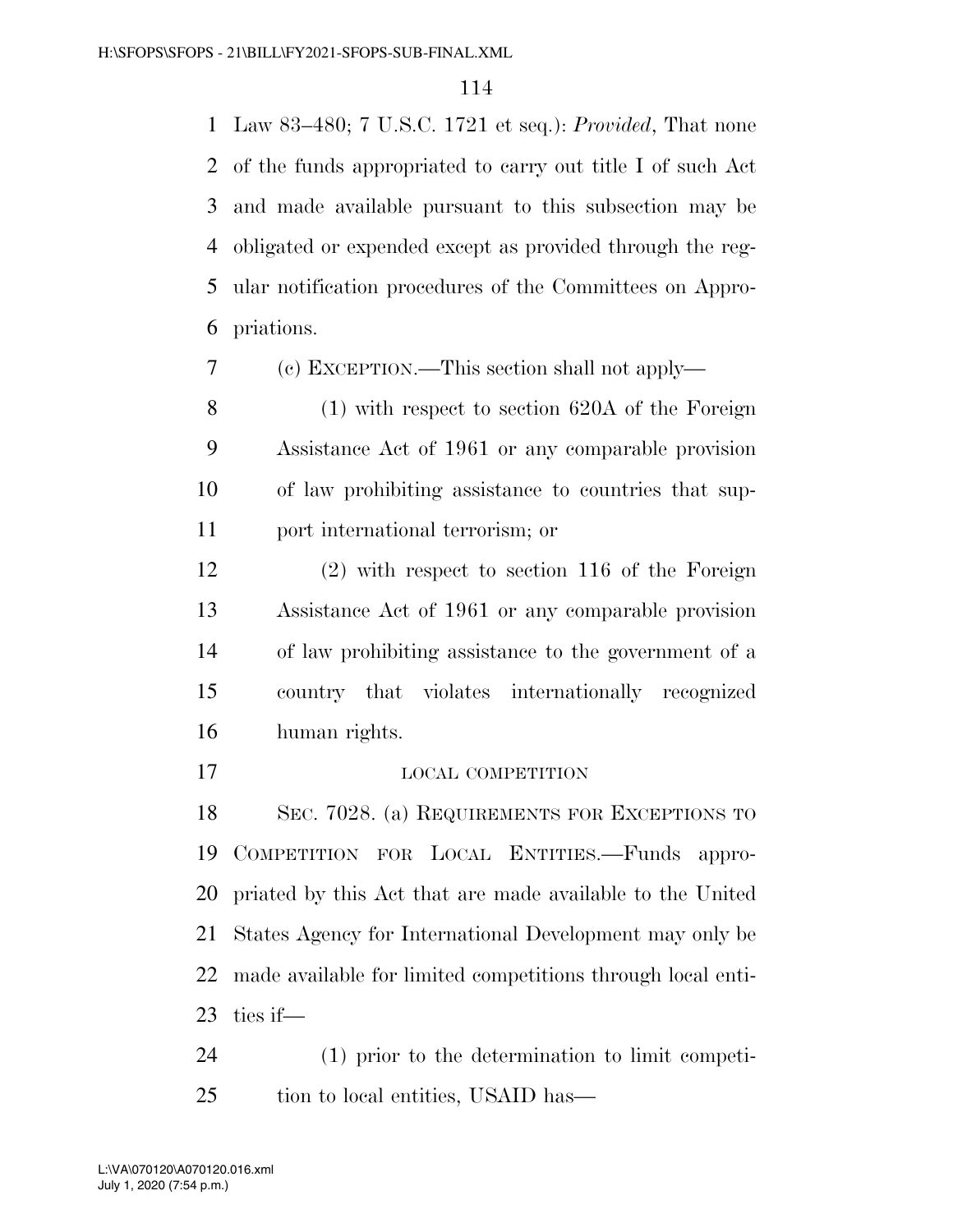| $\mathbf{1}$   | (A) assessed the level of local capacity to                   |
|----------------|---------------------------------------------------------------|
| $\overline{2}$ | effectively implement, manage, and account for                |
| 3              | programs included in such competition; and                    |
| $\overline{4}$ | (B) documented the written results of the                     |
| 5              | assessment and decisions made; and                            |
| 6              | (2) prior to making an award after limiting                   |
| 7              | competition to local entities—                                |
| 8              | (A) each successful local entity has been                     |
| 9              | determined to be responsible in accordance with               |
| 10             | USAID guidelines; and                                         |
| 11             | (B) effective monitoring and evaluation                       |
| 12             | systems are in place to ensure that award fund-               |
| 13             | ing is used for its intended purposes; and                    |
| 14             | (3) no level of acceptable fraud is assumed.                  |
| 15             | (b) EXTENSION OF PROCUREMENT AUTHORITY.                       |
| 16             | Section 7077 of the Department of State, Foreign Oper-        |
| 17             | ations, and Related Programs Appropriations Act, 2012         |
| 18             | (division I of Public Law $112-74$ ) shall continue in effect |
| 19             | during fiscal year 2021.                                      |
| 20             | INTERNATIONAL FINANCIAL INSTITUTIONS                          |
| 21             | SEC. 7029. (a) EVALUATIONS.—The Secretary of the              |
| 22             | Treasury shall instruct the United States executive direc-    |
| 23             | tor of each international financial institution to use the    |
| 24             | voice of the United States to encourage such institution      |
| 25             | to adopt and implement a publicly available policy, includ-   |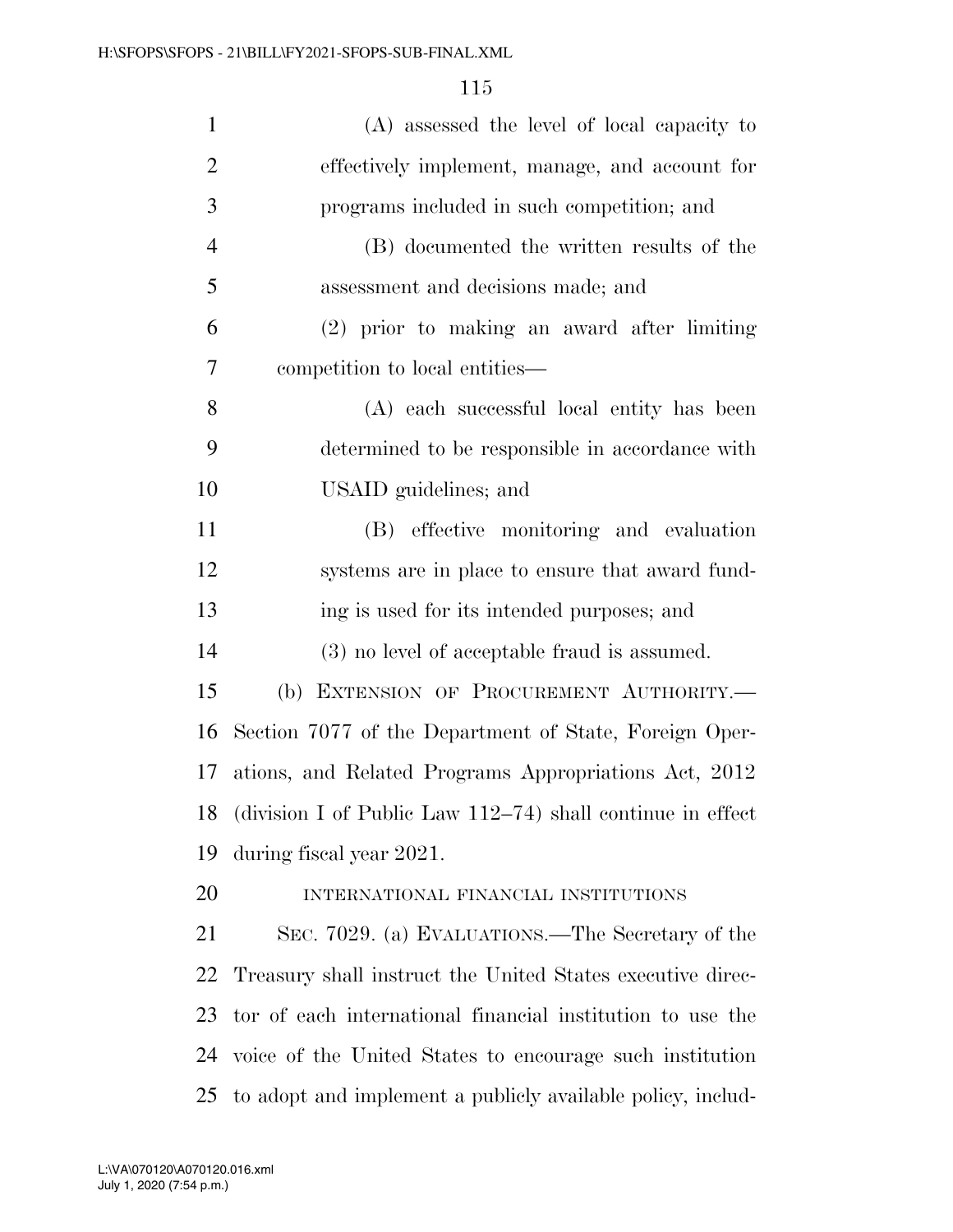ing the strategic use of peer reviews and external experts, to conduct independent, in-depth evaluations of the effec- tiveness of at least 25 percent of all loans, grants, pro- grams, and significant analytical non-lending activities in advancing the institution's goals of reducing poverty and promoting equitable economic growth, consistent with rel- evant safeguards, to ensure that decisions to support such loans, grants, programs, and activities are based on accu-rate data and objective analysis.

(b) SAFEGUARDS.—

 (1) STANDARD.—The Secretary of the Treasury shall instruct the United States Executive Director of the International Bank for Reconstruction and Development and the International Development As- sociation to use the voice and vote of the United States to oppose any loan, grant, policy, or strategy if such institution has adopted and is implementing any social or environmental safeguard relevant to such loan, grant, policy, or strategy that provides less protection than World Bank safeguards in effect on September 30, 2015.

 (2) ACCOUNTABILITY, STANDARDS, AND BEST PRACTICES.—The Secretary of the Treasury shall in- struct the United States executive director of each international financial institution to use the voice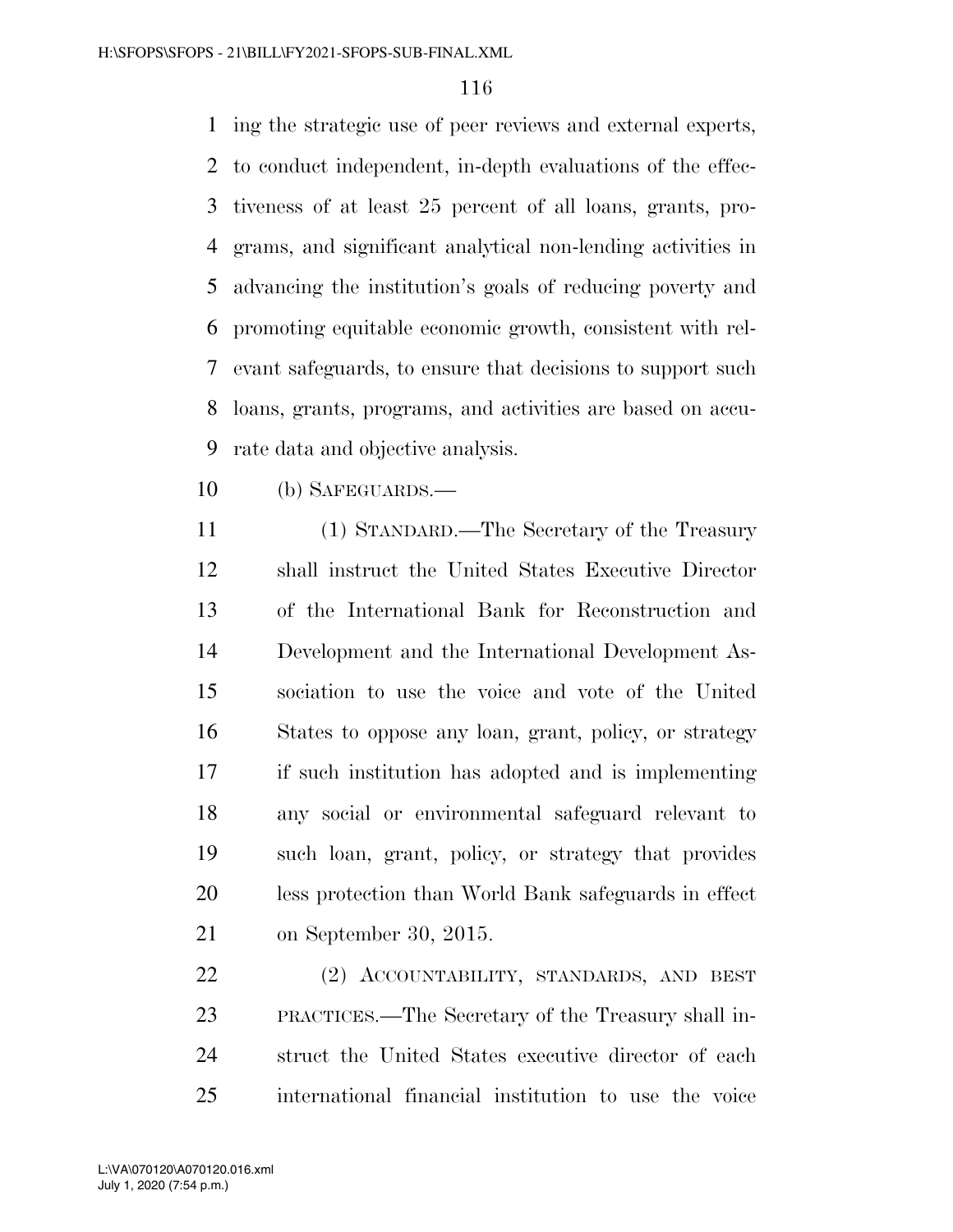and vote of the United States to oppose loans or other financing for projects unless such projects— (A) provide for accountability and trans- parency, including the collection, verification, and publication of beneficial ownership informa- tion related to extractive industries and on-site monitoring during the life of the project; (B) will be developed and carried out in ac- cordance with best practices regarding environ- mental conservation, cultural protection, and empowerment of local populations, including free, prior and informed consent of affected in- digenous communities; (C) do not provide incentives for, or facili- tate, forced displacement or the violation of human rights; and (D) do not partner with or otherwise in- volve enterprises owned or controlled by the armed forces. (c) COMPENSATION.—None of the funds appro- priated under title V of this Act may be made as payment to any international financial institution while the United States executive director to such institution is com- pensated by the institution at a rate which, together with whatever compensation such executive director receives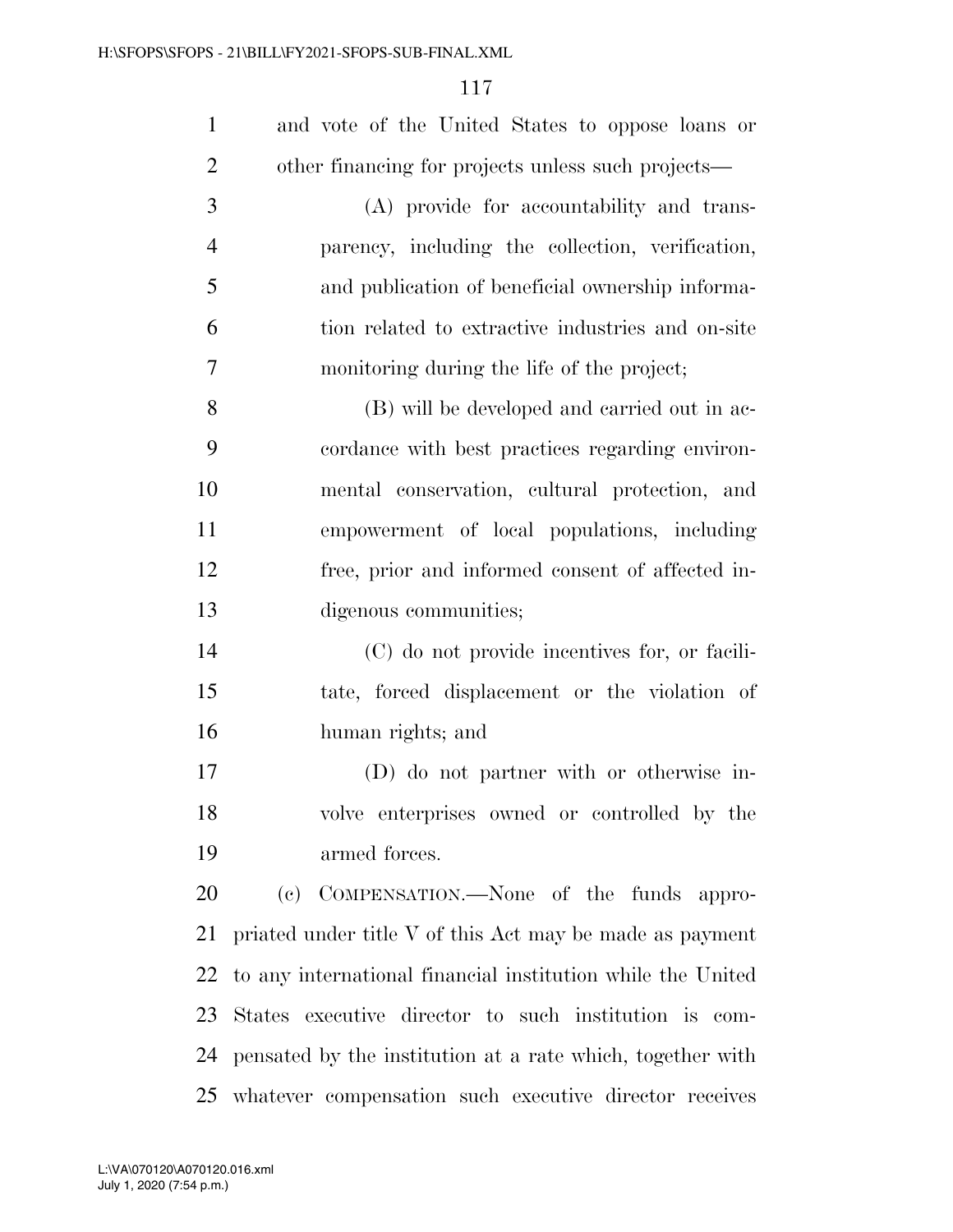from the United States, is in excess of the rate provided for an individual occupying a position at level IV of the Executive Schedule under section 5315 of title 5, United States Code, or while any alternate United States execu- tive director to such institution is compensated by the in- stitution at a rate in excess of the rate provided for an individual occupying a position at level V of the Executive Schedule under section 5316 of title 5, United States Code.

 (d) HUMAN RIGHTS.—The Secretary of the Treasury shall instruct the United States executive director of each international financial institution to use the voice and vote of the United States to promote human rights due dili- gence and risk management, as appropriate, in connection with any loan, grant, policy, or strategy of such institution in accordance with the requirements specified under this subsection in the report accompanying this Act: *Provided*, That prior to voting on any such loan, grant, policy, or strategy the executive director shall consult with the As- sistant Secretary for Democracy, Human Rights, and Labor, Department of State, if the executive director has reason to believe that such loan, grant, policy, or strategy could result in forced displacement or other violation of human rights.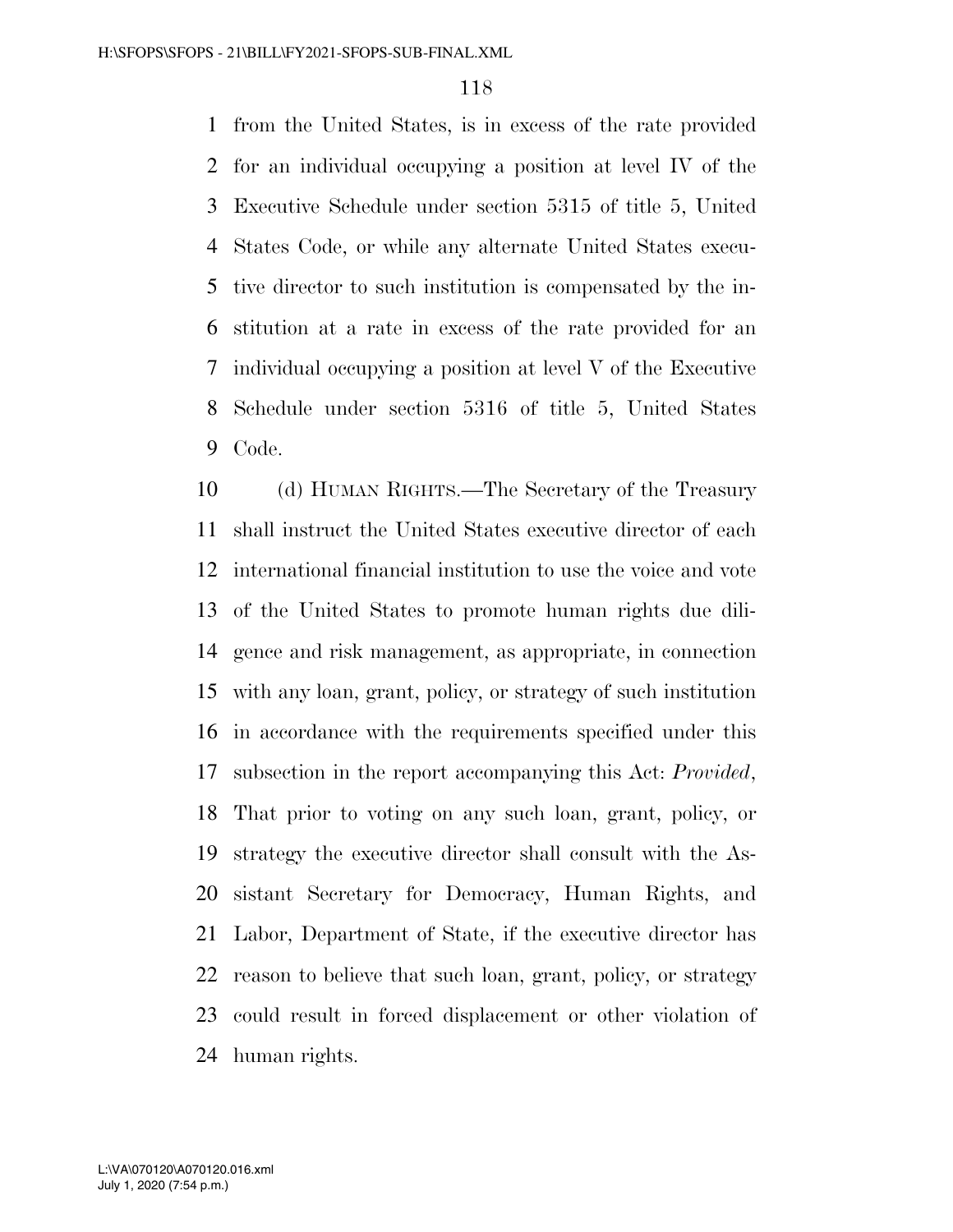(e) FRAUD AND CORRUPTION.—The Secretary of the Treasury shall instruct the United States executive direc- tor of each international financial institution to use the voice of the United States to include in loan, grant, and other financing agreements improvements in borrowing countries' financial management and judicial capacity to investigate, prosecute, and punish fraud and corruption. (f) BENEFICIAL OWNERSHIP INFORMATION.—The Secretary of the Treasury shall instruct the United States executive director of each international financial institu-

 tion to use the voice of the United States to encourage such institution to collect, verify, and publish, to the max- imum extent practicable, beneficial ownership information (excluding proprietary information) for any corporation or limited liability company, other than a publicly listed com- pany, that receives funds from any such financial institu-tion.

 (g) WHISTLEBLOWER PROTECTIONS.—The Secretary of the Treasury shall instruct the United States executive director of each international financial institution to use the voice of the United States to encourage each such in- stitution to effectively implement and enforce policies and procedures which meet or exceed best practices in the United States for the protection of whistleblowers from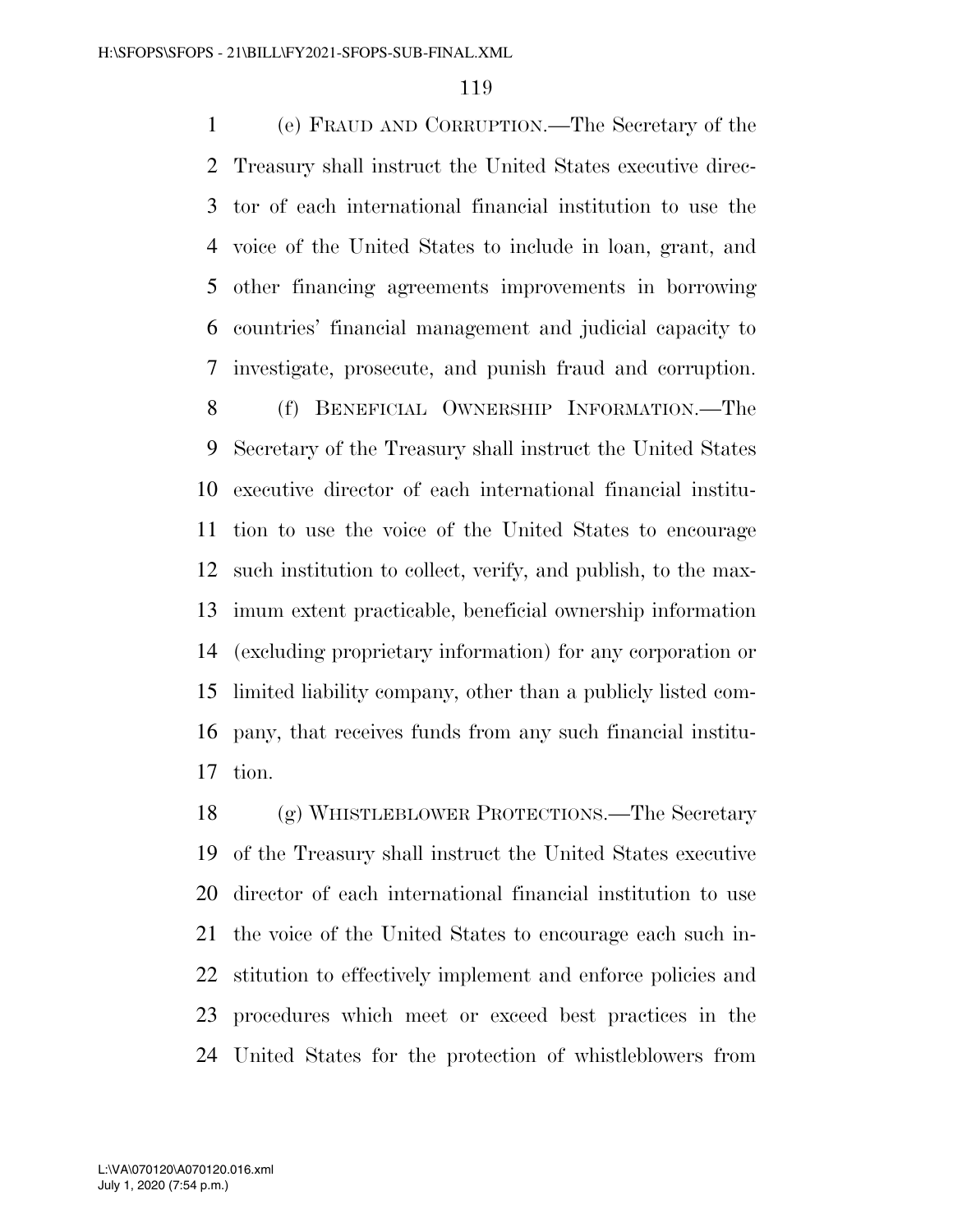retaliation, including the policies and procedures detailed under this section in the report accompanying this Act. RESCISSIONS (INCLUDING RESCISSION OF FUNDS) SEC. 7030. (a) Of the unobligated balances available under the heading ''Economic Support Fund'', from prior Acts making appropriations for the Department of State, foreign operations, and related programs, \$45,000,000 are rescinded. (b) Of the unobligated balances available under the heading ''International Narcotics Control and Law En- forcement'', from prior Acts making appropriations for the Department of State, foreign operations, and related pro- grams, \$30,000,000 are rescinded. (c) For the purposes of this section, no amounts may be rescinded from amounts that were designated by Con- gress as an emergency requirement or for Overseas Con- tingency Operations/Global War on Terrorism pursuant to a concurrent resolution on the budget or the Balanced Budget and Emergency Deficit Control Act of 1985. FINANCIAL MANAGEMENT AND BUDGET TRANSPARENCY SEC. 7031. (a) LIMITATION ON DIRECT GOVERN- MENT-TO-GOVERNMENT ASSISTANCE.— (1) REQUIREMENTS.—Funds appropriated by

this Act may be made available for direct govern-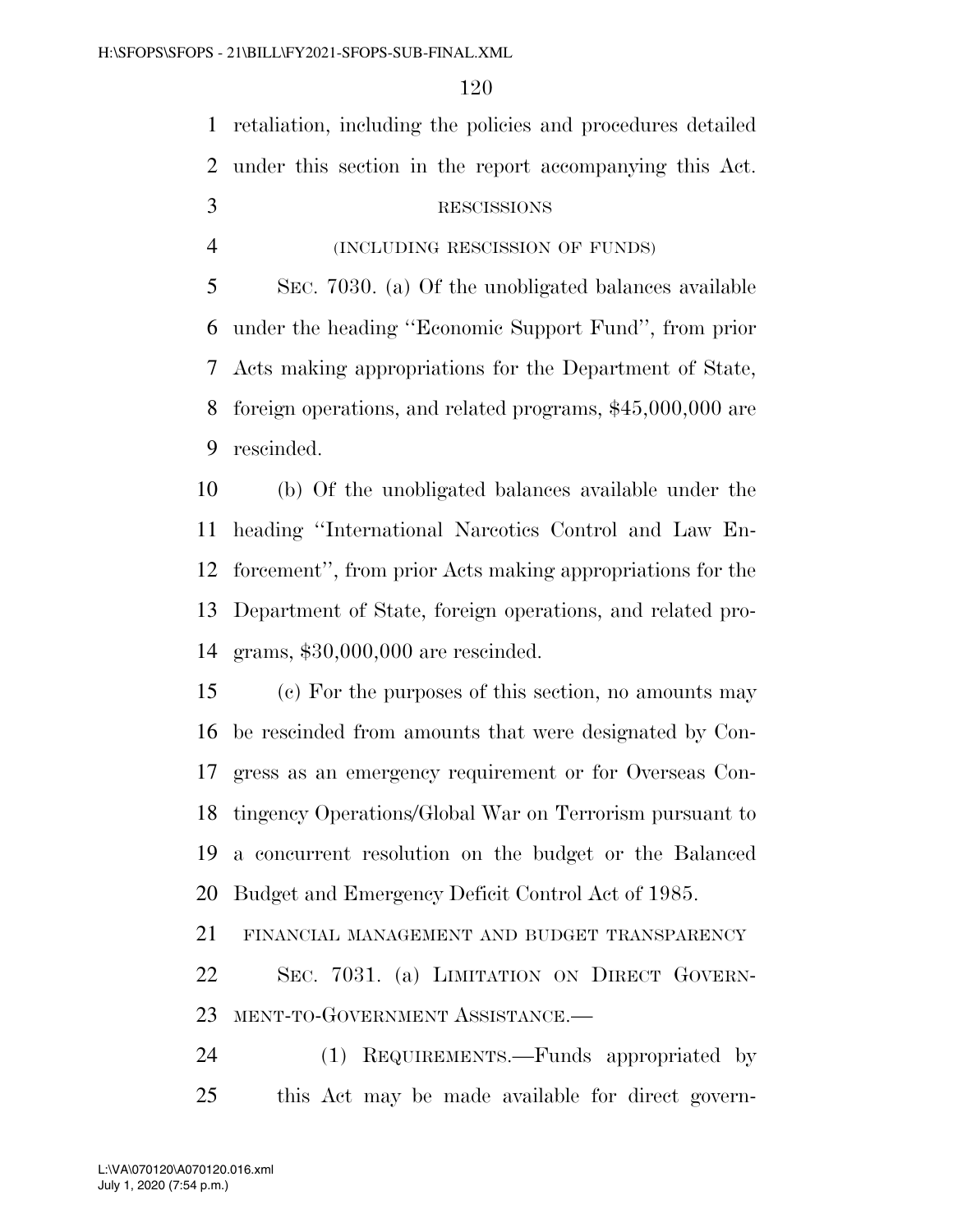ment-to-government assistance only if the require-2 ments included in section  $7031(a)(1)(A)$  through  $(E)$  of the Department of State, Foreign Operations, and Related Programs Appropriations Act, 2019 (divi-sion F of Public Law 116–6) are fully met.

 (2) CONSULTATION AND NOTIFICATION.—In addition to the requirements in paragraph (1), funds may only be made available for direct government- to-government assistance subject to prior consulta- tion with, and the regular notification procedures of, the Committees on Appropriations: *Provided*, That the requirements of this paragraph shall only apply to direct government-to-government assistance in ex- cess of \$10,000,000 and all funds available for cash transfer, budget support, and cash payments to indi-viduals.

 (3) SUSPENSION OF ASSISTANCE.—The Admin- istrator of the United States Agency for Inter- national Development or the Secretary of State, as appropriate, shall suspend any direct government-to- government assistance if the Administrator or the Secretary has credible information of material mis- use of such assistance, unless the Administrator or the Secretary reports to the Committees on Appro-priations that it is in the national interest of the

July 1, 2020 (7:54 p.m.) L:\VA\070120\A070120.016.xml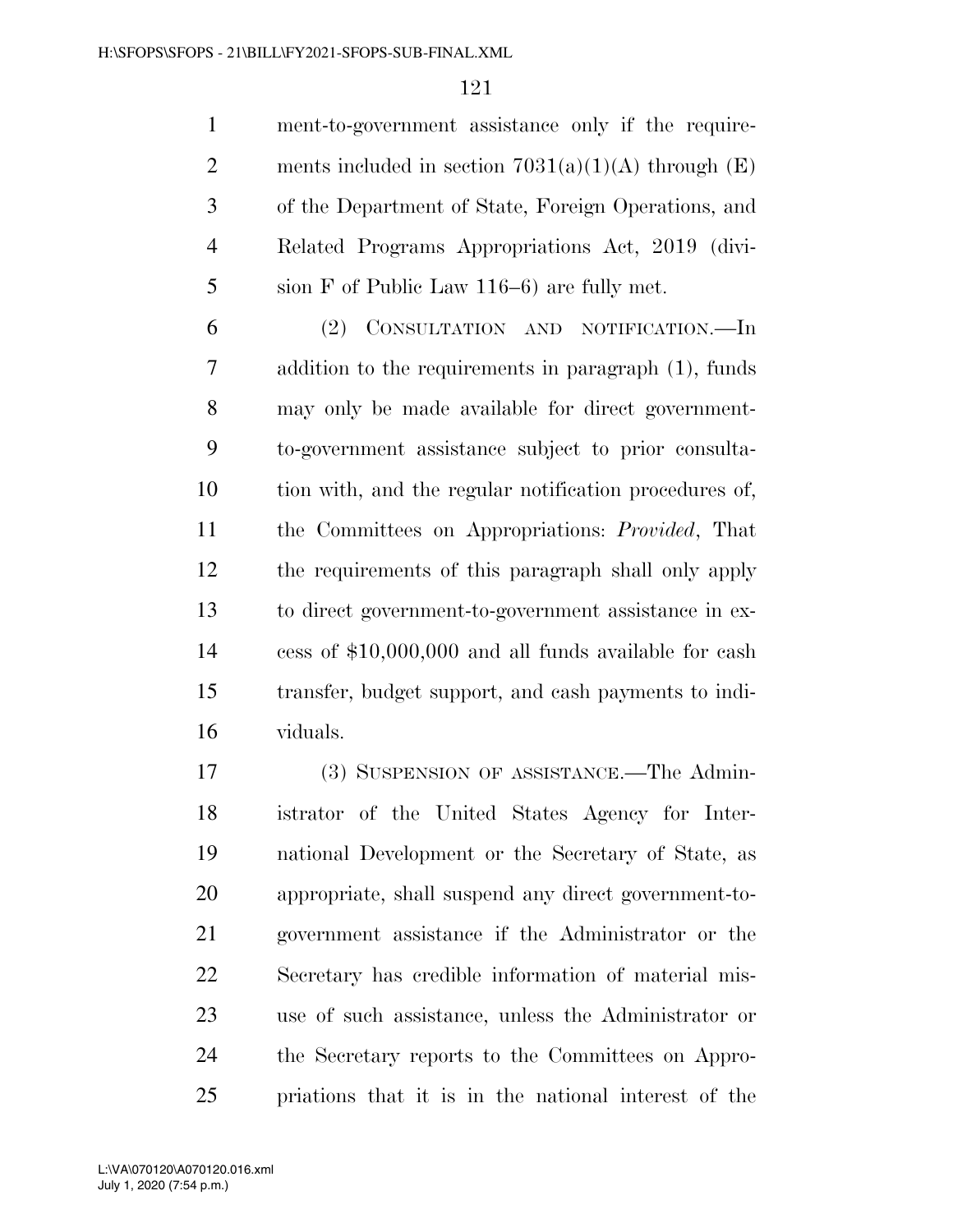United States to continue such assistance, including a justification, or that such misuse has been appro-priately addressed.

 (4) SUBMISSION OF INFORMATION.—The Sec- retary of State shall submit to the Committees on Appropriations, concurrent with the fiscal year 2022 congressional budget justification materials, amounts planned for assistance described in paragraph (1) by country, proposed funding amount, source of funds, and type of assistance.

11 (5) DEBT SERVICE PAYMENT PROHIBITION.— None of the funds made available by this Act may be used by the government of any foreign country for debt service payments owed by any country to any international financial institution.

 (b) NATIONAL BUDGET AND CONTRACT TRANS-PARENCY.—

 (1) MINIMUM REQUIREMENTS OF FISCAL TRANSPARENCY.—The Secretary of State shall con- tinue to update and strengthen the ''minimum re- quirements of fiscal transparency'' for each govern- ment receiving assistance appropriated by this Act, as identified in the report required by section 7031(b) of the Department of State, Foreign Oper-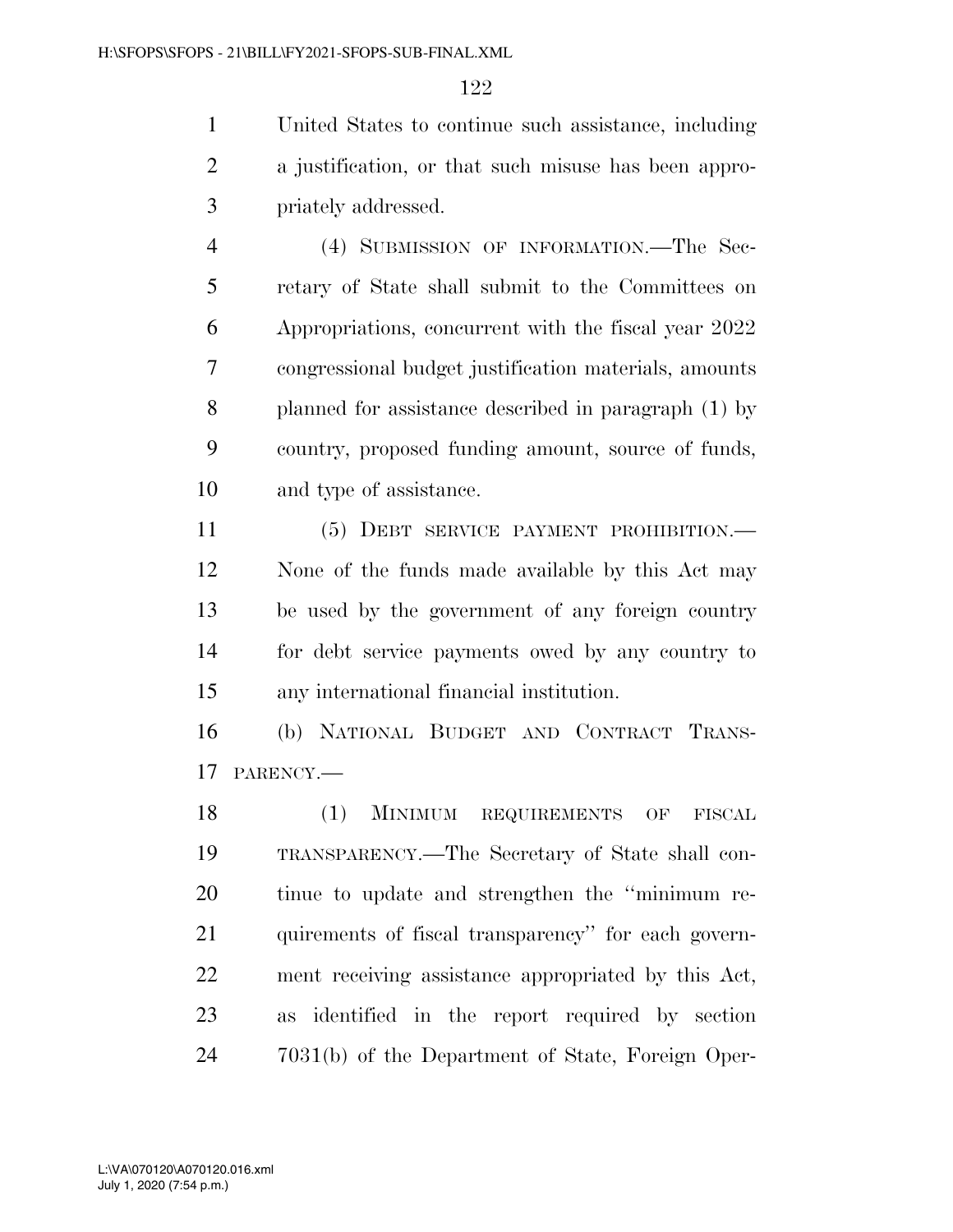ations, and Related Programs Appropriations Act, 2 2014 (division K of Public Law  $113-76$ ).

 (2) DETERMINATION AND REPORT.—For each government identified pursuant to paragraph (1), the Secretary of State, not later than 180 days after enactment of this Act, shall make or update any de- termination of ''significant progress'' or ''no signifi- cant progress'' in meeting the minimum require- ments of fiscal transparency, and make such deter- minations publicly available in an annual ''Fiscal Transparency Report'' to be posted on the Depart- ment of State website: *Provided*, That such report shall include the elements included in the report ac-companying this Act.

 (3) ASSISTANCE.—Not less than \$5,000,000 of the funds appropriated by this Act under the head- ing ''Economic Support Fund'' shall be made avail- able for programs and activities to assist govern- ments identified pursuant to paragraph (1) to im- prove budget transparency and to support civil soci- ety organizations in such countries that promote 22 budget transparency.

23 (c) ANTI-KLEPTOCRACY AND HUMAN RIGHTS.—

(1) INELIGIBILITY.—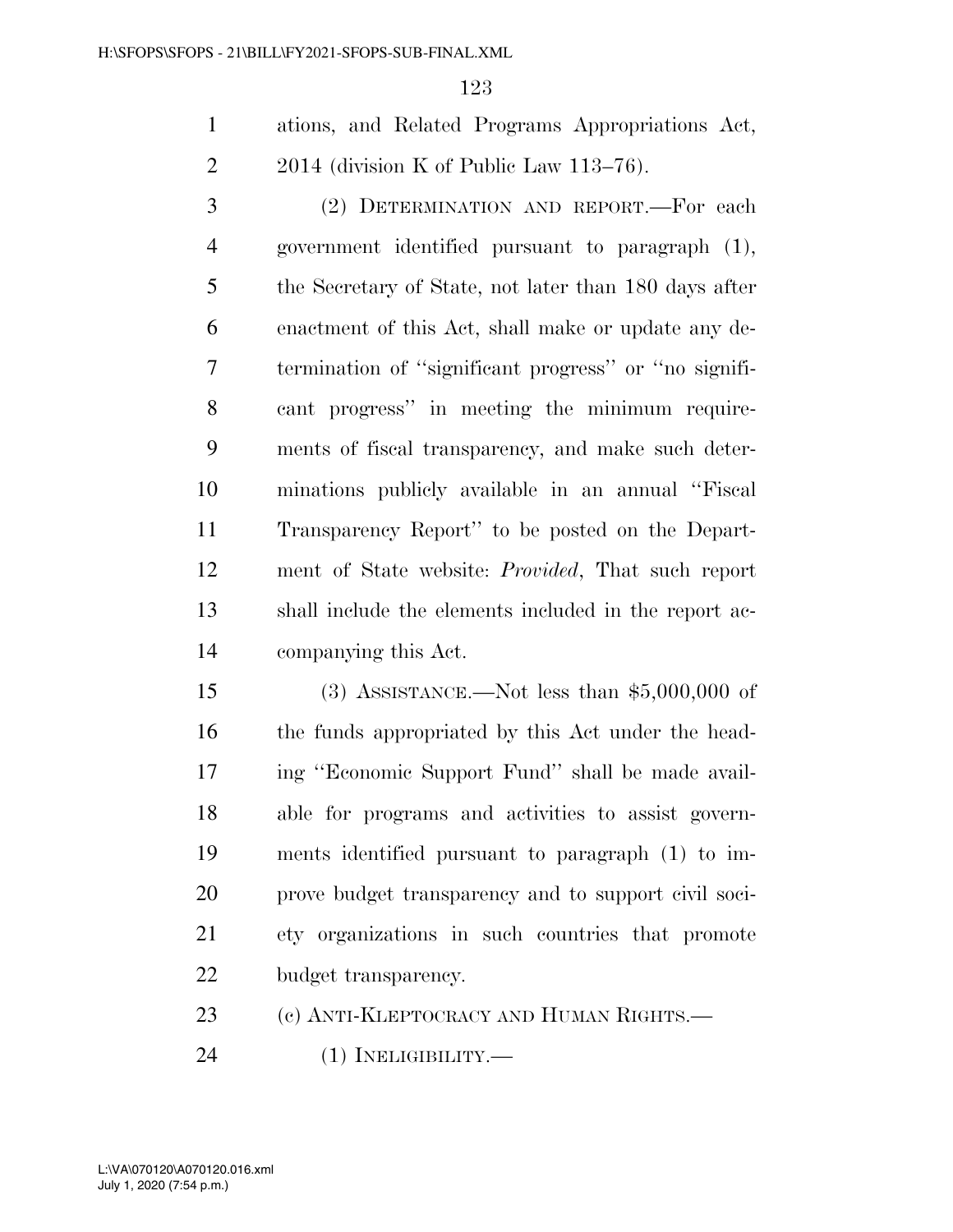(A) Officials of foreign governments and their immediate family members about whom the Secretary of State has credible information have been involved, directly or indirectly, in sig- nificant corruption, including corruption related to the extraction of natural resources, or a gross violation of human rights shall be ineli-gible for entry into the United States.

 (B) The Secretary shall also publicly or privately designate or identify the officials of foreign governments and their immediate family members about whom the Secretary has such credible information without regard to whether the individual has applied for a visa.

 (2) EXCEPTION.—Individuals shall not be ineli- gible for entry into the United States pursuant to paragraph (1) if such entry would further important United States law enforcement objectives or is nec- essary to permit the United States to fulfill its obli- gations under the United Nations Headquarters Agreement: *Provided*, That nothing in paragraph (1) shall be construed to derogate from United States Government obligations under applicable inter-national agreements.

July 1, 2020 (7:54 p.m.) L:\VA\070120\A070120.016.xml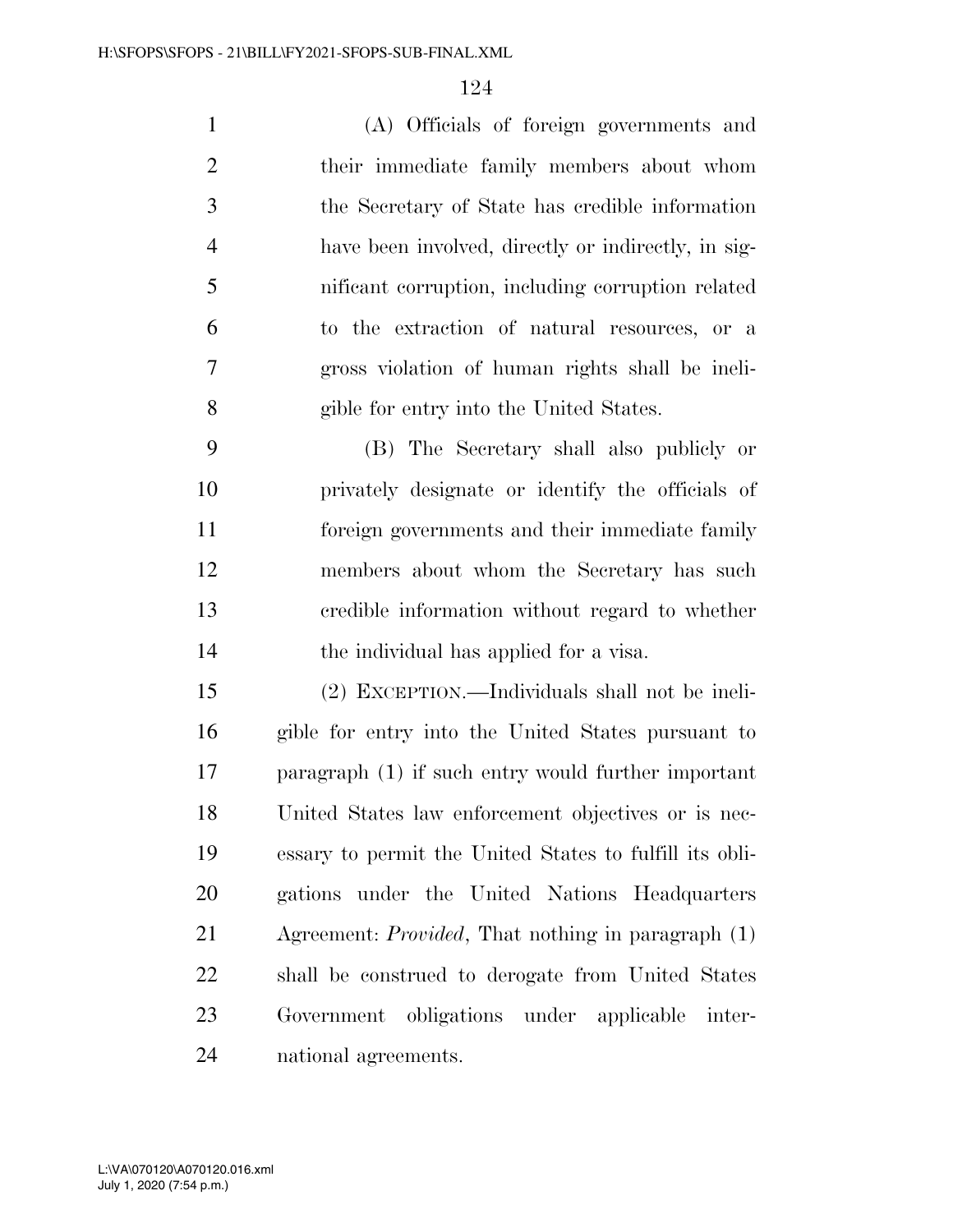(3) WAIVER.—The Secretary may waive the ap- plication of paragraph (1) if the Secretary deter- mines that the waiver would serve a compelling na- tional interest or that the circumstances which caused the individual to be ineligible have changed sufficiently.

 (4) REPORT.—Not later than 30 days after en- actment of this Act, and every 90 days thereafter until September 30, 2021, the Secretary of State shall submit a report, including a classified annex if necessary, to the appropriate congressional commit- tees and the Committees on the Judiciary describing the information related to corruption or violation of human rights concerning each of the individuals found ineligible in the previous 12 months pursuant 16 to paragraph  $(1)(A)$  as well as the individuals who the Secretary designated or identified pursuant to 18 paragraph  $(1)(B)$ , or who would be ineligible but for the application of paragraph (2), a list of any waiv- ers provided under paragraph (3), and the justifica-21 tion for each waiver.

22 (5) CLARIFICATION.—For purposes of para- graphs (1), (4), and (5), the records of the Depart- ment of State and of diplomatic and consular offices of the United States pertaining to the issuance or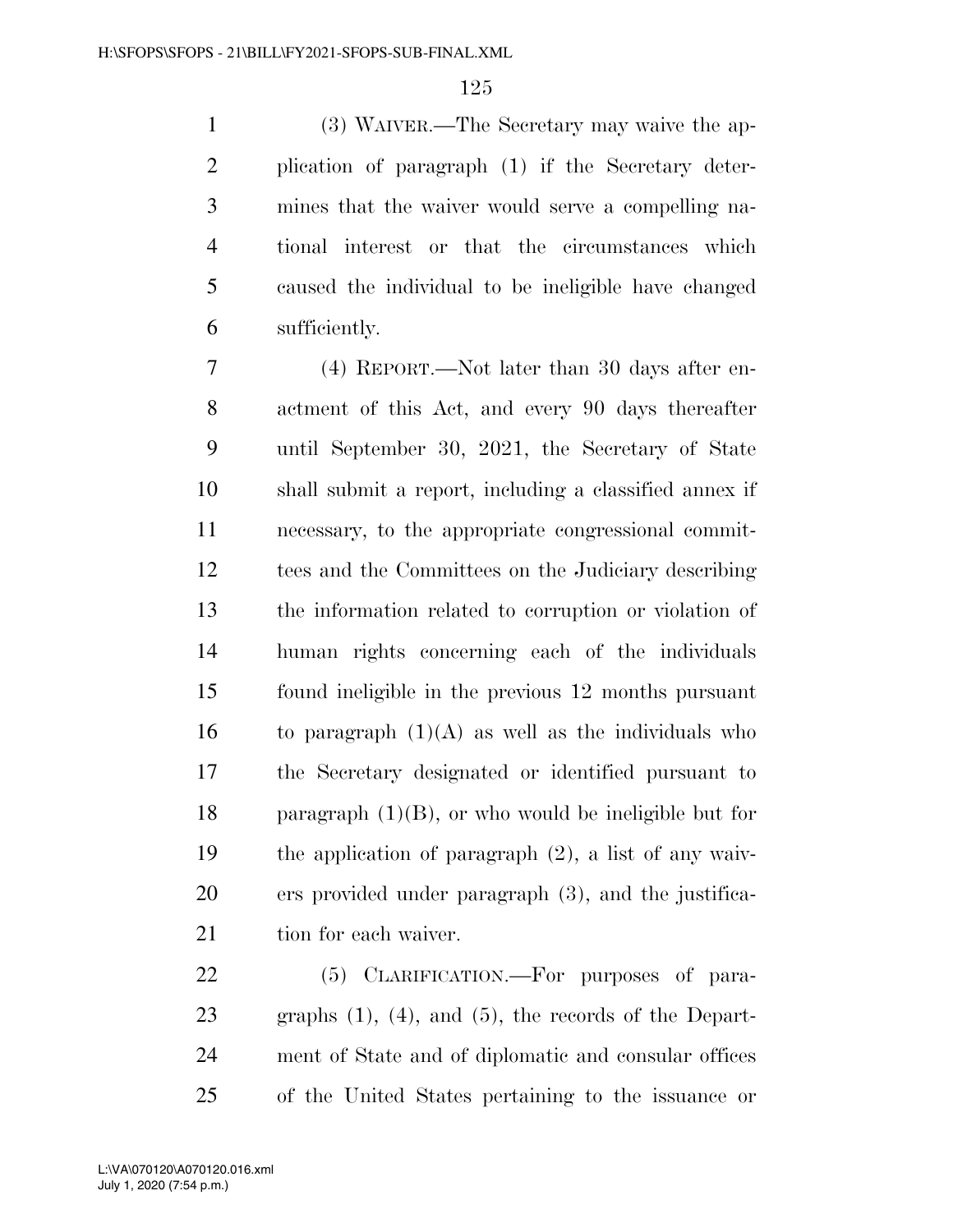- refusal of visas or permits to enter the United States shall not be considered confidential.
- (d) EXTRACTION OF NATURAL RESOURCES.—

 (1) ASSISTANCE.—Funds appropriated by this Act shall be made available to promote and support transparency and accountability of expenditures and revenues related to the extraction of natural re- sources, including by strengthening implementation and monitoring of the Extractive Industries Trans- parency Initiative, implementing and enforcing sec- tion 8204 of the Food, Conservation, and Energy Act of 2008 (Public Law 110–246; 122 Stat. 2052) and the amendments made by such section, and to prevent the sale of conflict diamonds, and provide technical assistance to promote independent audit mechanisms and support civil society participation in natural resource management.

 (2) PUBLIC DISCLOSURE AND INDEPENDENT AUDITS.—(A) The Secretary of the Treasury shall instruct the executive director of each international financial institution that it is the policy of the United States to use the voice and vote of the United States to oppose any assistance by such in- stitutions (including any loan, credit, grant, or guar-antee) to any country for the extraction and export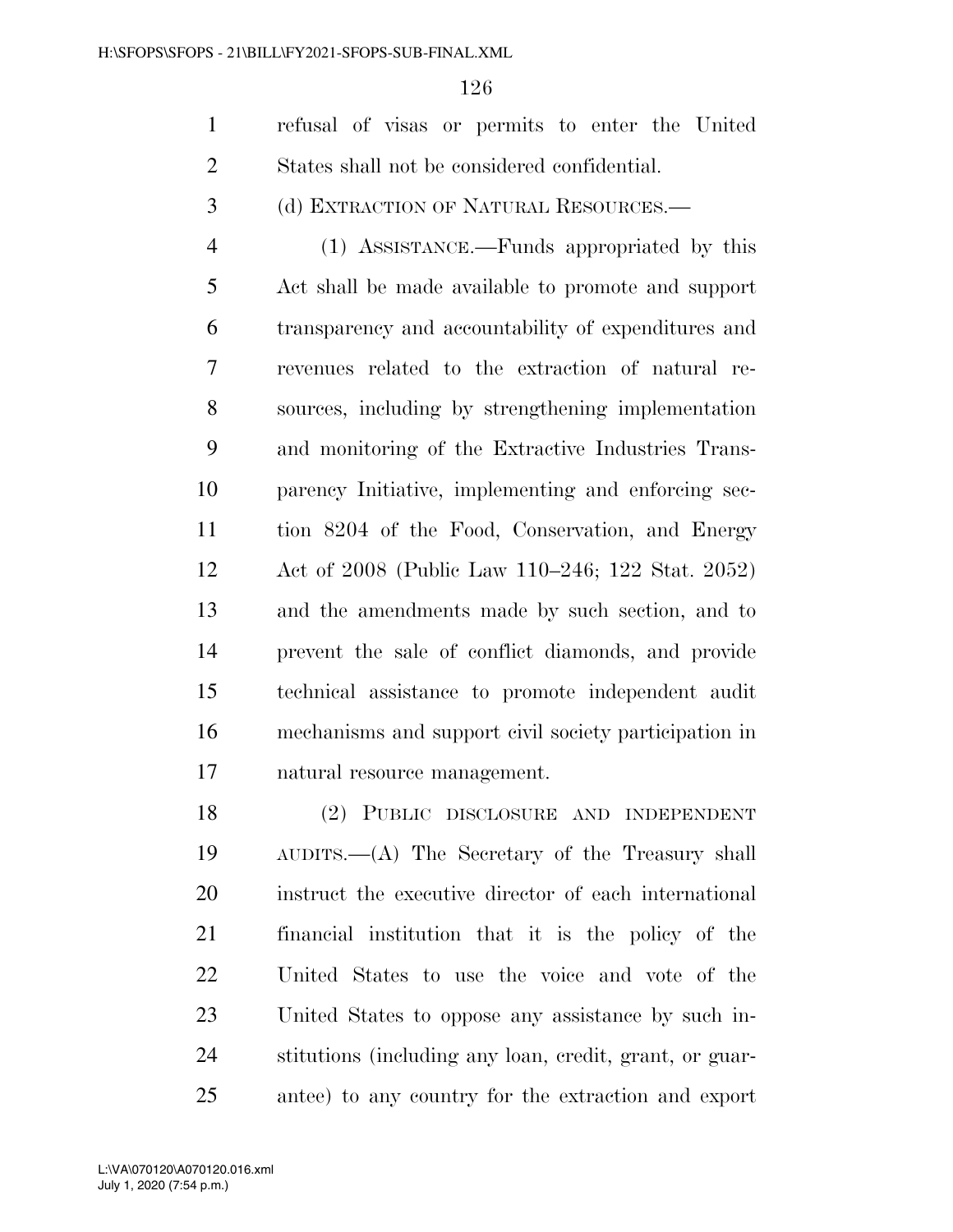| $\mathbf{1}$   | of a natural resource if the government of such                     |
|----------------|---------------------------------------------------------------------|
| $\overline{2}$ | country has in place laws, regulations, or procedures               |
| 3              | to prevent or limit the public disclosure of company                |
| $\overline{4}$ | payments as required by United States law, and un-                  |
| 5              | less such government has adopted laws, regulations,                 |
| 6              | or procedures in the sector in which assistance is                  |
| 7              | being considered to meet the standards included                     |
| 8              | under this section in the report accompanying this                  |
| 9              | Act.                                                                |
| 10             | $(B)$ The requirements of subparagraph $(A)$                        |
| 11             | shall not apply to assistance for the purpose of                    |
| 12             | building the capacity of such government to                         |
| 13             | meet the requirements of such subparagraph.                         |
| 14             | (e) FOREIGN ASSISTANCE WEBSITE.—Funds appro-                        |
| 15             | priated by this Act under titles I and II, and funds made           |
| 16             | available for any independent agency in title III, as appro-        |
| 17             | priate, shall be made available to support the provision            |
| 18             | of additional information on United States Government               |
| 19             | foreign assistance on the Department of State foreign as-           |
| 20             | sistance website: <i>Provided</i> , That all Federal agencies fund- |
| 21             | ed under this Act shall provide such information on for-            |
|                |                                                                     |

 eign assistance, upon request and in a timely manner, to the Department of State.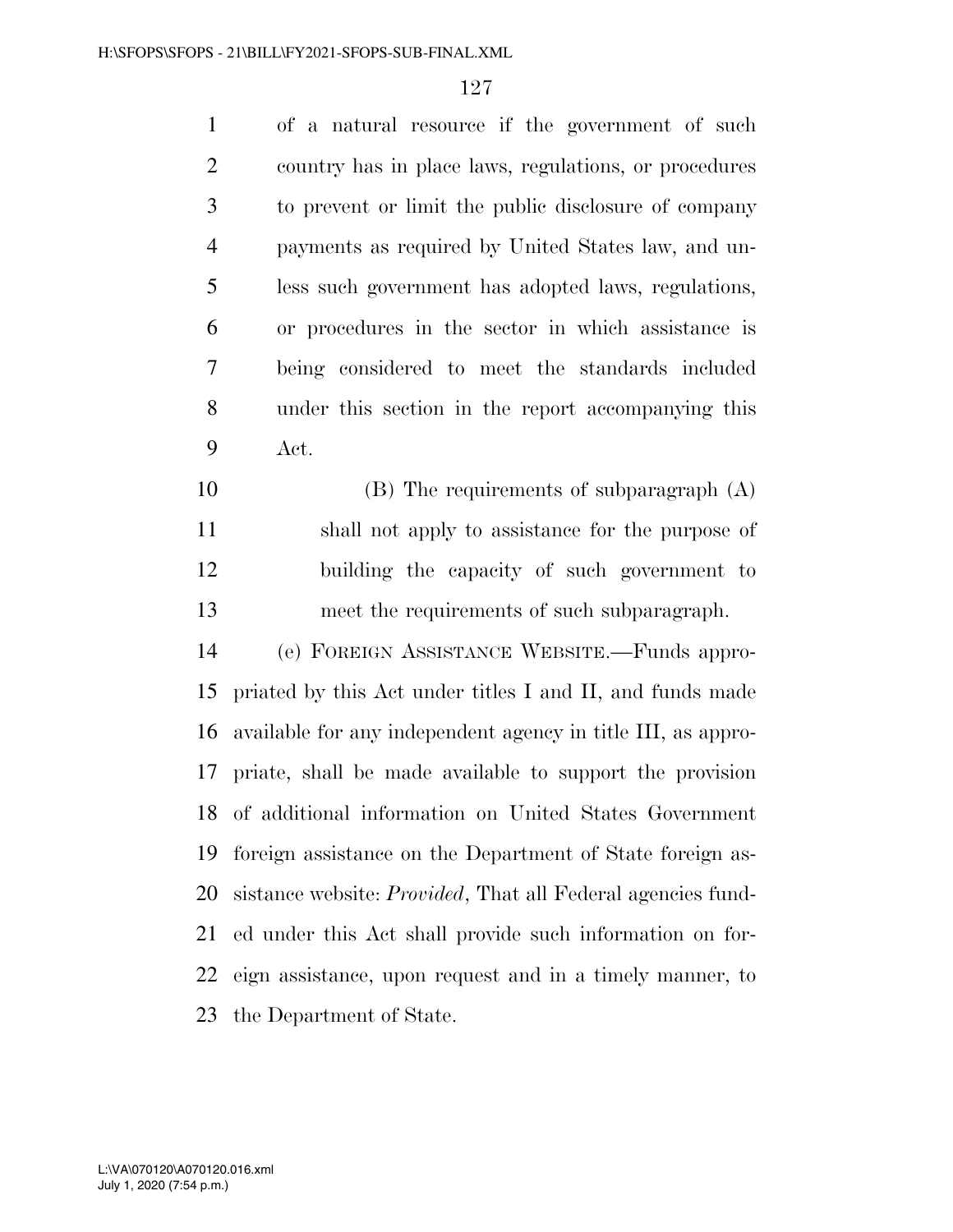## DEMOCRACY PROGRAMS

 SEC. 7032. (a) FUNDING.—Of the funds appro- priated by this Act under the headings ''Development As- sistance'', ''Economic Support Fund'', ''Democracy Fund'', ''Assistance for Europe, Eurasia and Central Asia'', and ''International Narcotics Control and Law En- forcement'', not less than \$2,400,500,000 shall be made available for democracy programs.

(b) AUTHORITIES.—

 (1) AVAILABILITY.—Funds made available by this Act for democracy programs pursuant to sub- section (a) and under the heading ''National Endow- ment for Democracy'' may be made available not- withstanding any other provision of law, and with regard to the National Endowment for Democracy (NED), any regulation.

 (2) BENEFICIARIES.—Funds made available by 18 this Act for the NED are made available pursuant to the authority of the National Endowment for De- mocracy Act (title V of Public Law 98–164), includ- ing all decisions regarding the selection of bene-ficiaries.

 (c) DEFINITION OF DEMOCRACY PROGRAMS.—For purposes of funds appropriated by this Act, the term ''de-mocracy programs'' means programs that support good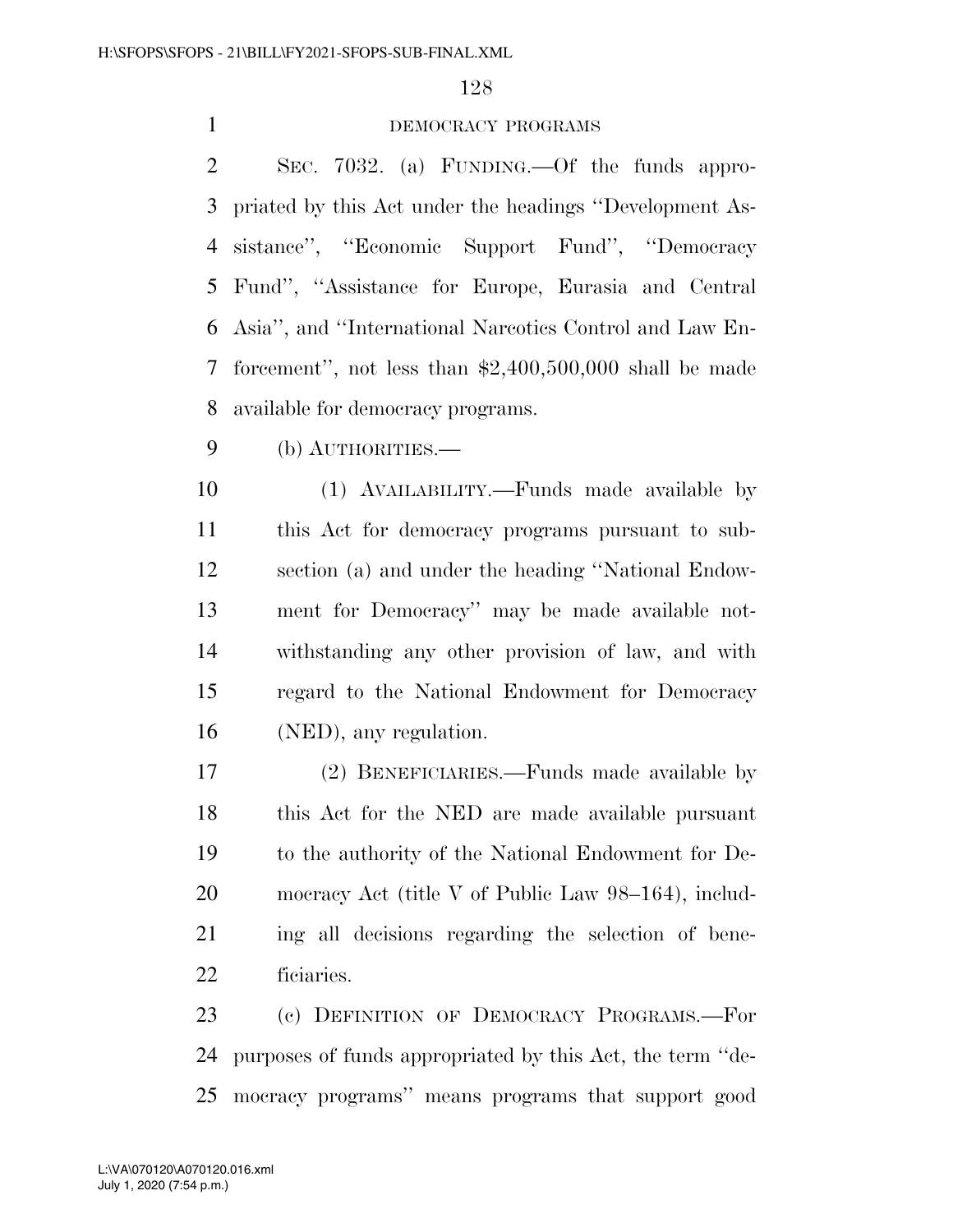governance, credible and competitive elections, freedom of expression, association, assembly, and religion, human rights, labor rights, independent media, and the rule of law, and that otherwise strengthen the capacity of demo- cratic political parties, governments, nongovernmental or- ganizations and institutions, and citizens to support the development of democratic states and institutions that are responsive and accountable to citizens.

 (d) PROGRAM PRIORITIZATION.—Funds made avail- able pursuant to this section that are made available for programs to strengthen government institutions shall be prioritized for those institutions that demonstrate a com-mitment to democracy and the rule of law.

 (e) RESTRICTION ON PRIOR APPROVAL.—With re- spect to the provision of assistance for democracy pro- grams in this Act, the organizations implementing such assistance, the specific nature of that assistance, and the participants in such programs shall not be subject to the prior approval by the government of any foreign country. (f) CONTINUATION OF CURRENT PRACTICES.— USAID shall continue to implement civil society and polit- ical competition and consensus building programs abroad with funds appropriated by this Act in a manner that rec- ognizes the unique benefits of grants and cooperative agreements in implementing such programs.

July 1, 2020 (7:54 p.m.) L:\VA\070120\A070120.016.xml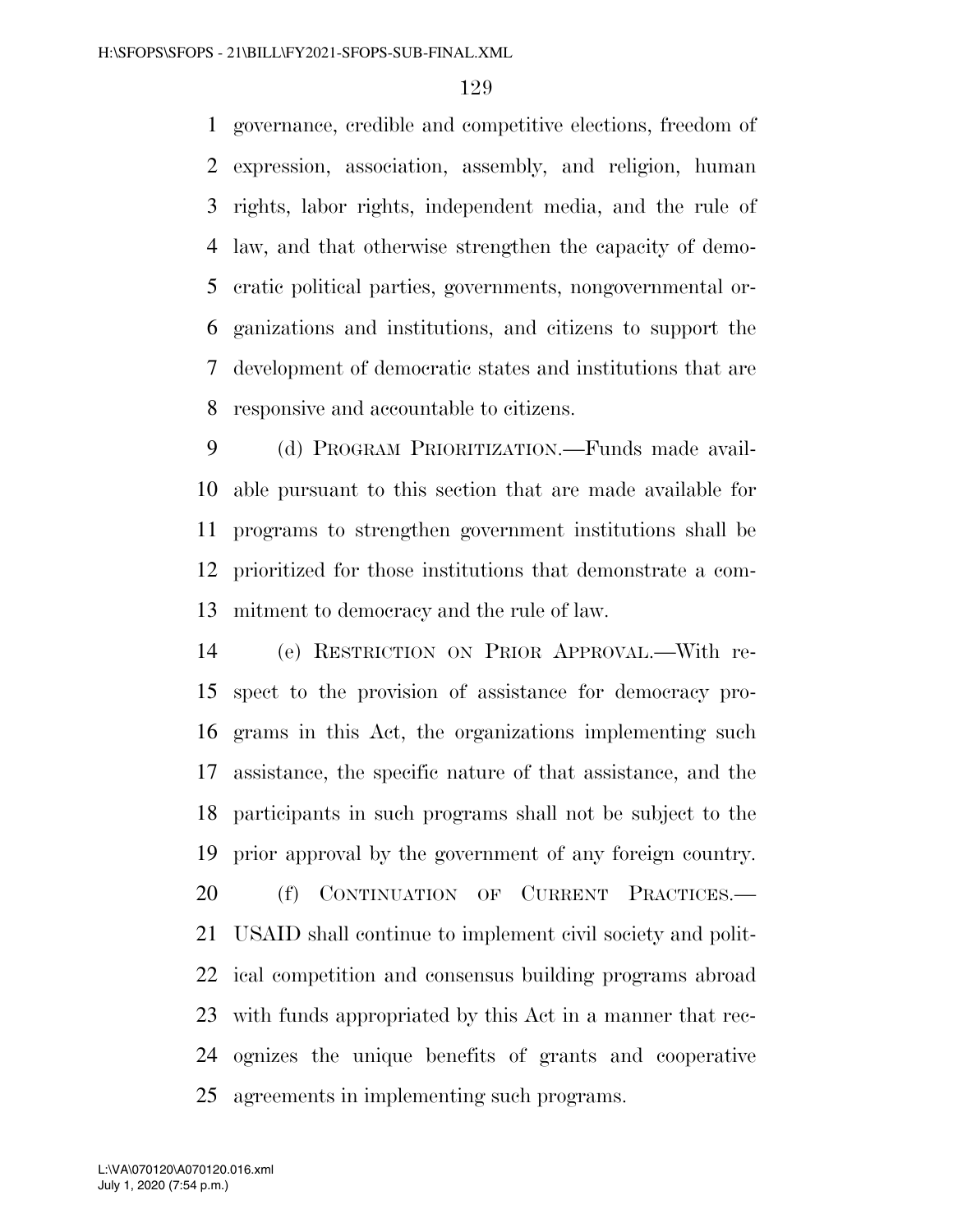(g) INFORMING THE NATIONAL ENDOWMENT FOR DEMOCRACY.—The Assistant Secretary for Democracy, Human Rights, and Labor, Department of State, and the Assistant Administrator for Democracy, Conflict, and Hu- manitarian Assistance, USAID, shall regularly inform the NED of democracy programs that are planned and sup- ported by funds made available by this Act and prior Acts making appropriations for the Department of State, for-eign operations, and related programs.

 (h) PROTECTION OF CIVIL SOCIETY ACTIVISTS AND JOURNALISTS.—Of the funds appropriated by this Act under the heading ''Democracy Fund'', not less than \$20,000,000 shall be made available to support and pro- tect civil society activists and journalists who have been threatened, harassed, or attacked, including journalists af- filiated with the United States Agency for Global Media, consistent with the action plan submitted pursuant to, and on the same terms and conditions of, section 7032(i) of the Department of State, Foreign Operations, and Related Programs Appropriations Act, 2018 (division K of Public Law 115–141).

22 (i) INTERNATIONAL FREEDOM OF EXPRESSION.—

23 (1) OPERATIONS.—Funds appropriated by this Act under the heading ''Diplomatic Programs'' shall be made available for the Bureau of Democracy,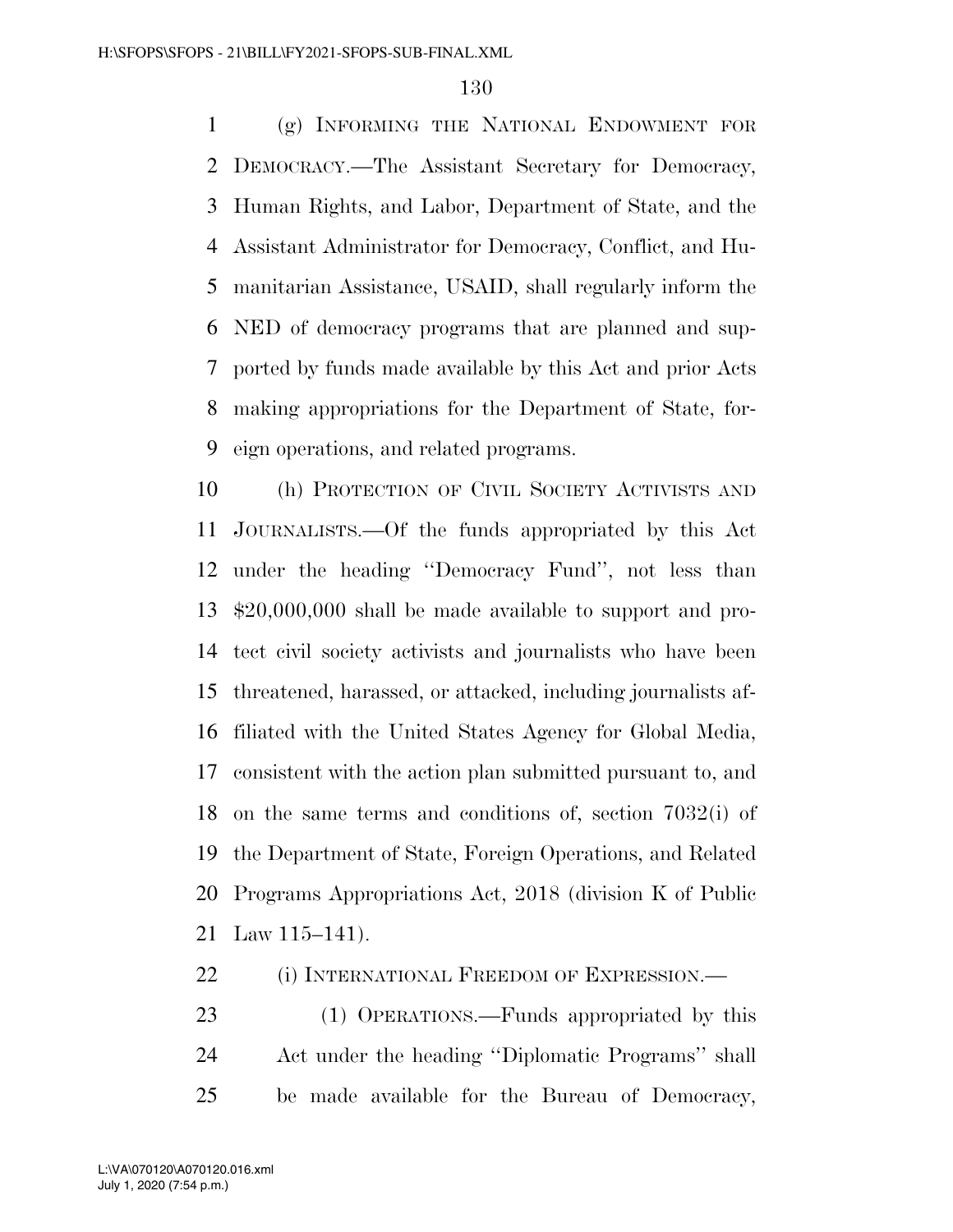Human Rights, and Labor, Department of State, for the costs of administering programs designed to pro- mote and defend freedom of expression and the inde- pendence of the media in countries where such free-dom and independence are restricted or denied.

 (2) ASSISTANCE.—Of the funds appropriated by this Act under the heading ''Democracy Fund'', not less than \$10,000,000 shall be made available for programs that promote and defend freedom of ex- pression and the independence of the media abroad: *Provided*, That such funds are in addition to funds otherwise made available by this Act for such pur- poses, and are intended to complement emergency and safety programs for civil society, including jour- nalists and media outlets at risk: *Provided further*, That such funds shall be subject to prior consulta- tion with, and the regular notification procedures of, 18 the Committees on Appropriations.

INTERNATIONAL RELIGIOUS FREEDOM

 SEC. 7033. (a) INTERNATIONAL RELIGIOUS FREE- DOM OFFICE.—Funds appropriated by this Act under the heading ''Diplomatic Programs'' shall be made available for the Office of International Religious Freedom, Depart-ment of State, including for support staff at not less than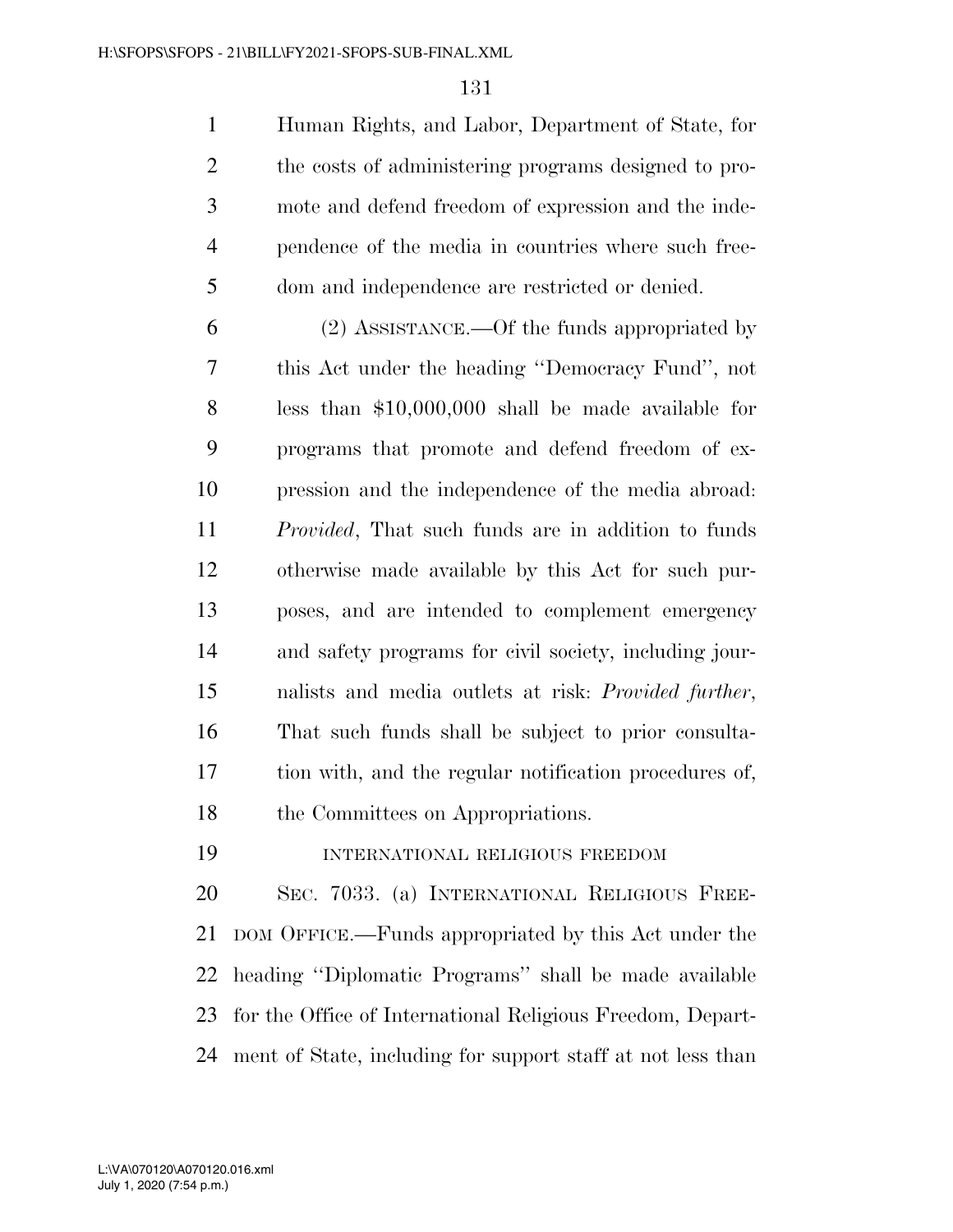the amounts specified for such office in the table under such heading in the report accompanying this Act.

 (b) ASSISTANCE.—Funds appropriated by this Act under the headings ''Democracy Fund'', and ''Inter- national Broadcasting Operations'' shall be made available for international religious freedom programs and funds appropriated by this Act under the headings ''Inter- national Disaster Assistance'' and ''Migration and Ref- ugee Assistance'' shall be made available for humanitarian assistance for vulnerable and persecuted religious minori- ties: *Provided*, That funds made available by this Act under the heading ''Democracy Fund'' pursuant to this section shall be made available at not less than the amount in the table under such heading in the report accom- panying this Act and shall be the responsibility of the Am- bassador-at-Large for International Religious Freedom, in consultation with other relevant United States Govern- ment officials, and shall be subject to prior consultation with the Committees on Appropriations.

 (c) AUTHORITY.—Funds appropriated by this Act and prior Acts making appropriations for the Department of State, foreign operations, and related programs under the heading ''Economic Support Fund'' may be made available notwithstanding any other provision of law for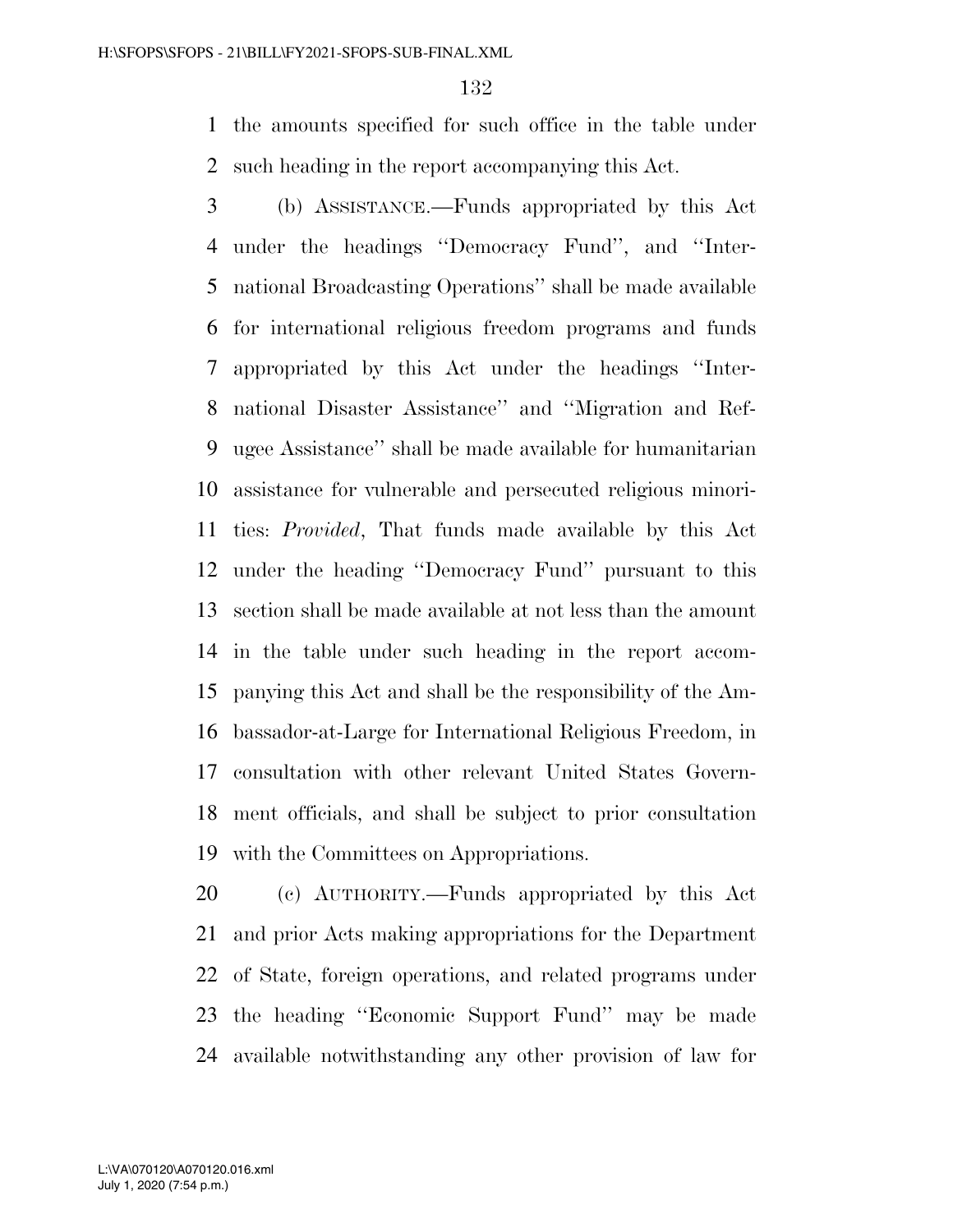assistance for ethnic and religious minorities in Iraq and Syria.

 (d) DESIGNATION OF NON-STATE ACTORS.—Section 7033(e) of the Department of State, Foreign Operations, and Related Programs Appropriations Act, 2017 (division J of Public Law 115–31) shall continue in effect during fiscal year 2021.

## 8 SPECIAL PROVISIONS

 SEC. 7034. (a) VICTIMS OF WAR, DISPLACED CHIL- DREN, AND DISPLACED BURMESE.—Funds appropriated in titles III and VI of this Act that are made available for victims of war, displaced children, displaced Burmese, and to combat trafficking in persons and assist victims of such trafficking, may be made available notwith-standing any other provision of law.

(b) FORENSIC ASSISTANCE.—

 (1) Of the funds appropriated by this Act under the heading ''Economic Support Fund'', not less than \$10,000,000 shall be made available for foren- sic anthropology assistance related to the exhuma- tion and identification of victims of war crimes, crimes against humanity, and genocide, which shall be administered by the Assistant Secretary for De- mocracy, Human Rights, and Labor, Department of State: *Provided*, That such funds shall be in addition

July 1, 2020 (7:54 p.m.) L:\VA\070120\A070120.016.xml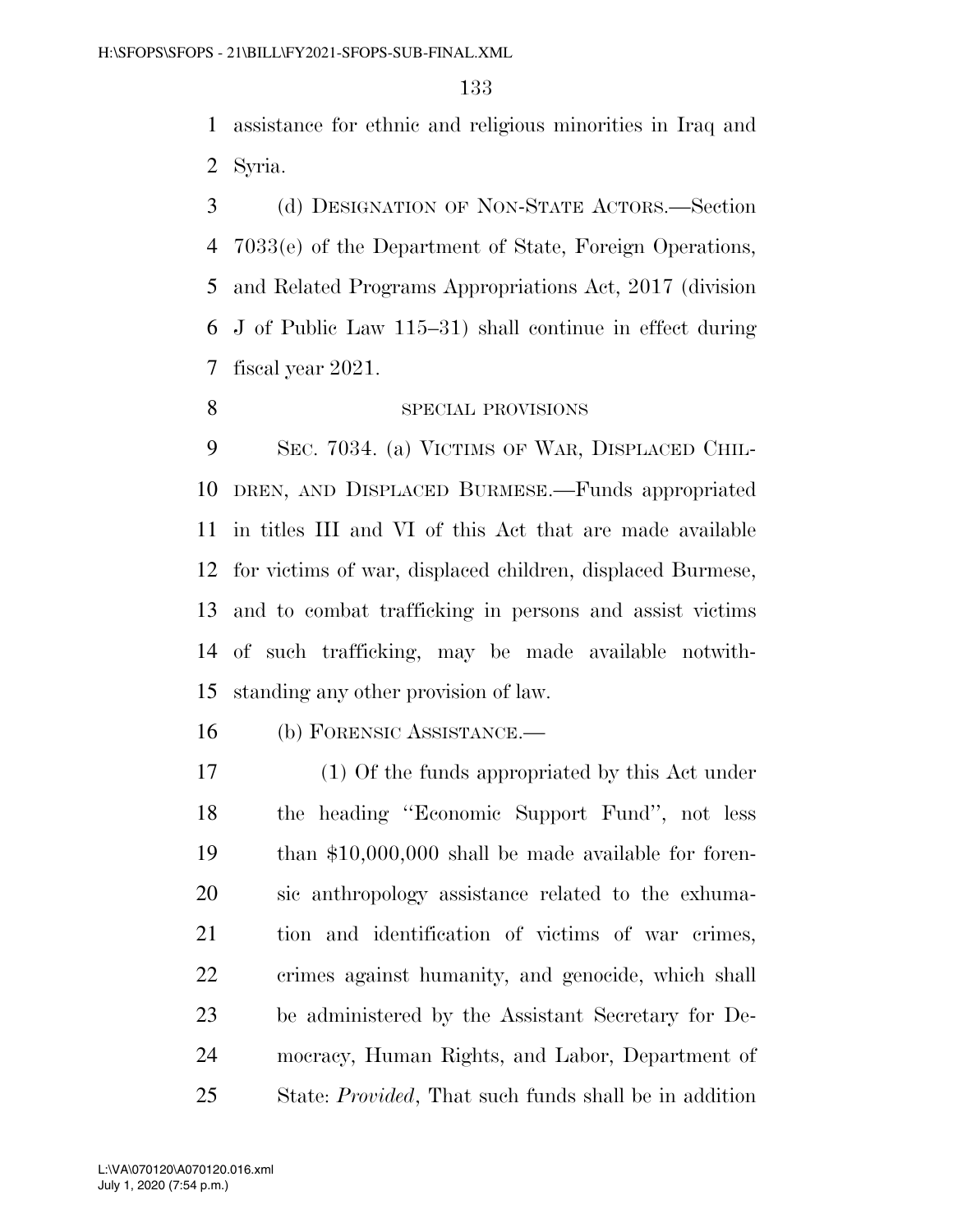to funds made available by this Act and prior Acts making appropriations for the Department of State, foreign operations, and related programs for assist-ance for countries.

 (2) Of the funds appropriated by this Act under the heading ''International Narcotics Control and Law Enforcement'', not less than \$10,000,000 shall be made available for DNA forensic technology pro- grams to combat human trafficking in Central America and Mexico.

 (c) ATROCITIES PREVENTION.—Of the funds appro- priated by this Act under the headings ''Economic Sup- port Fund'' and ''International Narcotics Control and Law Enforcement'', not less than \$5,000,000 shall be made available for programs to prevent atrocities, includ- ing to implement recommendations of the Atrocities Pre- vention Board: *Provided*, That funds made available pur- suant to this subsection are in addition to amounts other- wise made available for such purposes: *Provided further*, That such funds shall be subject to the regular notification procedures of the Committees on Appropriations.

22 (d) WORLD FOOD PROGRAMME.—Funds managed by the Bureau for Humanitarian Assistance, United States Agency for International Development, from this or any other Act, may be made available as a general contribution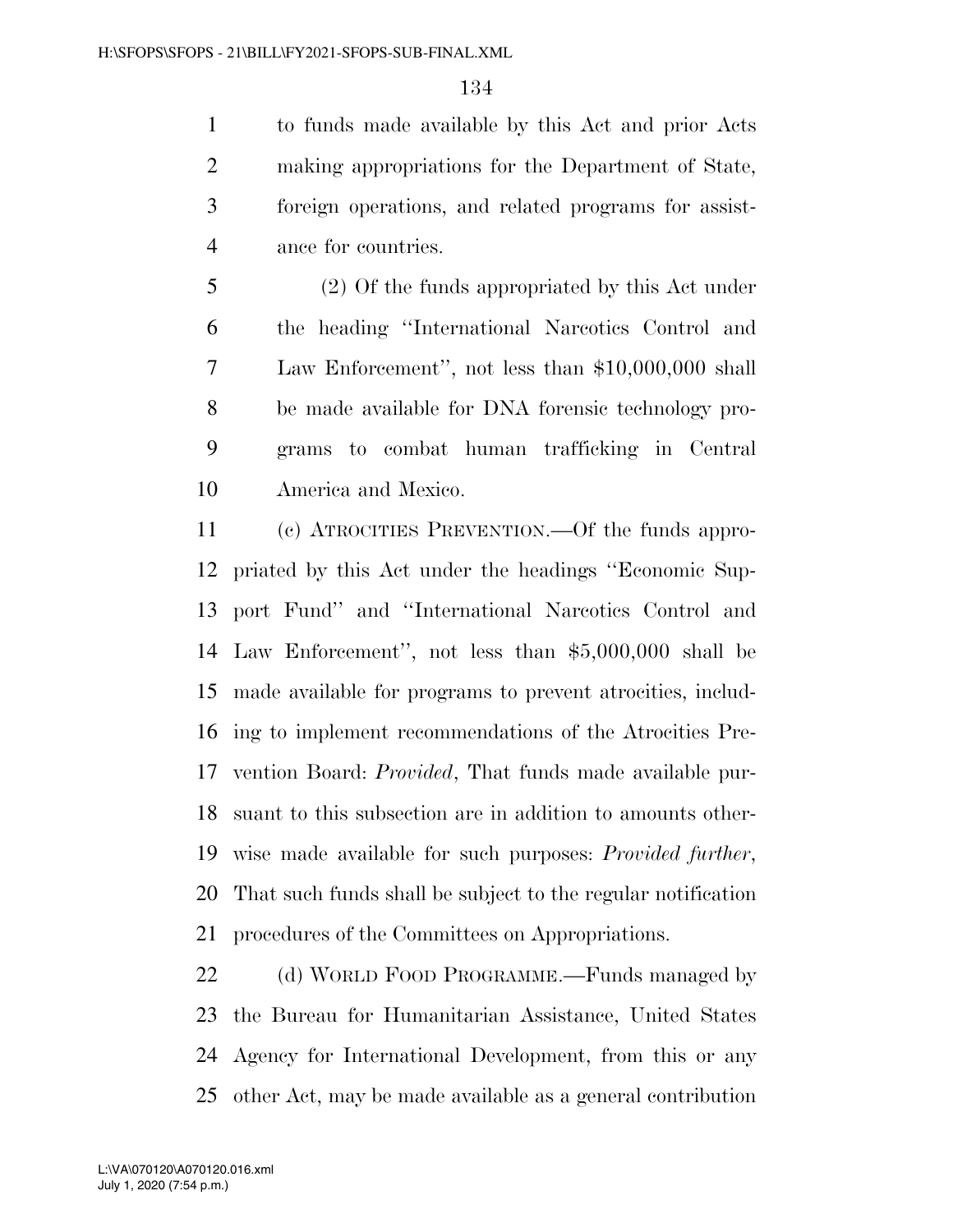to the World Food Programme, notwithstanding any other provision of law.

(e) DIRECTIVES AND AUTHORITIES.—

 (1) RESEARCH AND TRAINING.—Funds appro- priated by this Act under the heading ''Assistance for Europe, Eurasia and Central Asia'' shall be made available to carry out the Program for Re- search and Training on Eastern Europe and the Independent States of the Former Soviet Union as authorized by the Soviet-Eastern European Research and Training Act of 1983 (22 U.S.C. 4501 et seq.).

 (2) GENOCIDE VICTIMS MEMORIAL SITES.— Funds appropriated by this Act and prior Acts mak- ing appropriations for the Department of State, for- eign operations, and related programs under the headings ''Economic Support Fund'' and ''Assist- ance for Europe, Eurasia and Central Asia'' may be made available as contributions to establish and maintain memorial sites of genocide, subject to the regular notification procedures of the Committees on Appropriations.

 (3) PRIVATE SECTOR PARTNERSHIPS.—Of the funds appropriated by this Act under the headings ''Development Assistance'' and ''Economic Support Fund'' that are made available for private sector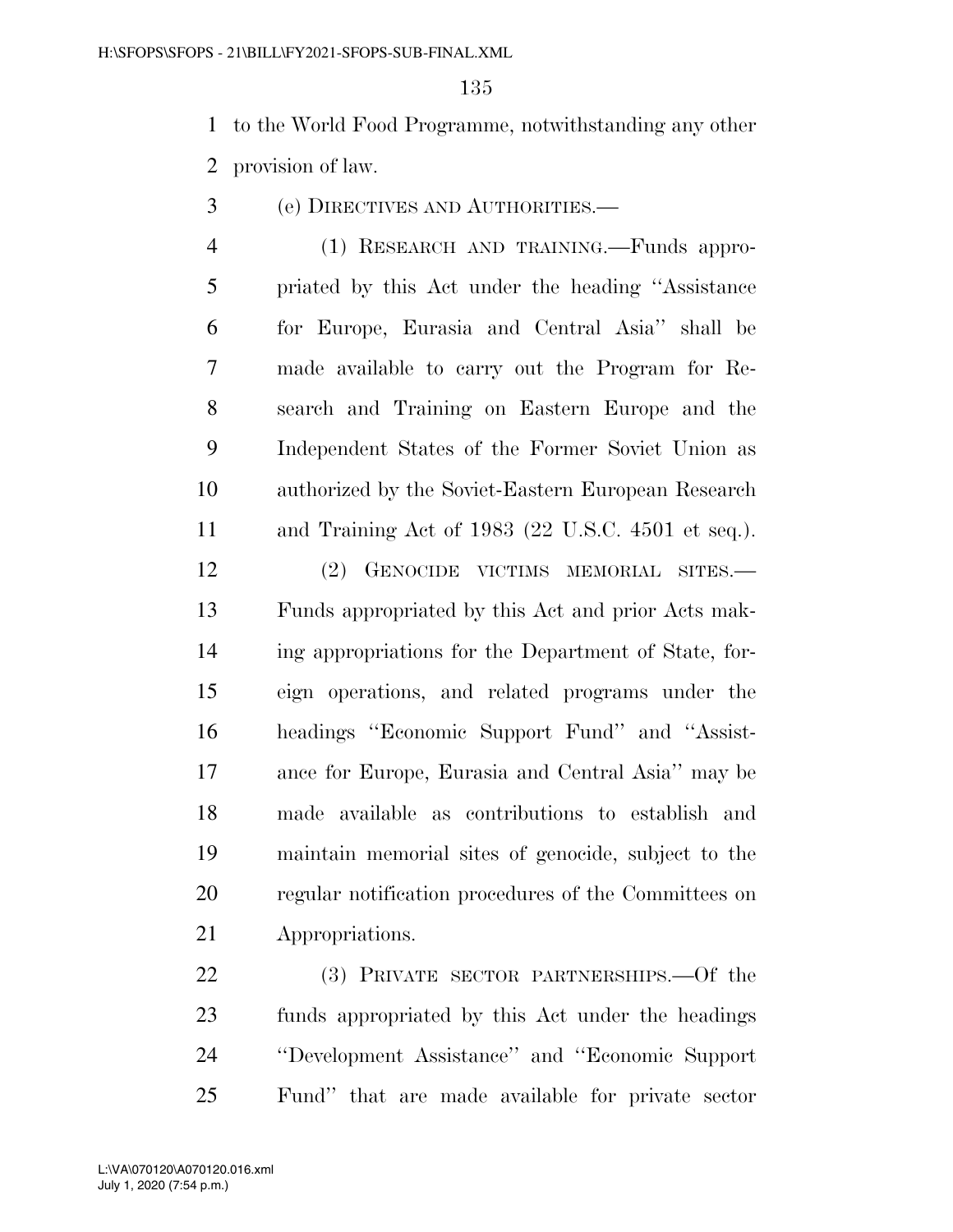partnerships, up to \$50,000,000 may remain avail- able until September 30, 2023: *Provided*, That funds made available pursuant to this paragraph may only be made available following prior consultation with the appropriate congressional committees, and the regular notification procedures of the Committees on Appropriations.

 (4) ADDITIONAL AUTHORITIES.—Of the amounts made available by title I of this Act under the heading ''Diplomatic Programs'', up to \$500,000 may be made available for grants pursuant to sec- tion 504 of the Foreign Relations Authorization Act, Fiscal Year 1979 (22 U.S.C. 2656d), including to facilitate collaboration with indigenous communities, and up to \$1,000,000 may be made available for grants to carry out the activities of the Cultural An-tiquities Task Force.

 (5) INNOVATION.—The USAID Administrator may use funds appropriated by this Act under title III to make innovation incentive awards in accord- ance with the terms and conditions of section 7034(e)(4) of the Department of State, Foreign Op- erations, and Related Programs Appropriations Act, 2019 (division F of Public Law 116–6): *Provided*, That each individual award may not exceed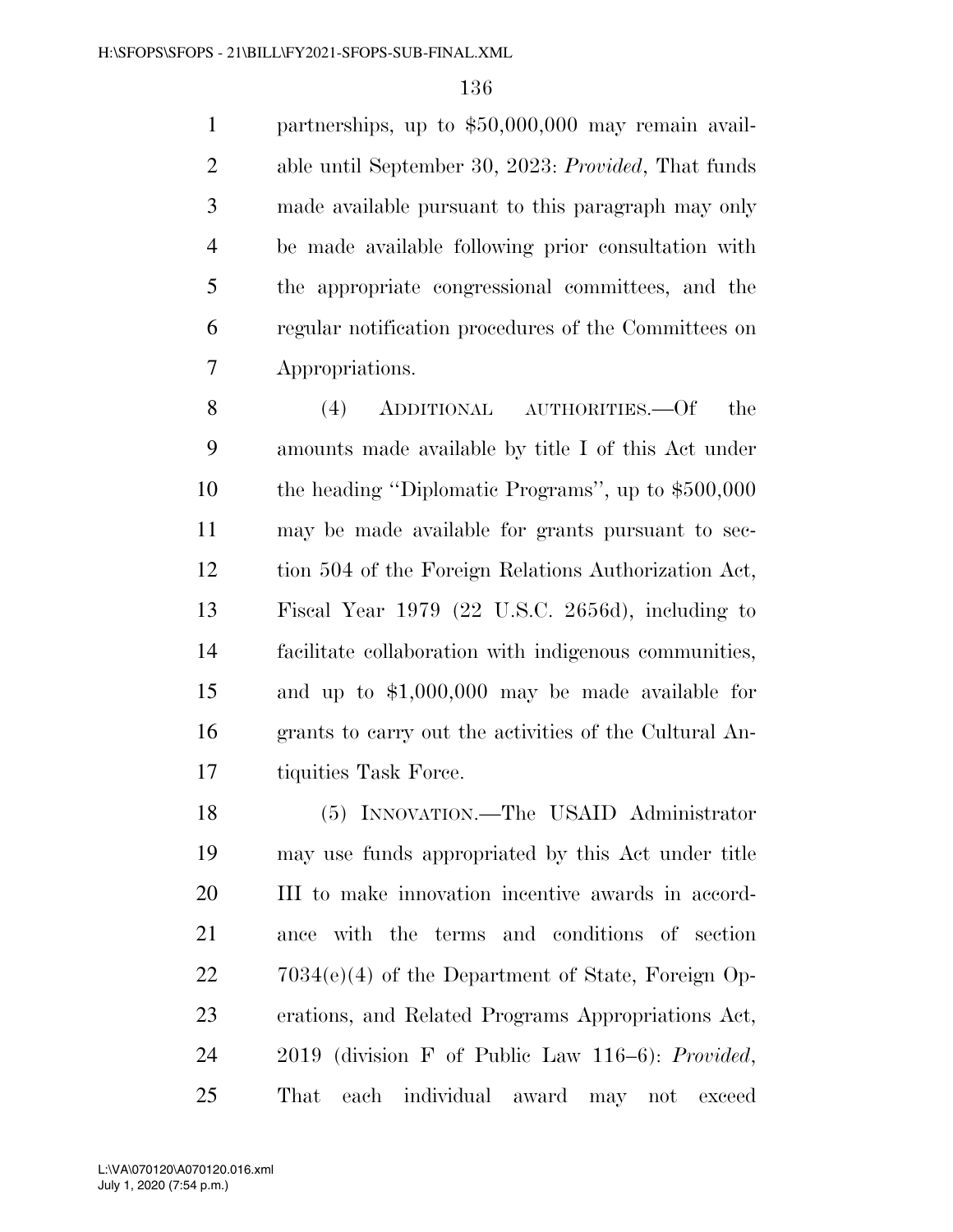\$100,000: *Provided further*, That no more than 15 such awards may be made during fiscal year 2021.

 (6) EXCHANGE VISITOR PROGRAM.—None of the funds made available by this Act may be used to modify the Exchange Visitor Program adminis- tered by the Department of State to implement the Mutual Educational and Cultural Exchange Act of 1961 (Public Law 87–256; 22 U.S.C. 2451 et seq.), except through the formal rulemaking process pursu- ant to the Administrative Procedure Act (5 U.S.C. 551 et seq.) and notwithstanding the exceptions to such rulemaking process in such Act: *Provided*, That funds made available for such purpose shall only be made available after consultation with, and subject to the regular notification procedures of, the Com- mittees on Appropriations, regarding how any pro- posed modification would affect the public diplomacy goals of, and the estimated economic impact on, the United States: *Provided further*, That such consulta- tion shall take place not later than 30 days prior to the publication in the Federal Register of any regu- latory action modifying the Exchange Visitor Pro-gram.

 (7) INTERNATIONAL FAIRS AND EXPO-SITIONS.—Notwithstanding section 204 of the Admi-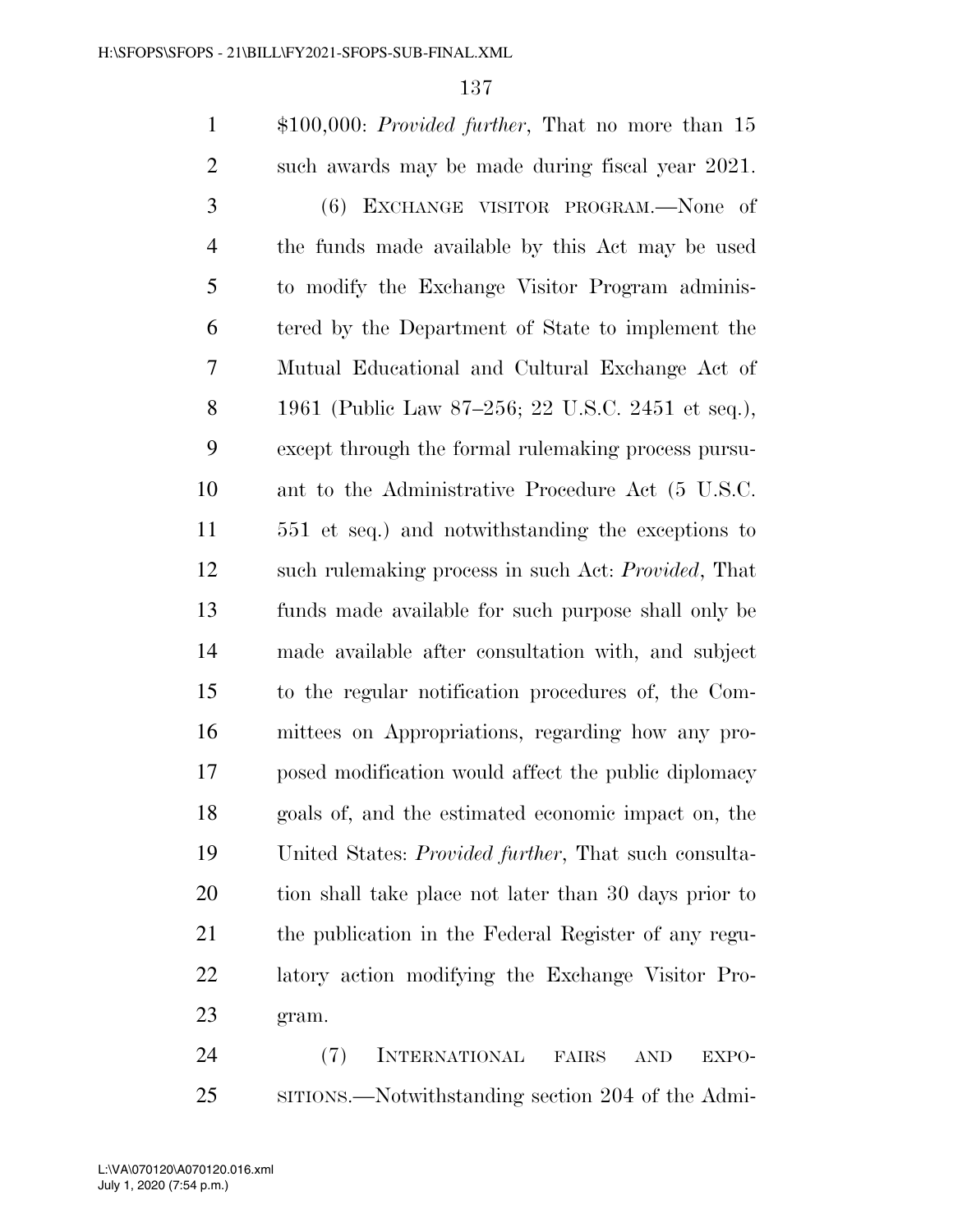ral James W. Nance and Meg Donovan Foreign Re- lations Authorization Act, Fiscal Years 2000 and 2001 (22 U.S.C. 2452b), funds appropriated by this Act under the heading ''Diplomatic Programs'' for this fiscal year may be made available for United States participation in international fairs and expo- sitions abroad, including for construction and oper- ation of United States pavilions or other major ex- hibits, subject to prior consultation with, and the regular notification procedures of, the Committees on Appropriations: *Provided*, That any such funds shall be made available on a cost matching basis from sources other than the United States Govern- ment, to the maximum extent practicable: *Provided further*, That funds made available pursuant to this paragraph may not be used to reimburse any partici- pation in international fairs and expositions abroad 18 that took place prior to the date of enactment of this Act: *Provided further*, That the Office of Inspector General, Department of State, shall conduct a finan- cial and performance audit and issue a report on the use of such authority.

 (8) WORLD TOURISM ORGANIZATION.—Notwith- standing any other provision of law, the President is authorized to accept the statutes of, and to maintain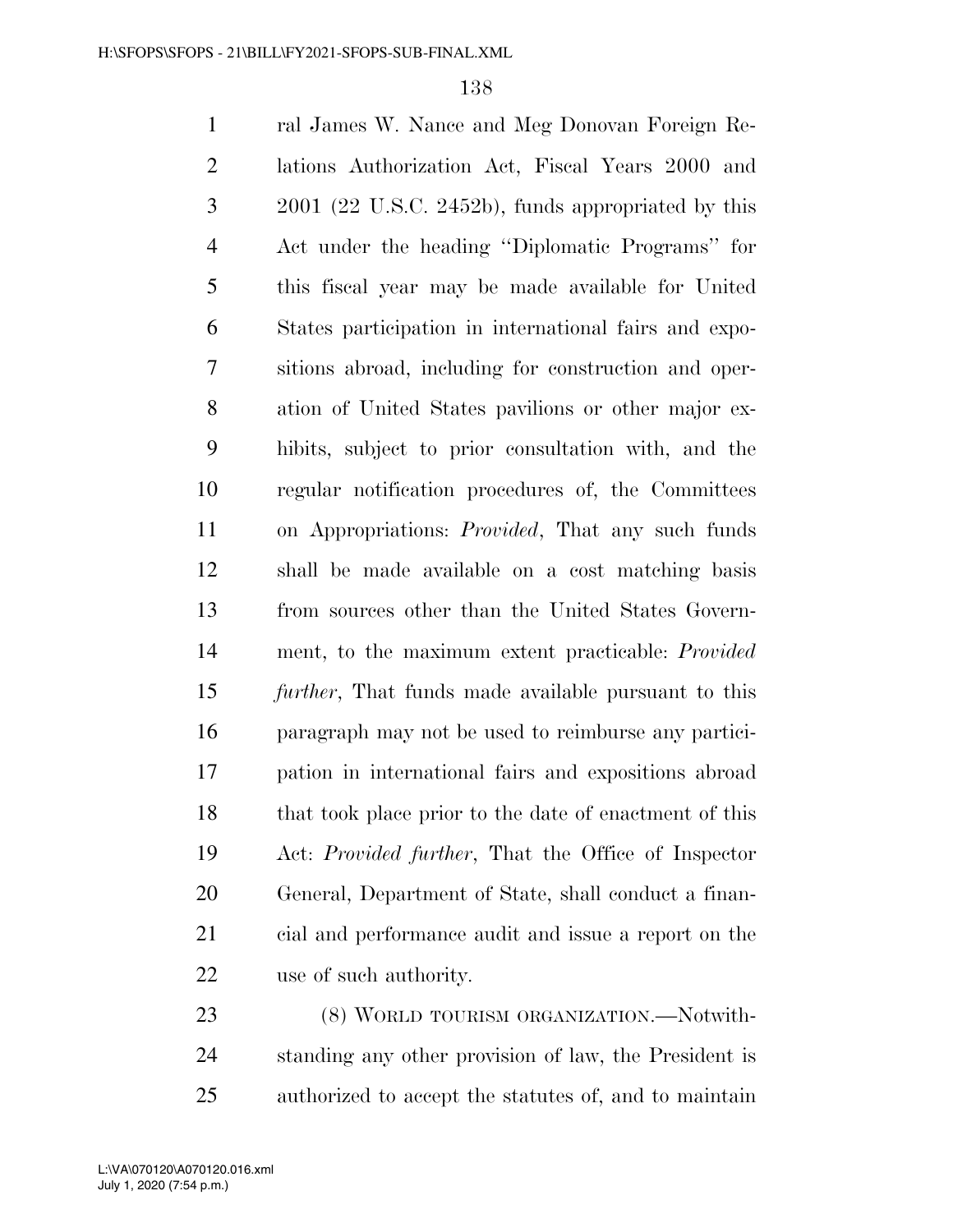membership of the United States in, the United Na- tions World Tourism Organization, and the United States' assessed contributions to maintain such membership may be paid from funds appropriated for ''Contributions to International Organizations''.

 (f) PARTNER VETTING.—Prior to initiating a partner vetting program, or making significant changes to the scope of an existing partner vetting program, the Sec- retary of State and USAID Administrator, as appropriate, shall consult with the Committees on Appropriations: *Pro- vided*, That the Secretary and the Administrator shall pro- vide a direct vetting option for prime awardees in any partner vetting program initiated or significantly modified after the date of enactment of this Act, unless the Sec- retary of State or USAID Administrator, as applicable, informs the Committees on Appropriations on a case-by- case basis that a direct vetting option is not feasible for such program.

 (g) CONTINGENCIES.—During fiscal year 2021, the President may use up to \$125,000,000 under the author- ity of section 451 of the Foreign Assistance Act of 1961, notwithstanding any other provision of law.

 (h) INTERNATIONAL CHILD ABDUCTIONS.—The Sec- retary of State should withhold funds appropriated under the heading ''Economic Support Fund'' and under title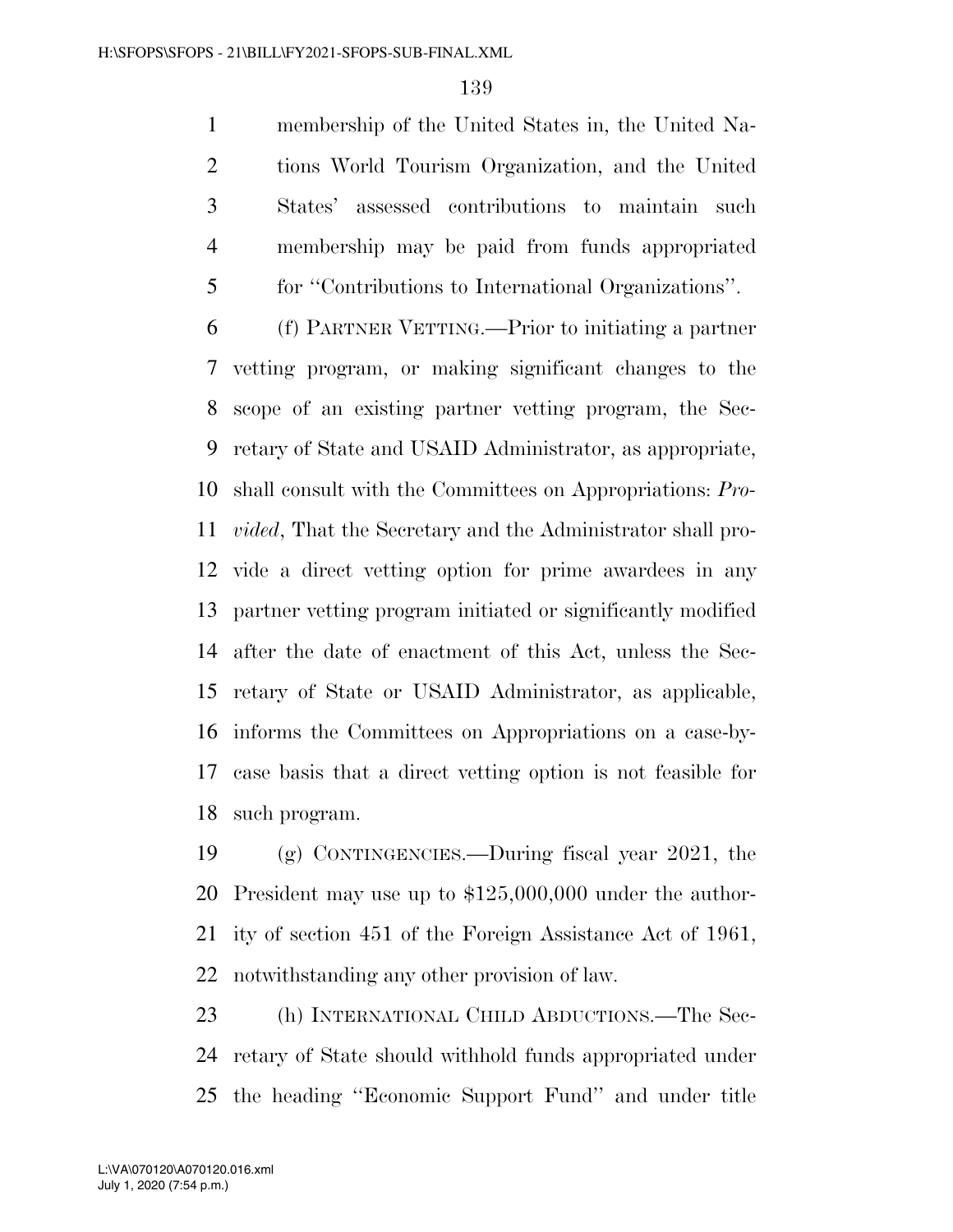IV of this Act for assistance for the central government of any country that is not taking appropriate steps to com- ply with the Convention on the Civil Aspects of Inter- national Child Abductions, done at the Hague on October 25, 1980: *Provided*, That the Secretary shall report to the Committees on Appropriations within 15 days of with-holding funds under this subsection.

 (i) TRANSFER OF FUNDS FOR EXTRAORDINARY PRO- TECTION.—The Secretary of State may transfer to, and merge with, funds under the heading ''Protection of For- eign Missions and Officials'' unobligated balances of ex- pired funds appropriated under the heading ''Diplomatic Programs'' for fiscal year 2021, except for funds des- ignated for Overseas Contingency Operations/Global War 15 on Terrorism pursuant to section  $251(b)(2)(A)(ii)$  of the Balanced Budget and Emergency Deficit Control Act of 1985, at no later than the end of the fifth fiscal year after the last fiscal year for which such funds are available for the purposes for which appropriated: *Provided*, That not more than \$50,000,000 may be transferred.

 (j) AUTHORITY.—Funds made available by this Act under the heading ''Economic Support Fund'' to counter extremism may be made available notwithstanding any other provision of law restricting assistance to foreign countries, except sections 502B, 620A, and 620M of the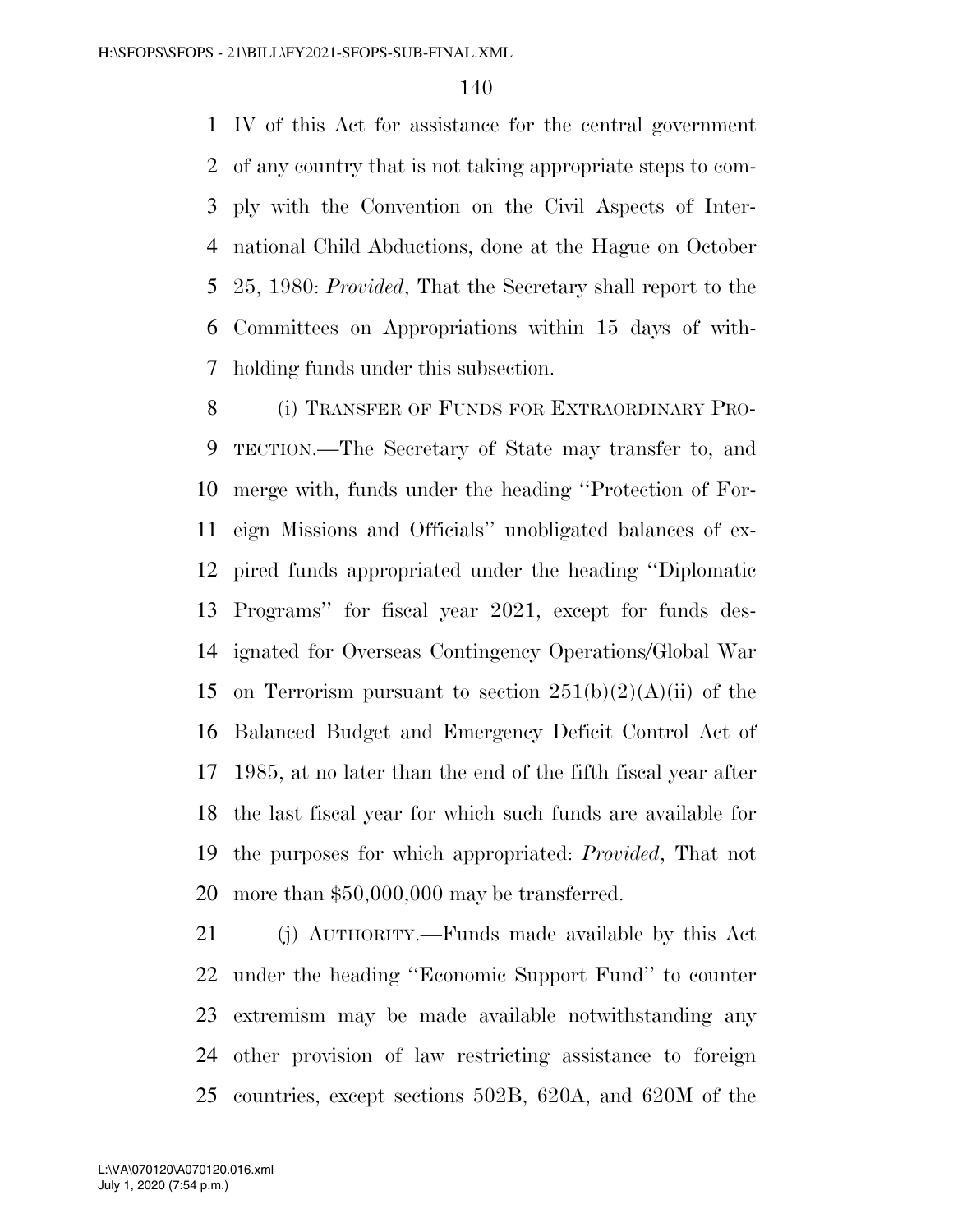Foreign Assistance Act of 1961: *Provided*, That the use of the authority of this subsection shall be subject to prior consultation with the appropriate congressional commit- tees and the regular notification procedures of the Com-mittees on Appropriations.

 (k) PROTECTIONS AND REMEDIES FOR EMPLOYEES OF DIPLOMATIC MISSIONS AND INTERNATIONAL ORGANI- ZATIONS.—The Secretary of State shall implement section 203(a)(2) of the William Wilberforce Trafficking Victims Protection Reauthorization Act of 2008 (Public Law 110– 457): *Provided*, That in addition to suspension on the basis of an unpaid default or final civil judgment directly or indirectly related to human trafficking against the em- ployer or a family member assigned to an embassy, sus- pension on this basis should also apply to an employer or family member assigned to any diplomatic mission, or any international organization: *Provided further*, That the Sec- retary of State should assist in obtaining payment of final court judgments awarded to A–3 and G–5 visa holders, including encouraging the sending states to provide com- pensation directly to victims: *Provided further*, That the Secretary shall include in the Trafficking in Persons an- nual report a concise summary of each trafficking case involving an A–3 or G–5 visa holder that meets one or more of the following criteria: (1) a final court judgment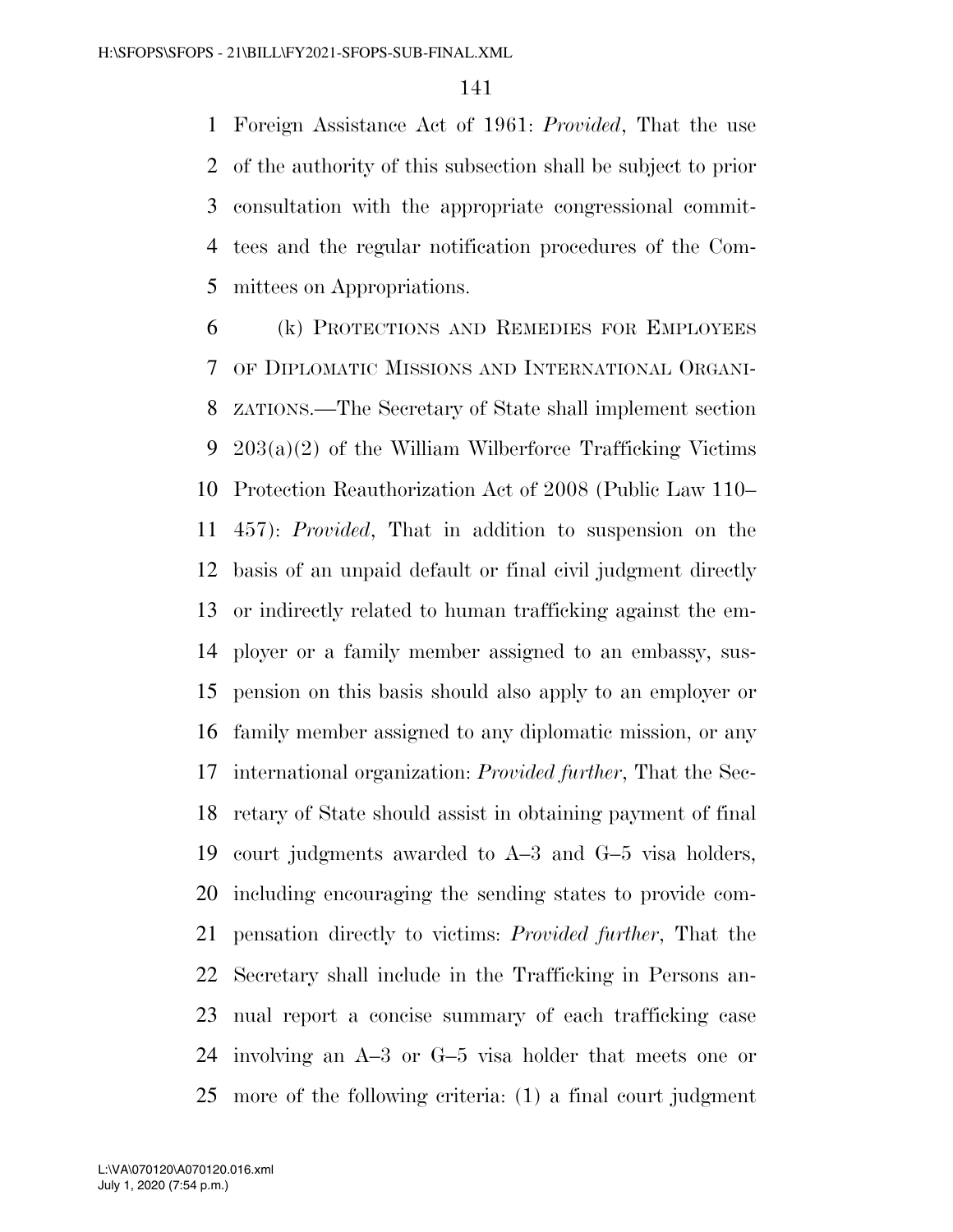(including a default judgment) issued against a current or former employee of such diplomatic mission or inter- national organization; (2) the issuance of a T-visa to the victim; or (3) a request by the Department of State to the sending state that immunity of individual diplomats or family members be waived to permit criminal prosecu-tion.

8 (1) EXTENSION OF AUTHORITIES.—

 (1) PASSPORT FEES.—Section 1(b)(2) of the Passport Act of June 4, 1920 (22 U.S.C. 214(b)(2)) shall be applied by substituting ''September 30, 12 2021'' for "September 30, 2010".

 (2) INCENTIVES FOR CRITICAL POSTS.—The authority contained in section 1115(d) of the Sup- plemental Appropriations Act, 2009 (Public Law 111–32) shall remain in effect through September 30, 2021.

 (3) USAID CIVIL SERVICE ANNUITANT WAIV- ER.—Section 625(j)(1) of the Foreign Assistance 20 Act of 1961 (22 U.S.C. 2385(j)(1)) shall be applied by substituting ''September 30, 2021'' for ''October 22 1, 2010" in subparagraph  $(B)$ .

23 (4) OVERSEAS PAY COMPARABILITY AND LIMI-TATION.—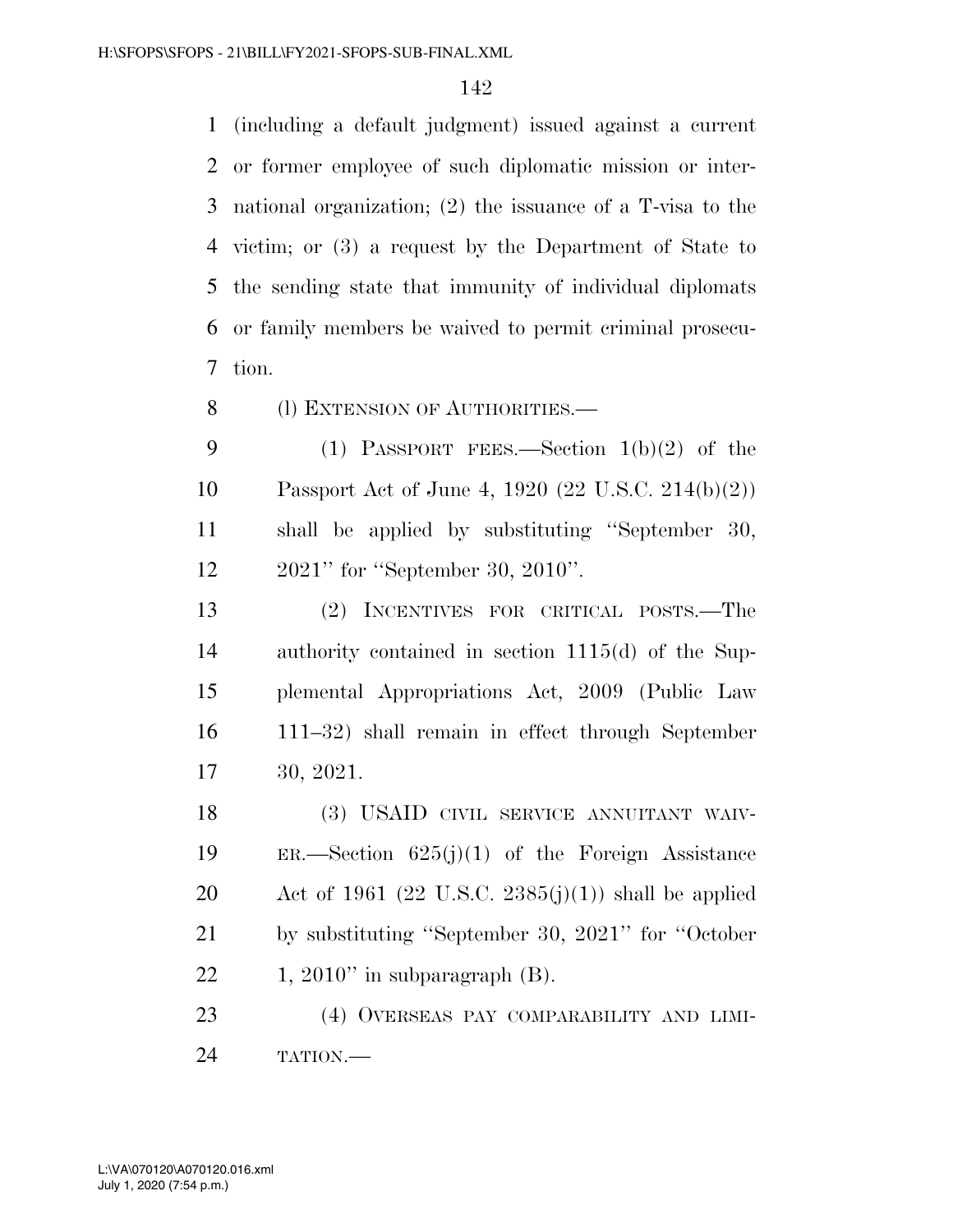(A) Subject to the limitation described in subparagraph (B), the authority provided by section 1113 of the Supplemental Appropria- tions Act, 2009 (Public Law 111–32) shall re-main in effect through September 30, 2021.

 (B) The authority described in subpara- graph (A) may not be used to pay an eligible member of the Foreign Service (as defined in section 1113(b) of the Supplemental Appropria- tions Act, 2009 (Public Law 111–32)) a local- ity-based comparability payment (stated as a percentage) that exceeds two-thirds of the amount of the locality-based comparability pay- ment (stated as a percentage) that would be payable to such member under section 5304 of title 5, United States Code, if such member's official duty station were in the District of Co-lumbia.

 (5) CATEGORICAL ELIGIBILITY.—The Foreign Operations, Export Financing, and Related Pro- grams Appropriations Act, 1990 (Public Law 101– 167) is amended—

 (A) in section 599D (8 U.S.C. 1157 note)—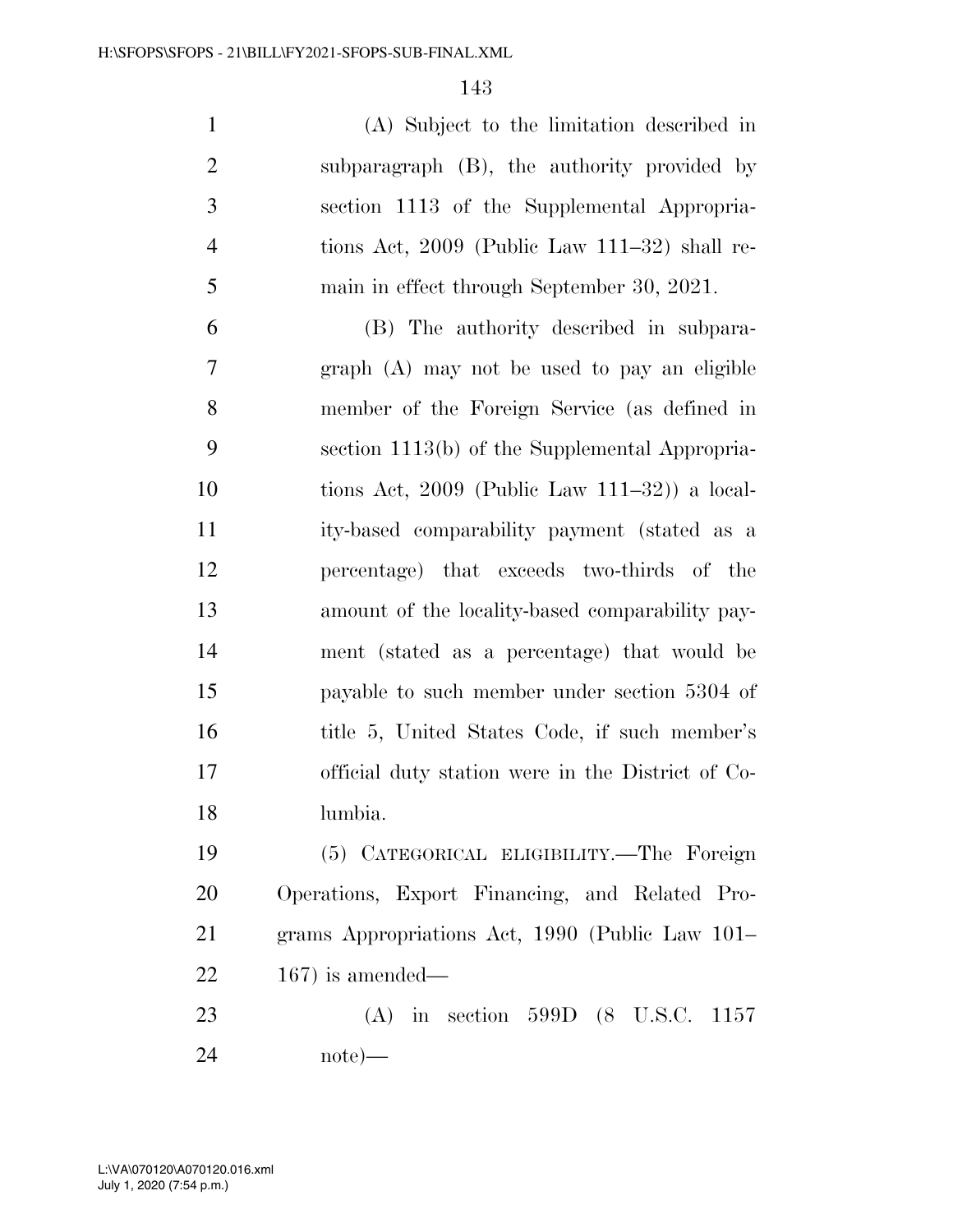| $\mathbf{1}$   | (i) in subsection (b)(3), by striking                  |
|----------------|--------------------------------------------------------|
| $\overline{2}$ | "and $2020$ " and inserting "2020, and                 |
| 3              | $2021$ "; and                                          |
| $\overline{4}$ | in subsection (e), by striking<br>(ii)                 |
| 5              | "2020" each place it appears and inserting             |
| 6              | "2021"; and                                            |
| 7              | (B) in section $599E(b)(2)$ (8 U.S.C. 1255             |
| 8              | note), by striking "2020" and inserting                |
| 9              | " $2021"$ .                                            |
| 10             | (6) INSPECTOR GENERAL ANNUITANT WAIV-                  |
| 11             | $ER.$ The authorities provided in section 1015(b) of   |
| 12             | the Supplemental Appropriations Act, 2010 (Public      |
| 13             | Law $111-212$ ) shall remain in effect through Sep-    |
| 14             | tember 30, 2021, and may be used to facilitate the     |
| 15             | assignment of persons for oversight of programs in     |
| 16             | Syria, South Sudan, Yemen, Somalia, and Ven-           |
| 17             | ezuela.                                                |
| 18             | (7) ACCOUNTABILITY REVIEW BOARDS.—The                  |
| 19             | authority provided by section $301(a)(3)$ of the Omni- |
| 20             | bus Diplomatic Security and Antiterrorism Act of       |
| 21             | 1986 (22 U.S.C. $4831(a)(3)$ ) shall remain in effect  |
| 22             | for facilities in Afghanistan through September 30,    |
| 23             | 2021, except that the notification and reporting re-   |
| 24             | quirements contained in such section shall include     |
| 25             | the Committees on Appropriations.                      |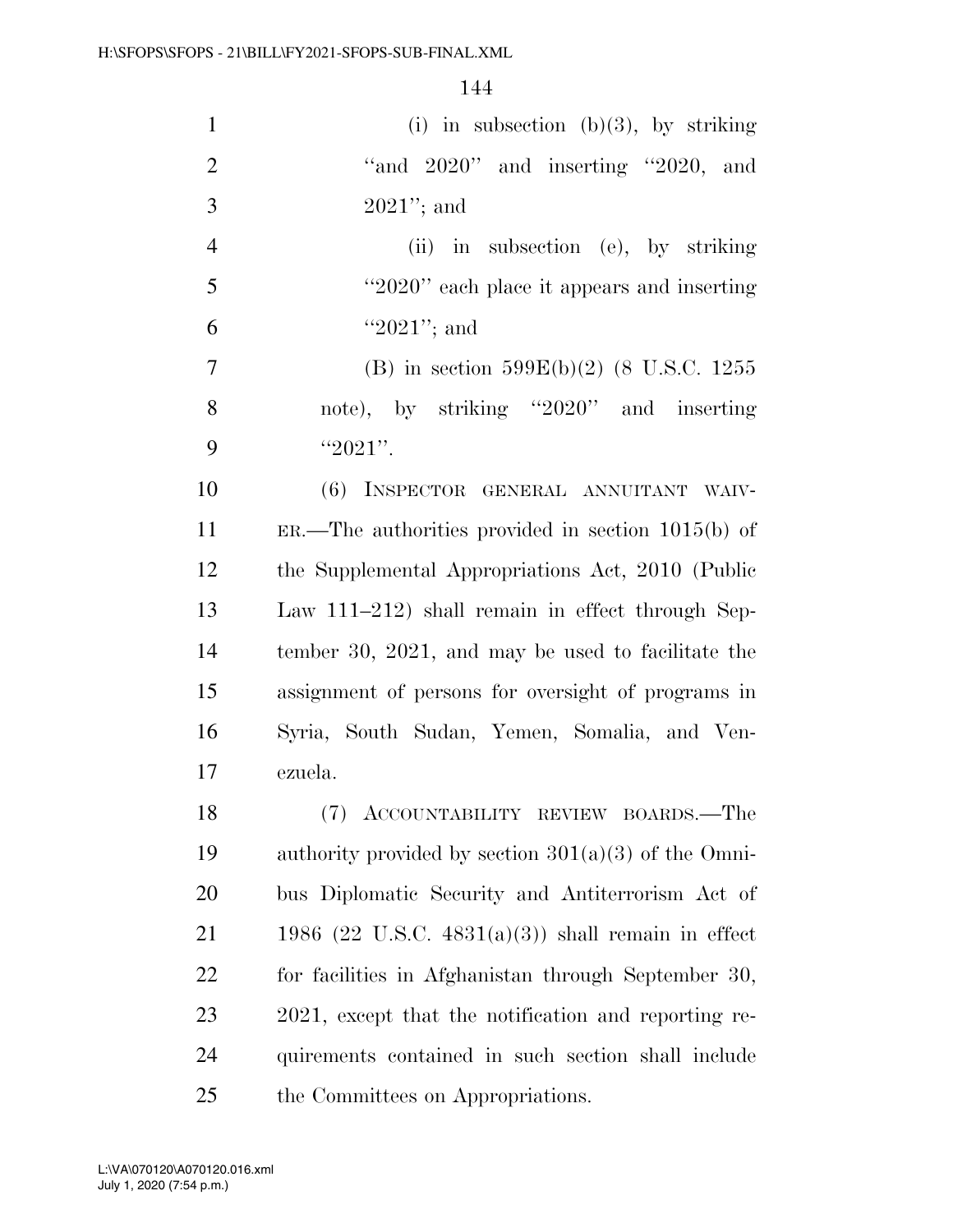(8) SPECIAL INSPECTOR GENERAL FOR AF- GHANISTAN RECONSTRUCTION COMPETITIVE STA- TUS.—Notwithstanding any other provision of law, any employee of the Special Inspector General for Afghanistan Reconstruction (SIGAR) who completes at least 12 months of continuous service after enact- ment of this Act or who is employed on the date on which SIGAR terminates, whichever occurs first, shall acquire competitive status for appointment to any position in the competitive service for which the employee possesses the required qualifications. (9) TRANSFER OF BALANCES.—Section 7081(h)

 of the Department of State, Foreign Operations, and Related Programs Appropriations Act, 2017 (divi- sion J of Public Law 115–31) shall continue in ef-fect during fiscal year 2021.

17 (10) DEPARTMENT OF STATE INSPECTOR GEN- ERAL WAIVER AUTHORITY.—The Inspector General of the Department of State may waive the provisions of subsections (a) through (d) of section 824 of the Foreign Service Act of 1980 (22 U.S.C. 4064) on a case-by-case basis for an annuitant reemployed by the Inspector General on a temporary basis, subject to the same constraints and in the same manner by which the Secretary of State may exercise such waiv-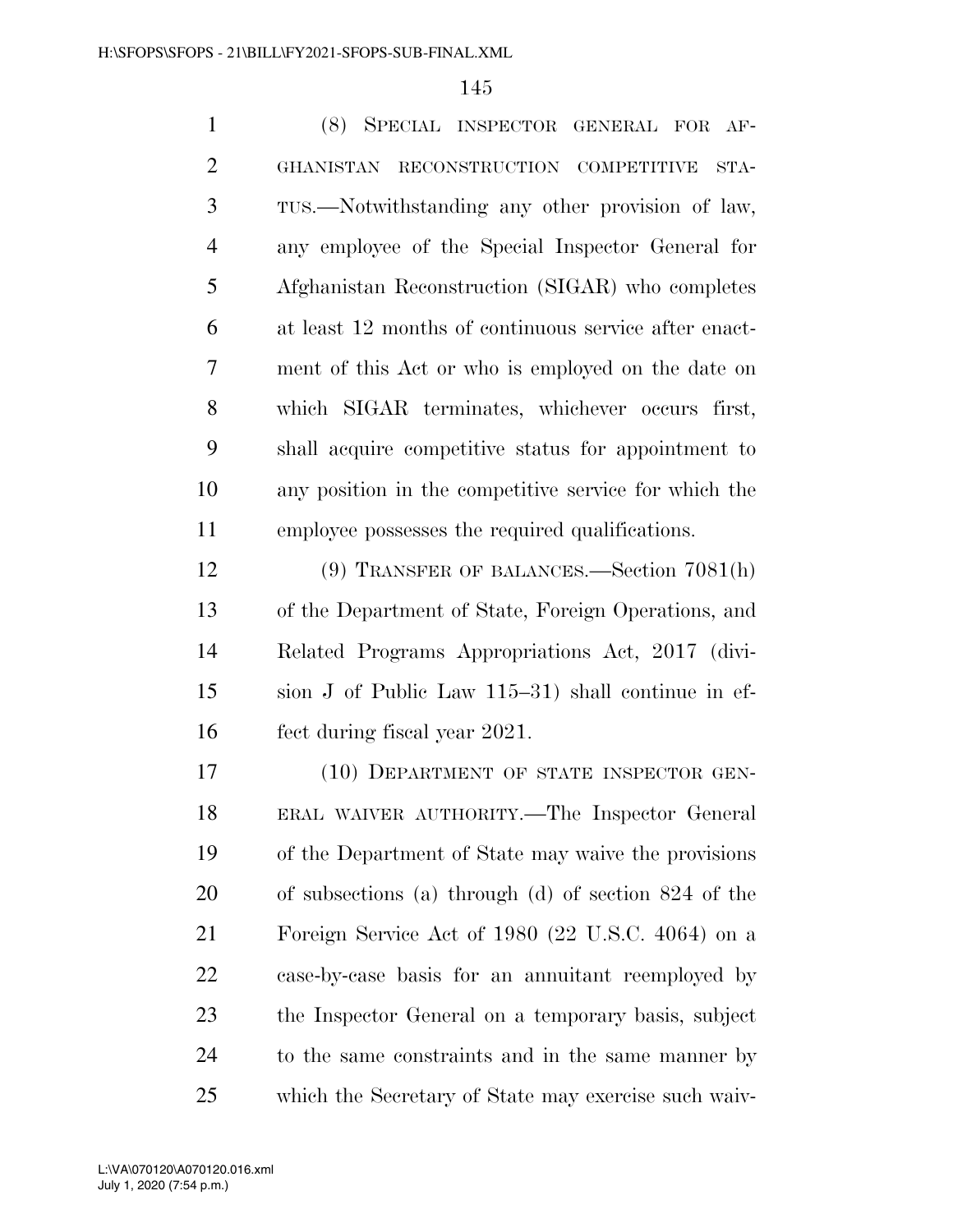| $\mathbf{1}$   | er authority pursuant to subsection (g) of such sec-             |
|----------------|------------------------------------------------------------------|
| $\overline{2}$ | tion.                                                            |
| 3              | (11) AFGHAN ALLIES.—Section $602(b)(3)(F)$ of                    |
| $\overline{4}$ | the Afghan Allies Protection Act of 2009 (8 U.S.C.               |
| 5              | $1101$ note) is amended—                                         |
| 6              | $(A)$ in the heading, by striking "2015"                         |
| 7              | THROUGH 2020" and inserting "2015 THROUGH                        |
| 8              | $2021$ ";                                                        |
| 9              | (B) in the matter preceding clause (i), by                       |
| 10             | striking "22,500" and inserting "26,500"; and                    |
| 11             | $(C)$ in clauses (i) and (ii), by striking "De-                  |
| 12             | cember 31, 2021" and inserting "December 31,                     |
| 13             | $2022"$ .                                                        |
| 14             | (m) MONITORING AND EVALUATION.—Funds appro-                      |
| 15             | priated by this Act that are made available for monitoring       |
| 16             | and evaluation of assistance under the headings "Develop-        |
| 17             | ment Assistance", "International Disaster Assistance",           |
|                | 18 and "Migration and Refugee Assistance" shall, as appro-       |
| 19             | priate, be made available for the regular collection of feed-    |
| 20             | back obtained directly from beneficiaries to enhance the         |
| 21             | quality and relevance of such assistance: <i>Provided</i> , That |
| 22             | the Department of State and USAID shall establish, and           |
| 23             | post on their respective websites, updated procedures for        |
| 24             | implementing partners that receive funds under such              |
| 25             | headings for regularly collecting and responding to such         |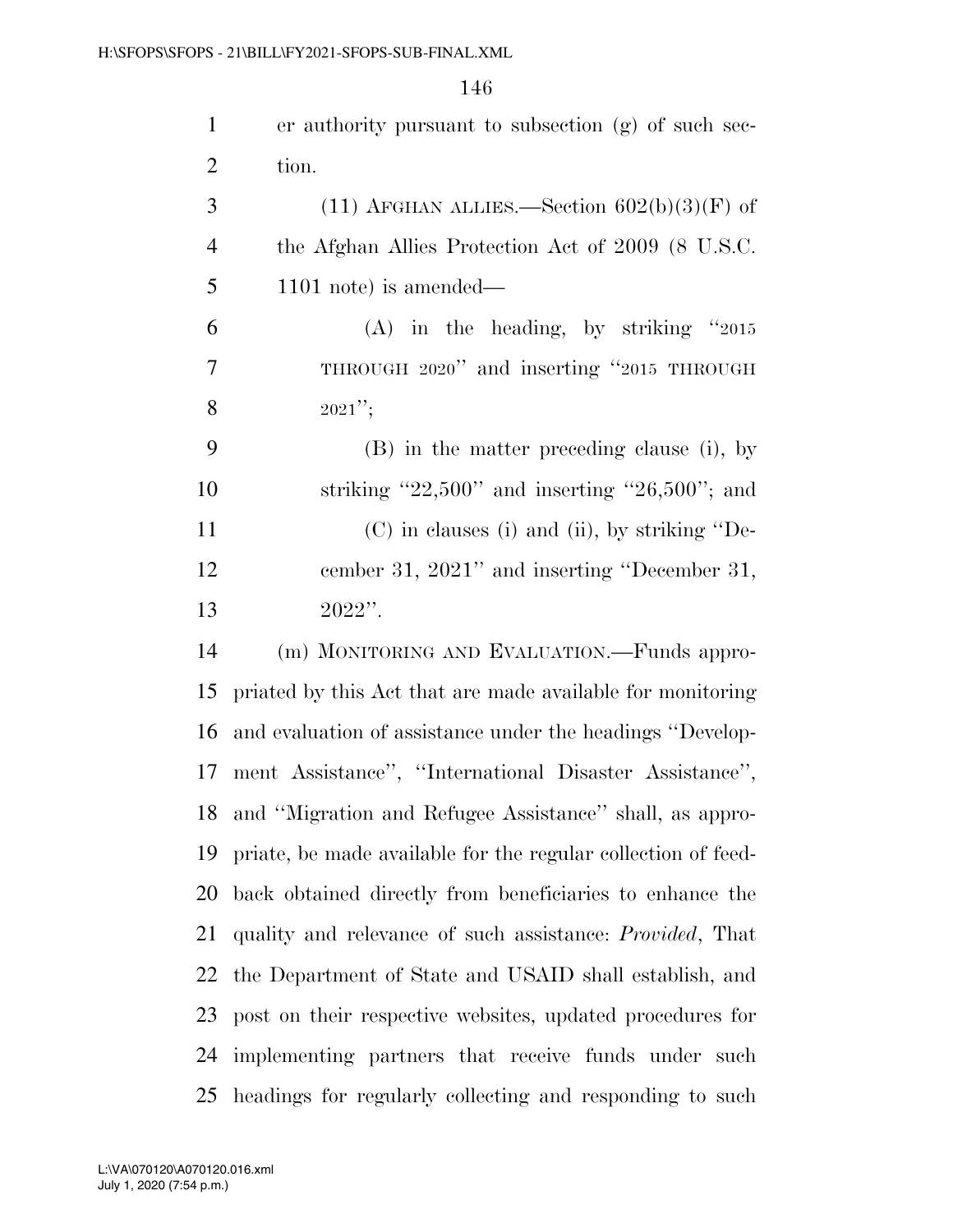feedback, including guidelines for the reporting on actions taken in response to the feedback received: *Provided fur- ther*, That the Department of State and USAID shall reg- ularly conduct oversight to ensure that such feedback is regularly collected and used by implementing partners to maximize the cost-effectiveness and utility of such assist-ance.

8 (n) LOANS, CONSULTATION, AND NOTIFICATION.—

 (1) LOAN GUARANTEES.—Funds appropriated under the headings ''Economic Support Fund'' and ''Assistance for Europe, Eurasia and Central Asia'' by this Act and prior Acts making appropriations for the Department of State, foreign operations, and related programs may be made available for the costs, as defined in section 502 of the Congressional Budget Act of 1974, of loan guarantees for Egypt, Jordan, Tunisia, and Ukraine, which are authorized to be provided: *Provided*, That amounts made avail- able under this paragraph for the costs of such guarantees shall not be considered assistance for the purposes of provisions of law limiting assistance to a country.

 (2) DESIGNATION REQUIREMENT.—Funds made available pursuant to paragraph (1) from prior Acts making appropriations for the Department of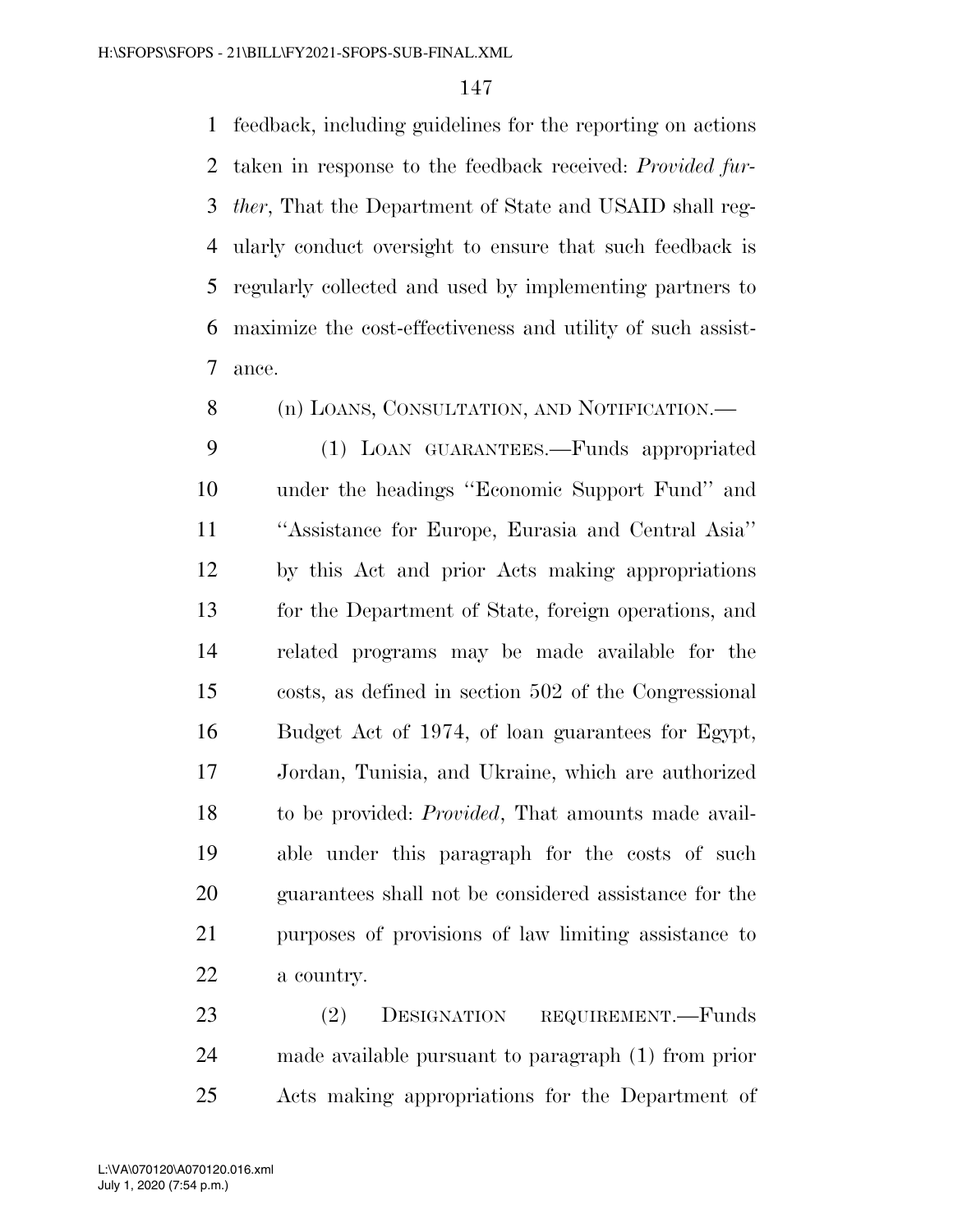State, foreign operations, and related programs that were previously designated by the Congress for Over- seas Contingency Operations/Global War on Ter-4 rorism pursuant to section  $251(b)(2)(A)(ii)$  of the Balanced Budget and Emergency Deficit Control Act of 1985 are designated by the Congress for Overseas Contingency Operations/Global War on 8 Terrorism pursuant to section  $251(b)(2)(A)(ii)$  of such Act.

 (3) CONSULTATION AND NOTIFICATION.— Funds made available pursuant to the authorities of this subsection shall be subject to prior consultation with the appropriate congressional committees and the regular notification procedures of the Commit-tees on Appropriations.

(o) LOCAL WORKS.—

 (1) FUNDING.—Of the funds appropriated by this Act under the headings ''Development Assist- ance'' and ''Economic Support Fund'', not less than \$50,000,000 shall be made available for Local Works pursuant to section 7080 of the Department of State, Foreign Operations, and Related Programs Appropriations Act, 2015 (division J of Public Law 113–235), which may remain available until Sep-tember 30, 2025.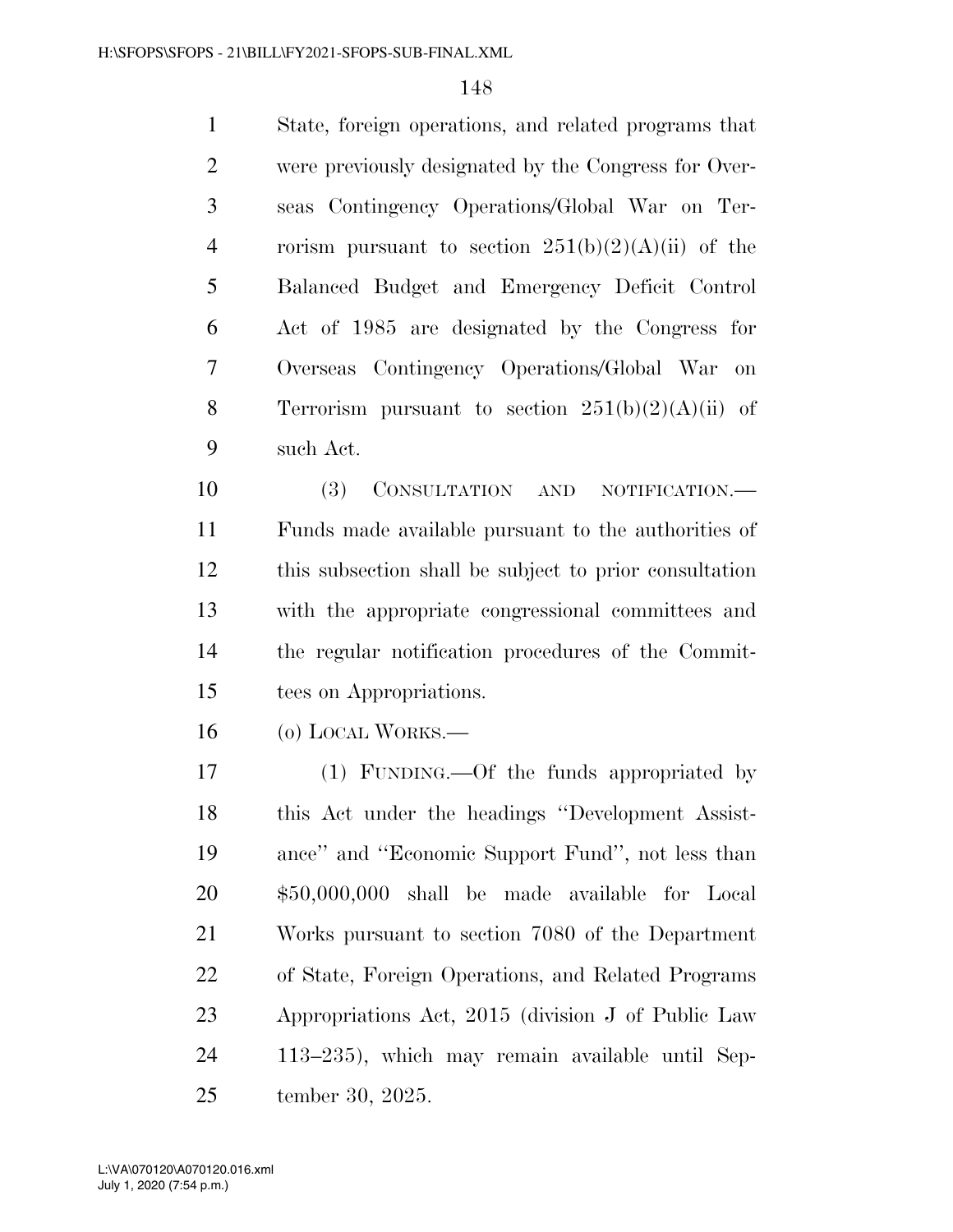(2) ELIGIBLE ENTITIES.—For the purposes of section 7080 of the Department of State, Foreign Operations, and Related Programs Appropriations Act, 2015 (division J of Public Law 113–235), ''eli- gible entities'' shall be defined as small local, inter- national, and United States-based nongovernmental organizations, educational institutions, and other small entities that have received less than a total of \$5,000,000 from USAID over the previous 5 fiscal years: *Provided*, That departments or centers of such educational institutions may be considered indi-vidually in determining such eligibility.

(p) DEFINITIONS.—

 (1) APPROPRIATE CONGRESSIONAL COMMIT- TEES.—Unless otherwise defined in this Act, for purposes of this Act the term ''appropriate congres- sional committees'' means the Committees on Appro- priations and Foreign Relations of the Senate and the Committees on Appropriations and Foreign Af-fairs of the House of Representatives.

 (2) FUNDS APPROPRIATED BY THIS ACT AND PRIOR ACTS.—Unless otherwise defined in this Act, for purposes of this Act the term ''funds appro- priated by this Act and prior Acts making appro-priations for the Department of State, foreign oper-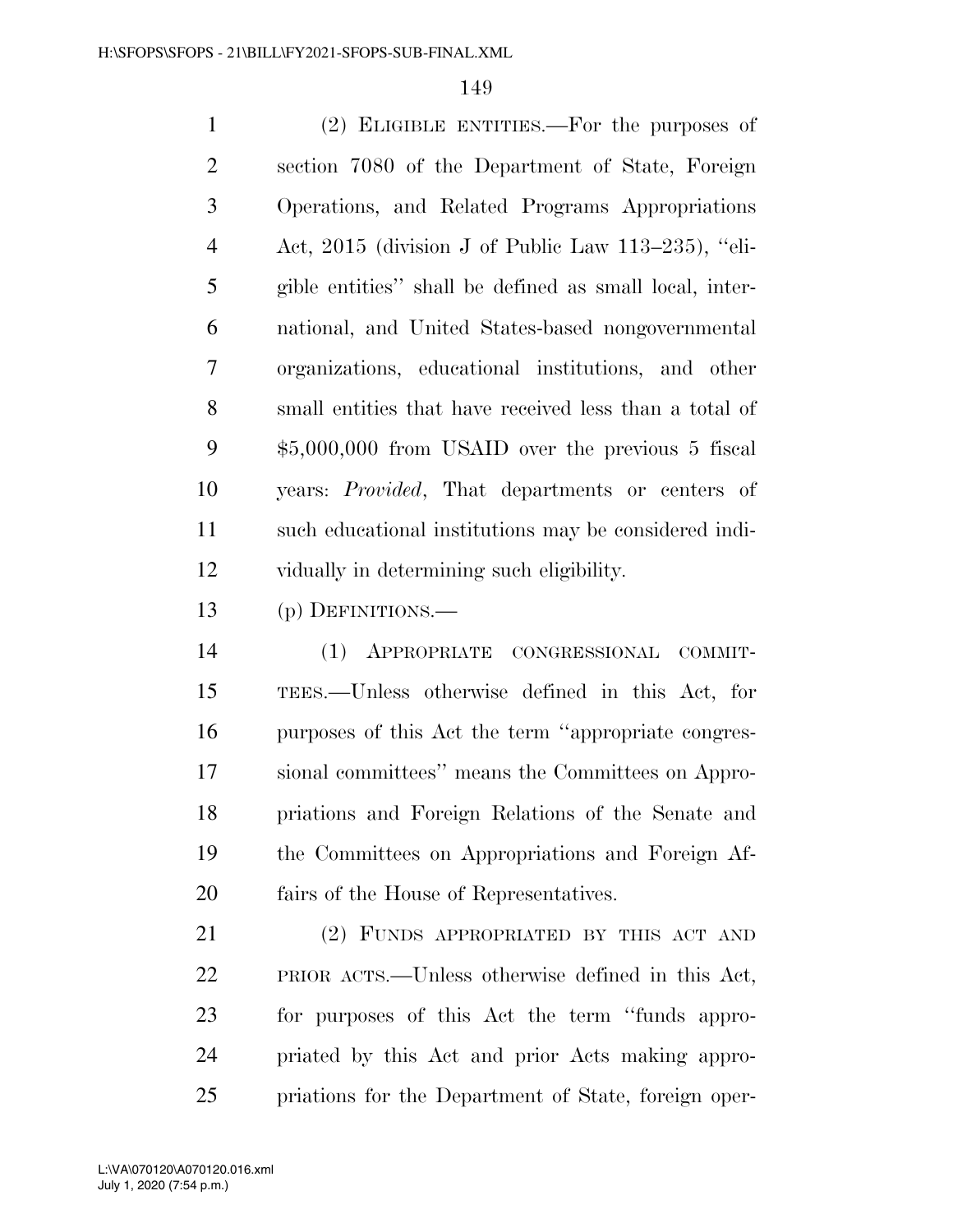ations, and related programs'' means funds that re- main available for obligation, and have not expired. (3) INTERNATIONAL FINANCIAL INSTITU- TIONS.—In this Act ''international financial institu- tions'' means the International Bank for Recon- struction and Development, the International Devel- opment Association, the International Finance Cor- poration, the Inter-American Development Bank, the International Monetary Fund, the International Fund for Agricultural Development, the Asian De- velopment Bank, the Asian Development Fund, the Inter-American Investment Corporation, the North American Development Bank, the European Bank for Reconstruction and Development, the African Development Bank, the African Development Fund, and the Multilateral Investment Guarantee Agency. (4) USAID.—In this Act, the term ''USAID'' means the United States Agency for International Development. (5) SPEND PLAN.—In this Act, the term ''spend plan'' means a plan for the uses of funds ap- propriated for a particular entity, country, program, purpose, or account and which shall include, at a

minimum, a description of—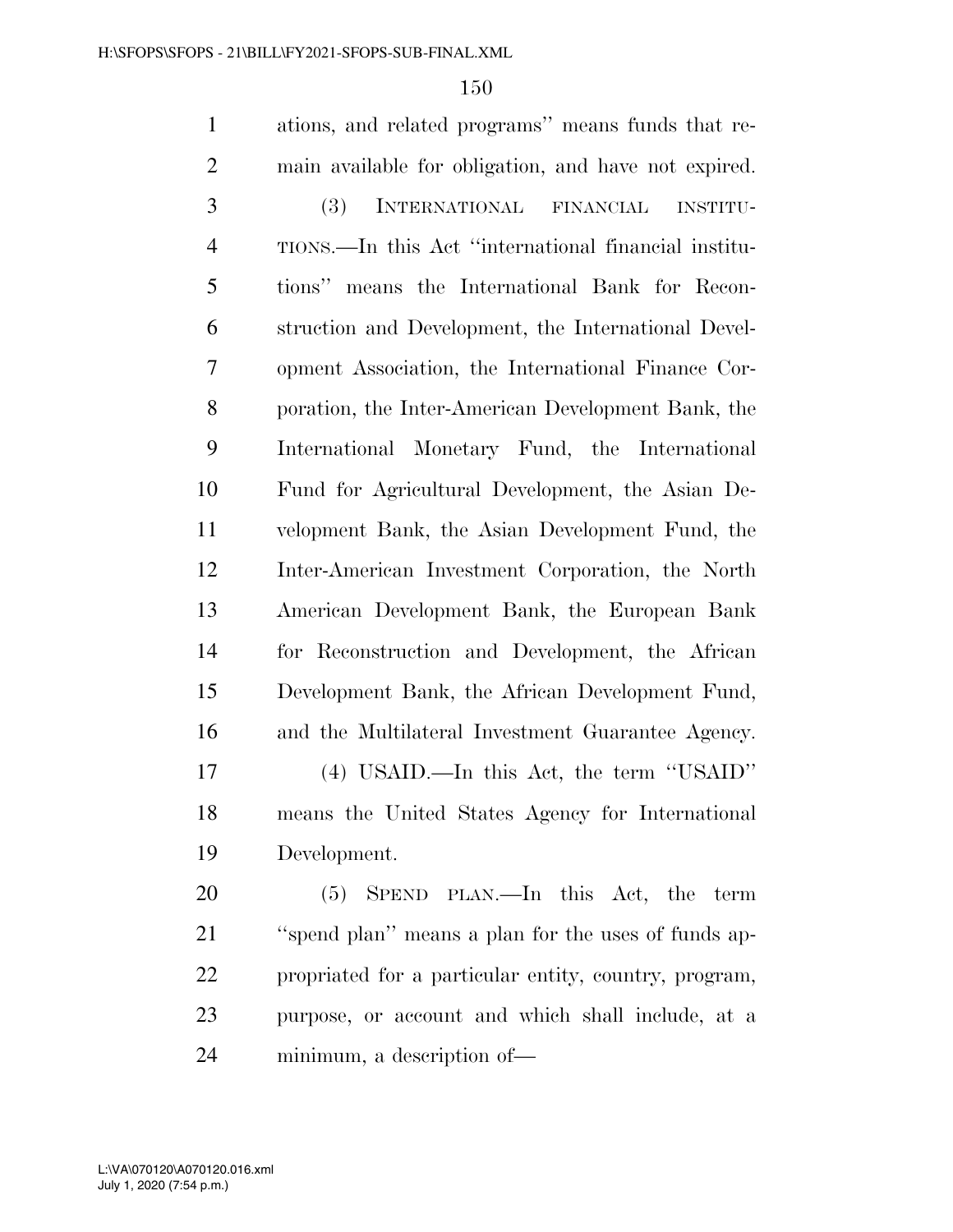| $\mathbf{1}$   | (A) realistic and sustainable goals, criteria        |
|----------------|------------------------------------------------------|
| $\overline{2}$ | for measuring progress, and a timeline for           |
| 3              | achieving such goals;                                |
| $\overline{4}$ | (B) amounts and sources of funds by ac-              |
| 5              | count;                                               |
| 6              | (C) how such funds will complement other             |
| 7              | ongoing or planned programs; and                     |
| 8              | (D) implementing partners, to the max-               |
| 9              | imum extent practicable.                             |
| 10             | (6) SUCCESSOR OPERATING UNIT. Any ref-               |
| 11             | erence to a particular USAID operating unit or of-   |
| 12             | fice in this or prior Acts making appropriations for |
| 13             | the Department of State, foreign operations, and re- |
| 14             | lated programs shall be deemed to include any suc-   |
| 15             | cessor operating unit or office performing the same  |
| 16             | or similar functions.                                |
| 17             | (7) THIS ACT.—Except as expressly provided           |
| 18             | otherwise, any reference to "this Act" contained in  |
| 19             | titles I through VIII shall be treated as referring  |
| 20             | only to the provisions of such titles.               |
| 21             | LAW ENFORCEMENT AND SECURITY                         |
| 22             | SEC. 7035. (a) ASSISTANCE.—                          |
| 23             | (1) COMMUNITY-BASED POLICE ASSISTANCE.-              |
| 24             | Funds made available under titles III and IV of this |
| 25             | Act to carry out the provisions of chapter 1 of part |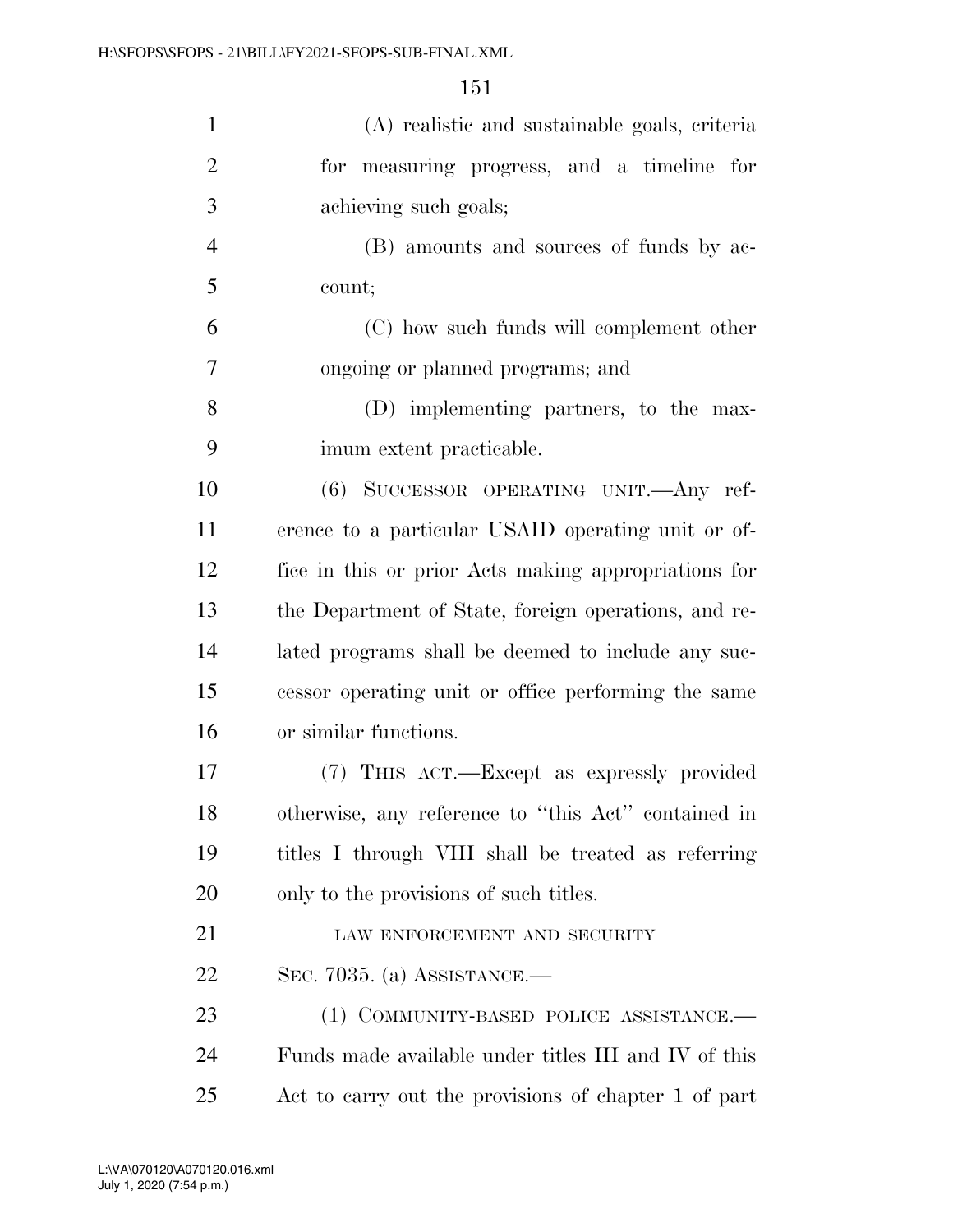I and chapters 4 and 6 of part II of the Foreign As- sistance Act of 1961, may be used, notwithstanding section 660 of that Act, to enhance the effectiveness and accountability of civilian police authority through training and technical assistance in human rights, the rule of law, anti-corruption, strategic planning, and through assistance to foster civilian police roles that support democratic governance, in- cluding assistance for programs to prevent conflict, respond to disasters, address gender-based violence, and foster improved police relations with the com-munities they serve.

 (2) COUNTERTERRORISM PARTNERSHIPS FUND.—Funds appropriated by this Act under the heading ''Nonproliferation, Anti-terrorism, Demining and Related Programs'' shall be made available for the Counterterrorism Partnerships Fund for pro- grams in areas liberated from, under the influence of, or adversely affected by, the Islamic State of Iraq and Syria or other terrorist organizations: *Provided*, That such areas shall include the Kurdistan Region of Iraq: *Provided further*, That prior to the obliga- tion of funds made available pursuant to this para- graph, the Secretary of State shall take all prac-ticable steps to ensure that mechanisms are in place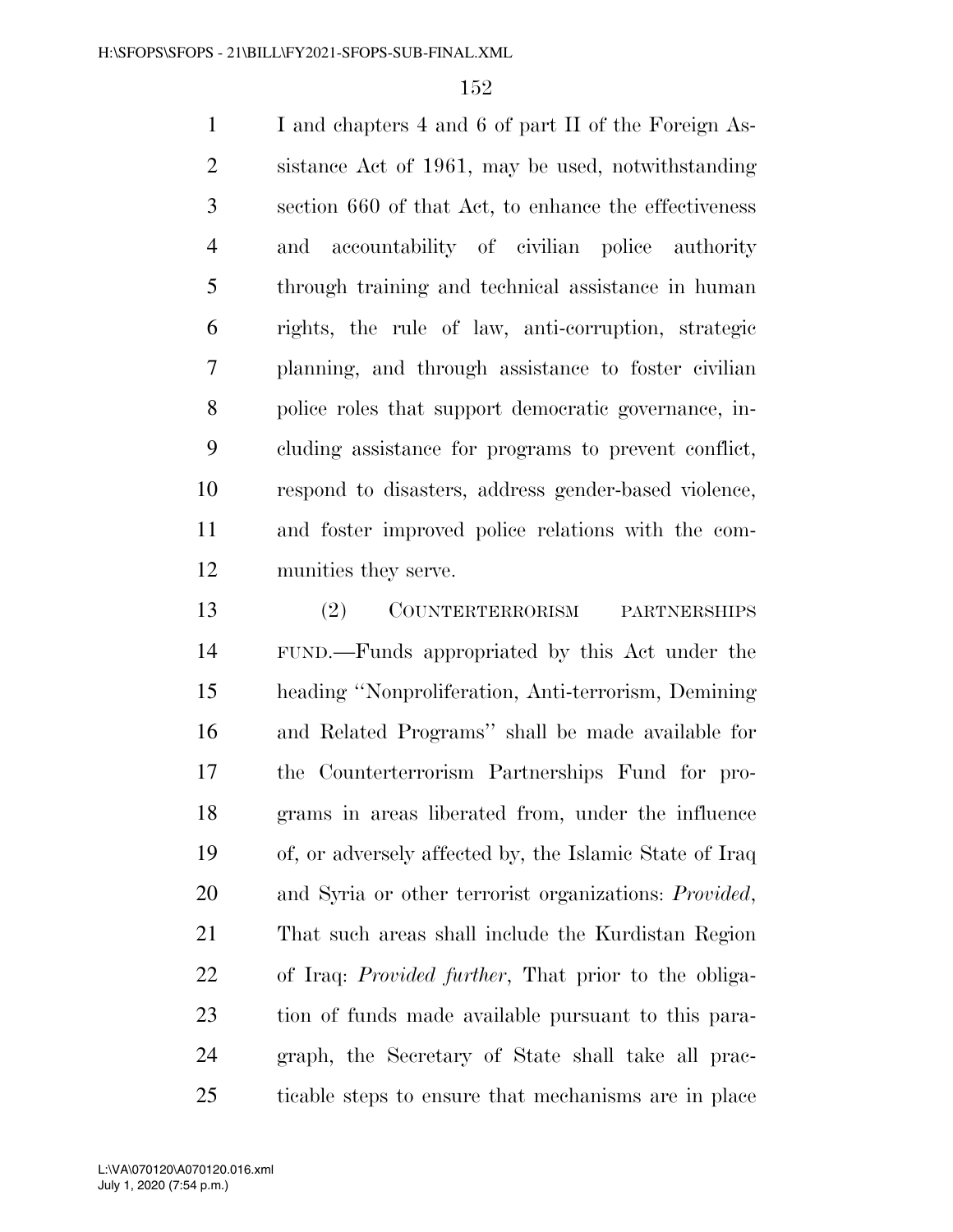for monitoring, oversight, and control of such funds: *Provided further*, That funds made available pursu- ant to this paragraph shall be subject to prior con- sultation with, and the regular notification proce-dures of, the Committees on Appropriations.

(3) COMBAT CASUALTY CARE.—

 (A) Consistent with the objectives of the Foreign Assistance Act of 1961 and the Arms Export Control Act, funds appropriated by this Act under the headings ''Peacekeeping Oper- ations'' and ''Foreign Military Financing Pro- gram'' shall be made available for combat cas-ualty training and equipment.

 (B) The Secretary of State shall offer com- bat casualty care training and equipment as a component of any package of lethal assistance funded by this Act with funds appropriated under the headings ''Peacekeeping Operations'' and ''Foreign Military Financing Program'': *Provided*, That the requirement of this subpara- graph shall apply to a country in conflict, un- less the Secretary determines that such country has in place, to the maximum extent prac- ticable, functioning combat casualty care treat-ment and equipment that meets or exceeds the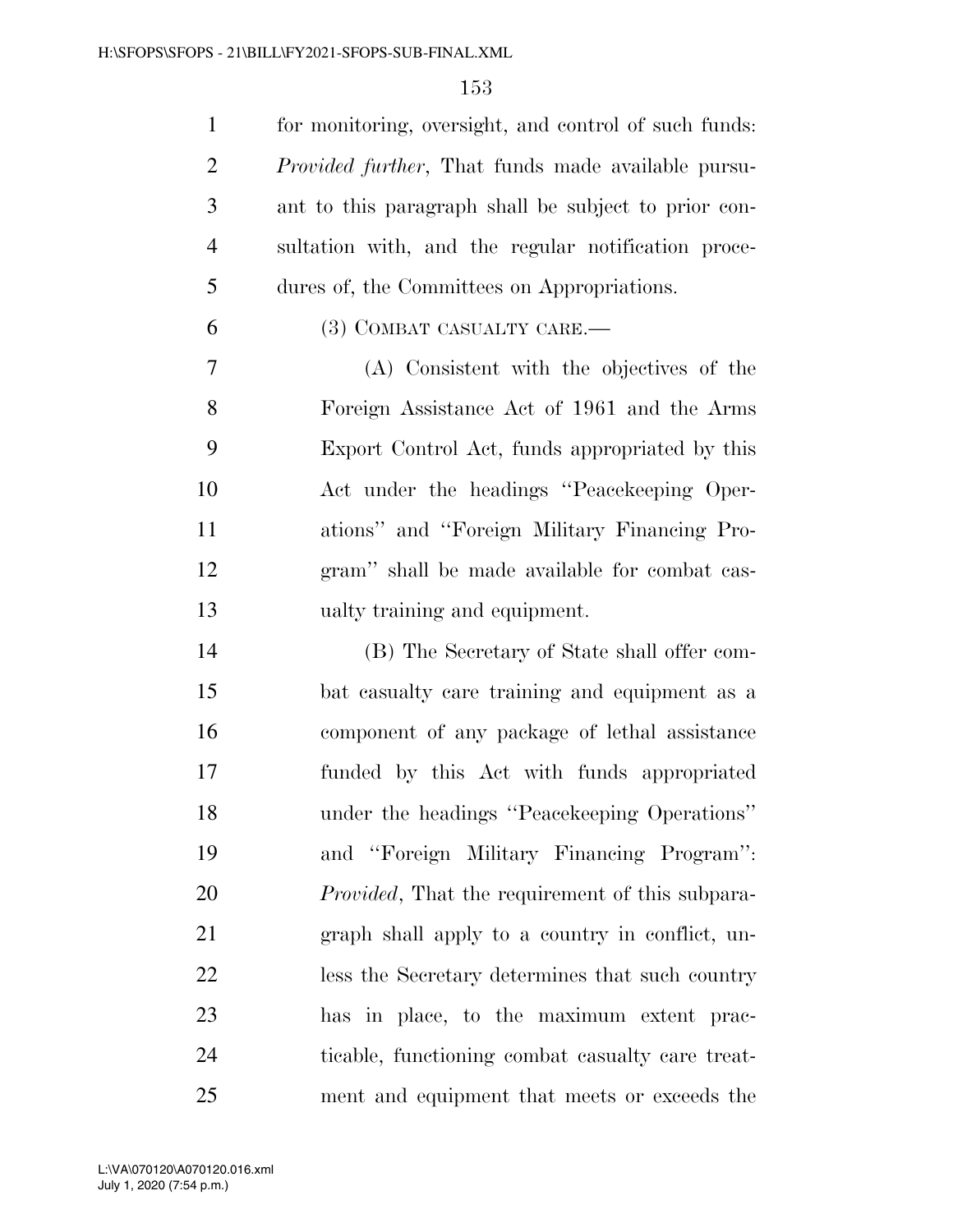standards recommended by the Committee on Tactical Combat Casualty Care: *Provided fur- ther*, That any such training and equipment for combat casualty care shall be made available through an open and competitive process.

 (4) TRAINING RELATED TO INTERNATIONAL HUMANITARIAN LAW.—The Secretary of State shall offer training related to the requirements of inter- national humanitarian law as a component of any package of lethal assistance funded by this Act with funds appropriated under the headings ''Peace- keeping Operations'' and ''Foreign Military Financ- ing Program'': *Provided*, That the requirement of this paragraph shall not apply to a country that is a member of the North Atlantic Treaty Organization (NATO), is a major non-NATO ally designated by section 517(b) of the Foreign Assistance Act of 1961, or is complying with international humani- tarian law: *Provided further*, That any such training shall be made available through an open and com-petitive process.

22 (5) SECURITY FORCE PROFESSIONALIZATION. Funds appropriated by this Act under the headings ''International Narcotics Control and Law Enforce-ment'' and ''Peacekeeping Operations'' shall be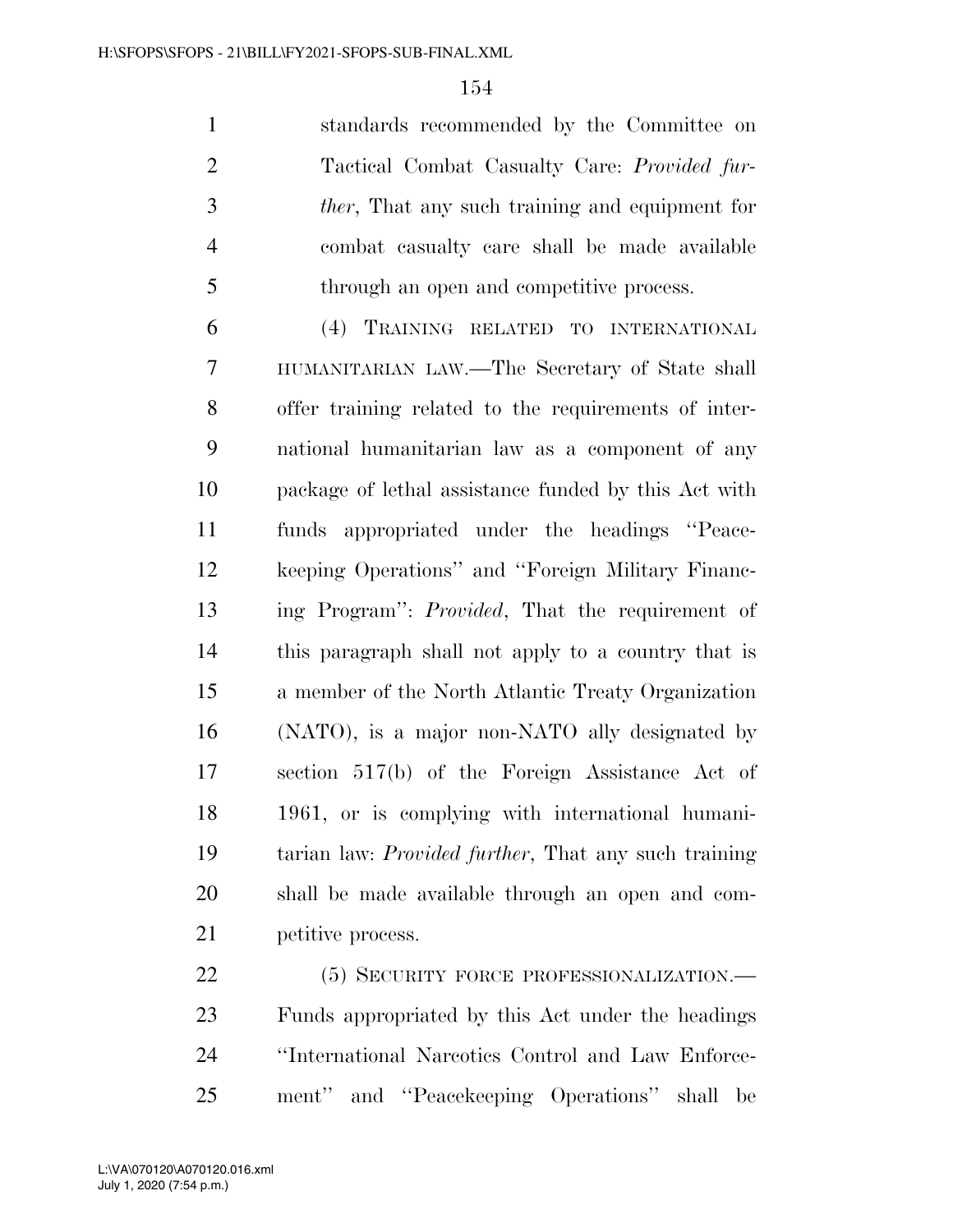made available to increase the capacity of foreign military and law enforcement personnel to operate in accordance with appropriate standards relating to human rights and the protection of civilians, fol- lowing consultation with the Committees on Appro- priations: *Provided*, That funds made available pur- suant to this paragraph shall be made available through an open and competitive process.

 (6) GLOBAL SECURITY CONTINGENCY FUND.— Notwithstanding any other provision of this Act, up to \$7,500,000 from funds appropriated by this Act under the headings ''Peacekeeping Operations'' and ''Foreign Military Financing Program'' may be transferred to, and merged with, funds previously made available under the heading ''Global Security Contingency Fund'', subject to the regular notifica- tion procedures of the Committees on Appropria-tions.

 (7) INTERNATIONAL PRISON CONDITIONS.—Of the funds appropriated by this Act under the head- ings ''Development Assistance'', ''Economic Support Fund'', and ''International Narcotics Control and Law Enforcement'', not less than \$7,500,000 shall be made available for assistance to eliminate inhu-mane conditions in foreign prisons and other deten-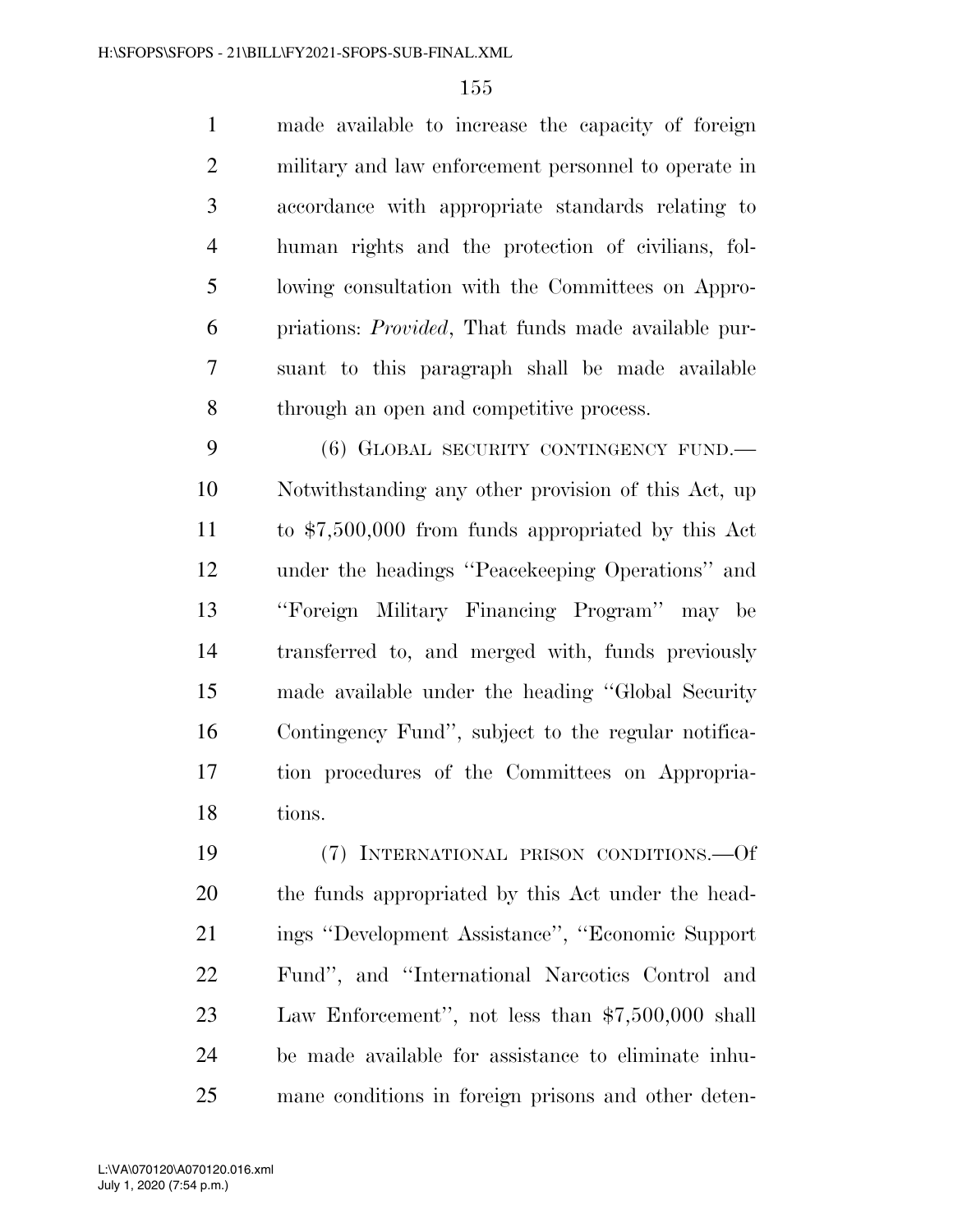tion facilities, notwithstanding section 660 of the Foreign Assistance Act of 1961: *Provided*, That the Secretary of State and the USAID Administrator shall consult with the Committees on Appropriations on the proposed uses of such funds prior to obliga- tion and not later than 60 days after enactment of this Act: *Provided further*, That such funds shall be in addition to funds otherwise made available by this Act for such purpose.

(b) AUTHORITIES.—

 (1) RECONSTITUTING CIVILIAN POLICE AU- THORITY.—In providing assistance with funds ap- propriated by this Act under section 660(b)(6) of the Foreign Assistance Act of 1961, support for a nation emerging from instability may be deemed to mean support for regional, district, municipal, or other sub-national entity emerging from instability, as well as a nation emerging from instability.

 (2) DISARMAMENT, DEMOBILIZATION, AND RE- INTEGRATION.—Section 7034(d) of the Department of State, Foreign Operations, and Related Programs Appropriations Act, 2015 (division J of Public Law 113–235) shall continue in effect during fiscal year 2021.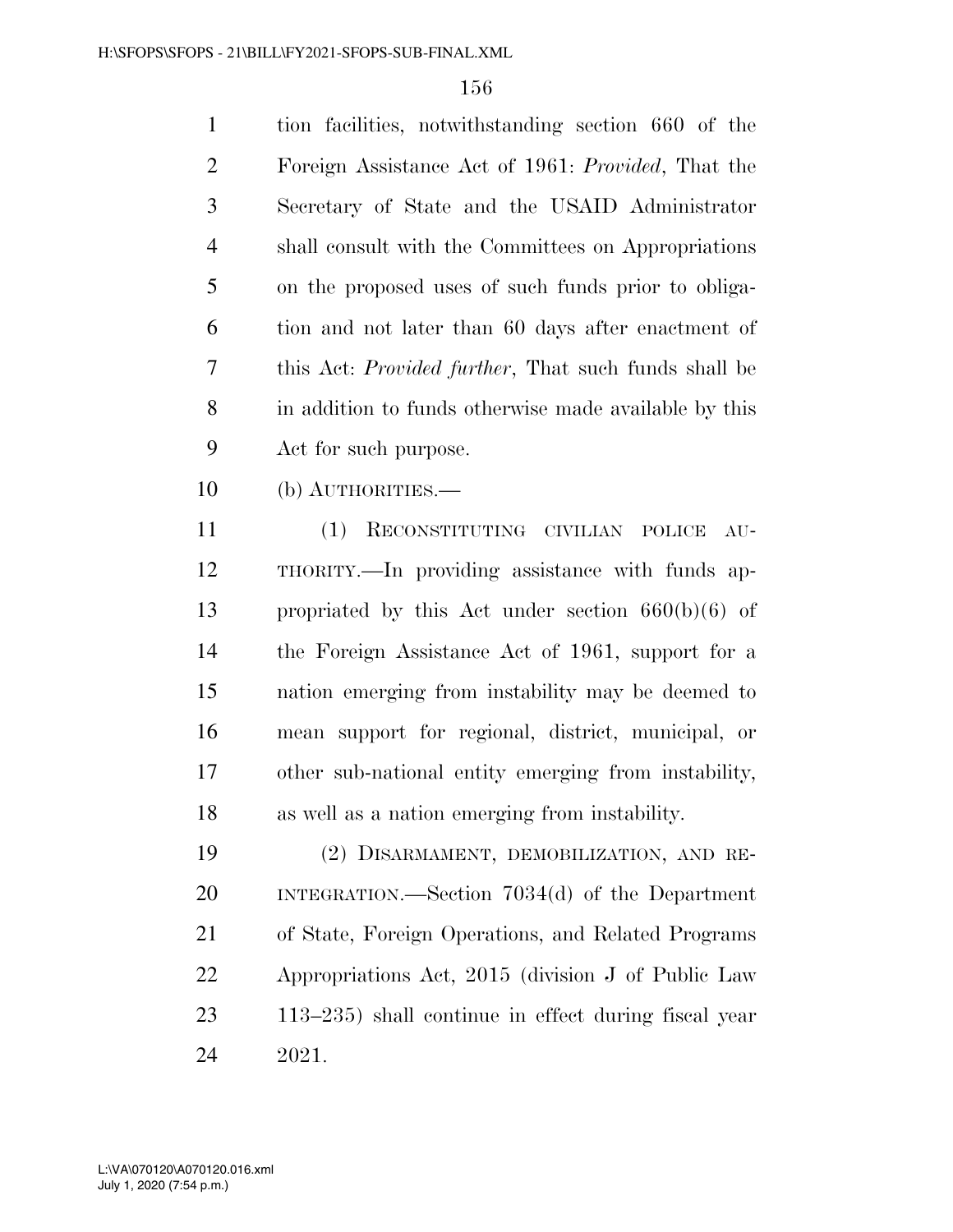(3) EXTENSION OF WAR RESERVES STOCKPILE AUTHORITY.—

 (A) Section 12001(d) of the Department of Defense Appropriations Act, 2005 (Public Law 108–287; 118 Stat. 1011) is amended by strik- ing ''of this section'' and all that follows through the period at the end and inserting ''of this section after September 30, 2023.''.

9 (B) Section  $514(b)(2)(A)$  of the Foreign Assistance Act of 1961 (22 U.S.C.  $2321h(b)(2)(A)$  is amended by striking "and 2021'' and inserting ''2021, 2022, and 2023''. (4) COMMERCIAL LEASING OF DEFENSE ARTI- CLES.—Notwithstanding any other provision of law, and subject to the regular notification procedures of the Committees on Appropriations, the authority of section 23(a) of the Arms Export Control Act (22 U.S.C. 2763) may be used to provide financing to Israel, Egypt, the North Atlantic Treaty Organiza- tion (NATO), and major non-NATO allies for the procurement by leasing (including leasing with an option to purchase) of defense articles from United States commercial suppliers, not including Major Defense Equipment (other than helicopters and other types of aircraft having possible civilian appli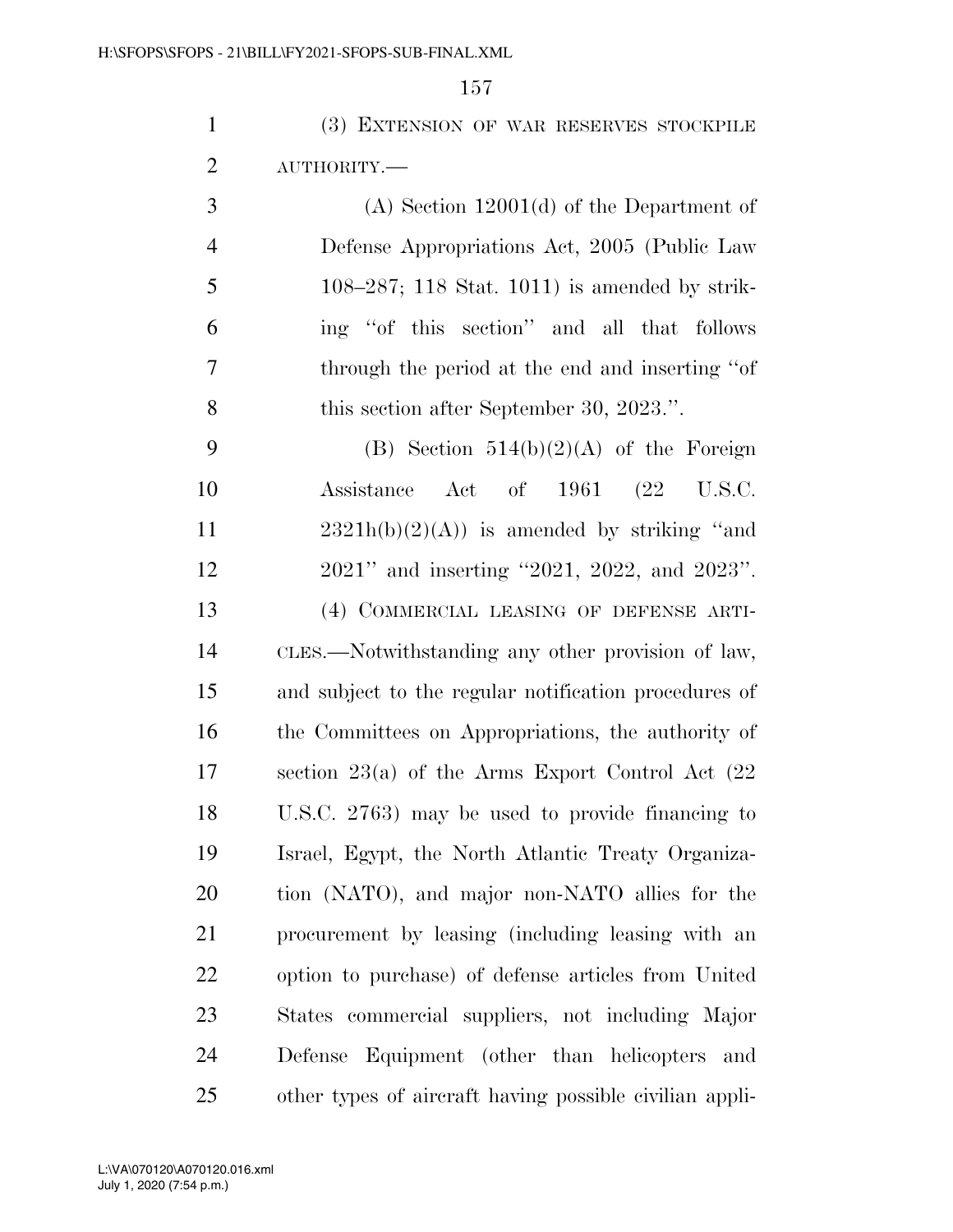cation), if the President determines that there are compelling foreign policy or national security reasons for those defense articles being provided by commer- cial lease rather than by government-to-government sale under such Act.

 (5) SPECIAL DEFENSE ACQUISITION FUND.— Not to exceed \$900,000,000 may be obligated pursu-8 ant to section  $51(c)(2)$  of the Arms Export Control 9 Act  $(22 \text{ U.S.C. } 2795(c)(2))$  for the purposes of the Special Defense Acquisition Fund (the Fund), to re- main available for obligation until September 30, 2023: *Provided*, That the provision of defense arti- cles and defense services to foreign countries or international organizations from the Fund shall be subject to the concurrence of the Secretary of State.

 (6) PUBLIC DISCLOSURE.—For the purposes of funds appropriated by this Act and prior Acts mak- ing appropriations for the Department of State, for- eign operations, and related programs that are made available for assistance for units of foreign security forces, the term ''to the maximum extent prac-22 ticable" in section  $620M(d)(7)$  of the Foreign Assist- ance Act of 1961 (22 U.S.C. 2378d) means that the identity of such units shall be made publicly avail-able unless the Secretary of State, on a case-by-case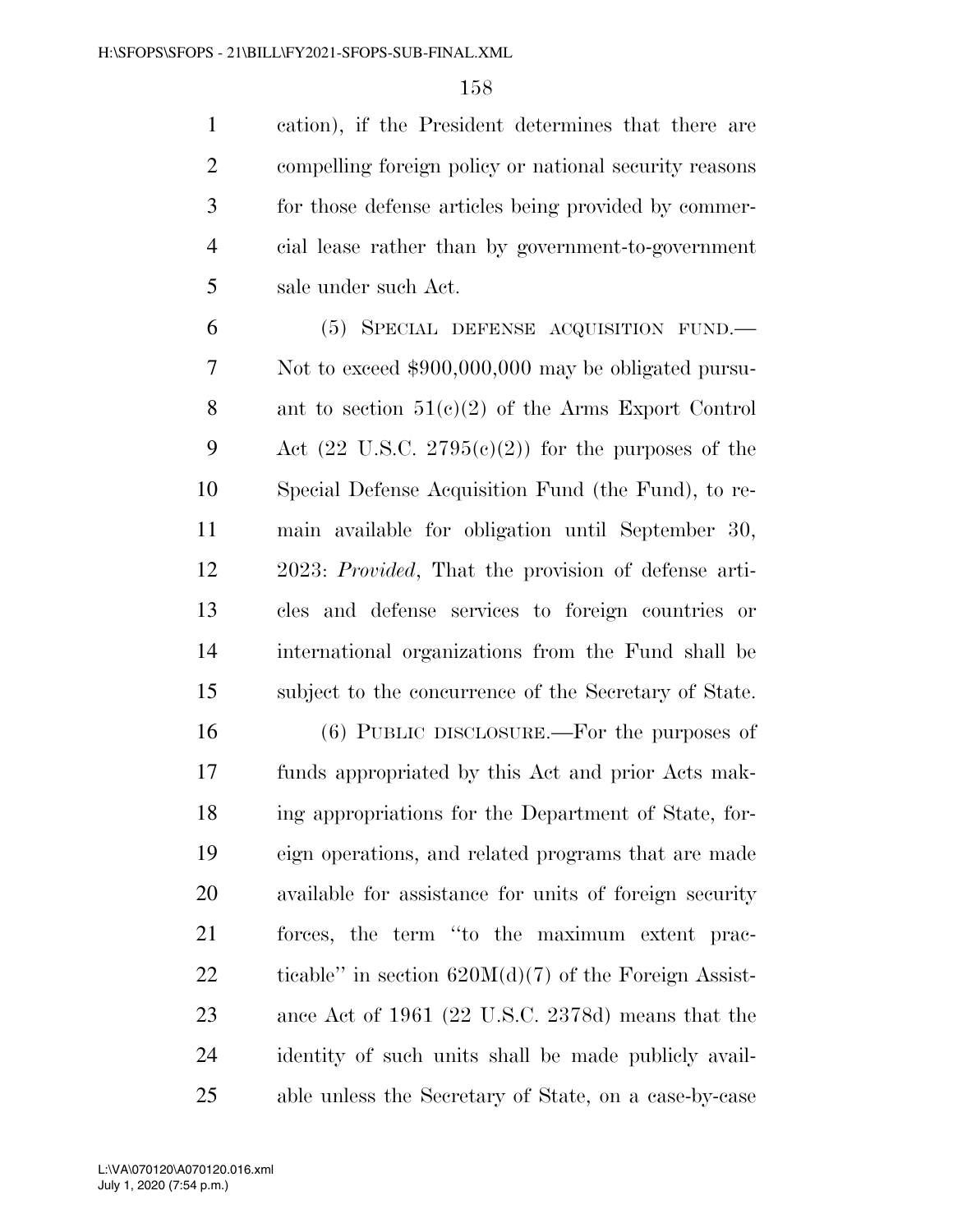basis, determines and reports to the appropriate con- gressional committees that non-disclosure is in the national security interest of the United States: *Pro- vided*, That any such determination shall include a detailed justification, and may be submitted in clas-sified form.

 (7) DUTY TO INFORM.—If assistance to a for- eign security force is provided in a manner in which the recipient unit or units cannot be identified prior to the transfer of assistance, the Secretary of State shall provide a list of units prohibited from receiving such assistance pursuant to section 620M of the Foreign Assistance Act of 1961 to the recipient gov-ernment.

(c) LIMITATIONS.—

 (1) CHILD SOLDIERS.—Funds appropriated by this Act should not be used to support any military training or operations that include child soldiers.

(2) LANDMINES AND CLUSTER MUNITIONS.—

20 (A) LANDMINES.—Notwithstanding any other provision of law, demining equipment available to the United States Agency for Inter- national Development and the Department of State and used in support of the clearance of landmines and unexploded ordnance for human-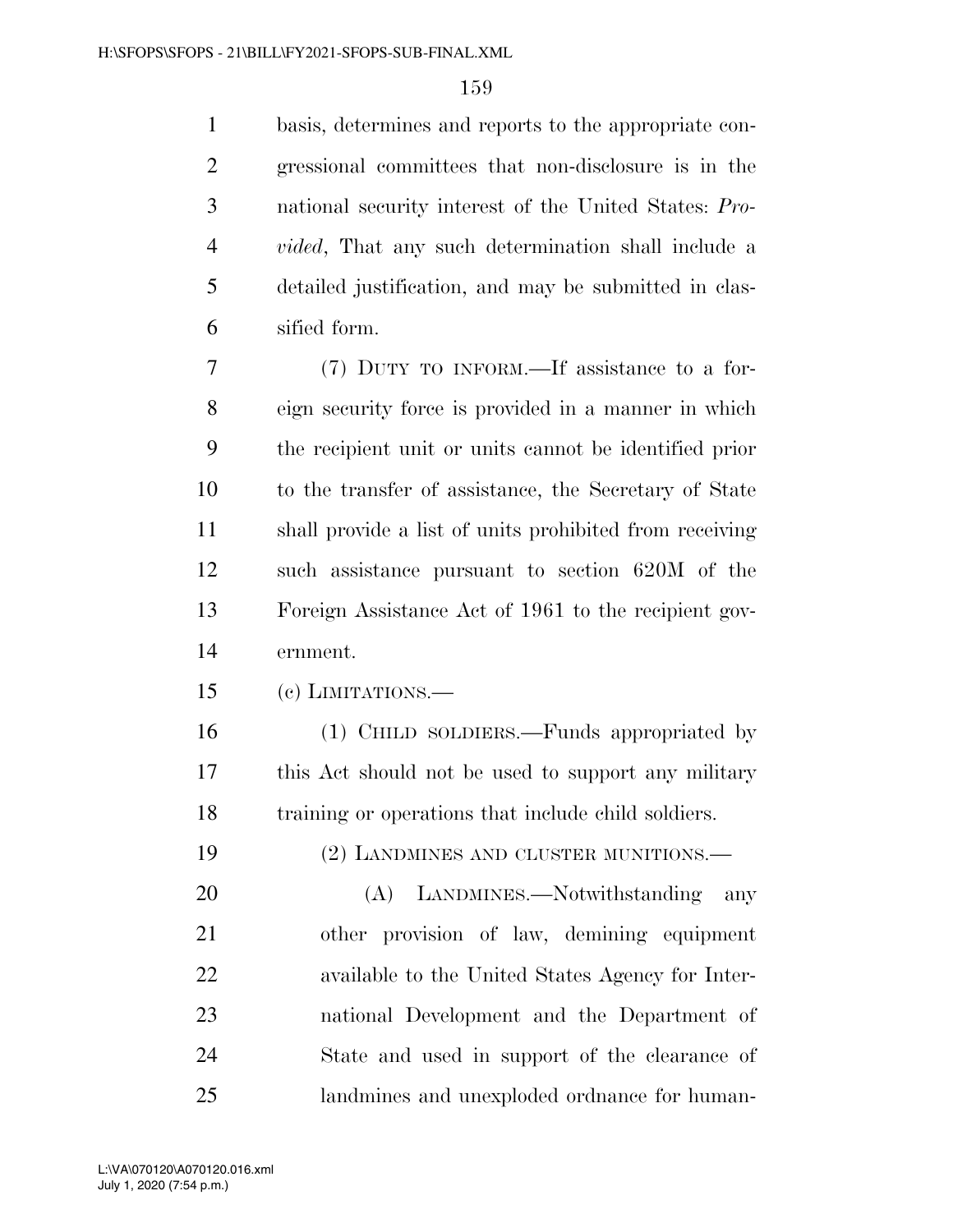itarian purposes may be disposed of on a grant basis in foreign countries, subject to such terms and conditions as the Secretary of State may prescribe.

 (B) CLUSTER MUNITIONS.—No military assistance shall be furnished for cluster muni- tions, no defense export license for cluster mu- nitions may be issued, and no cluster munitions or cluster munitions technology shall be sold or transferred, unless—

 (i) the submunitions of the cluster munitions, after arming, do not result in more than 1 percent unexploded ordnance across the range of intended operational environments, and the agreement applica- ble to the assistance, transfer, or sale of such cluster munitions or cluster munitions technology specifies that the cluster muni- tions will only be used against clearly de- fined military targets and will not be used where civilians are known to be present or in areas normally inhabited by civilians; or (ii) such assistance, license, sale, or transfer is for the purpose of demilitarizing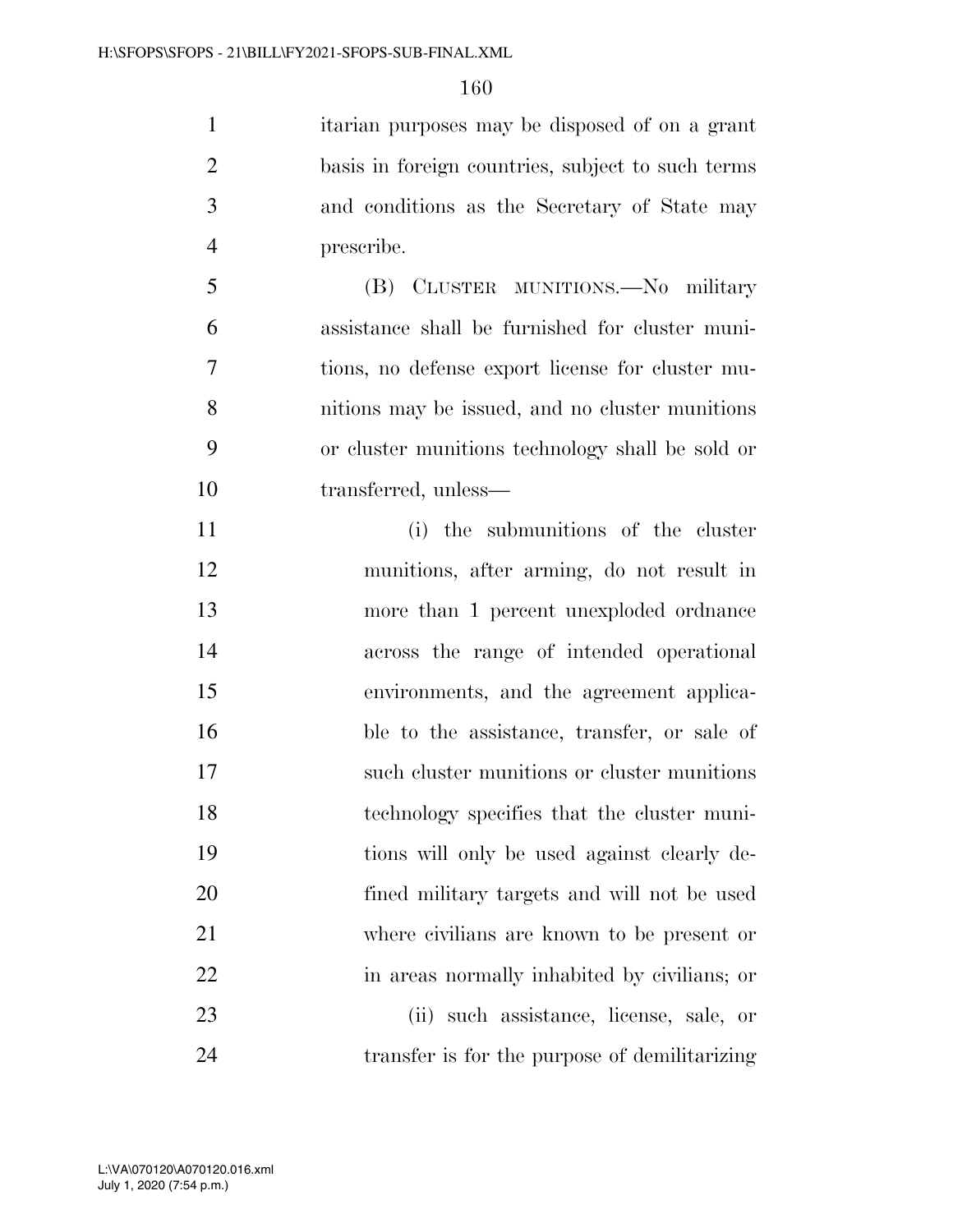or permanently disposing of such cluster munitions.

 (3) CONGRESSIONAL BUDGET JUSTIFICA- TIONS.—Of the funds realized pursuant to section  $5 \qquad 21(3)(1)(A)$  of the Arms Export Control Act and made available for obligation for expenses incurred by the Department of Defense, Defense Security Co- operation Agency (DSCA) during fiscal year 2021 pursuant to section 43(b) of the Arms Export Con- trol Act (22 U.S.C. 2792(b)), \$25,000,000 shall be withheld from obligation until the DSCA, jointly with the Department of State, submits to the Com- mittees on Appropriations the congressional budget 14 justification for funds requested under the heading ''Foreign Military Financing Program'' for fiscal years 2021 and 2022, including the accompanying classified appendices.

 (4) CROWD CONTROL ITEMS.—Funds appro- priated by this Act should not be used for tear gas, small arms, light weapons, ammunition, or other items for crowd control purposes for foreign security forces that use excessive force to repress peaceful ex- pression, association, or assembly in countries that the Secretary of State determines are undemocratic or are undergoing democratic transitions.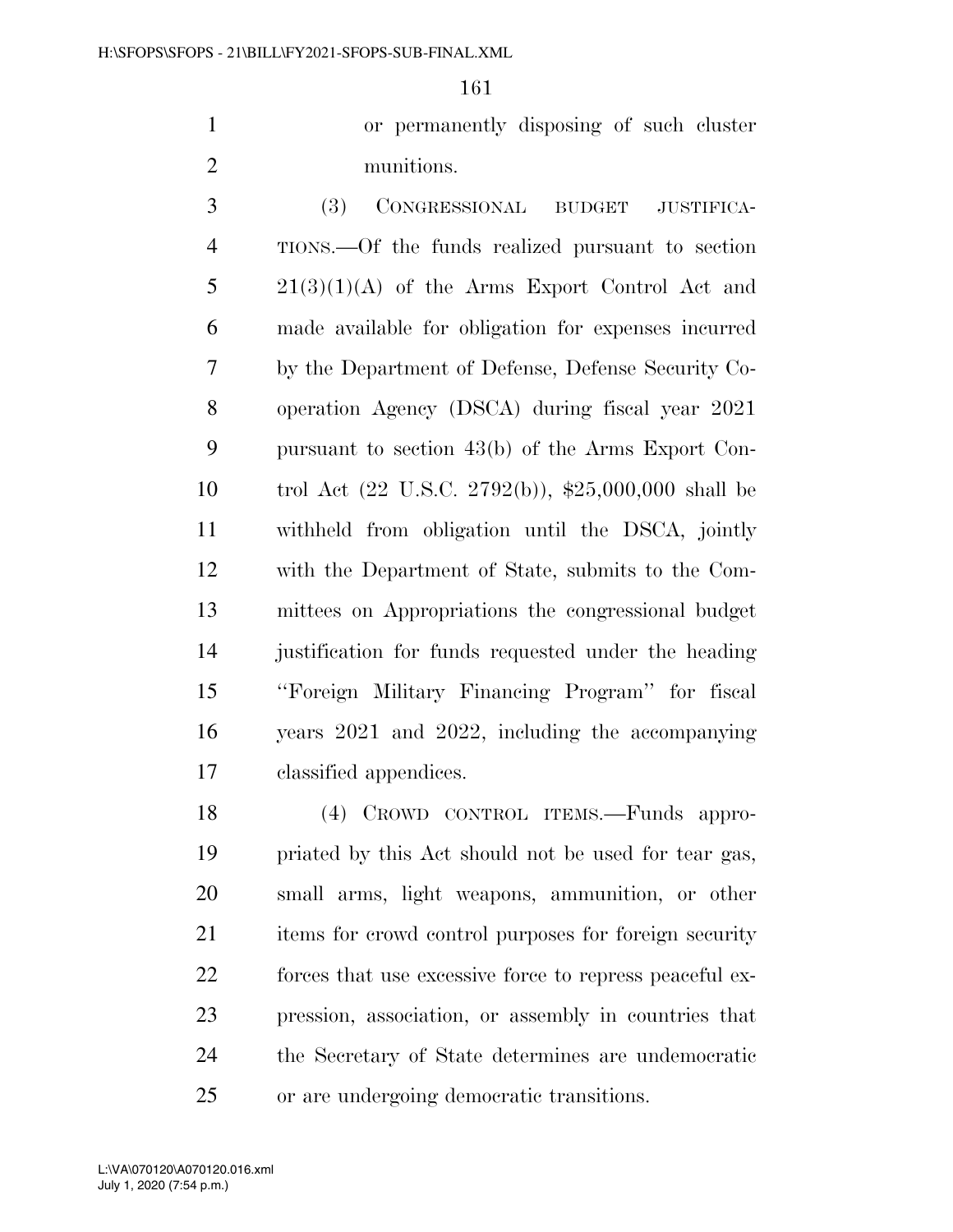(d) REPORTS.—

 (1) SECURITY ASSISTANCE REPORT.—Not later than 120 days after enactment of this Act, the Sec- retary of State shall submit to the Committees on Appropriations a report on funds obligated and ex- pended during fiscal year 2020, by country and pur- pose of assistance, under the headings ''Peace- keeping Operations'', ''International Military Edu- cation and Training'', and ''Foreign Military Fi-nancing Program''.

 (2) ANNUAL FOREIGN MILITARY TRAINING RE- PORT.—For the purposes of implementing section 656 of the Foreign Assistance Act of 1961, the term ''military training provided to foreign military per- sonnel by the Department of Defense and the De- partment of State'' shall be deemed to include all military training provided by foreign governments with funds appropriated to the Department of De- fense or the Department of State, except for train- ing provided by the government of a country des- ignated by section 517(b) of such Act (22 U.S.C. 2321k(b)) as a major non-North Atlantic Treaty Or-ganization ally.

ARAB LEAGUE BOYCOTT OF ISRAEL

SEC. 7036. It is the sense of the Congress that—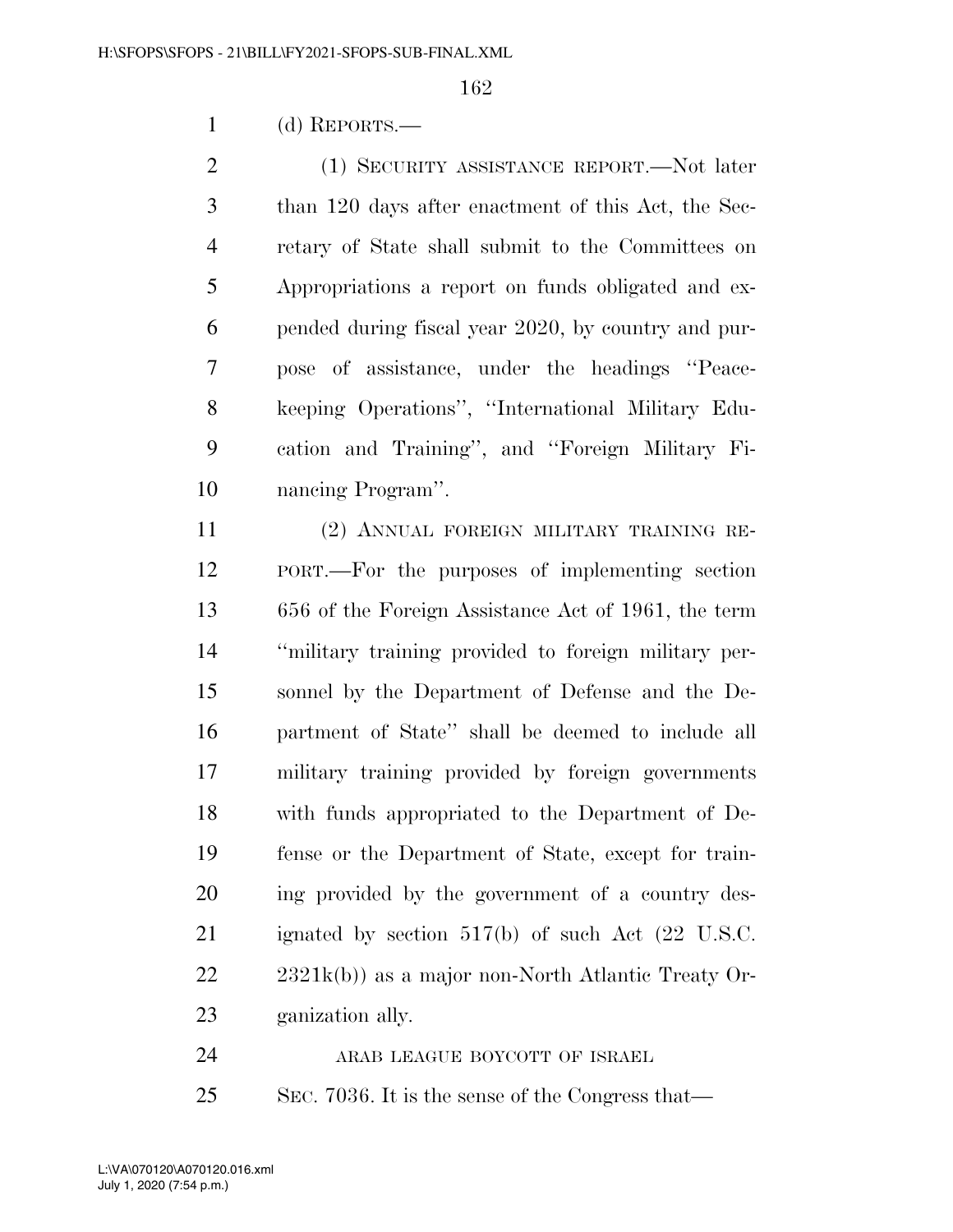| $\mathbf{1}$   | (1) the Arab League boycott of Israel, and the        |
|----------------|-------------------------------------------------------|
| $\overline{2}$ | secondary boycott of American firms that have com-    |
| 3              | mercial ties with Israel, is an impediment to peace   |
| $\overline{4}$ | in the region and to United States investment and     |
| 5              | trade in the Middle East and North Africa;            |
| 6              | (2) the Arab League boycott, which was regret-        |
| 7              | tably reinstated in 1997, should be immediately and   |
| 8              | publicly terminated, and the Central Office for the   |
| 9              | Boycott of Israel immediately disbanded;              |
| 10             | (3) all Arab League states should normalize re-       |
| 11             | lations with their neighbor Israel;                   |
| 12             | (4) the President and the Secretary of State          |
| 13             | should continue to vigorously oppose the Arab         |
| 14             | League boycott of Israel and find concrete steps to   |
| 15             | demonstrate that opposition by, for example, taking   |
| 16             | into consideration the participation of any recipient |
| 17             | country in the boycott when determining to sell       |
| 18             | weapons to said country; and                          |
| 19             | (5) the President should report to Congress an-       |
| 20             | nually on specific steps being taken by the United    |
| 21             | States to encourage Arab League states to normalize   |
| 22             | their relations with Israel to bring about the termi- |
| 23             | nation of the Arab League boycott of Israel, includ-  |
| 24             | ing those to encourage allies and trading partners of |
| 25             | the United States to enact laws prohibiting busi-     |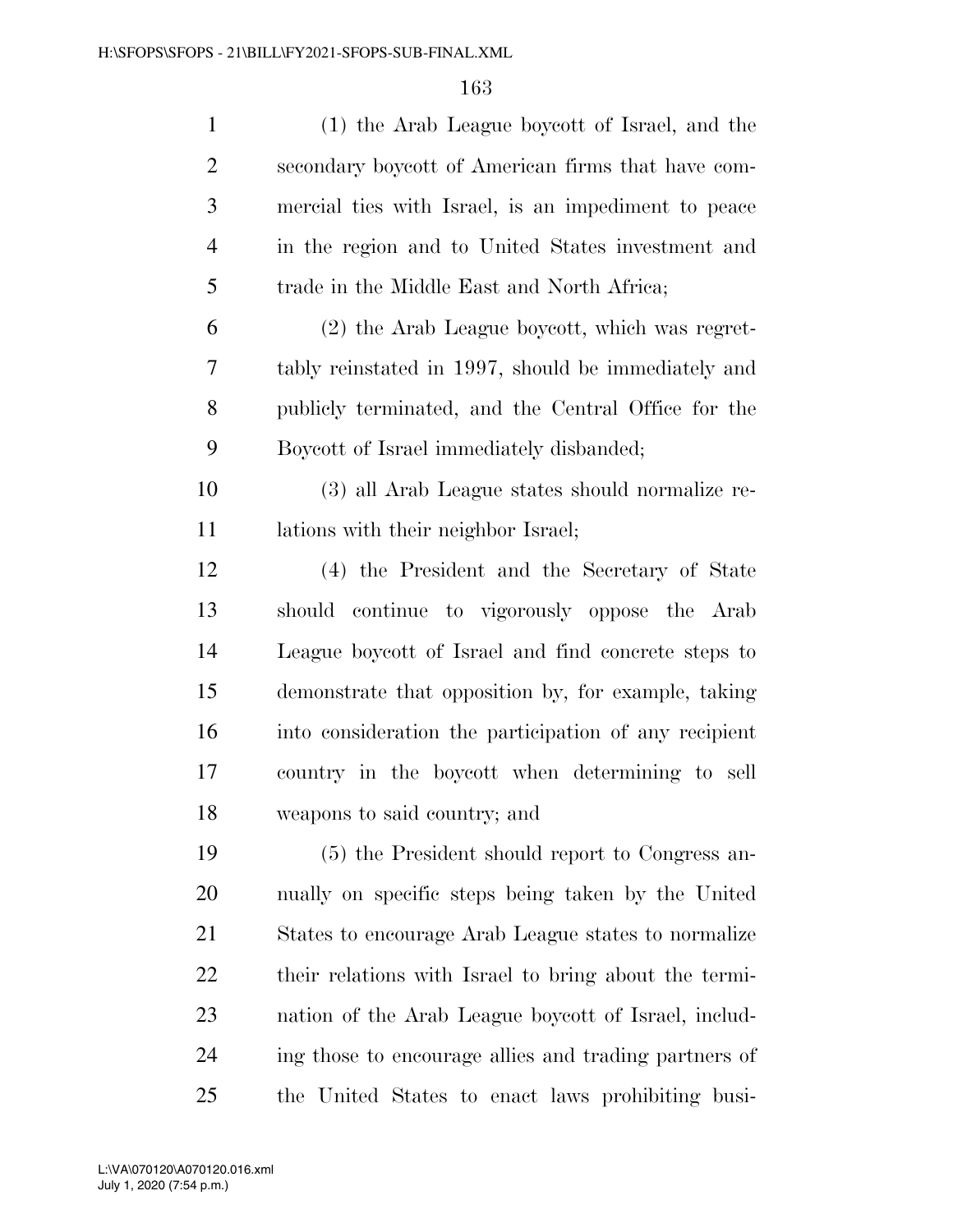| $\mathbf{1}$   | nesses from complying with the boycott and penal-         |
|----------------|-----------------------------------------------------------|
| 2              | izing businesses that do comply.                          |
| 3              | PALESTINIAN STATEHOOD                                     |
| $\overline{4}$ | SEC. 7037. (a) LIMITATION ON ASSISTANCE.—None             |
| 5              | of the funds appropriated under titles III through VI of  |
| 6              | this Act may be provided to support a Palestinian state   |
| 7              | unless the Secretary of State determines and certifies to |
| 8              | the appropriate congressional committees that—            |
| 9              | (1) the governing entity of a new Palestinian             |
| 10             | state—                                                    |
| 11             | (A) has demonstrated a firm commitment                    |
| 12             | to peaceful co-existence with the State of Israel;        |
| 13             | and                                                       |
| 14             | (B) is taking appropriate measures to                     |
| 15             | counter terrorism and terrorist financing in the          |
| 16             | West Bank and Gaza, including the dismantling             |
| 17             | of terrorist infrastructures, and is cooperating          |
| 18             | with appropriate Israeli and other appropriate            |
| 19             | security organizations; and                               |
| 20             | (2) the Palestinian Authority (or the governing           |
| 21             | entity of a new Palestinian state) is working with        |
| 22             | other countries in the region to vigorously pursue ef-    |
| 23             | forts to establish a just, lasting, and comprehensive     |
| 24             | peace in the Middle East that will enable Israel and      |
| 25             | an independent Palestinian state to exist within the      |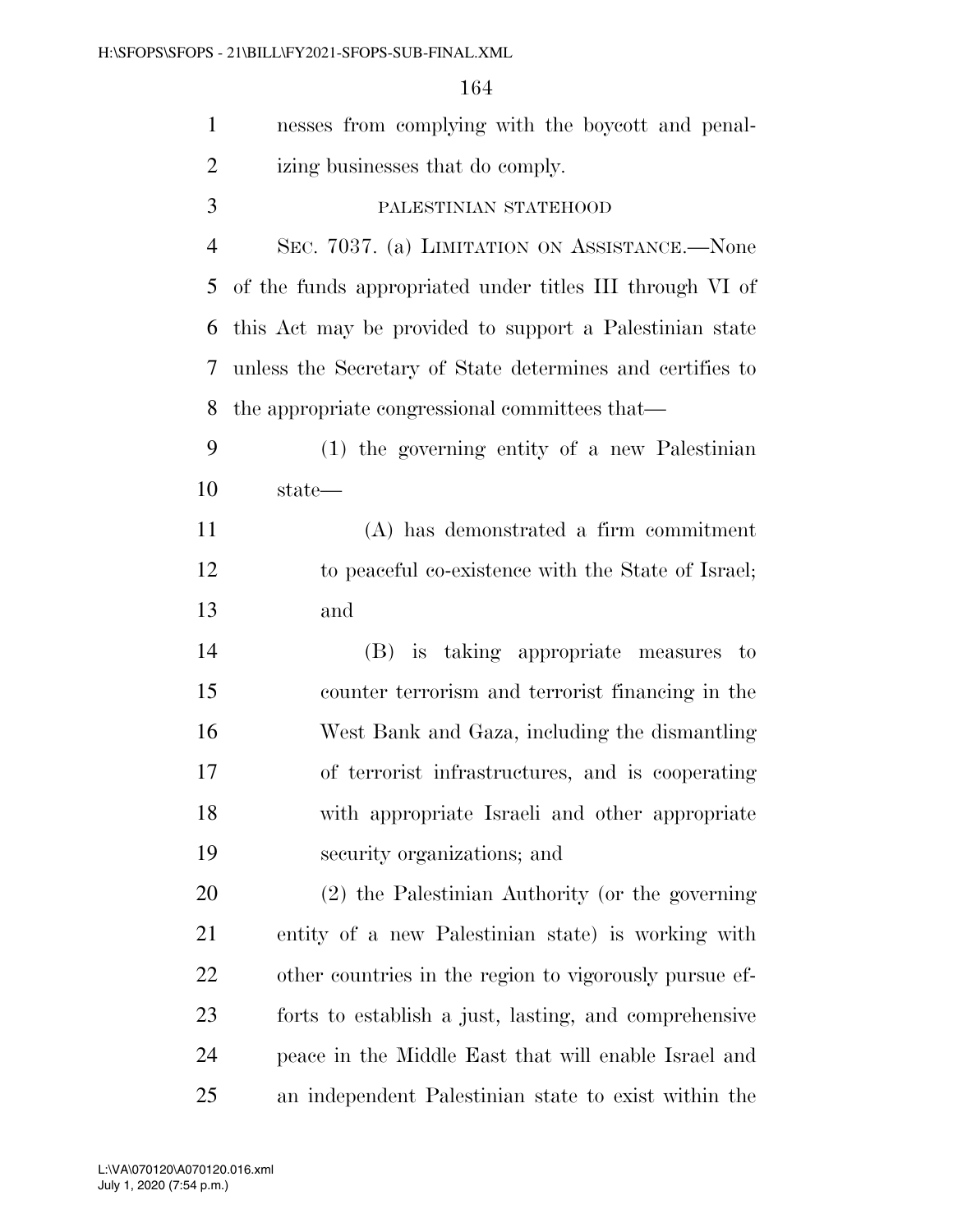| $\mathbf{1}$   | context of full and normal relationships, which                |
|----------------|----------------------------------------------------------------|
| $\overline{2}$ | should include—                                                |
| 3              | (A) termination of all claims or states of                     |
| $\overline{4}$ | belligerency;                                                  |
| 5              | (B) respect for and acknowledgment of the                      |
| 6              | sovereignty, territorial integrity, and political              |
| 7              | independence of every state in the area through                |
| 8              | measures including the establishment of demili-                |
| 9              | tarized zones;                                                 |
| 10             | (C) their right to live in peace within se-                    |
| 11             | and recognized boundaries free<br>from<br>cure                 |
| 12             | threats or acts of force;                                      |
| 13             | (D) freedom of navigation through inter-                       |
| 14             | national waterways in the area; and                            |
| 15             | (E) a framework for achieving a just set-                      |
| 16             | tlement of the refugee problem.                                |
| 17             | (b) SENSE OF CONGRESS.—It is the sense of Con-                 |
|                | 18 gress that the governing entity should enact a constitution |
| 19             | assuring the rule of law, an independent judiciary, and        |
| 20             | respect for human rights for its citizens, and should enact    |
| 21             | other laws and regulations assuring transparent and ac-        |
| 22             | countable governance.                                          |
| 23             | (c) WAIVER.—The President may waive subsection                 |
| 24             | (a) if the President determines that it is important to the    |
|                |                                                                |

national security interest of the United States to do so.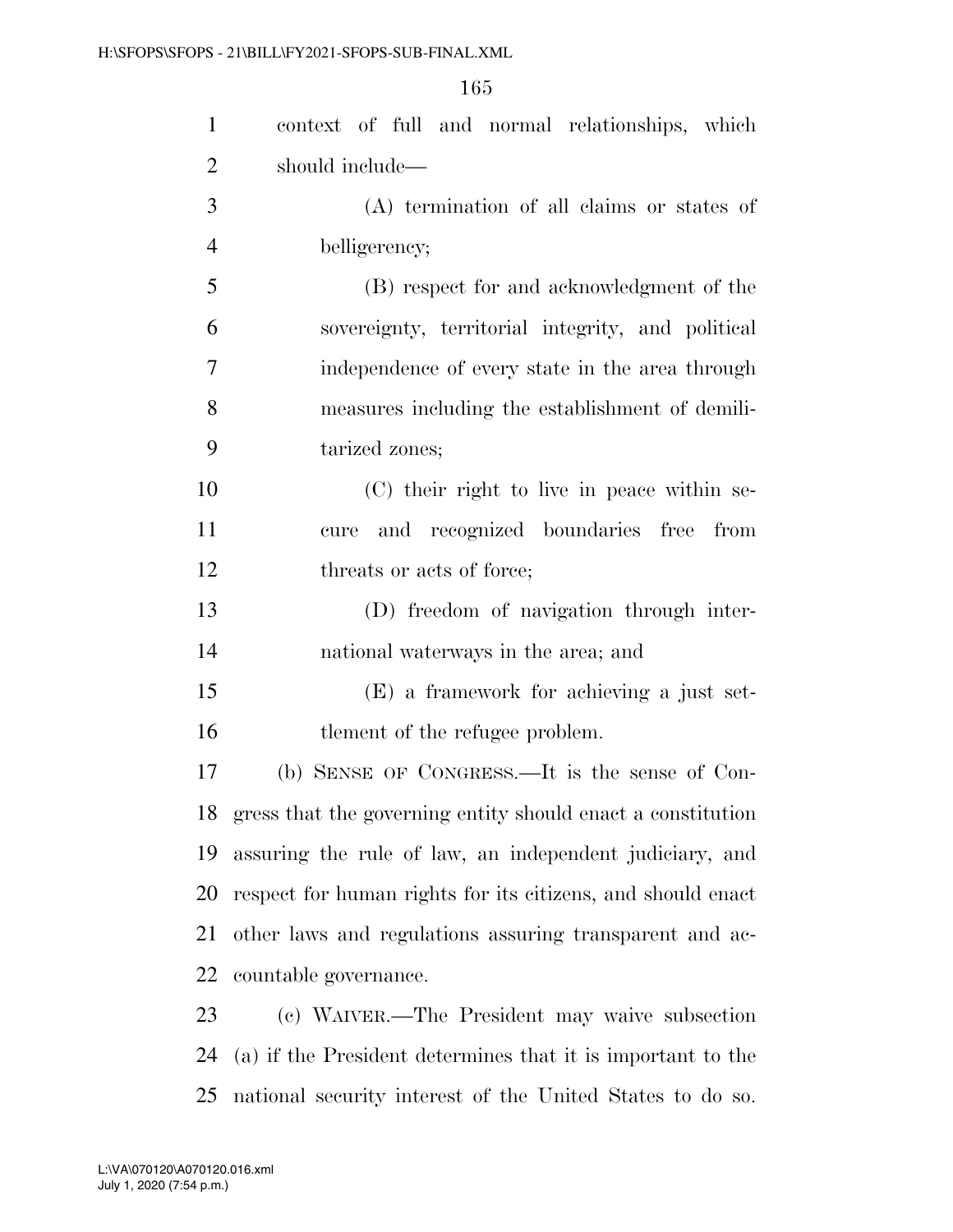(d) EXEMPTION.—The restriction in subsection (a) shall not apply to assistance intended to help reform the Palestinian Authority and affiliated institutions, or the governing entity, in order to help meet the requirements of subsection (a), consistent with the provisions of section 7040 of this Act (''Limitation on Assistance for the Pales-tinian Authority'').

## 8 PROHIBITION ON ASSISTANCE TO THE PALESTINIAN BROADCASTING CORPORATION

 SEC. 7038. None of the funds appropriated or other- wise made available by this Act may be used to provide equipment, technical support, consulting services, or any other form of assistance to the Palestinian Broadcasting Corporation.

## 15 ASSISTANCE FOR THE WEST BANK AND GAZA

 SEC. 7039. (a) OVERSIGHT.—For fiscal year 2021, 30 days prior to the initial obligation of funds for the bi- lateral West Bank and Gaza Program, the Secretary of State shall certify to the Committees on Appropriations that procedures have been established to assure the Comp- troller General of the United States will have access to appropriate United States financial information in order to review the uses of United States assistance for the Pro- gram funded under the heading ''Economic Support Fund'' for the West Bank and Gaza.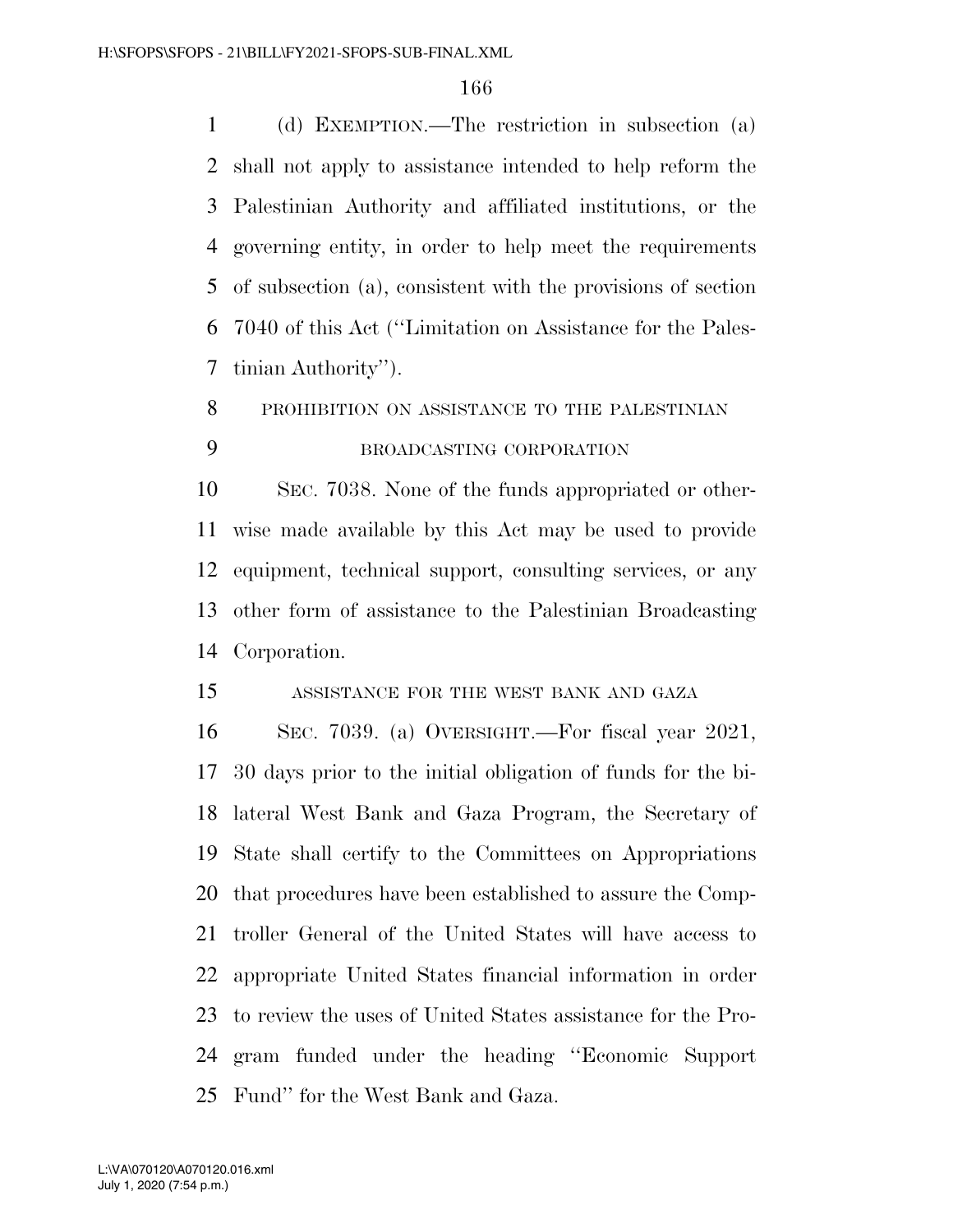(b) VETTING.—Prior to the obligation of funds ap- propriated by this Act under the heading ''Economic Sup- port Fund'' for assistance for the West Bank and Gaza, the Secretary of State shall take all appropriate steps to ensure that such assistance is not provided to or through any individual, private or government entity, or edu- cational institution that the Secretary knows or has reason to believe advocates, plans, sponsors, engages in, or has engaged in, terrorist activity nor, with respect to private entities or educational institutions, those that have as a principal officer of the entity's governing board or gov- erning board of trustees any individual that has been de- termined to be involved in, or advocating terrorist activity or determined to be a member of a designated foreign ter- rorist organization: *Provided*, That the Secretary of State shall, as appropriate, establish procedures specifying the steps to be taken in carrying out this subsection and shall terminate assistance to any individual, entity, or edu- cational institution which the Secretary has determined to be involved in or advocating terrorist activity.

(c) PROHIBITION.—

22 (1) RECOGNITION OF ACTS OF TERRORISM. None of the funds appropriated under titles III through VI of this Act for assistance under the West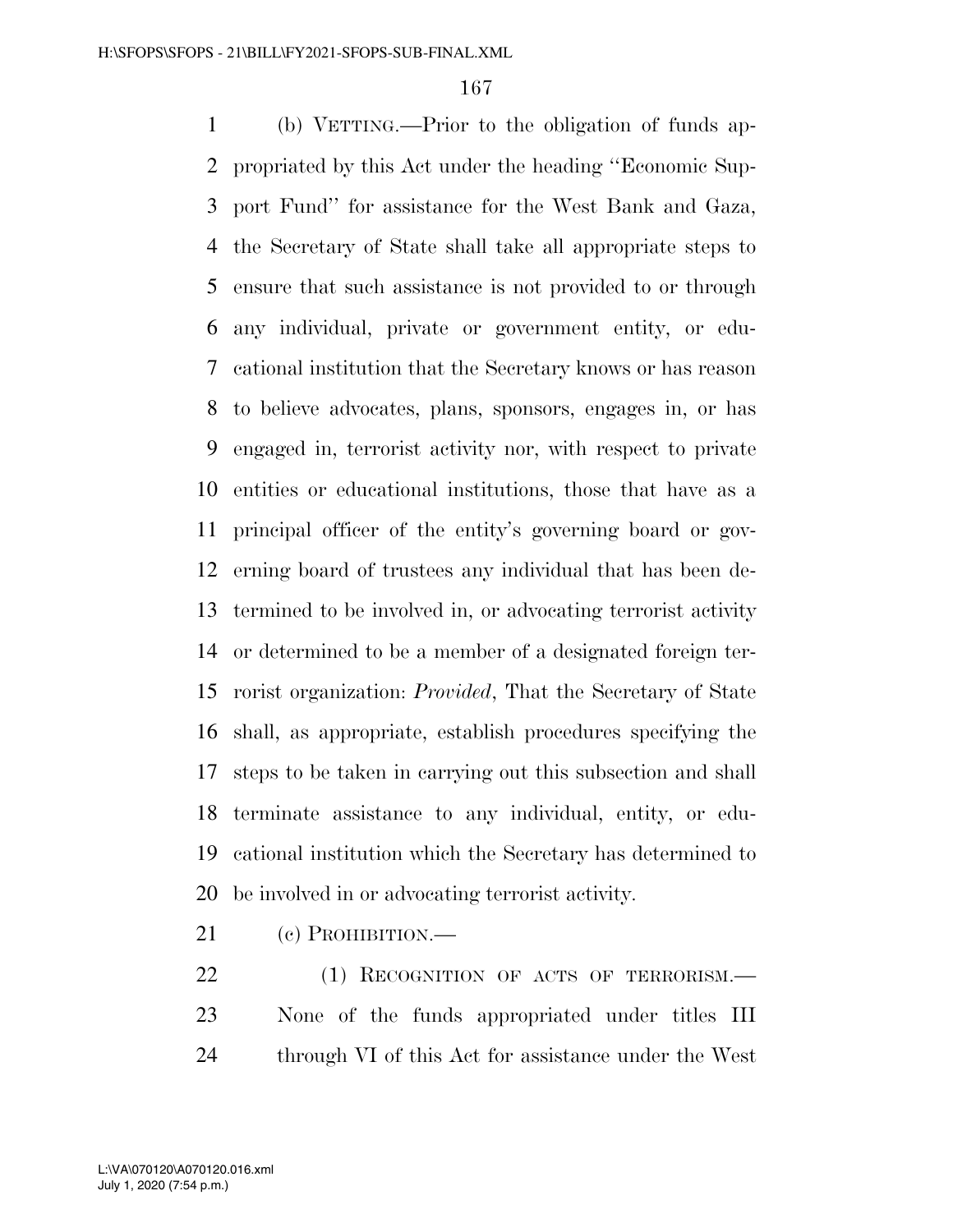| $\mathbf{1}$   | Bank and Gaza Program may be made available            |
|----------------|--------------------------------------------------------|
| $\overline{2}$ | $for-$                                                 |
| 3              | (A) the purpose of recognizing or otherwise            |
| $\overline{4}$ | honoring individuals who commit, or have com-          |
| 5              | mitted acts of terrorism; and                          |
| 6              | (B) any educational institution located in             |
| 7              | the West Bank or Gaza that is named after an           |
| 8              | individual who the Secretary of State deter-           |
| 9              | mines has committed an act of terrorism.               |
| 10             | (2) SECURITY ASSISTANCE AND REPORTING RE-              |
| 11             | QUIREMENT.—Notwithstanding any other provision         |
| 12             | of law, none of the funds made available by this or    |
| 13             | prior appropriations Acts, including funds made        |
| 14             | available by transfer, may be made available for obli- |
| 15             | gation for security assistance for the West Bank and   |
| 16             | Gaza until the Secretary of State reports to the       |
| 17             | Committees on Appropriations on the benchmarks         |
| 18             | that have been established for security assistance for |
| 19             | the West Bank and Gaza and reports on the extent       |
| 20             | of Palestinian compliance with such benchmarks.        |
| 21             | (d) OVERSIGHT BY THE UNITED STATES AGENCY              |
| 22             | FOR INTERNATIONAL DEVELOPMENT.                         |
| 23             | (1) The Administrator of the United States             |
| 24             | Agency for International Development shall ensure      |
| 25             | that Federal or non-Federal audits of all contractors  |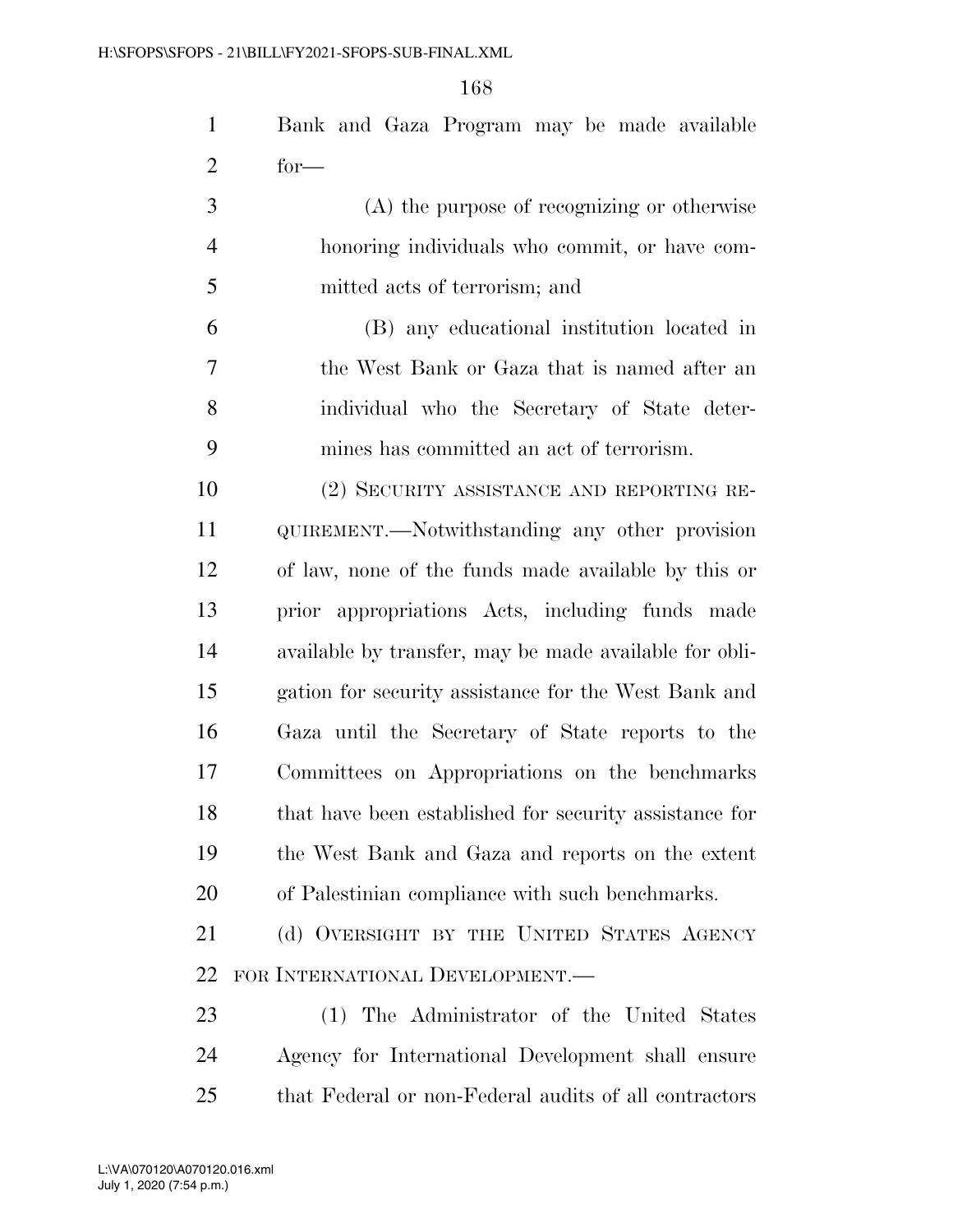and grantees, and significant subcontractors and sub-grantees, under the West Bank and Gaza Pro- gram, are conducted at least on an annual basis to ensure, among other things, compliance with this section.

 (2) Of the funds appropriated by this Act, up to \$1,000,000 may be used by the Office of Inspec- tor General of the United States Agency for Inter- national Development for audits, investigations, and other activities in furtherance of the requirements of this subsection: *Provided*, That such funds are in ad- dition to funds otherwise available for such pur-poses.

 (e) COMPTROLLER GENERAL OF THE UNITED STATES AUDIT.—Subsequent to the certification specified in subsection (a), the Comptroller General of the United States shall conduct an audit and an investigation of the treatment, handling, and uses of all funds for the bilateral West Bank and Gaza Program, including all funds pro- vided as cash transfer assistance, in fiscal year 2021 under the heading ''Economic Support Fund'', and such audit shall address—

 (1) the extent to which such Program complies with the requirements of subsections (b) and (c); and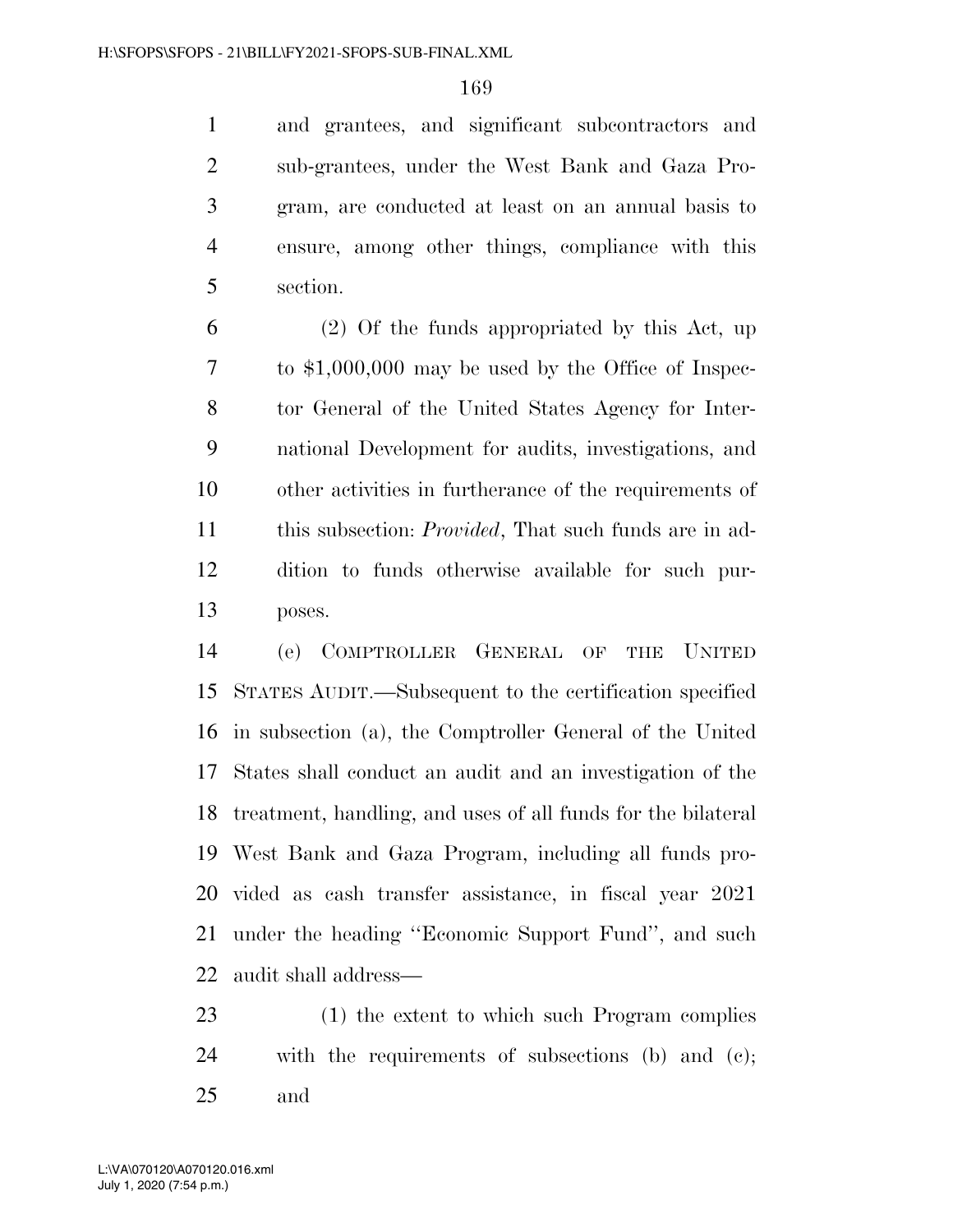(2) an examination of all programs, projects, and activities carried out under such Program, in-cluding both obligations and expenditures.

 (f) NOTIFICATION PROCEDURES.—Funds made available in this Act for West Bank and Gaza shall be subject to the regular notification procedures of the Com-mittees on Appropriations.

LIMITATION ON ASSISTANCE FOR THE PALESTINIAN

## AUTHORITY

 SEC. 7040. (a) PROHIBITION OF FUNDS.—None of the funds appropriated by this Act to carry out the provi- sions of chapter 4 of part II of the Foreign Assistance Act of 1961 may be obligated or expended with respect to providing funds to the Palestinian Authority.

 (b) WAIVER.—The prohibition included in subsection (a) shall not apply if the President certifies in writing to the Speaker of the House of Representatives, the Presi- dent pro tempore of the Senate, and the Committees on Appropriations that waiving such prohibition is important to the national security interest of the United States.

 (c) PERIOD OF APPLICATION OF WAIVER.—Any waiver pursuant to subsection (b) shall be effective for no more than a period of 6 months at a time and shall not apply beyond 12 months after the enactment of this Act.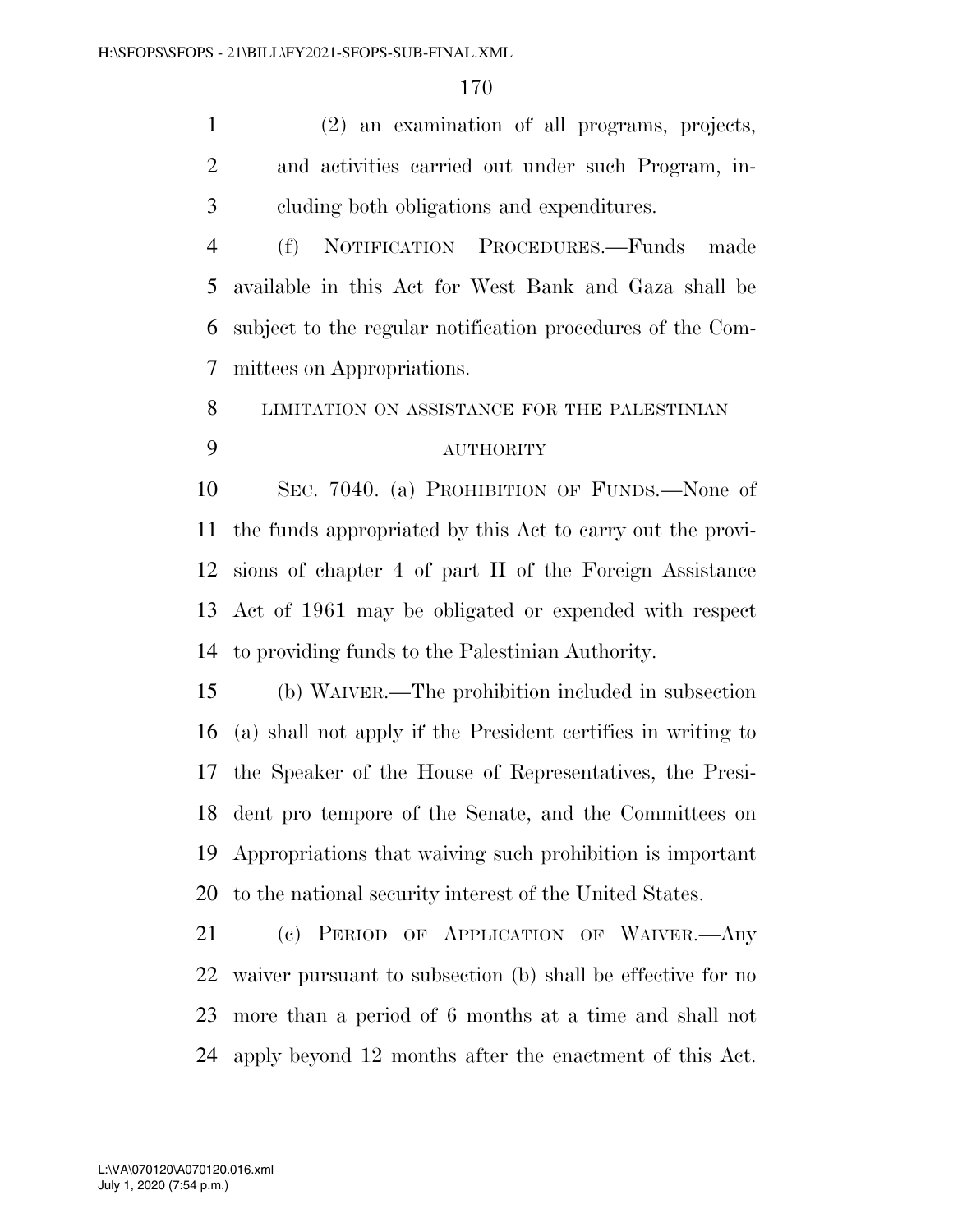(d) REPORT.—Whenever the waiver authority pursu- ant to subsection (b) is exercised, the President shall sub- mit a report to the Committees on Appropriations detail- ing the justification for the waiver, the purposes for which the funds will be spent, and the accounting procedures in place to ensure that the funds are properly disbursed: *Pro- vided*, That the report shall also detail the steps the Pales- tinian Authority has taken to arrest terrorists, confiscate weapons and dismantle the terrorist infrastructure.

 (e) CERTIFICATION.—If the President exercises the waiver authority under subsection (b), the Secretary of State must certify and report to the Committees on Ap- propriations prior to the obligation of funds that the Pal- estinian Authority has established a single treasury ac- count for all Palestinian Authority financing and all fi- nancing mechanisms flow through this account, no parallel financing mechanisms exist outside of the Palestinian Au- thority treasury account, and there is a single comprehen- sive civil service roster and payroll, and the Palestinian Authority is acting to counter incitement of violence against Israelis and is supporting activities aimed at pro- moting peace, coexistence, and security cooperation with Israel.

 (f) PROHIBITION TO HAMAS AND THE PALESTINE LIBERATION ORGANIZATION.—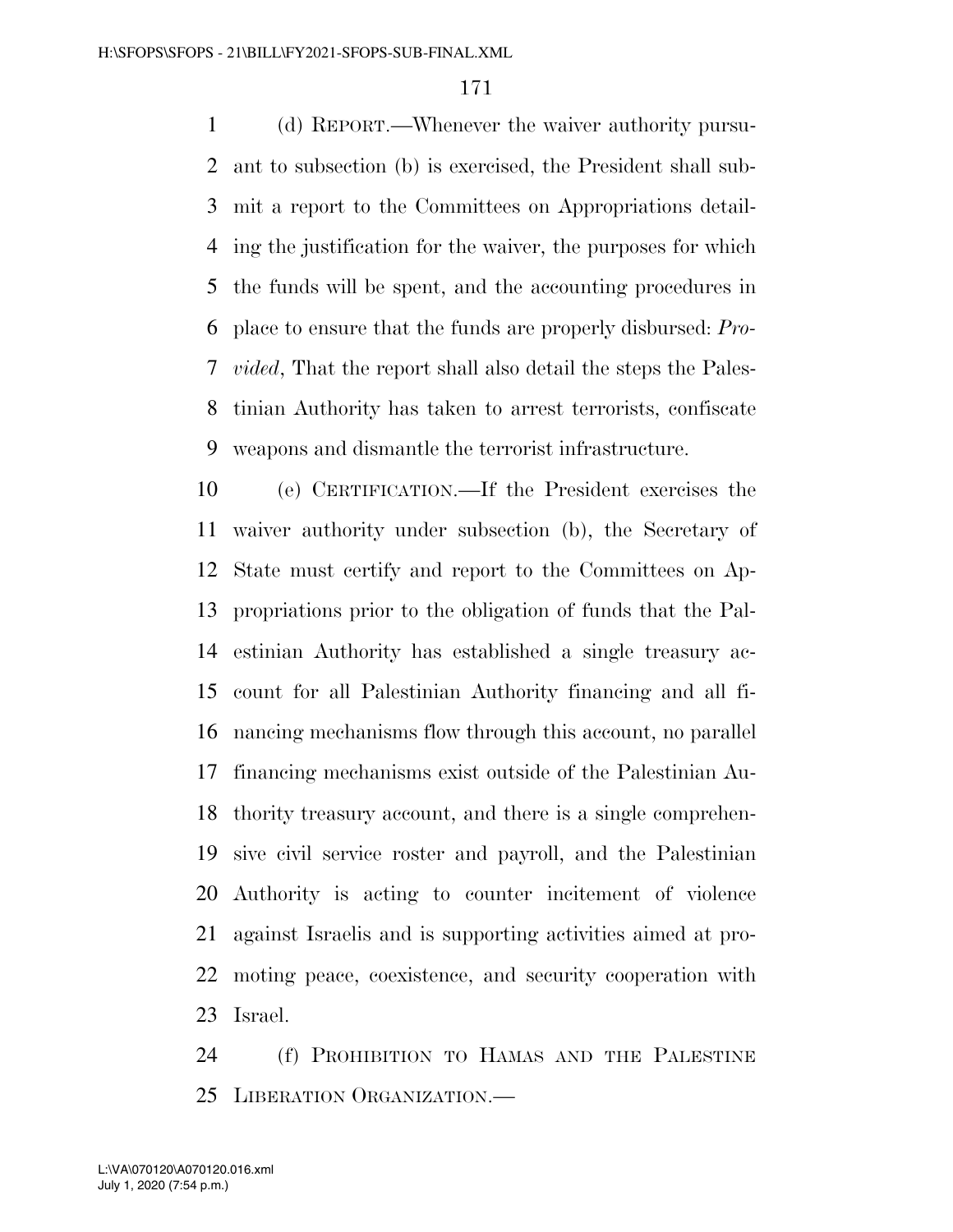(1) None of the funds appropriated in titles III 2 through VI of this Act may be obligated for salaries of personnel of the Palestinian Authority located in Gaza or may be obligated or expended for assistance to Hamas or any entity effectively controlled by Hamas, any power-sharing government of which Hamas is a member, or that results from an agree- ment with Hamas and over which Hamas exercises undue influence.

 (2) Notwithstanding the limitation of paragraph (1), assistance may be provided to a power-sharing government only if the President certifies and re- ports to the Committees on Appropriations that such government, including all of its ministers or such equivalent, has publicly accepted and is complying 16 with the principles contained in section  $620K(b)(1)$  (A) and (B) of the Foreign Assistance Act of 1961, as amended.

 (3) The President may exercise the authority in section 620K(e) of the Foreign Assistance Act of 1961, as added by the Palestinian Anti-Terrorism Act of 2006 (Public Law 109–446) with respect to this subsection.

 (4) Whenever the certification pursuant to paragraph (2) is exercised, the Secretary of State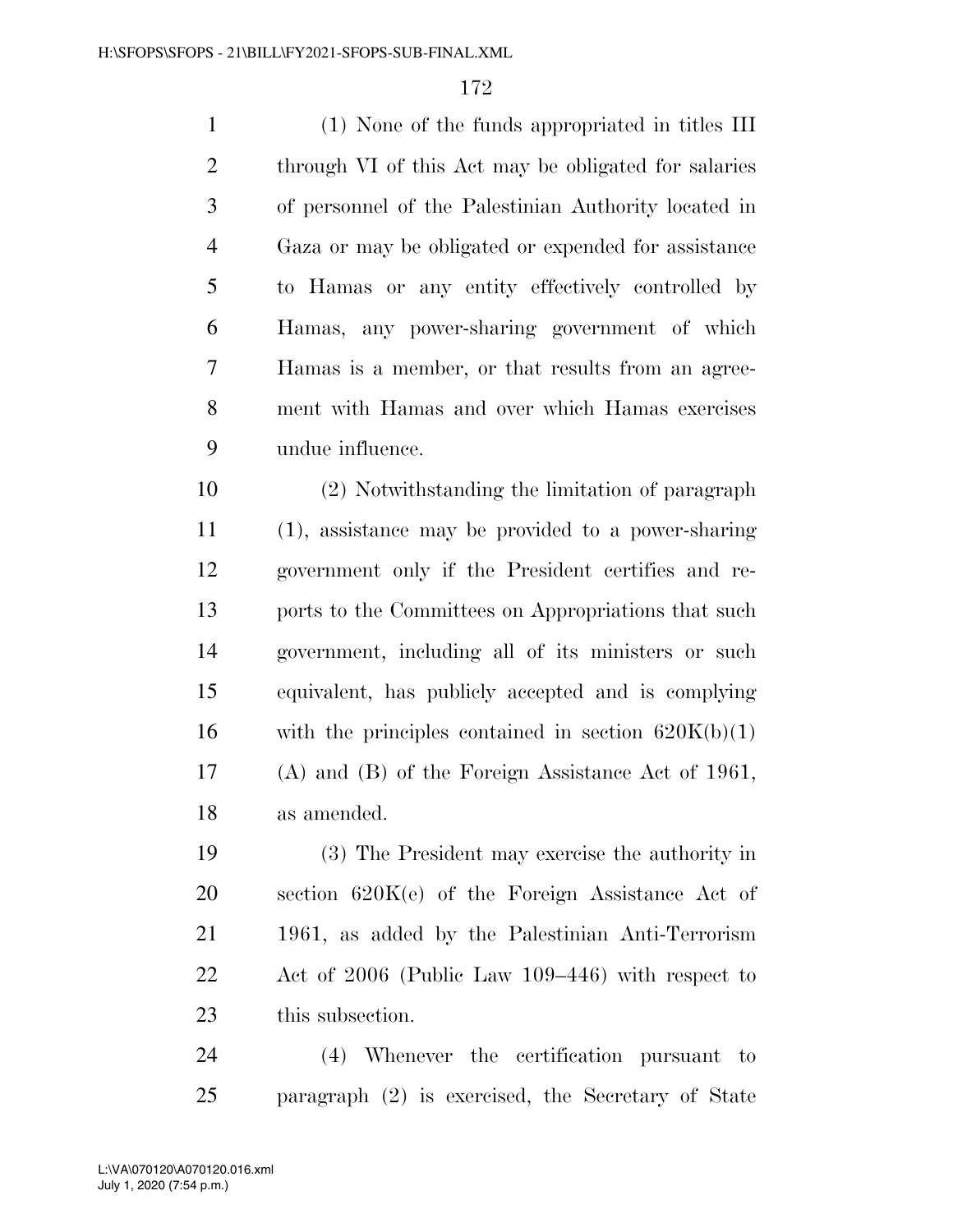| $\mathbf{1}$   | shall submit a report to the Committees on Appro-            |
|----------------|--------------------------------------------------------------|
| $\overline{2}$ | priations within 120 days of the certification and           |
| 3              | every quarter thereafter on whether such govern-             |
| $\overline{4}$ | ment, including all of its ministers or such equiva-         |
| 5              | lent are continuing to comply with the principles            |
| 6              | contained in section $620K(b)(1)$ (A) and (B) of the         |
| 7              | Foreign Assistance Act of 1961, as amended: Pro-             |
| 8              | <i>vided</i> , That the report shall also detail the amount, |
| 9              | purposes and delivery mechanisms for any assistance          |
| 10             | provided pursuant to the abovementioned certifi-             |
| 11             | cation and a full accounting of any direct support of        |
| 12             | such government.                                             |
| 13             | (5) None of the funds appropriated under titles              |
| 14             | III through VI of this Act may be obligated for as-          |
| 15             | sistance for the Palestine Liberation Organization.          |
| 16             | MIDDLE EAST AND NORTH AFRICA                                 |
| 17             | SEC. 7041. (a) EGYPT.—                                       |
| 18             | (1) CERTIFICATION AND REPORT. Funds ap-                      |
| 19             | propriated by this Act that are available for assist-        |
| 20             | ance for Egypt may be made available not with-               |
| 21             | standing any other provision of law restricting as-          |
| 22             | sistance for Egypt, except for this subsection and           |
| 23             | section 620M of the Foreign Assistance Act of 1961,          |
| 24             | and may only be made available for assistance for            |
| 25             | the Government of Egypt if the Secretary of State            |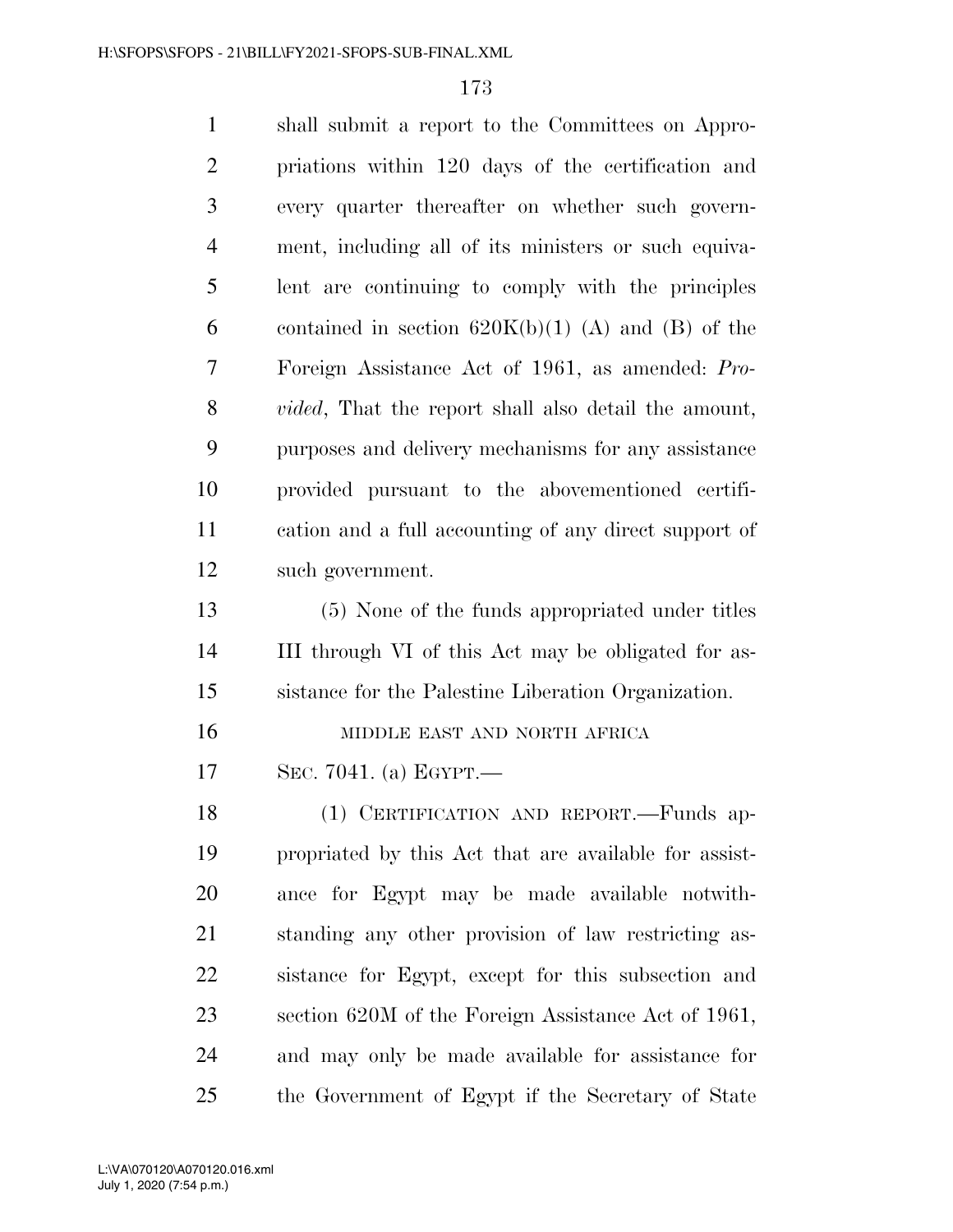| $\mathbf{1}$   | certifies and reports to the Committees on Appro-         |
|----------------|-----------------------------------------------------------|
| $\overline{2}$ | priations that such government is—                        |
| 3              | (A) sustaining the strategic relationship                 |
| $\overline{4}$ | with the United States; and                               |
| 5              | (B) meeting its obligations under the 1979                |
| 6              | Egypt-Israel Peace Treaty.                                |
| 7              | $(2)$ ECONOMIC SUPPORT FUND.—Of the funds                 |
| 8              | appropriated by this Act under the heading "Eco-          |
| 9              | nomic Support Fund", up to $$125,000,000$ may be          |
| 10             | made available for assistance for Egypt, of which up      |
| 11             | to $$40,000,000$ should be made available for higher      |
| 12             | education programs, including $$15,000,000$ for           |
| 13             | scholarships for Egyptian students with high finan-       |
| 14             | cial need to attend not-for-profit institutions of high-  |
| 15             | er education in Egypt that are currently accredited       |
| 16             | by a regional accrediting agency recognized by the        |
| 17             | United States Department of Education, or meets           |
| 18             | standards equivalent to those required for United         |
| 19             | States institutional accreditation by a regional ac-      |
| 20             | crediting agency recognized by such Department:           |
| 21             | <i>Provided</i> , That such funds shall be made available |
| 22             | for democracy programs, and for development pro-          |
| 23             | grams in the Sinai: <i>Provided further</i> , That such   |
| 24             | funds may not be made available for eash transfer         |
| 25             | assistance or budget support unless the Secretary of      |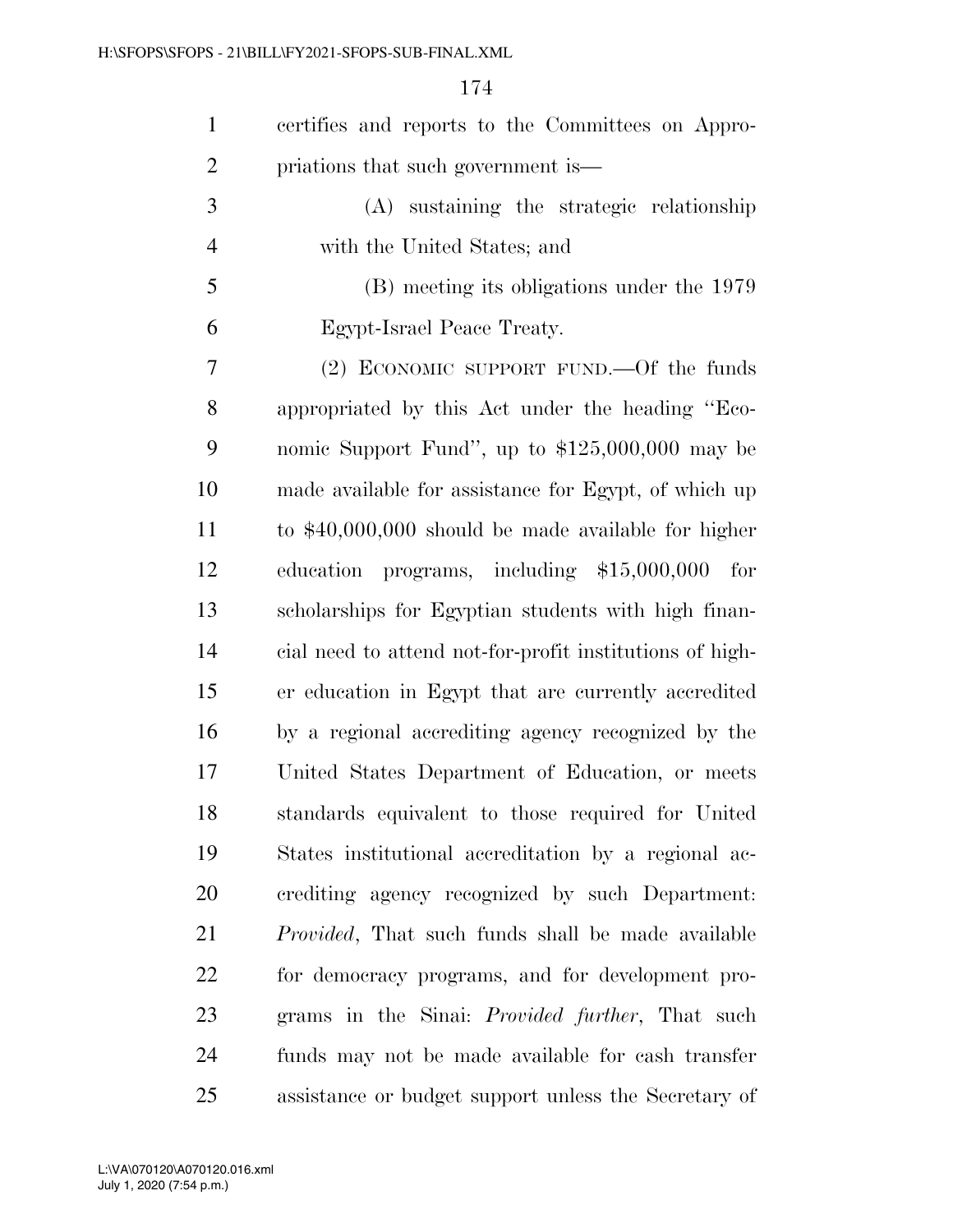State certifies and reports to the appropriate con- gressional committees that the Government of Egypt is taking consistent and effective steps to stabilize the economy and implement market-based economic reforms.

 (3) FOREIGN MILITARY FINANCING PRO-GRAM.—

 (A) CERTIFICATION.—Of the funds appro- priated by this Act under the heading ''Foreign Military Financing Program'', up to \$1,300,000,000, to remain available until Sep-12 tember 30, 2022, may be made available for as- sistance for Egypt: *Provided*, That such funds may be transferred to an interest bearing ac- count in the Federal Reserve Bank of New York, following consultation with the Commit- tees on Appropriations: *Provided further*, That 20 percent of such funds shall be withheld from obligation until the Secretary of State certifies and reports to the Committees on Appropria- tions that the Government of Egypt is taking, on a sustained and effective basis, the steps enumerated under this section in the report ac- companying this Act: *Provided further*, That the certification requirement of this paragraph shall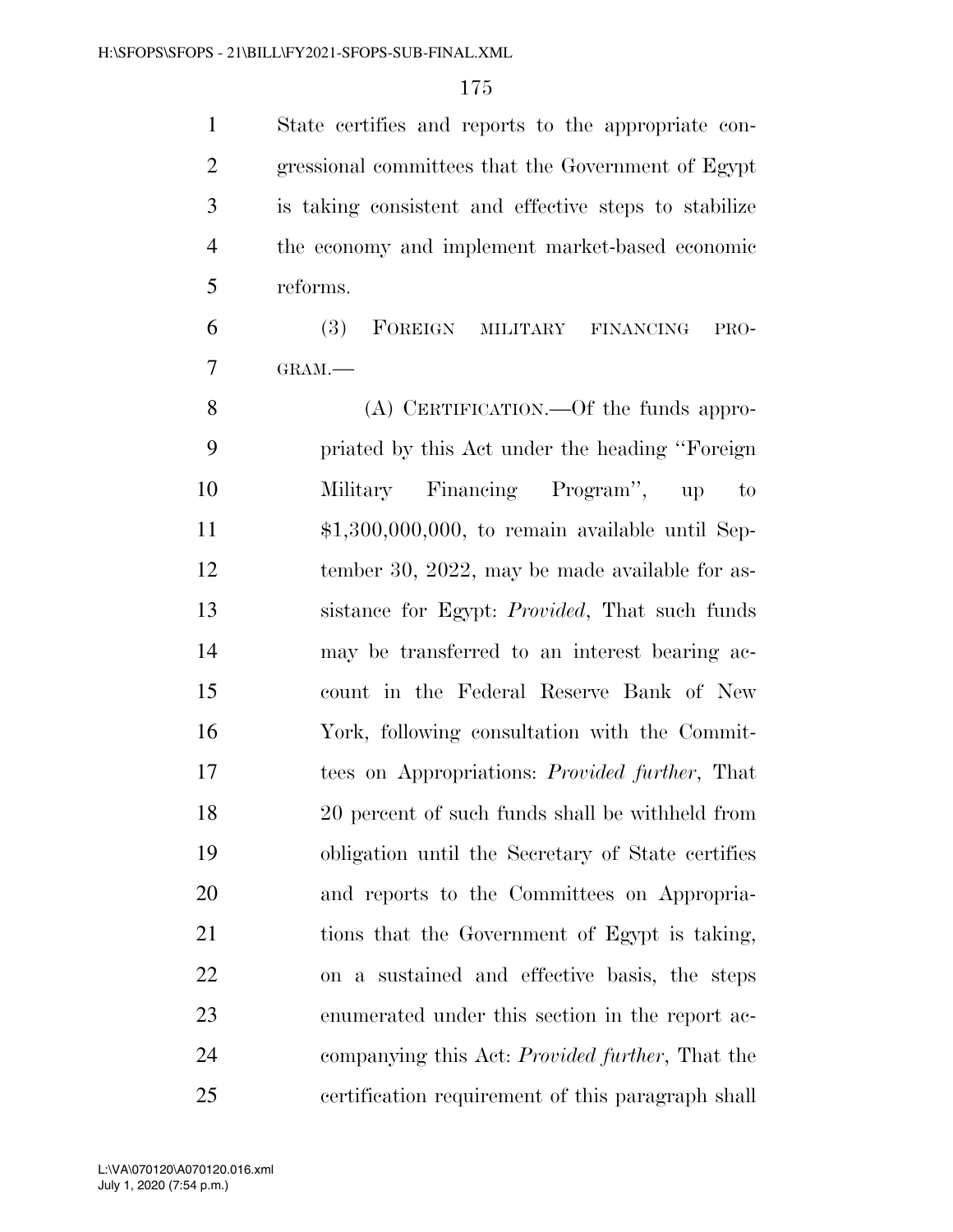| not apply to funds appropriated by this Act     |
|-------------------------------------------------|
| under such heading for counterterrorism, bor-   |
| der security, and nonproliferation programs for |
| Egypt.                                          |
| $(B)$ WAIVER.—                                  |
|                                                 |

 (i) The Secretary of State may waive the certification requirement in subpara- graph (A) with respect to 95 percent of the amount withheld from obligation pursuant to such subparagraph if the Secretary de- termines and reports to the Committees on Appropriations that to do so is important to the national security interest of the United States, and includes in such report a detailed justification for the use of such waiver and the reasons why any of the cer- tification requirements of subparagraph (A) cannot be met: *Provided*, That the re- port required by this paragraph shall be submitted in unclassified form, but may be accompanied by a classified annex.

22 (ii) The remaining 5 percent may only be made available for obligation if the Sec- retary of State determines and reports to the Committees on Appropriations that the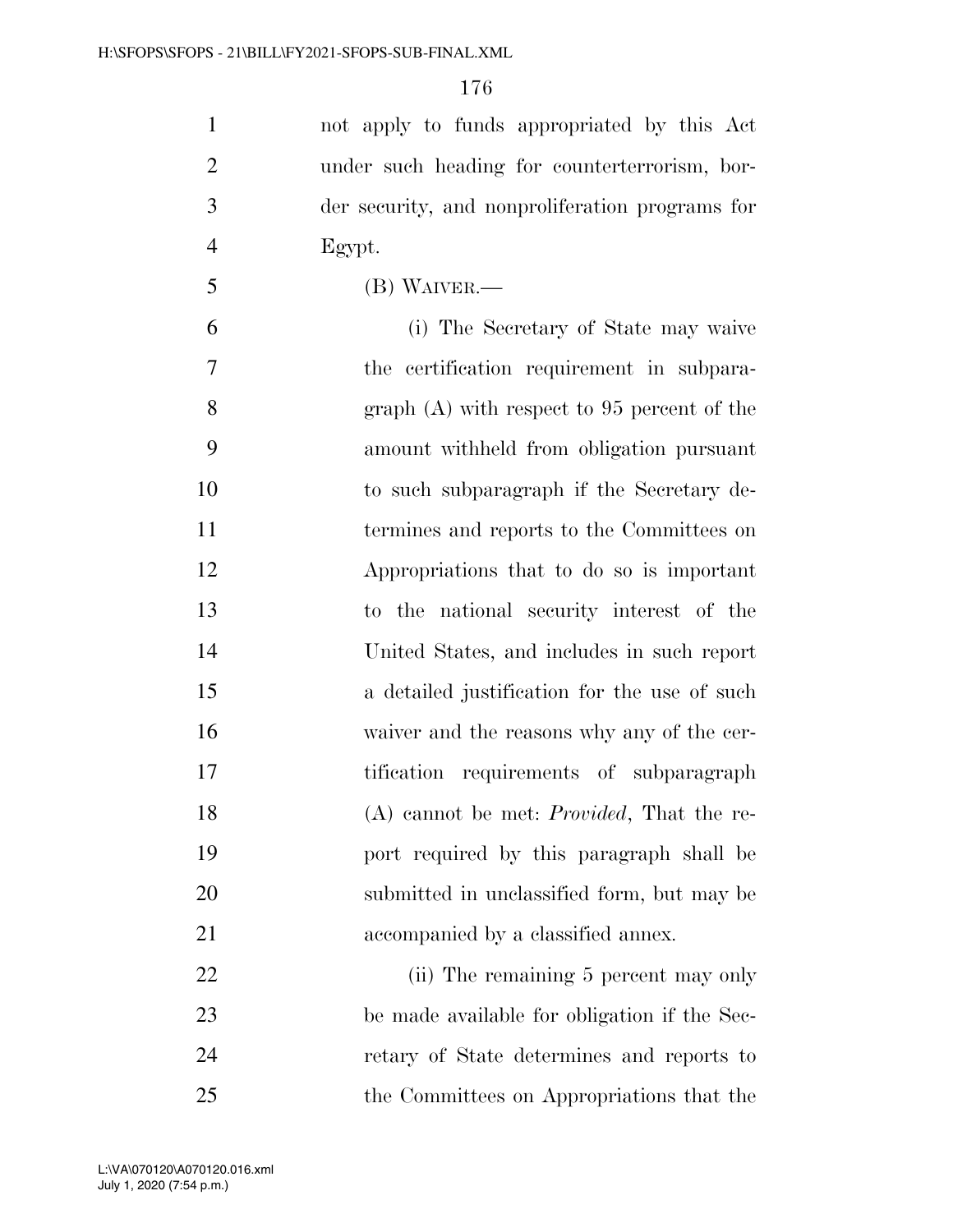| $\mathbf{1}$   | Government of Egypt has completed action              |
|----------------|-------------------------------------------------------|
| $\overline{2}$ | to provide fair and commensurate com-                 |
| 3              | pensation to American citizen April Corley            |
| $\overline{4}$ | for injuries suffered by Egyptian armed               |
| 5              | forces on September 13, 2015: Provided,               |
| 6              | That none of the funds withheld pursuant              |
| $\overline{7}$ | to subparagraph $(A)$ shall be transferred to         |
| 8              | the interest bearing account referenced in            |
| 9              | subparagraph (A) until the determination              |
| 10             | in the preceding sentence has been pro-               |
| 11             | vided to the Committees on Appropria-                 |
| 12             | tions.                                                |
| 13             | (b) $IRAN$ .                                          |
| 14             | (1) FUNDING.—Funds appropriated by this Act           |
| 15             | under the headings "Diplomatic Programs", "Eco-       |
| 16             | nomic Support Fund", and "Nonproliferation, Anti-     |
| 17             | terrorism, Demining and Related Programs" shall       |
| 18             | be made available for the programs and activities de- |
| 19             | scribed under this section in the report accom-       |
| 20             | panying this Act.                                     |
| 21             | $(2)$ REPORTS.—                                       |
| 22             | (A)<br>SEMI-ANNUAL REPORT.—The<br>Sec-                |
| 23             | retary of State shall submit to the Committees        |
| 24             | on Appropriations the semi-annual report re-          |
| 25             | quired by section $135(d)(4)$ of the Atomic En-       |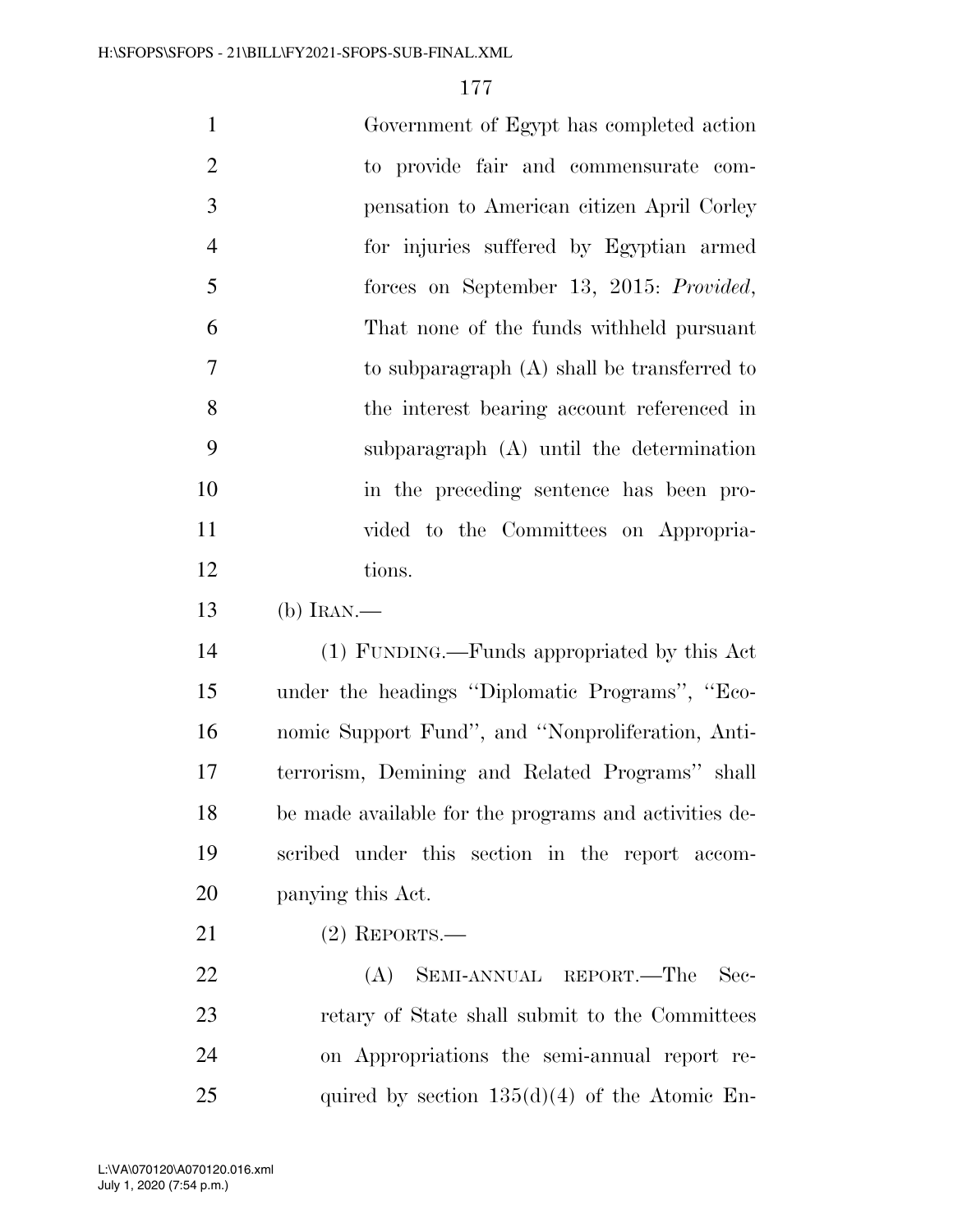| $\mathbf{1}$   | ergy Act of 1954 (42 U.S.C. 2160e(d)(4)), as           |
|----------------|--------------------------------------------------------|
| $\overline{2}$ | added by section 2 of the Iran Nuclear Agree-          |
| 3              | ment Review Act of 2015 (Public Law 114–17).           |
| $\overline{4}$ | (B) SANCTIONS REPORT.—Not later than                   |
| 5              | 180 days after the date of enactment of this           |
| 6              | Act, the Secretary of State, in consultation with      |
| 7              | the Secretary of the Treasury, shall submit to         |
| 8              | the appropriate congressional committees a re-         |
| 9              | port on-                                               |
| 10             | (i) the status of United States bilat-                 |
| 11             | eral sanctions on Iran;                                |
| 12             | (ii) the reimposition and renewed en-                  |
| 13             | forcement of secondary sanctions; and                  |
| 14             | (iii) the impact such sanctions have                   |
| 15             | Iran's destabilizing activities<br>had<br>on           |
| 16             | throughout the Middle East.                            |
| 17             | $(c)$ IRAQ.—                                           |
| 18             | (1) PURPOSES.---Funds appropriated under ti-           |
| 19             | tles III and IV of this Act shall be made available    |
| 20             | for assistance for Iraq for bilateral economic assist- |
| 21             | ance and international security assistance, including  |
| 22             | in the Kurdistan Region of Iraq and for programs       |
| 23             | to protect and assist religious and ethnic minority    |
| 24             | populations in Iraq as described under this section    |
| 25             | in the report accompanying this Act.                   |

July 1, 2020 (7:54 p.m.) L:\VA\070120\A070120.016.xml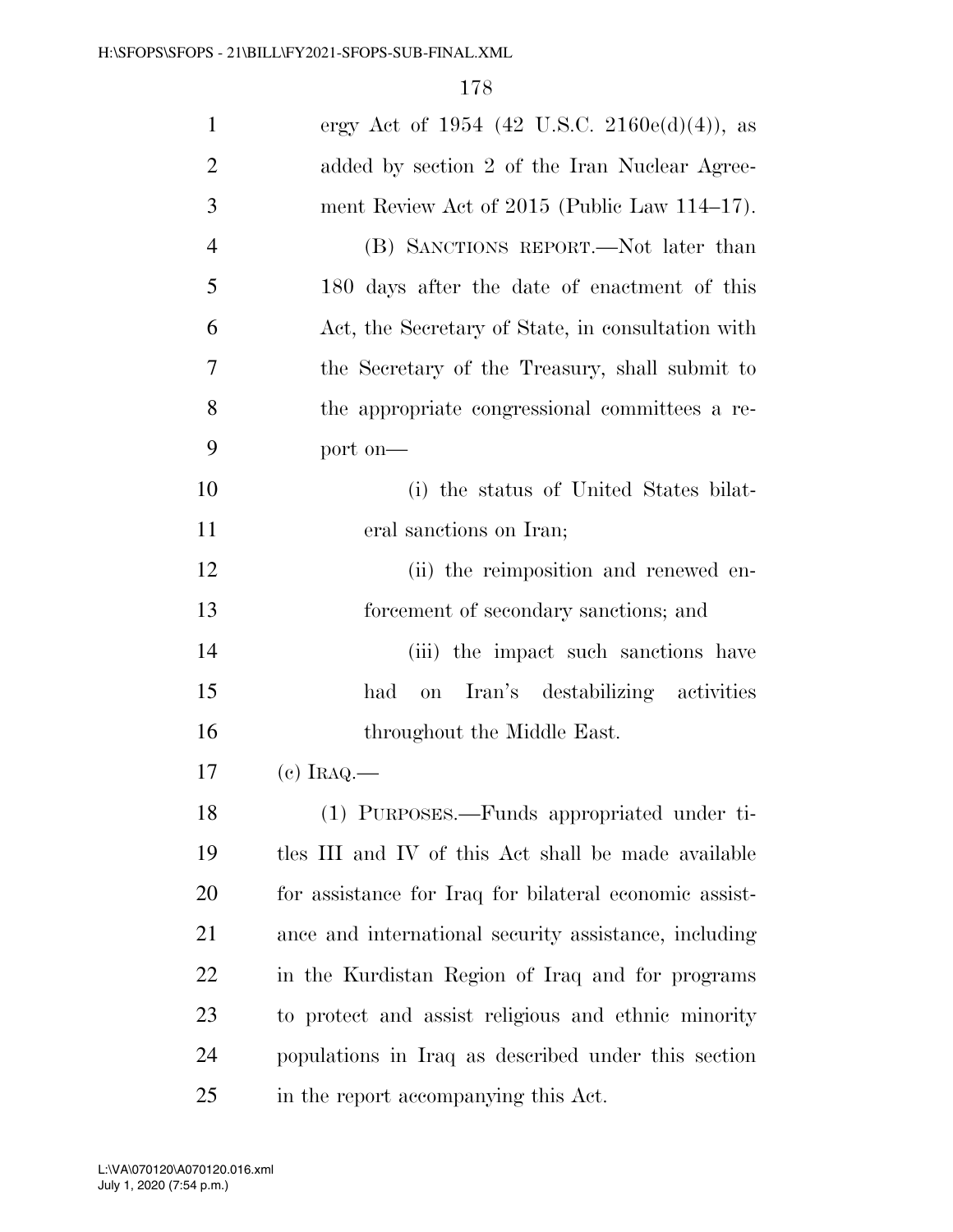(2) BASING RIGHTS AGREEMENT.—None of the funds appropriated or otherwise made available by this Act may be used by the Government of the United States to enter into a permanent basing rights agreement between the United States and Iraq.

 (d) JORDAN.—Of the funds appropriated by this Act under titles III and IV, not less than \$1,525,000,000 shall be made available for assistance for Jordan, of which not less than \$800,000,000 of the funds appropriated under the heading ''Economic Support Fund'' shall be made available for budget support for the Government of Jordan and not less than \$425,000,000 shall be made available under the heading ''Foreign Military Financing Pro-gram''.

(e) LEBANON.—

 (1) ASSISTANCE.—Funds appropriated under 18 titles III and IV of this Act shall be made available for assistance for Lebanon: *Provided*, That such funds made available under the heading ''Economic Support Fund'' may be made available notwith- standing section 1224 of the Foreign Relations Au- thorization Act, Fiscal Year 2003 (Public Law 107– 228; 22 U.S.C. 2346 note).

(2) SECURITY ASSISTANCE.—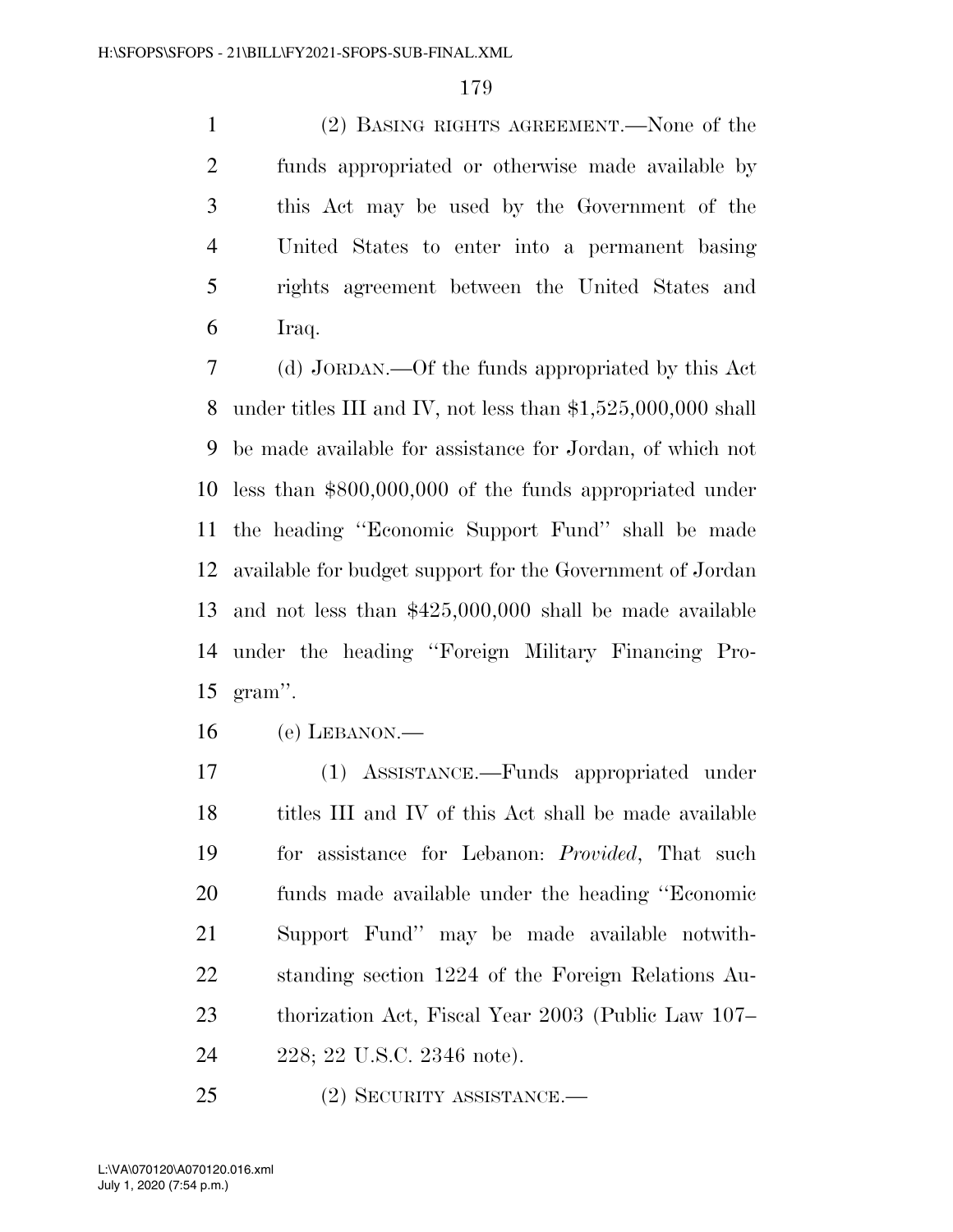| $\mathbf{1}$   | (A) Funds appropriated by this Act under          |
|----------------|---------------------------------------------------|
| $\overline{2}$ | the headings "International Narcotics Control"    |
| 3              | and Law Enforcement" and "Foreign Military        |
| $\overline{4}$ | Financing Program" that are made available        |
| 5              | for assistance for Lebanon may be made avail-     |
| 6              | able for programs and equipment for the Leba-     |
| 7              | nese Internal Security Forces (ISF) and the       |
| 8              | Lebanese Armed Forces (LAF) to address secu-      |
| 9              | rity and stability requirements in areas affected |
| 10             | by conflict in Syria, following consultation with |
| 11             | the appropriate congressional committees.         |
| 12             | (B) Funds appropriated by this Act under          |
| 13             | the heading "Foreign Military Financing Pro-      |
| 14             | gram" that are made available for assistance      |
| 15             | for Lebanon may only be made available for        |
| 16             | programs to-                                      |
| 17             | (i) professionalize the LAF to miti-              |
| 18             | gate internal and external threats from           |
| 19             | non-state actors, including Hizballah;            |
| 20             | (ii) strengthen border security and               |
| 21             | combat terrorism, including training and          |
| 22             | equipping the LAF to secure the borders           |
| 23             | of Lebanon and address security and sta-          |
| 24             | bility requirements in areas affected by          |
| 25             | conflict in Syria, interdicting arms ship-        |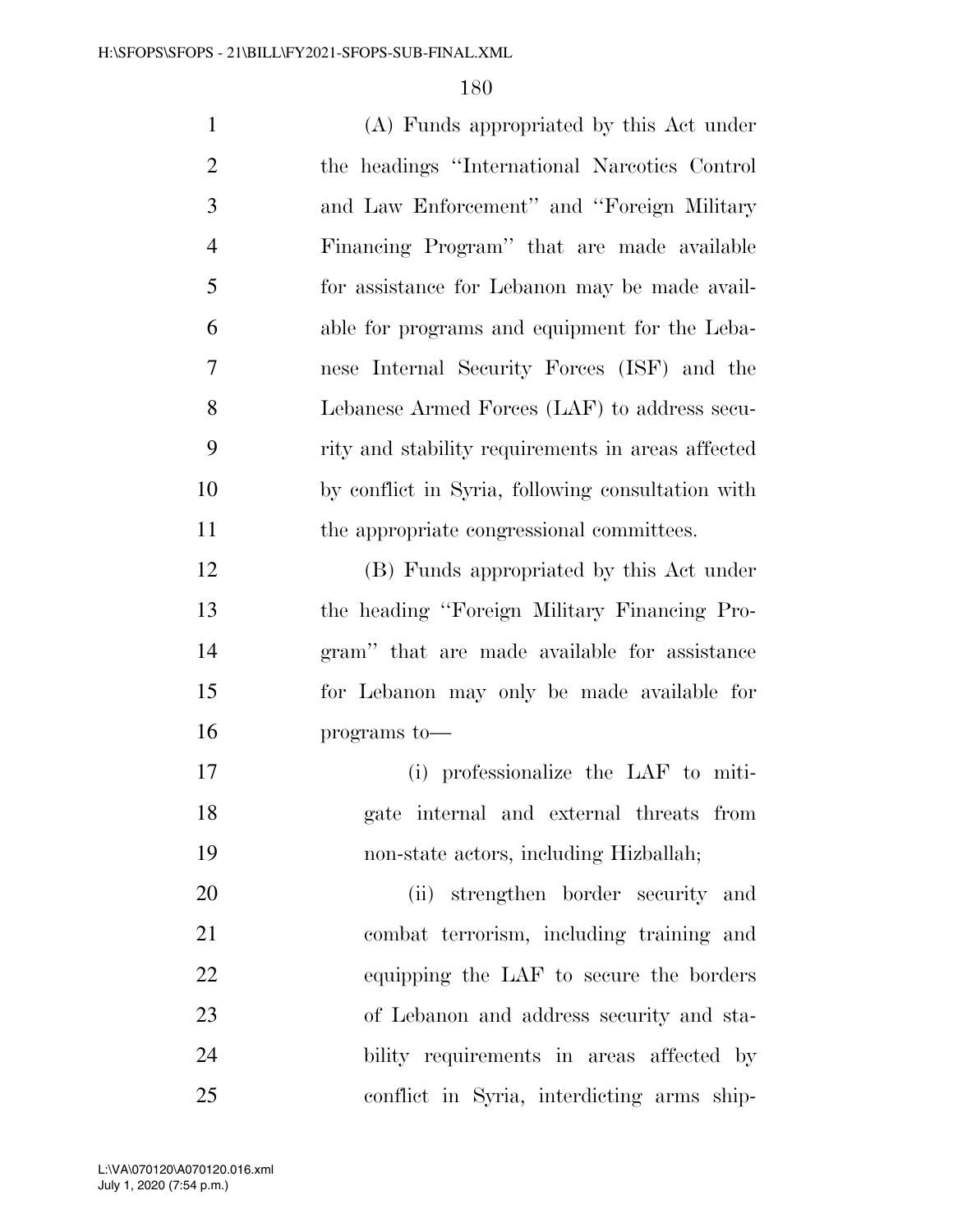| $\mathbf{1}$   | ments, and preventing the use of Lebanon              |
|----------------|-------------------------------------------------------|
| $\overline{2}$ | as a safe haven for terrorist groups; and             |
| 3              | (iii) implement United Nations Secu-                  |
| $\overline{4}$ | rity Council Resolution 1701:                         |
| 5              | <i>Provided</i> , That prior to obligating funds made |
| 6              | available by this subparagraph for assistance         |
| 7              | for the LAF, the Secretary of State shall sub-        |
| 8              | mit to the Committees on Appropriations a             |
| 9              | spend plan, including actions to be taken to en-      |
| 10             | sure equipment provided to the LAF is used            |
| 11             | only for the intended purposes, except such plan      |
| 12             | may not be considered as meeting the notifica-        |
| 13             | tion requirements under section 7015 of this          |
| 14             | Act or under section 634A of the Foreign As-          |
| 15             | sistance Act of 1961, and shall be submitted          |
| 16             | not later than June 1, 2021: Provided further,        |
| 17             | That any notification submitted pursuant to           |
| 18             | such section shall include any funds specifically     |
| 19             | intended for lethal military equipment.               |
| 20             | (3) LIMITATION.—None of the funds appro-              |
| 21             | priated by this Act may be made available for the     |
| 22             | ISF or the LAF if the ISF or the LAF is controlled    |
| 23             | by a foreign terrorist organization, as designated    |
| 24             | pursuant to section 219 of the Immigration and Na-    |
|                |                                                       |

tionality Act (8 U.S.C. 1189).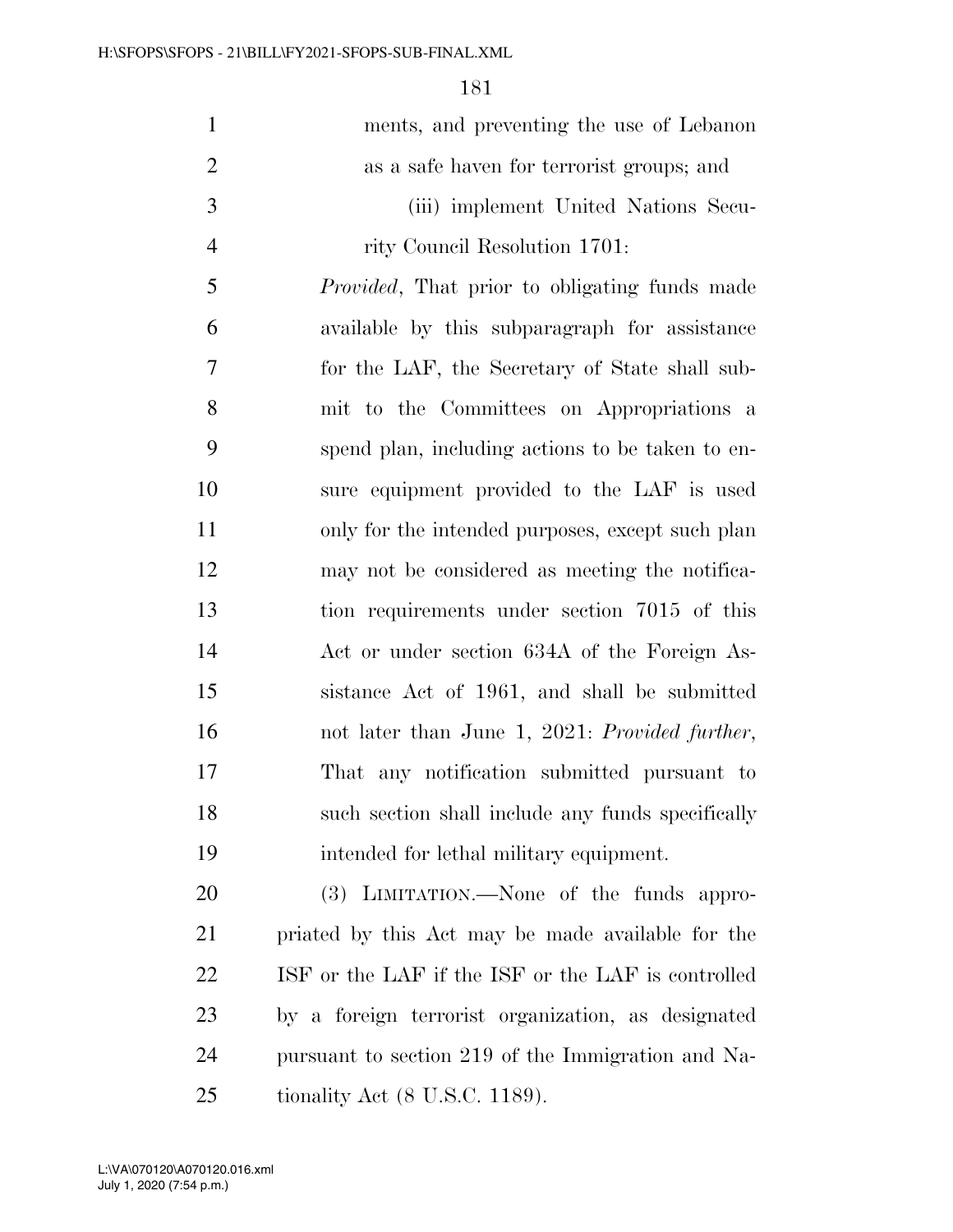(f) LIBYA.—Prior to the initial obligation of funds made available by this Act for assistance for Libya, the Secretary of State shall certify and report to the Commit- tees on Appropriations that all practicable steps have been taken to ensure that mechanisms are in place for moni-toring, oversight, and control of such funds.

 $7 \quad$  (g) MOROCCO.—

 (1) AVAILABILITY AND CONSULTATION RE- QUIREMENT.—Funds appropriated under title III of this Act shall be made available for assistance for the Western Sahara: *Provided*, That not later than 90 days after enactment of this Act and prior to the obligation of such funds, the Secretary of State, in consultation with the Administrator of the United States Agency for International Development, shall consult with the Committees on Appropriations on the proposed uses of such funds.

 (2) FOREIGN MILITARY FINANCING PRO- GRAM.—Funds appropriated by this Act under the heading ''Foreign Military Financing Program'' that are available for assistance for Morocco may only be used for the purposes requested in the Congressional Budget Justification, Foreign Operations, Fiscal Year 2017.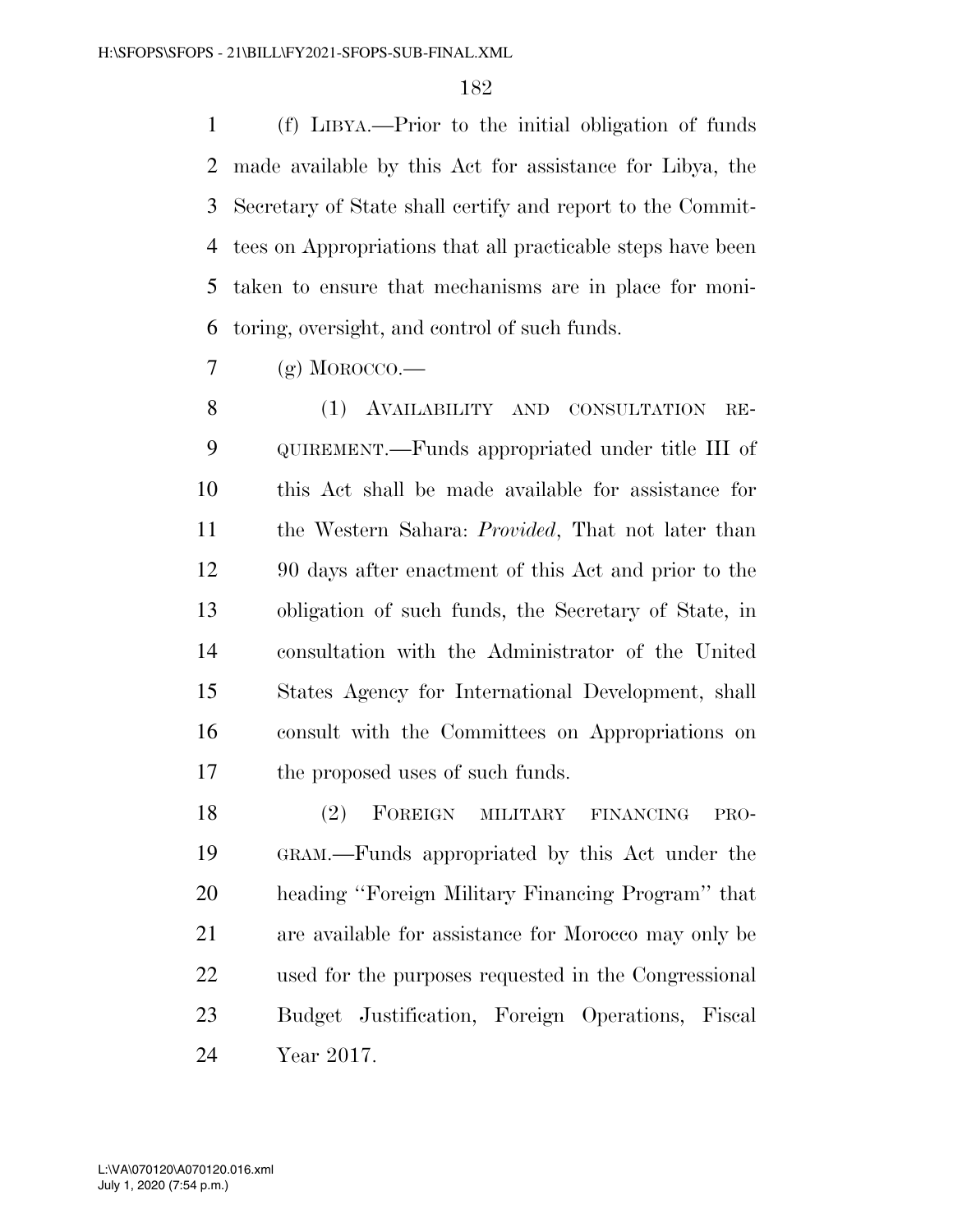(h) SAUDI ARABIA.—None of the funds appropriated by this Act under the heading ''International Military Education and Training'' may be made available for as-sistance for the Government of Saudi Arabia.

(i) SYRIA.—

 (1) NON-LETHAL ASSISTANCE.—Funds appro- priated or otherwise made available by this Act may be made available notwithstanding any other provi- sion of law for non-lethal stabilization assistance for Syria, including for emergency medical and rescue response and chemical weapons use investigations.

 (2) LIMITATIONS.—Funds made available pur-suant to paragraph (1) of this subsection—

 (A) may not be made available for a project or activity that supports or otherwise le- gitimizes the Government of Iran, foreign ter- rorist organizations (as designated pursuant to section 219 of the Immigration and Nationality Act (8 U.S.C. 1189)), or a proxy of Iran in Syria;

 (B) may not be made available for activi- ties that further the strategic objectives of the Government of the Russian Federation that may threaten or undermine United States na-tional security interests; and

July 1, 2020 (7:54 p.m.) L:\VA\070120\A070120.016.xml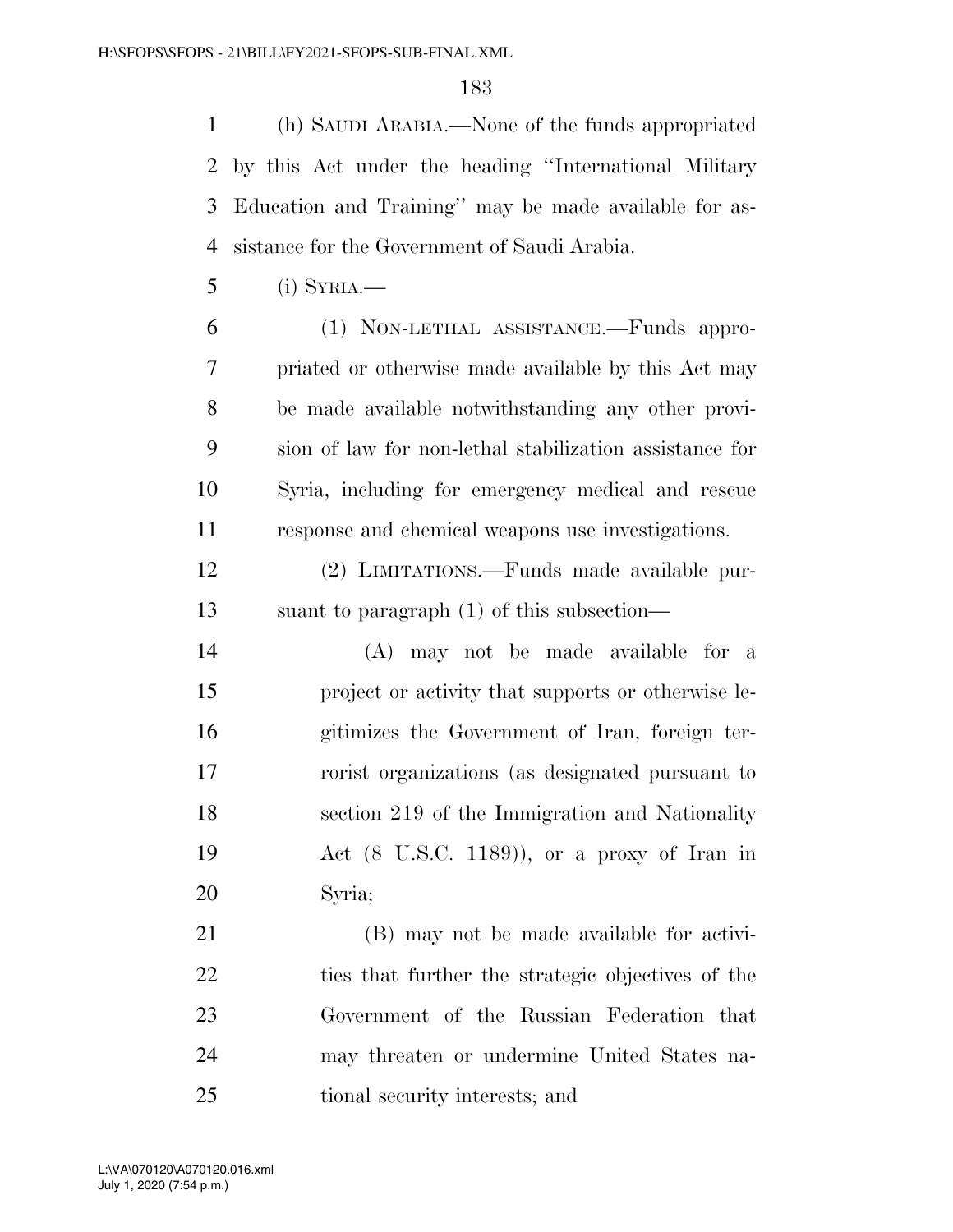(C) should not be used in areas of Syria controlled by a government led by Bashar al-Assad or associated forces.

 (3) MONITORING AND OVERSIGHT.—Prior to the obligation of any funds appropriated by this Act and made available for assistance for Syria, the Sec- retary of State shall take all practicable steps to en- sure that mechanisms are in place for monitoring, oversight, and control of such assistance inside Syria.

 (4) CONSULTATION AND NOTIFICATION.— Funds made available pursuant to this subsection may only be made available following consultation with the appropriate congressional committees, and shall be subject to the regular notification proce-dures of the Committees on Appropriations.

 (j) TUNISIA.—Of the funds appropriated under titles III and IV of this Act, not less than \$191,400,000 shall be made available for assistance for Tunisia.

(k) WEST BANK AND GAZA.—

 (1) REPORT ON ASSISTANCE.—Prior to the ini- tial obligation of funds made available by this Act under the heading ''Economic Support Fund'' for assistance for the West Bank and Gaza, the Sec-retary of State shall report to the Committees on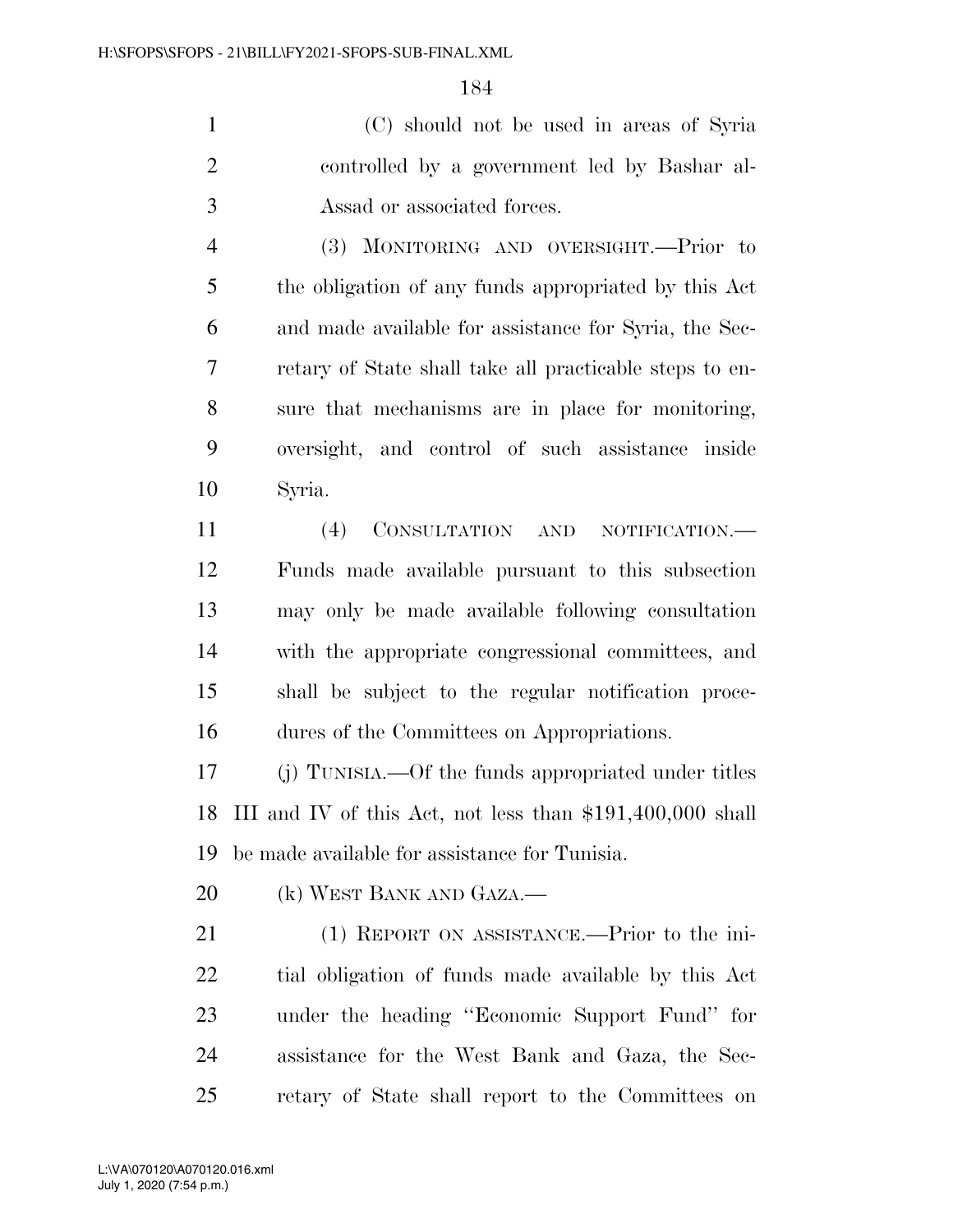| $\mathbf{1}$   | Appropriations that the purpose of such assistance |
|----------------|----------------------------------------------------|
| $\overline{2}$ | $is$ to —                                          |
| 3              | (A) advance Middle East peace;                     |
| $\overline{4}$ | (B) improve security in the region;                |
| 5              | (C) continue support for transparent and           |
| 6              | accountable government institutions;               |
| 7              | (D) promote a private sector economy; or           |
| 8              | (E) address urgent humanitarian needs.             |
| 9              | $(2)$ LIMITATIONS.—                                |
| 10             | $(A)(i)$ None of the funds appropriated            |
| 11             | under the heading "Economic Support Fund"          |
| 12             | in this Act may be made available for assistance   |
| 13             | for the Palestinian Authority, if after the date   |
| 14             | of enactment of this Act—                          |
| 15             | (I) the Palestinians obtain the same               |
| 16             | standing as member states or full member-          |
| 17             | ship as a state in the United Nations or           |
| 18             | any specialized agency thereof outside an          |
| 19             | agreement negotiated between Israel and            |
| 20             | the Palestinians; or                               |
| 21             | (II) the Palestinians initiate an Inter-           |
| 22             | national Criminal Court (ICC) judicially           |
| 23             | authorized investigation, or actively sup-         |
| 24             | port such an investigation, that subjects          |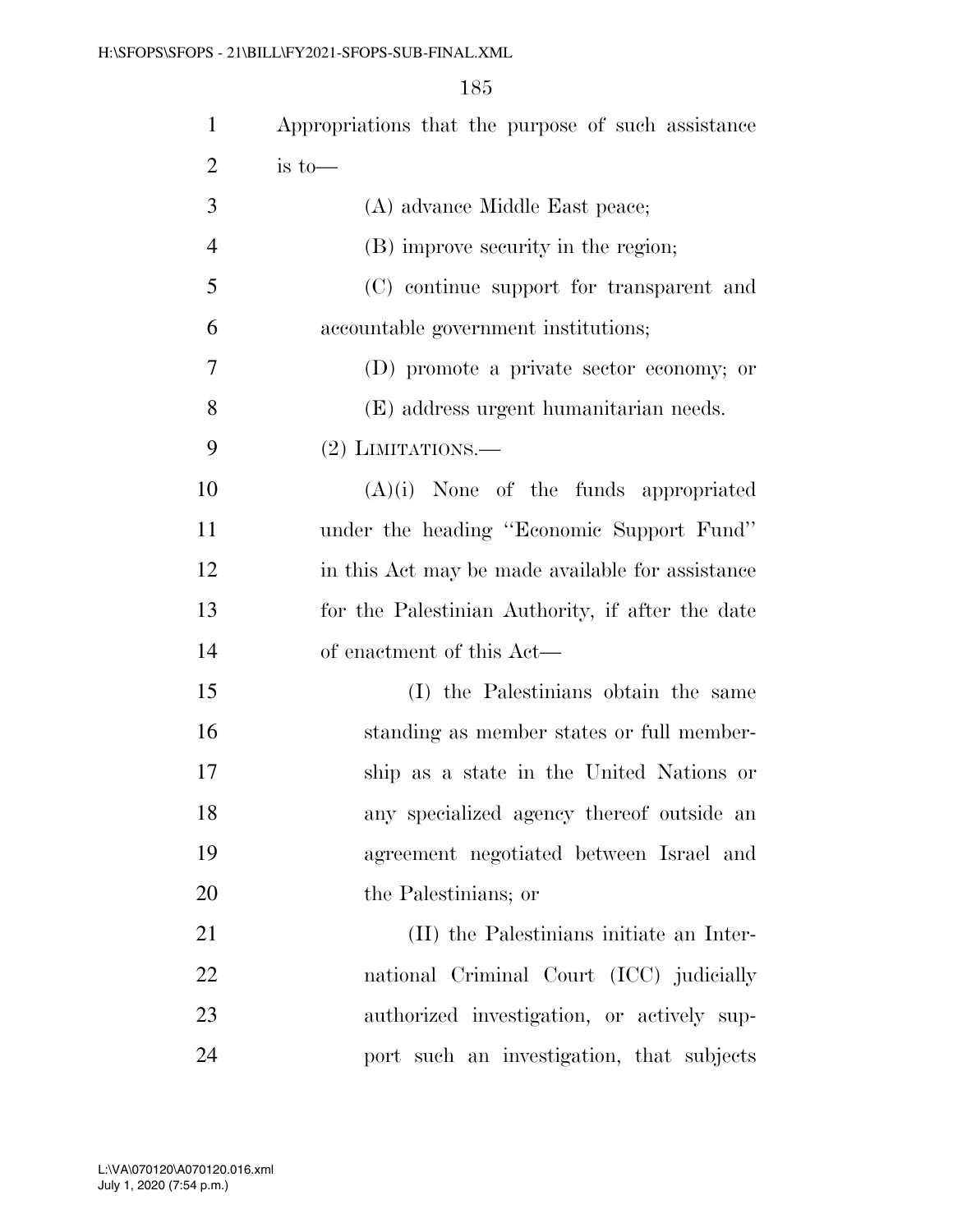Israeli nationals to an investigation for al-leged crimes against Palestinians.

 (ii) The Secretary of State may waive the restriction in clause (i) of this subparagraph re- sulting from the application of subclause (I) of such clause if the Secretary certifies to the Committees on Appropriations that to do so is in the national security interest of the United States, and submits a report to such Commit- tees detailing how the waiver and the continu- ation of assistance would assist in furthering Middle East peace.

 (B)(i) The President may waive the provi- sions of section 1003 of the Foreign Relations Authorization Act, Fiscal Years 1988 and 1989 (Public Law 100–204) if the President deter- mines and certifies in writing to the Speaker of the House of Representatives, the President pro tempore of the Senate, and the appropriate con- gressional committees that the Palestinians have not, after the date of enactment of this Act—

 (I) obtained in the United Nations or any specialized agency thereof the same standing as member states or full member-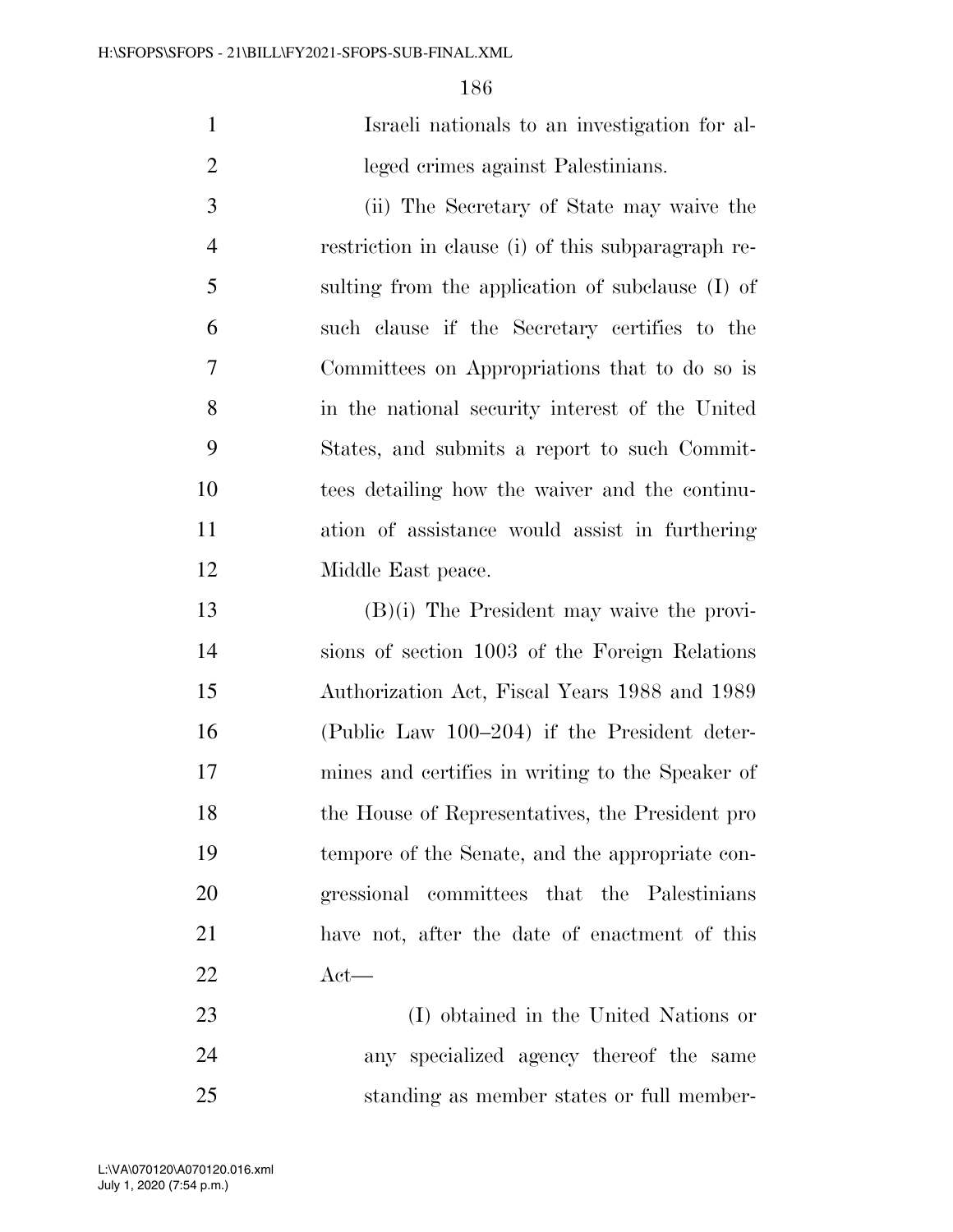1 ship as a state outside an agreement nego-2 tiated between Israel and the Palestinians; and (II) initiated or actively supported an

 ICC investigation against Israeli nationals for alleged crimes against Palestinians.

 (ii) Not less than 90 days after the Presi- dent is unable to make the certification pursu- ant to clause (i) of this subparagraph, the President may waive section 1003 of Public Law 100–204 if the President determines and certifies in writing to the Speaker of the House of Representatives, the President pro tempore of the Senate, and the Committees on Appro- priations that the Palestinians have entered into direct and meaningful negotiations with Israel: *Provided*, That any waiver of the provi- sions of section 1003 of Public Law 100–204 under clause (i) of this subparagraph or under previous provisions of law must expire before 21 the waiver under the preceding sentence may be exercised.

 (iii) Any waiver pursuant to this subpara- graph shall be effective for no more than a pe-riod of 6 months at a time and shall not apply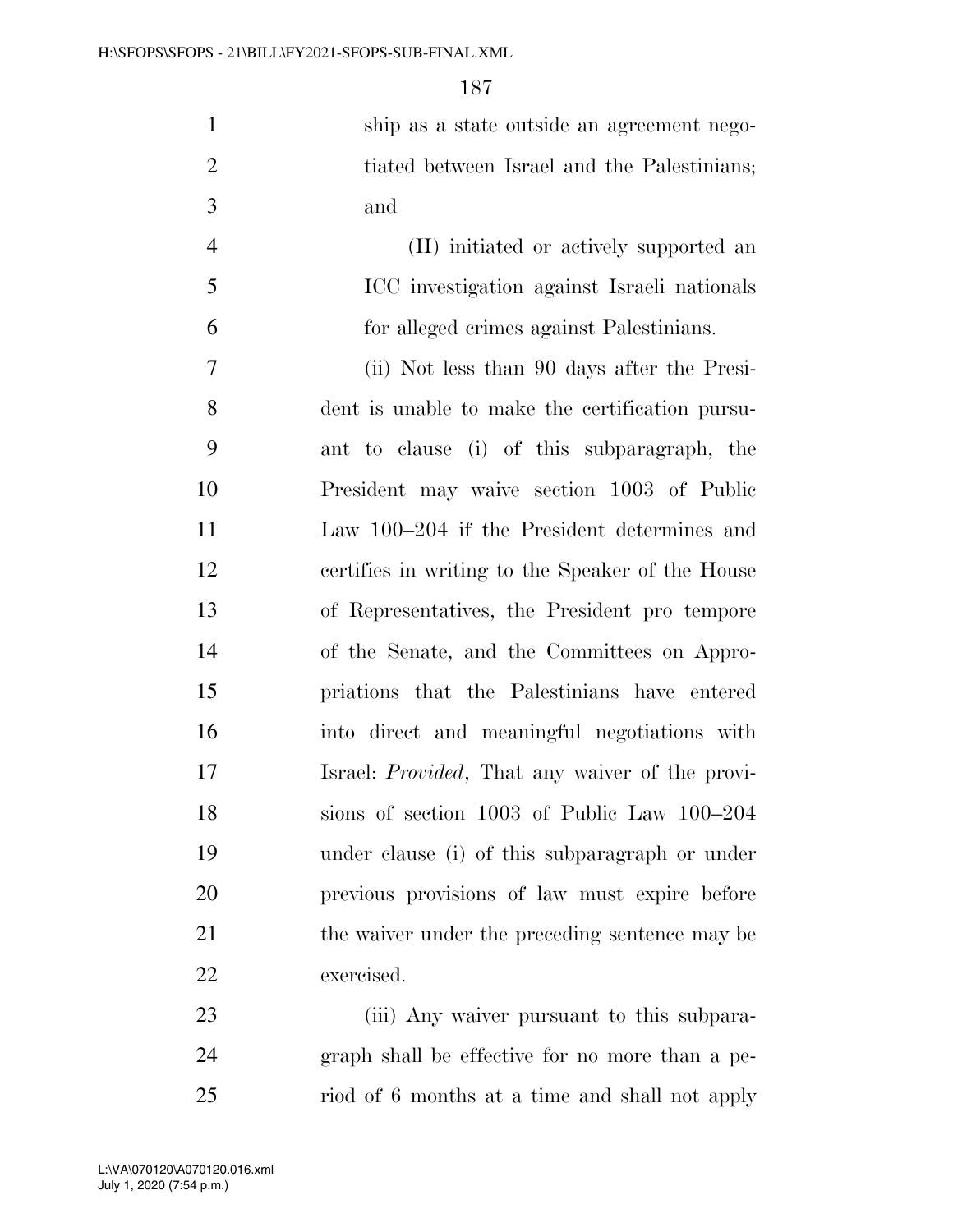beyond 12 months after the enactment of this Act.

 (3) APPLICATION OF TAYLOR FORCE ACT.— Funds appropriated by this Act under the heading ''Economic Support Fund'' and made available for assistance for the West Bank and Gaza shall not be made available in contravention of section 1004(a) of the Taylor Force Act (title X of division S of Public Law 115–141).

 (4) PRIVATE SECTOR PARTNERSHIP PRO- GRAMS.—Funds appropriated by this Act and prior Acts making appropriations for the Department of State, foreign operations, and related programs may be made available for private sector partnership pro- grams for the West Bank and Gaza if such funds are authorized: *Provided*, That funds made available pursuant to this paragraph shall be subject to prior consultation with the appropriate congressional com- mittees, and the regular notification procedures of 20 the Committees on Appropriations.

21 (5) SECURITY REPORT.—The reporting require- ments in section 1404 of the Supplemental Appro- priations Act, 2008 (Public Law 110–252) shall apply to funds made available by this Act, including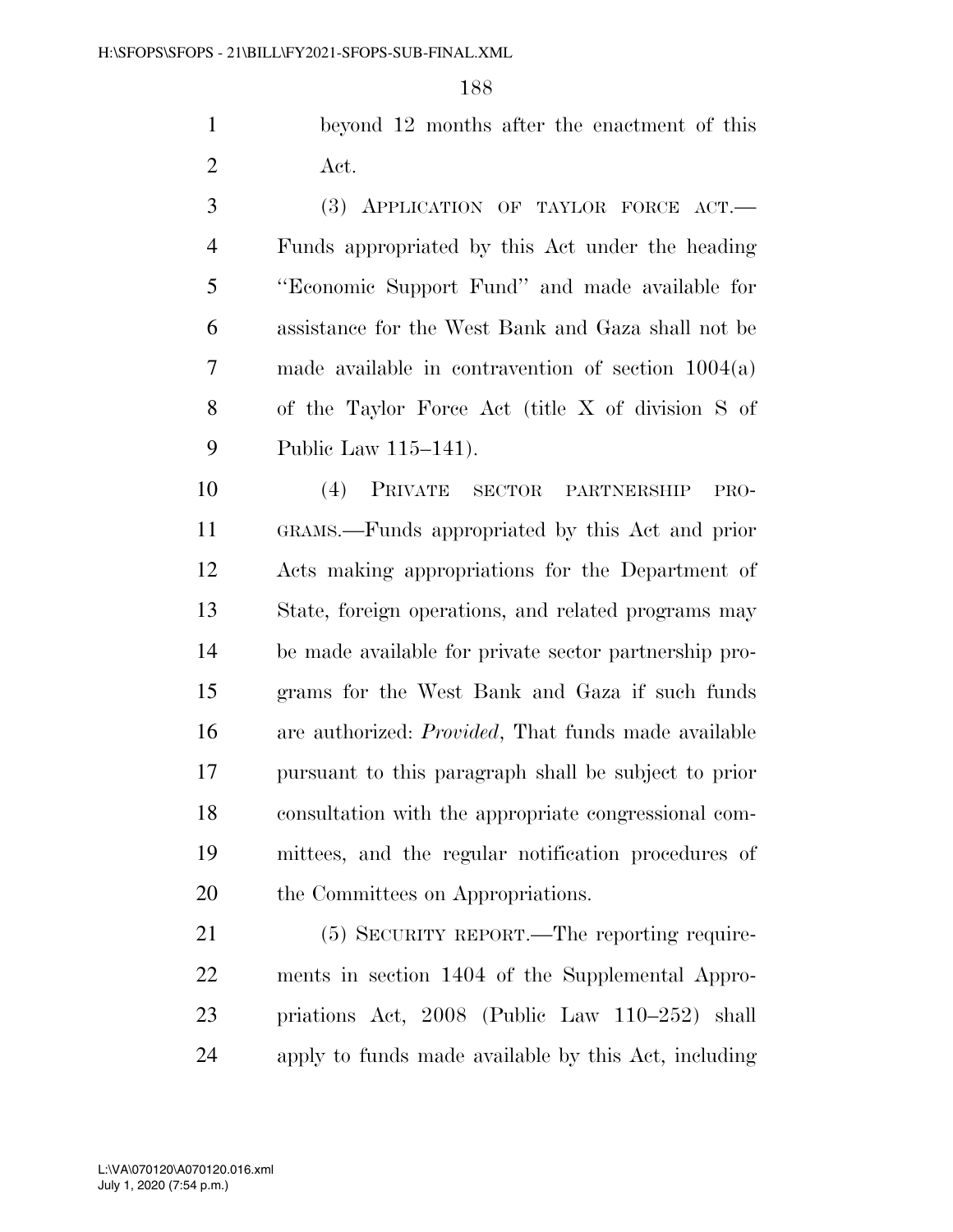- a description of modifications, if any, to the security strategy of the Palestinian Authority.
- (6) INCITEMENT REPORT.—Not later than 90 days after enactment of this Act, the Secretary of State shall submit a report to the appropriate con- gressional committees detailing steps taken by the Palestinian Authority to counter incitement of vio- lence against Israelis and to promote peace and co-existence with Israel.

 (l) YEMEN.—Funds appropriated under title III of this Act and prior Acts making appropriations for the De- partment of State, foreign operations, and related pro- grams shall be made available for global health, humani-tarian, and stabilization assistance for Yemen.

## AFRICA

 SEC. 7042. (a) AFRICAN GREAT LAKES REGION AS- SISTANCE RESTRICTION.—Funds appropriated by this Act under the heading ''International Military Education and Training'' for the central government of a country in the African Great Lakes region may be made available only for Expanded International Military Education and Train- ing and professional military education until the Secretary of State determines and reports to the Committees on Ap- propriations that such government is not facilitating or otherwise participating in destabilizing activities in a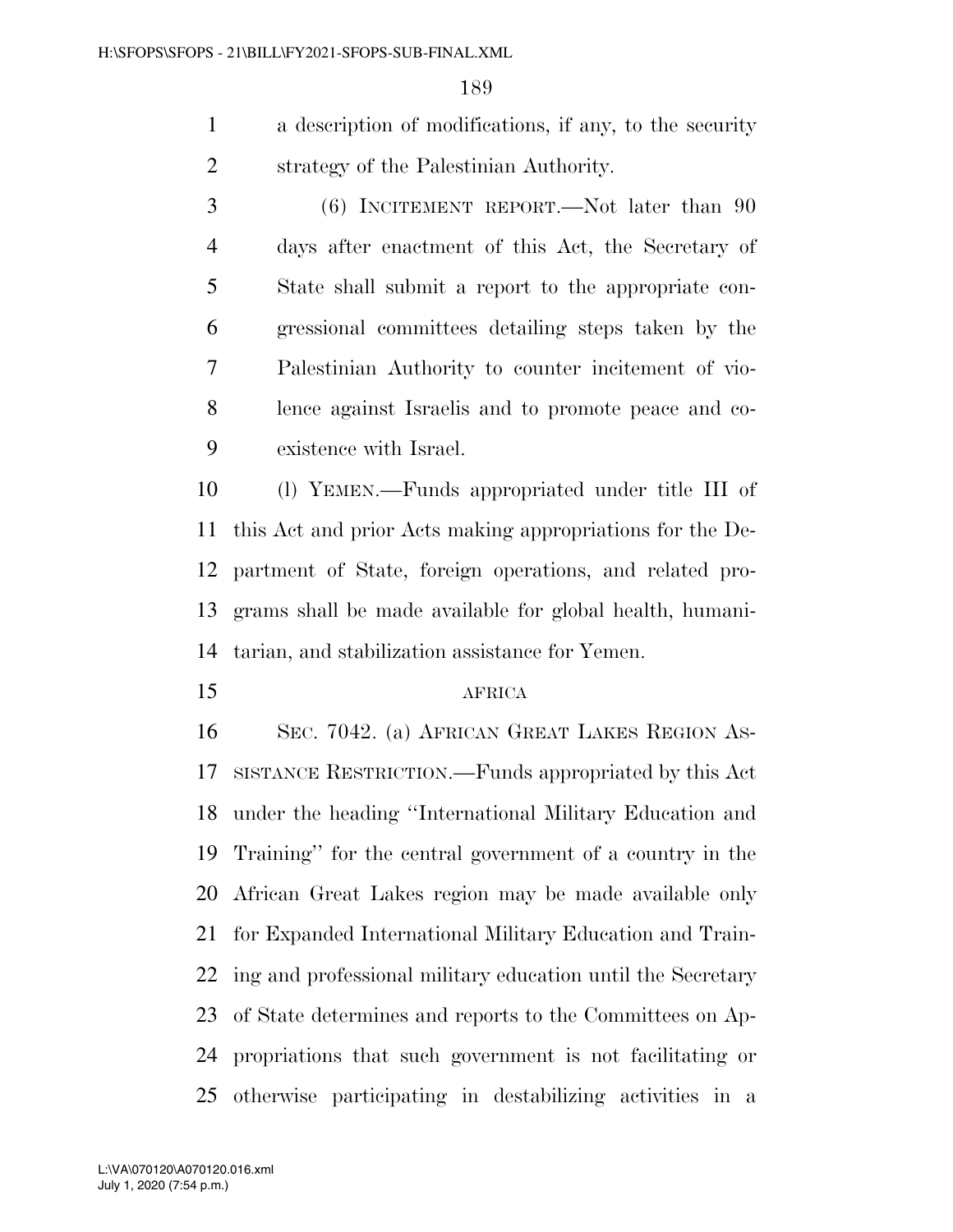neighboring country, including aiding and abetting armed groups.

 (b) CAMEROON.—Funds appropriated under title IV of this Act that are made available for assistance for the armed forces of Cameroon, including the Rapid Interven- tion Battalion, may only be made available to counter re- gional terrorism, including Boko Haram and other Islamic State affiliates, participate in international peacekeeping operations, and for military education and maritime secu-rity programs.

 (c) CENTRAL AFRICAN REPUBLIC.—Of the funds ap- propriated by this Act under the heading ''Economic Sup- port Fund'', not less than \$3,000,000 shall be made avail- able for a contribution to the Special Criminal Court in Central African Republic.

 (d) LAKE CHAD BASIN COUNTRIES.—Funds appro- priated under titles III and IV of this Act shall be made available, following consultation with the Committees on Appropriations, for assistance for Cameroon, Chad, Niger, and Nigeria for—

 (1) democracy, development, and health pro-grams;

 (2) assistance for individuals targeted by for-eign terrorist and other extremist organizations, in-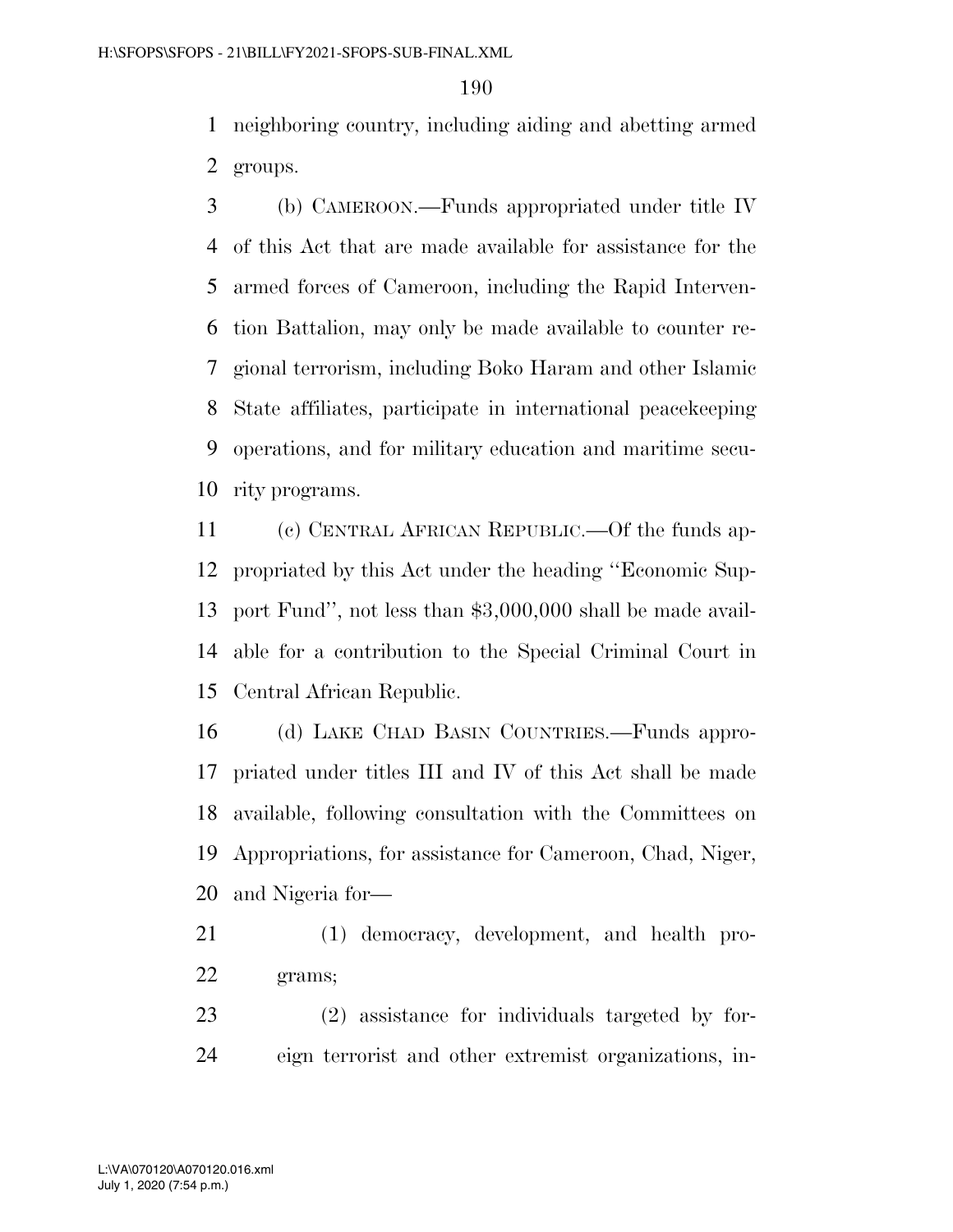- cluding Boko Haram, consistent with the provisions of section 7059 of this Act;
- (3) assistance for individuals displaced by vio-lent conflict; and
- (4) counterterrorism programs.

 (e) MALAWI.—Of the funds appropriated by this Act under the heading ''Development Assistance'', not less than \$60,000,000 shall be made available for assistance for Malawi, of which up to \$10,000,000 shall be made available for higher education programs.

- 11 (f) SOUTH SUDAN.—
- (1) ASSISTANCE.—Of the funds appropriated under title III of this Act that are made available for assistance for South Sudan, not less than \$15,000,000 shall be made available for democracy programs and not less than \$8,000,000 shall be made available for conflict mitigation and reconcili-ation programs.

 (2) LIMITATION ON ASSISTANCE FOR THE CEN- TRAL GOVERNMENT.—Funds appropriated by this Act that are made available for assistance for the central Government of South Sudan may only be made available, following consultation with the Com-mittees on Appropriations, for—

(A) humanitarian assistance;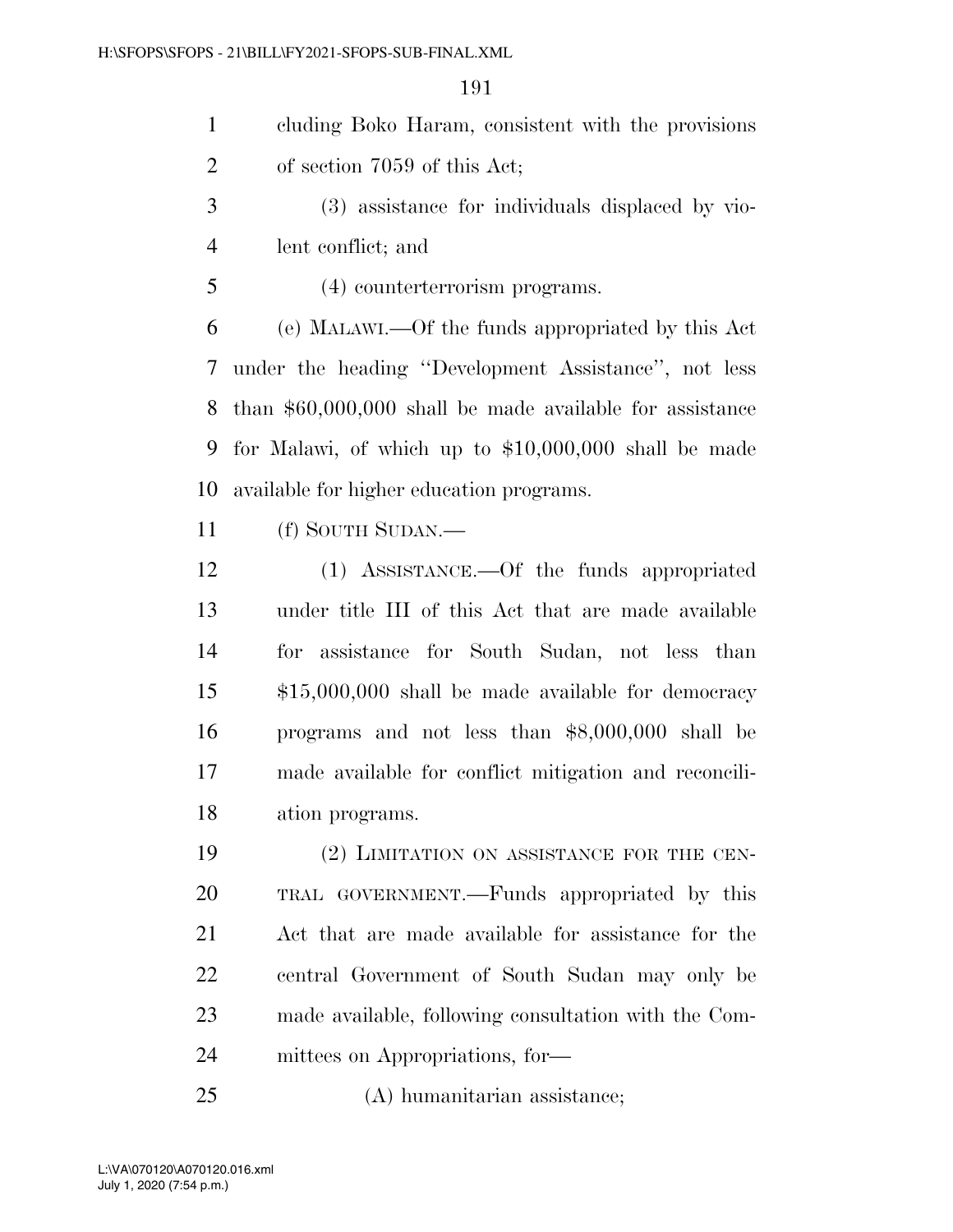| $\mathbf{1}$   | (B) health programs, including to prevent,                |
|----------------|-----------------------------------------------------------|
| $\overline{2}$ | detect, and respond to the Ebola virus disease;           |
| 3              | (C) assistance to support South Sudan                     |
| $\overline{4}$ | peace negotiations or to advance or implement             |
| 5              | a peace agreement; and                                    |
| 6              | (D) assistance to support implementation                  |
| 7              | of outstanding issues of the Comprehensive                |
| 8              | Peace Agreement and mutual arrangements re-               |
| 9              | lated to such agreement:                                  |
| 10             | <i>Provided</i> , That prior to the initial obligation of |
| 11             | funds made available pursuant to subparagraphs $(C)$      |
| 12             | and (D), the Secretary of State shall consult with        |
| 13             | the Committees on Appropriations on the intended          |
| 14             | uses of such funds and steps taken by such govern-        |
| 15             | ment to advance or implement a peace agreement.           |
| 16             | $(g)$ SUDAN.—                                             |
| 17             | (1) ASSISTANCE.—Funds appropriated by this                |
| 18             | Act under title III should be made available to sup-      |
| 19             | port the civilian-led transition in Sudan, including      |
| 20             | assistance for health, democracy, economic<br>for         |
| 21             | growth, agriculture, and education.                       |
| 22             | (2) LIMITATION ON LOANS.—None of the funds                |
| 23             | appropriated by this Act may be made available for        |
| 24             | the cost, as defined in section 502 of the Congres-       |
| 25             | sional Budget Act of 1974, of modifying loans and         |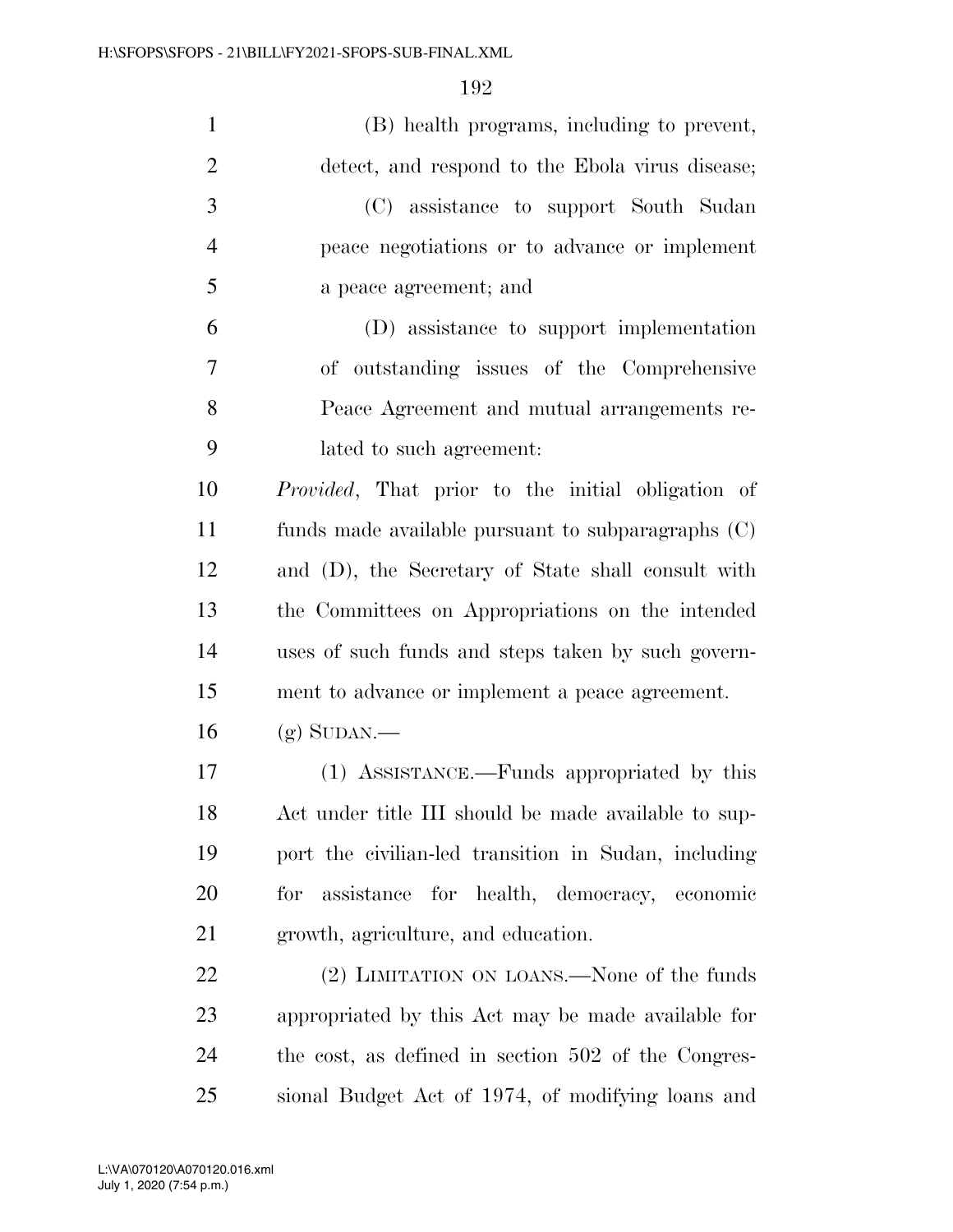loan guarantees held by the Government of Sudan, including the cost of selling, reducing, or canceling amounts owed to the United States, and modifying concessional loans, guarantees, and credit agree-ments.

 (3) CONSULTATION.—Funds appropriated by this Act and prior Acts making appropriations for the Department of State, foreign operations, and re- lated programs that are made available for any new program or activity in Sudan shall be subject to prior consultation with the appropriate congressional committees.

(h) ZIMBABWE.—

 (1) INSTRUCTION.—The Secretary of the Treas- ury shall instruct the United States executive direc- tor of each international financial institution to vote against any extension by the respective institution of any loan or grant to the Government of Zimbabwe, except to meet basic human needs or to promote de- mocracy, unless the Secretary of State certifies and reports to the Committees on Appropriations that the rule of law has been restored, including respect for ownership and title to property, and freedoms of expression, association, and assembly.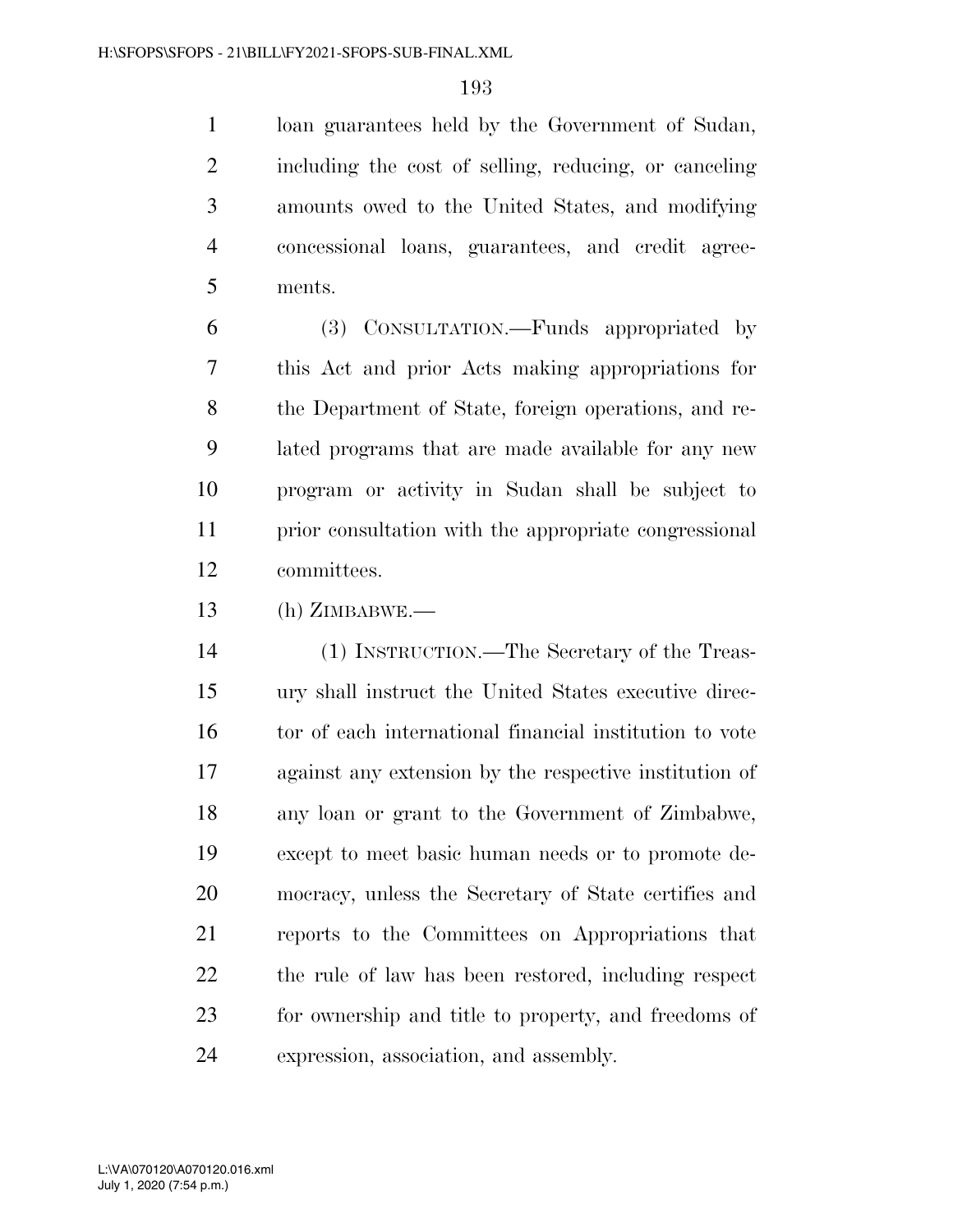| $\mathbf{1}$   | (2) LIMITATION.—None of the funds appro-              |
|----------------|-------------------------------------------------------|
| $\overline{2}$ | priated by this Act shall be made available for as-   |
| 3              | sistance for the central Government of Zimbabwe,      |
| $\overline{4}$ | except for health and education, unless the Secretary |
| 5              | of State certifies and reports as required in para-   |
| 6              | $graph(1)$ .                                          |
| 7              | EAST ASIA AND THE PACIFIC                             |
| 8              | SEC. 7043. (a) BURMA.—                                |
| 9              | (1) BILATERAL ECONOMIC ASSISTANCE.—                   |
| 10             | (A) Funds appropriated under title III of             |
| 11             | this Act for assistance for Burma—                    |
| 12             | (i) may be made available notwith-                    |
| 13             | standing any other provision of law, except           |
| 14             | for this subsection, and following consulta-          |
| 15             | tion with the Committees on Appropria-                |
| 16             | tions;                                                |
| 17             | (ii) may be made available for ethnic                 |
| 18             | groups and civil society in Burma to help             |
| 19             | sustain ceasefire agreements and further              |
| 20             | prospects for reconciliation and peace,               |
| 21             | which may include support to representa-              |
| 22             | tives of ethnic armed groups for this pur-            |
| 23             | pose; and                                             |
| 24             | (iii) shall be made available for pro-                |
| 25             | grams to strengthen independent media                 |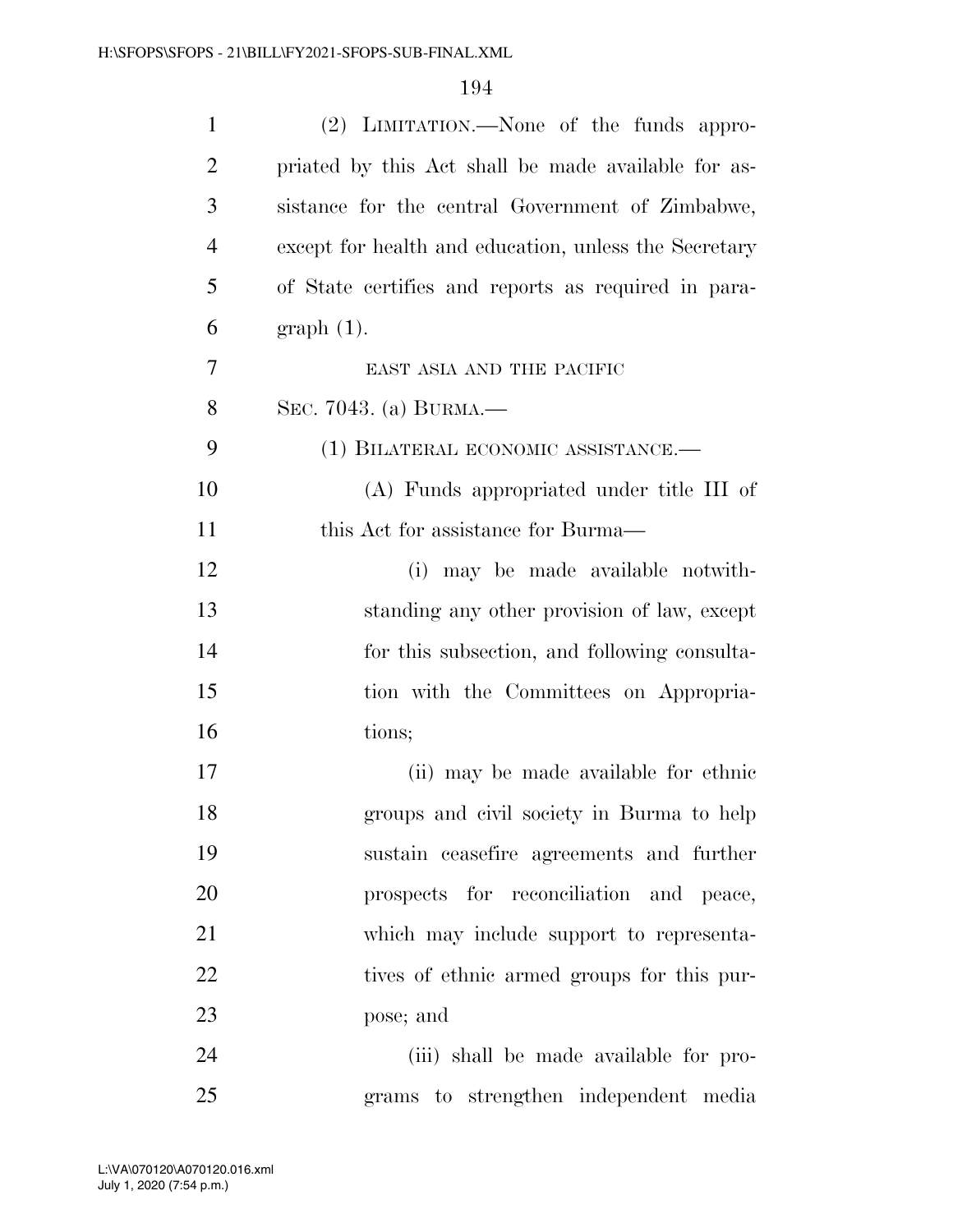| $\mathbf{1}$   | and civil society organizations, to promote        |
|----------------|----------------------------------------------------|
| $\overline{2}$ | ethnic and religious tolerance, and to com-        |
| 3              | bat gender-based violence, including in            |
| $\overline{4}$ | Kachin, Karen, Rakhine, and Shan states            |
| 5              | and for the purposes enumerated under              |
| 6              | this section in the report accompanying            |
| 7              | this Act.                                          |
| 8              | (B) Funds appropriated under title III of          |
| 9              | this Act for assistance for Burma shall be made    |
| 10             | available for community-based organizations op-    |
| 11             | erating in Thailand to provide food, medical,      |
| 12             | and other humanitarian assistance to internally    |
| 13             | displaced persons in eastern Burma, in addition    |
| 14             | to assistance for Burmese refugees from funds      |
| 15             | appropriated by this Act under the heading         |
| 16             | "Migration and Refugee Assistance": Provided,      |
| 17             | That such funds may be available for programs      |
| 18             | to support the return of Kachin, Karen,            |
| 19             | Rohingya, Shan, and other refugees and inter-      |
| 20             | nally displaced persons to their locations of ori- |
| 21             | gin or preference in Burma only if such returns    |
| 22             | are voluntary and consistent with international    |
| 23             | law.                                               |
| 24             | (C) Funds appropriated under title III of          |

this Act for assistance for Burma that are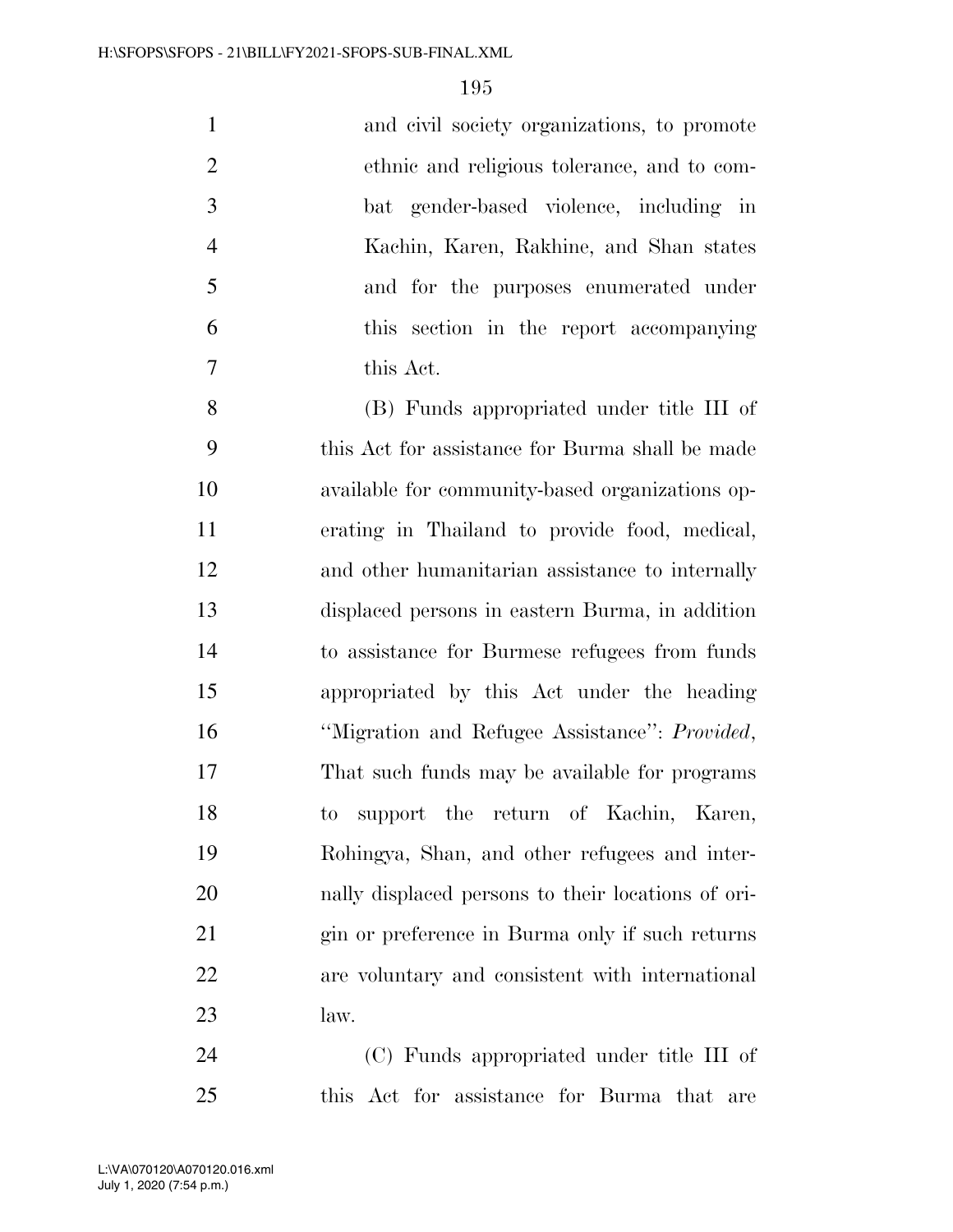made available for assistance for the Govern- ment of Burma to support the implementation of Nationwide Ceasefire Agreement conferences, committees, and other procedures may only be made available if the Secretary of State reports to the Committees on Appropriations that such conferences, committees, and procedures are di- rected toward a sustainable peace and the Gov- ernment of Burma is implementing its commit-ments under such Agreement.

 (2) INTERNATIONAL SECURITY ASSISTANCE.— None of the funds appropriated by this Act under the headings ''International Military Education and Training'' and ''Foreign Military Financing Pro- gram'' may be made available for assistance for Burma: *Provided*, That the Department of State may continue consultations with the armed forces of Burma only on human rights and disaster response in a manner consistent with the prior fiscal year, and following consultation with the appropriate con-21 gressional committees.

22 (3) LIMITATIONS.—None of the funds appro- priated under title III of this Act for assistance for Burma may be made available to any organization or entity controlled by the armed forces of Burma,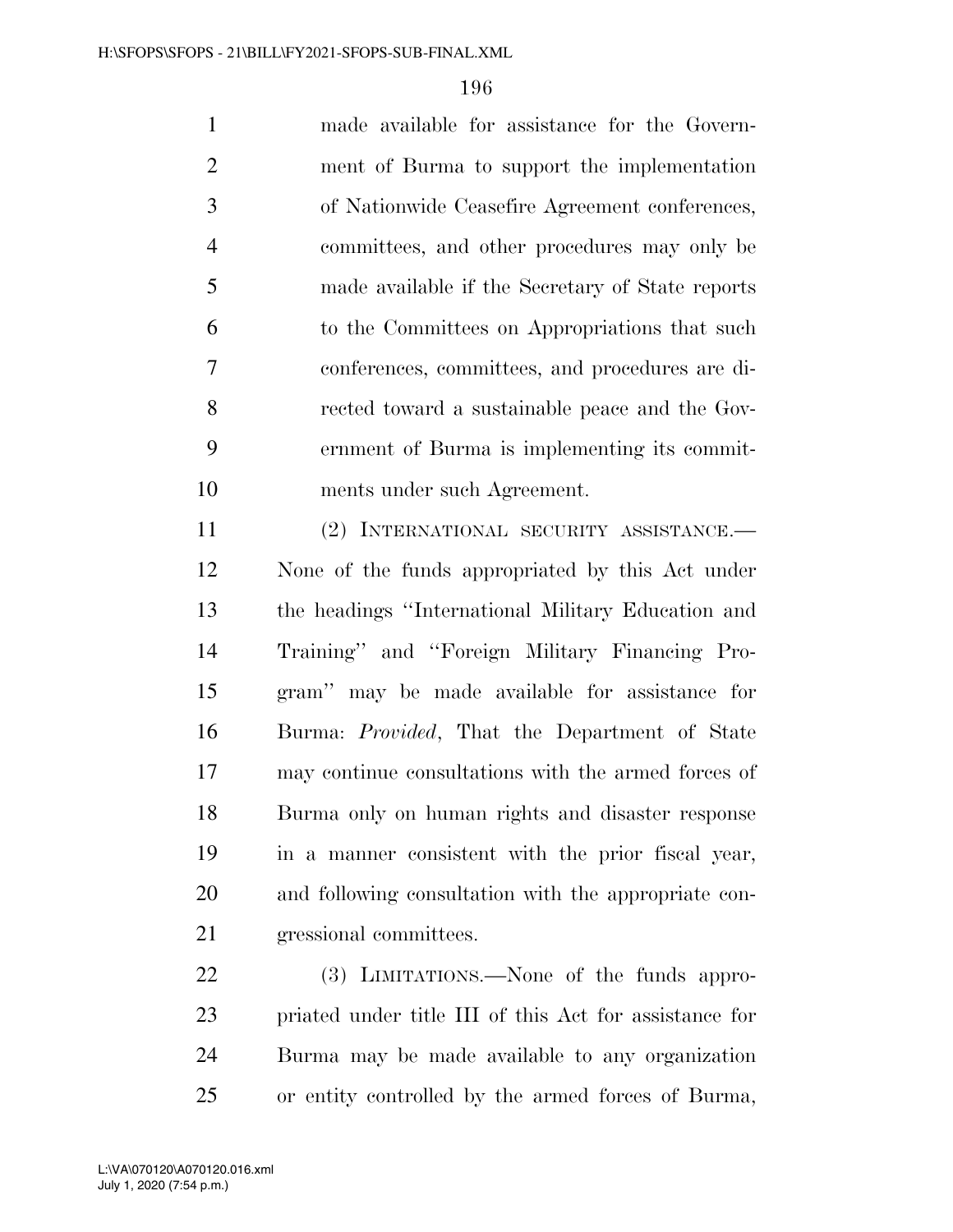| $\mathbf{1}$   | or to any individual or organization that has com-     |
|----------------|--------------------------------------------------------|
| $\overline{2}$ | mitted a gross violation of human rights or advo-      |
| 3              | cates violence against ethnic or religious groups or   |
| $\overline{4}$ | individuals in Burma, as determined by the Sec-        |
| 5              | retary of State for programs administered by the       |
| 6              | Department of State and USAID or the President         |
| 7              | of the National Endowment for Democracy (NED)          |
| 8              | for programs administered by NED.                      |
| 9              | (4) CONSULTATION.—Any new program or ac-               |
| 10             | tivity in Burma initiated in fiscal year 2021 shall be |
| 11             | subject to prior consultation with the appropriate     |
| 12             | congressional committees.                              |
| 13             | (b) $CAMBODIA$ .                                       |
| 14             | (1) ASSISTANCE.—Funds appropriated under               |
| 15             | title III of this Act, shall be made available for as- |
| 16             | sistance for Cambodia.                                 |
| 17             | (2) DETERMINATION AND EXCEPTIONS.—                     |
| 18             | (A) DETERMINATION.—None of the funds                   |
| 19             | appropriated by this Act that are made avail-          |
| 20             | able for assistance for the Government of Cam-         |
| 21             | bodia may be obligated or expended unless the          |
| 22             | Secretary of State determines and reports to           |
| 23             | the Committees on Appropriations that such             |
| 24             | Government is taking effective steps to—               |
|                |                                                        |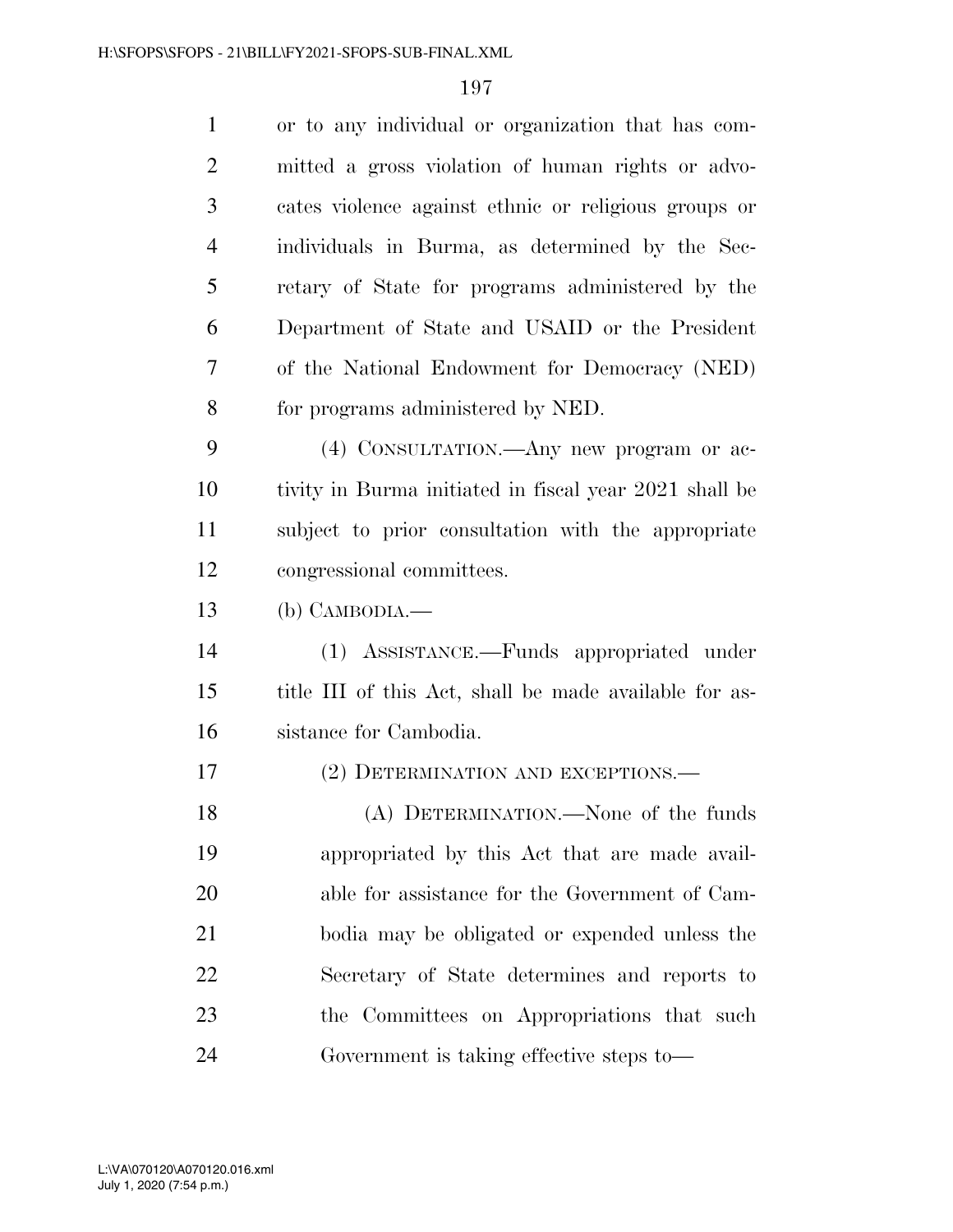| $\mathbf{1}$   | (i) strengthen regional security and             |
|----------------|--------------------------------------------------|
| $\overline{2}$ | stability, particularly regarding territorial    |
| 3              | disputes in the South China Sea and the          |
| $\overline{4}$ | enforcement of international sanctions with      |
| 5              | respect to North Korea;                          |
| 6              | (ii) cease violence and harassment               |
| 7              | against civil society in Cambodia, including     |
| 8              | the political opposition, and dismiss any        |
| 9              | politically motivated criminal charges           |
| 10             | against those who criticize the government;      |
| 11             | and                                              |
| 12             | (iii) respect the rights, freedoms, and          |
| 13             | responsibilities enshrined in the Constitu-      |
| 14             | tion of the Kingdom of Cambodia as en-           |
| 15             | acted in 1993.                                   |
| 16             | (B) EXCEPTIONS.—The determination re-            |
| $17\,$         | quired by subparagraph (A) shall not apply to    |
| 18             | funds appropriated by this Act and made avail-   |
| 19             | able for democracy, health, education, and envi- |
| 20             | ronment programs, programs to strengthen the     |
| 21             | sovereignty of Cambodia, and programs to edu-    |
| 22             | cate and inform the people of Cambodia of the    |
| 23             | influence efforts of the People's Republic of    |
| 24             | China in Cambodia.                               |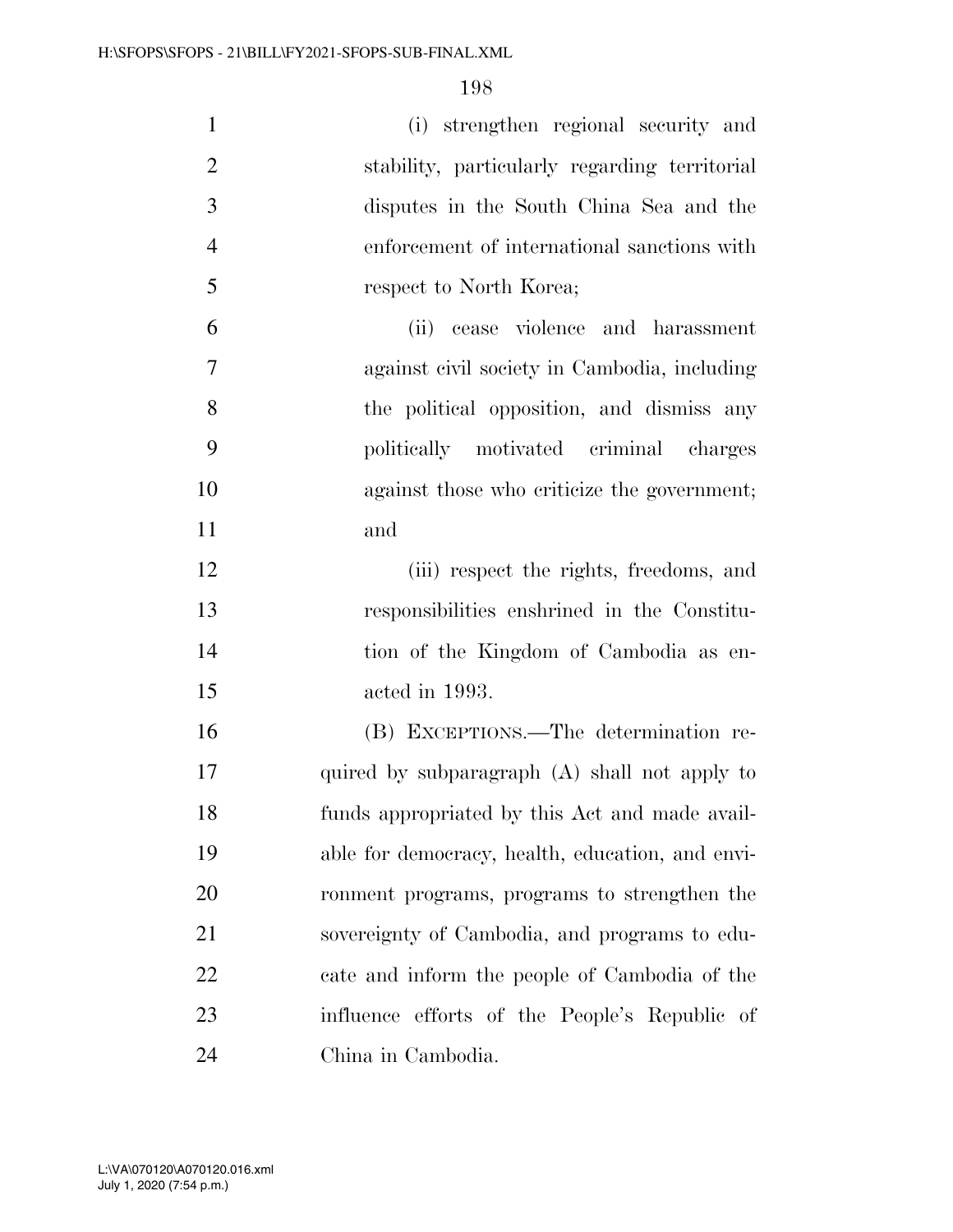| $\mathbf{1}$   | (3) USES OF FUNDS.—Funds appropriated                 |
|----------------|-------------------------------------------------------|
| $\overline{2}$ | under title III of this Act for assistance for Cam-   |
| 3              | bodia may be made available for—                      |
| $\overline{4}$ | (A) research and education programs asso-             |
| 5              | ciated with the Khmer Rouge in Cambodia; and          |
| 6              | (B) programs in the Khmer language to                 |
| 7              | monitor, map, and publicize the efforts by the        |
| 8              | People's Republic of China to expand its influ-       |
| 9              | ence in Cambodia.                                     |
| 10             | (c) INDO-PACIFIC STRATEGY AND THE COUNTERING          |
| 11             | CHINESE INFLUENCE FUND.                               |
| 12             | (1) ASSISTANCE.—Funds appropriated under              |
| 13             | titles III and IV of this Act shall be made available |
| 14             | to support the implementation of the Indo-Pacific     |
| 15             | Strategy and the Asia Reassurance Initiative Act of   |
| 16             | 2018 (Public Law 115–409).                            |
| 17             | (2)<br>COUNTERING CHINESE<br><b>INFLUENCE</b>         |
| 18             | FUND.—Funds appropriated by this Act under the        |
| 19             | headings "Development Assistance", "Economic          |
| 20             | Support Fund", "International Narcotics Control       |
| 21             | and Law Enforcement", and "Foreign Military Fi-       |
| 22             | nancing Program", may be made available for a         |
| 23             | Countering Chinese Influence Fund to counter the      |
| 24             | influence of the People's Republic of China globally, |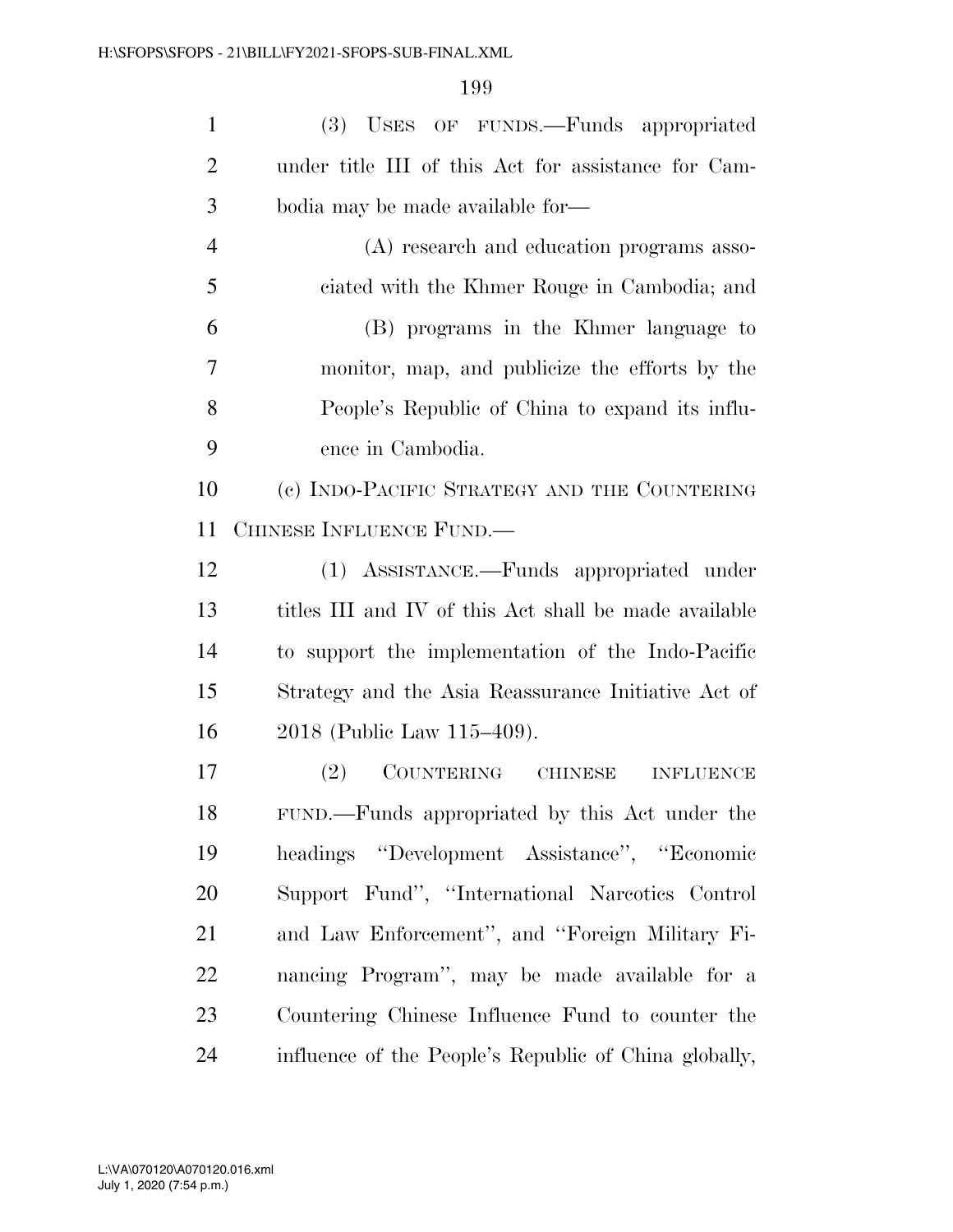| $\mathbf{1}$   | which shall be subject to prior consultation with the |
|----------------|-------------------------------------------------------|
| $\overline{2}$ | Committees on Appropriations.                         |
| 3              | (3) RESTRICTION ON USES OF FUNDS.—None                |
| $\overline{4}$ | of the funds appropriated by this Act and prior Acts  |
| 5              | making appropriations for the Department of State,    |
| 6              | foreign operations, and related programs may be       |
| 7              | made available for any project or activity that di-   |
| 8              | rectly supports or promotes—                          |
| 9              | (A) the Belt and Road Initiative or any               |
| 10             | dual-use infrastructure projects of the People's      |
| 11             | Republic of China; and                                |
| 12             | (B) the use of technology, including bio-             |
| 13             | technology, digital, telecommunications, and          |
| 14             | cyber, developed by the People's Republic of          |
| 15             | China unless the Secretary of State, in con-          |
| 16             | sultation with the USAID Administrator, deter-        |
| 17             | mines that such use does not adversely impact         |
| 18             | the national security of the United States.           |
| 19             | (d) NORTH KOREA.—                                     |
| 20             | (1) REPORT.—The Secretary of State shall sub-         |
| 21             | mit the report required by section 209 of the North   |
| 22             | Korea Sanctions and Policy Enhancement Act of         |
| 23             | 2016 (Public Law 114–122; 22 U.S.C. 9229) to the      |
|                |                                                       |

Committees on Appropriations.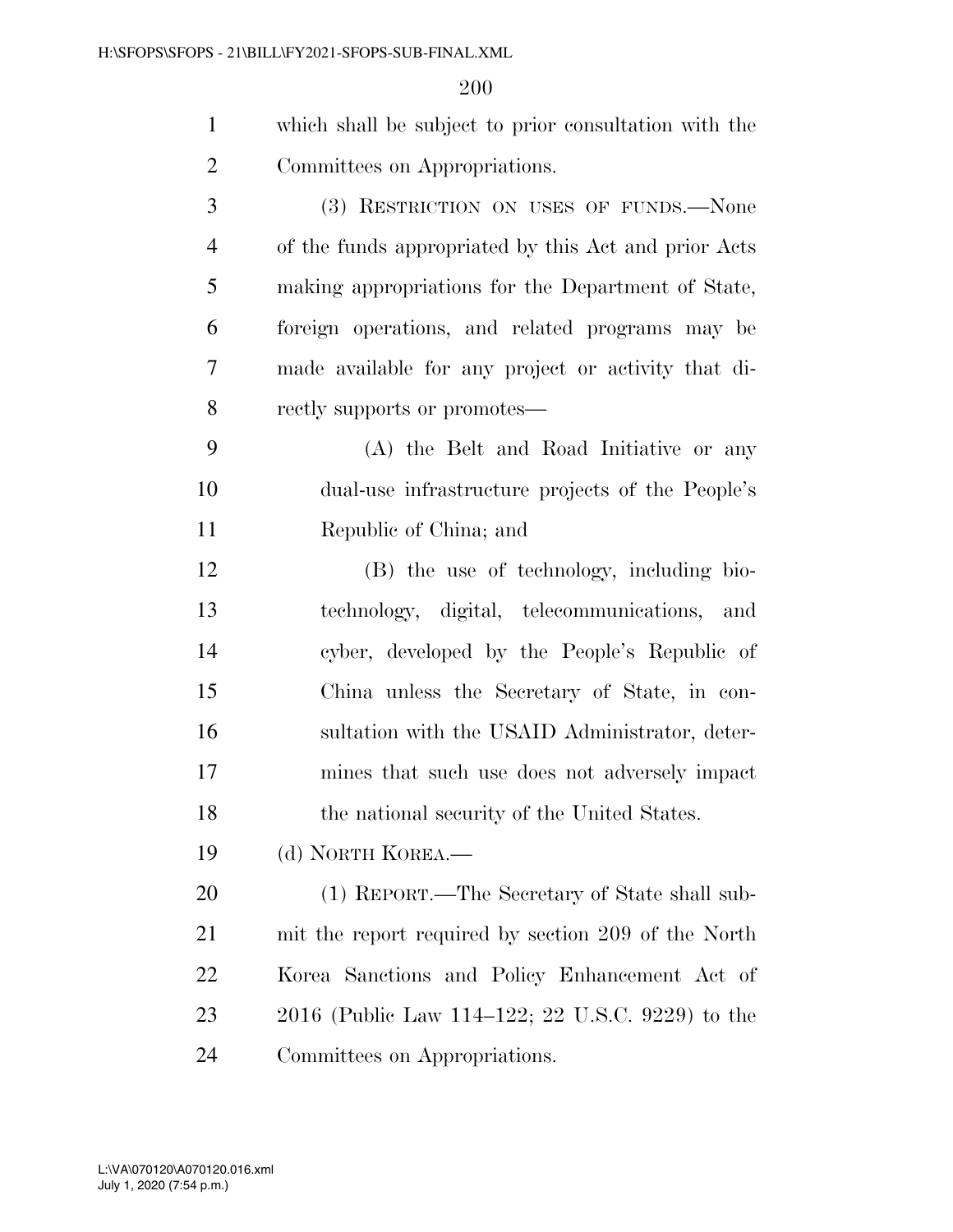| $\mathbf{1}$   | (2) BROADCASTS.—Funds appropriated by this            |
|----------------|-------------------------------------------------------|
| $\overline{2}$ | Act under the heading "International Broadcasting"    |
| 3              | Operations" shall be made available to maintain       |
| $\overline{4}$ | broadcasting hours into North Korea at levels not     |
| 5              | less than the prior fiscal year.                      |
| 6              | (3) HUMAN RIGHTS PROMOTION AND LIMITA-                |
| $\overline{7}$ | TION ON USE OF FUNDS.-                                |
| 8              | (A) Funds appropriated by this Act under              |
| 9              | the headings "Economic Support Fund" and              |
| 10             | "Democracy Fund" shall be made available for          |
| 11             | the promotion of human rights in North Korea:         |
| 12             | <i>Provided</i> , That the authority of section       |
| 13             | $7032(b)(1)$ of this Act shall apply to such          |
| 14             | funds.                                                |
| 15             | (B) None of the funds made available by               |
| 16             | this Act under the heading "Economic Support"         |
| 17             | Fund" may be made available for assistance for        |
| 18             | the Government of North Korea.                        |
| 19             | (e) PEOPLE'S REPUBLIC OF CHINA.—                      |
| 20             | (1) LIMITATION ON USE OF FUNDS.—None of               |
| 21             | the funds appropriated under the heading "Diplo-      |
| 22             | matic Programs" in this Act may be obligated or ex-   |
| 23             | pended for processing licenses for the export of sat- |
| 24             | ellites of United States origin (including commercial |
| 25             | satellites and satellite components) to the People's  |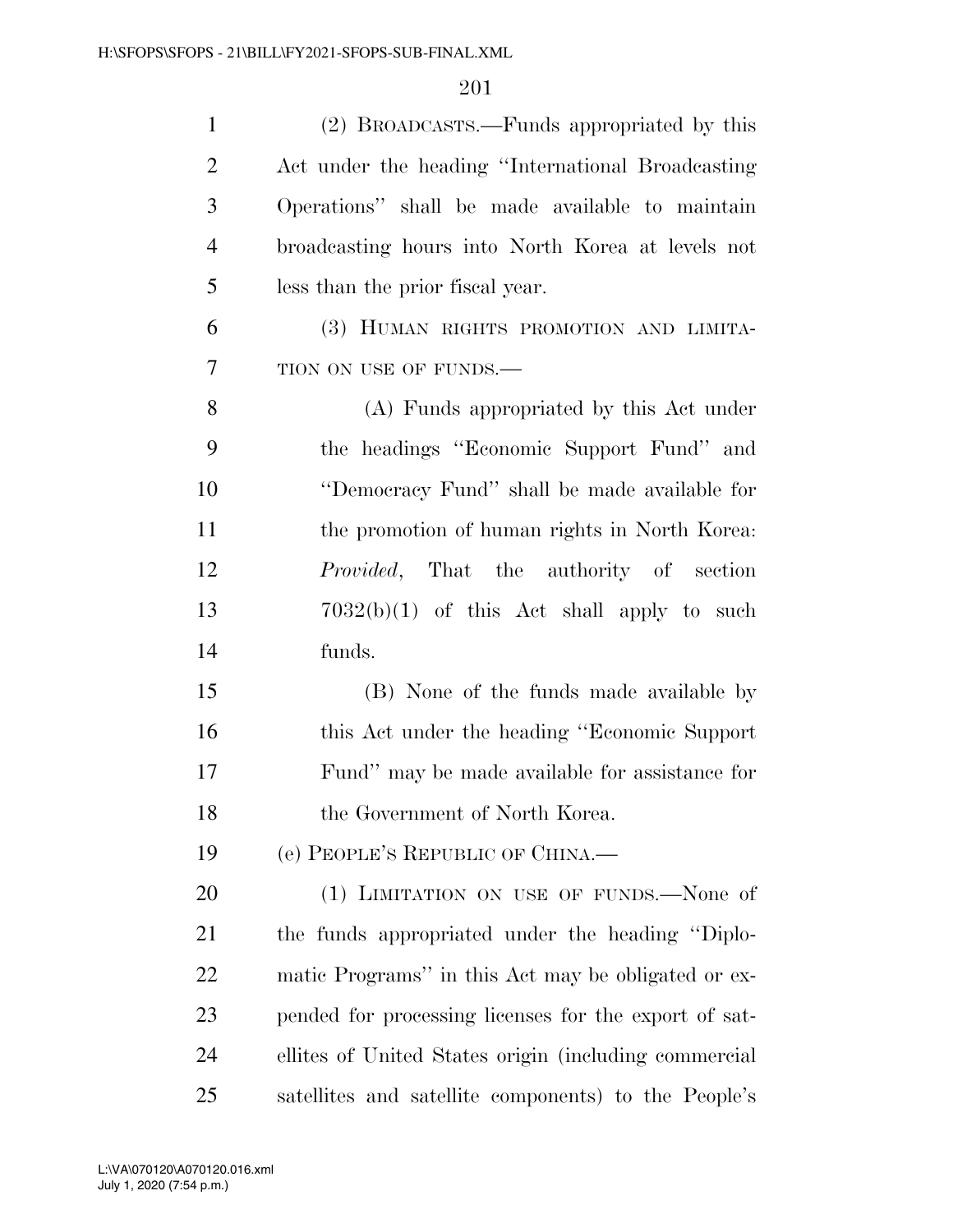Republic of China (PRC) unless, at least 15 days in advance, the Committees on Appropriations are noti- fied of such proposed action. (2) PEOPLE'S LIBERATION ARMY.—None of the funds appropriated or otherwise made available pur- suant to this Act may be used to finance any grant, contract, or cooperative agreement with the People's

 Liberation Army (PLA), or any entity that the Sec- retary of State has reason to believe is owned or controlled by, or an affiliate of, the PLA.

(3) HONG KONG.—

 (A) ASSISTANCE.—Funds appropriated by this Act under the heading ''Democracy Fund'' for the Human Rights and Democracy Fund of the Bureau of Democracy, Human Rights, and Labor, Department of State, shall be made available for democracy programs for Hong Kong, including legal and other support for de-mocracy activists.

 (B) RESTRICTION.—None of the funds ap- propriated by this Act may be made available to enterprises, organizations, or other entities in Hong Kong that receive funding from, or are supported by, the Government of the PRC.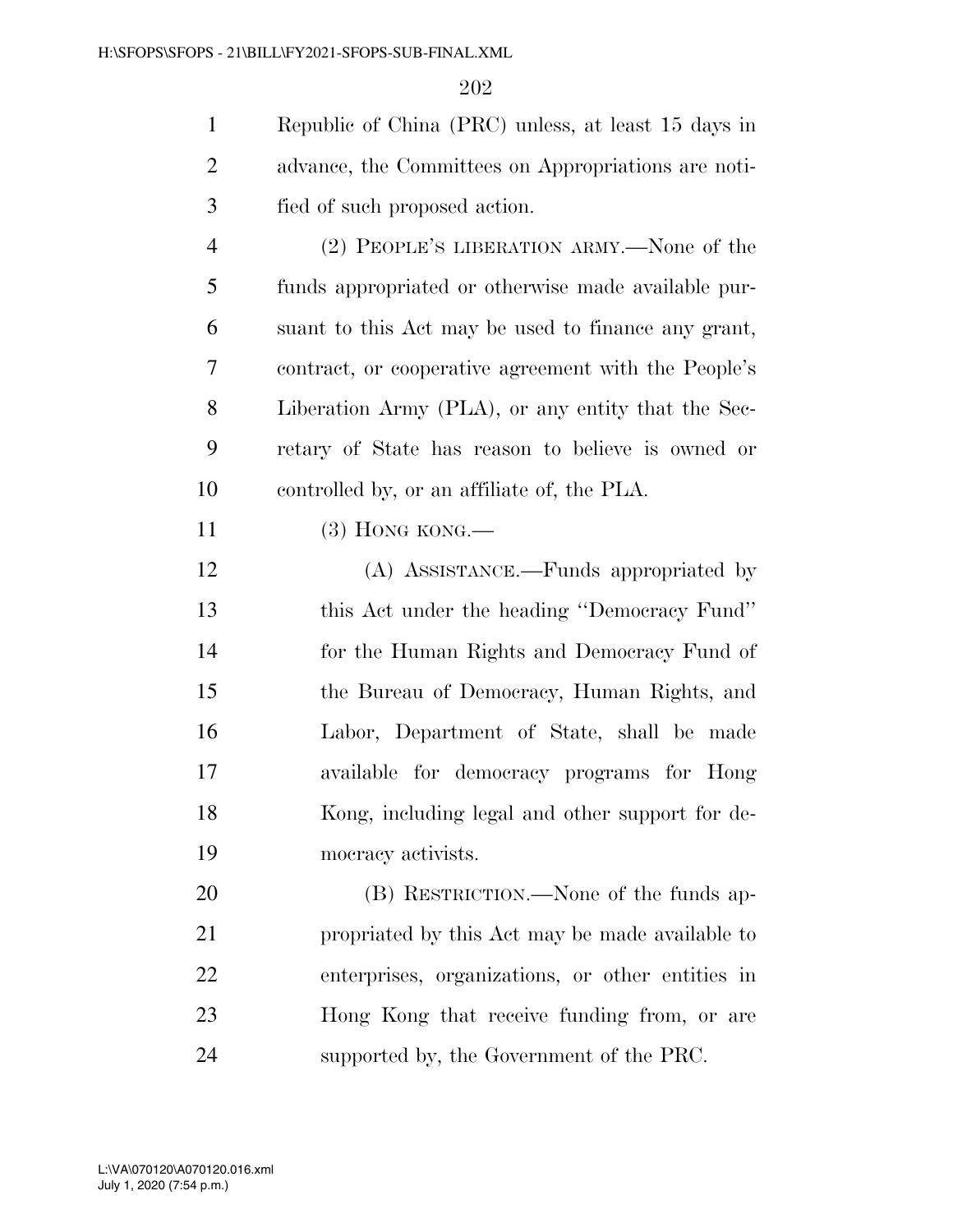| $\mathbf{1}$   | (C) REPORT.—Funds appropriated under                |
|----------------|-----------------------------------------------------|
| $\overline{2}$ | title I of this Act shall be made available to pre- |
| 3              | pare and submit to Congress the report re-          |
| $\overline{4}$ | quired by section 301 of the United States-         |
| 5              | Hong Kong Policy Act of 1992 (22 U.S.C.             |
| 6              | 5731) pursuant to section $7043(f)(4)(B)$ of the    |
| 7              | Department of State, Foreign Operations, and        |
| 8              | Related Programs Appropriations Act, 2020           |
| 9              | (division G of Public Law 116-94), which shall      |
| 10             | also include a description of—                      |
| 11             | (i) actions taken by the Government                 |
| 12             | of the PRC and the Hong Kong authorities            |
| 13             | to implement the decision approved by the           |
| 14             | National People's Congress on May 28,               |
| 15             | 2020 for the Hong Kong Special Adminis-             |
| 16             | tration Region; and                                 |
| 17             | (ii) actions taken by the Government                |
| 18             | of the PRC and the Hong Kong authorities            |
| 19             | to modify Hong Kong's existing judicial             |
| 20             | systems and enforcement mechanisms in               |
| 21             | order to erode democratic rights and civil          |
| 22             | liberties protected under Hong Kong Basic           |
| 23             | Law.                                                |
| 24             | (D) VISA RESTRICTION.—Section $7031(e)$             |
|                |                                                     |

of this Act shall be construed to apply to gov-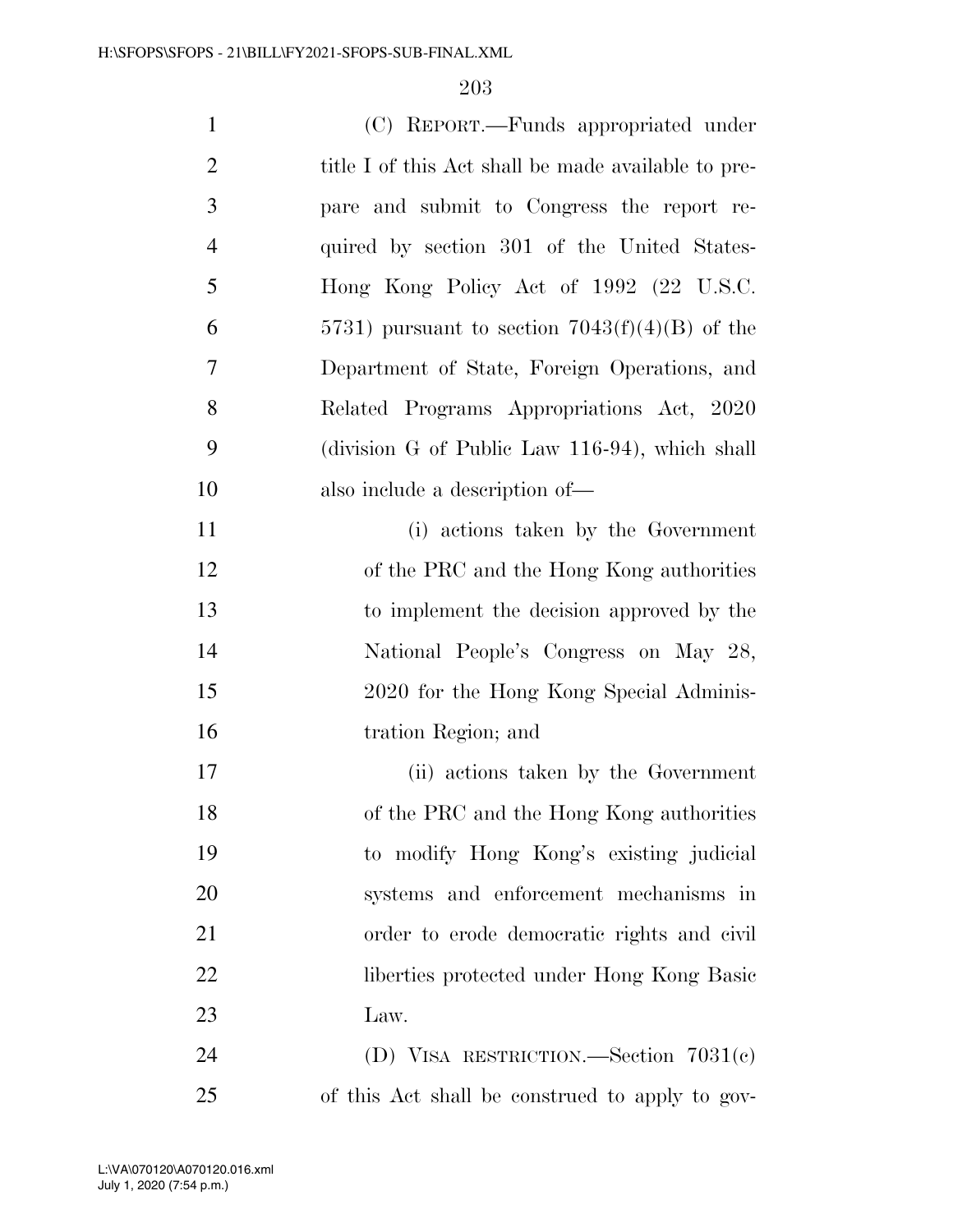ernment officials and their immediate family members about whom the Secretary of State has credible information have been involved in implementing the decision approved by the Na- tional People's Congress on May 28, 2020 for the Hong Kong Special Administration Region that undermines the autonomy and funda- mental freedoms of the people of Hong Kong: *Provided*, That not later than 60 days after en- actment of this Act, the Secretary shall submit a report to the appropriate congressional com- mittees describing the implementation of this subparagraph.

(f) PHILIPPINES.—

 (1) None of the funds appropriated by this Act under the heading ''International Narcotics Control and Law Enforcement'' may be made available for counternarcotics assistance for the Philippines, ex- cept for drug demand reduction, maritime law en-forcement, or transnational interdiction.

21 (2)(A) None of the funds appropriated by this Act under the heading ''Foreign Military Financing Program'' may be made available for assistance for the Government of Philippines unless the Secretary of State determines and reports to the Committees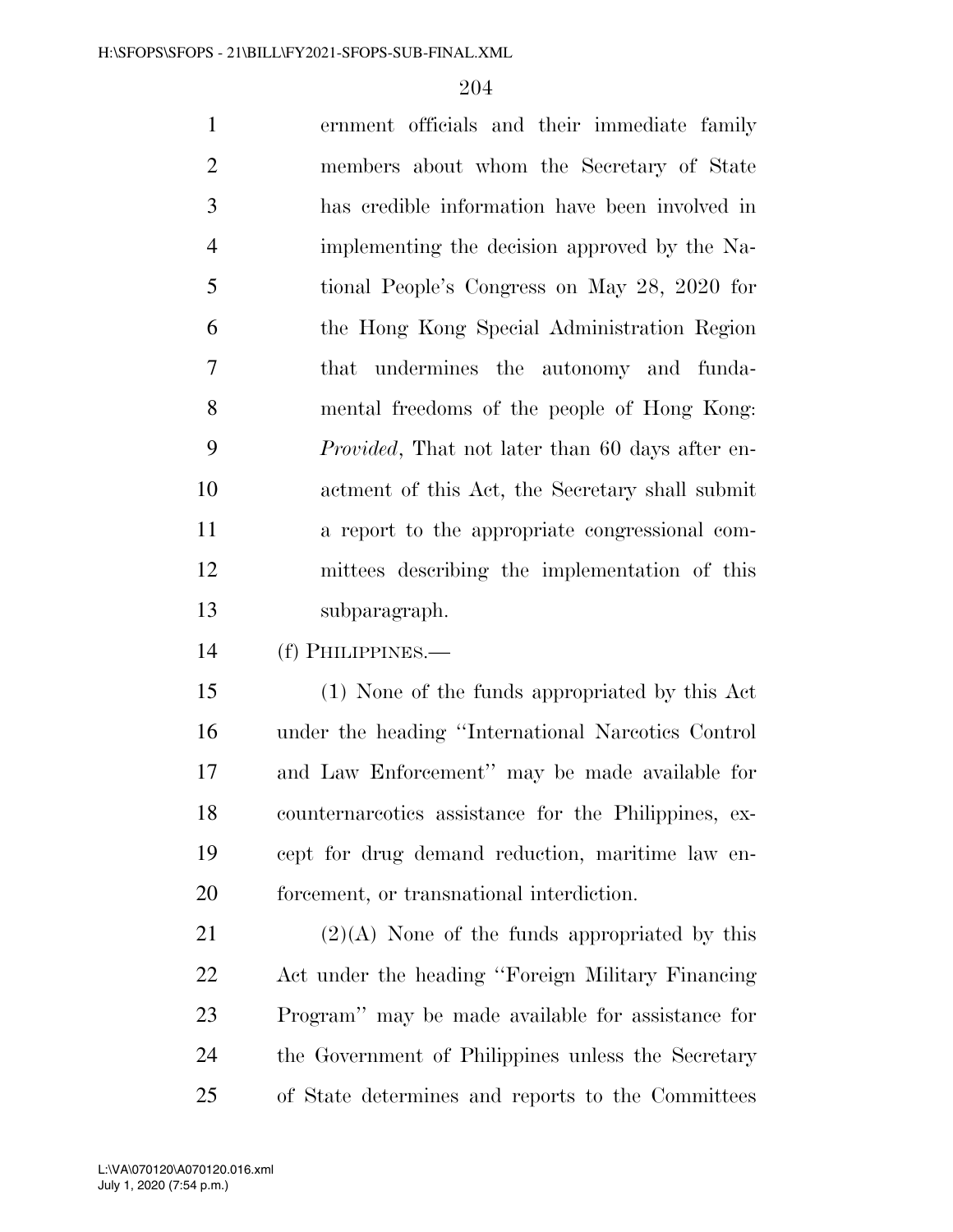on Appropriations that such Government is taking effective steps to promote human rights and strengthen accountability mechanisms.

 (B) The Secretary of State may waive the re- striction on assistance required by subparagraph (A) if the Secretary determines and reports to the Com- mittees on Appropriations that providing such as- sistance is important to the national security inter- est of the United States, including a description of the national security interest served.

11  $(g)$  TIBET.

 (1) FINANCING OF PROJECTS IN TIBET.—The Secretary of the Treasury should instruct the United States executive director of each international finan- cial institution to use the voice and vote of the United States to support financing of projects in Tibet if such projects do not provide incentives for the migration and settlement of non-Tibetans into Tibet or facilitate the transfer of ownership of Ti- betan land and natural resources to non-Tibetans, are based on a thorough needs-assessment, foster self-sufficiency of the Tibetan people and respect Ti- betan culture and traditions, and are subject to ef-fective monitoring.

(2) PROGRAMS FOR TIBETAN COMMUNITIES.—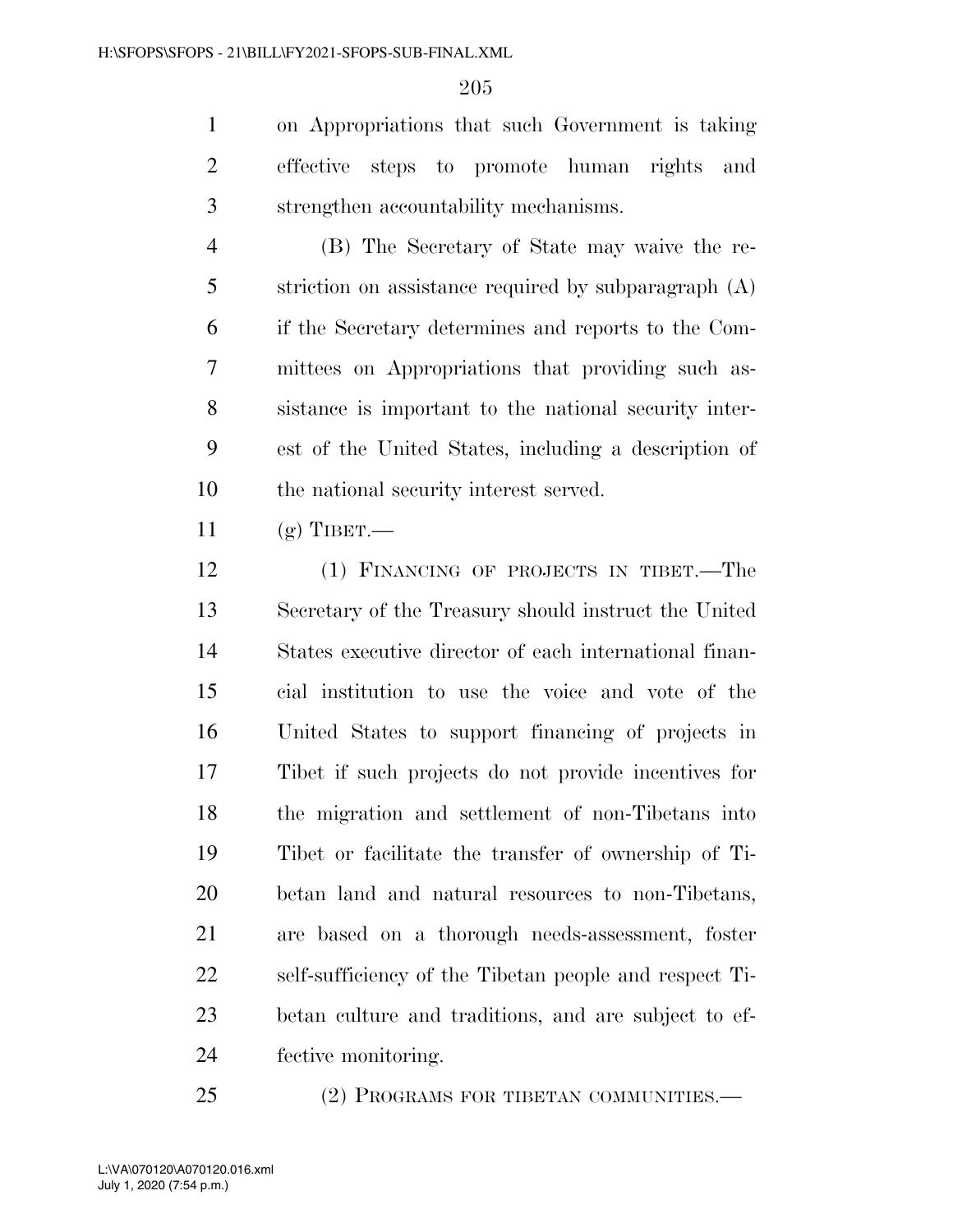(A) Notwithstanding any other provision of law, of the funds appropriated by this Act under the heading ''Economic Support Fund'', not less than \$8,000,000 shall be made avail- able to nongovernmental organizations to sup- port activities which preserve cultural traditions and promote sustainable development, edu- cation, and environmental conservation in Ti- betan communities in the Tibet Autonomous Region and in other Tibetan communities in China.

 (B) Of the funds appropriated by this Act under the heading ''Economic Support Fund'', not less than \$6,000,000 shall be made avail- able for programs to promote and preserve Ti- betan culture and language in the refugee and diaspora Tibetan communities, development, and the resilience of Tibetan communities and the Central Tibetan Administration in India and Nepal, and to assist in the education and development of the next generation of Tibetan leaders from such communities: *Provided*, That such funds are in addition to amounts made available in subparagraph (A) for programs in-side Tibet.

July 1, 2020 (7:54 p.m.) L:\VA\070120\A070120.016.xml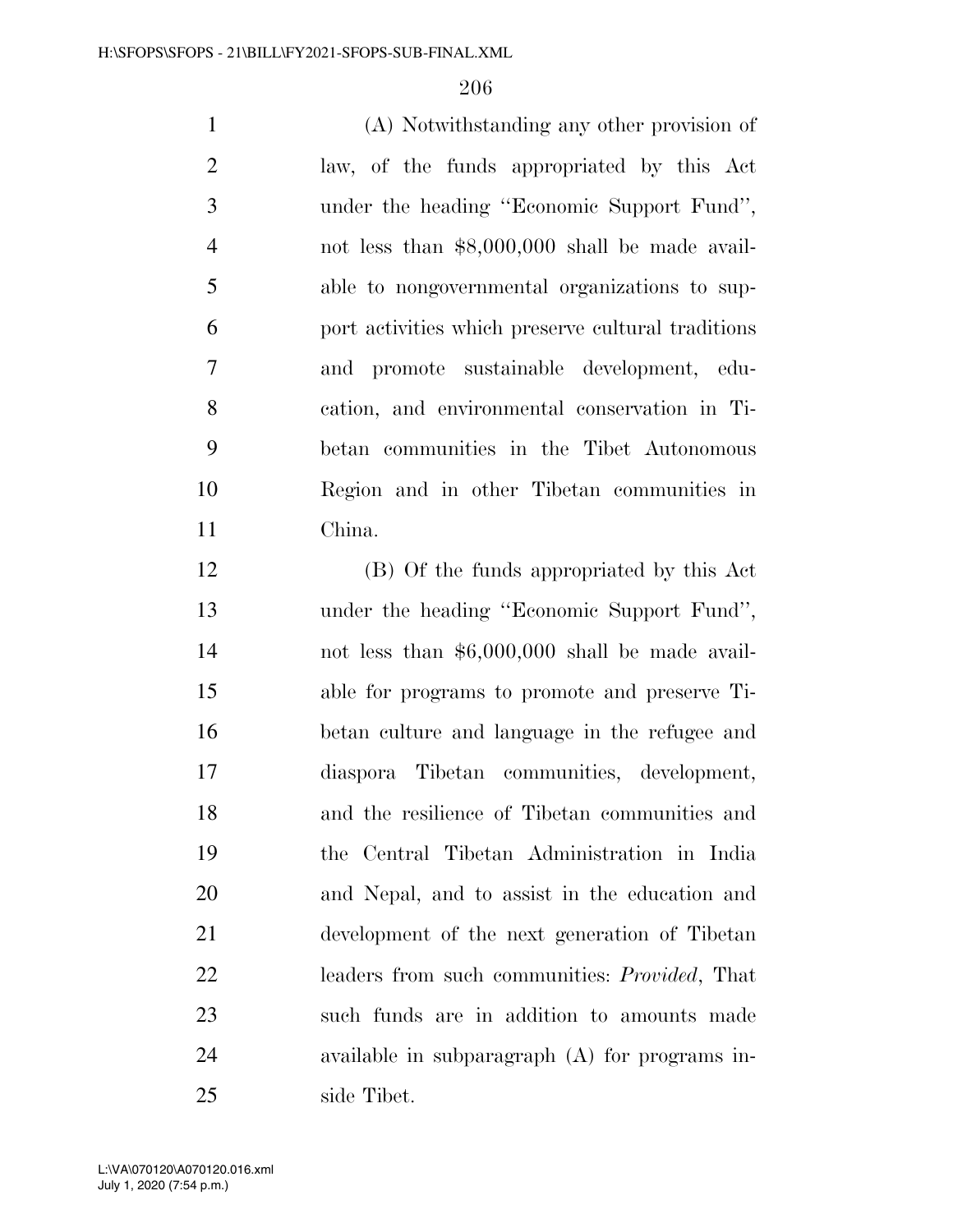(C) Of the funds appropriated by this Act under the heading ''Economic Support Fund'', not less than \$3,000,000 shall be made avail- able for programs to strengthen the capacity of the Central Tibetan Administration: *Provided*, That such funds shall be administered by the United States Agency for International Devel- opment. (h) VIETNAM.—Funds appropriated under titles III and IV of this Act and made available for assistance for Vietnam, should be made available for— (1) health and disability programs in areas sprayed with Agent Orange and contaminated with dioxin, to assist individuals with severe upper or lower body mobility impairment or cognitive or de- velopmental disabilities; and (2) activities related to the remediation of

 dioxin contaminated sites in Vietnam and may be made available for assistance for the Government of Vietnam, including the military, for such purposes, notwithstanding any other provision of law.

22 SOUTH AND CENTRAL ASIA

SEC. 7044. (a) AFGHANISTAN.—

 (1) FUNDING AND LIMITATIONS.—Funds ap-propriated by this Act under the headings ''Eco-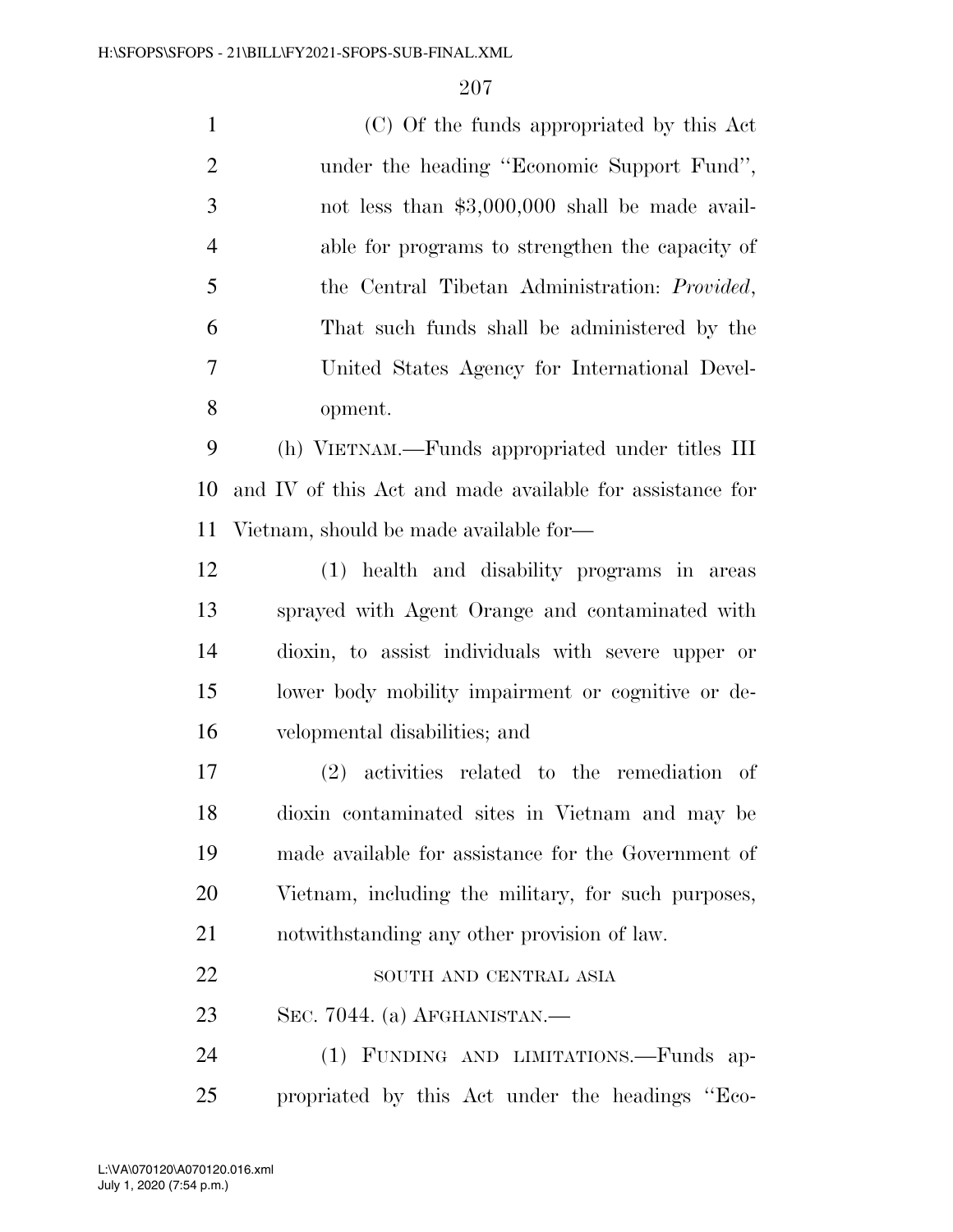nomic Support Fund'' and ''International Narcotics Control and Law Enforcement'' that are made avail-able for assistance for Afghanistan—

 (A) shall be made available to implement the South Asia Strategy, the Revised Strategy for United States Engagement in Afghanistan, and the United States Agency for International Development Country Development Cooperation Strategy for Afghanistan, or any updated sub-sequent strategy;

 (B) shall be made available to continue support for institutions of higher education in Kabul, Afghanistan that are accessible to both women and men in a coeducational environ- ment, including for the costs for operations and security for such institutions;

 (C) shall be made available for programs that protect and strengthen the rights of Af- ghan women and girls and promote the political and economic empowerment of women including 21 their meaningful inclusion in political processes: *Provided*, That such assistance to promote the economic empowerment of women shall be made available as grants to Afghan organizations, to 25 the maximum extent practicable: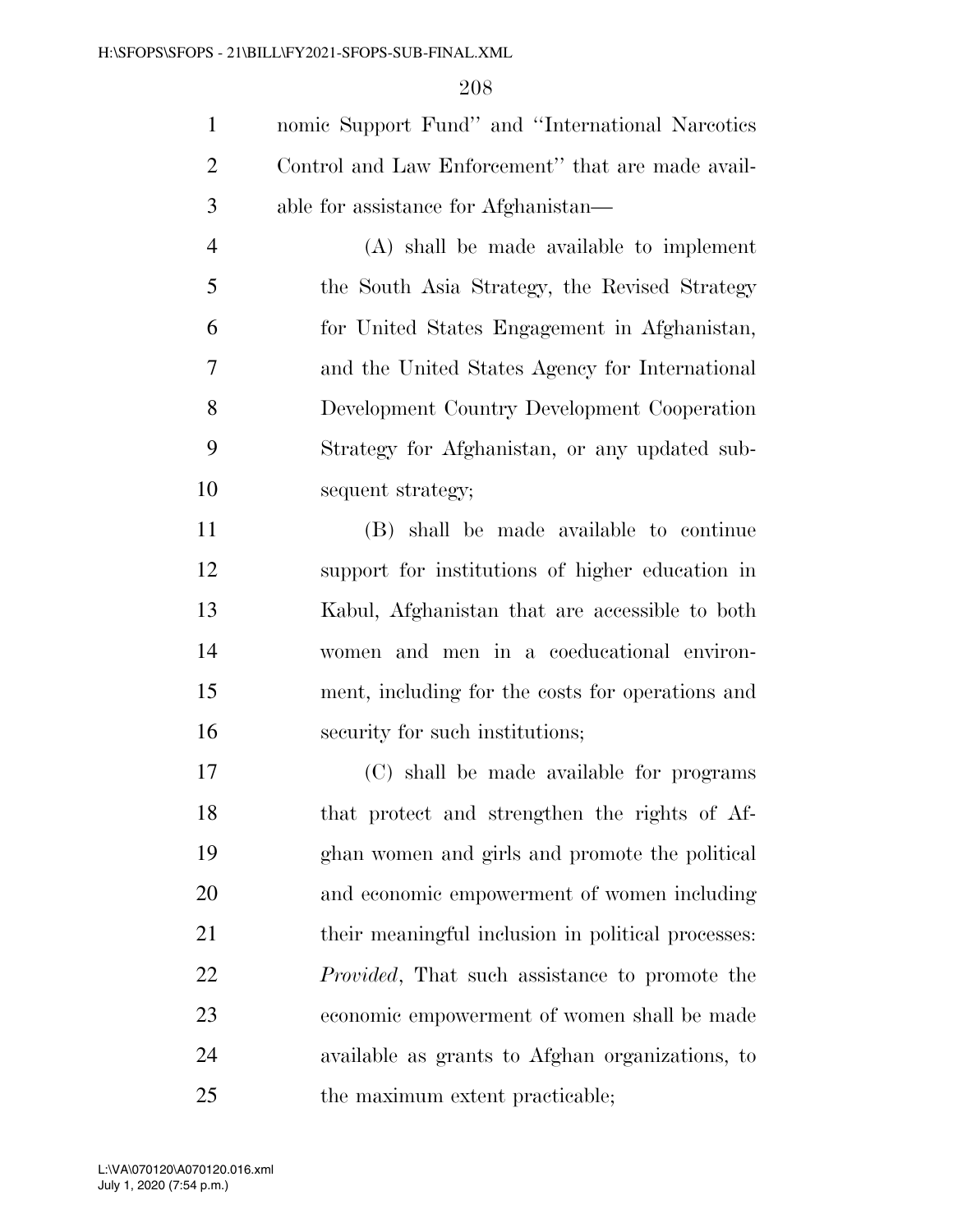(D) shall be made available to support long-term development assistance programs in areas previously under the control of the Taliban: *Provided*, That such funds may be made available notwithstanding any other provi- sion of law and following consultation with the Committees on Appropriation; and

 (E) may not be made available for any program, project, or activity pursuant to section  $7044(a)(1)(C)$  of the Department of State, For- eign Operations, and Related Programs Appro- priations Act, 2019 (division F of Public Law 116–6).

(2) AFGHAN WOMEN.—

 (A) IN GENERAL.—The Secretary of State shall promote the meaningful participation of Afghan women in ongoing peace and reconcili- ation processes in Afghanistan in a manner consistent with the Women, Peace, and Security Act of 2017 (Public Law 115–68), including advocacy for the inclusion of Afghan women leaders in ongoing and future dialogue and ne- gotiations and efforts to ensure that any long- term peace agreement reached between the Af-ghan Government and the Taliban protects the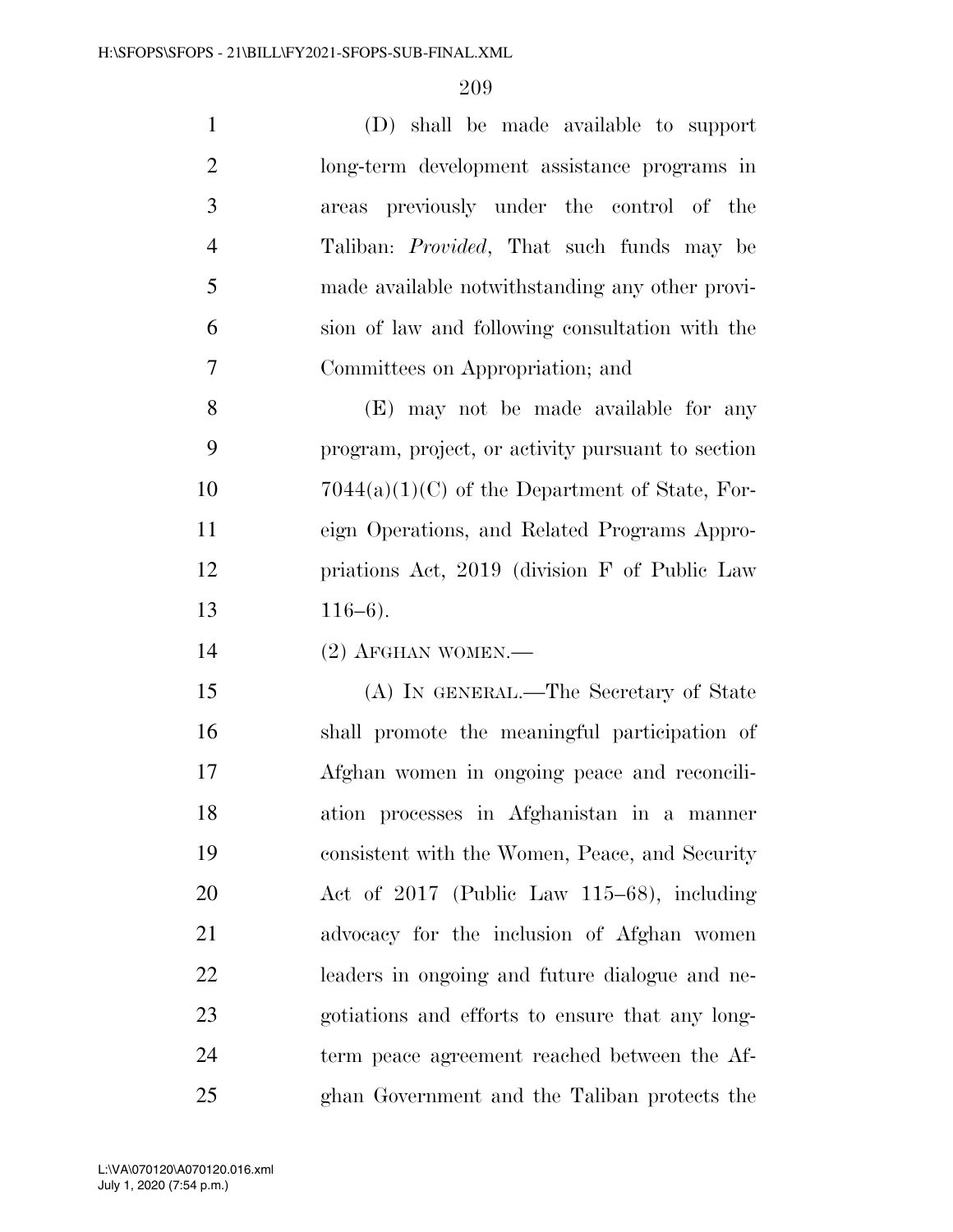rights of women and girls and ensures their freedom of movement, rights to education and work, and access to healthcare and legal rep-resentation.

 (B) ASSISTANCE.—Funds appropriated by this Act and prior Acts making appropriations for the Department of State, foreign operations, and related programs under the heading ''Eco- nomic Support Fund'' shall be made available for an endowment pursuant to paragraph  $(3)(A)(iv)$  of this subsection for an institution of higher education in Kabul, Afghanistan that is accessible to both women and men in a co- educational environment: *Provided*, That such endowment shall be established in partnership with a United States-based American higher education institution that will serve on its board of trustees: *Provided further*, That prior to the obligation of funds for such an endowment, the Administrator of the United States Agency for International Development shall submit a re- port to the Committees on Appropriations de- scribing the governance structure, including a proposed board of trustees, and financial safe-guards, including regular audit and reporting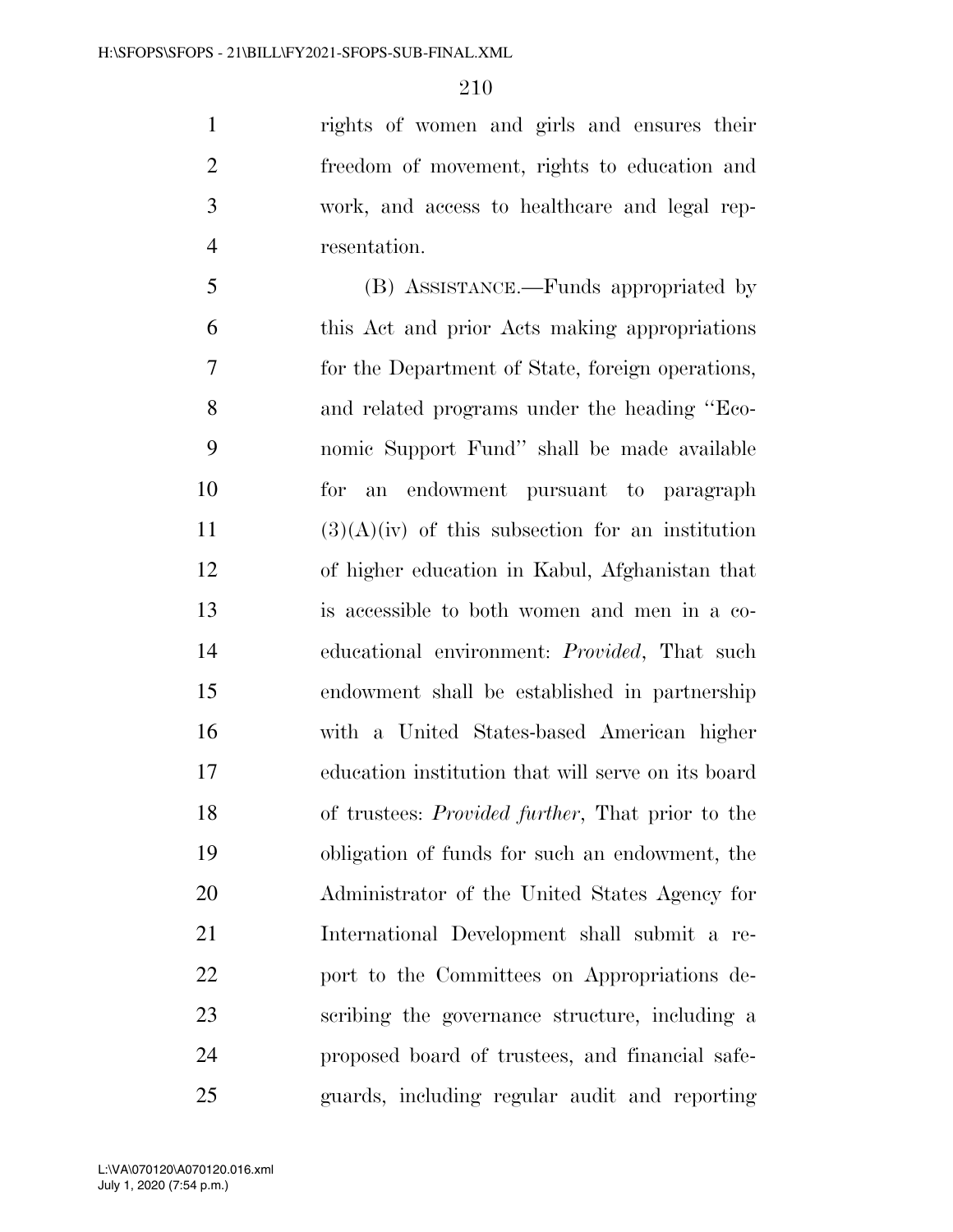| $\mathbf{1}$   | requirements, in any endowment agreement:            |
|----------------|------------------------------------------------------|
| $\overline{2}$ | Provided further, That the USAID Adminis-            |
| 3              | trator shall provide a report on the expenditure     |
| $\overline{4}$ | of funds generated from such an endowment to         |
| 5              | the Committees on Appropriations on an annual        |
| 6              | basis.                                               |
| $\overline{7}$ | $(3)$ AUTHORITIES.—                                  |
| 8              | (A) Funds appropriated by this Act under             |
| 9              | titles III through VI that are made available for    |
| 10             | assistance for Afghanistan may be made avail-        |
| 11             | $able$ —                                             |
| 12             | (i) notwithstanding section $7012$ of                |
| 13             | this Act or any similar provision of law             |
| 14             | and section 660 of the Foreign Assistance            |
| 15             | Act of 1961;                                         |
| 16             | (ii) for reconciliation programs<br>and              |
| 17             | disarmament, demobilization,<br>and<br>re-           |
| 18             | integration activities for former combat-            |
| 19             | ants who have renounced violence against             |
| 20             | the Government of Afghanistan, including             |
| 21             | with<br>accordance<br>section<br>$\operatorname{in}$ |
| 22             | $7046(a)(2)(B)(ii)$ of the Department of             |
| 23             | State, Foreign Operations, and Related               |
| 24             | Programs Appropriations Act, 2012 (divi-             |
| 25             | sion I of Public Law $112-74$ ;                      |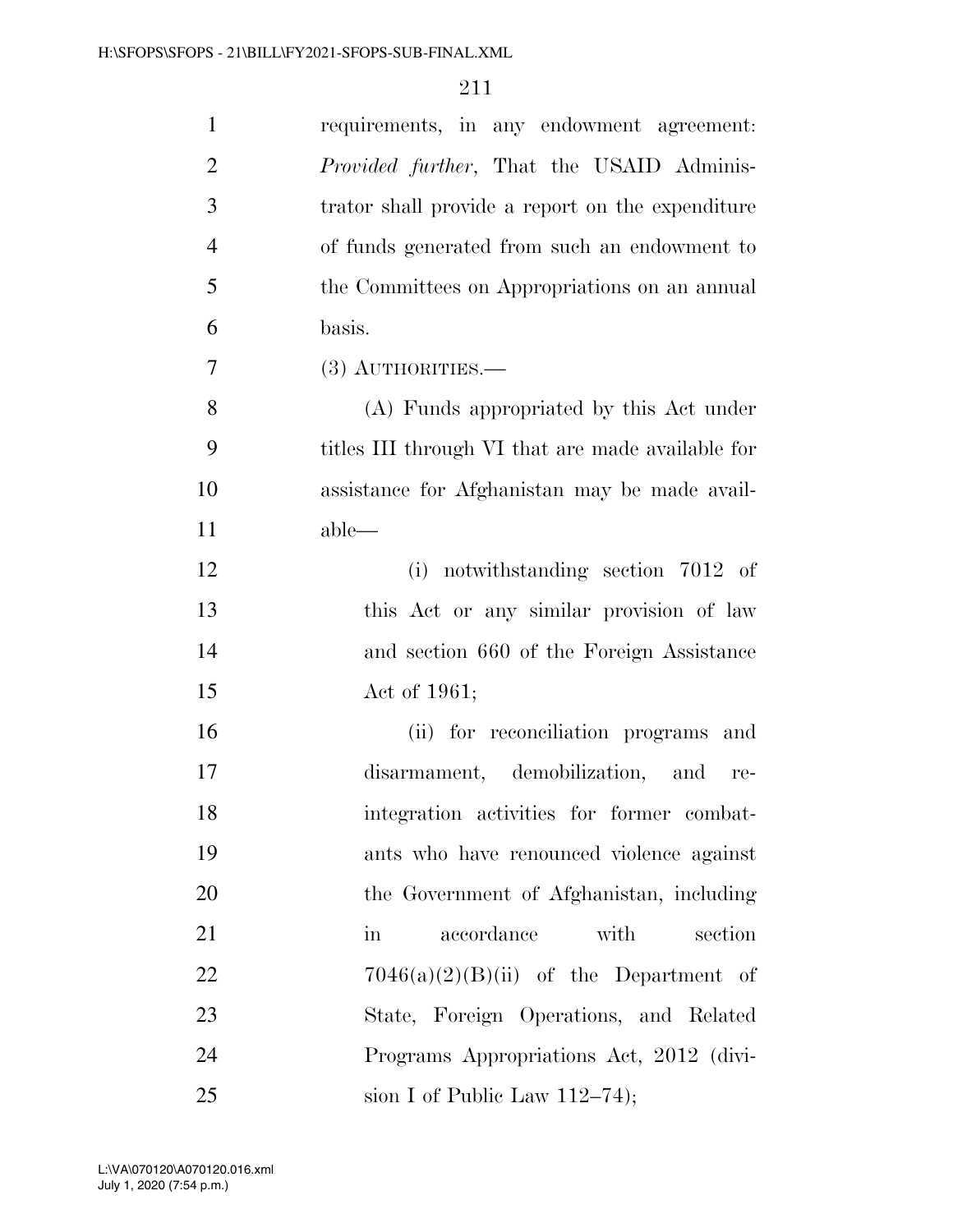| $\mathbf{1}$   | (iii) for an endowment to empower                      |
|----------------|--------------------------------------------------------|
| $\overline{2}$ | women and girls; and                                   |
| 3              | (iv) for an endowment for higher edu-                  |
| $\overline{4}$ | cation.                                                |
| 5              | (B) Section $7046(a)(2)(A)$ of the Depart-             |
| 6              | ment of State, Foreign Operations, and Related         |
| 7              | Programs Appropriations Act, 2012 (division I          |
| 8              | of Public Law $112-74$ ) shall apply to funds ap-      |
| 9              | propriated by this Act for assistance for Af-          |
| 10             | ghanistan.                                             |
| 11             | (C) Of the funds appropriated by this Act              |
| 12             | under the heading "Diplomatic Programs", up            |
| 13             | to $$3,000,000$ may be transferred to any other        |
| 14             | appropriation of any department or agency of           |
| 15             | the United States Government, upon the con-            |
| 16             | currence of the head of such department or             |
| 17             | agency, to support operations in, and assistance       |
| 18             | for, Afghanistan and to carry out the provisions       |
| 19             | of the Foreign Assistance Act of 1961: Pro-            |
| 20             | <i>vided</i> , That any such transfer shall be subject |
| 21             | to the regular notification procedures of the          |
| 22             | Committees on Appropriations.                          |
| 23             | (4) STRATEGY.—Not later than 45 days after             |
| 24             | the date of enactment of this Act, the Secretary of    |
| 25             | State, in consultation with the Administrator of the   |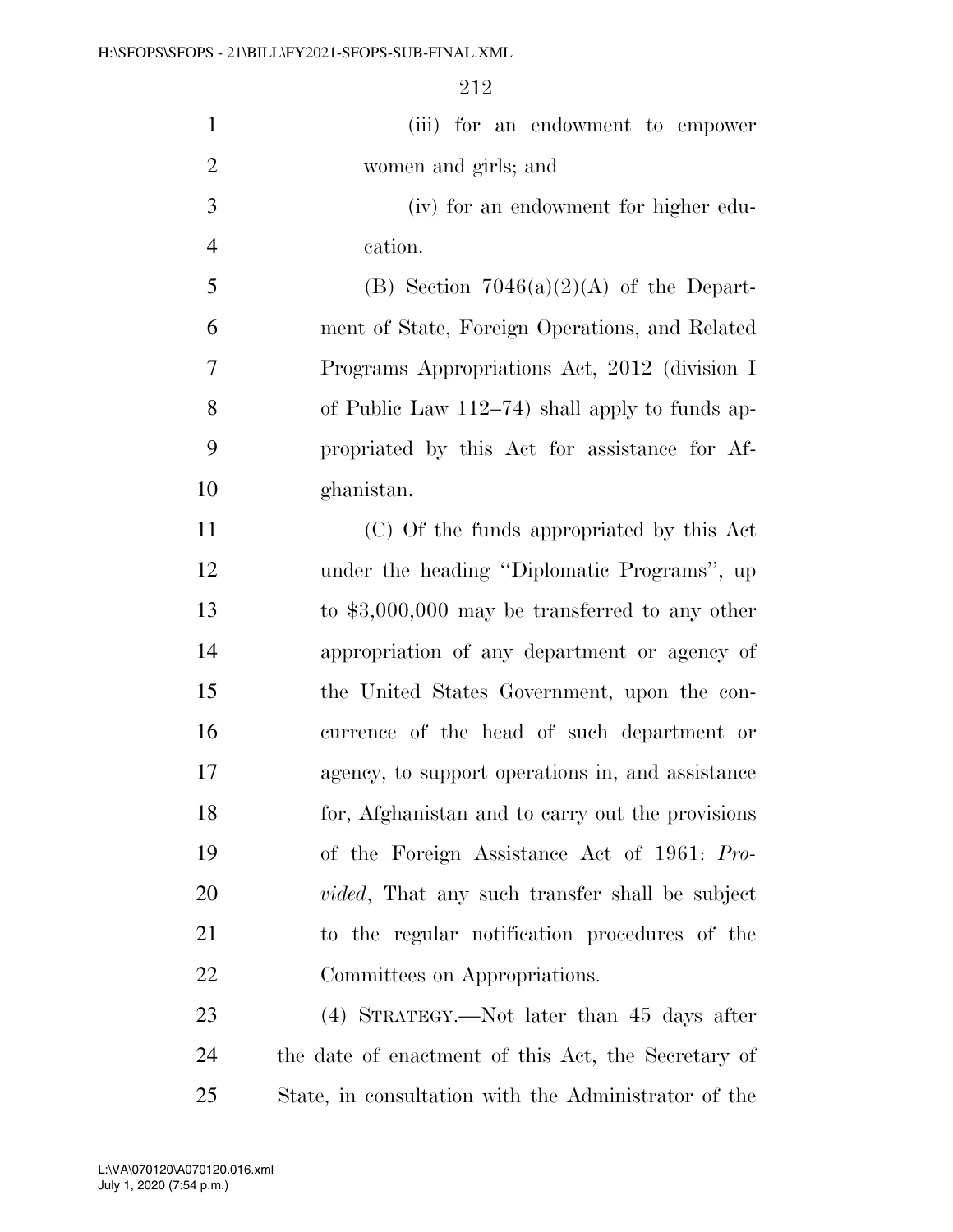United States Agency for International Develop- ment, shall submit to the appropriate congressional committees a comprehensive, multi-year strategy for diplomatic and development engagement with Af- ghanistan that reflects the agreement between the United States Government and the Taliban, as well as on-going intra-Afghan negotiations: *Provided*, That such strategy shall include information regard- ing, but not limited to, the inclusion of women in intra-Afghan negotiations, political concessions be- tween the Afghan government and the Taliban, and expected Department of State and United States military presence in Afghanistan. (5) BASING RIGHTS AGREEMENT.—None of the funds made available by this Act may be used by the United States Government to enter into a perma-

 nent basing rights agreement between the United States and Afghanistan.

 (b) BANGLADESH.—Funds appropriated under titles III and IV of this Act shall be made available for—

 (1) programs to address the needs of commu-nities impacted by refugees from Burma;

 (2) programs to protect freedom of expression and due process of law; and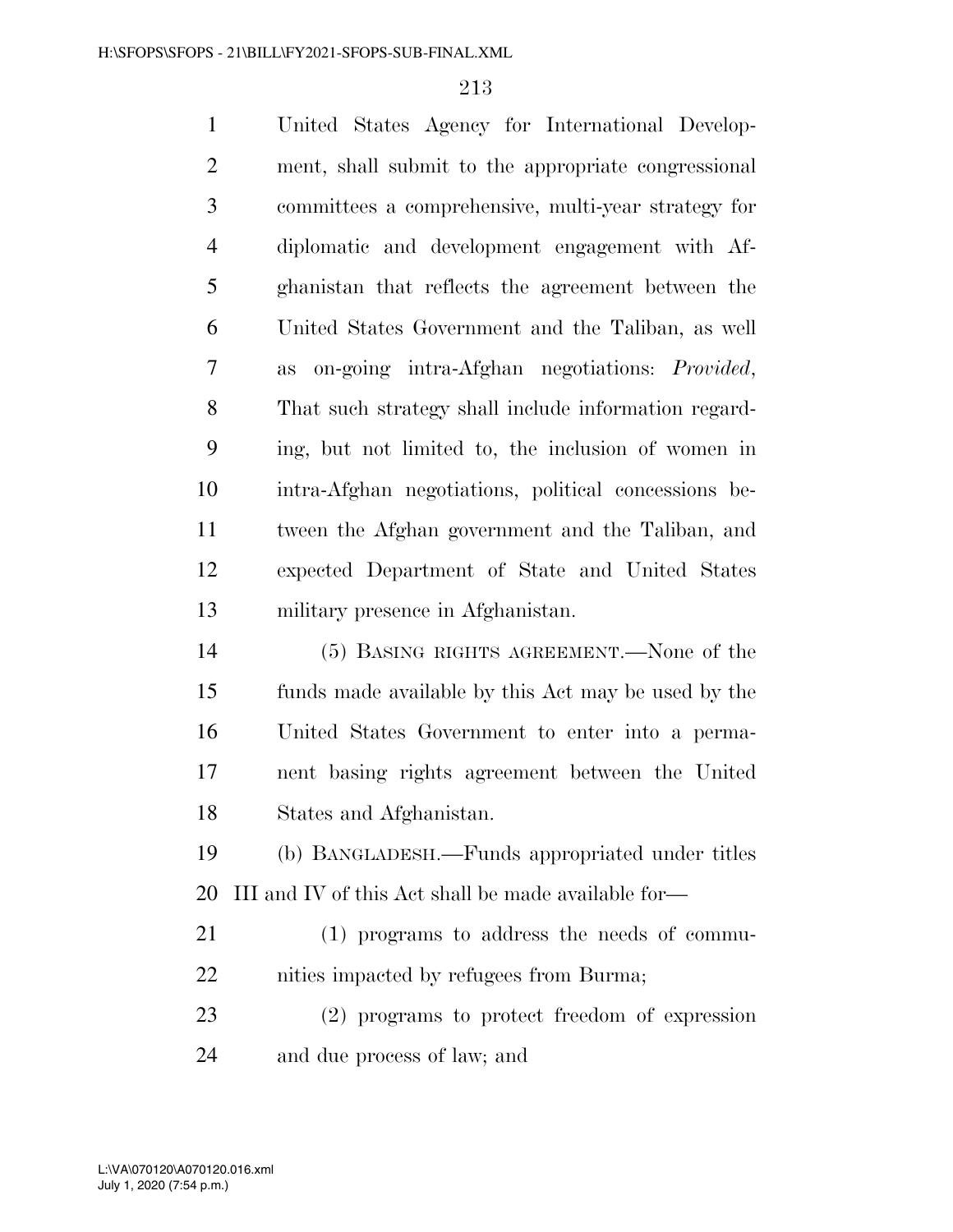(3) democracy programs, of which not less than \$2,000,000 shall be made available for such pro- grams for the Rohingya community in Bangladesh. (c) NEPAL.—Funds appropriated under titles III and IV of this Act shall be made available for assistance for Nepal, including for development and democracy pro-grams.

 (d) PAKISTAN.—The terms and conditions of section 7044(c) of the Department of State, Foreign Operations, and Related Programs Appropriations Act, 2019 (division F of Public Law 116–6) shall continue in effect during fiscal year 2021.

(e) SRI LANKA.—

 (1) ASSISTANCE.—Funds appropriated under title III of this Act shall be made available for as- sistance for Sri Lanka for democracy and economic development programs, particularly in areas recov- ering from ethnic and religious conflict: *Provided*, That such funds shall be made available for pro- grams to assist in the identification and resolution of cases of missing persons.

22 (2) DETERMINATION.—Funds appropriated by this Act for assistance for the central Government of Sri Lanka, except for funds made available for hu-manitarian assistance, victims of trauma, and tech-

July 1, 2020 (7:54 p.m.) L:\VA\070120\A070120.016.xml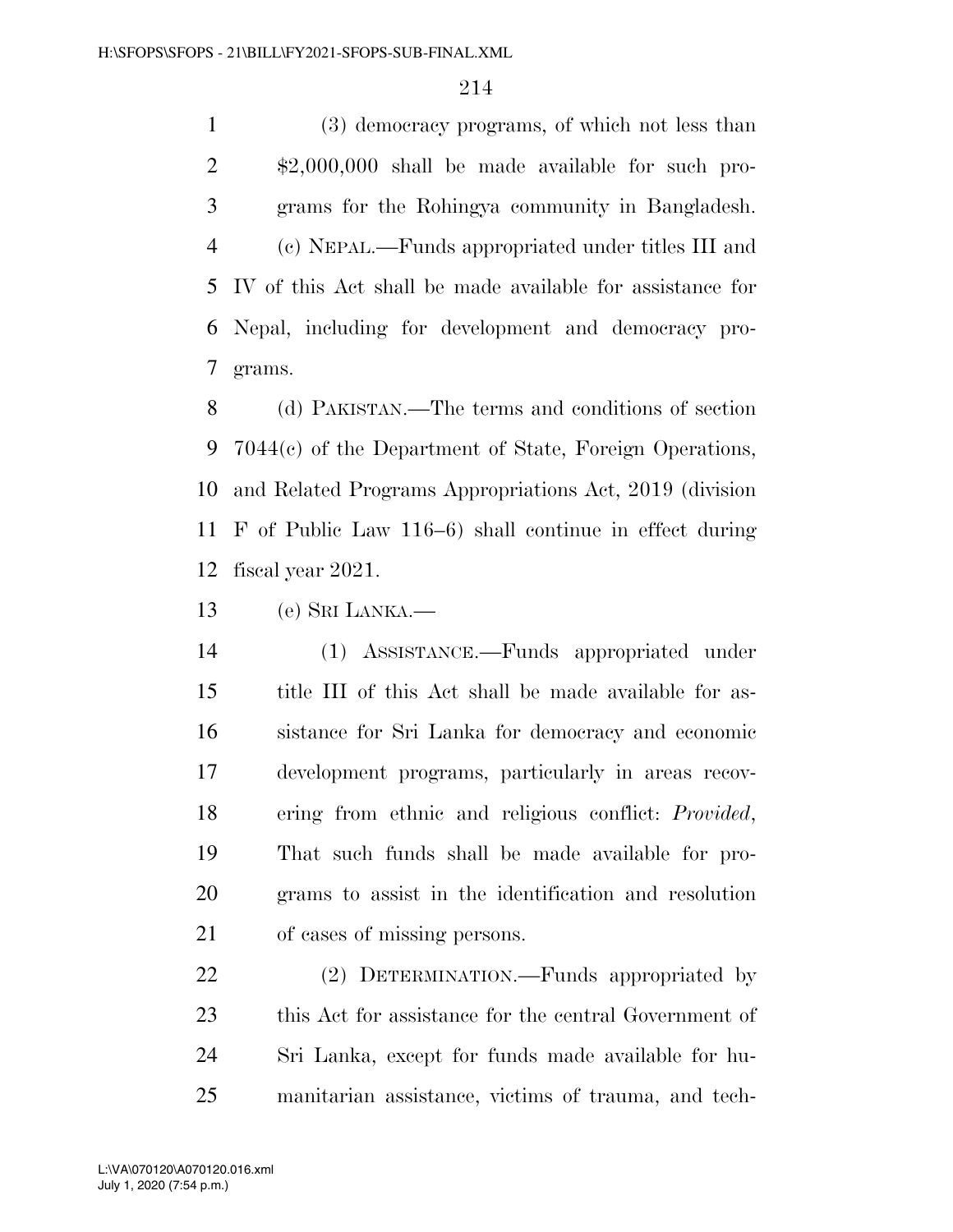| $\mathbf{1}$   | nical assistance to promote fiscal transparency and |
|----------------|-----------------------------------------------------|
| $\overline{2}$ | sovereignty, may be made available only if the Sec- |
| 3              | retary of State determines and reports to the Com-  |
| $\overline{4}$ | mittees on Appropriations that such Government is   |
| 5              | taking effective and consistent steps to—           |
| 6              | (A) respect and uphold the rights and free-         |
| 7              | doms of the people of Sri Lanka regardless of       |
| 8              | ethnicity and religious belief, including by inves- |
| 9              | tigating violations of human rights and holding     |
| 10             | perpetrators of such violations accountable;        |
| 11             | (B) assert its sovereignty against inter-           |
| 12             | ference by the People's Republic of China; and      |
| 13             | (C) promote reconciliation between ethnic           |
| 14             | and religious groups arising from past conflict     |
| 15             | in Sri Lanka, including by addressing land con-     |
| 16             | fiscation and ownership issues, resolving cases     |
| 17             | of missing persons, and reducing the presence       |
| 18             | of the armed forces in former conflict zones.       |
| 19             | (3) INTERNATIONAL SECURITY ASSISTANCE.-             |
| 20             | Funds appropriated under title IV of this Act that  |
| 21             | are available for assistance for Sri Lanka shall be |
| 22             | subject to the following conditions—                |
| 23             | (A) not to exceed $$500,000$ may be made            |
| 24             | available under the heading "Foreign Military"      |
| 25             | Financing Program" only for programs to sup-        |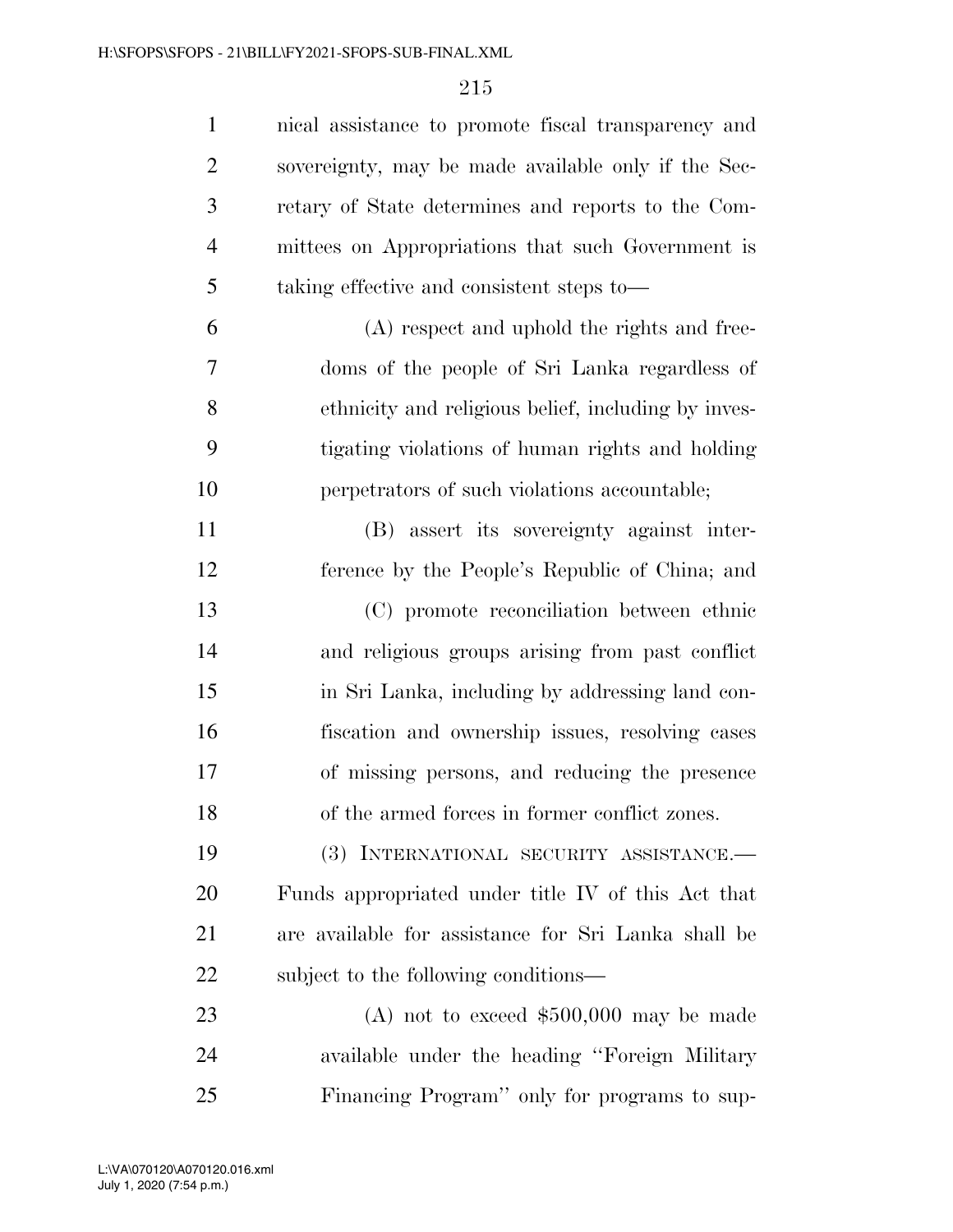port humanitarian and disaster response pre- paredness and maritime security, including professionalization and training for the navy and coast guard; and

 (B) funds under the heading ''Peace- keeping Operations'' may only be made avail- able subject to the regular notification proce-dures of the Committees on Appropriations.

 (f) REGIONAL PROGRAMS.—Funds appropriated by this Act shall be made available for assistance for Afghani- stan, Pakistan, and other countries in South and Central Asia to significantly increase the recruitment, training, and retention of women in the judiciary, police, and other security forces, and to train judicial and security personnel in such countries to prevent and address gender-based vio- lence, human trafficking, and other practices that dis-proportionately harm women and girls.

18 LATIN AMERICA AND THE CARIBBEAN

SEC. 7045. (a) CENTRAL AMERICA.—

(1) ASSISTANCE.—

21 (A) FISCAL YEAR 2021.—Of the funds ap- propriated by this Act under titles III and IV, not less than \$519,885,000 shall be made avail- able for assistance for Central America, includ-ing through the Central America Regional Se-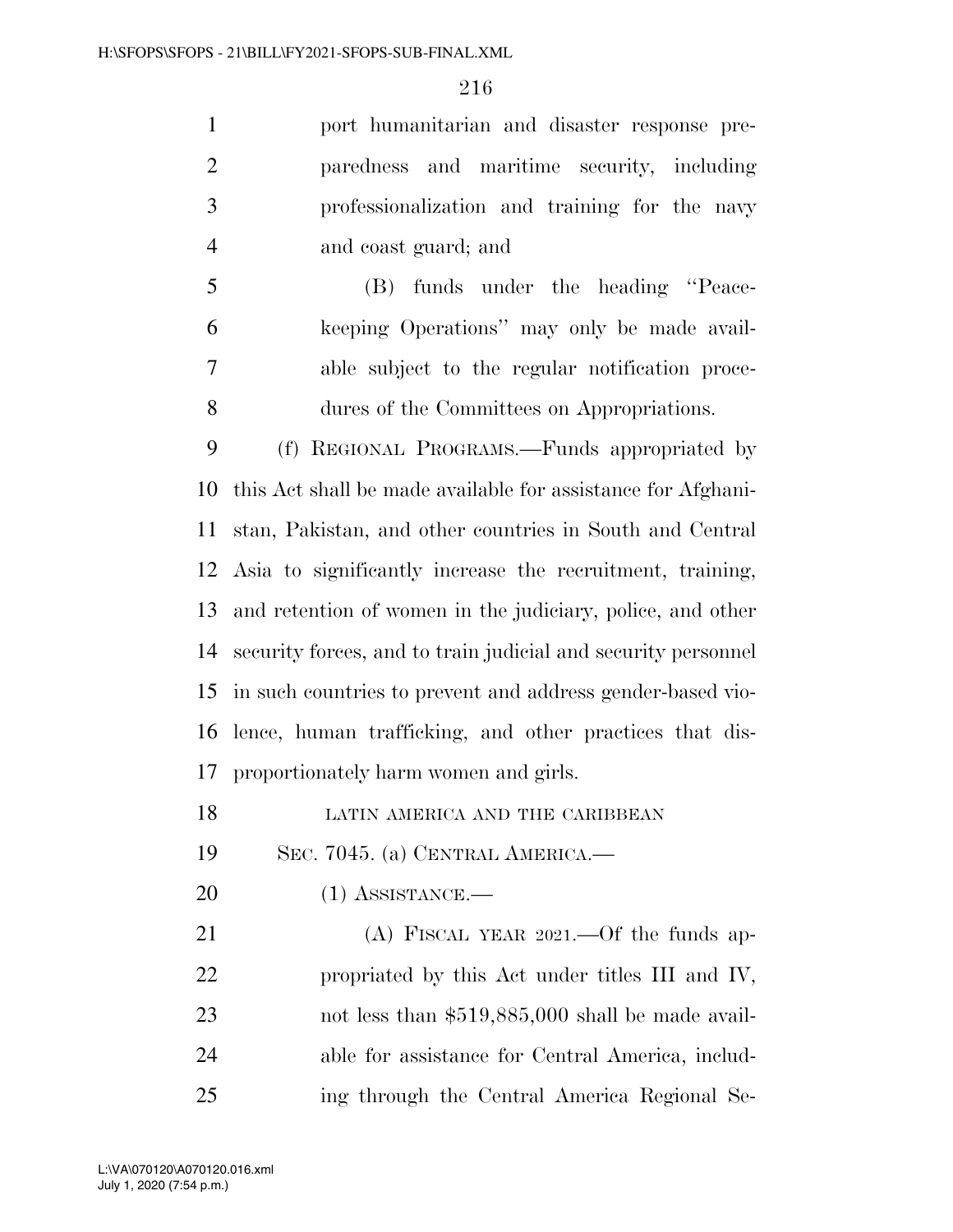curity Initiative, of which not less than \$420,790,000 shall be for assistance for El Sal- vador, Guatemala, and Honduras: *Provided*, That such assistance shall be prioritized for programs and activities that addresses the key factors that contribute to the migration of un- accompanied, undocumented minors to the United States and such funds shall be made available for global health, humanitarian, devel- opment, democracy, border security, and law enforcement programs for such countries, in- cluding for programs to reduce violence against women and girls and to combat corruption, and for support of commissions against corruption and impunity, as appropriate: *Provided further*, That not less than \$45,000,000 shall be for support of offices of Attorneys General and of other entities and activities to combat corrup- tion and impunity in such countries. (B) FISCAL YEAR 2020.—Section

21 7045(a)(1)(A) of the Department of State, For- eign Operations, and Related Programs Appro- priations Act, 2020 (division G of Public Law 116–94) is amended by striking ''\$519,885,000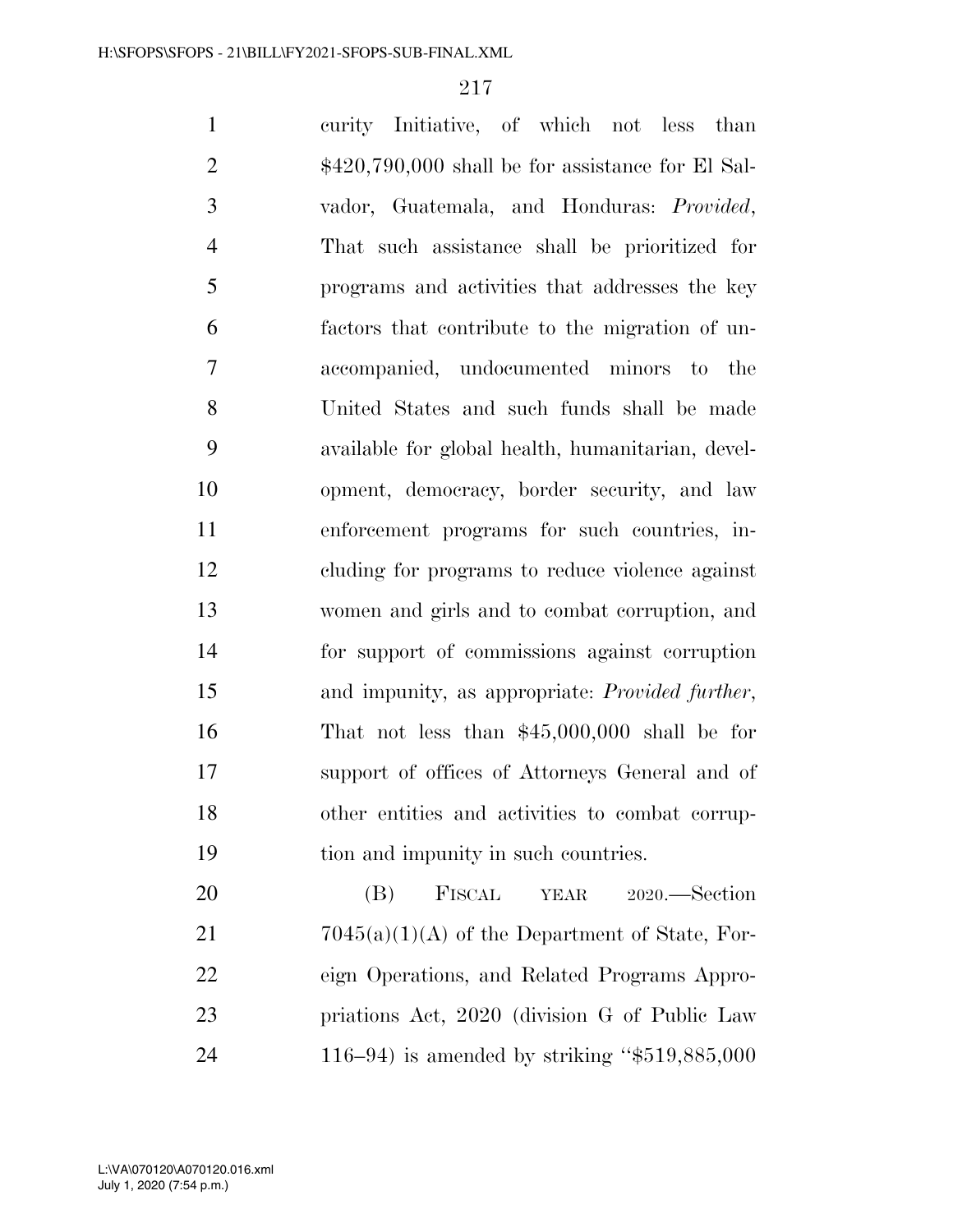|                                   | should" and inserting in lieu thereof |  |  |
|-----------------------------------|---------------------------------------|--|--|
| " $$519,885,000 \text{ shall}$ ". |                                       |  |  |

(2) NORTHERN TRIANGLE.—

 (A) LIMITATION ON ASSISTANCE TO CER- TAIN CENTRAL GOVERNMENTS.—Of the funds made available pursuant to paragraph (1) under the heading ''Economic Support Fund'' and under title IV of this Act that are made available for assistance for each of the central governments of El Salvador, Guatemala, and Honduras, 50 percent may only be obligated after the Secretary of State certifies and re- ports to the appropriate congressional commit-tees that such government is—

 (i) combating corruption and impu- nity, including prosecuting corrupt govern-ment officials;

 (ii) implementing reforms, policies, and programs to increase transparency and strengthen public institutions;

21 (iii) protecting the rights of civil soci- ety, opposition political parties, and the 23 independence of the media;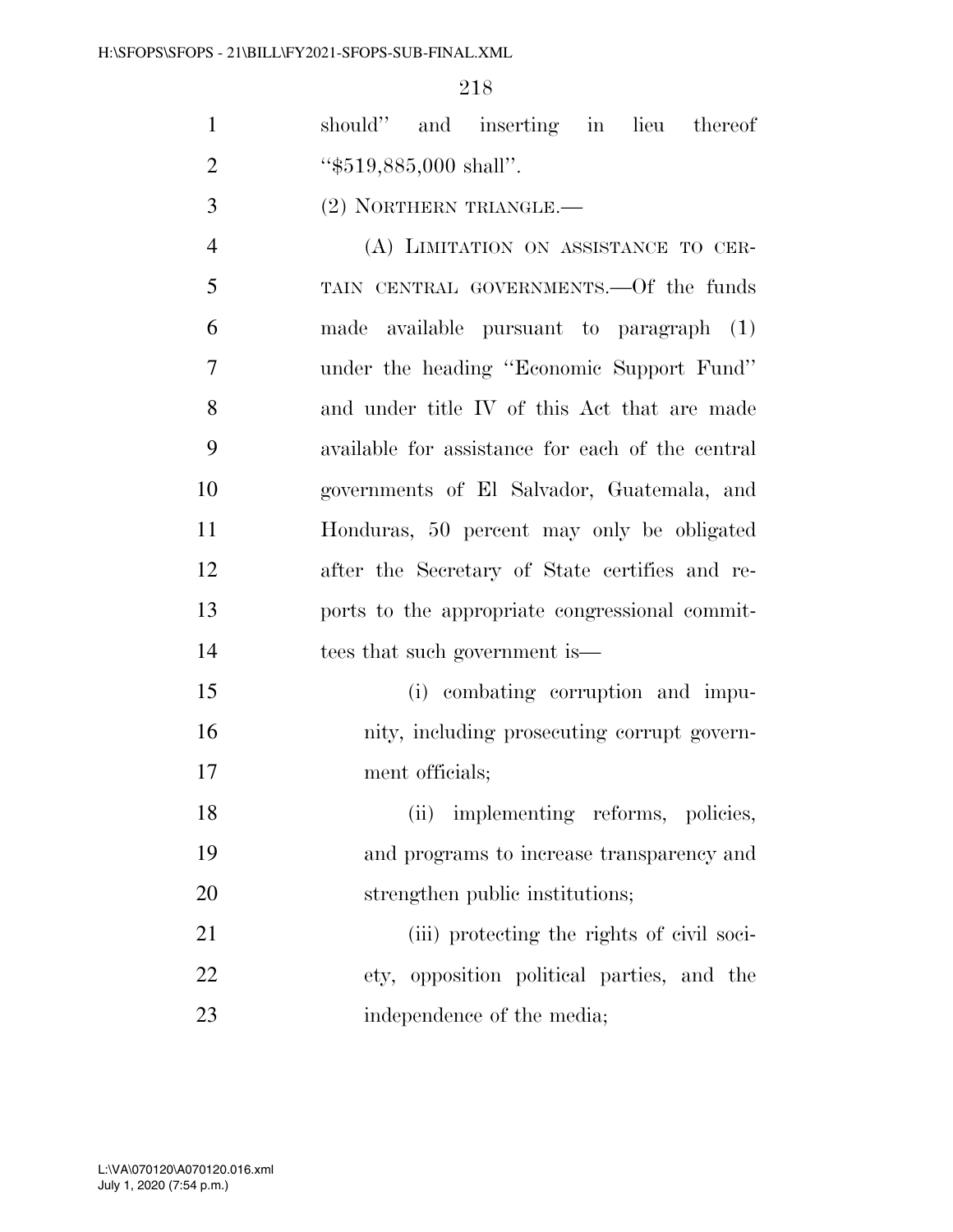| $\mathbf{1}$   | (iv) providing effective and account-           |
|----------------|-------------------------------------------------|
| $\overline{2}$ | able law enforcement and security for its       |
| 3              | citizens, and upholding due process of law;     |
| $\overline{4}$ | (v) implementing policies to reduce             |
| 5              | poverty and promote equitable economic          |
| 6              | growth and opportunity;                         |
| 7              | (vi) supporting the independence of             |
| 8              | the judiciary and of electoral institutions;    |
| 9              | (vii) improving border security;                |
| 10             | (viii) combating human smuggling                |
| 11             | and trafficking and countering the activi-      |
| 12             | ties of criminal gangs, drug traffickers,       |
| 13             | and transnational criminal organizations;       |
| 14             | and                                             |
| 15             | (ix) informing its citizens of the dan-         |
| 16             | gers of the journey to the southwest border     |
| 17             | of the United States.                           |
| 18             | (B) REPROGRAMMING.—If the Secretary is          |
| 19             | unable to make the certification required by    |
| 20             | subparagraph (A) for one or more of the gov-    |
| 21             | ernments, such assistance for such central gov- |
| 22             | ernment shall be reprogrammed for assistance    |
| 23             | for other countries in Latin America and the    |
| 24             | Caribbean, notwithstanding the minimum fund-    |
| 25             | ing requirements of this subsection and of sec- |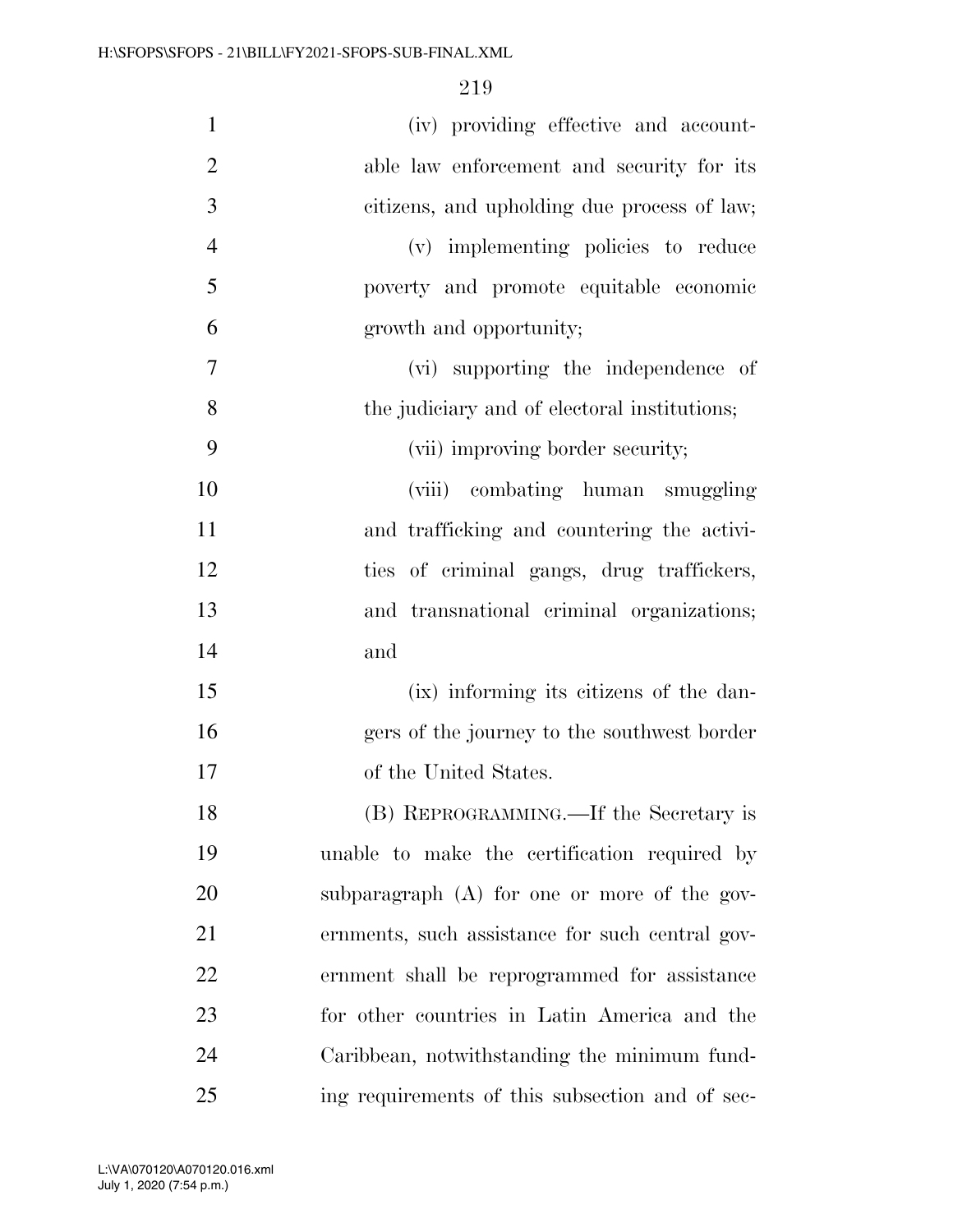| $\mathbf{1}$   | tion 7019 of this Act: <i>Provided</i> , That any such |
|----------------|--------------------------------------------------------|
| $\overline{2}$ | reprogramming shall be subject to the regular          |
| 3              | notification procedures of the Committees on           |
| $\overline{4}$ | Appropriations.                                        |
| 5              | (C) EXCEPTIONS.—The limitation of sub-                 |
| 6              | paragraph (A) shall not apply to funds appro-          |
| 7              | priated by this Act that are made available            |
| 8              | $for-$                                                 |
| 9              | International Commission<br>(i)<br>the                 |
| 10             | Against Impunity in El Salvador, and sup-              |
| 11             | port of offices of Attorneys General and of            |
| 12             | other entities and activities related to com-          |
| 13             | bating corruption and impunity;                        |
| 14             | (ii) programs to combat gender-based                   |
| 15             | violence;                                              |
| 16             | (iii) humanitarian assistance; and                     |
| 17             | (iv) food security programs.                           |
| 18             | (D) FOREIGN MILITARY FINANCING PRO-                    |
| 19             | GRAM.—None of the funds appropriated by this           |
| 20             | Act under the heading "Foreign Military Fi-            |
| 21             | nancing Program" may be made available for             |
| 22             | assistance for El Salvador, Guatemala, or Hon-         |
| 23             | duras.                                                 |
| 24             | (3) COSTA RICA.—The Secretary of State shall           |
| 25             | report to the Committees on Appropriations in writ-    |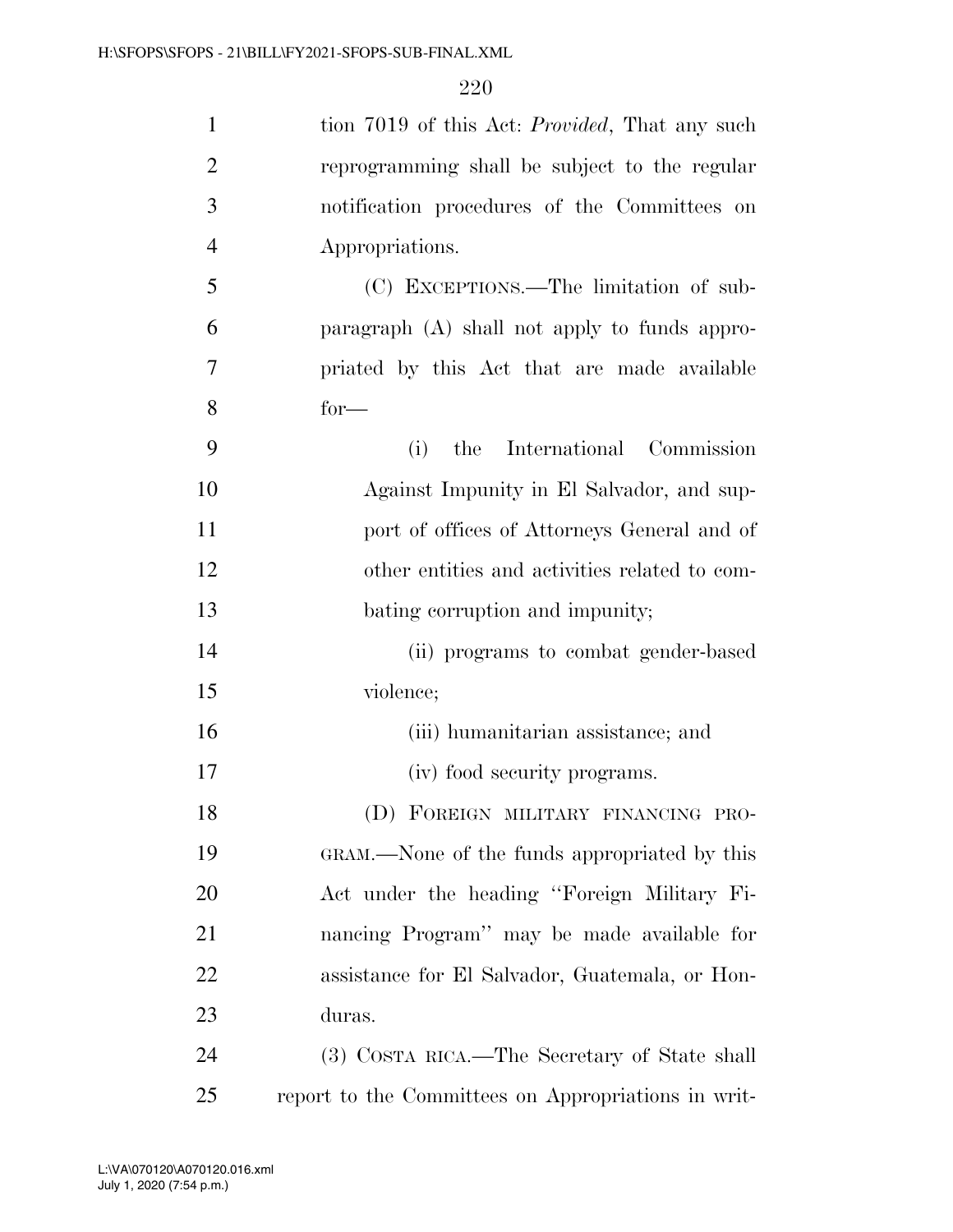ing on American citizens detained in Costa Rica: *Provided*, That such report shall include the number of American citizens known to be detained and whether such individuals are serving sentences or in pre-trial detention, provided regular access to United States Consular officers, being treated humanely, and afforded access to legal representation: *Provided further*, That such report shall be updated every 45 days until September 30, 2022: *Provided further*, That such report shall be submitted in unclassified form, but may include a classified annex.

(b) COLOMBIA.—

 (1) ASSISTANCE.—Of the funds appropriated by this Act under titles III and IV, not less than \$457,253,000 shall be made available for assistance for Colombia: *Provided*, That such funds shall be made available for the programs and activities de- scribed under this section in the report accom-panying this Act.

20 (2) WITHHOLDING OF FUNDS.—

21 (A) COUNTERNARCOTICS. Of the funds appropriated by this Act under the heading ''International Narcotics Control and Law En- forcement'' and made available for assistance for Colombia, 20 percent may be obligated only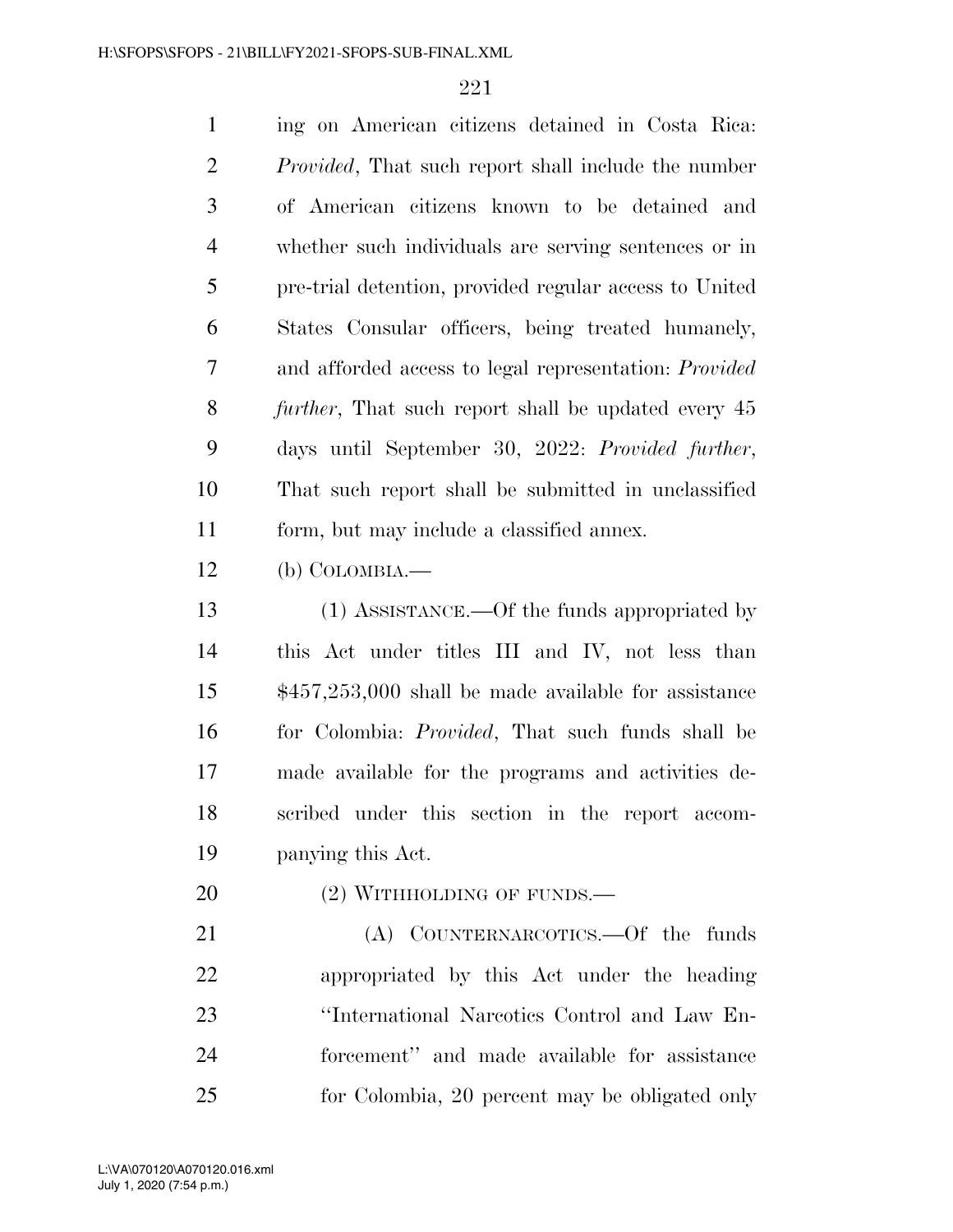after the Secretary of State determines and re- ports to the Committees on Appropriations that the Government of Colombia is continuing to implement a national whole-of-government counternarcotics strategy intended to reduce by 50 percent cocaine production and coca cultiva- tion levels in Colombia by 2023 and such pro- gram is not in violation of the 2016 peace ac- cord between the Government of Colombia and the Revolutionary Armed Forces of Colombia. (B) HUMAN RIGHTS.—Of the funds appro-

 priated by this Act under the heading ''Foreign Military Financing Program'' and made avail- able for assistance for Colombia, 20 percent may be obligated only after the Secretary of State determines and reports to the Committees on Appropriations that—

 (i) the Special Jurisdiction for Peace and other judicial authorities are taking ef- fective steps to hold accountable perpetra- tors of gross violations of human rights in a manner consistent with international law, including for command responsibility, and sentence them to deprivation of liberty;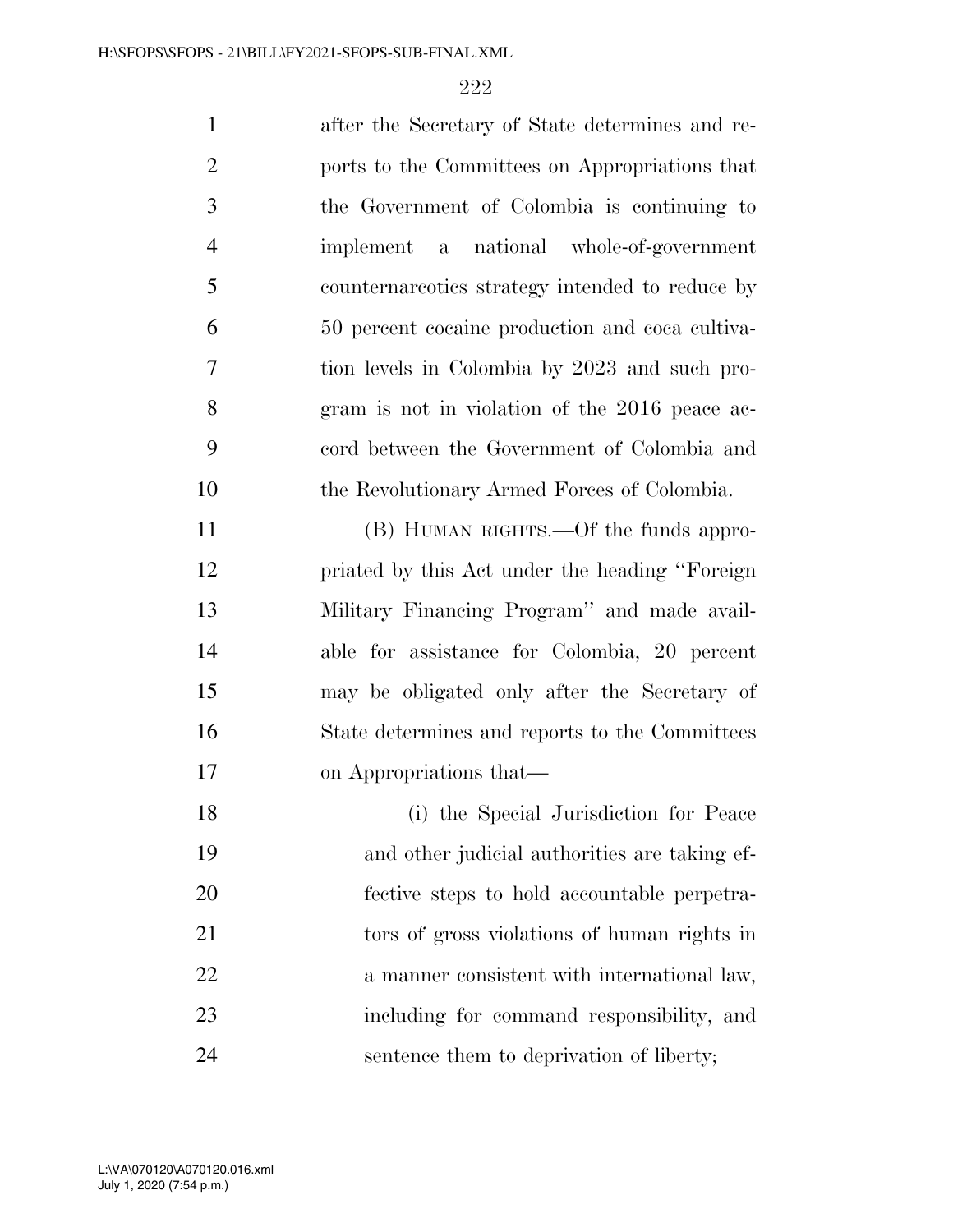| $\mathbf{1}$   | (ii) the Government of Colombia is             |
|----------------|------------------------------------------------|
| $\overline{2}$ | taking effective steps to prevent attacks      |
| 3              | against human rights defenders and other       |
| $\overline{4}$ | civil society activists, trade unionists, and  |
| 5              | journalists, and judicial authorities are      |
| 6              | prosecuting those responsible for such at-     |
| $\overline{7}$ | tacks;                                         |
| $8\,$          | (iii) the Government of Colombia is            |
| 9              | taking effective steps to protect Afro-Co-     |
| 10             | lombian and indigenous communities and         |
| 11             | is respecting their rights and territory;      |
| 12             | (iv) senior military officers responsible      |
| 13             | for ordering, committing, and covering up      |
| 14             | cases of false positives are being held ac-    |
| 15             | countable, including removal from active       |
| 16             | duty if found guilty through criminal or       |
| 17             | disciplinary proceedings; and                  |
| 18             | (v) the Government of Colombia has             |
| 19             | investigated and is taking steps to hold ac-   |
| 20             | countable Government officials credibly al-    |
| 21             | leged to have directed, authorized, or con-    |
| 22             | ducted illegal surveillance of political oppo- |
| 23             | government officials, journalists,<br>nents,   |
| 24             | and human rights defenders, including the      |
| 25             | use of assets provided by the United States    |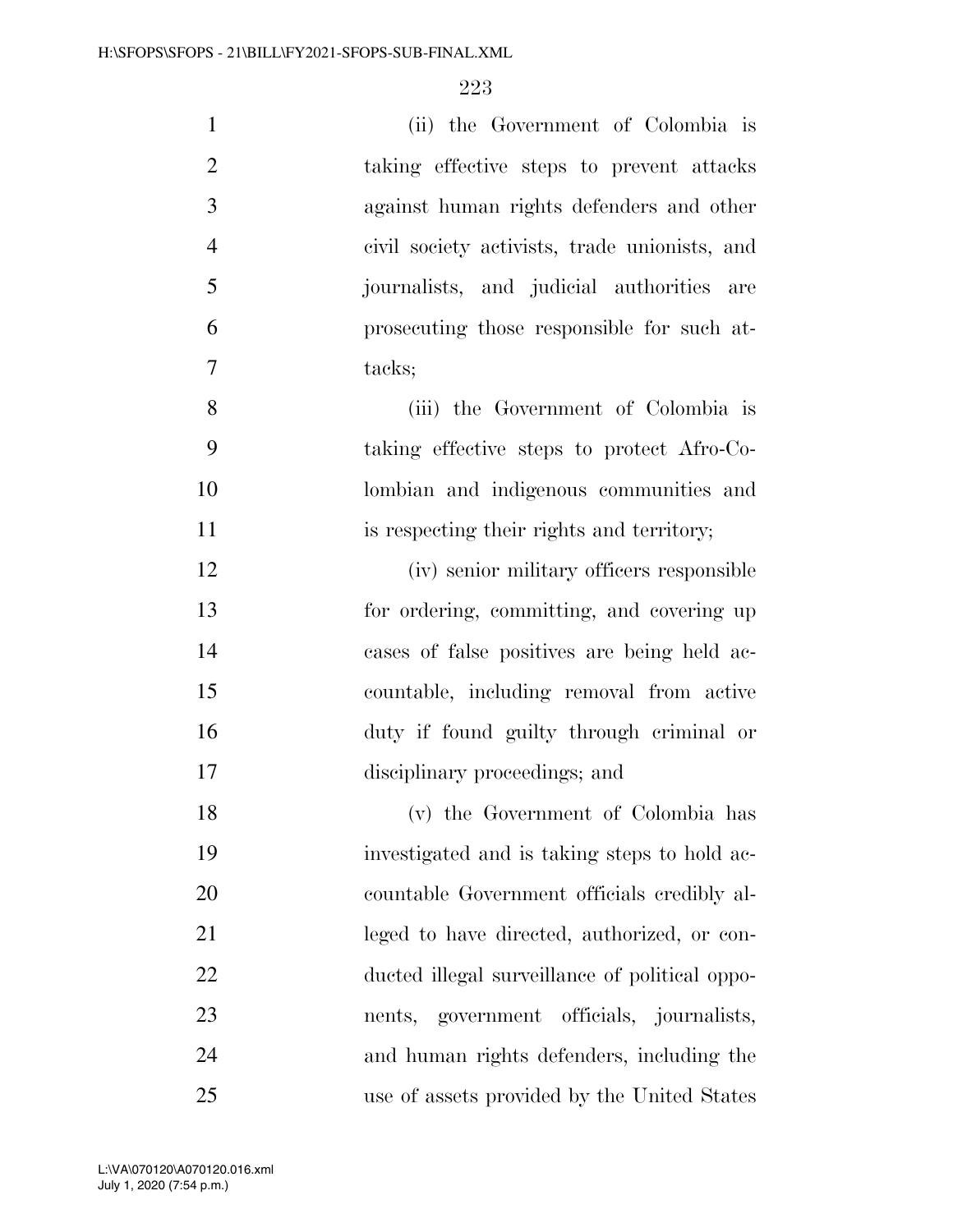| $\mathbf{1}$   | for combating counterterrorism and coun-               |
|----------------|--------------------------------------------------------|
| $\overline{2}$ | ternareotics for such purposes.                        |
| 3              | (3)<br>EXCEPTIONS.—The limitations of para-            |
| $\overline{4}$ | graph (2) shall not apply to funds made available for  |
| 5              | aviation instruction and maintenance, and maritime     |
| 6              | and riverine security programs.                        |
| 7              | (4) AUTHORITY.—Aircraft supported by funds             |
| 8              | appropriated by this Act and prior Acts making ap-     |
| 9              | propriations for the Department of State, foreign      |
| 10             | operations, and related programs and made available    |
| 11             | for assistance for Colombia may be used to trans-      |
| 12             | port personnel and supplies involved in drug eradi-    |
| 13             | cation and interdiction, including security for such   |
| 14             | activities, and to provide transport in support of al- |
| 15             | ternative development programs and investigations      |
| 16             | by civilian judicial authorities.                      |
| 17             | $(e)$ Haiti.—                                          |
| 18             | (1) CERTIFICATION.—The certification require-          |
| 19             | ment contained in section $7045(e)(1)$ of the Depart-  |
| 20             | ment of State, Foreign Operations, and Related Pro-    |
| 21             | grams Appropriations Act, 2020 (division G of Pub-     |

22 lic Law 116-94) shall continue in effect during fiscal year 2021 and shall apply to funds appropriated by this Act under the headings ''Development Assist-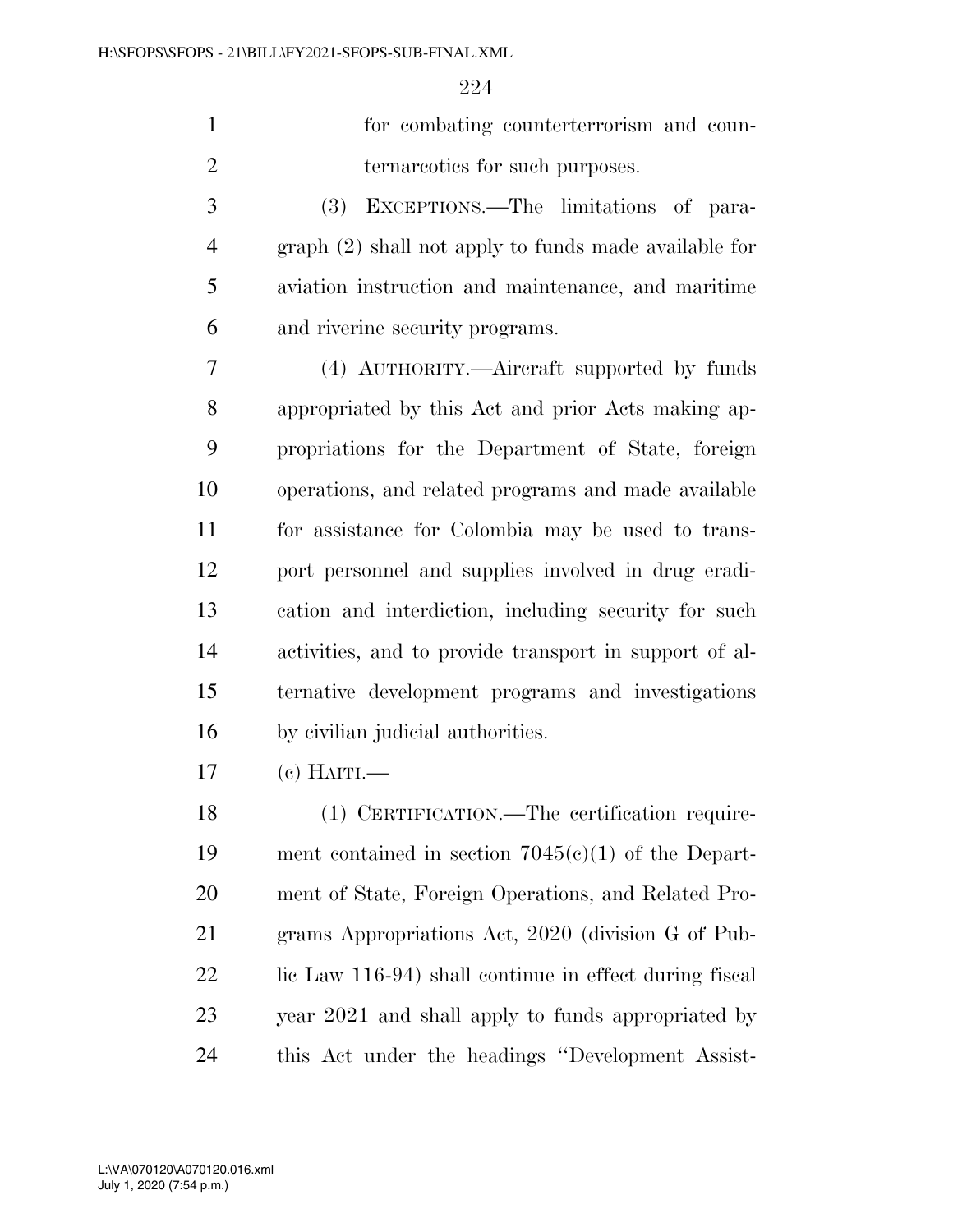| $\mathbf{1}$   | ance" and "Economic Support Fund" that are made               |
|----------------|---------------------------------------------------------------|
| $\overline{2}$ | available for assistance for Haiti.                           |
| 3              | (2) HAITIAN COAST GUARD.—The Government                       |
| $\overline{4}$ | of Haiti shall be eligible to purchase defense articles       |
| 5              | and services under the Arms Export Control Act (22)           |
| 6              | U.S.C. 2751 et seq.) for the Coast Guard.                     |
| 7              | (3) LIMITATION.—None of the funds made                        |
| 8              | available by this Act may be used to provide assist-          |
| 9              | ance to the armed forces of Haiti.                            |
| 10             | (d) THE CARIBBEAN.—Of the funds appropriated by               |
| 11             | this Act under titles III and IV, not less than $$74,800,000$ |
| 12             | shall be made available for the Caribbean Basin Security      |
| 13             | Initiative.                                                   |
| 14             | (e) VENEZUELA.—                                               |
| 15             |                                                               |
|                | (1) Of the funds appropriated by this Act under               |
| 16             | the heading "Economic Support Fund", not less                 |
| 17             | than $$30,000,000$ shall be made available for democ-         |
| 18             | racy programs for Venezuela.                                  |
| 19             | (2) Funds appropriated under title III of this                |
| 20             | Act and prior Acts making appropriations for the              |
| 21             | Department of State, foreign operations, and related          |
| 22             | programs shall be made available for assistance for           |
| 23             | communities in countries supporting or otherwise              |
| 24             | impacted by refugees from Venezuela, including Co-            |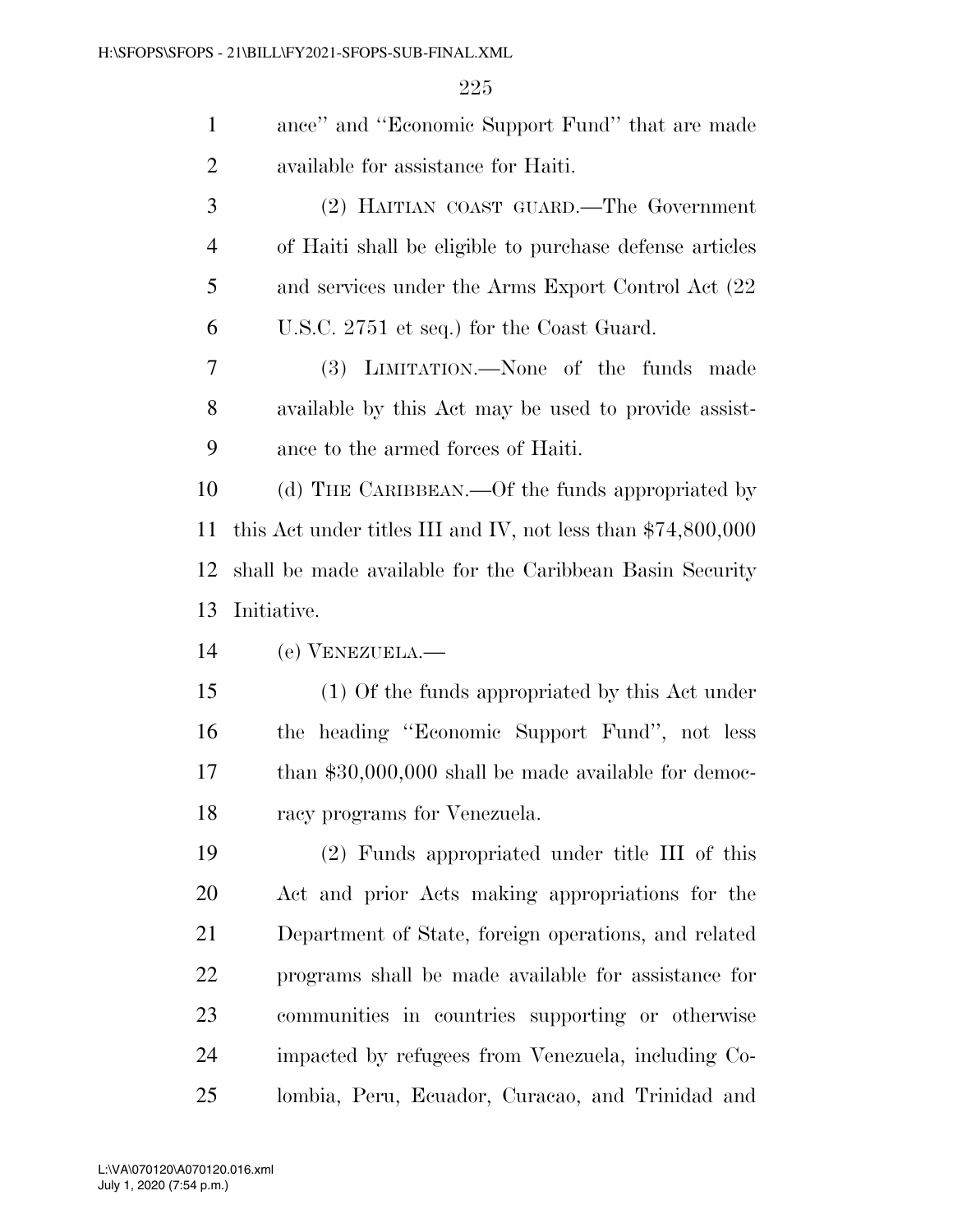| $\mathbf{1}$   | Tobago: <i>Provided</i> , That such amounts are in addi- |
|----------------|----------------------------------------------------------|
| $\overline{c}$ | tion to funds otherwise made available for assistance    |
| 3              | for such countries, subject to prior consultation        |
| 4              | with, and the regular notification procedures of, the    |
| 5              | Committees on Appropriations.                            |
| 6              | EUROPE AND EURASIA                                       |
| 7              | SEC. 7046. (a) GEORGIA.—                                 |
| 8              | $(1)$ ASSISTANCE.—Of the funds appropriated by           |
| 9              | this Act under titles III and IV, not less than          |
| 10             | $$132,025,000$ shall be made available for assistance    |
| 11             | for Georgia.                                             |
| 12             | (2) WITHHOLDING OF FUNDS. - Of the funds                 |
| 13             | appropriated by this Act under the heading "Assist-      |
| 14             | ance to Europe, Eurasia and Central Asia" and            |
| 15             | made available for assistance for the central Govern-    |
| 16             | ment of Georgia, 15 percent may not be obligated         |
| 17             | until the Secretary of State determines and reports      |
| 18             | to the Committees on Appropriations that such gov-       |
| 19             | ernment is taking effective steps to—                    |
| 20             | (A) strengthen democratic institutions as                |
| 21             | described under this section in the report ac-           |
| 22             | companying this Act;                                     |
| 23             | (B) combat corruption within the govern-                 |
| 24             | ment, including in the application of anti-cor-          |
| 25             | ruption laws and regulations; and                        |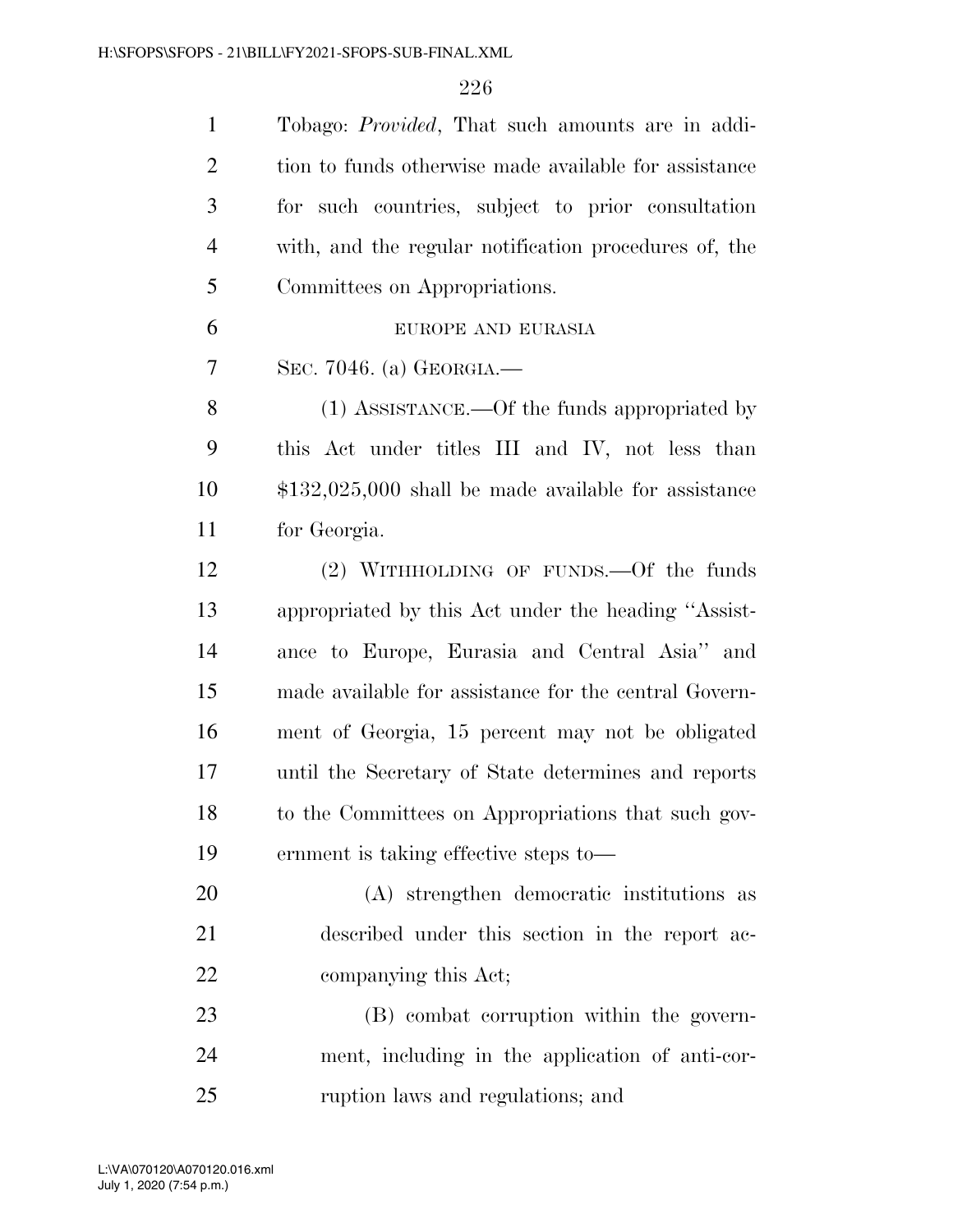(C) ensure the rule of law in the private sector is consistent with internationally recog- nized standards, including protecting the rights of foreign businesses to operate free from har- assment and to fully realize all due commercial and financial benefits resulting from invest-ments made in Georgia.

 (3) EXEMPTIONS.—The withholding in para- graph (2) of this subsection shall not apply to pro- grams that support democracy, the rule of law, civil society and the media, or programs to reduce gen- der-based violence and to protect vulnerable popu-lations.

 (4) WAIVER.—The Secretary may waive the ap- plication of paragraph (2) if the Secretary deter- mines and reports to the Committees on Appropria- tions that to do so is important to the national inter- est of the United States, including a description of the national interest served.

 (b) UKRAINE.—Of the funds appropriated by this Act under titles III and IV, not less than \$453,000,000 shall be made available for assistance for Ukraine.

 (c) TERRITORIAL INTEGRITY.—None of the funds ap- propriated by this Act may be made available for assist-ance for a government of an Independent State of the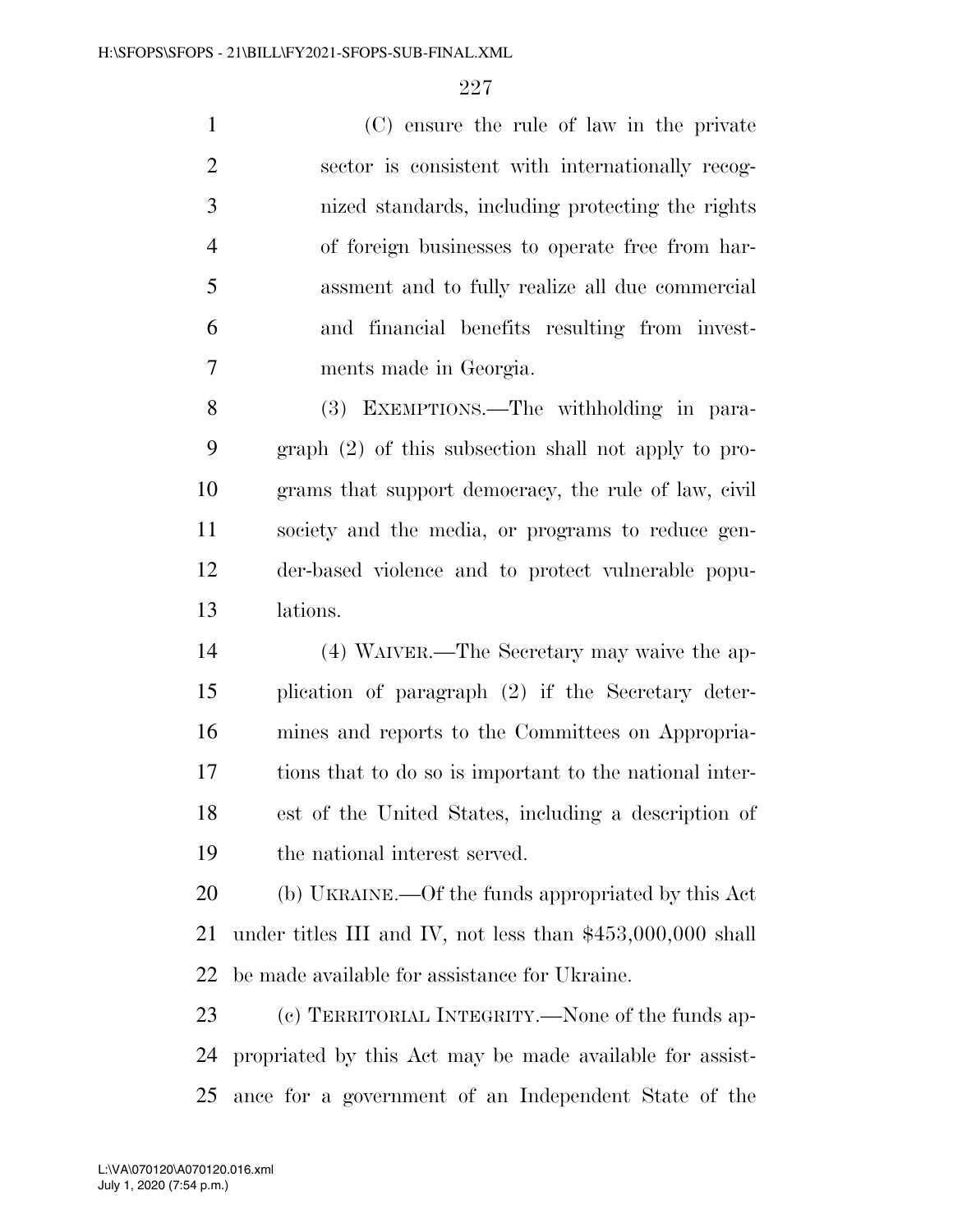former Soviet Union if such government directs any action in violation of the territorial integrity or national sov- ereignty of any other Independent State of the former So- viet Union, such as those violations included in the Hel- sinki Final Act: *Provided*, That except as otherwise pro- vided in section 7047(a) of this Act, funds may be made available without regard to the restriction in this sub- section if the President determines that to do so is in the national security interest of the United States: *Provided further*, That prior to executing the authority contained in the previous proviso, the Secretary of State shall con- sult with the Committees on Appropriations on how such assistance supports the national security interest of the United States.

 (d) SECTION 907 OF THE FREEDOM SUPPORT ACT.—Section 907 of the FREEDOM Support Act (22 U.S.C. 5812 note) shall not apply to—

 (1) activities to support democracy or assist- ance under title V of the FREEDOM Support Act (22 U.S.C. 5851 et seq.) and section 1424 of the Defense Against Weapons of Mass Destruction Act of 1996 (50 U.S.C. 2333) or non-proliferation as-sistance;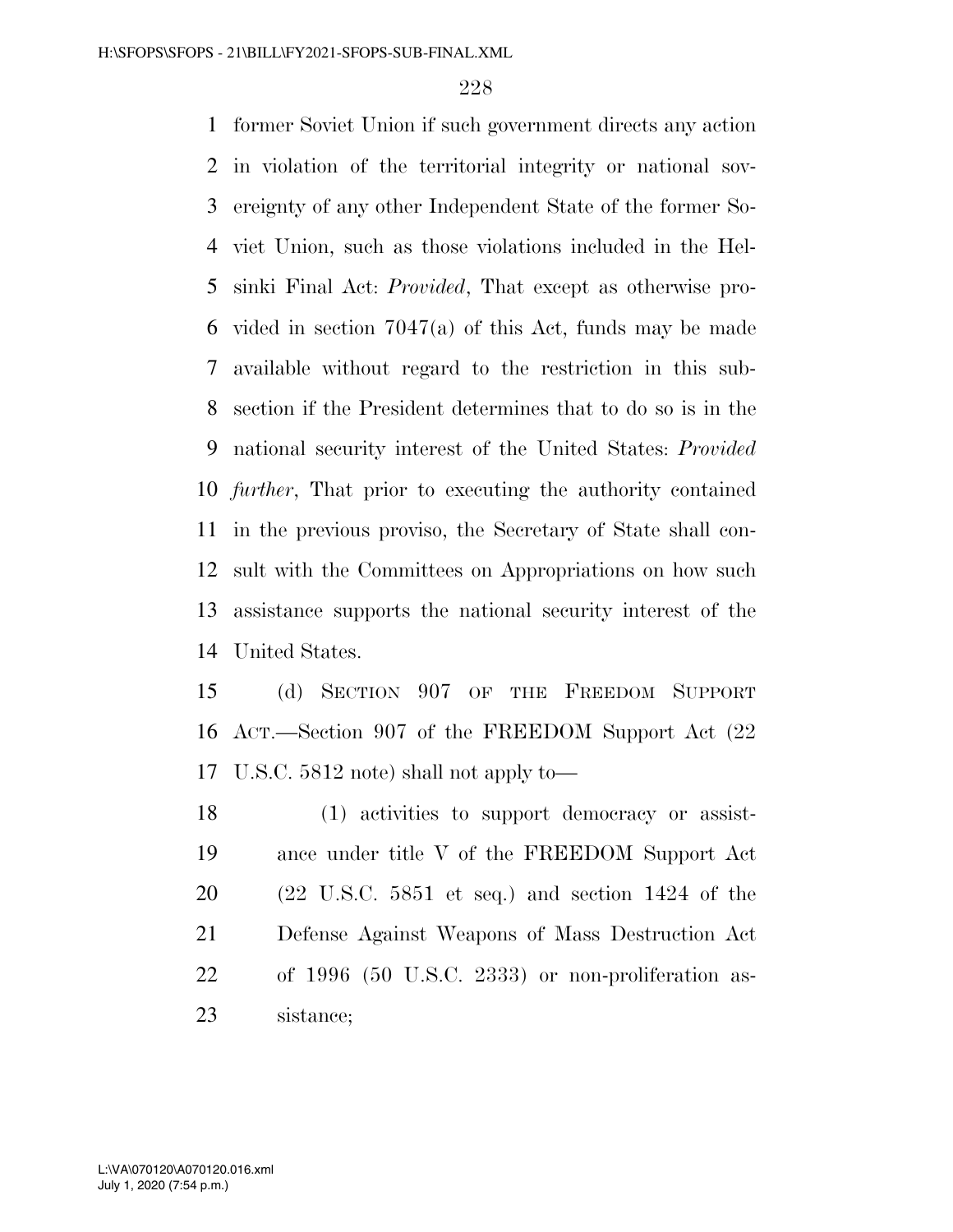| $\mathbf{1}$   | (2) any assistance provided by the Trade and         |
|----------------|------------------------------------------------------|
| $\overline{2}$ | Development Agency under section 661 of the For-     |
| 3              | eign Assistance Act of 1961;                         |
| $\overline{4}$ | (3) any activity carried out by a member of the      |
| 5              | United States and Foreign Commercial Service while   |
| 6              | acting within his or her official capacity;          |
| 7              | (4) any insurance, reinsurance, guarantee, or        |
| 8              | other assistance provided by the United States       |
| 9              | International Development Finance Corporation as     |
| 10             | authorized by the BUILD Act of 2018 (division F      |
| 11             | of Public Law $115-254$ ;                            |
| 12             | (5) any financing provided under the Export-         |
| 13             | Import Bank Act of 1945 (Public Law 79–173); or      |
| 14             | $(6)$ humanitarian assistance.                       |
| 15             | $(e)$ TURKEY.—                                       |
| 16             | (1) None of the funds made available by this         |
| 17             | Act may be used to facilitate or support the sale of |
| 18             | defense articles or defense services to the Turkish  |
| 19             | Presidential Protection Directorate (TPPD) under     |
| 20             | Chapter 2 of the Arms Export Control Act (22)        |
| 21             | U.S.C. 2761 et seq.) unless the Secretary of State   |
| 22             | determines and reports to the appropriate congres-   |
| 23             | sional committees that members of the TPPD who       |
| 24             | are named in the July 17, 2017, indictment by the    |
| 25             | Superior Court of the District of Columbia, and      |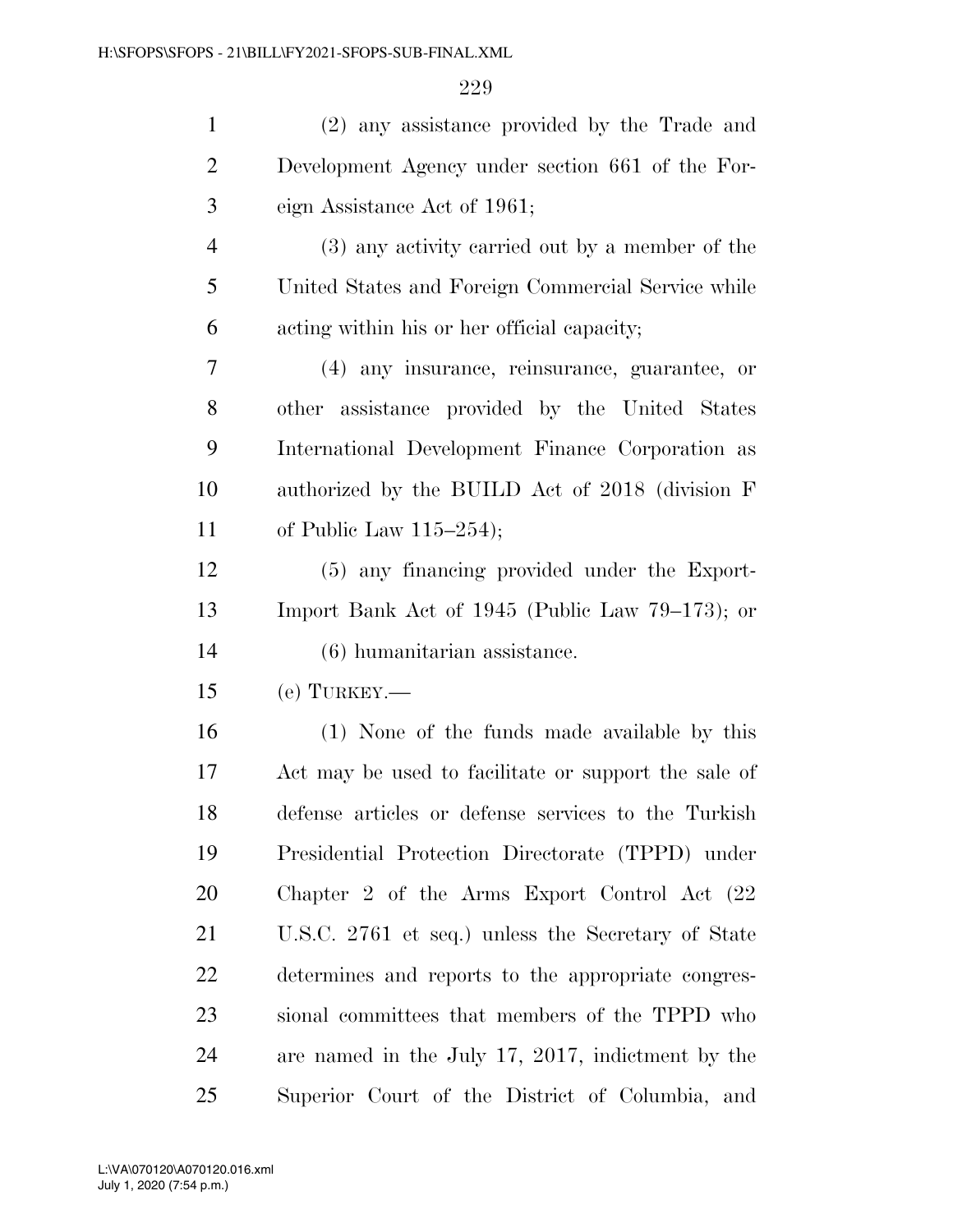against whom there are pending charges, have re-2 turned to the United States to stand trial in connec- tion with the offenses contained in such indictment or have otherwise been brought to justice: *Provided*, That the limitation in this paragraph shall not apply to the use of funds made available by this Act for border security purposes, for North Atlantic Treaty Organization or coalition operations, or to enhance the protection of United States officials and facilities in Turkey.

 (2) None of the funds appropriated or otherwise made available by this Act and prior Acts making appropriations for the Department of State, foreign operations, and related programs, may be made available to transfer or deliver, or to facilitate the transfer or delivery of, F-35 aircraft to Turkey, in- cluding any defense articles or services related to such aircraft, until the Secretary of State certifies to the appropriate congressional committees that the Government of Turkey no longer possesses the Rus- sian S-400 missile defense system or any other equipment, materials, or personnel associated with such system and has provided credible assurances that the Government of Turkey will not in the future accept delivery of such system.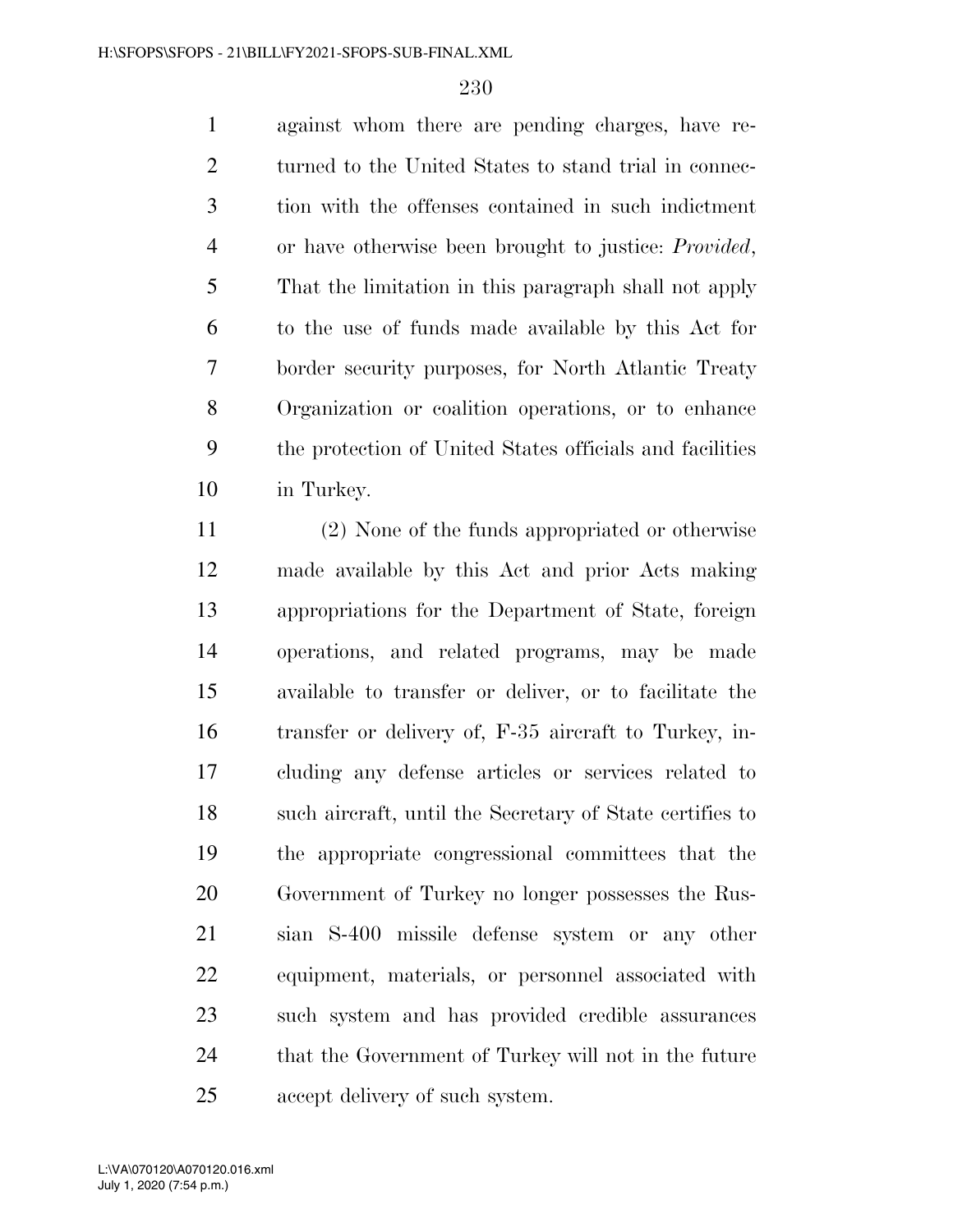COUNTERING RUSSIAN INFLUENCE AND AGGRESSION

 SEC. 7047. (a) LIMITATION.—Notwithstanding sec- tion 7068(a) of this Act, none of the funds appropriated by this Act may be made available for assistance for the central Government of the Russian Federation.

(b) ANNEXATION OF CRIMEA.—

 (1) PROHIBITION.—None of the funds appro- priated by this Act may be made available for assist- ance for the central government of a country that the Secretary of State determines and reports to the Committees on Appropriations has taken affirmative steps intended to support or be supportive of the Russian Federation annexation of Crimea or other territory in Ukraine: *Provided*, That except as other- wise provided in subsection (a), the Secretary may waive the restriction on assistance required by this paragraph if the Secretary determines and reports to such Committees that to do so is in the national in- terest of the United States, and includes a justifica-tion for such interest.

 (2) LIMITATION.—None of the funds appro-22 priated by this Act may be made available for-

 (A) the implementation of any action or policy that recognizes the sovereignty of the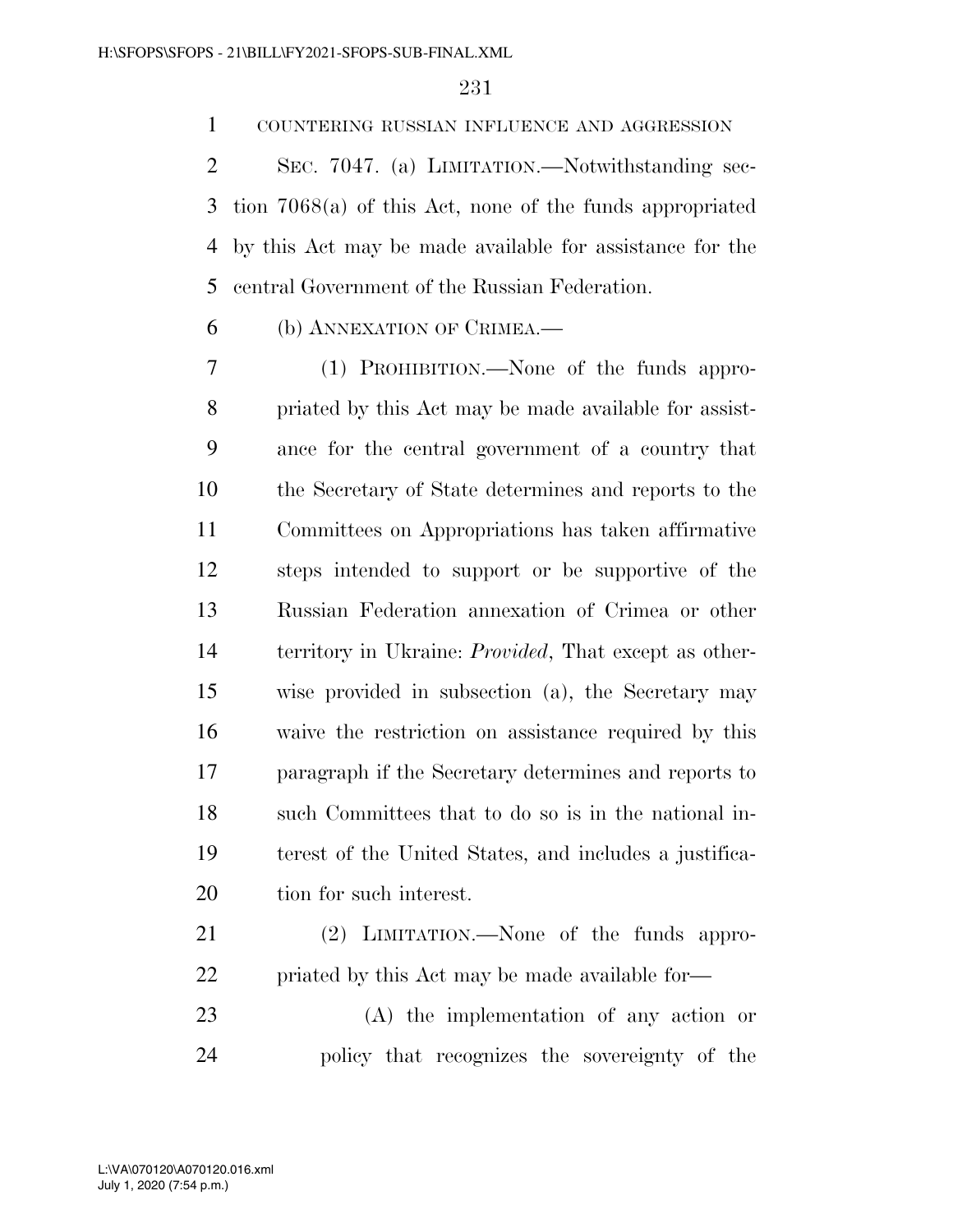Russian Federation over Crimea or other terri-2 tory in Ukraine;

 (B) the facilitation, financing, or guarantee of United States Government investments in Crimea or other territory in Ukraine under the control of Russian-backed separatists, if such activity includes the participation of Russian Government officials, or other Russian owned or controlled financial entities; or

 (C) assistance for Crimea or other terri-11 tory in Ukraine under the control of Russian- backed separatists, if such assistance includes the participation of Russian Government offi- cials, or other Russian owned or controlled fi-nancial entities.

 (3) INTERNATIONAL FINANCIAL INSTITU- TIONS.—The Secretary of the Treasury shall in- struct the United States executive directors of each international financial institution to use the voice and vote of the United States to oppose any assist- ance by such institution (including any loan, credit, or guarantee) for any program that violates the sov-ereignty or territorial integrity of Ukraine.

 (4) DURATION.—The requirements and limita-tions of this subsection shall cease to be in effect if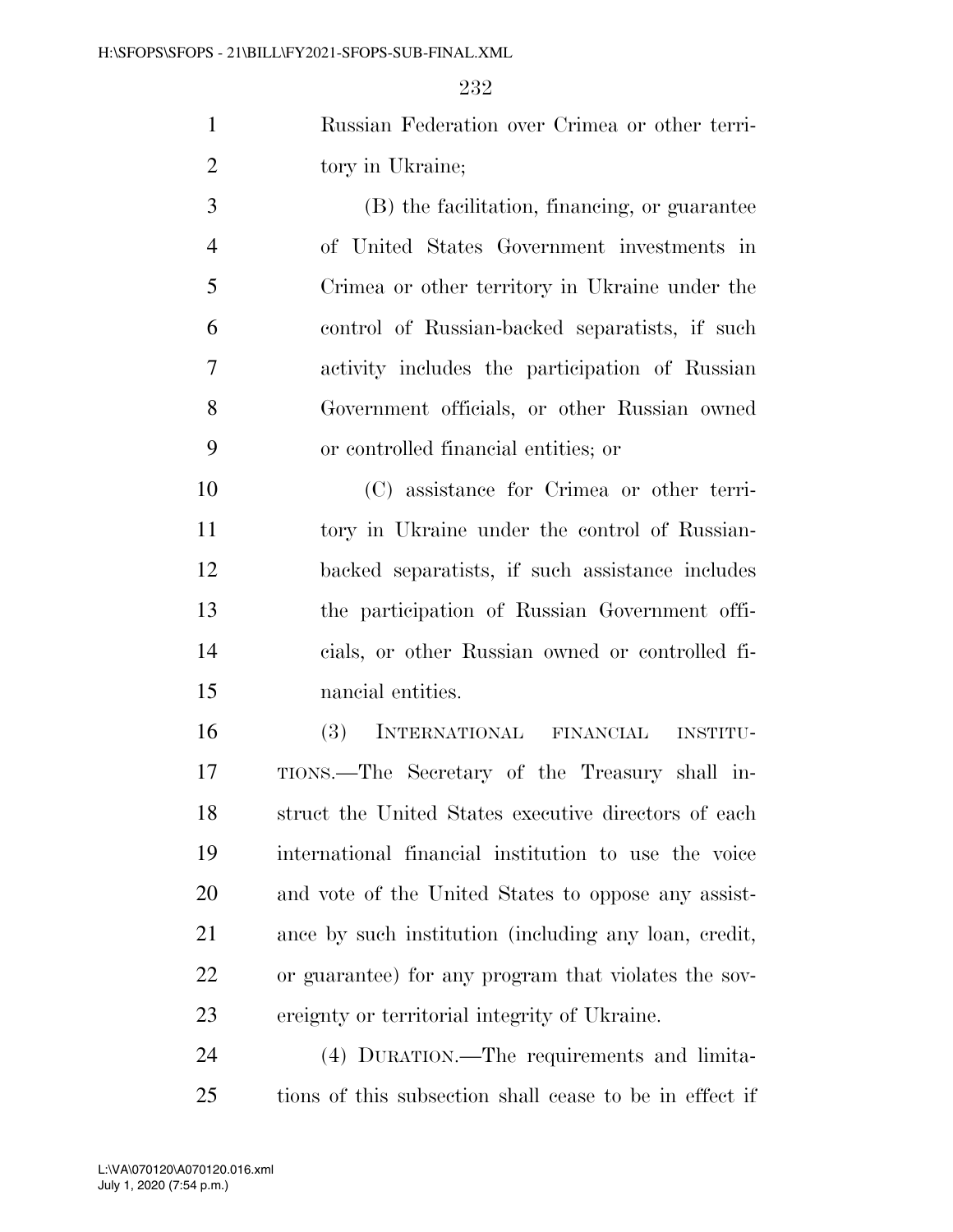the Secretary of State determines and reports to the Committees on Appropriations that the Government of Ukraine has reestablished sovereignty over Cri- mea and other territory in Ukraine under the con-5 trol of Russian-backed separatists.

 (c) OCCUPATION OF THE GEORGIAN TERRITORIES OF ABKHAZIA AND TSKHINVALI REGION/SOUTH OSSETIA.—

 (1) PROHIBITION.—None of the funds appro- priated by this Act may be made available for assist- ance for the central government of a country that the Secretary of State determines and reports to the Committees on Appropriations has recognized the independence of, or has established diplomatic rela- tions with, the Russian Federation occupied Geor- gian territories of Abkhazia and Tskhinvali Region/ South Ossetia: *Provided*, That the Secretary shall publish on the Department of State website a list of any such central governments in a timely manner: *Provided further*, That except as otherwise provided in subsection (a), the Secretary may waive the re- striction on assistance required by this paragraph if the Secretary determines and reports to the Com- mittees on Appropriations that to do so is in the na- tional interest of the United States, and includes a 25 justification for such interest.

July 1, 2020 (7:54 p.m.) L:\VA\070120\A070120.016.xml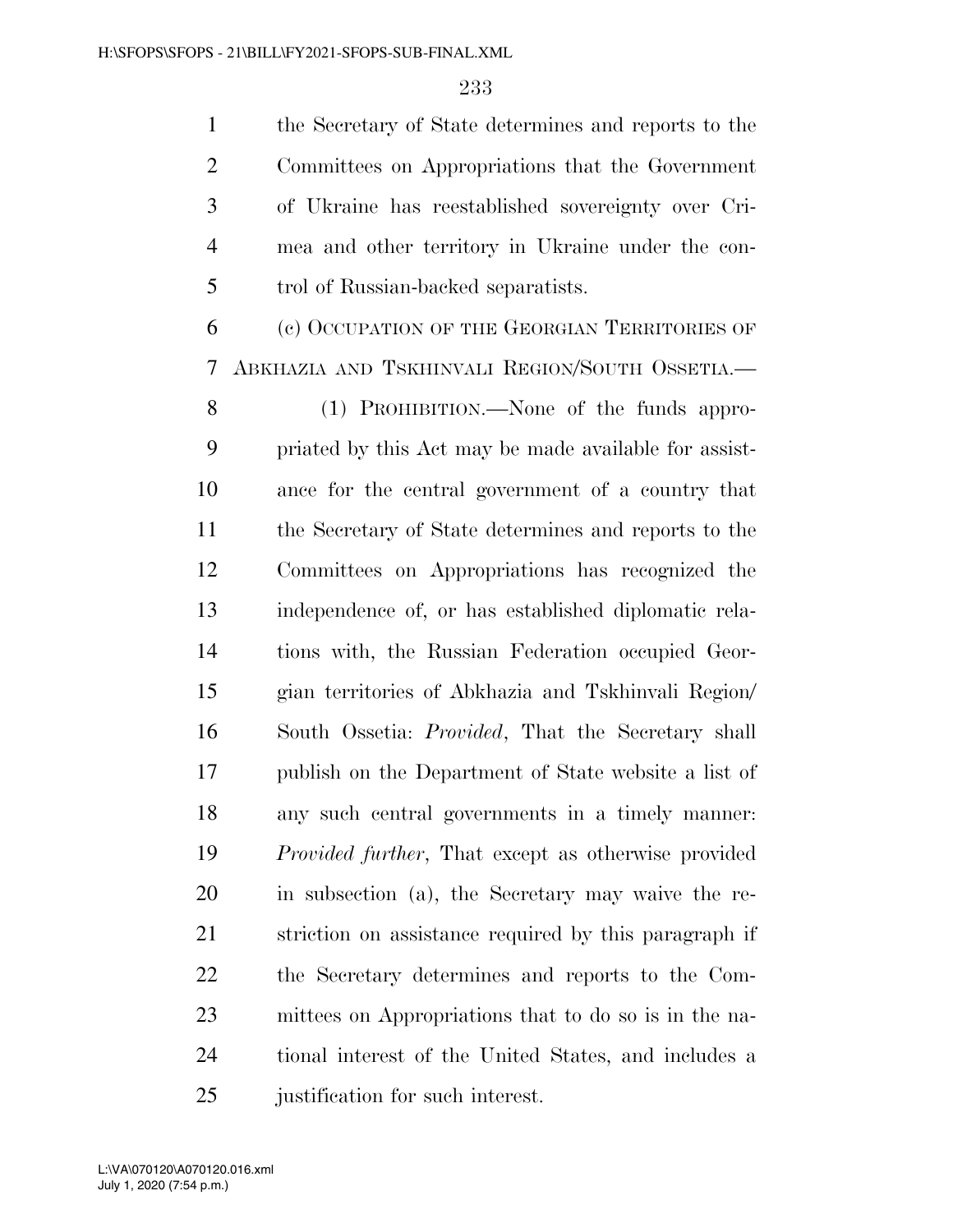(2) LIMITATION.—None of the funds appro- priated by this Act may be made available to sup- port the Russian Federation occupation of the Geor- gian territories of Abkhazia and Tskhinvali Region/ South Ossetia.

 (3) INTERNATIONAL FINANCIAL INSTITU- TIONS.—The Secretary of the Treasury shall in- struct the United States executive directors of each international financial institution to use the voice and vote of the United States to oppose any assist- ance by such institution (including any loan, credit, or guarantee) for any program that violates the sov-ereignty and territorial integrity of Georgia.

14 (d) COUNTERING RUSSIAN INFLUENCE FUND.—

 (1) ASSISTANCE.—Of the funds appropriated by 16 this Act under the headings "Assistance for Europe, Eurasia and Central Asia'', ''International Narcotics Control and Law Enforcement'', ''International Mili- tary Education and Training'', and ''Foreign Mili- tary Financing Program'', not less than \$290,000,000 shall be made available to carry out the purposes of the Countering Russian Influence Fund, as authorized by section 254 of the Coun- tering Russian Influence in Europe and Eurasia Act of 2017 (Public Law 115–44; 22 U.S.C. 9543) and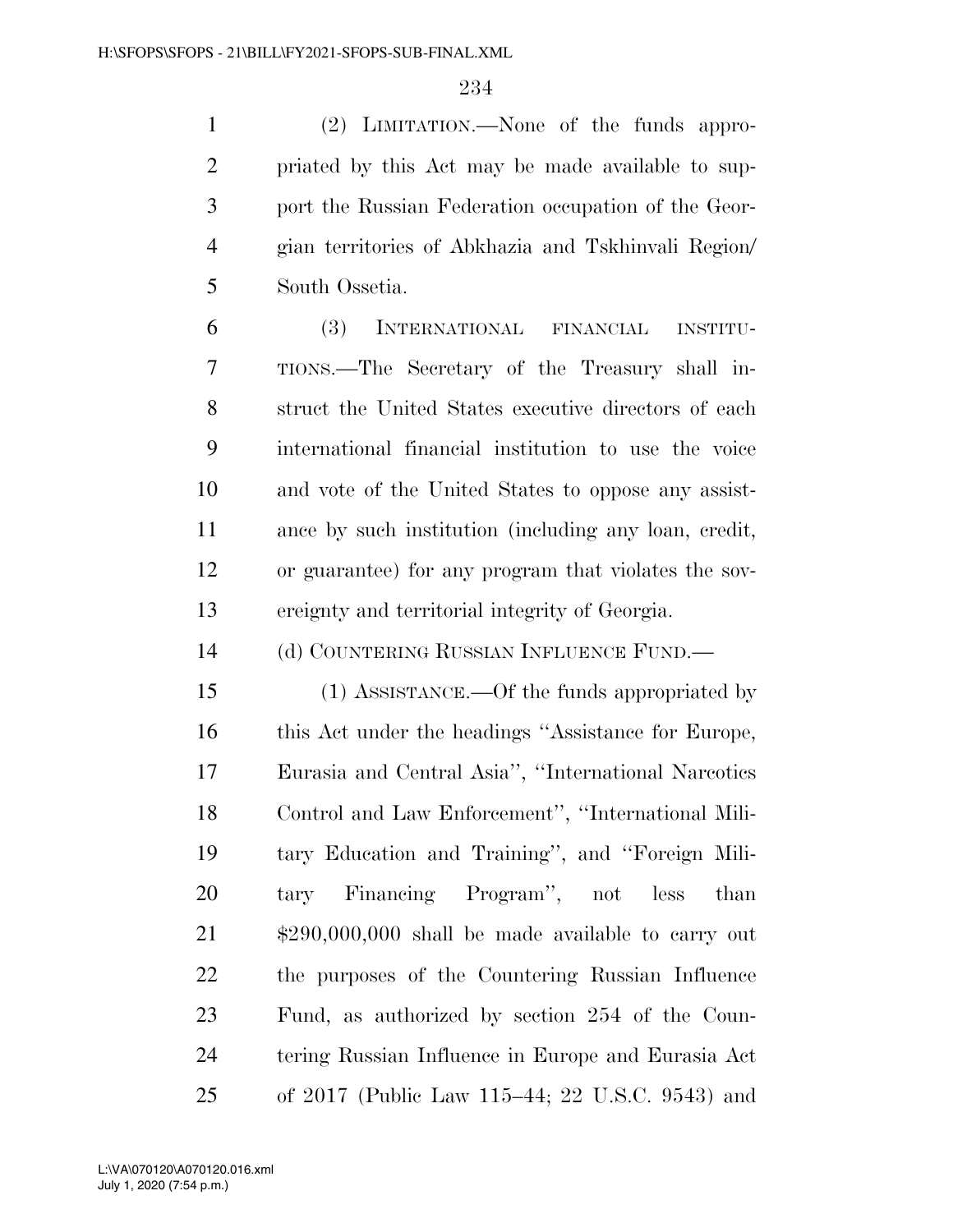notwithstanding the country limitation in subsection (b) of such section, and programs to enhance the ca- pacity of law enforcement and security forces in countries in Europe, Eurasia, and Central Asia and strengthen security cooperation between such coun- tries and the United States and the North Atlantic Treaty Organization, as appropriate.

 (2) ECONOMICS AND TRADE.—Funds appro- priated by this Act and made available for assistance for the Eastern Partnership countries shall be made available to advance the implementation of Associa- tion Agreements and trade agreements with the Eu- ropean Union, and to reduce their vulnerability to external economic and political pressure from the Russian Federation.

 (e) DEMOCRACY PROGRAMS.—Funds appropriated by this Act shall be made available to support democracy pro- grams in the Russian Federation and other countries in Europe, Eurasia, and Central Asia, including to promote Internet freedom: *Provided*, That of the funds appro- priated under the heading ''Assistance for Europe, Eur- asia and Central Asia'', not less than \$20,000,000 shall be made available to strengthen democracy and civil soci-ety in Central Europe, including for transparency, inde-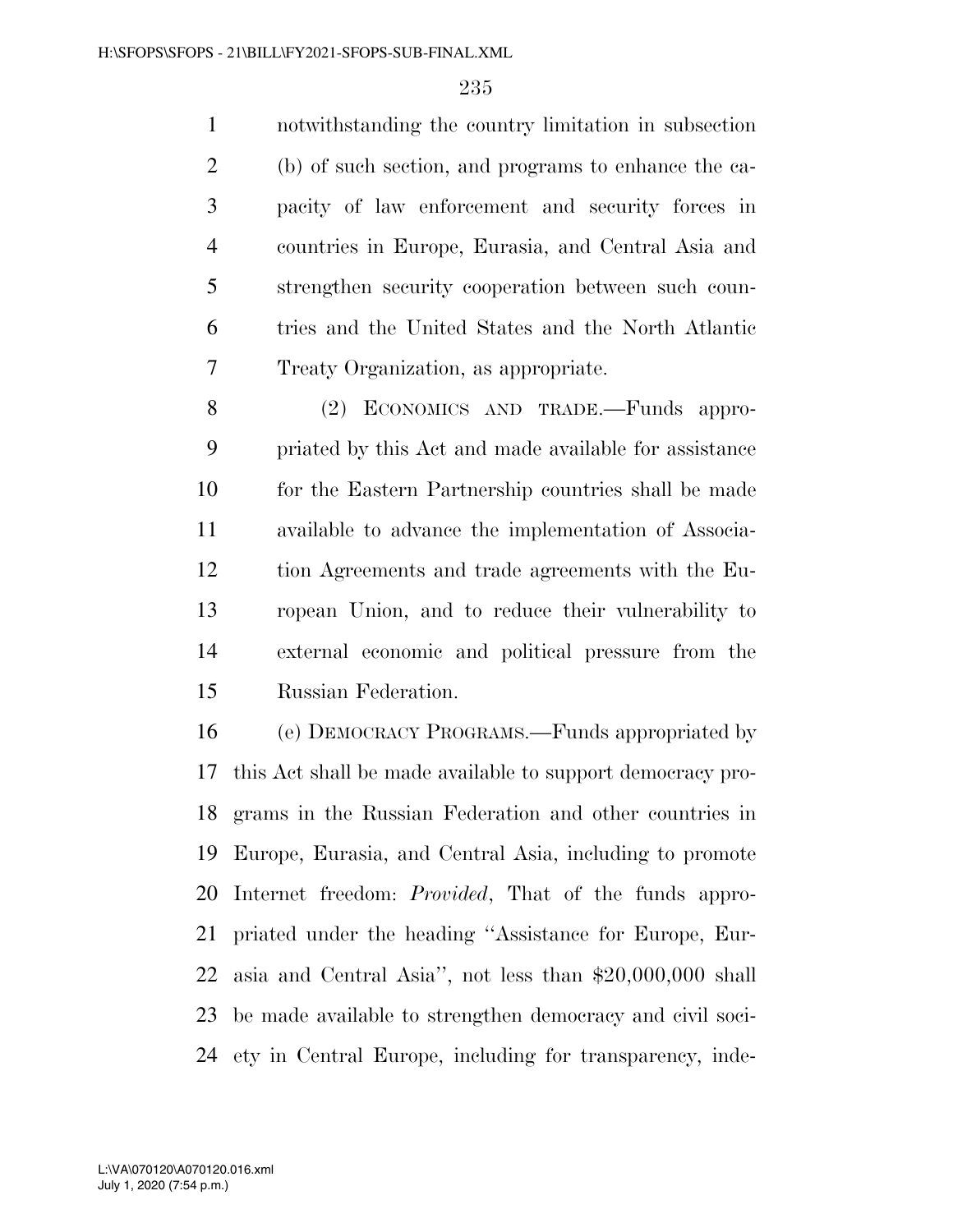pendent media, rule of law, minority rights, and programs to combat anti-Semitism.

## UNITED NATIONS

 SEC. 7048. (a) TRANSPARENCY AND ACCOUNT- ABILITY.—Not later than 180 days after enactment of this Act, the Secretary of State shall report to the Committees on Appropriations whether each organization, department, or agency receiving a contribution from funds appro- priated by this Act under the headings ''Contributions to International Organizations'' and ''International Organi-zations and Programs'' is—

 (1) posting on a publicly available website, con- sistent with privacy regulations and due process, regular financial and programmatic audits of such organization, department, or agency, and providing 16 the United States Government with necessary access to such financial and performance audits;

 (2) effectively implementing and enforcing poli- cies and procedures which meet or exceed best prac-20 tices in the United States for the protection of whis-21 tleblowers from retaliation, including—

 (A) protection against retaliation for inter-23 hall and lawful public disclosures; (B) legal burdens of proof;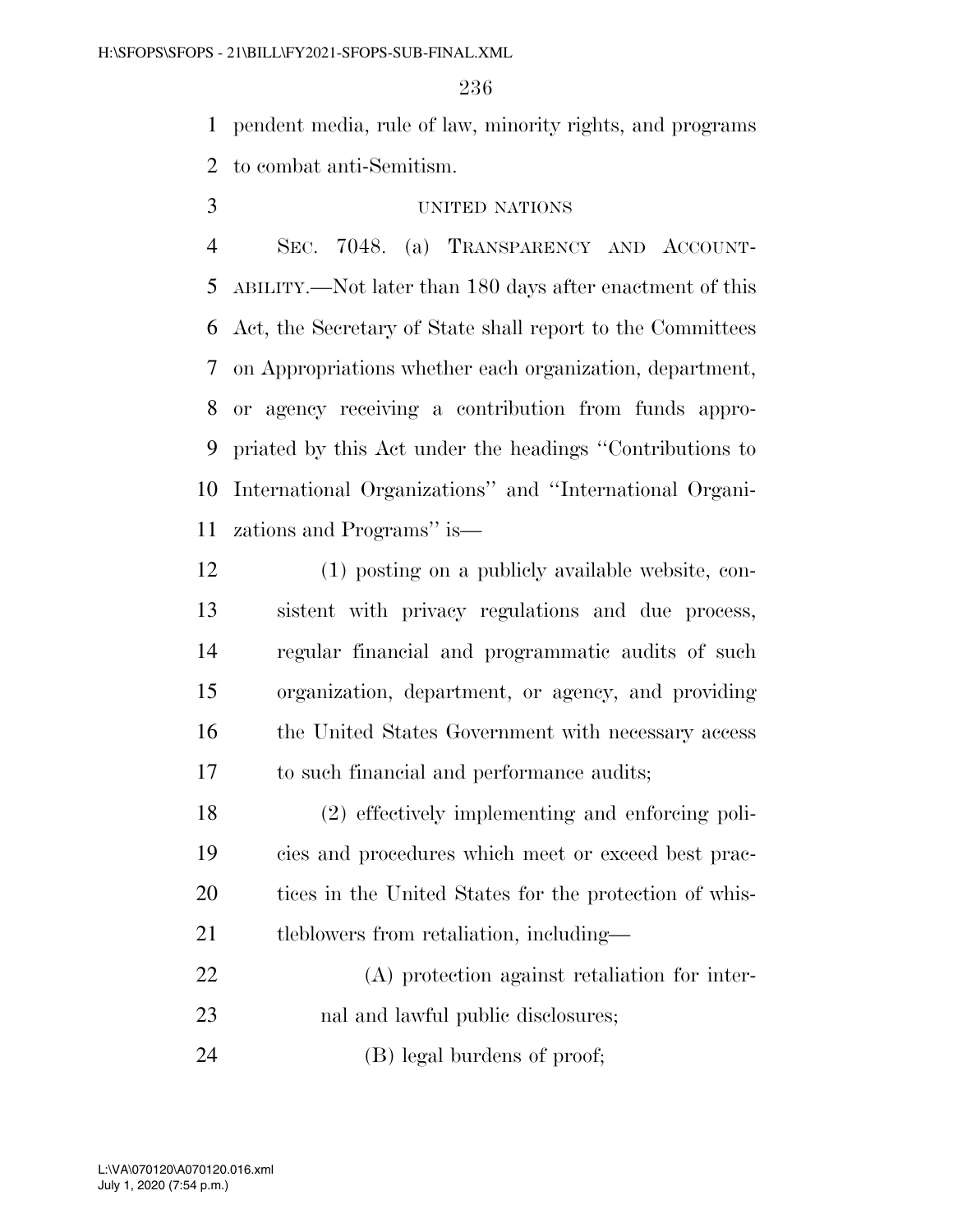| $\mathbf{1}$   | (C) statutes of limitation for reporting re-                 |
|----------------|--------------------------------------------------------------|
| $\overline{2}$ | taliation;                                                   |
| 3              | (D) access to binding independent adju-                      |
| $\overline{4}$ | dicative bodies, including shared cost and selec-            |
| 5              | tion of external arbitration; and                            |
| 6              | (E) results that eliminate the effects of                    |
| 7              | proven retaliation, including provision for the              |
| 8              | restoration of prior employment; and                         |
| 9              | (3) effectively implementing and enforcing poli-             |
| 10             | cies and procedures on the appropriate use of travel         |
| 11             | funds, including restrictions on first-class and busi-       |
| 12             | ness-class travel.                                           |
| 13             | (b) RESTRICTIONS ON UNITED NATIONS DELEGA-                   |
| 14             | TIONS AND ORGANIZATIONS.                                     |
| 15             | (1) RESTRICTIONS ON UNITED STATES DELEGA-                    |
| 16             | TIONS.—None of the funds made available by this              |
| 17             | Act may be used to pay expenses for any United               |
| 18             | States delegation to any specialized agency, body, or        |
| 19             | commission of the United Nations if such agency,             |
| 20             | body, or commission is chaired or presided over by           |
| 21             | a country, the government of which the Secretary of          |
| 22             | State has determined, for purposes of section                |
| 23             | $1754(c)$ of the Export Reform Control Act of 2018           |
| 24             | $(50 \text{ U.S.C. } 4813(c))$ , supports international ter- |
| 25             | rorism.                                                      |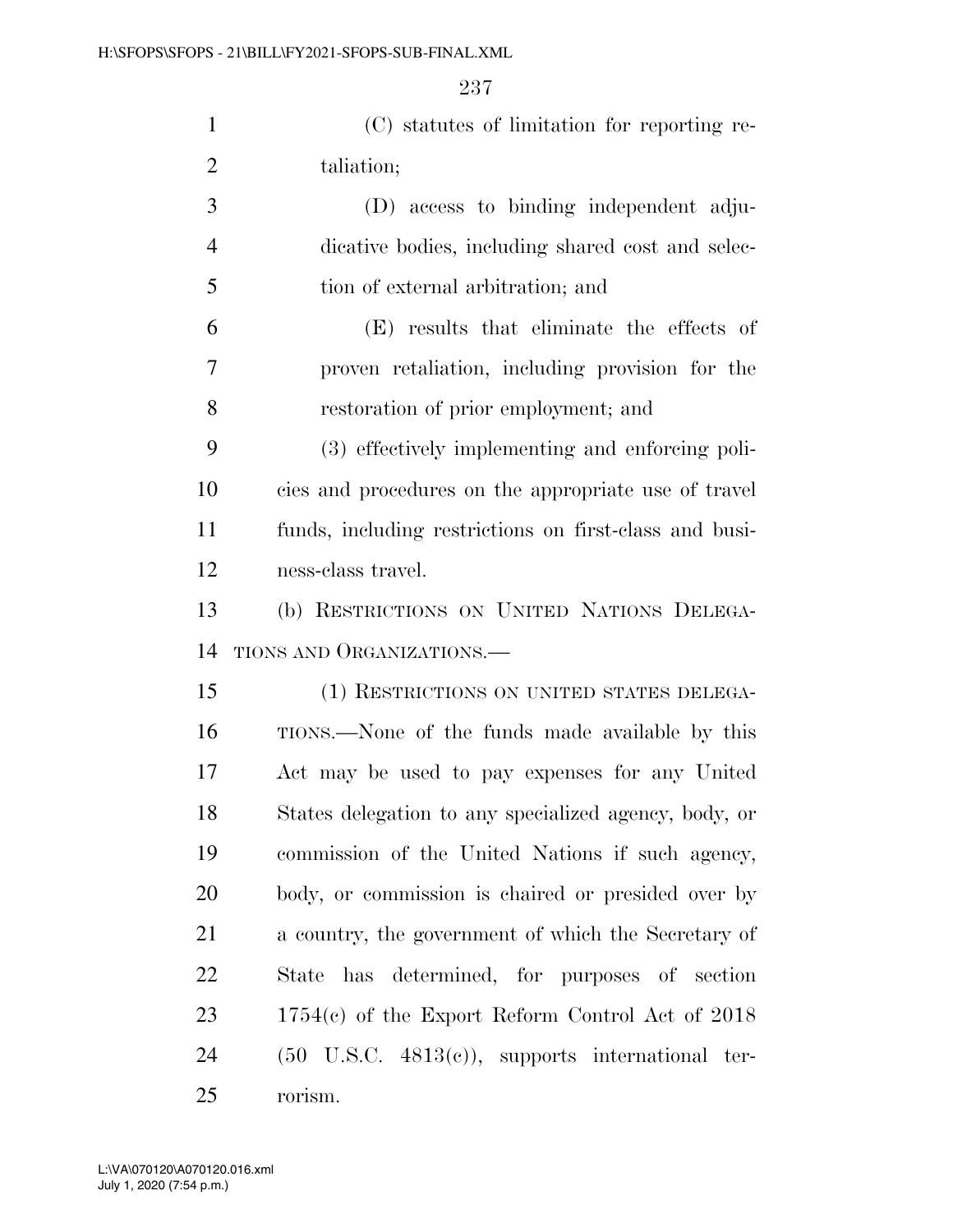(2) RESTRICTIONS ON CONTRIBUTIONS.—None of the funds made available by this Act may be used by the Secretary of State as a contribution to any organization, agency, commission, or program within the United Nations system if such organization, agency, commission, or program is chaired or pre- sided over by a country the government of which the Secretary of State has determined, for purposes of section 620A of the Foreign Assistance Act of 1961, section 40 of the Arms Export Control Act, section 1754(c) of the Export Reform Control Act of 2018  $12 \qquad (50 \text{ U.S.C. } 4813(c))$ , or any other provision of law, is a government that has repeatedly provided sup-port for acts of international terrorism.

 (3) WAIVER.—The Secretary of State may waive the restriction in this subsection if the Sec- retary determines and reports to the Committees on Appropriations that to do so is important to the na- tional interest of the United States, including a de-scription of the national interest served.

 (c) UNITED NATIONS HUMAN RIGHTS COUNCIL.— Funds appropriated by this Act shall be made available in support of the United Nations Human Rights Council unless the Secretary of State determines and reports to the Committees on Appropriations that participation in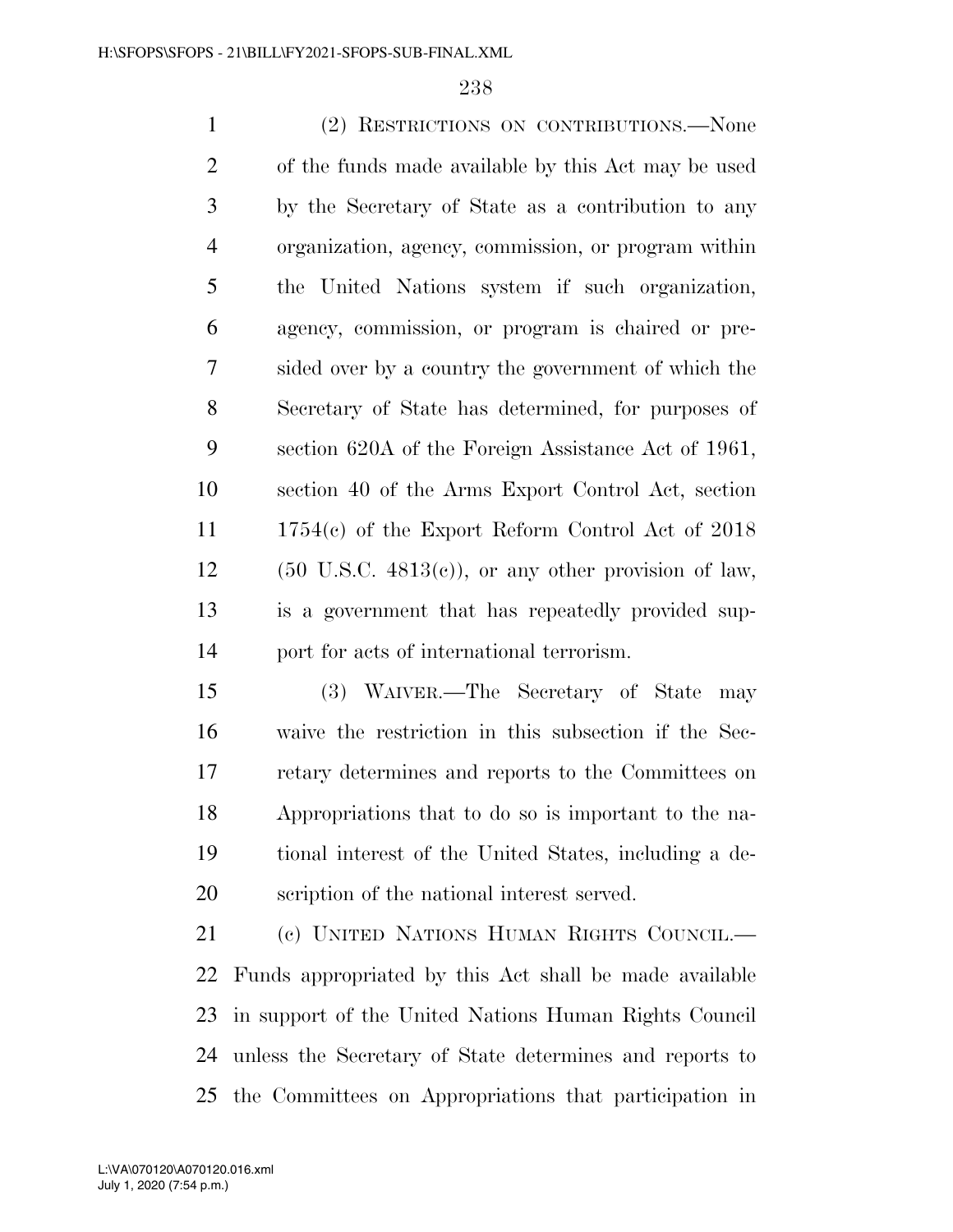the Council does not serve the national interest of the United States and that such Council is neither taking sig- nificant steps to remove Israel as a permanent agenda item nor taking actions to ensure integrity in the election of members to such Council: *Provided*, That such report shall include a description of how the national interest is better served by the United States not being a member of the Council: *Provided further*, That the Secretary of State shall report to the Committees on Appropriations not later than September 30, 2021, on the resolutions con- sidered in the United Nations Human Rights Council dur- ing the previous 12 months, and on steps taken to remove Israel as a permanent agenda item and ensure integrity in the election of members to such Council.

 (d) UNITED NATIONS RELIEF AND WORKS AGEN- CY.—Funds appropriated by this Act under title III shall be made available to the United Nations Relief and Works Agency (UNRWA), unless the Secretary of State deter- mines and reports to the Committees on Appropriations, in writing, that UNRWA—

 (1) is inappropriately utilizing Operations Sup- port Officers in the West Bank, Gaza, and other fields of operation to inspect UNRWA installations; (2) is not acting promptly to address any staff or beneficiary violation of its own policies (including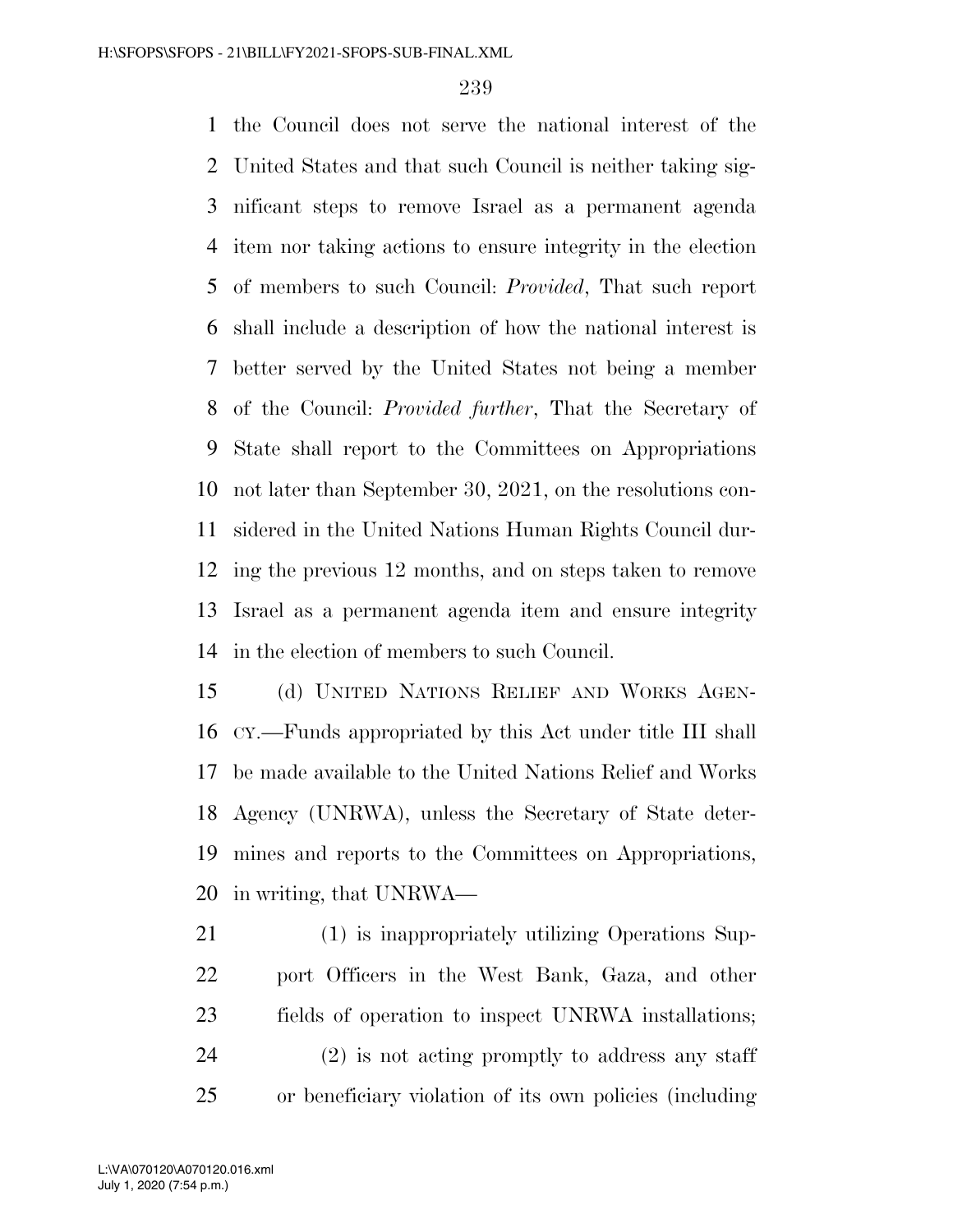the policies on neutrality and impartiality of employ- ees) and the legal requirements under section 301(c) of the Foreign Assistance Act of 1961;

 (3) is not implementing procedures to maintain the neutrality of its facilities, including imple- menting a no-weapons policy, and conducting reg- ular inspections of its installations, to ensure they are only used for humanitarian or other appropriate purposes;

 (4) is not taking necessary and appropriate measures to ensure it is operating in compliance with the conditions of section 301(c) of the Foreign Assistance Act of 1961 and continuing regular re- porting to the Department of State on actions it has taken to ensure conformance with such conditions;

 (5) is not taking steps to ensure the content of all educational materials currently taught in UNRWA-administered schools and summer camps is consistent with the values of human rights, dignity, and tolerance and does not induce incitement;

 (6) is engaging in operations with financial in- stitutions or related entities in violation of relevant United States law, and is not taking steps to im- prove the financial transparency of the organization; and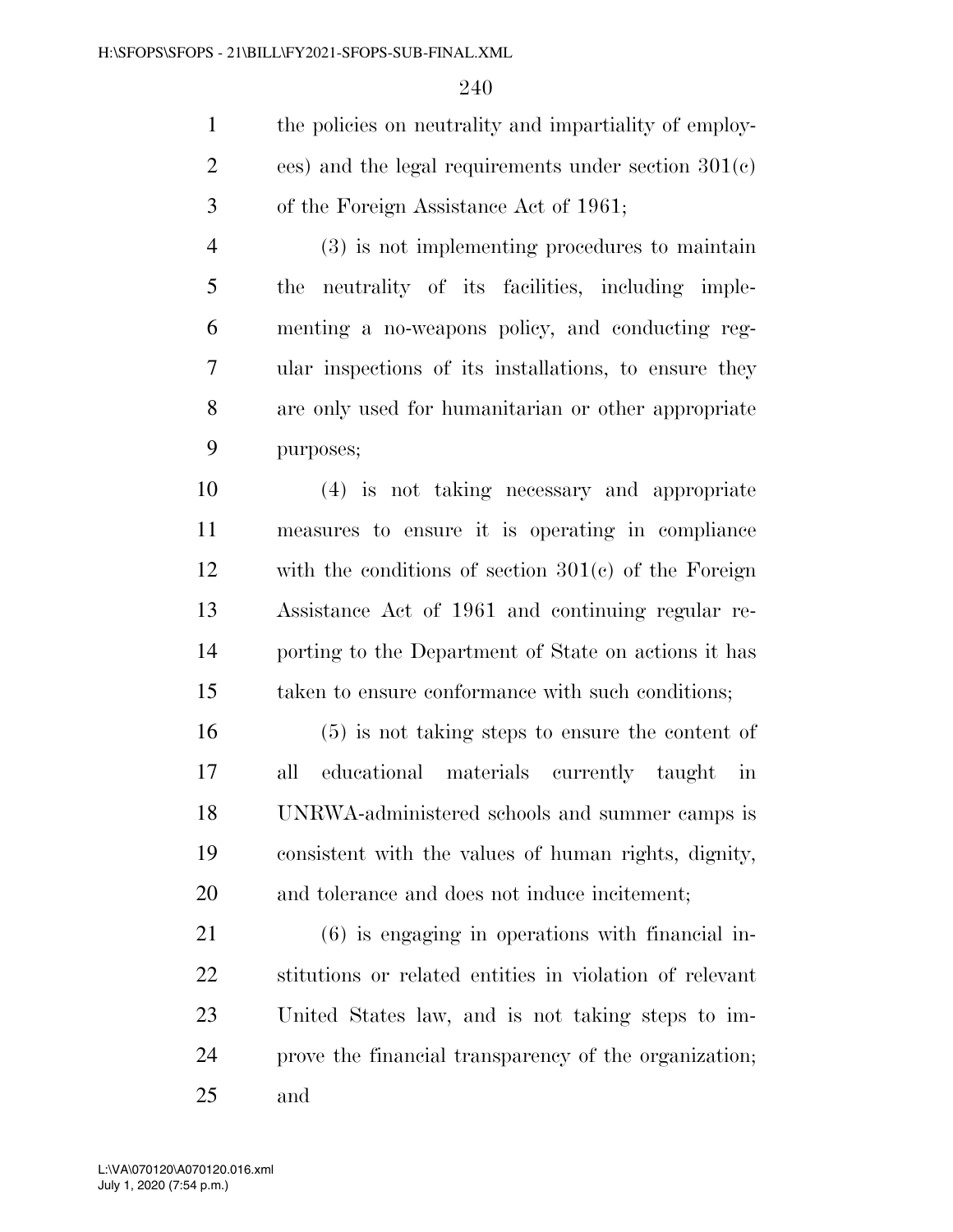(7) is not in compliance with the United Na- tions Board of Auditors' biennial audit requirements and is not implementing in a timely fashion the Board's recommendations.

 (e) PROHIBITION OF PAYMENTS TO UNITED NA- TIONS MEMBERS.—None of the funds appropriated or made available pursuant to titles III through VI of this Act for carrying out the Foreign Assistance Act of 1961, may be used to pay in whole or in part any assessments, arrearages, or dues of any member of the United Nations or, from funds appropriated by this Act to carry out chap- ter 1 of part I of the Foreign Assistance Act of 1961, the costs for participation of another country's delegation at international conferences held under the auspices of multilateral or international organizations.

 (f) REPORT.—Not later than 45 days after enactment of this Act, the Secretary of State shall submit a report to the Committees on Appropriations detailing the amount of funds available for obligation or expenditure in fiscal year 2021 for contributions to any organization, depart- ment, agency, or program within the United Nations sys- tem or any international program that are withheld from obligation or expenditure due to any provision of law: *Pro- vided*, That the Secretary shall update such report each time additional funds are withheld by operation of any

July 1, 2020 (7:54 p.m.) L:\VA\070120\A070120.016.xml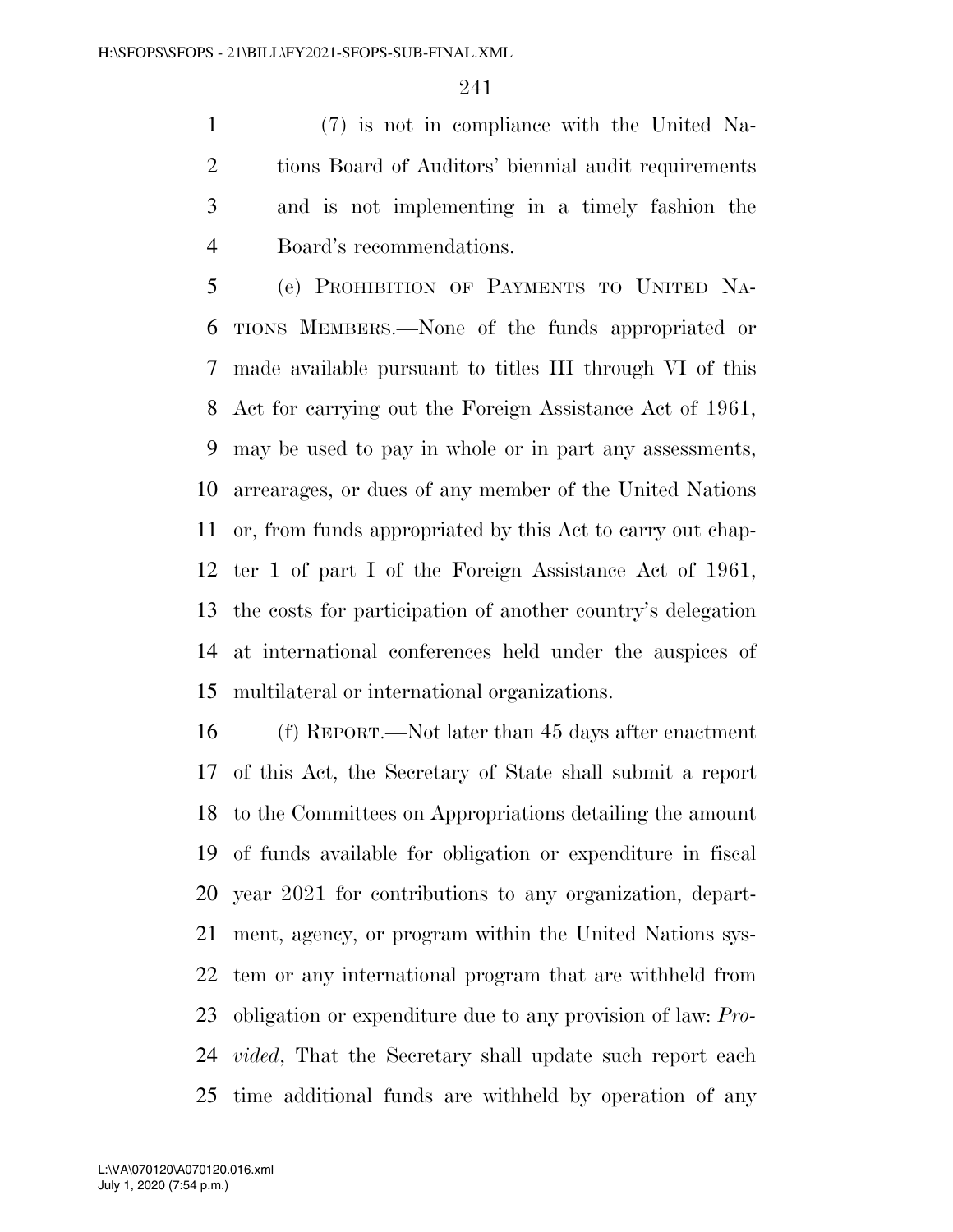provision of law: *Provided further*, That the reprogram- ming of any withheld funds identified in such report, in- cluding updates thereof, shall be subject to prior consulta- tion with, and the regular notification procedures of, the Committees on Appropriations.

 (g) SEXUAL EXPLOITATION AND ABUSE IN PEACE- KEEPING OPERATIONS.—The Secretary of State should withhold assistance to any unit of the security forces of a foreign country if the Secretary has credible information that such unit has engaged in sexual exploitation or abuse, including while serving in a United Nations peacekeeping operation, until the Secretary determines that the govern- ment of such country is taking effective steps to hold the responsible members of such unit accountable and to pre- vent future incidents: *Provided*, That the Secretary shall promptly notify the government of each country subject to any withholding of assistance pursuant to this para- graph, and shall notify the appropriate congressional com- mittees of such withholding not later than 10 days after a determination to withhold such assistance is made: *Pro- vided further*, That the Secretary shall, to the maximum extent practicable, assist such government in bringing the responsible members of such unit to justice.

 (h) ADDITIONAL AVAILABILITY.—Subject to the reg-ular notification procedures of the Committees on Appro-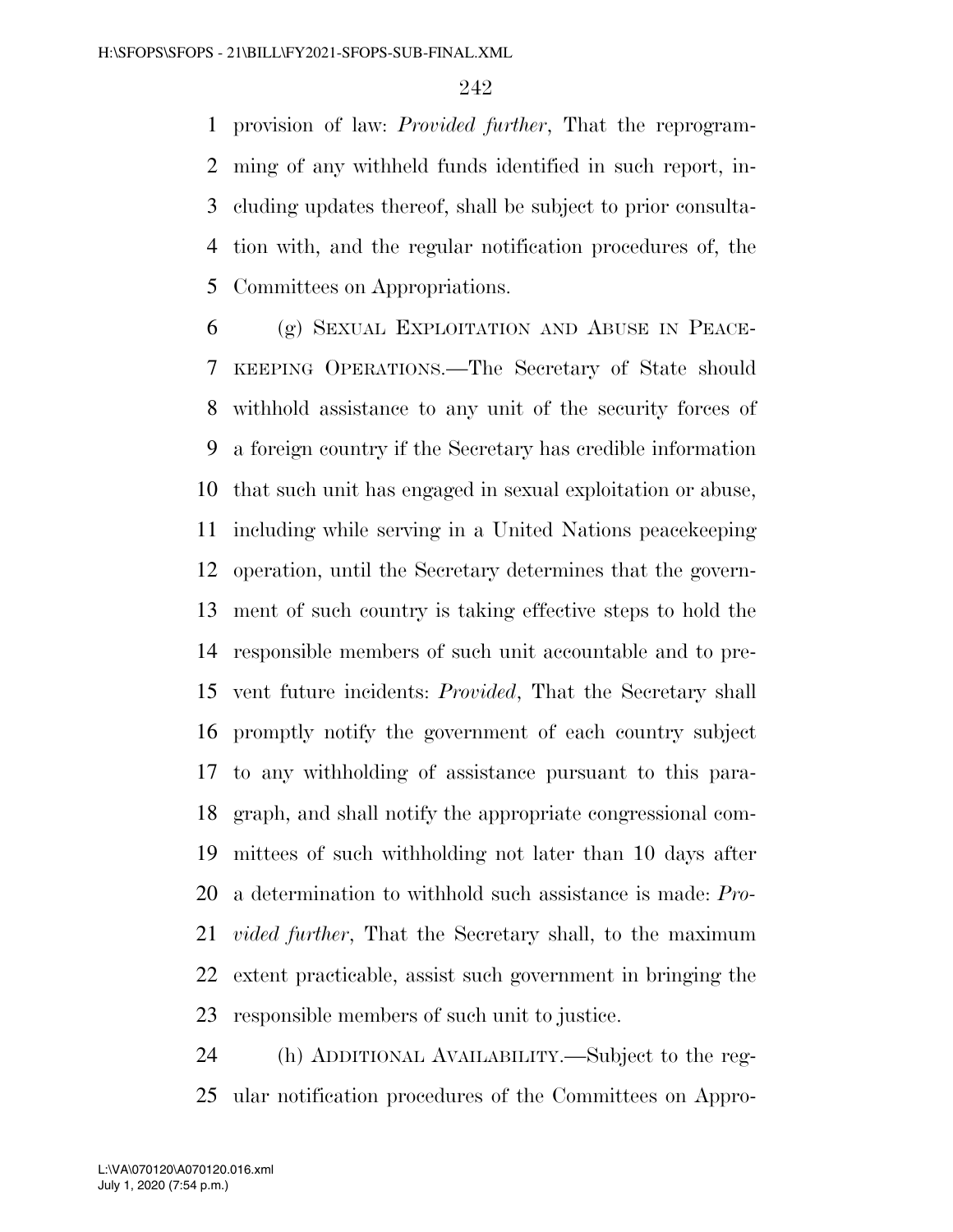priations, funds appropriated by this Act which are re- turned or not made available due to the third proviso under the heading ''Contributions for International Peace- keeping Activities'' in title I of this Act or section 307(a) of the Foreign Assistance Act of 1961 (22 U.S.C. 2227(a)), shall remain available for obligation until Sep- tember 30, 2022: *Provided*, That the requirement to with- hold funds for programs in Burma under section 307(a) of the Foreign Assistance Act of 1961 shall not apply to funds appropriated by this Act.

#### WAR CRIMES TRIBUNALS

 SEC. 7049. (a) If the President determines that doing so will contribute to a just resolution of charges regarding genocide or other violations of international humanitarian law, the President may direct a drawdown pursuant to sec- tion 552(c) of the Foreign Assistance Act of 1961 of up to \$30,000,000 of commodities and services for the United Nations War Crimes Tribunal established with regard to the former Yugoslavia by the United Nations Security Council or such other tribunals or commissions as the Council may establish or authorize to deal with such viola- tions, without regard to the ceiling limitation contained in paragraph (2) thereof: *Provided*, That the determina- tion required under this section shall be in lieu of any de-terminations otherwise required under section 552(c): *Pro-*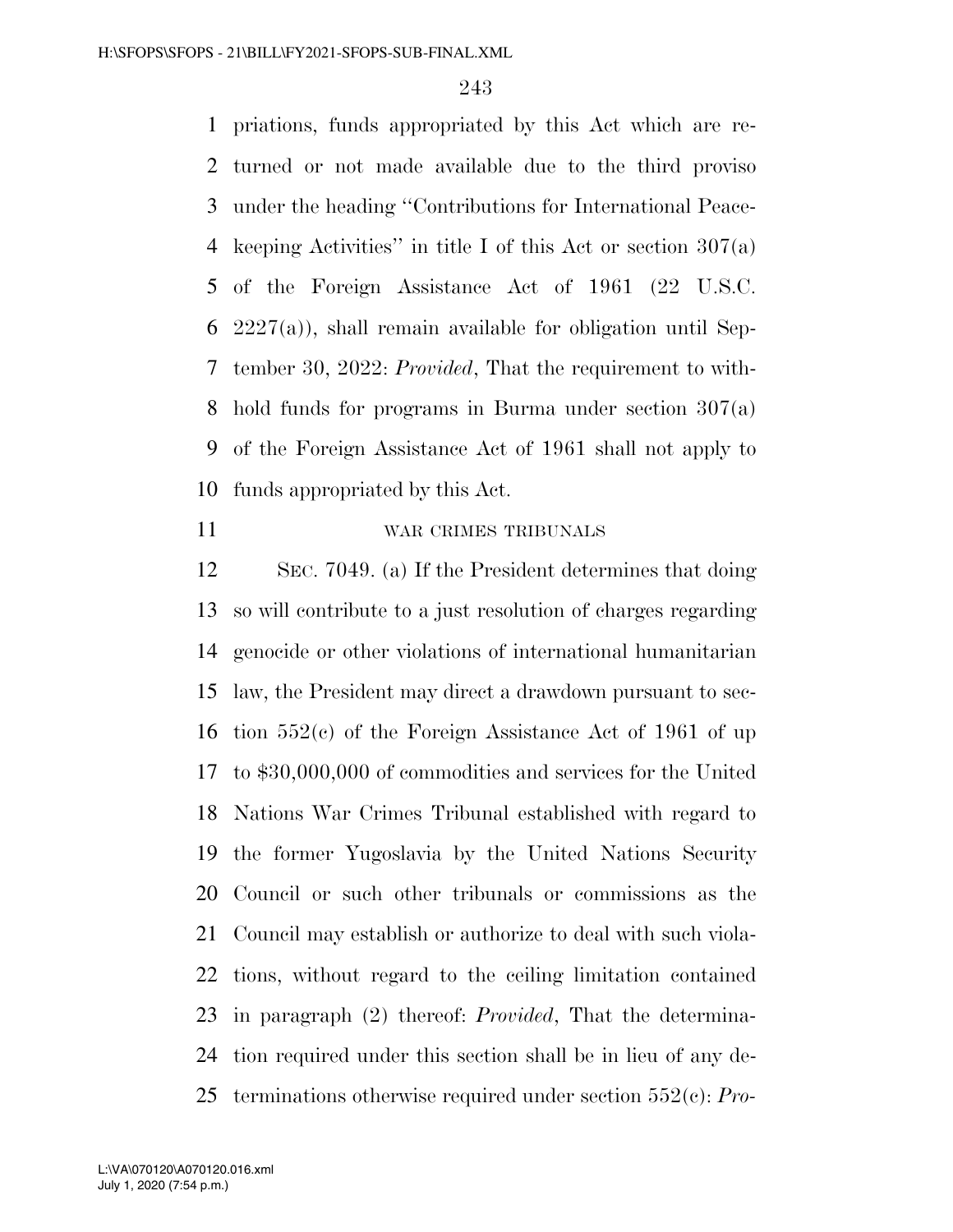*vided further*, That funds made available pursuant to this section shall be made available subject to the regular noti-fication procedures of the Committees on Appropriations.

 (b) None of the funds appropriated by this Act may be made available for a United States contribution to the International Criminal Court: *Provided*, That funds may be made available for technical assistance, training, assist- ance for victims, protection of witnesses, and law enforce- ment support related to international investigations, ap- prehensions, prosecutions, and adjudications of genocide, crimes against humanity, and war crimes: *Provided fur- ther*, That the previous proviso shall not apply to inves- tigations, apprehensions, or prosecutions of American service members and other United States citizens or na- tionals, or nationals of the North Atlantic Treaty Organi- zation (NATO) or major non-NATO allies initially des- ignated pursuant to section 517(b) of the Foreign Assist-ance Act of 1961.

GLOBAL INTERNET FREEDOM

 SEC. 7050. (a) FUNDING.—Of the funds available for obligation during fiscal year 2021 under the headings ''International Broadcasting Operations'', ''Economic Support Fund'', ''Democracy Fund'', and ''Assistance for Europe, Eurasia and Central Asia'', not less than \$68,000,000 shall be made available for programs to pro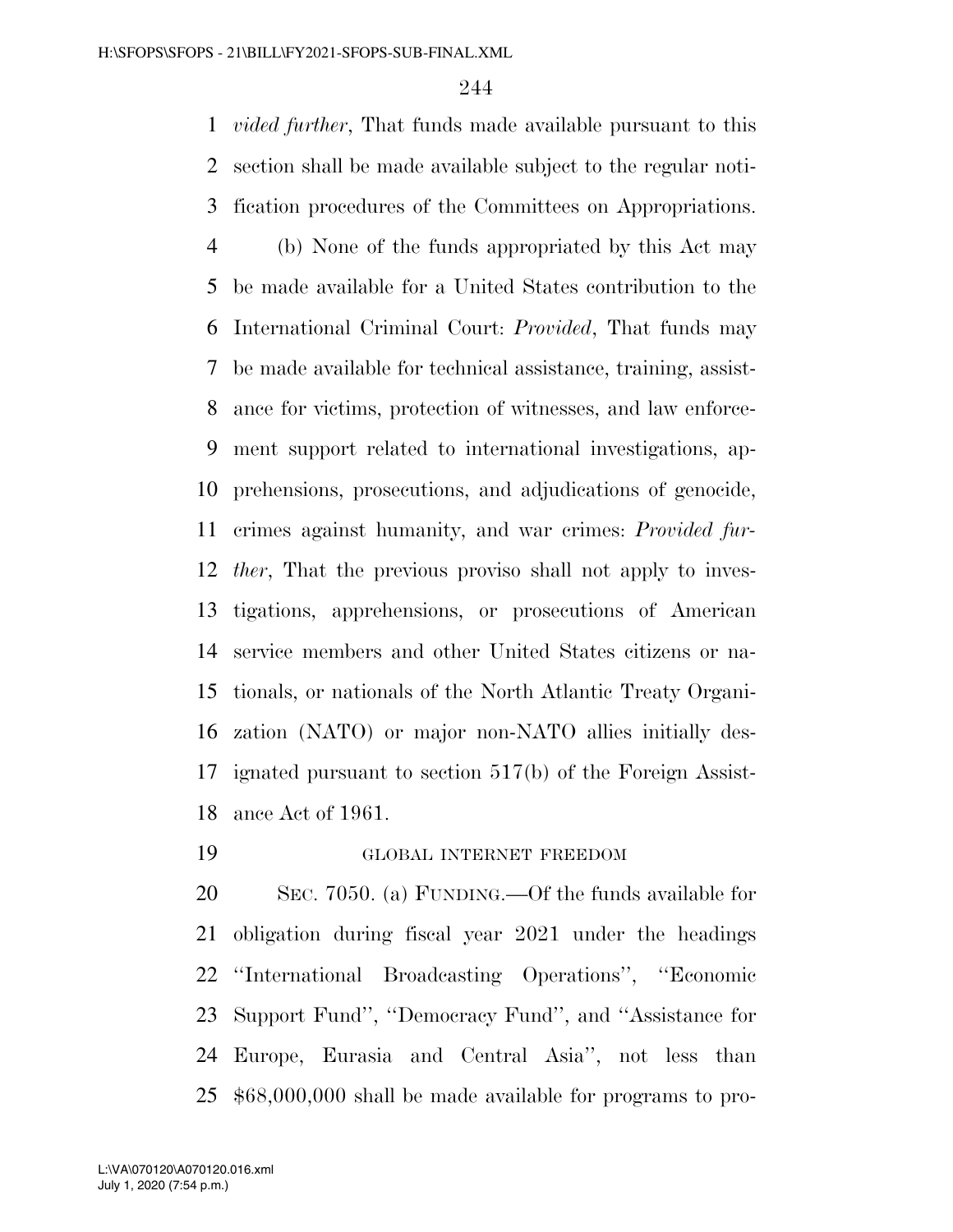mote Internet freedom globally: *Provided*, That such pro- grams shall be prioritized for countries whose governments restrict freedom of expression on the Internet, and that are important to the national interest of the United States: *Provided further*, That funds made available pursu- ant to this section shall be matched, to the maximum ex- tent practicable, by sources other than the United States Government, including from the private sector.

(b) REQUIREMENTS.—

 (1) DEPARTMENT OF STATE AND UNITED STATES AGENCY FOR INTERNATIONAL DEVELOP- MENT.—Funds appropriated by this Act under the headings ''Economic Support Fund'', ''Democracy Fund'', and ''Assistance for Europe, Eurasia and Central Asia'' that are made available pursuant to subsection (a) shall be—

 (A) coordinated with other democracy pro- grams funded by this Act under such headings, and shall be incorporated into country assist- ance and democracy promotion strategies, as appropriate;

 (B) for programs and activities described under this section in the report accompanying this Act; and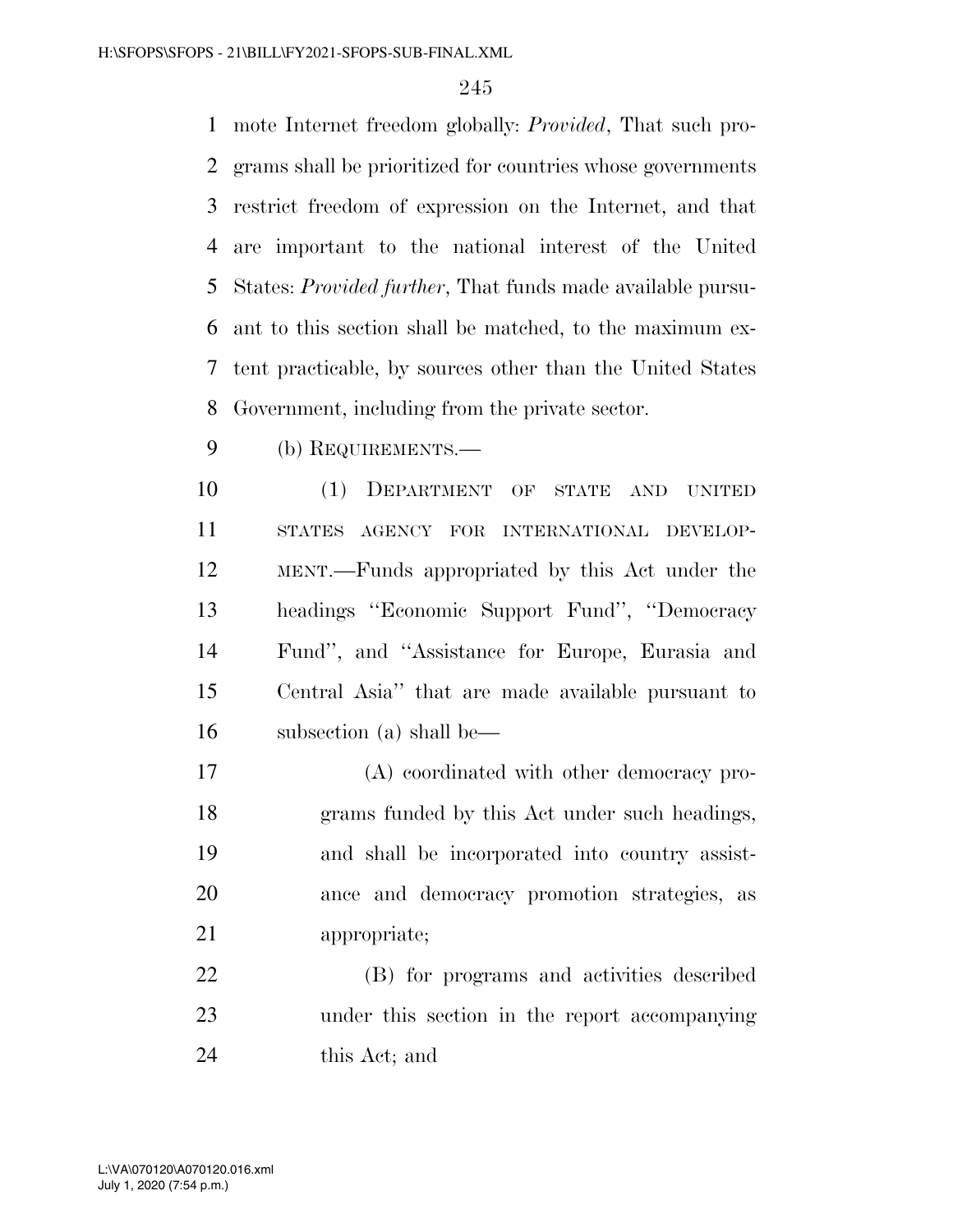| $\mathbf{1}$   | (C) made available only after the Assistant        |
|----------------|----------------------------------------------------|
| $\overline{2}$ | Secretary for Democracy, Human Rights, and         |
| 3              | Labor, Department of State, concurs that such      |
| $\overline{4}$ | funds are allocated consistent with—               |
| 5              | (i) programs and activities described              |
| 6              | in the report accompanying this Act pursu-         |
| 7              | ant to subparagraph $(B)$ ;                        |
| 8              | (ii) best practices regarding security             |
| 9              | for, and oversight of, Internet freedom pro-       |
| 10             | grams; and                                         |
| 11             | (iii) sufficient resources and support             |
| 12             | for the development and maintenance of             |
| 13             | anti-censorship technology and tools.              |
| 14             | (2)<br>UNITED STATES AGENCY FOR<br><b>GLOBAL</b>   |
| 15             | MEDIA.—Funds appropriated by this Act under the    |
| 16             | heading "International Broadcasting Operations"    |
| 17             | that are made available pursuant to subsection (a) |
| 18             | shall be-                                          |
| 19             | (A) made available only for tools and tech-        |
| 20             | niques to securely develop and distribute United   |
| 21             | States Agency for Global Media (USAGM) dig-        |
| 22             | ital content, facilitate audience access to such   |
| 23             | content on websites that are censored, coordi-     |
| 24             | nate the distribution of USAGM digital content     |
| 25             | to targeted regional audiences, and to promote     |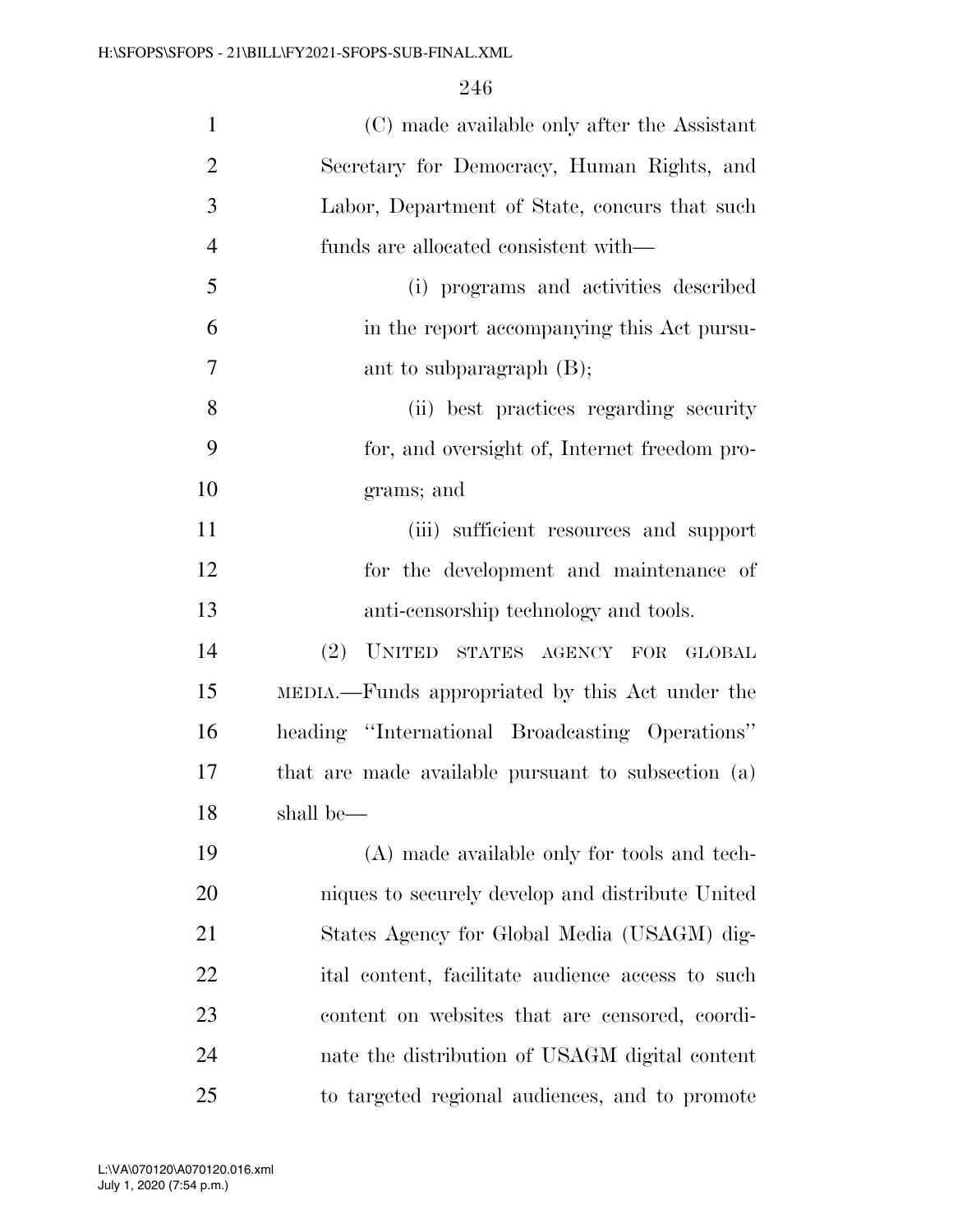and distribute such tools and techniques, in-2 cluding digital security techniques;

 (B) coordinated with programs funded by this Act under the heading ''International Broadcasting Operations'', and shall be incor- porated into country broadcasting strategies, as appropriate;

 (C) coordinated by the Chief Executive Of- ficer (CEO) of USAGM to provide Internet cir- cumvention tools and techniques for audiences in countries that are strategic priorities for the USAGM and in a manner consistent with the USAGM Internet freedom strategy; and

 (D) made available for the research and development of new tools or techniques author- ized in subparagraph (A) only after the USAGM CEO, in consultation with the Sec- retary of State and other relevant United States Government departments and agencies, evaluates the risks and benefits of such new tools or techniques, and establishes safeguards to minimize the use of such new tools or tech-niques for illicit purposes.

 (c) COORDINATION AND SPEND PLANS.—After con-sultation among the relevant agency heads to coordinate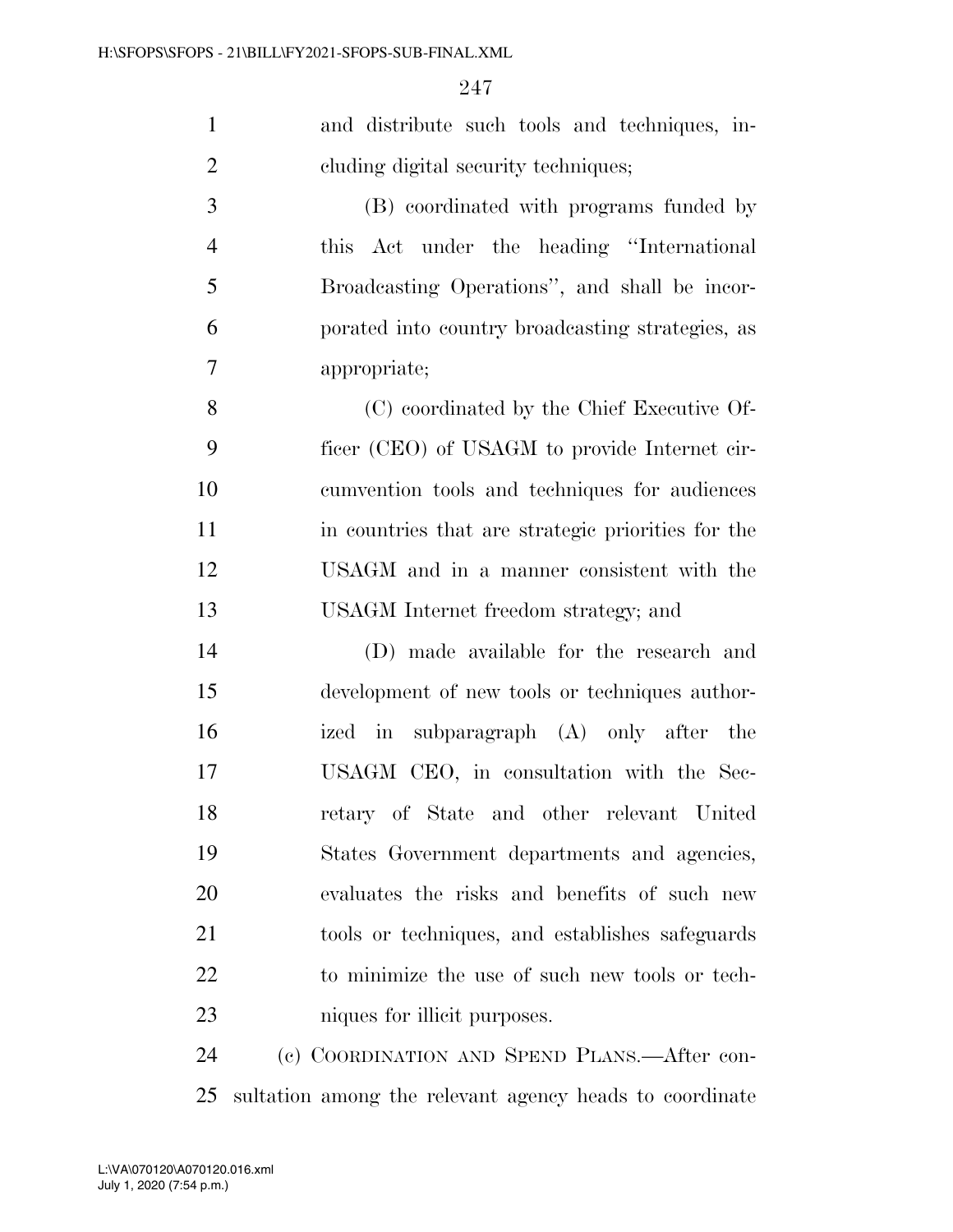and de-conflict planned activities, but not later than 90 days after enactment of this Act, the Secretary of State and the USAGM CEO shall submit to the Committees on Appropriations spend plans for funds made available by this Act for programs to promote Internet freedom glob- ally, which shall include a description of safeguards estab- lished by relevant agencies to ensure that such programs are not used for illicit purposes: *Provided*, That the De- partment of State spend plan shall include funding for all such programs for all relevant Department of State and the United States Agency for International Development offices and bureaus.

 (d) SECURITY AUDITS.—Funds made available pur- suant to this section to promote Internet freedom globally may only be made available to support technologies that undergo comprehensive security audits conducted by the Bureau of Democracy, Human Rights, and Labor, De- partment of State to ensure that such technology is secure and has not been compromised in a manner detrimental to the interest of the United States or to individuals and organizations benefiting from programs supported by such funds: *Provided*, That the security auditing procedures used by such Bureau shall be reviewed and updated peri-odically to reflect current industry security standards.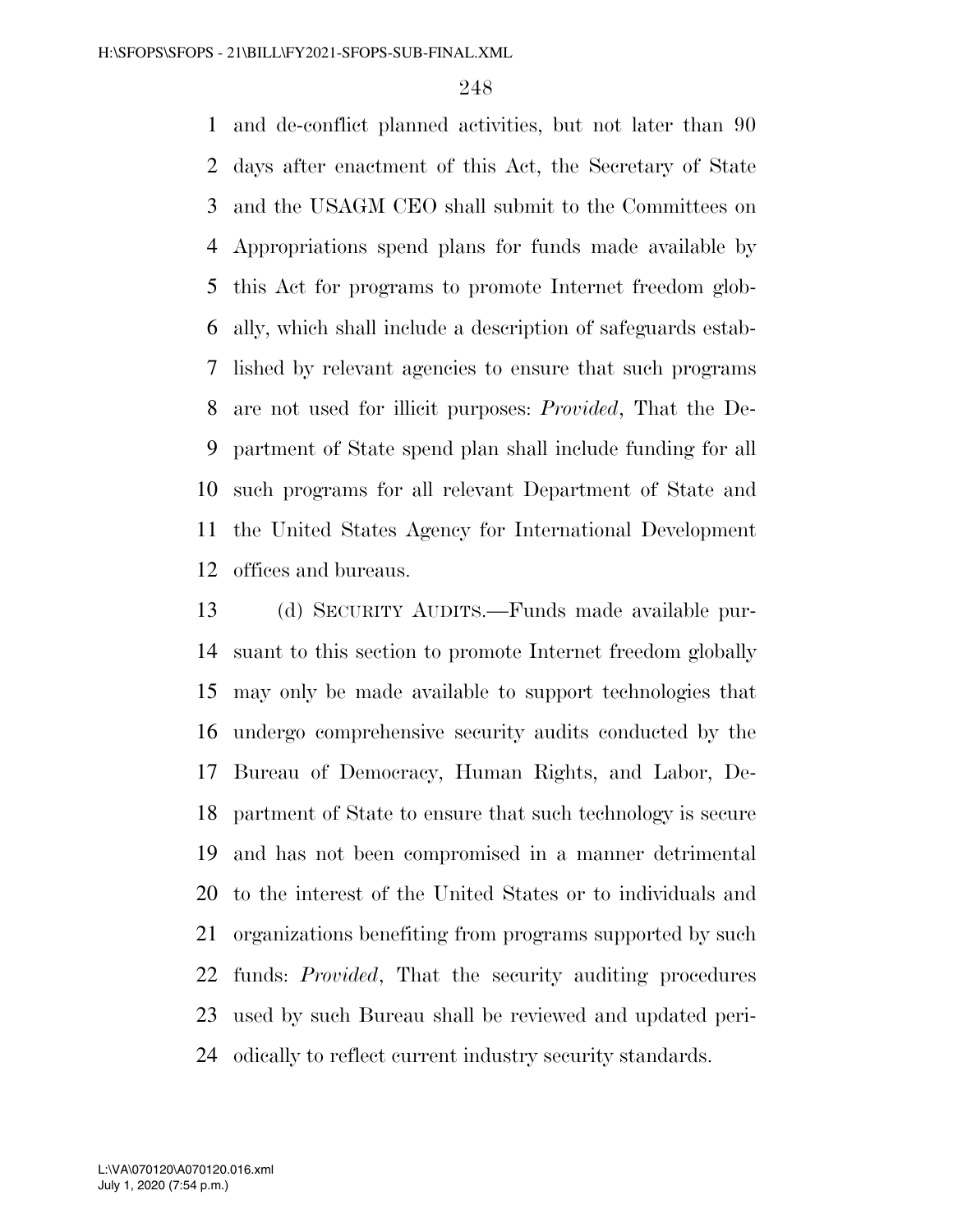# TORTURE AND OTHER CRUEL, INHUMAN, OR DEGRADING

TREATMENT OR PUNISHMENT

 SEC. 7051. (a) LIMITATION.—None of the funds made available by this Act may be used to support or jus- tify the use of torture and other cruel, inhuman, or de- grading treatment or punishment by any official or con-tract employee of the United States Government.

 (b) ASSISTANCE.—Funds appropriated under titles III and IV of this Act shall be made available, notwith- standing section 660 of the Foreign Assistance Act of 1961 and following consultation with the Committees on Appropriations, for assistance to eliminate torture and other cruel, inhuman, or degrading treatment or punish- ment by foreign police, military or other security forces in countries receiving assistance from funds appropriated by this Act.

# AIRCRAFT TRANSFER, COORDINATION, AND USE

 SEC. 7052. (a) TRANSFER AUTHORITY.—Notwith- standing any other provision of law or regulation, aircraft procured with funds appropriated by this Act and prior Acts making appropriations for the Department of State, foreign operations, and related programs under the head- ings ''Diplomatic Programs'', ''International Narcotics Control and Law Enforcement'', ''Andean Counterdrug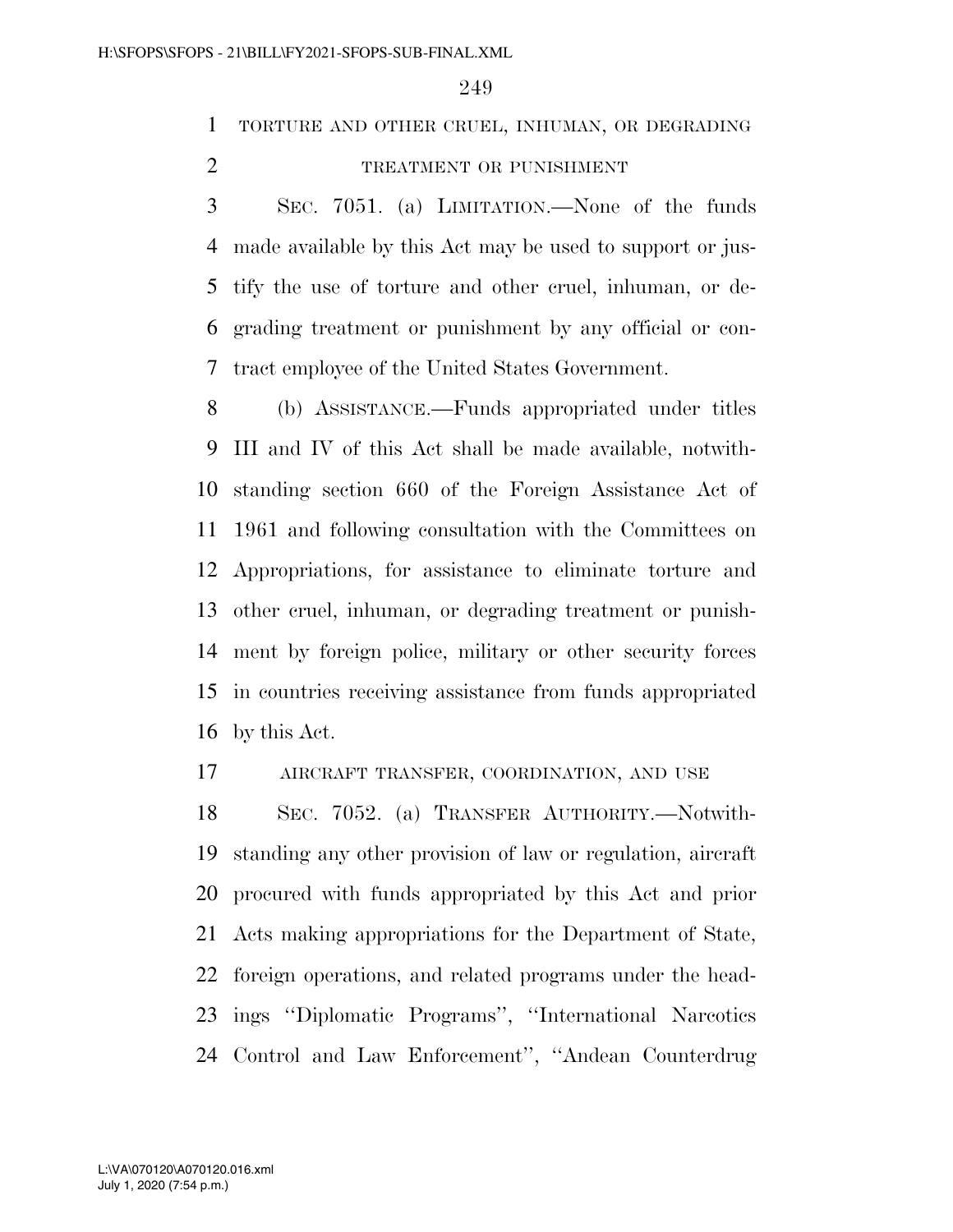Initiative'', and ''Andean Counterdrug Programs'' may be used for any other program and in any region.

- (b) PROPERTY DISPOSAL.—The authority provided in subsection (a) shall apply only after the Secretary of State determines and reports to the Committees on Appro- priations that the equipment is no longer required to meet programmatic purposes in the designated country or re- gion: *Provided*, That any such transfer shall be subject to prior consultation with, and the regular notification procedures of, the Committees on Appropriations.
- (c) AIRCRAFT COORDINATION.—
- (1) AUTHORITY.—The uses of aircraft pur- chased or leased by the Department of State and the United States Agency for International Development with funds made available in this Act or prior Acts making appropriations for the Department of State, foreign operations, and related programs shall be co- ordinated under the authority of the appropriate Chief of Mission: *Provided*, That notwithstanding section 7063(b) of this Act, such aircraft may be used to transport, on a reimbursable or non-reim- bursable basis, Federal and non-Federal personnel supporting Department of State and USAID pro- grams and activities: *Provided further*, That official travel for other agencies for other purposes may be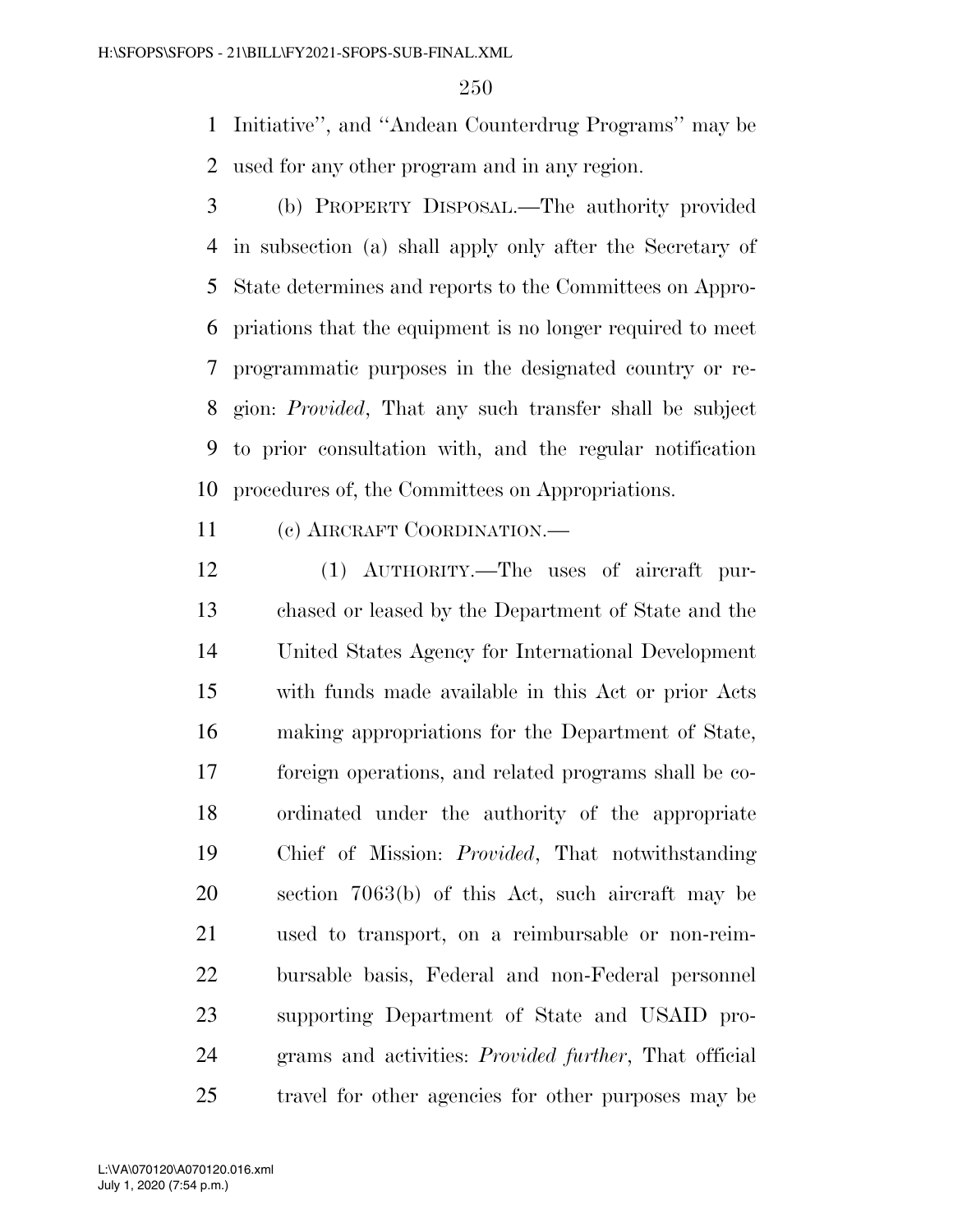| $\mathbf{1}$   | supported on a reimbursable basis, or without reim-            |
|----------------|----------------------------------------------------------------|
| $\overline{2}$ | bursement when traveling on a space available basis:           |
| 3              | <i>Provided further</i> , That funds received by the Depart-   |
| $\overline{4}$ | ment of State in connection with the use of aircraft           |
| 5              | owned, leased, or chartered by the Department of               |
| 6              | State may be credited to the Working Capital Fund              |
| $\tau$         | of the Department and shall be available for ex-               |
| 8              | penses related to the purchase, lease, maintenance,            |
| 9              | chartering, or operation of such aircraft.                     |
| 10             | (2) SCOPE.—The requirement and authorities                     |
| 11             | of this subsection shall only apply to aircraft, the           |
| 12             | primary purpose of which is the transportation of              |
| 13             | personnel.                                                     |
| 14             | (d) AIRCRAFT OPERATIONS AND MAINTENANCE.-                      |
| 15             | To the maximum extent practicable, the costs of oper-          |
| 16             | ations and maintenance, including fuel, of aircraft funded     |
| 17             | by this Act shall be borne by the recipient country.           |
| 18             | PARKING FINES AND REAL PROPERTY TAXES OWED BY                  |
| 19             | FOREIGN GOVERNMENTS                                            |
| 20             | SEC. 7053. The terms and conditions of section 7055            |
| 21             | of the Department of State, Foreign Operations, and Re-        |
| 22             | lated Programs Appropriations Act, 2010 (division F of         |
| 23             | Public Law 111–117) shall apply to this Act: <i>Provided</i> , |
| 24             | That the date "September 30, 2009" in subsection               |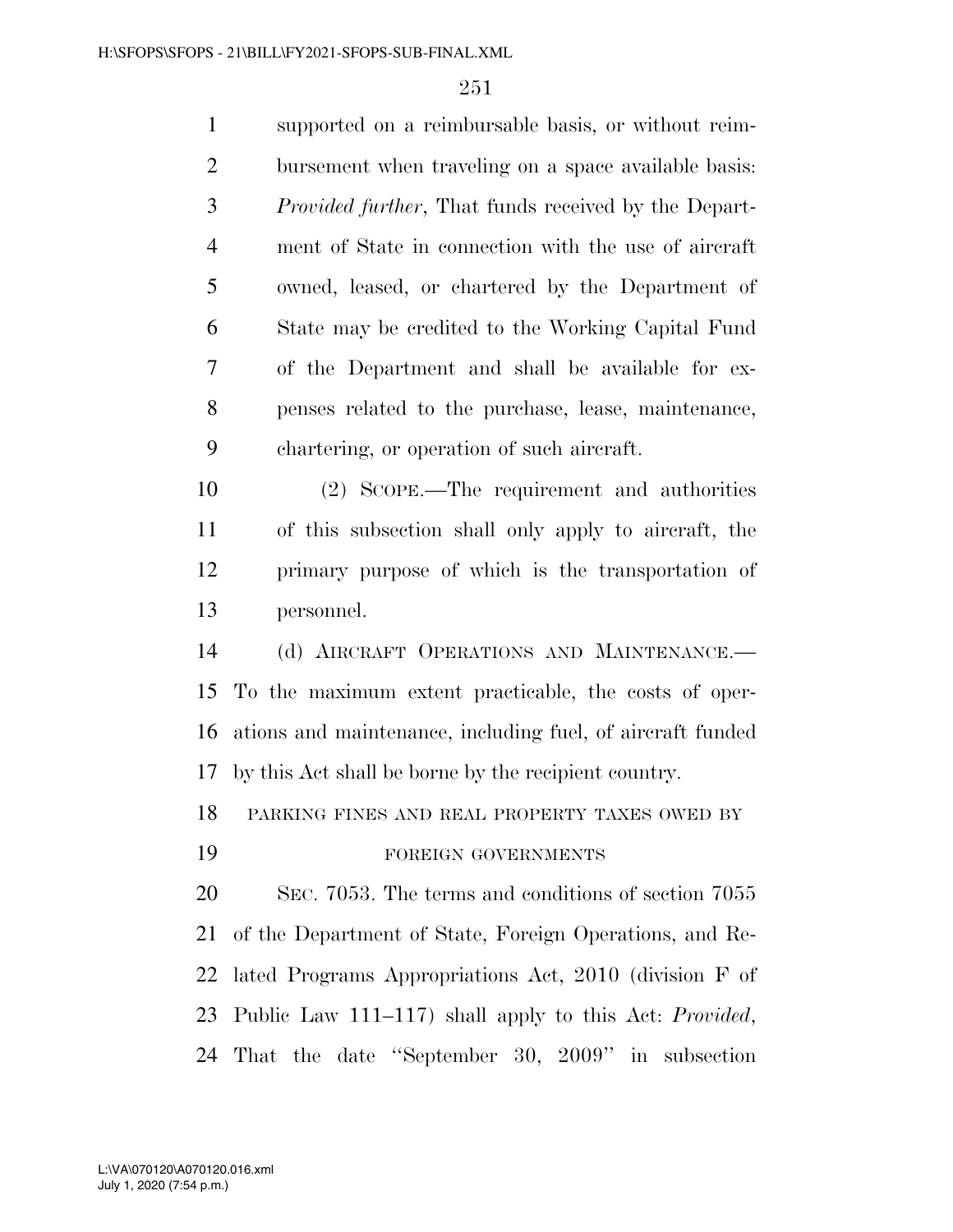1  $(f)(2)(B)$  of such section shall be deemed to be "Sep-tember 30, 2020''.

INTERNATIONAL MONETARY FUND

 SEC. 7054. (a) EXTENSIONS.—The terms and condi- tions of sections 7086(b) (1) and (2) and 7090(a) of the Department of State, Foreign Operations, and Related Programs Appropriations Act, 2010 (division F of Public Law 111–117) shall apply to this Act.

 (b) REPAYMENT.—The Secretary of the Treasury shall instruct the United States Executive Director of the International Monetary Fund (IMF) to seek to ensure that any loan will be repaid to the IMF before other pri-vate or multilateral creditors.

### EXTRADITION

 SEC. 7055. (a) LIMITATION.—None of the funds ap- propriated in this Act may be used to provide assistance (other than funds provided under the headings ''Develop- ment Assistance'', ''International Disaster Assistance'', ''Complex Crises Fund'', ''International Narcotics Control and Law Enforcement'', ''Migration and Refugee Assist- ance'', ''United States Emergency Refugee and Migration Assistance Fund'', and ''Nonproliferation, Anti-terrorism, Demining and Related Assistance'') for the central gov- ernment of a country which has notified the Department of State of its refusal to extradite to the United States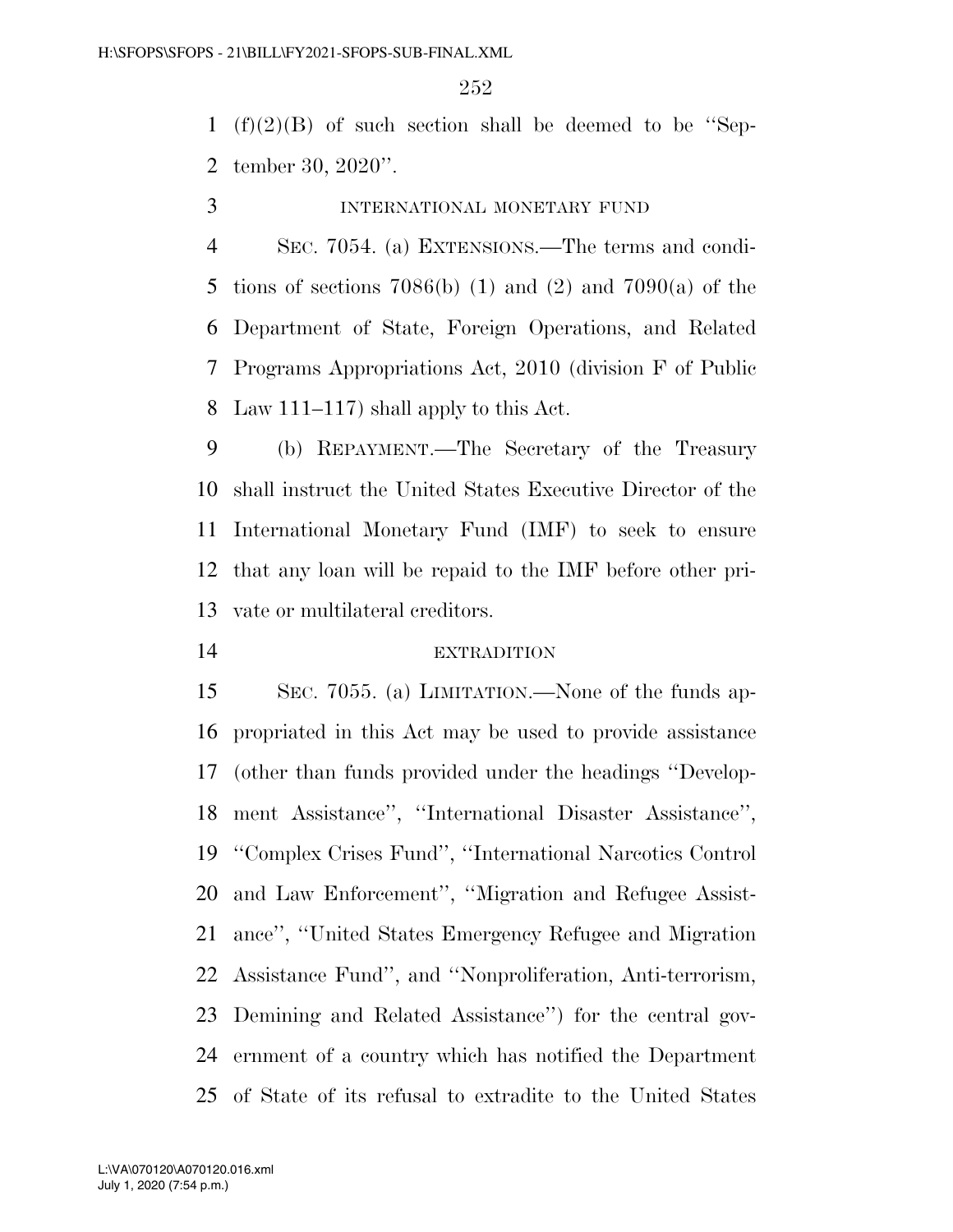any individual indicted for a criminal offense for which the maximum penalty is life imprisonment without the possibility of parole or for killing a law enforcement offi- cer, as specified in a United States extradition request. (b) CLARIFICATION.—Subsection (a) shall only apply to the central government of a country with which the United States maintains diplomatic relations and with which the United States has an extradition treaty and the government of that country is in violation of the terms and conditions of the treaty.

 (c) WAIVER.—The Secretary of State may waive the restriction in subsection (a) on a case-by-case basis if the Secretary certifies to the Committees on Appropriations that such waiver is important to the national interest of the United States.

### **IMPACT ON JOBS IN THE UNITED STATES**

 SEC. 7056. None of the funds appropriated or other- wise made available under titles III through VI of this Act may be obligated or expended to provide—

 (1) any financial incentive to a business enter- prise currently located in the United States for the purpose of inducing such an enterprise to relocate outside the United States if such incentive or in- ducement is likely to reduce the number of employ-ees of such business enterprise in the United States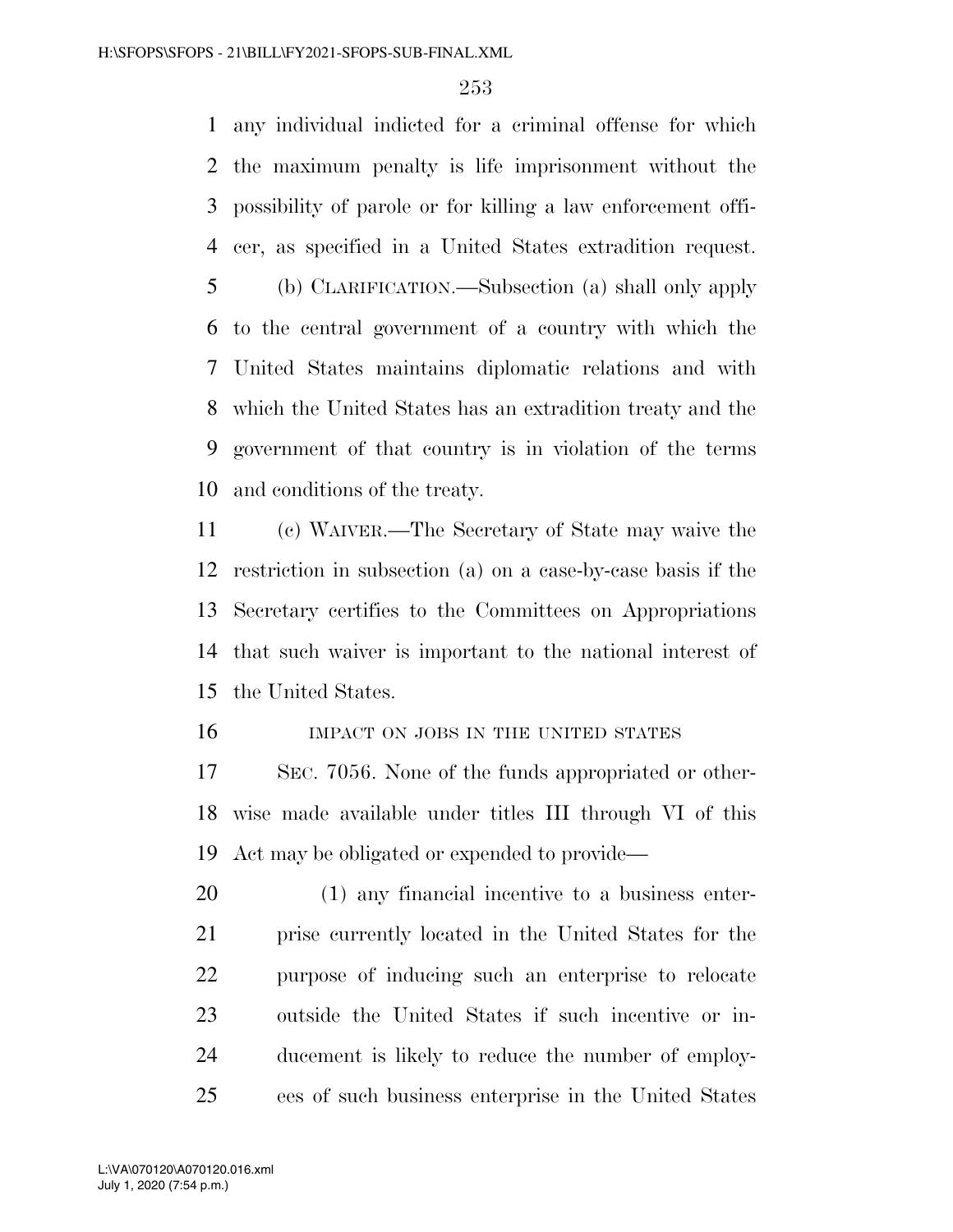because United States production is being replaced by such enterprise outside the United States;

 (2) assistance for any program, project, or ac- tivity that contributes to the violation of internation- ally recognized workers' rights, as defined in section 507(4) of the Trade Act of 1974, of workers in the recipient country, including any designated zone or area in that country: *Provided*, That the application 9 of section  $507(4)(D)$  and (E) of such Act (19 U.S.C.  $2467(4)(D)$  and  $(E)$ ) should be commensurate with the level of development of the recipient country and sector, and shall not preclude assistance for the in- formal sector in such country, micro and small-scale enterprise, and smallholder agriculture; or

 (3) any assistance to an entity outside the United States if such assistance is for the purpose of directly relocating or transferring jobs from the United States to other countries and adversely im-pacts the labor force in the United States.

## 20 DISABILITY PROGRAMS

 SEC. 7057. (a) ASSISTANCE.—Funds appropriated by this Act under the heading ''Development Assistance'' shall be made available for programs and activities admin- istered by the United States Agency for International De-velopment to address the needs and protect and promote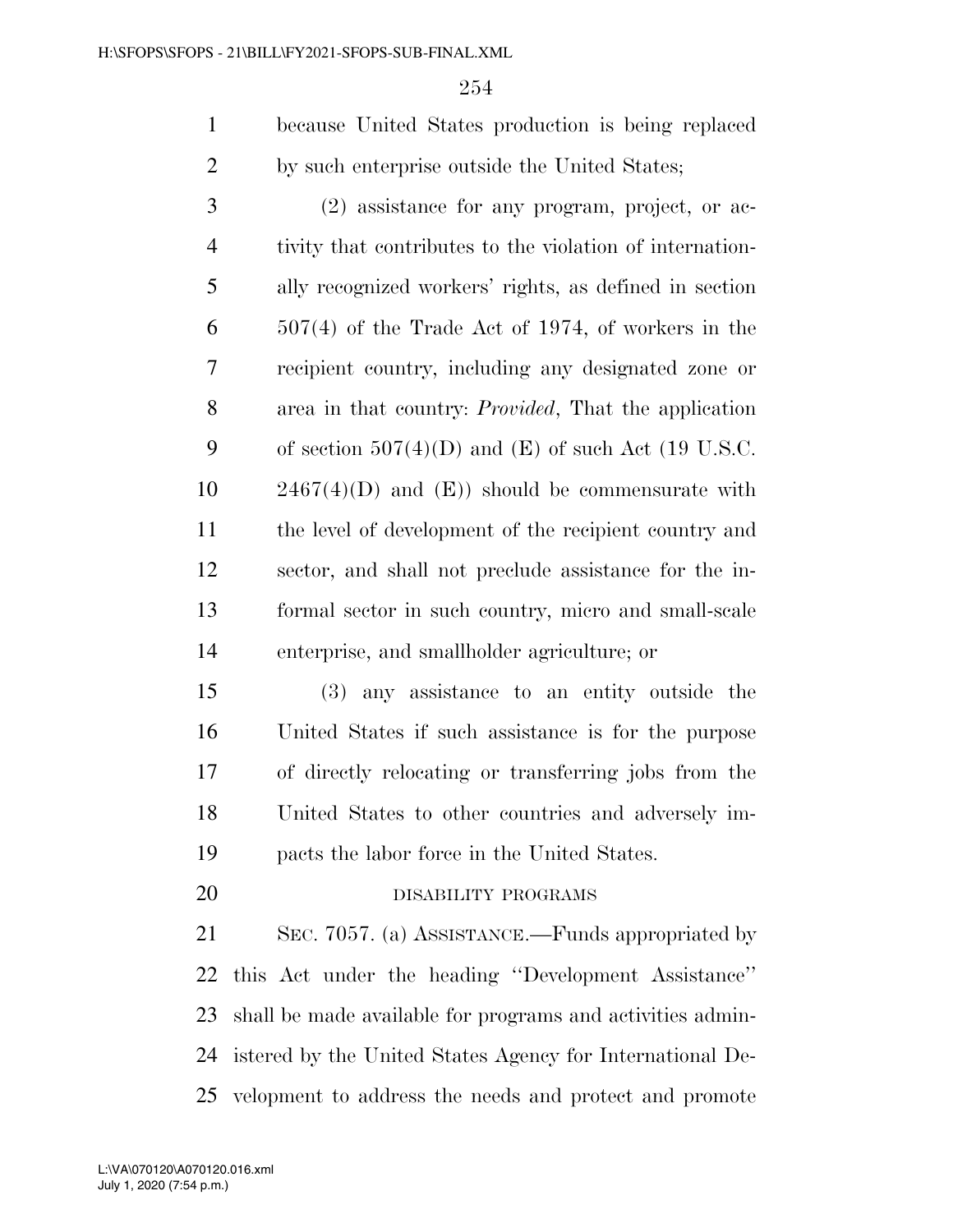the rights of people with disabilities in developing coun- tries, including initiatives that focus on independent living, economic self-sufficiency, advocacy, education, employ- ment, transportation, sports, political and electoral par- ticipation, and integration of individuals with disabilities, including for the cost of translation.

 (b) MANAGEMENT, OVERSIGHT, AND TECHNICAL SUPPORT.—Of the funds made available pursuant to this section, 5 percent may be used by USAID for manage-ment, oversight, and technical support.

ENTERPRISE FUNDS

 SEC. 7058. (a) NOTIFICATION.—None of the funds made available under titles III through VI of this Act may be made available for Enterprise Funds unless the appro- priate congressional committees are notified at least 15 days in advance.

 (b) DISTRIBUTION OF ASSETS PLAN.—Prior to the distribution of any assets resulting from any liquidation, dissolution, or winding up of an Enterprise Fund, in whole or in part, the President shall submit to the appropriate congressional committees a plan for the distribution of the assets of the Enterprise Fund.

 (c) TRANSITION OR OPERATING PLAN.—Prior to a transition to and operation of any private equity fund or other parallel investment fund under an existing Enter-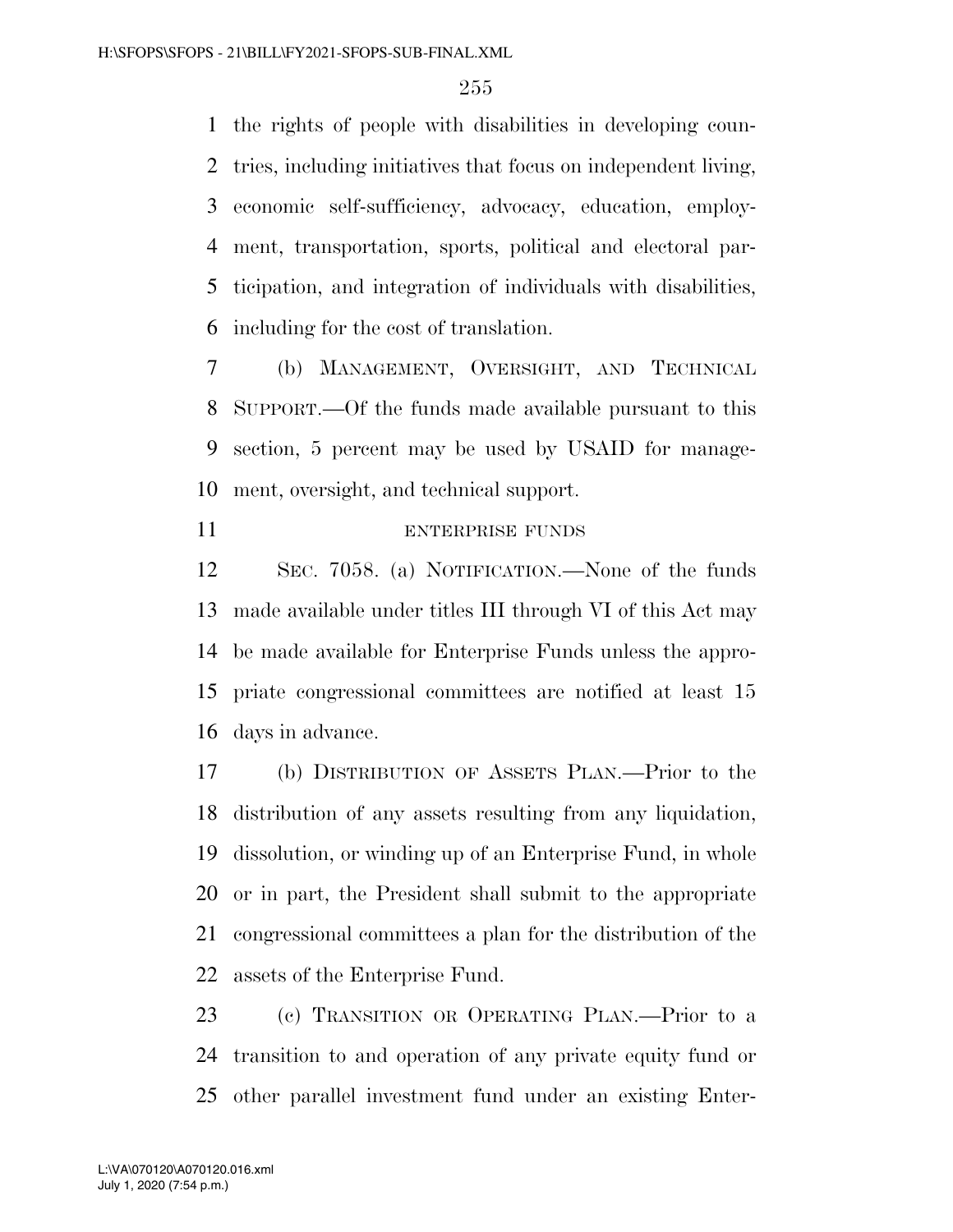prise Fund, the President shall submit such transition or operating plan to the appropriate congressional commit-tees.

 GENDER EQUALITY SEC. 7059. (a) WOMEN'S EMPOWERMENT.— (1) GENDER EQUALITY.—Funds appropriated by this Act shall be made available to promote gen- der equality in United States Government diplomatic and development efforts by raising the status, in- creasing the participation, and protecting the rights of women and girls worldwide. (2) WOMEN'S ECONOMIC EMPOWERMENT.— Funds appropriated by this Act are available to im- plement the Women's Entrepreneurship and Eco- nomic Empowerment Act of 2018 (Public Law 115– 428): *Provided*, That the Secretary of State and the Administrator of the United States Agency for International Development, as appropriate, shall consult with the Committees on Appropriations on the implementation of such Act. (3) WOMEN'S GLOBAL DEVELOPMENT AND PROSPERITY FUND.—Of the funds appropriated under title III of this Act, up to \$100,000,000 may

be made available for the Women's Global Develop-

ment and Prosperity Fund.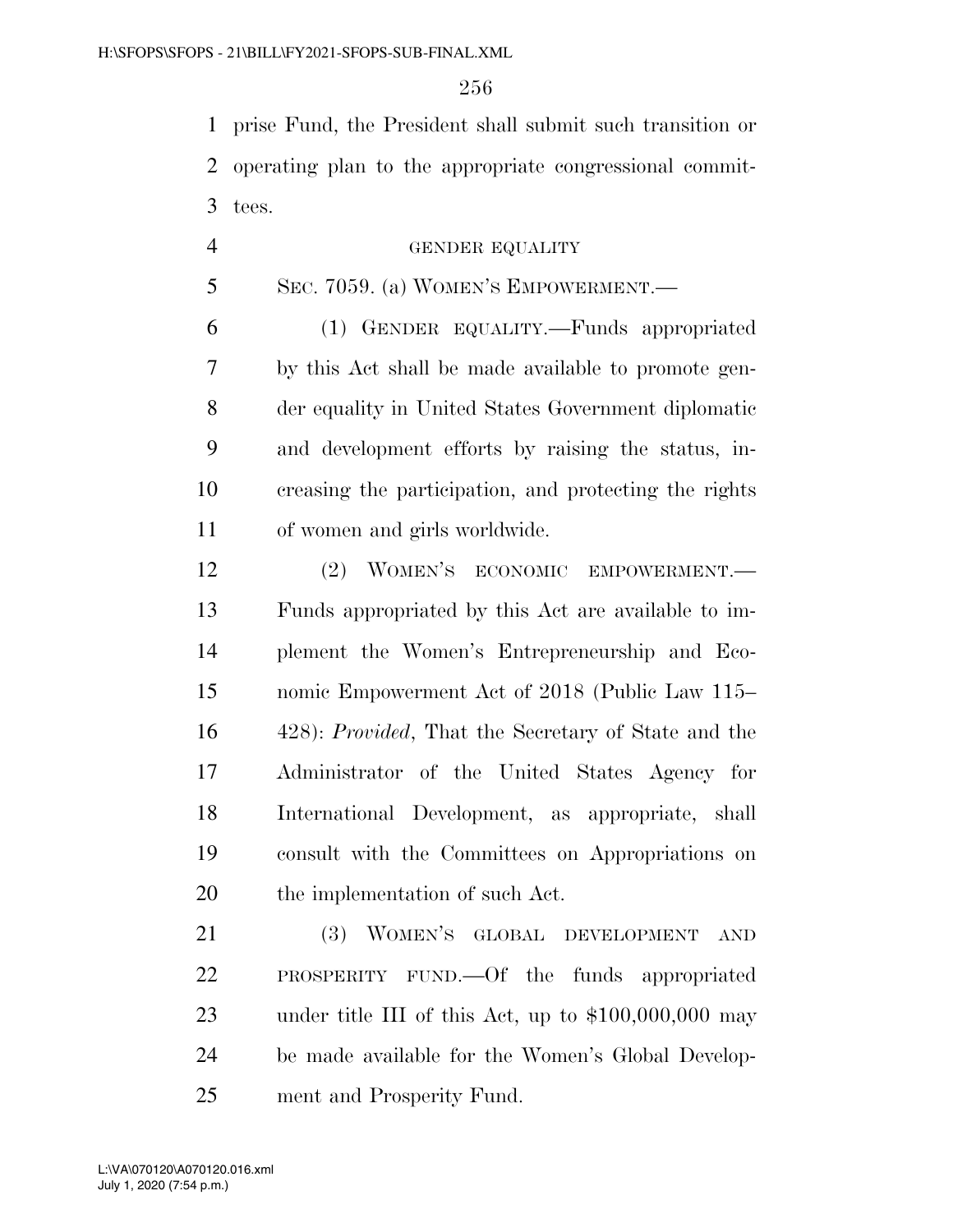(b) WOMEN'S LEADERSHIP.—Of the funds appro- priated by title III of this Act, not less than \$50,000,000 shall be made available for programs specifically designed to increase leadership opportunities for women in coun- tries where women and girls suffer discrimination due to law, policy, or practice, by strengthening protections for women's political status, expanding women's participation in political parties and elections, and increasing women's opportunities for leadership positions in the public and private sectors at the local, provincial, and national levels.

(c) GENDER-BASED VIOLENCE.—

 (1) Of the funds appropriated under titles III and IV of this Act, not less than \$165,000,000 shall be made available to implement a multi-year strat- egy to prevent and respond to gender-based violence in countries where it is common in conflict and non-conflict settings.

 (2) Funds appropriated under titles III and IV of this Act that are available to train foreign police, judicial, and military personnel, including for inter- national peacekeeping operations, shall address, where appropriate, prevention and response to gen- der-based violence and trafficking in persons, and shall promote the integration of women into the po-25 lice and other security forces.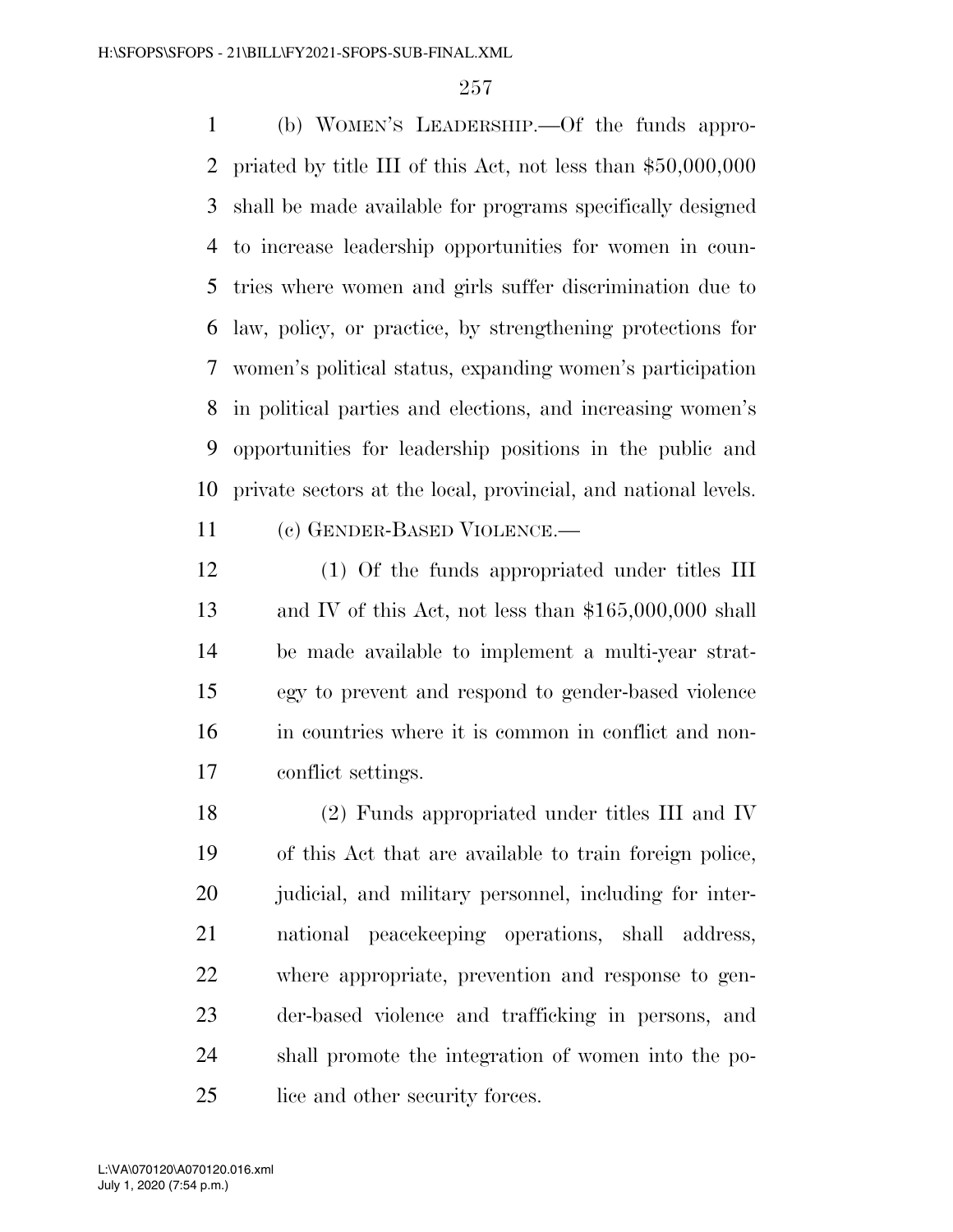(d) WOMEN, PEACE, AND SECURITY.—Of the funds appropriated by this Act under the headings ''Develop- ment Assistance'', ''Economic Support Fund'', ''Assist- ance for Europe, Eurasia and Central Asia'', and ''Inter- national Narcotics Control and Law Enforcement'' not less than \$130,000,000 shall be made available to support a multi-year strategy to expand, and improve coordination of, United States Government efforts to empower women as equal partners in conflict prevention, peace building, transitional processes, and reconstruction efforts in coun- tries affected by conflict or in political transition, and to ensure the equitable provision of relief and recovery assist-ance to women and girls.

 (e) WOMEN AND GIRLS AT RISK FROM EXTREMISM AND CONFLICT.—Of the funds appropriated by this Act under the heading ''Economic Support Fund'', not less than \$15,000,000 shall be made available to support women and girls who are at risk from extremism and con-19 flict, and for the activities described in section  $7059(e)(1)$  of the Department of State, Foreign Operations, and Re- lated Programs Appropriations Act, 2018 (division K of Public Law 115–141): *Provided*, That such funds are in addition to amounts otherwise made available by this Act for such purposes, and shall be made available following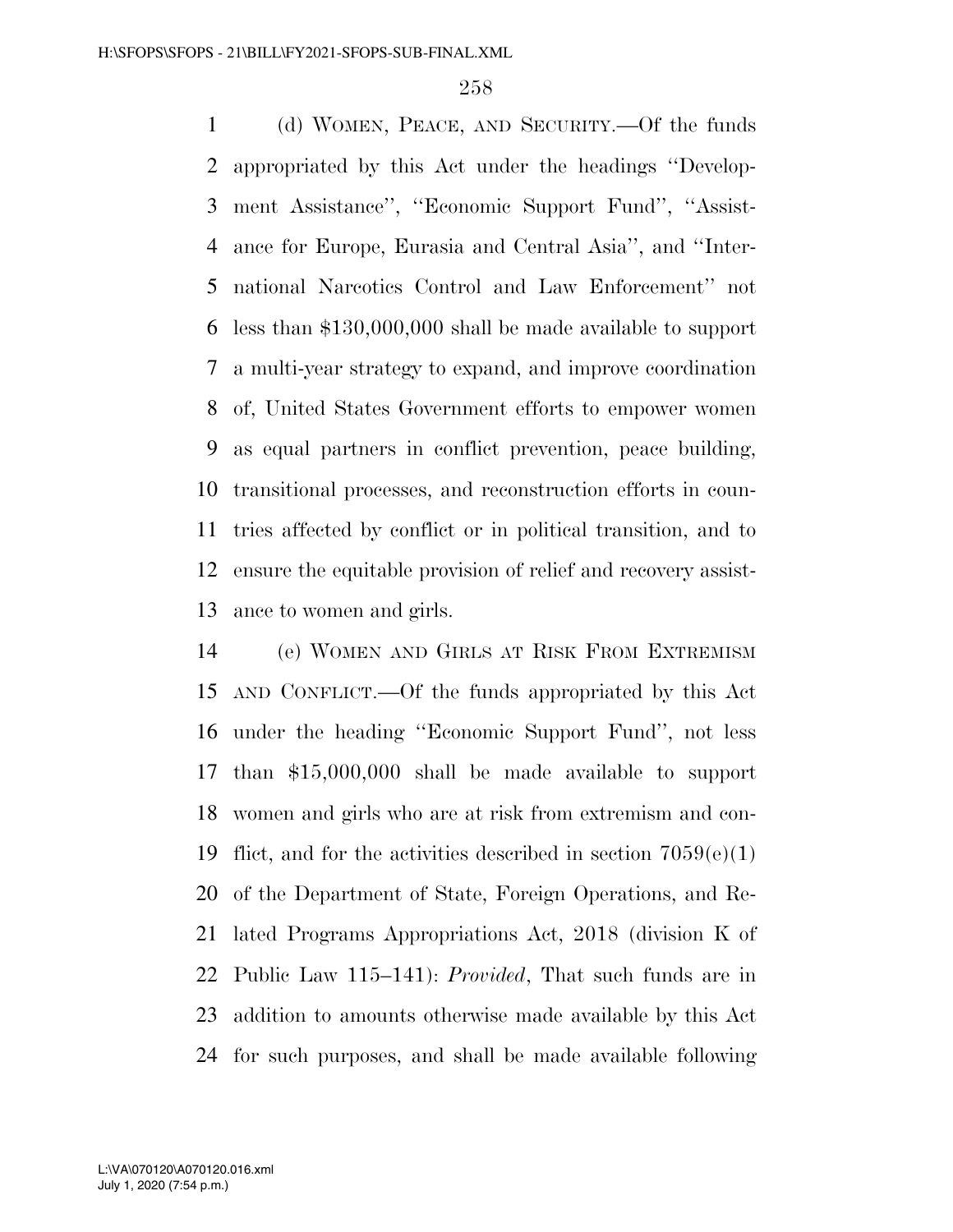consultation with, and the regular notification procedures of, the Committees on Appropriations. SECTOR ALLOCATIONS SEC. 7060. (a) BASIC EDUCATION AND HIGHER EDUCATION.— (1) BASIC EDUCATION.— (A) Of the funds appropriated under title III of this Act, not less than \$975,000,000 shall be made available for assistance for basic education, and such funds may be made available notwithstanding any other provision of law that restricts assistance to foreign countries: *Provided*, That such funds shall also be used for secondary education activities: *Pro- vided further*, That of the funds made available by this paragraph not less than \$150,000,000 shall be available for the education of girls in areas of con- flict: *Provided further*, That the Administrator of the United States Agency for International Develop- ment, following consultation with the Committees on Appropriations, may reprogram such funds between countries: *Provided further*, That funds made avail- able under the headings ''Development Assistance'' and ''Economic Support Fund'' for the support of

non-state schools in this Act and prior Acts making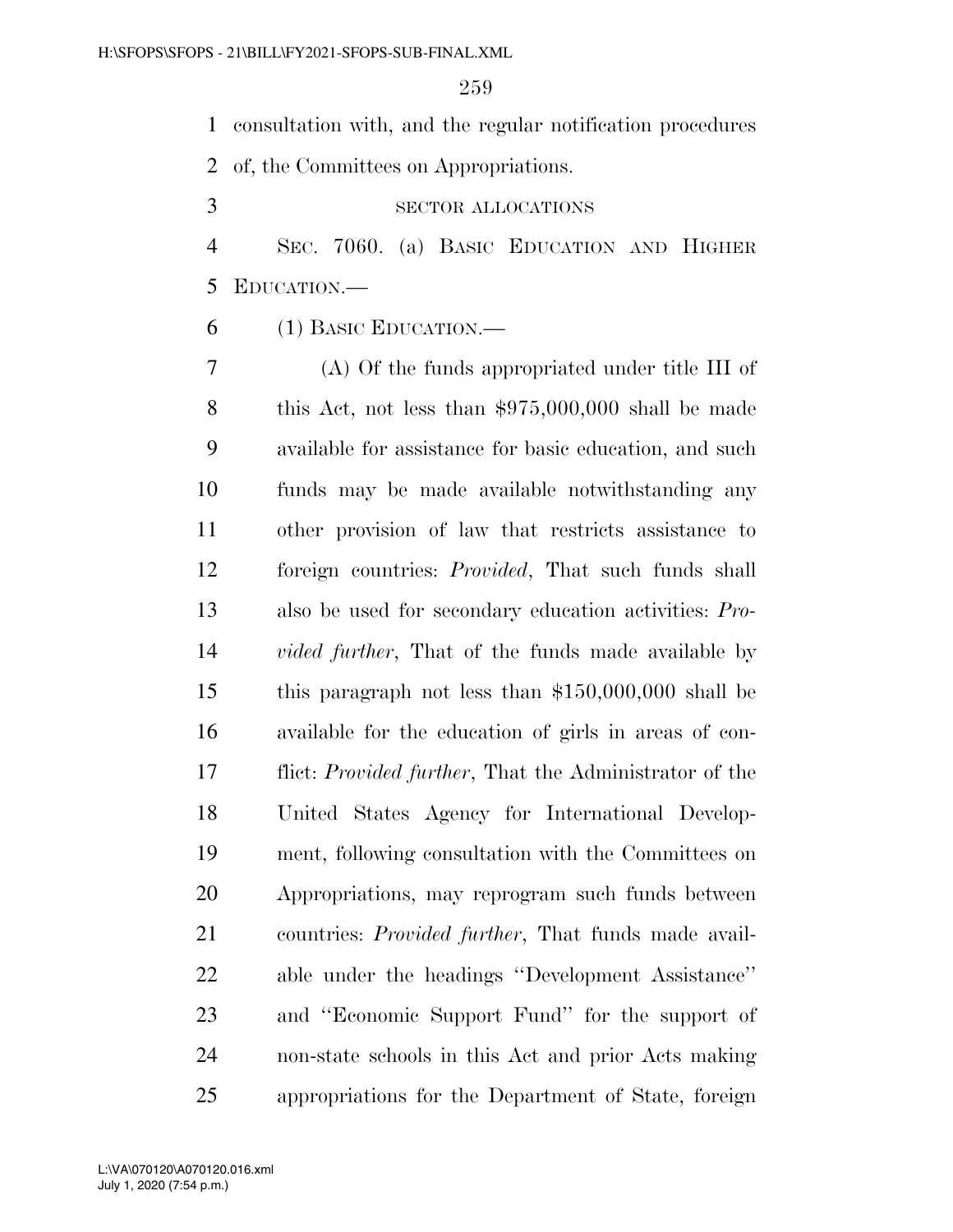operations, and related programs shall be subject to the regular notification procedures of the Commit-tees on Appropriations.

 (B) Of the funds appropriated under title III of this Act for assistance for basic education programs, not less than \$125,000,000 shall be made available for contributions to multilateral partnerships that support education.

 (2) HIGHER EDUCATION.—Of the funds appro- priated by title III of this Act, not less than \$235,000,000 shall be made available for assistance for higher education: *Provided*, That such funds may be made available notwith- standing any other provision of law that restricts assist- ance to foreign countries, and shall be subject to the reg- ular notification procedures of the Committees on Appro- priations: *Provided further*, That of such amount, not less than \$35,000,000 shall be made available for new and on- going partnerships between higher education institutions in the United States and developing countries focused on building the capacity of higher education institutions and systems in developing countries: *Provided further*, That not later than 45 days after enactment of this Act, the USAID Administrator shall consult with the Committees on Appropriations on the proposed uses of funds for such partnerships.

July 1, 2020 (7:54 p.m.) L:\VA\070120\A070120.016.xml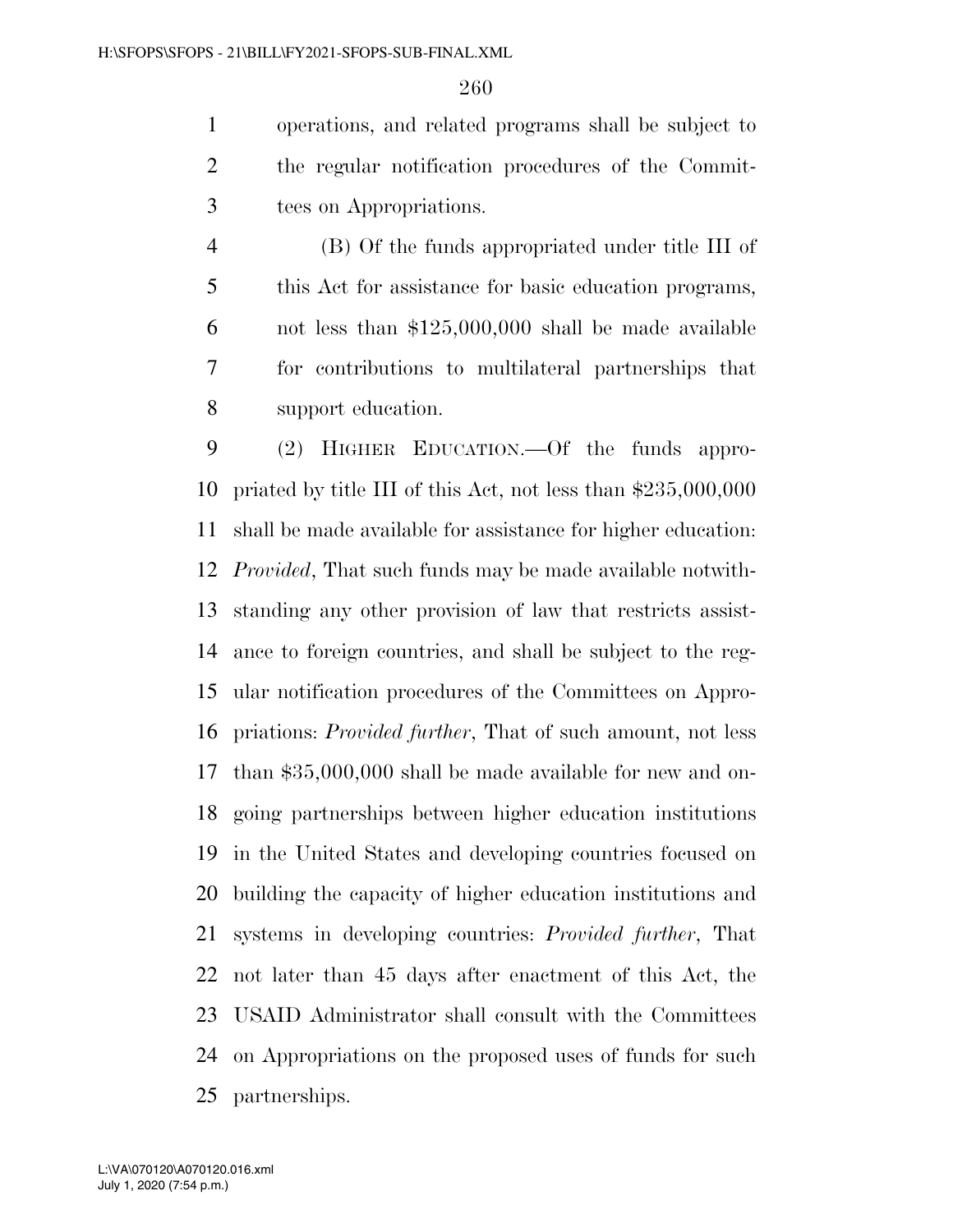(b) DEVELOPMENT PROGRAMS.—Of the funds appro- priated by this Act under the heading ''Development As- sistance'', not less than \$17,000,000 shall be made avail- able for cooperative development programs of USAID and not less than \$30,000,000 shall be made available for the American Schools and Hospitals Abroad program.

(c) ENVIRONMENT PROGRAMS.—

 $(1)(A)$  Funds appropriated by this Act to carry out the provisions of sections 103 through 106, and chapter 4 of part II, of the Foreign Assistance Act of 1961 may be used, notwithstanding any other provision of law, except for the provisions of this subsection, to support environment programs.

 (B) Funds made available pursuant to this sub- section shall be subject to the regular notification procedures of the Committees on Appropriations.

 (C) Of the funds made available under the heading ''Economic Support Fund'' in this Act and prior Acts making appropriations for the Depart- ment of State, foreign operations, and related pro- grams, not less than \$500,000,000 shall be made available for a contribution, grant, or any other available funding mechanism to a dedicated inter- national fund to assist developing nations to reduce greenhouse gas emissions and pursue adaptation and

July 1, 2020 (7:54 p.m.) L:\VA\070120\A070120.016.xml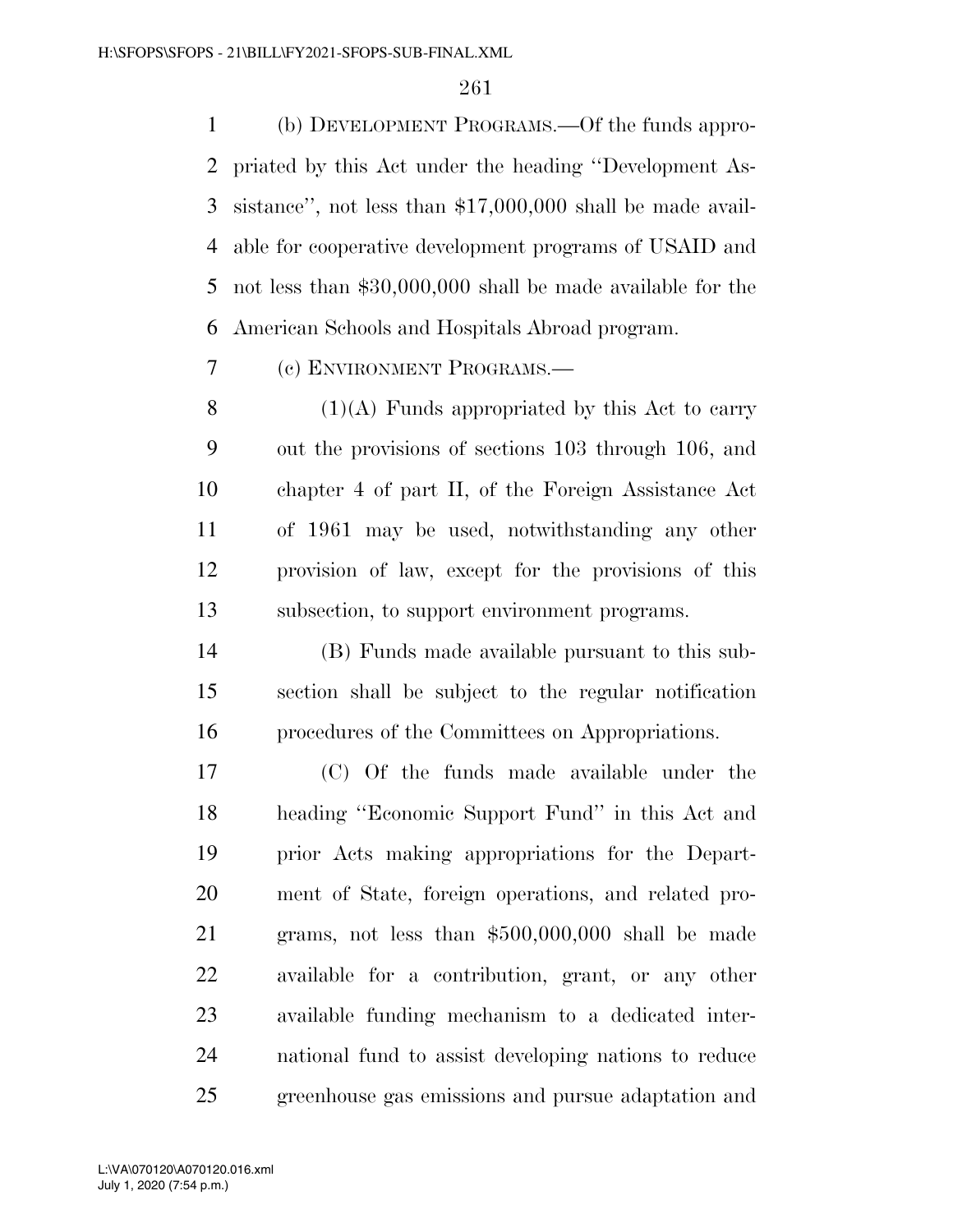mitigation strategies: *Provided*, That any such use of funds shall be subject to prior consultation with, and the regular notification procedures of, the Commit-tees on Appropriations.

 $5 \qquad (2)(A)$  Of the funds appropriated under title III of this Act, not less than \$315,000,000 shall be made available for biodiversity conservation pro-grams.

 (B) Not less than \$100,664,000 of the funds appropriated under titles III and IV of this Act shall be made available to combat the transnational threat of wildlife poaching and trafficking.

 (C) None of the funds appropriated under title IV of this Act may be made available for training or other assistance for any military unit or personnel that the Secretary of State determines has been credibly alleged to have participated in wildlife poaching or trafficking, unless the Secretary reports to the appropriate congressional committees that to do so is in the national security interest of the United States.

 (D) Funds appropriated by this Act for bio- diversity programs shall not be used to support the expansion of industrial scale logging or any other in-dustrial scale extractive activity into areas that were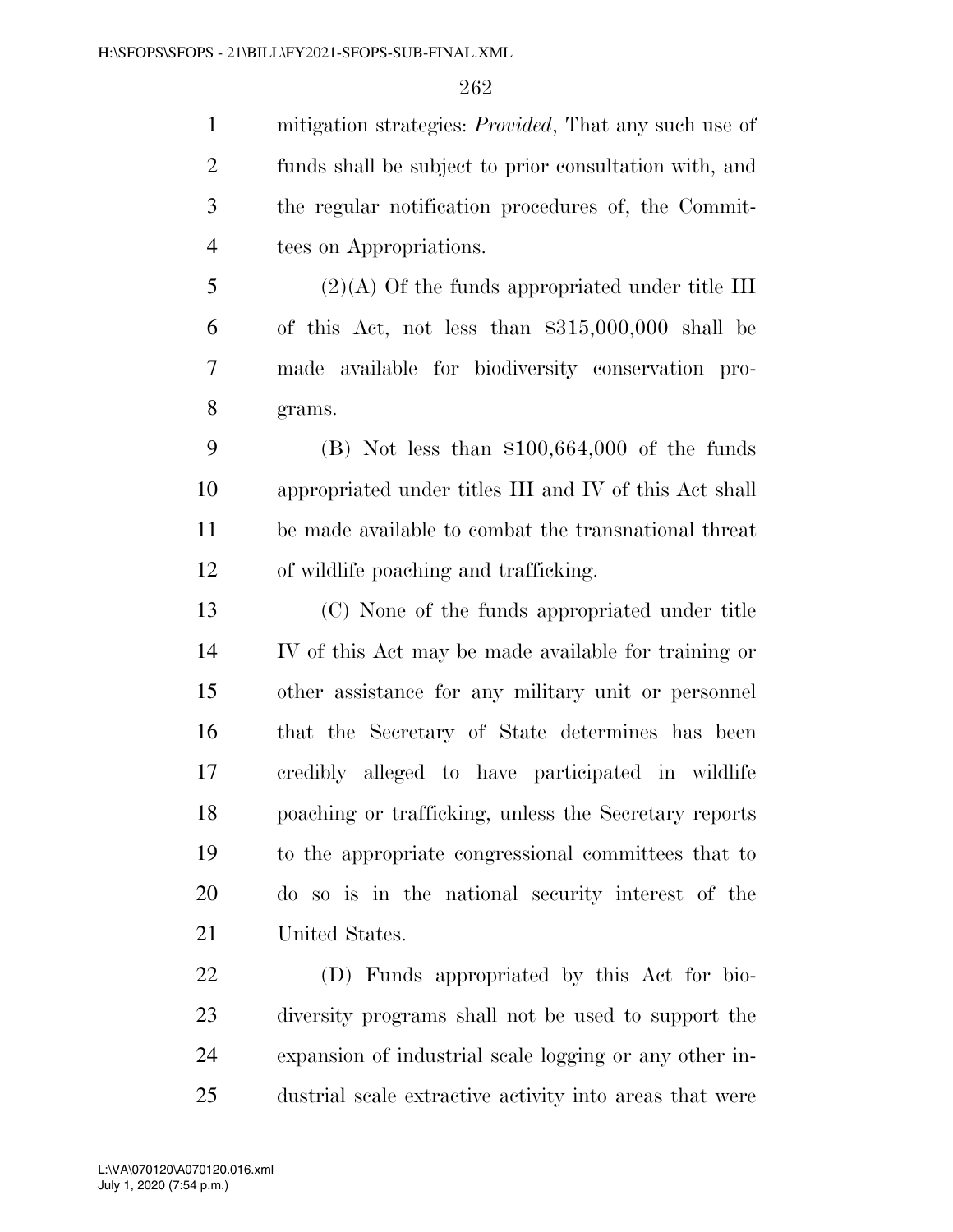primary/intact tropical forests as of December 30, 2013, and the Secretary of the Treasury shall in- struct the United States executive directors of each international financial institutions (IFI) to use the voice and vote of the United States to oppose any financing of any such activity.

 (3) The Secretary of the Treasury shall instruct the United States executive director of each IFI that it is the policy of the United States to use the voice and vote of the United States, in relation to any loan, grant, strategy, or policy of such institution, regarding the construction of any large dam in a manner consistent with the criteria set forth in Sen- ate Report 114–79, while also considering whether the project involves important foreign policy objec-tives.

 (4) Of the funds appropriated under title III of this Act, not less than \$135,000,000 shall be made available for sustainable landscapes programs.

 (5) Of the funds appropriated under title III of this Act, not less than \$177,000,000 shall be made available for adaptation programs.

 (6) Of the funds appropriated under title III of this Act, not less than \$179,000,000 shall be made available for renewable energy programs.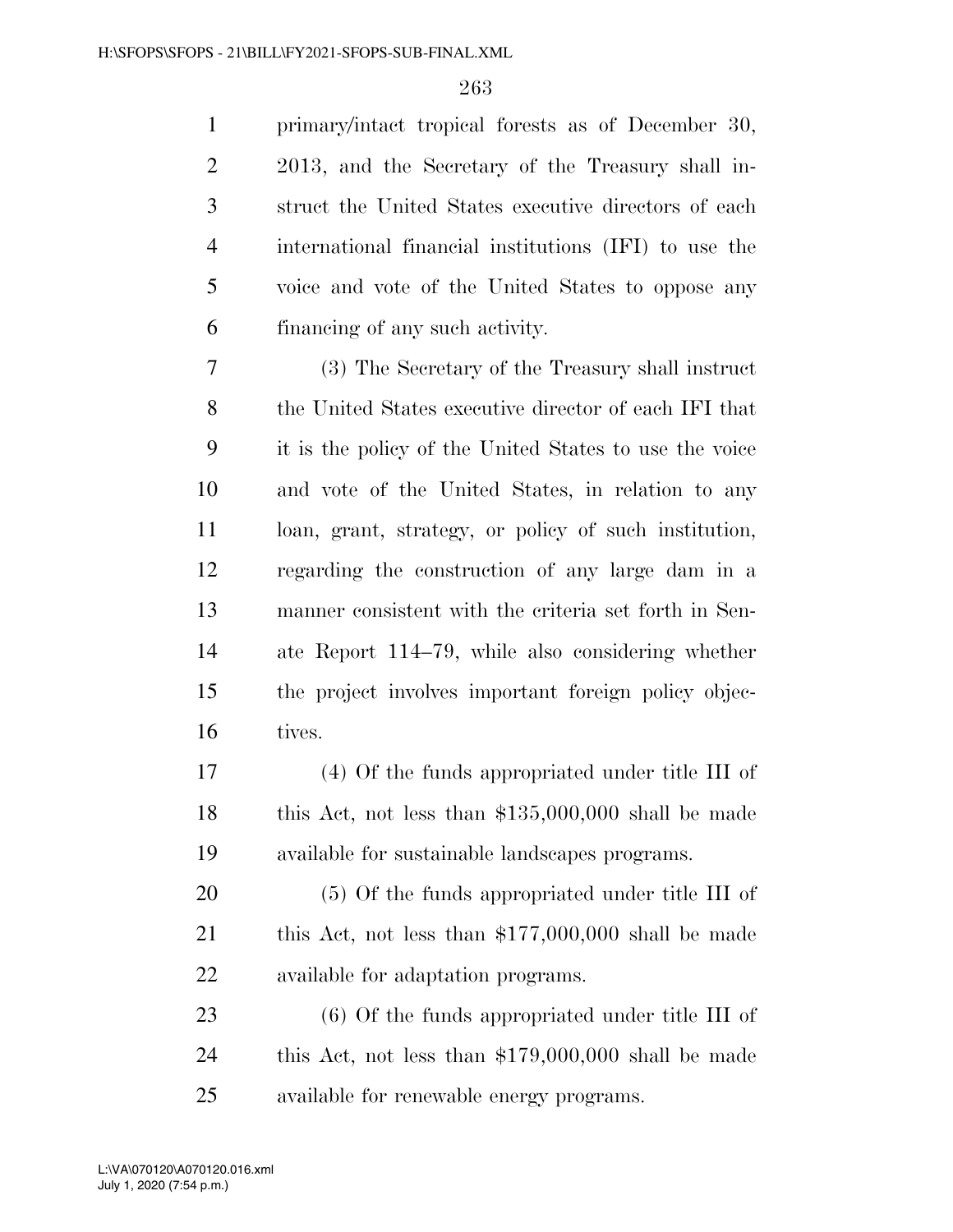(d) FOOD SECURITY AND AGRICULTURAL DEVELOP- MENT.—Of the funds appropriated by title III of this Act, not less than \$1,005,600,000 shall be made available for food security and agricultural development programs to carry out the purposes of the Global Food Security Act of 2016 (Public Law 114–195): *Provided*, That funds may be made available for a contribution as authorized by sec- tion 3202 of the Food, Conservation, and Energy Act of 2008 (Public Law 110–246), as amended by section 3310 of the Agriculture Improvement Act of 2018 (Public Law 115–334).

 (e) MICRO, SMALL, AND MEDIUM-SIZED ENTER- PRISES.—Of the funds appropriated by this Act, not less than \$265,000,000 shall be made available to support the development of, and access to financing for, micro, small, and medium-sized enterprises that benefit the poor, espe-cially women.

 (f) PROGRAMS TO COMBAT TRAFFICKING IN PER- SONS.—Of the funds appropriated by this Act under the headings ''Development Assistance'', ''Economic Support Fund'', ''Assistance for Europe, Eurasia and Central Asia'', and ''International Narcotics Control and Law En- forcement'', not less than \$67,000,000 shall be made available for activities to combat trafficking in persons internationally, of which not less than \$45,000,000 shall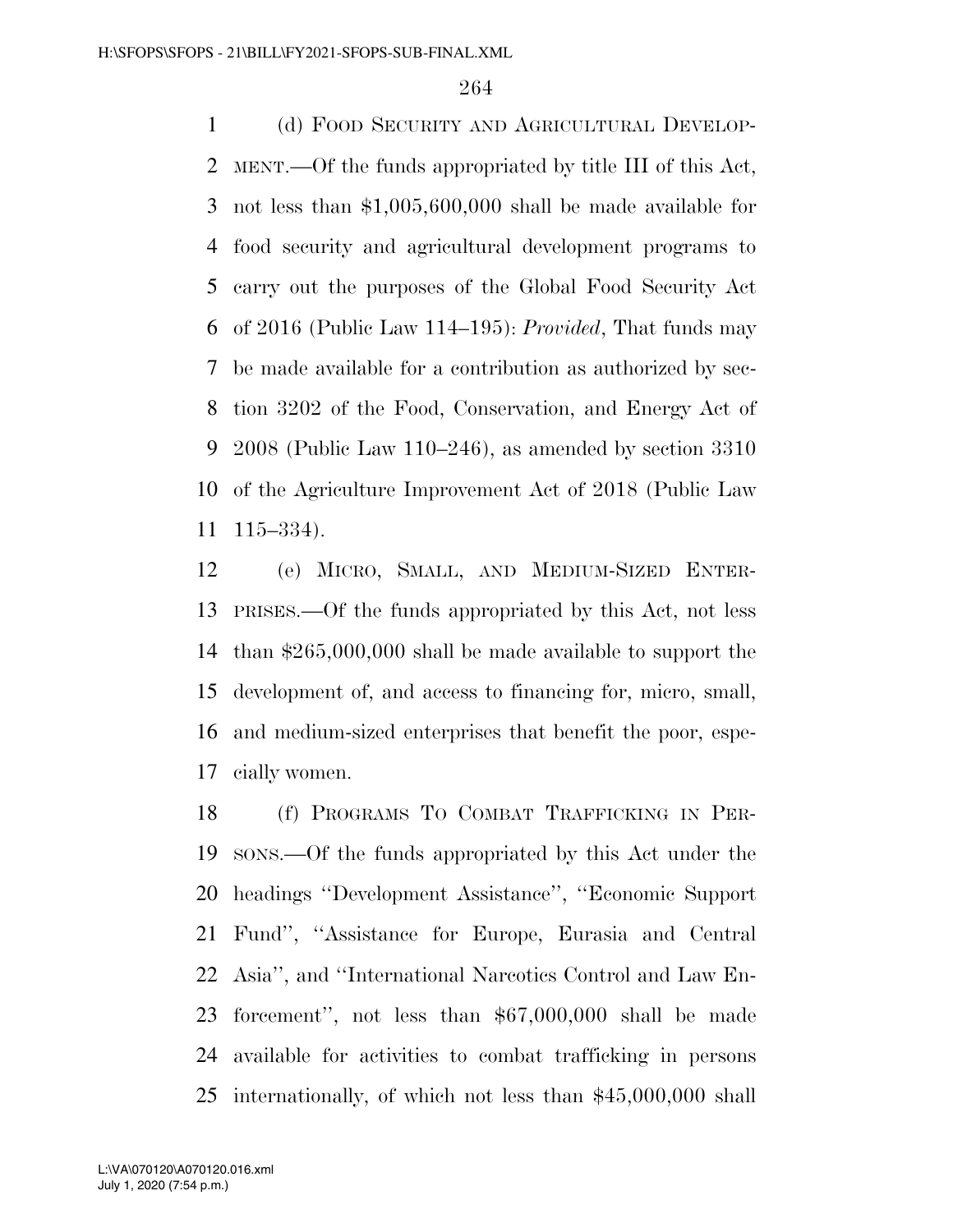be from funds made available under the heading ''Inter- national Narcotics Control and Law Enforcement'': *Pro- vided*, That funds appropriated by this Act that are made available for programs to end modern slavery shall be in addition to funds made available by this subsection to combat trafficking in persons.

 (g) RECONCILIATION PROGRAMS.—Of the funds ap- propriated by this Act under the heading ''Development Assistance'', not less than \$30,000,000 shall be made available to support people-to-people reconciliation pro- grams which bring together individuals of different ethnic, religious, and political backgrounds from areas of civil strife and war, including cross-border programs between Israelis and Palestinians: *Provided*, That the USAID Ad- ministrator shall consult with the Committees on Appro- priations, prior to the initial obligation of funds, on the uses of such funds, and such funds shall be subject to the regular notification procedures of the Committees on Ap- propriations: *Provided further,* That to the maximum ex- tent practicable, such funds shall be matched by sources other than the United States Government: *Provided fur- ther*, That such funds shall be administered by the Office of Conflict Management and Mitigation, USAID.

 (h) WATER AND SANITATION.—Of the funds appro-priated by this Act, not less than \$450,000,000 shall be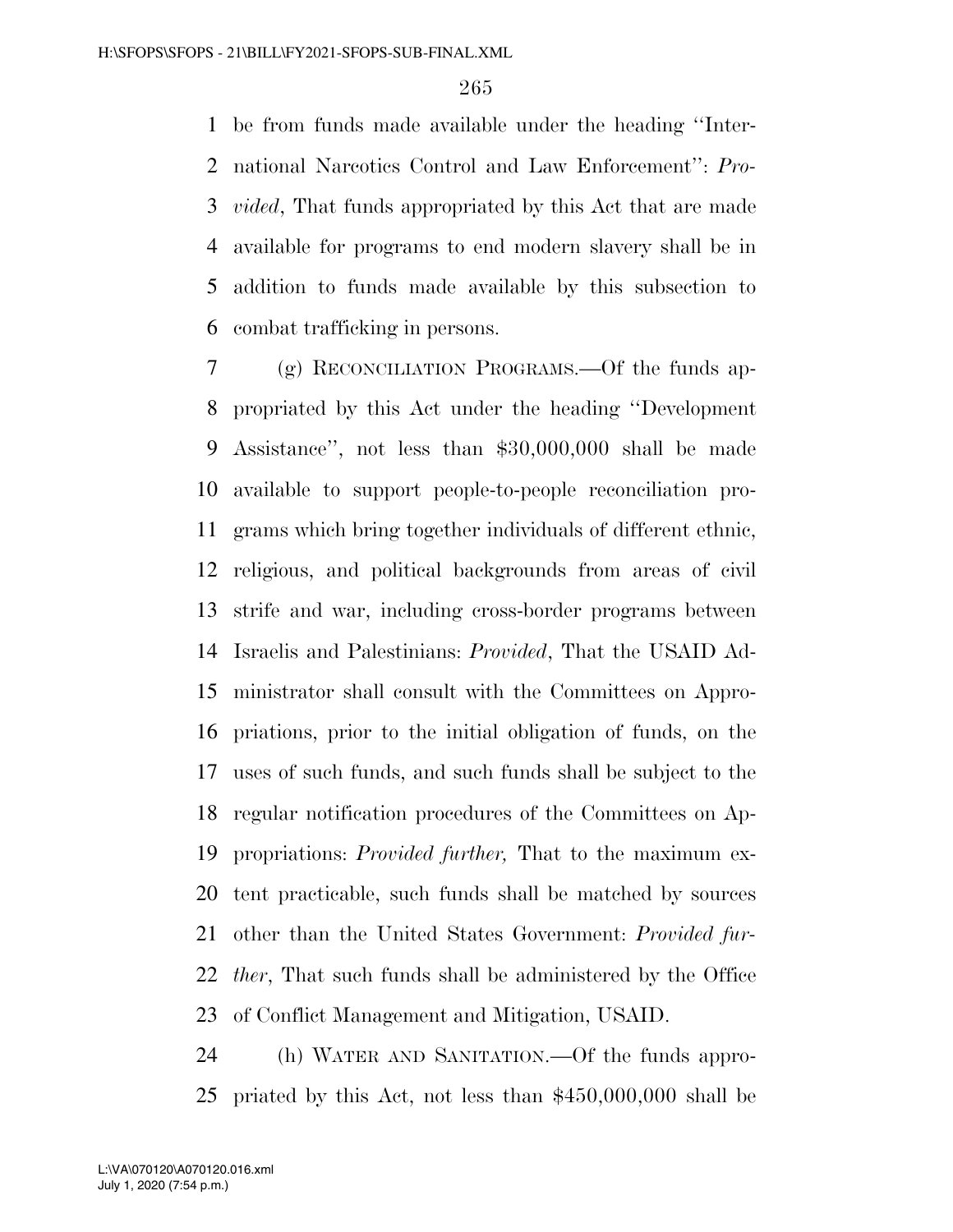made available for water supply and sanitation projects pursuant to section 136 of the Foreign Assistance Act of 1961, of which not less than \$225,000,000 shall be for programs in sub-Saharan Africa, and of which not less than \$15,000,000 shall be made available to support ini- tiatives by local communities in developing countries to build and maintain safe latrines.

### 8 BUDGET DOCUMENTS

 SEC. 7061. (a) OPERATING PLANS.—Not later than 45 days after enactment of this Act, each department, agency, or organization funded in titles I, II, and VI of this Act, and the Department of the Treasury and Inde- pendent Agencies funded in title III of this Act, including the Inter-American Foundation and the United States Af- rican Development Foundation, shall submit to the Com- mittees on Appropriations an operating plan for funds ap- propriated to such department, agency, or organization in such titles of this Act, or funds otherwise available for ob- ligation in fiscal year 2021, that provides details of the uses of such funds at the program, project, and activity level: *Provided*, That such plans shall include, as applica- ble, a comparison between the congressional budget jus- tification funding levels, the most recent congressional di- rectives or approved funding levels, and the funding levels proposed by the department or agency; and a clear, con-

July 1, 2020 (7:54 p.m.) L:\VA\070120\A070120.016.xml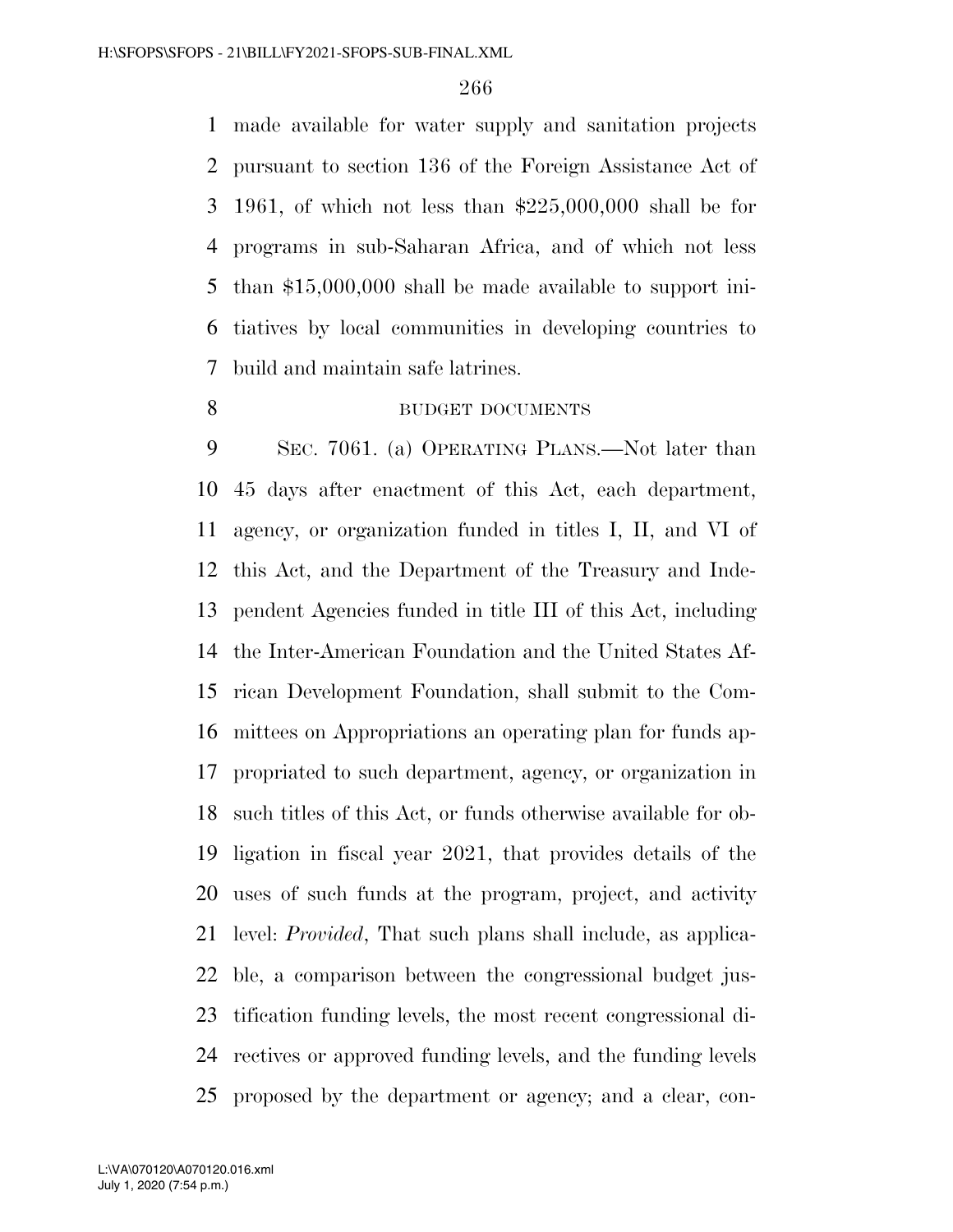cise, and informative description/justification: *Provided further*, That operating plans that include changes in lev- els of funding for programs, projects, and activities speci- fied in the congressional budget justification, in this Act, or amounts specifically designated in the respective tables included in the report accompanying this Act, as applica- ble, shall be subject to the notification and reprogramming requirements of section 7015 of this Act.

(b) SPEND PLANS.—

 (1) Not later than 90 days after enactment of this Act, the Secretary of State or Administrator of the United States Agency for International Develop- ment, as appropriate, shall submit to the Commit- tees on Appropriations a spend plan for funds made available by this Act, for—

 (A) assistance for Afghanistan, Iraq, Leb- anon, Pakistan, Colombia, and countries in Central America;

 (B) assistance made available pursuant to section 7047(d) of this Act to counter Russian 21 influence and aggression, except that such plan 22 shall be on a country-by-country basis;

 (C) assistance made available pursuant to section 7059 of this Act;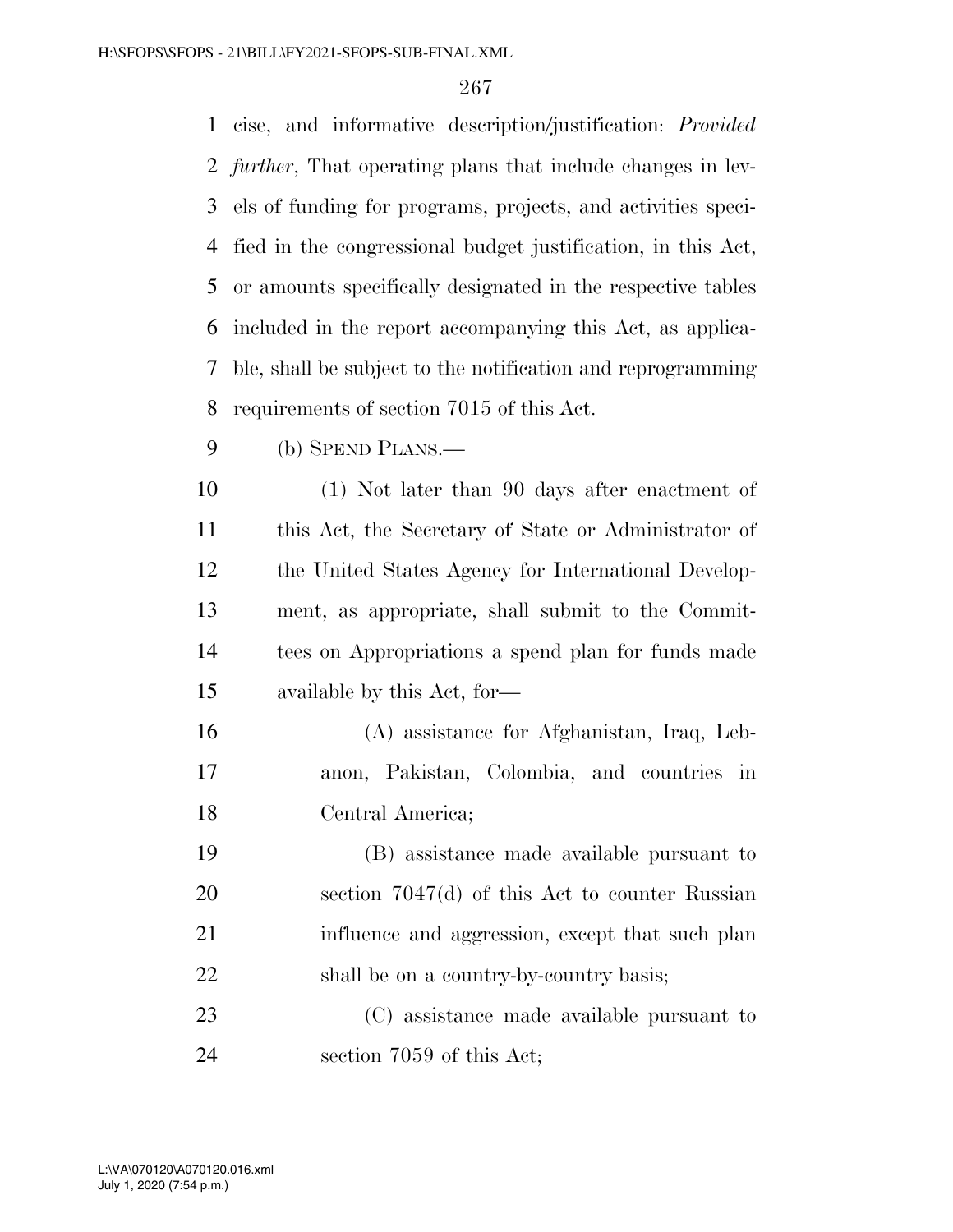| $\mathbf{1}$   | (D) the Indo-Pacific Strategy and the                    |
|----------------|----------------------------------------------------------|
| $\overline{2}$ | Countering Chinese Influence Fund;                       |
| 3              | (E) democracy programs, Power Africa,                    |
| $\overline{4}$ | Prosper Africa, and sectors enumerated in sub-           |
| 5              | sections (a), (c), (d), (e), (f), (g) and (h) of sec-    |
| 6              | tion 7060 of this Act;                                   |
| 7              | (F) funds provided under the heading                     |
| 8              | "International Narcotics Control and Law En-             |
| 9              | forcement" for International Organized Crime             |
| 10             | and for Cybercrime and Intellectual Property             |
| 11             | Rights: <i>Provided</i> , That the spend plans shall in- |
| 12             | clude bilateral and global programs funded               |
| 13             | under such heading along with a brief descrip-           |
| 14             | tion of the activities planned for each country;         |
| 15             | and                                                      |
| 16             | (G) the regional security initiatives de-                |
| 17             | scribed under this heading in Senate Report              |
| 18             | 116-126.                                                 |
| 19             | $(2)$ Not later than 90 days after enactment of          |
| <b>20</b>      | this Act, the Secretary of the Treasury shall submit     |
| 21             | to the Committees on Appropriations a detailed           |
| 22             | spend plan for funds made available by this Act          |
| 23             | under the heading "Department of the Treasury,           |
| 24             | International Affairs Technical Assistance" in title     |
| 25             | Ш.                                                       |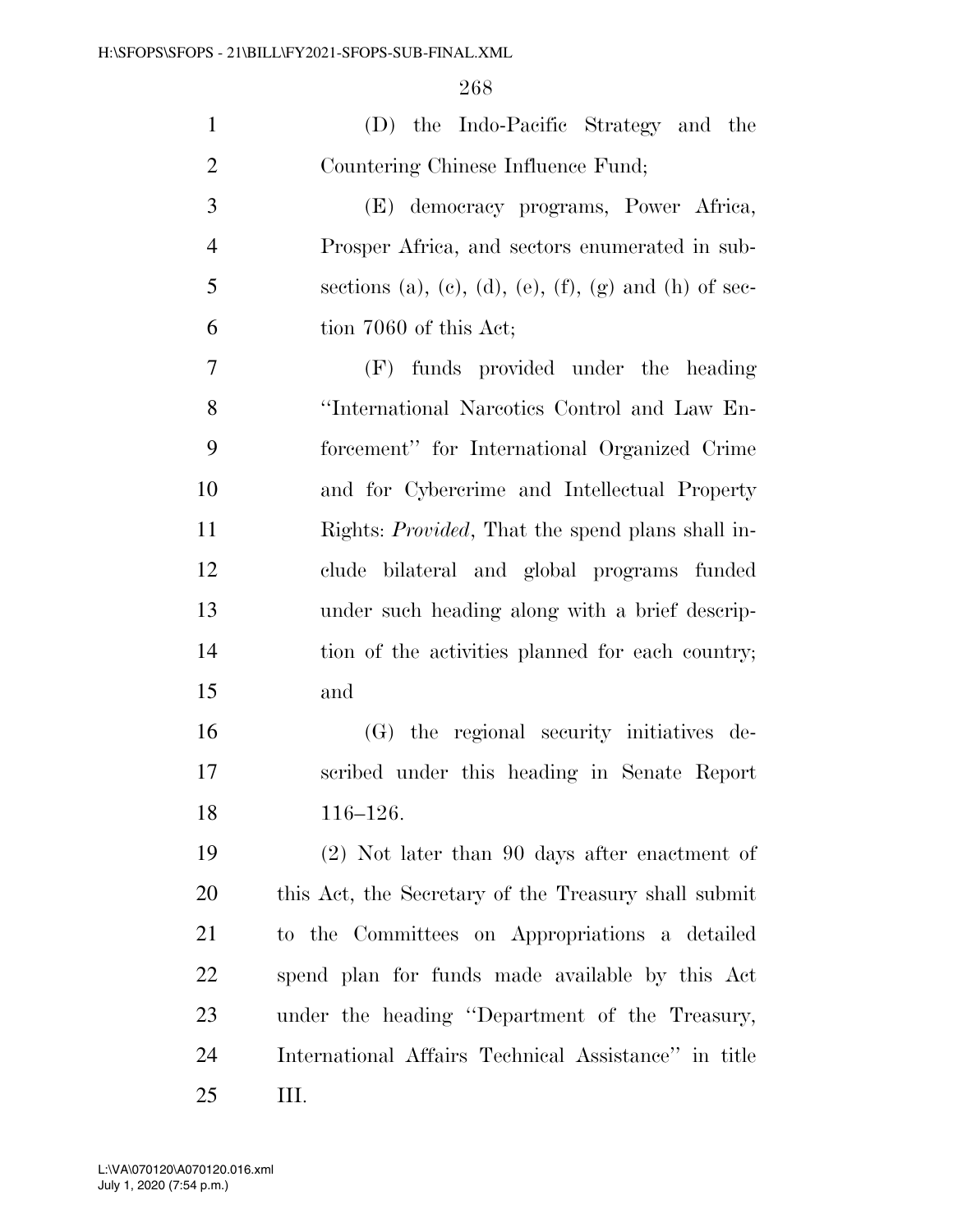(c) CLARIFICATION.—The spend plans referenced in subsection (b) shall not be considered as meeting the noti- fication requirements in this Act or under section 634A of the Foreign Assistance Act of 1961.

(d) CONGRESSIONAL BUDGET JUSTIFICATION.—

 (1) SUBMISSION.—The congressional budget justification for Department of State operations and foreign operations shall be provided to the Commit- tees on Appropriations concurrent with the date of submission of the President's budget for fiscal year 2022: *Provided*, That the appendices for such jus- tification shall be provided to the Committees on Ap- propriations not later than 10 calendar days there-after.

 (2) MULTI-YEAR AVAILABILITY OF CERTAIN FUNDS.—The Secretary of State and the USAID Administrator shall include in the congressional budget justification a detailed justification for multi- year availability for any funds requested under the headings ''Diplomatic Programs'' and ''Operating Expenses''.

#### 22 REORGANIZATION

SEC. 7062. (a) OVERSIGHT.—

 (1) PRIOR CONSULTATION AND NOTIFICA-TION.—Funds appropriated by this Act, prior Acts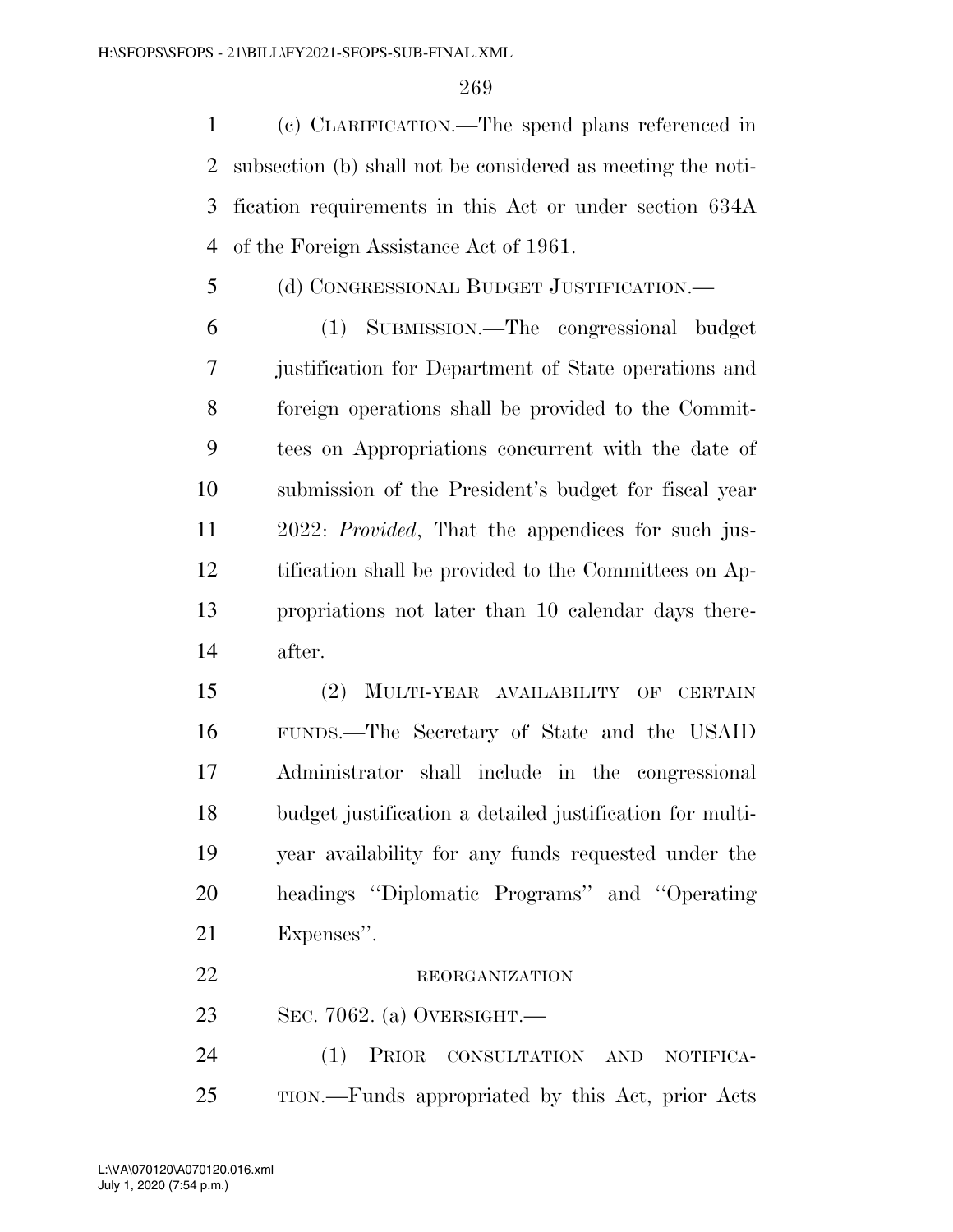making appropriations for the Department of State, foreign operations, and related programs, or any other Act may not be used to implement a reorga- nization, redesign, or other plan described in para- graph (2) by the Department of State, the United States Agency for International Development, or any other Federal department, agency, or organization funded by this Act without prior consultation by the head of such department, agency, or organization with the appropriate congressional committees: *Pro- vided*, That such funds shall be subject to the reg- ular notification procedures of the Committees on Appropriations: *Provided further*, That any such no- tification submitted to such Committees shall include a detailed justification for any proposed action, in- cluding the information specified under section 7073 of the joint explanatory statement accompanying the Department of State, Foreign Operations, and Re- lated Programs Appropriations Act, 2019 (division F of Public Law 116–6): *Provided further*, That con- gressional notifications submitted in prior fiscal years pursuant to similar provisions of law in prior Acts making appropriations for the Department of State, foreign operations, and related programs may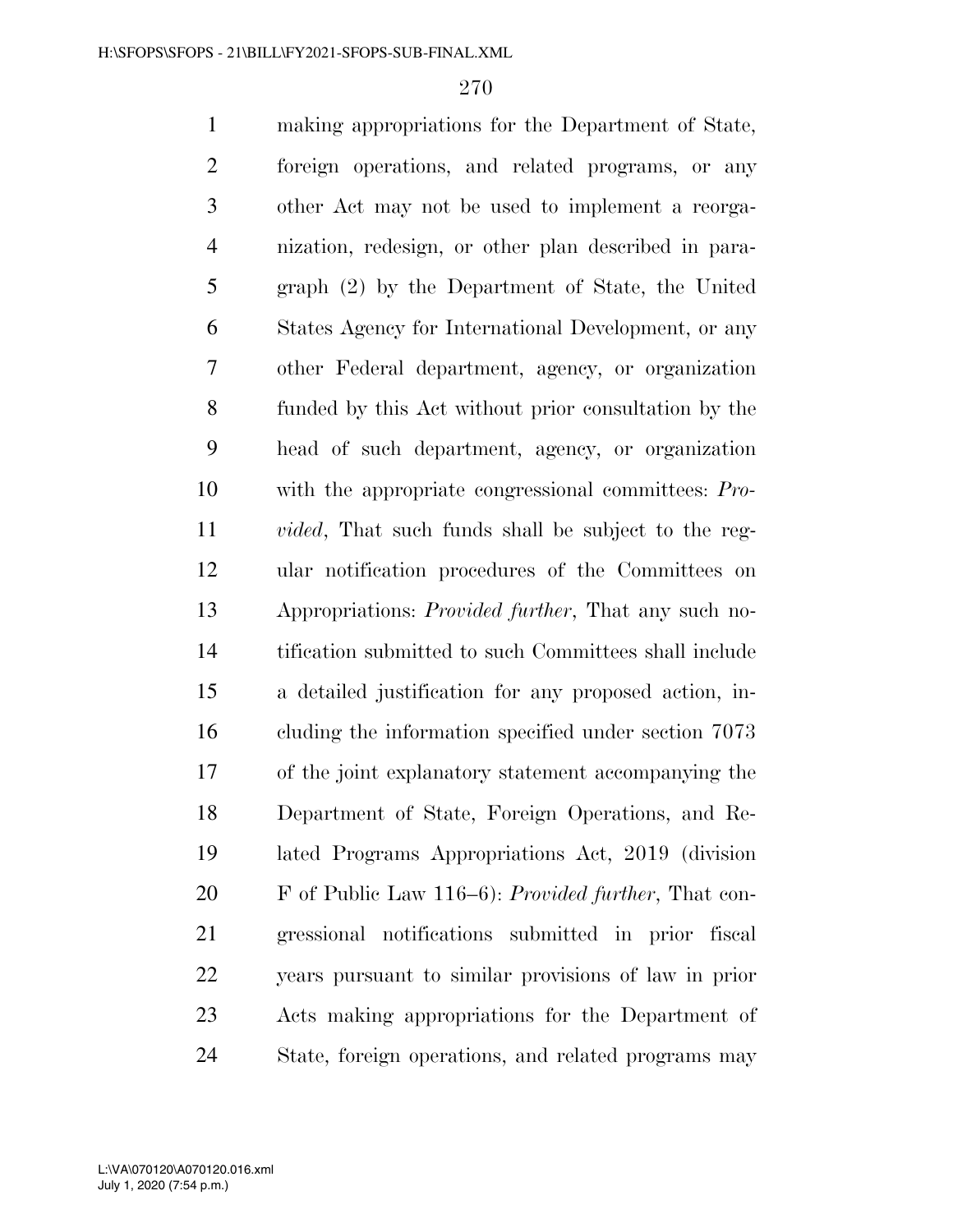be deemed to meet the notification requirements of this section.

 (2) DESCRIPTION OF ACTIVITIES.—Pursuant to paragraph (1), a reorganization, redesign, or other plan shall include any action to—

 (A) expand, eliminate, consolidate, or downsize covered departments, agencies, or or- ganizations, including bureaus and offices with- in or between such departments, agencies, or organizations, including the transfer to other agencies of the authorities and responsibilities of such bureaus and offices;

 (B) expand, eliminate, consolidate, or downsize the United States official presence overseas, including at bilateral, regional, and multilateral diplomatic facilities and other plat-forms; or

 (C) reduce the size of the permanent Civil Service, Foreign Service, eligible family mem- ber, and locally employed staff workforce of the Department of State and USAID from the lev- els specified in sections 7063(d)(1) and 7064(i)(1) of this Act.

 (b) ADDITIONAL REQUIREMENTS AND LIMITA-TIONS.—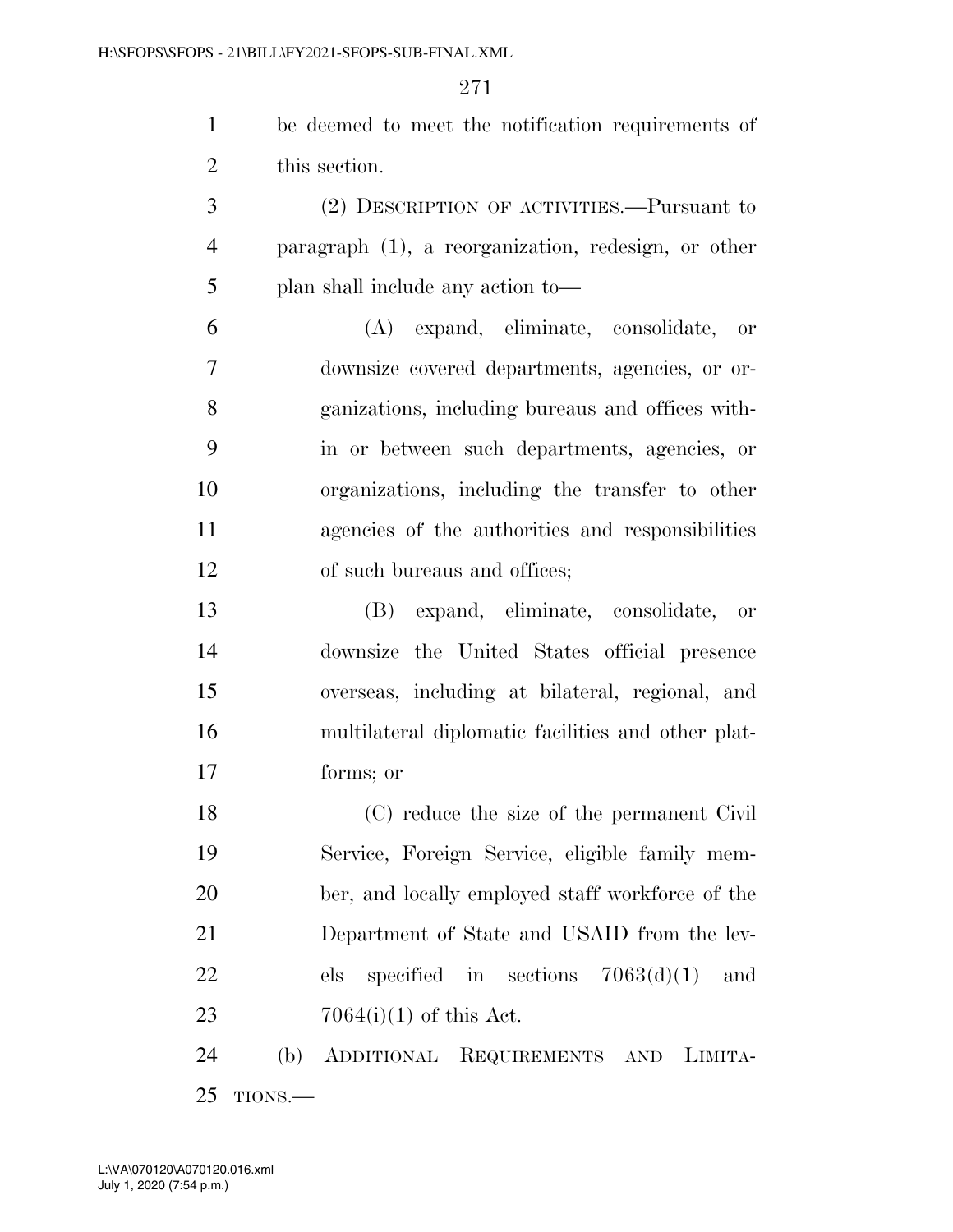(1) USAID REORGANIZATION.—Not later than 30 days after enactment of this Act, and quarterly thereafter until September 30, 2022, the USAID Administrator shall submit a report to the appro- priate congressional committees on the status of USAID's reorganization in the manner described in House Report 116–78.

8 (2) BUREAU OF POPULATION, REFUGEES, AND MIGRATION, DEPARTMENT OF STATE.—None of the funds appropriated by this Act, prior Acts making appropriations for the Department of State, foreign operations, and related programs, or any other Act may be used to downsize, downgrade, consolidate, close, move, or relocate the Bureau of Population, Refugees, and Migration, Department of State, or any activities of such Bureau, to another Federal agency.

 (3) ADMINISTRATION OF FUNDS.—Funds made available by this Act—

 (A) under the heading ''Migration and Refugee Assistance'' shall be administered by the Assistant Secretary for Population, Refu- gees, and Migration, Department of State, and this responsibility shall not be delegated; and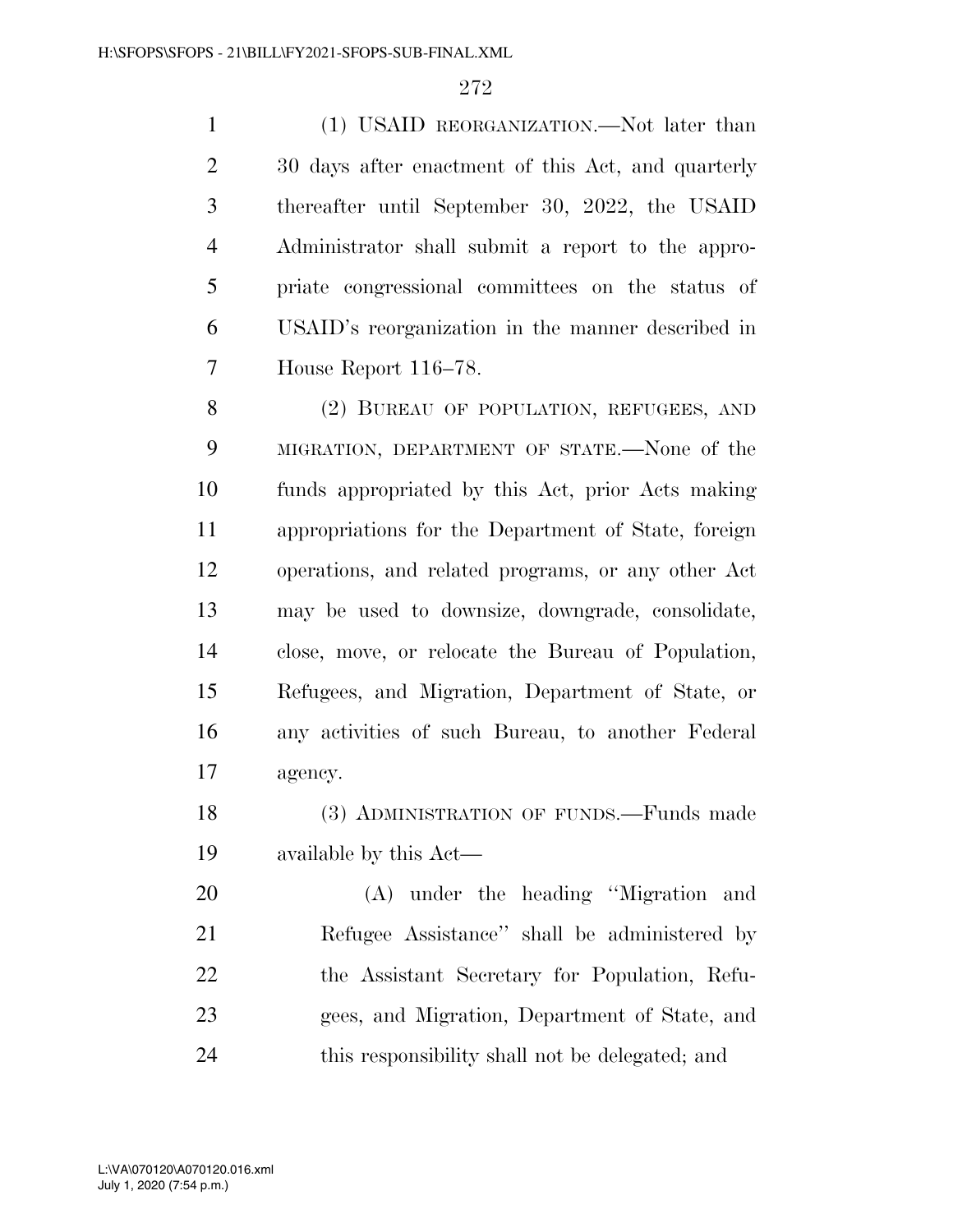(B) that are made available for the Office of Global Women's Issues shall be administered by the United States Ambassador-at-Large for Global Women's Issues, Department of State, and this responsibility shall not be delegated.

DEPARTMENT OF STATE MANAGEMENT

 SEC. 7063. (a) FINANCIAL SYSTEMS IMPROVE- MENT.—Funds appropriated by this Act for the operations of the Department of State under the headings ''Diplo- matic Programs'' and ''Capital Investment Fund'' shall be made available to implement the recommendations con- tained in the Foreign Assistance Data Review Findings Report (FADR) and the Office of Inspector General (OIG) report entitled ''Department Financial Systems Are Insuf- ficient to Track and Report on Foreign Assistance Funds'': *Provided*, That such funds may not be obligated for enhancements to, or expansions of, the Budget System Modernization Financial System, Central Resource Man- agement System, Joint Financial Management System, or Foreign Assistance Coordination and Tracking System until such updated plan is submitted to the Committees on Appropriations: *Provided further*, That such funds may not be obligated for new, or expansion of existing, ad hoc electronic systems to track commitments, obligations, or expenditures of funds unless the Secretary of State, fol-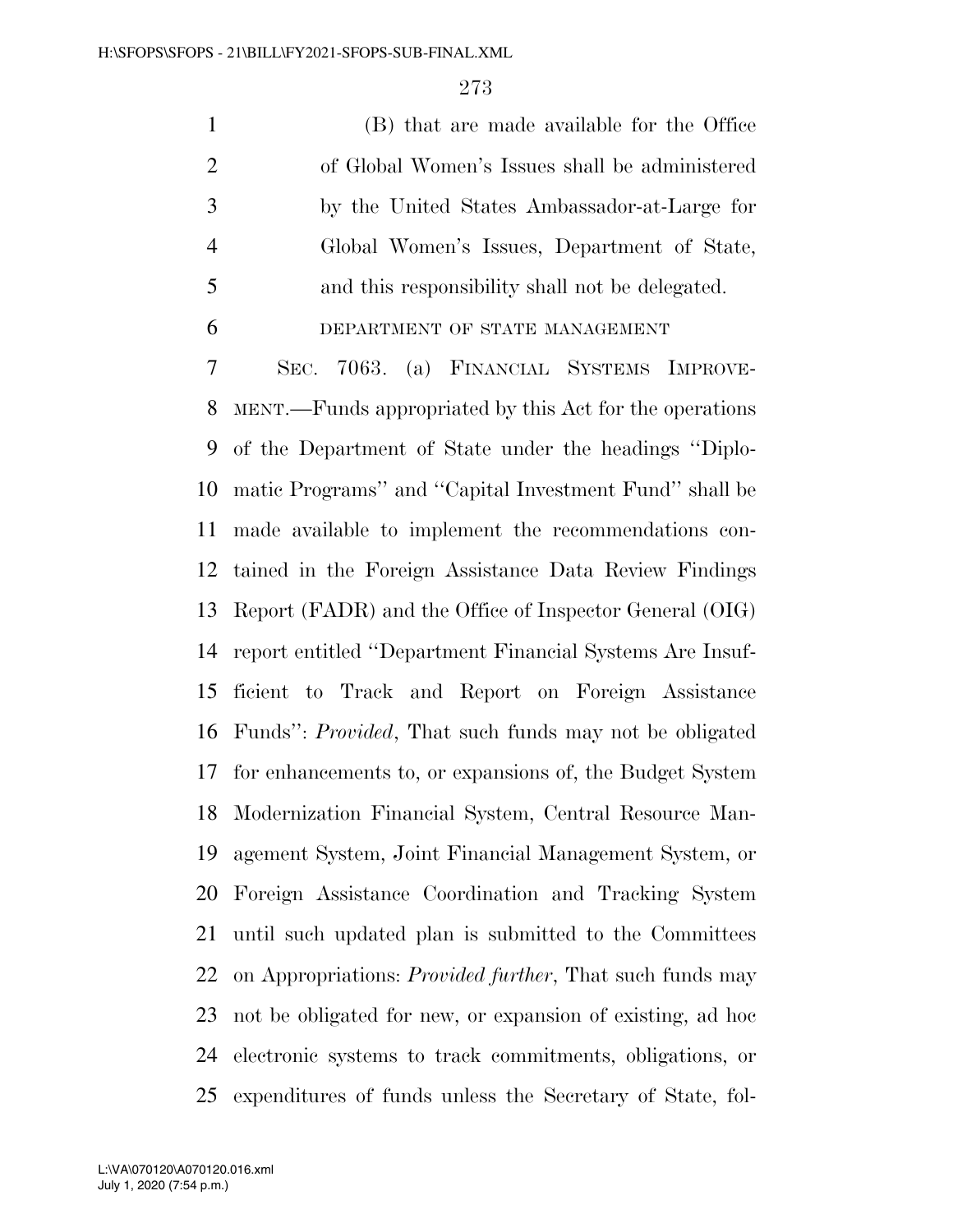lowing consultation with the Chief Information Officer of the Department of State, has reviewed and certified that such new system or expansion is consistent with the FADR and OIG recommendations: *Provided further*, That not later than 45 days after enactment of this Act, the Secretary of State shall submit to the Committees on Ap- propriations an update to the plan required under section 7006 of the Department of State, Foreign Operations, and Related Programs Appropriations Act, 2017 (division J of Public Law 115–31) for implementing the FADR and OIG recommendations.

 (b) WORKING CAPITAL FUND.—Funds appropriated by this Act or otherwise made available to the Department of State for payments to the Working Capital Fund may only be used for the service centers included in the Con- gressional Budget Justification, Department of State, Foreign Operations, and Related Programs, Fiscal Year 2021: *Provided*, That the amounts for such service centers shall be the amounts included in such budget justification, except as provided in section 7015(b) of this Act: *Provided further*, That Federal agency components shall be charged only for their direct usage of each Working Capital Fund service: *Provided further*, That prior to increasing the per- centage charged to Department of State bureaus and of-fices for procurement-related activities, the Secretary of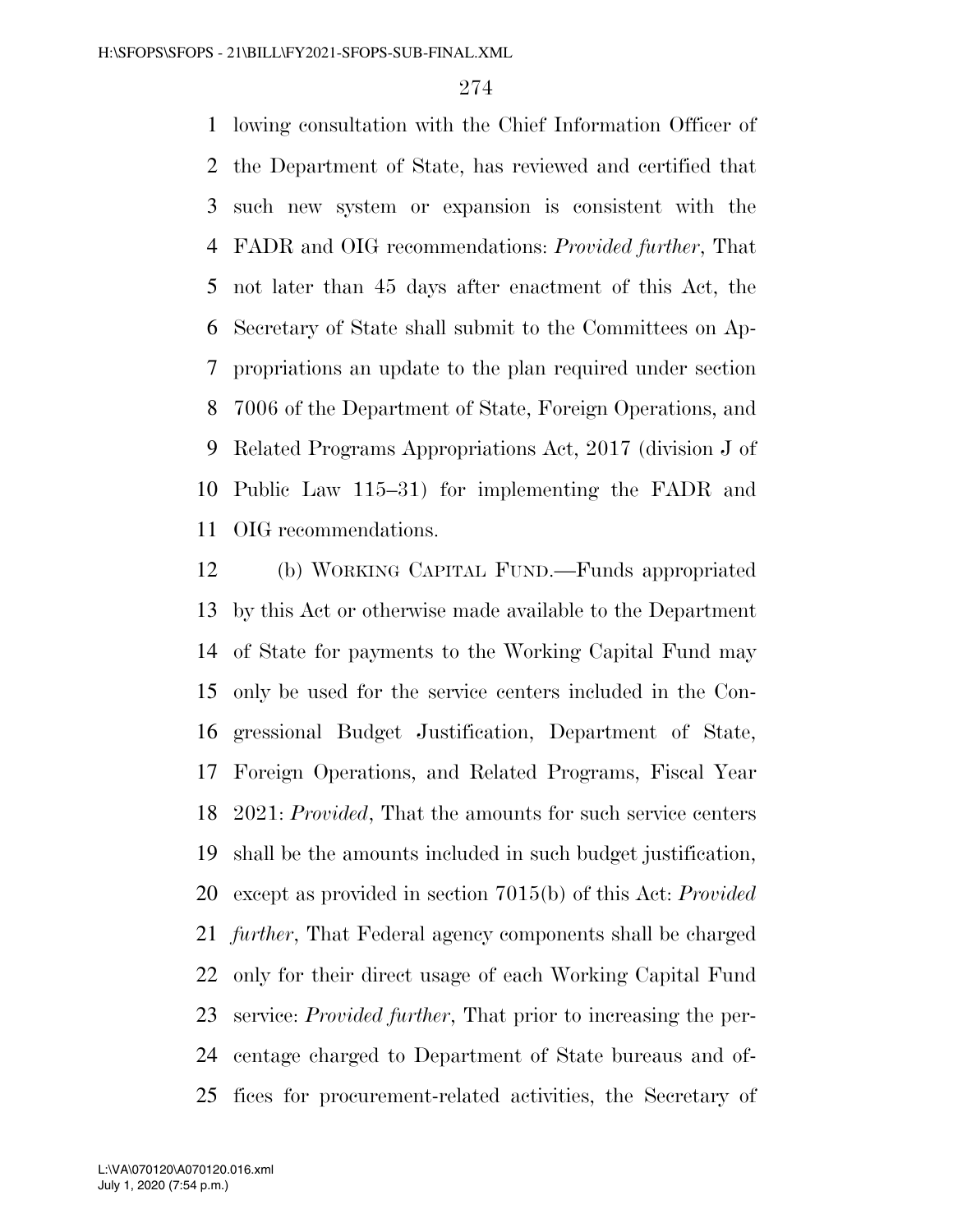State shall include the proposed increase in the Depart- ment of State budget justification or, at least 60 days prior to the increase, provide the Committees on Appro- priations a justification for such increase, including a de- tailed assessment of the cost and benefit of the services provided by the procurement fee: *Provided further*, That Federal agency components may only pay for Working Capital Fund services that are consistent with the purpose and authorities of such components: *Provided further*, That the Working Capital Fund shall be paid in advance or reimbursed at rates which will return the full cost of each service.

(c) CERTIFICATION.—

 (1) COMPLIANCE.—Not later than 45 days after the initial obligation of funds appropriated under titles III and IV of this Act that are made available to a Department of State bureau or office with responsibility for the management and over- sight of such funds, the Secretary of State shall cer- tify and report to the Committees on Appropria- tions, on an individual bureau or office basis, that such bureau or office is in compliance with Depart- ment and Federal financial and grants management policies, procedures, and regulations, as applicable.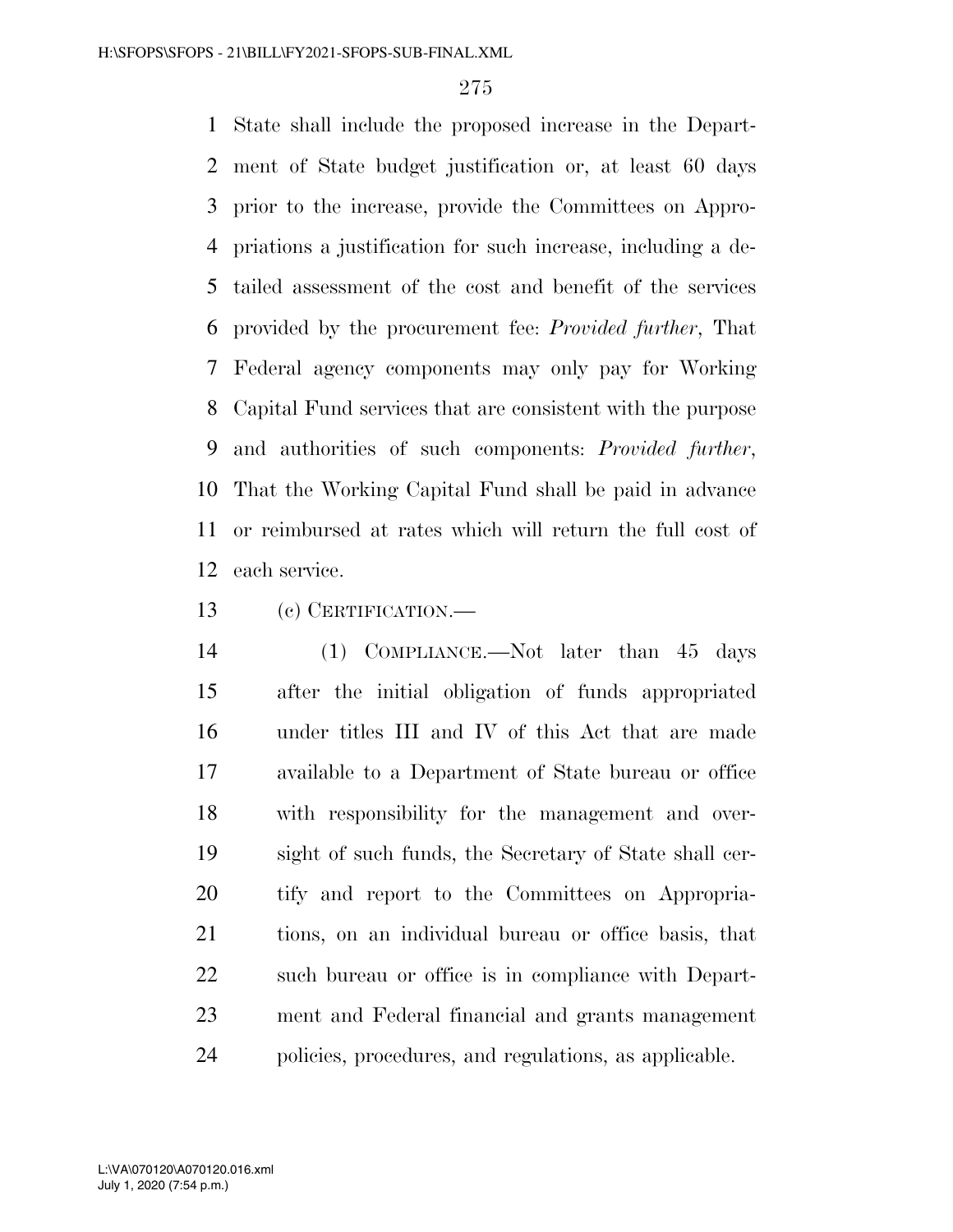| $\mathbf{1}$   | (2) CONSIDERATIONS.—When making a certifi-            |
|----------------|-------------------------------------------------------|
| $\overline{2}$ | cation required by paragraph (1), the Secretary of    |
| 3              | State shall consider the capacity of a bureau or of-  |
| $\overline{4}$ | fice to-                                              |
| 5              | (A) account for the obligated funds at the            |
| 6              | country and program level, as appropriate;            |
| 7              | (B) identify risks and develop mitigation             |
| 8              | and monitoring plans;                                 |
| 9              | (C) establish performance measures and                |
| 10             | indicators;                                           |
| 11             | (D) review activities and performance; and            |
| 12             | (E) assess final results and reconcile fi-            |
| 13             | nances.                                               |
| 14             | (3) PLAN.—If the Secretary of State is unable         |
| 15             | to make a certification required by paragraph $(1)$ , |
| 16             | the Secretary shall submit a plan and timeline de-    |
| 17             | tailing the steps to be taken to bring such bureau    |
| 18             | or office into compliance.                            |
| 19             | (d) PERSONNEL LEVELS.—                                |
| <b>20</b>      | (1) Funds made available by this Act are made         |
| 21             | available to support the permanent Foreign Service    |
| 22             | and Civil Service staff levels of the Department of   |
| 23             | State at not less than the hiring targets established |
| 24             | in the fiscal year 2020 operating plan.               |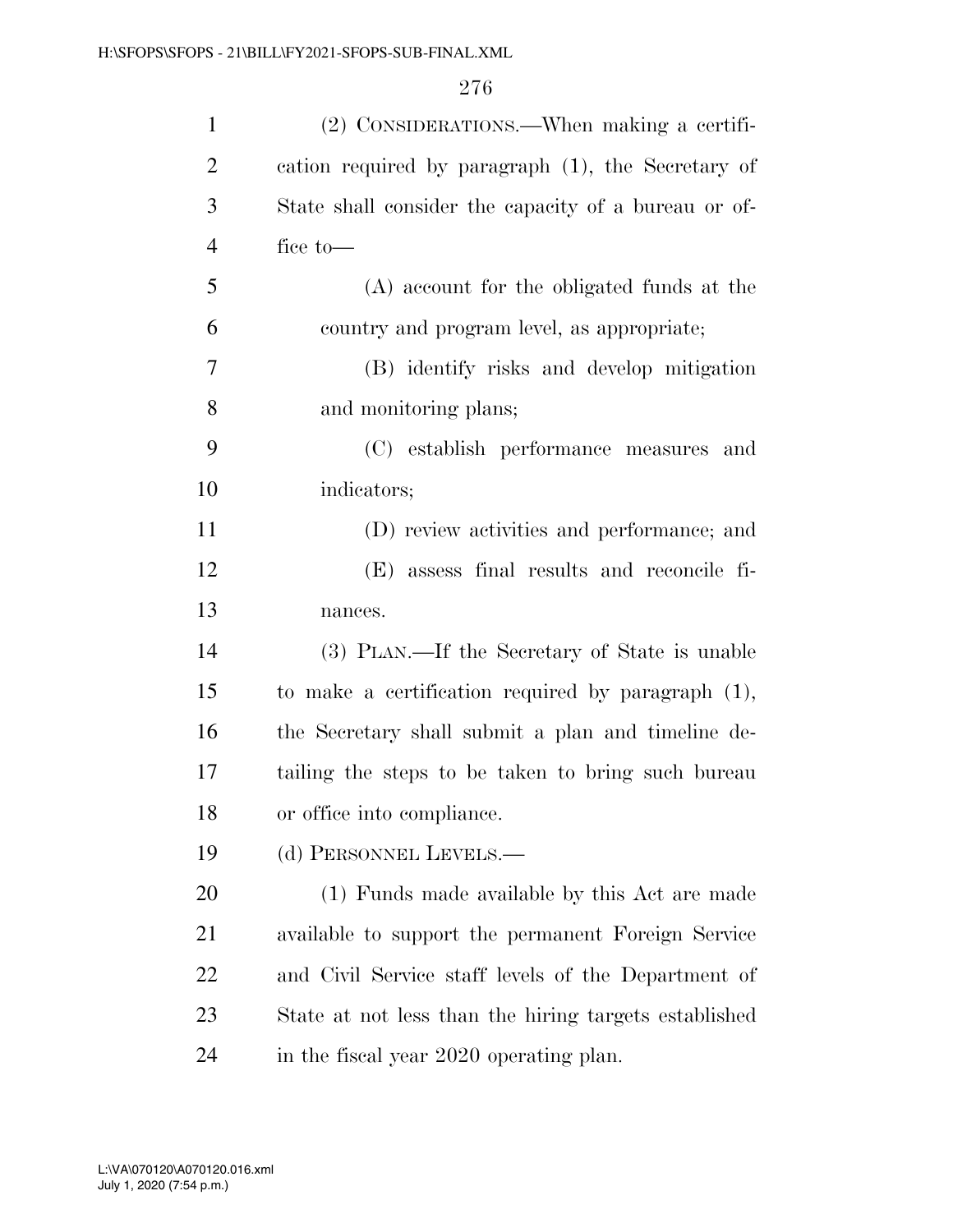(2) Not later than 60 days after enactment of this Act, and every 60 days thereafter until Sep- tember 30, 2022, the Secretary of State shall report to the appropriate congressional committees on the on-board personnel levels, hiring, and attrition of the Civil Service, Foreign Service, eligible family mem- ber, and locally employed staff workforce of the De- partment of State, on an operating unit-by-operating unit basis: *Provided*, That such report shall also in- clude a hiring plan, including timelines, for main- taining the agency-wide, on-board Foreign Service and Civil Service at not less than the levels specified in paragraph (1).

(e) INFORMATION TECHNOLOGY PLATFORM.—

 (1) None of the funds appropriated in title I of this Act under the heading ''Administration of For- eign Affairs'' may be made available for a new major information technology (IT) investment without the concurrence of the Chief Information Officer, De-partment of State.

 (2) None of the funds appropriated in title I of this Act under the heading ''Administration of For- eign Affairs'' may be used by an agency to submit a project proposal to the Technology Modernization Board for funding from the Technology Moderniza-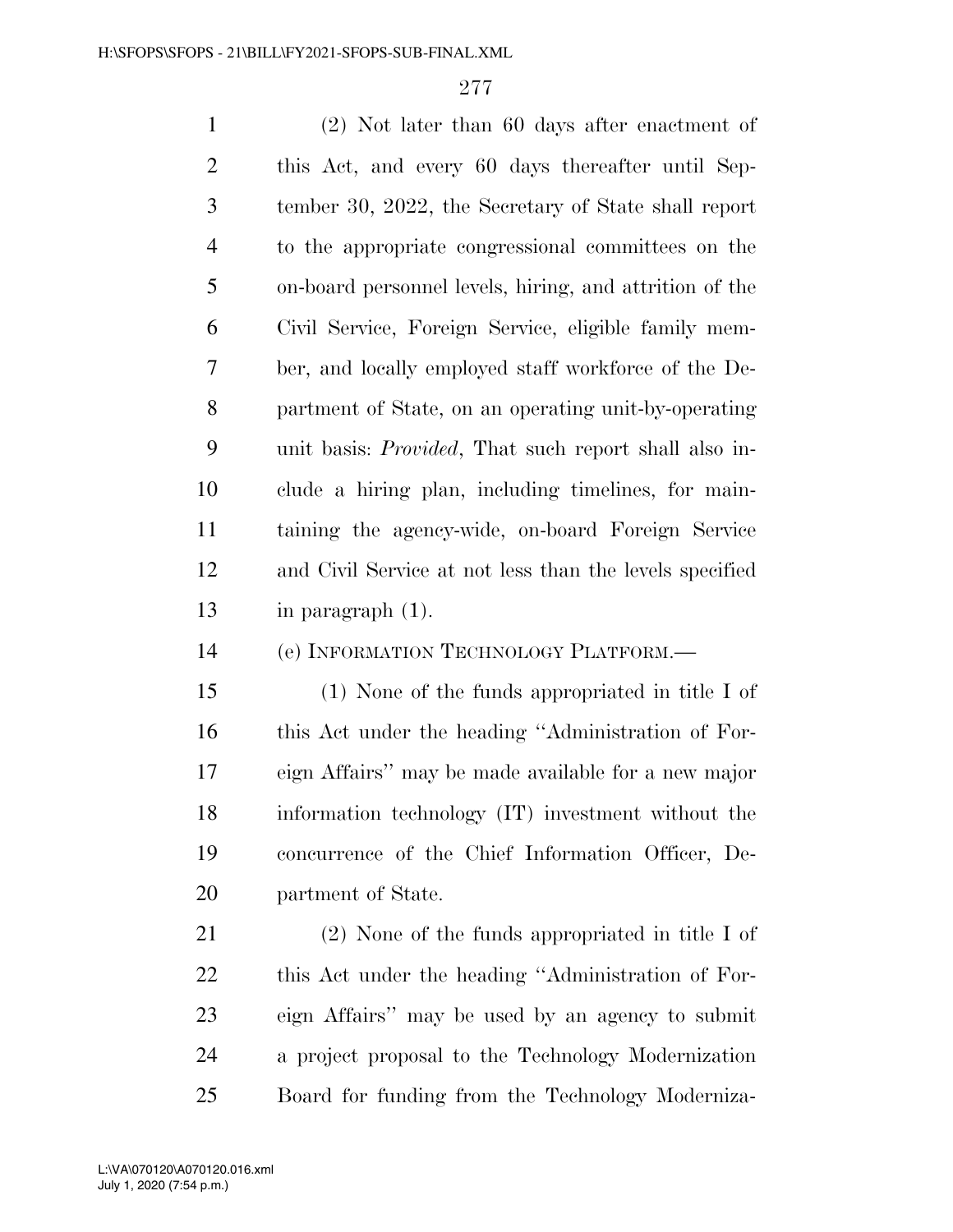| $\mathbf{1}$   | tion Fund unless, not later than 15 days in advance  |
|----------------|------------------------------------------------------|
| $\overline{2}$ | of submitting the project proposal to the Board, the |
| 3              | head of the agency—                                  |
| $\overline{4}$ | (A) notifies the Committees on Appropria-            |
| 5              | tions of the proposed submission of the project      |
| 6              | proposal; and                                        |
| 7              | (B) submits to the Committees on Appro-              |
| 8              | priations a copy of the project proposal.            |
| 9              | $(3)$ None of the funds appropriated in title I of   |
| 10             | this Act and prior Acts making appropriations for    |
| 11             | the Department of State, foreign operations, and re- |
| 12             | lated programs under the heading "Administration"    |
| 13             | of Foreign Affairs" may be used by an agency to      |
| 14             | carry out a project that is approved by the Board    |
| 15             | unless the head of the agency—                       |
| 16             | (A) submits to the Committees on Appro-              |
| 17             | priations a copy of the approved project pro-        |
| 18             | posal, including the terms of reimbursement of       |
| 19             | funding received for the project; and                |
| 20             | (B) agrees to submit to the Committees on            |
| 21             | Appropriations a copy of each report relating to     |
| 22             | the project that the head of the agency submits      |
| 23             | to the Board.                                        |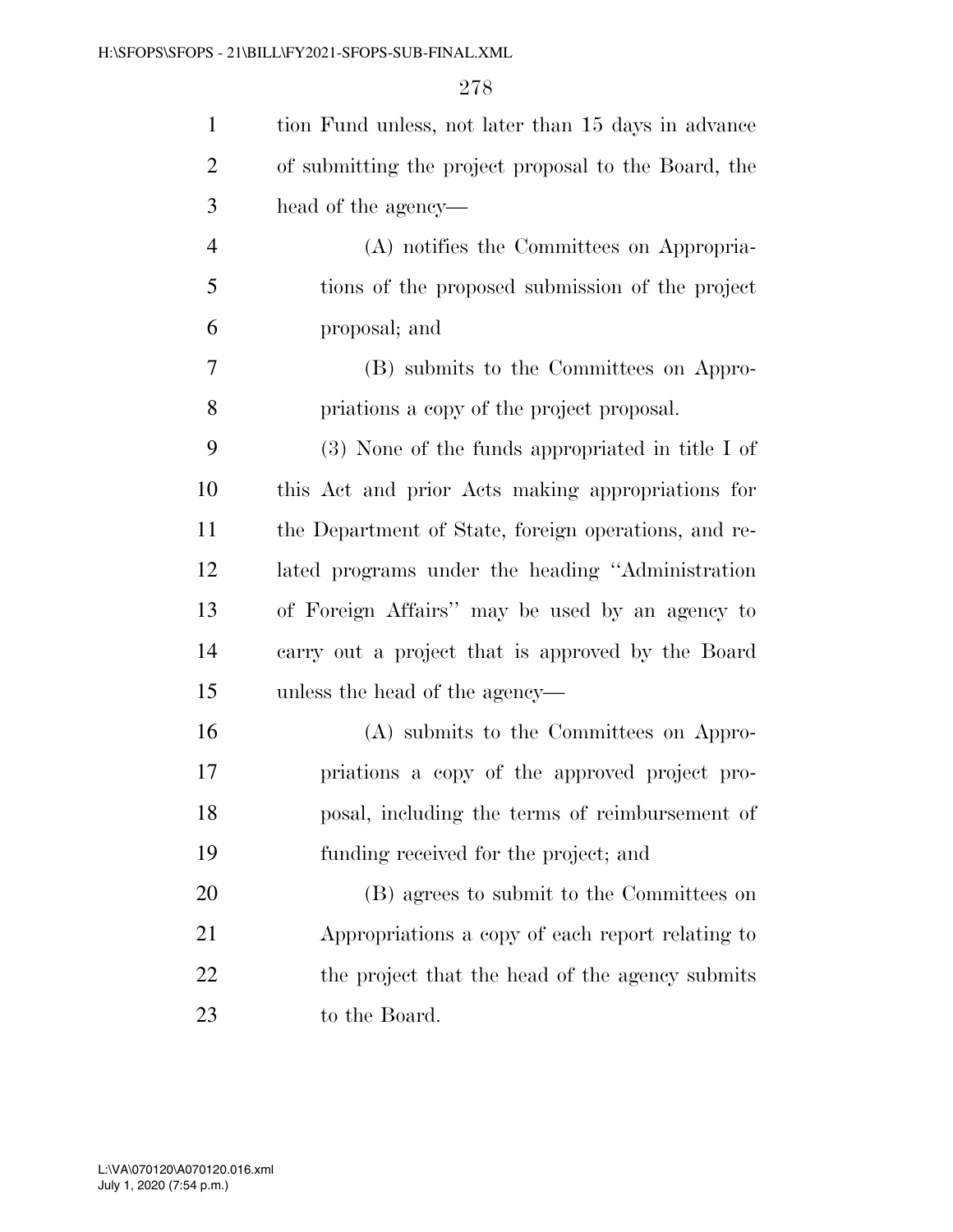UNITED STATES AGENCY FOR INTERNATIONAL

# DEVELOPMENT MANAGEMENT

 SEC. 7064. (a) AUTHORITY.—Up to \$100,000,000 of the funds made available in title III of this Act pursuant to or to carry out the provisions of part I of the Foreign Assistance Act of 1961, including funds appropriated under the heading ''Assistance for Europe, Eurasia and Central Asia'', may be used by the United States Agency for International Development to hire and employ individ- uals in the United States and overseas on a limited ap- pointment basis pursuant to the authority of sections 308 and 309 of the Foreign Service Act of 1980 (22 U.S.C. 3948 and 3949).

 (b) RESTRICTION.—The authority to hire individuals contained in subsection (a) shall expire on September 30, 2022.

 (c) PROGRAM ACCOUNT CHARGED.—The account charged for the cost of an individual hired and employed under the authority of this section shall be the account to which the responsibilities of such individual primarily relate: *Provided*, That funds made available to carry out this section may be transferred to, and merged with, funds appropriated by this Act in title II under the heading ''Op-erating Expenses''.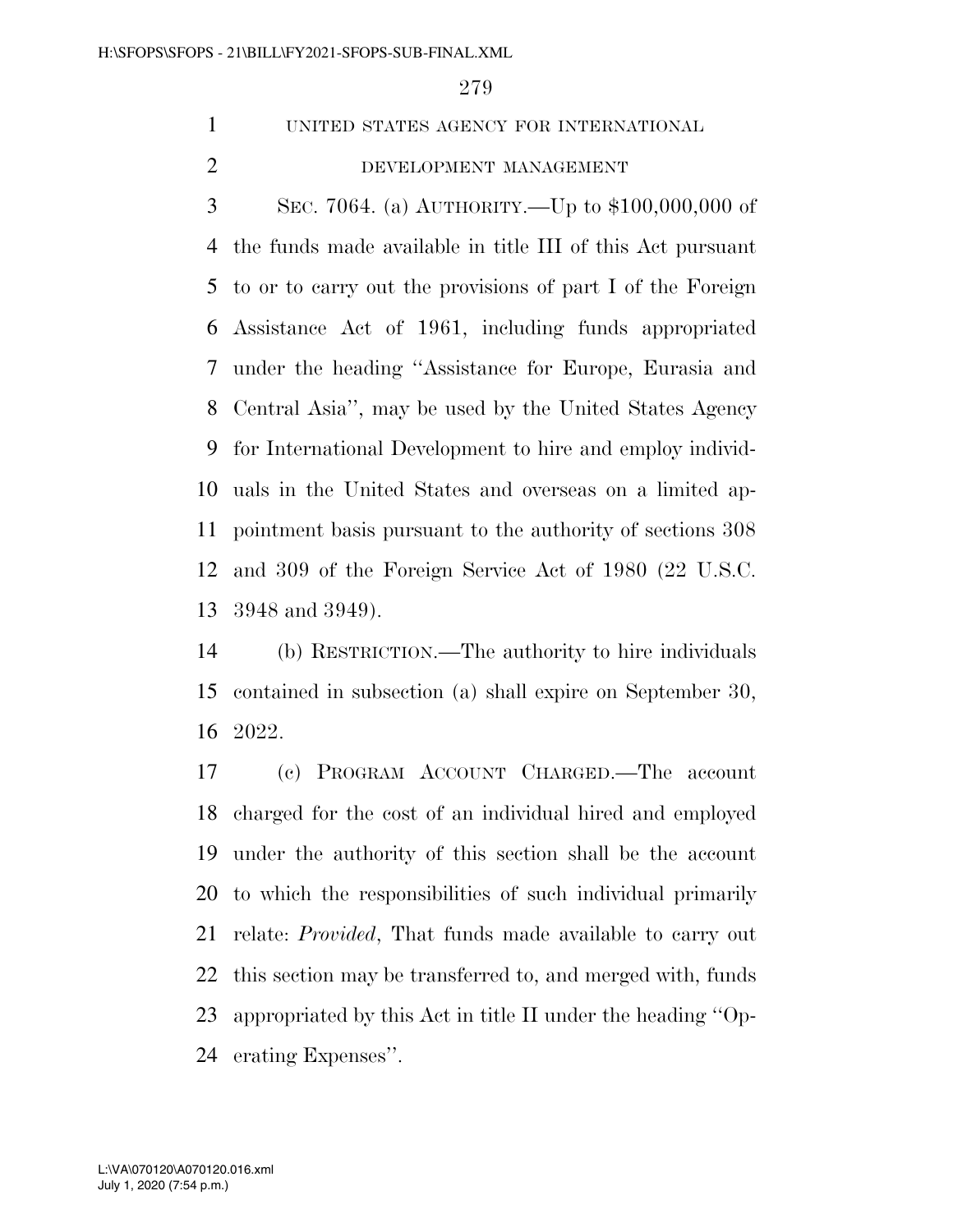(d) FOREIGN SERVICE LIMITED EXTENSIONS.—Indi- viduals hired and employed by USAID, with funds made available in this Act or prior Acts making appropriations for the Department of State, foreign operations, and re- lated programs, pursuant to the authority of section 309 of the Foreign Service Act of 1980 (22 U.S.C. 3949), may be extended for a period of up to 4 years notwithstanding the limitation set forth in such section.

 (e) DISASTER SURGE CAPACITY.—Funds appro- priated under title III of this Act to carry out part I of the Foreign Assistance Act of 1961, including funds ap- propriated under the heading ''Assistance for Europe, Eurasia and Central Asia'', may be used, in addition to funds otherwise available for such purposes, for the cost (including the support costs) of individuals detailed to or employed by USAID whose primary responsibility is to carry out programs in response to natural disasters, or man-made disasters subject to the regular notification procedures of the Committees on Appropriations.

 (f) PERSONAL SERVICES CONTRACTORS.—Funds ap- propriated by this Act to carry out chapter 1 of part I, chapter 4 of part II, and section 667 of the Foreign As- sistance Act of 1961, and title II of the Food for Peace Act (Public Law 83–480; 7 U.S.C. 1721 et seq.), may be used by USAID to employ up to 40 personal services con-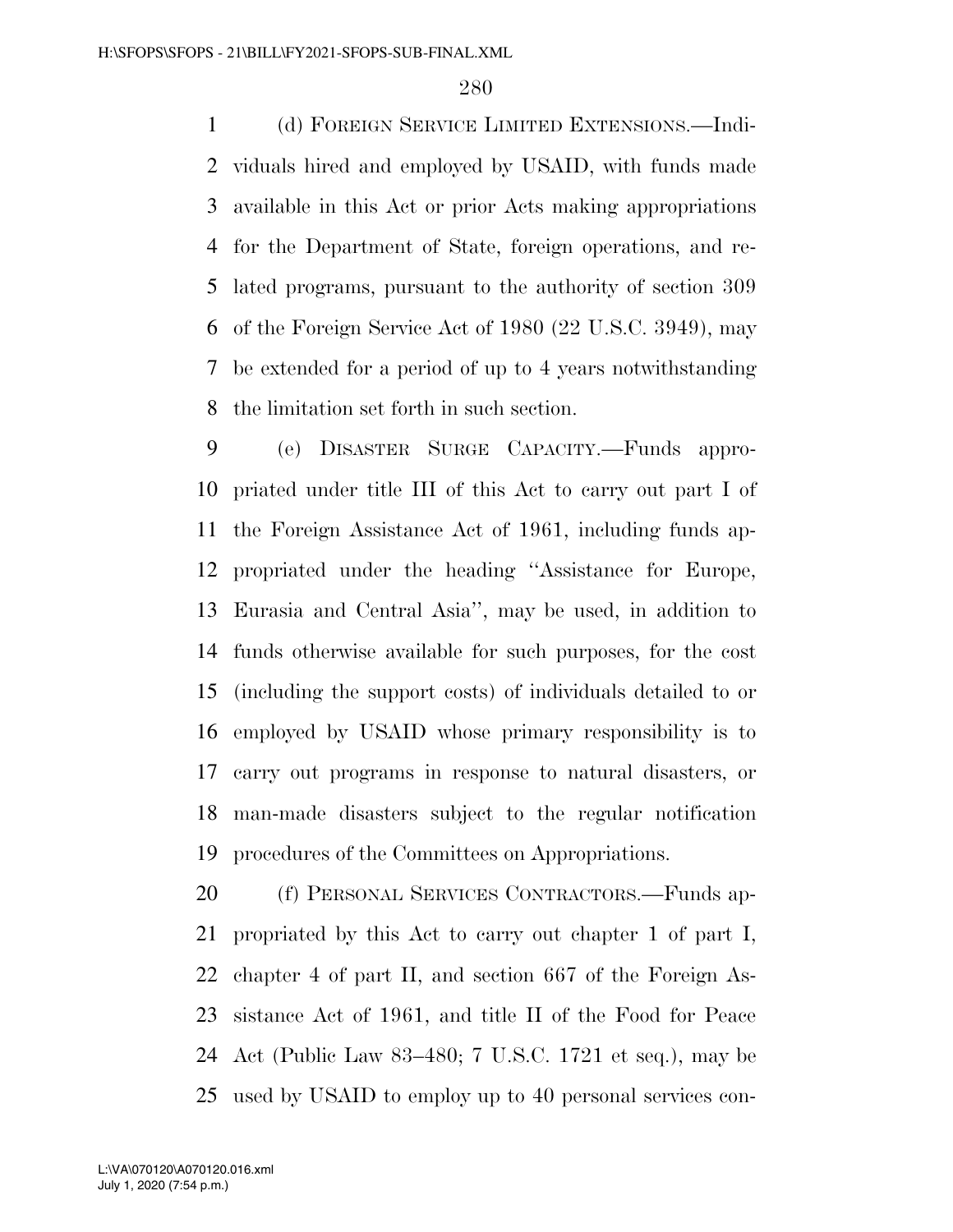tractors in the United States, notwithstanding any other provision of law, for the purpose of providing direct, in- terim support for new or expanded overseas programs and activities managed by the agency until permanent direct hire personnel are hired and trained: *Provided*, That not more than 15 of such contractors shall be assigned to any bureau or office: *Provided further*, That such funds appro- priated to carry out title II of the Food for Peace Act (Public Law 83–480; 7 U.S.C. 1721 et seq.), may be made available only for personal services contractors assigned to the Bureau for Humanitarian Assistance.

 (g) SMALL BUSINESS.—In entering into multiple award indefinite-quantity contracts with funds appro- priated by this Act, USAID may provide an exception to the fair opportunity process for placing task orders under such contracts when the order is placed with any category of small or small disadvantaged business.

 (h) SENIOR FOREIGN SERVICE LIMITED APPOINT- MENTS.—Individuals hired pursuant to the authority pro- vided by section 7059(o) of the Department of State, For- eign Operations, and Related Programs Appropriations Act, 2010 (division F of Public Law 111–117) may be assigned to or support programs in Afghanistan or Paki-stan with funds made available in this Act and prior Acts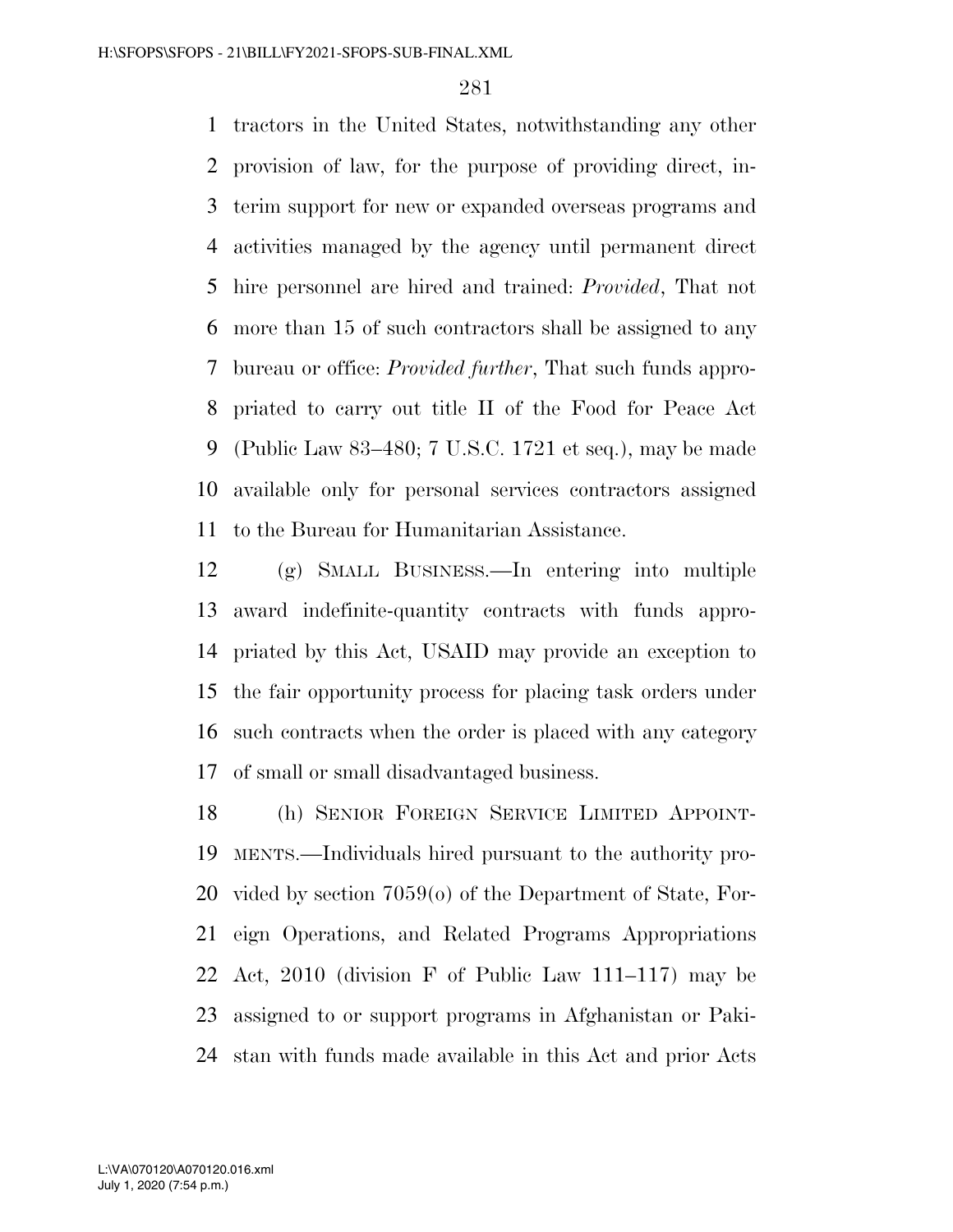making appropriations for the Department of State, for-eign operations, and related programs.

(i) PERSONNEL LEVELS.—

 (1) Funds made available by this Act under the heading ''Operating Expenses'' are made available to support not less than 1,850 permanent Foreign Service Officers and 1,600 permanent Civil Service staff.

 (2) Not later than 60 days after enactment of this Act, and every 60 days thereafter until Sep- tember 30, 2022, the USAID Administrator shall re- port to the appropriate congressional committees on the on-board personnel levels, hiring, and attrition of the Civil Service, Foreign Service, and foreign serv- ice national workforce of USAID, on an operating unit-by-operating unit basis: *Provided*, That such re- port shall also include a hiring plan, including timelines, for maintaining the agency-wide, on-board Foreign Service Officers and Civil Service staff at not less than the levels specified in paragraph (1). STABILIZATION AND DEVELOPMENT IN REGIONS **IMPACTED BY EXTREMISM AND CONFLICT**  SEC. 7065. (a) PREVENTION AND STABILIZATION FUND.—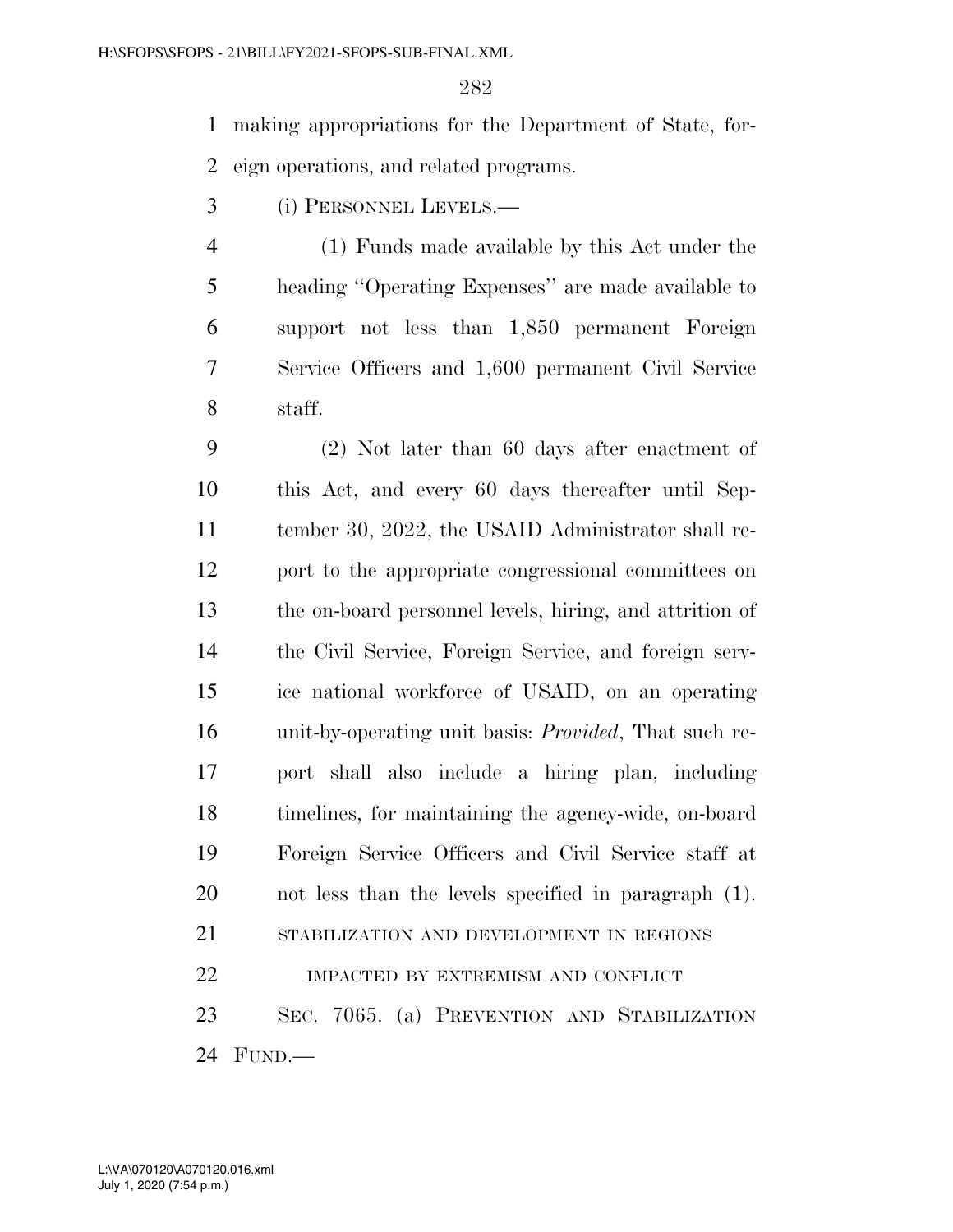(1) FUNDS AND TRANSFER AUTHORITY.—Of the funds appropriated by this Act under the head- ings ''Economic Support Fund'', ''International Nar- cotics Control and Law Enforcement'', ''Non- proliferation, Anti-terrorism, Demining and Related Programs'', ''Peacekeeping Operations'', and ''For- eign Military Financing Program'', up to \$100,000,000 may be made available for the Preven- tion and Stabilization Fund for the purposes enu- merated in section 509(a) of the Global Fragility Act of 2019 (title V of division J of Public Law 116–94): *Provided*, That unless specifically des- ignated in this Act or in the report accompanying this Act for assistance for countries, such funds are in addition to amounts otherwise made available for such purposes: *Provided further*, That such funds appropriated under such headings may be trans- ferred to, and merged with, funds appropriated under such headings: *Provided further*, That such transfer authority is in addition to any other trans-21 fer authority provided by this Act or any other Act, and is subject to the regular notification procedures of the Committees on Appropriations. (2) TRANSITIONAL JUSTICE.—Of the funds ap-

propriated by this Act under the headings ''Eco-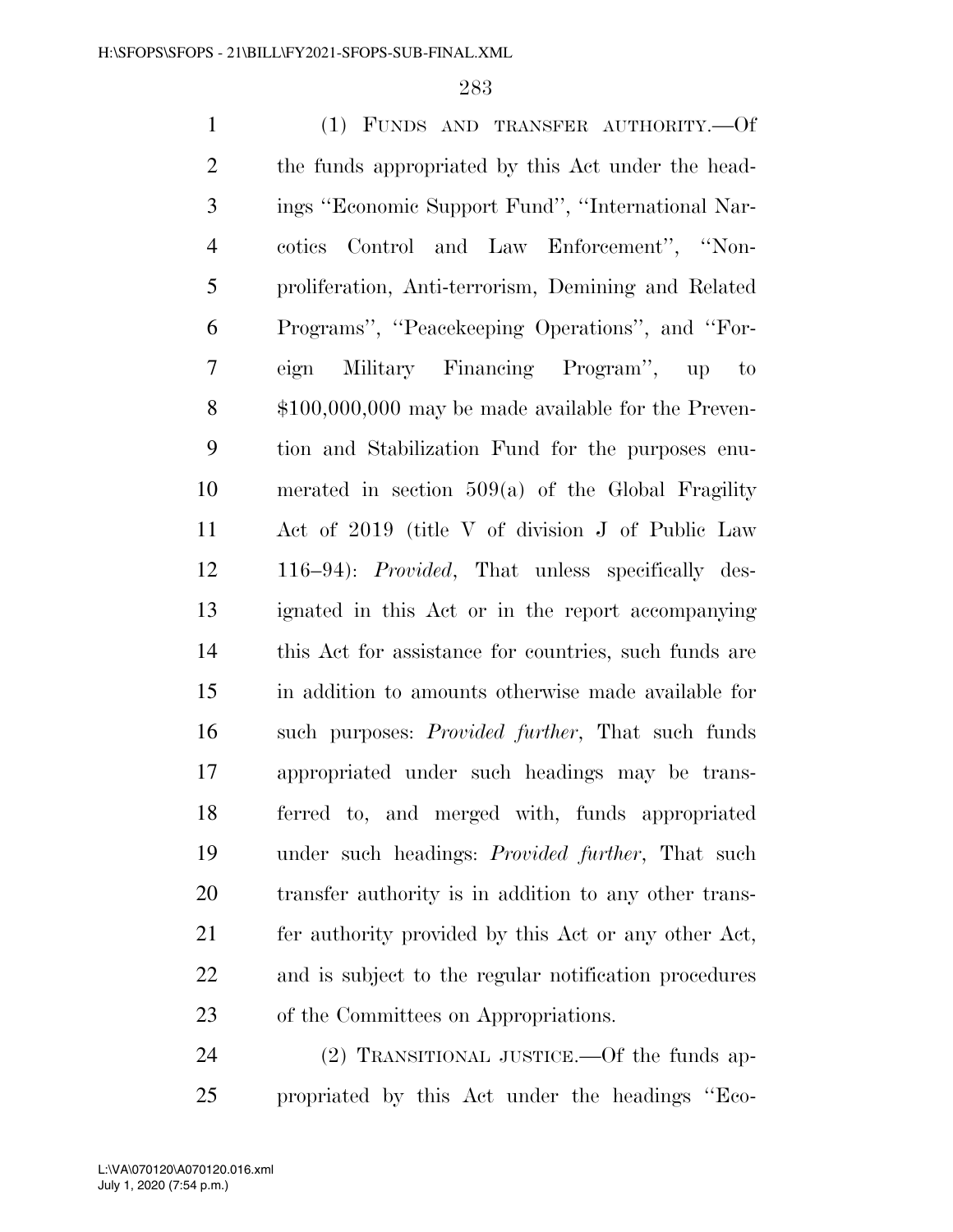nomic Support Fund'' and ''International Narcotics Control and Law Enforcement'' that are made avail- able for the Prevention and Stabilization Fund, not less than \$10,000,000 may be made available for programs to promote accountability for genocide, crimes against humanity, and war crimes, including in Iraq and Syria, which shall be in addition to any other funds made available by this Act for such pur- poses: *Provided*, That such programs shall include components to develop local investigative and judi- cial skills, and to collect and preserve evidence and maintain the chain of custody of evidence, including for use in prosecutions, and may include the estab- lishment of, and assistance for, transitional justice mechanisms: *Provided further*, That such funds shall be administered by the Special Coordinator for the Office of Global Criminal Justice, Department of State: *Provided further*, That funds made available by this paragraph shall be made available on an open and competitive basis.

 (b) GLOBAL CONCESSIONAL FINANCING FACILITY.— Of the funds appropriated by this Act under the heading ''Economic Support Fund'', \$25,000,000 may be made available for the Global Concessional Financing Facility of the World Bank to provide financing to support refu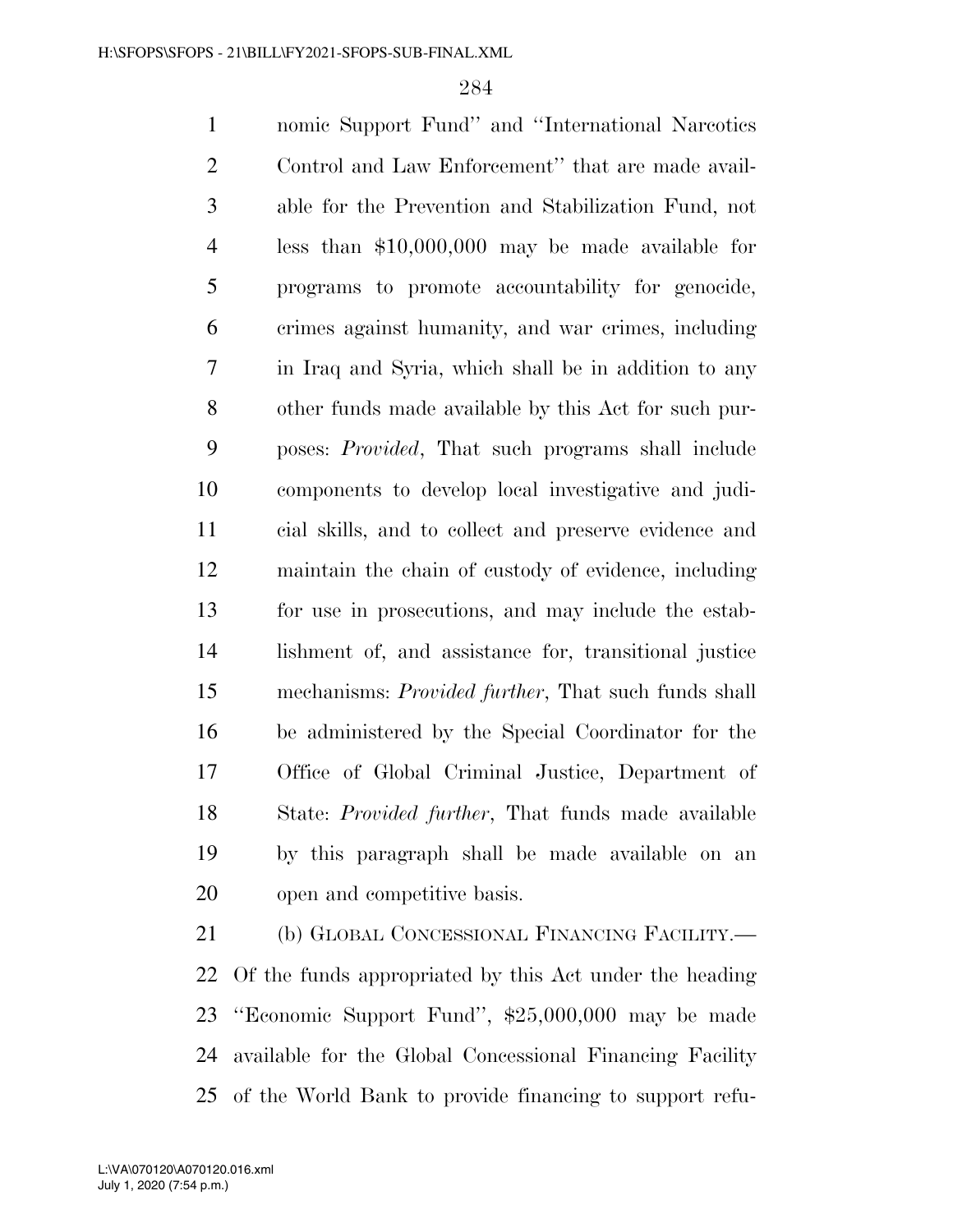gees and host communities: *Provided*, That such funds shall be in addition to funds allocated for bilateral assist- ance in the report required by section 653(a) of the For- eign Assistance Act of 1961, and may only be made avail- able subject to prior consultation with the Committees on Appropriations.

PROHIBITION ON FUNDING FOR ABORTIONS AND

# 8 INVOLUNTARY STERILIZATION

 SEC. 7066. None of the funds made available to carry out part I of the Foreign Assistance Act of 1961, as amended, may be used to pay for the performance of abor- tions as a method of family planning or to motivate or coerce any person to practice abortions. None of the funds made available to carry out part I of the Foreign Assist- ance Act of 1961, as amended, may be used to pay for the performance of involuntary sterilization as a method of family planning or to coerce or provide any financial incentive to any person to undergo sterilizations. None of the funds made available to carry out part I of the Foreign Assistance Act of 1961, as amended, may be used to pay for any biomedical research which relates in whole or in part, to methods of, or the performance of, abortions or involuntary sterilization as a means of family planning. None of the funds made available to carry out part I of the Foreign Assistance Act of 1961, as amended, may be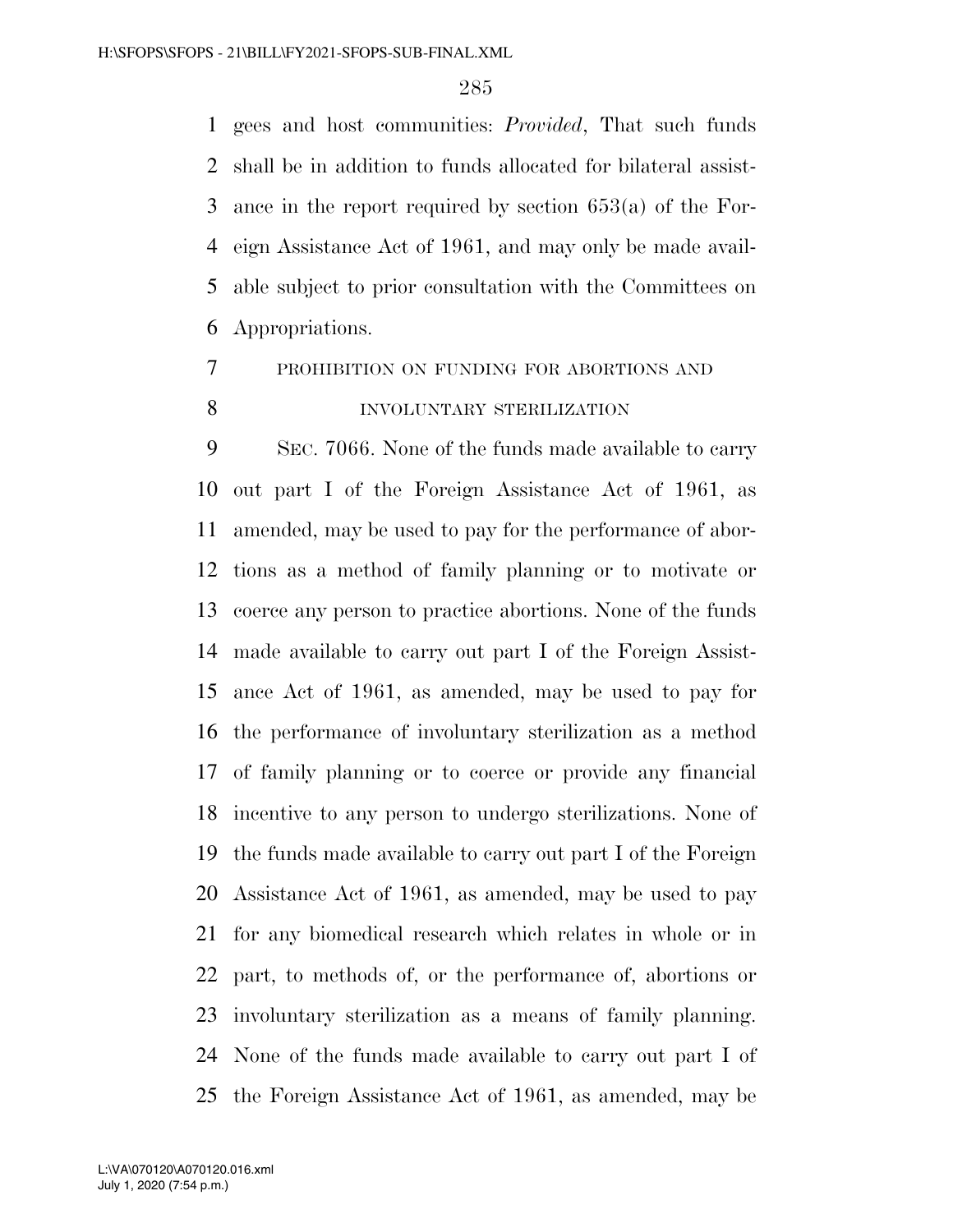obligated or expended for any country or organization if the President certifies that the use of these funds by any such country or organization would violate any of the above provisions related to abortions and involuntary steri-lizations.

UNITED NATIONS POPULATION FUND

 SEC. 7067. (a) CONTRIBUTION.—Of the funds made available under the heading ''International Organizations and Programs'' in this Act for fiscal year 2021, \$55,500,000 shall be made available for the United Na-tions Population Fund (UNFPA).

 (b) AVAILABILITY OF FUNDS.—Funds appropriated by this Act for UNFPA, that are not made available for UNFPA because of the operation of any provision of law, shall be transferred to the ''Global Health Programs'' ac- count and shall be made available for family planning, ma- ternal, and reproductive health activities, subject to the regular notification procedures of the Committees on Ap-propriations.

20 (c) PROHIBITION ON USE OF FUNDS IN CHINA. None of the funds made available by this Act may be used by UNFPA for a country program in the People's Repub-lic of China.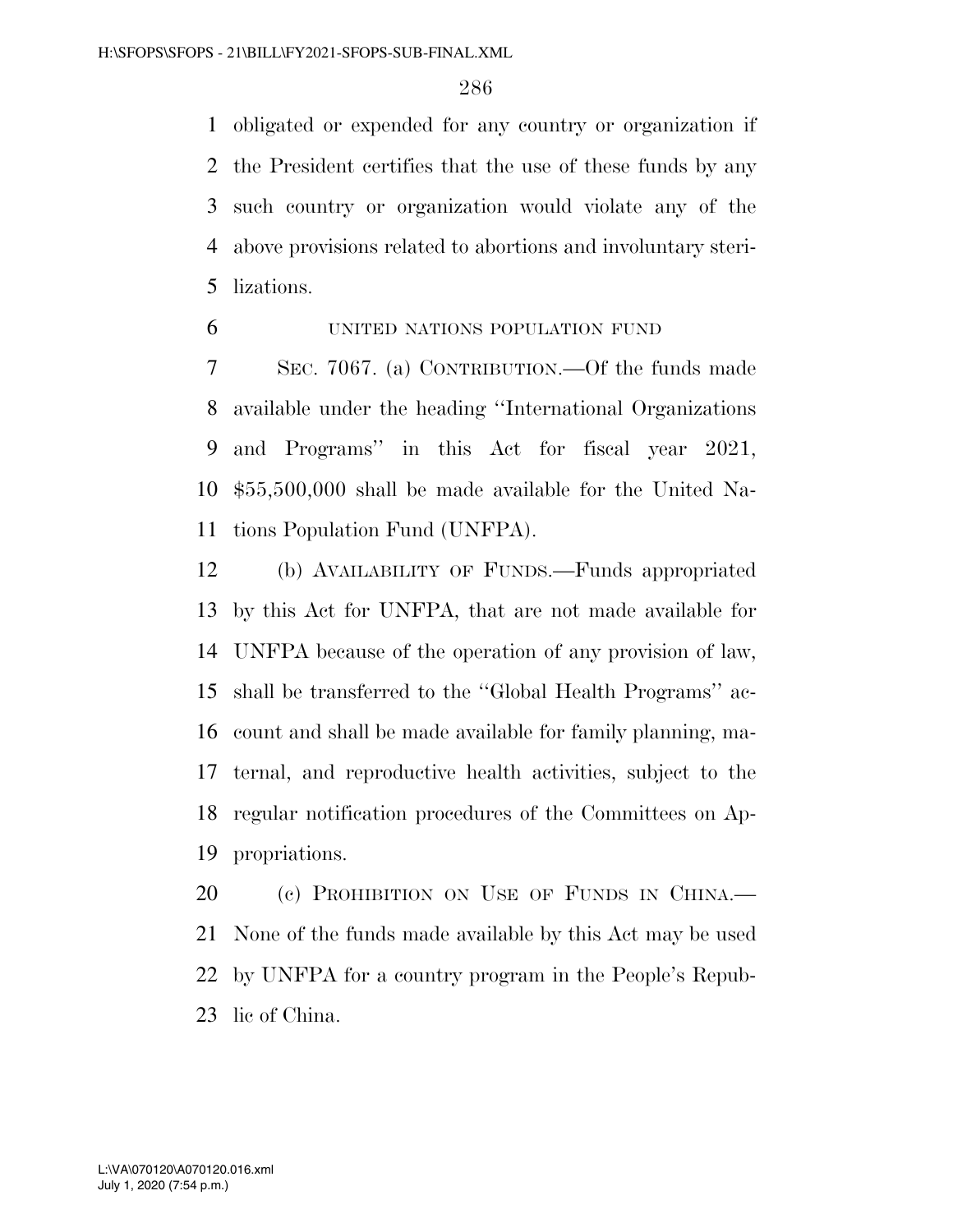(d) CONDITIONS ON AVAILABILITY OF FUNDS.— Funds made available by this Act for UNFPA may not be made available unless—

 (1) UNFPA maintains funds made available by this Act in an account separate from other accounts of UNFPA and does not commingle such funds with other sums; and

(2) UNFPA does not fund abortions.

 (e) REPORT TO CONGRESS AND DOLLAR-FOR-DOL-LAR WITHHOLDING OF FUNDS.—

 (1) Not later than 4 months after the date of enactment of this Act, the Secretary of State shall submit a report to the Committees on Appropria- tions indicating the amount of funds that UNFPA is budgeting for the year in which the report is sub- mitted for a country program in the People's Repub-lic of China.

 (2) If a report under paragraph (1) indicates that UNFPA plans to spend funds for a country program in the People's Republic of China in the 21 year covered by the report, then the amount of such funds UNFPA plans to spend in the People's Re- public of China shall be deducted from the funds made available to UNFPA after March 1 for obliga-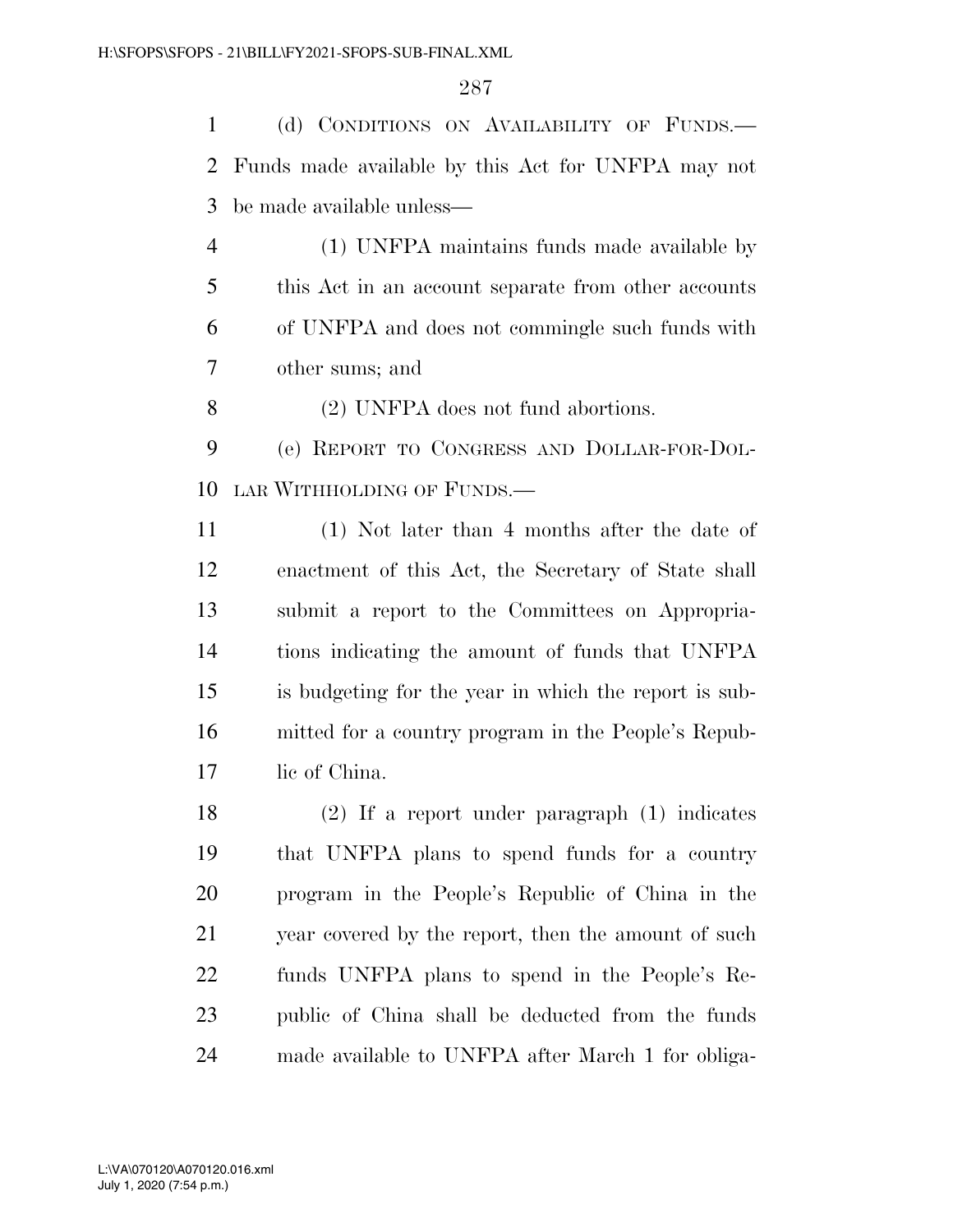- tion for the remainder of the fiscal year in which the report is submitted.
- 

## GLOBAL HEALTH ACTIVITIES

 SEC. 7068. (a)(1) IN GENERAL.—Funds appro- priated under the heading ''Global Health Programs'' in this Act that are made available for bilateral assistance for global health programs including activities relating to research on, and the prevention, treatment and control of, HIV/AIDS may be made available notwithstanding any other provision of law except for provisions under this sec- tion and the United States Leadership Against HIV/ AIDS, Tuberculosis, and Malaria Act of 2003 (117 Stat. 711; 22 U.S.C. 7601 et seq.), as amended: *Provided*, That of the funds appropriated under title III of this Act, not less than \$750,000,000 shall be made available for family planning/reproductive health, including in areas where population growth threatens biodiversity or endangered species: *Provided further*, That none of the funds made available by this Act or prior Acts making appropriations for the Department of State, foreign operations, and re- lated programs shall be made available to implement the Presidential Memorandum on Mexico City Policy dated January 23, 2017: *Provided further*, That none of the funds made available by this Act may be used in con-travention of the conditions of section 7066 of this Act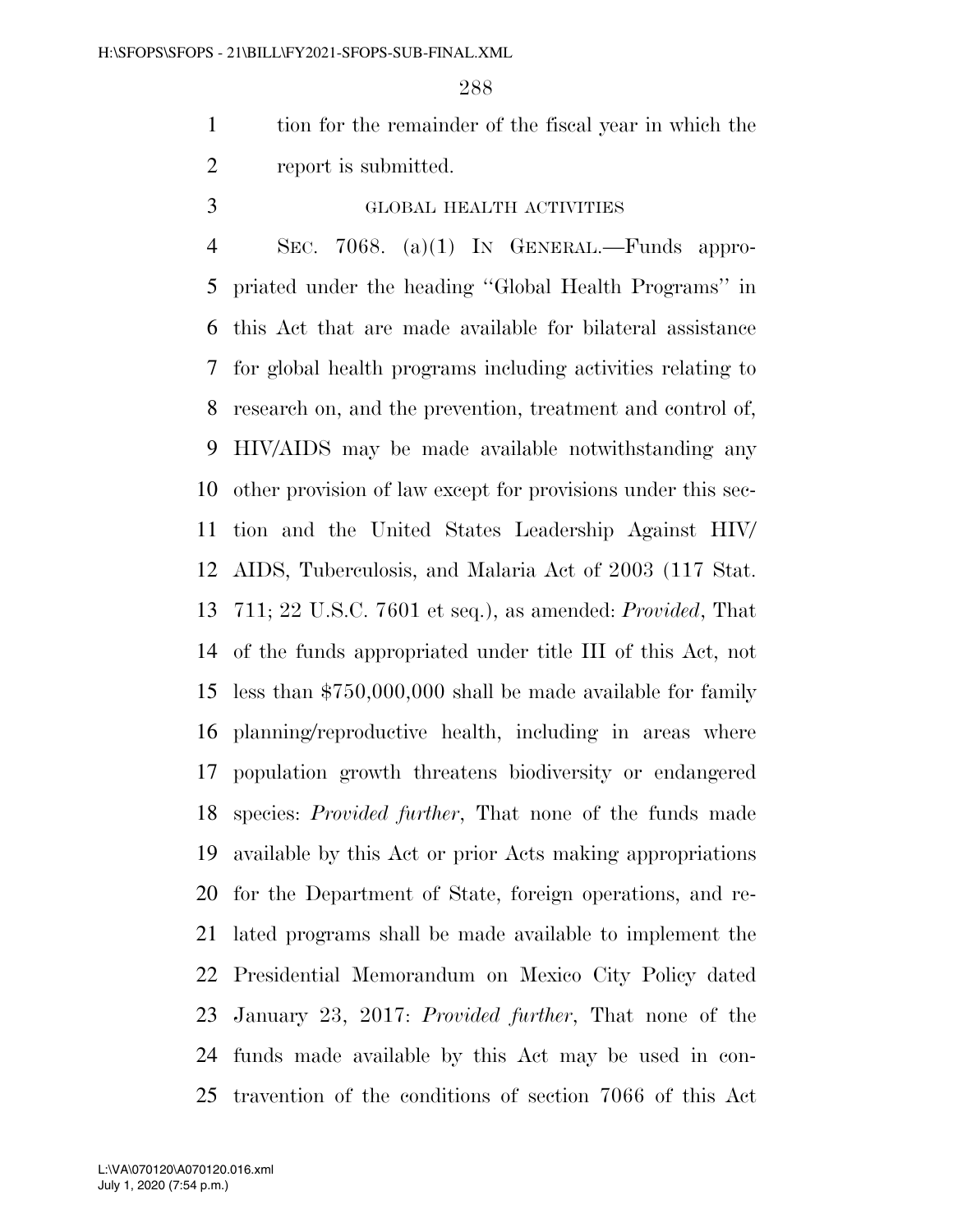and section 104(f)(1) of the Foreign Assistance Act of 1961.

 (2) PROHIBITION.—None of the funds made available in this Act nor any unobligated balances from prior appro- priations Acts may be made available to any organization or program which, as determined by the President, di- rectly supports or participates in the management of a program of coercive abortion or involuntary sterilization: *Provided*, That any determination made pursuant to this paragraph must be made not later than 6 months after the date of enactment of this Act, and must be accom- panied by the evidence and criteria utilized to make the determination: *Provided further*, That none of the funds made available under this Act may be used to pay for the performance of abortion as a method of family planning or to motivate or coerce any person to practice abortions: *Provided further*, That nothing in this paragraph shall be construed to alter any existing statutory prohibitions against abortion under section 104 of the Foreign Assist- ance Act of 1961: *Provided further*, That none of the funds made available under this Act may be used to lobby for or against abortion.

 (3) LIMITATIONS.—In order to reduce reliance on abortion in developing nations, funds shall be available only to voluntary family planning projects which offer, ei-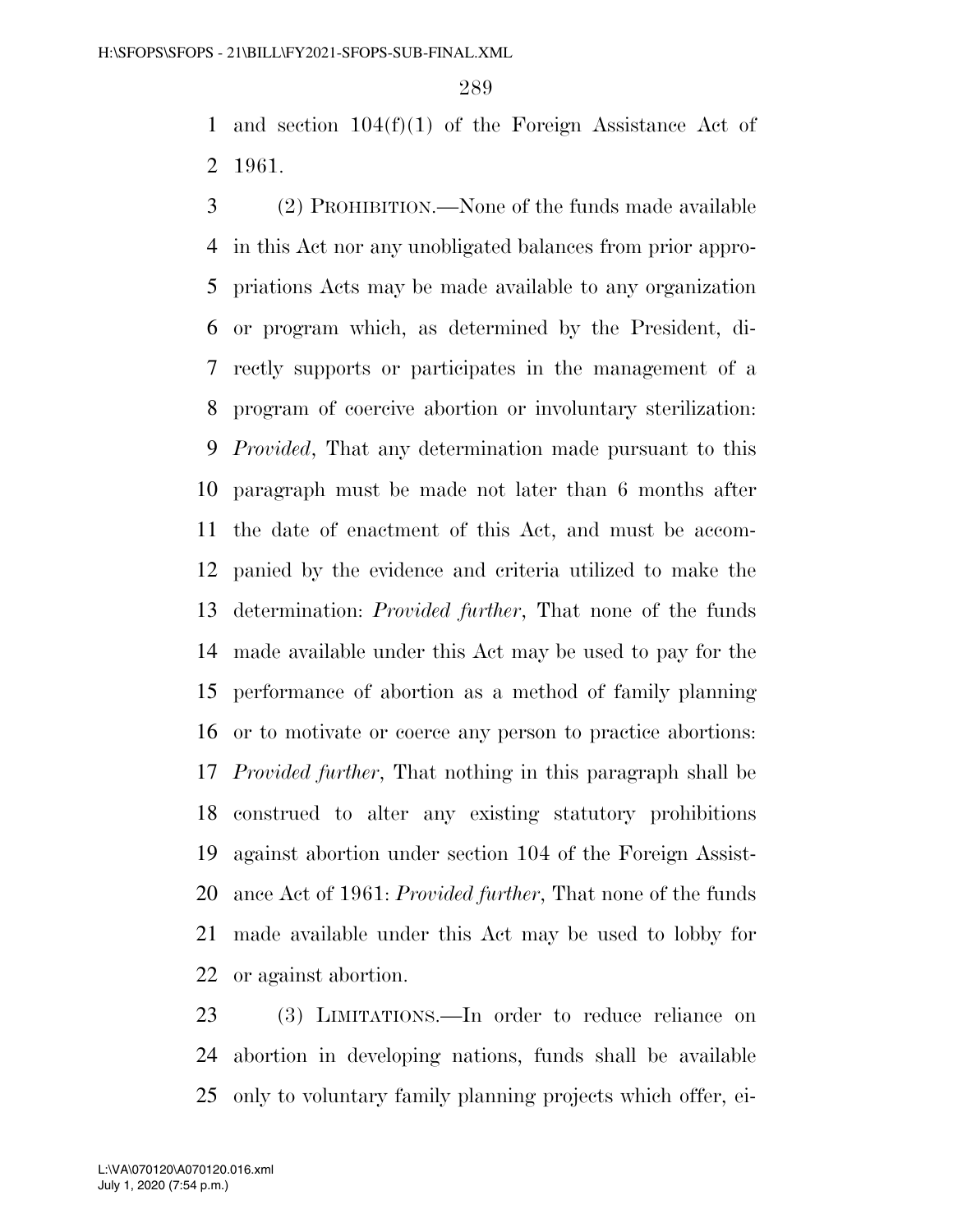ther directly or through referral to, or information about access to, a broad range of family planning methods and services, and that any such voluntary family planning project shall meet the following requirements—

 (A) service providers or referral agents in the project shall not implement or be subject to quotas, or other nu- merical targets, of total number of births, number of fam- ily planning acceptors, or acceptors of a particular method of family planning (this provision shall not be construed to include the use of quantitative estimates or indicators for budgeting and planning purposes);

 (B) the project shall not include payment of incen-tives, bribes, gratuities, or financial reward to:

- (i) an individual in exchange for becoming a family planning acceptor; or
- (ii) program personnel for achieving a numer- ical target or quota of total number of births, num- ber of family planning acceptors, or acceptors of a particular method of family planning;

 (C) the project shall not deny any right or benefit, including the right of access to participate in any program of general welfare or the right of access to health care, as a consequence of any individual's decision not to accept family planning services;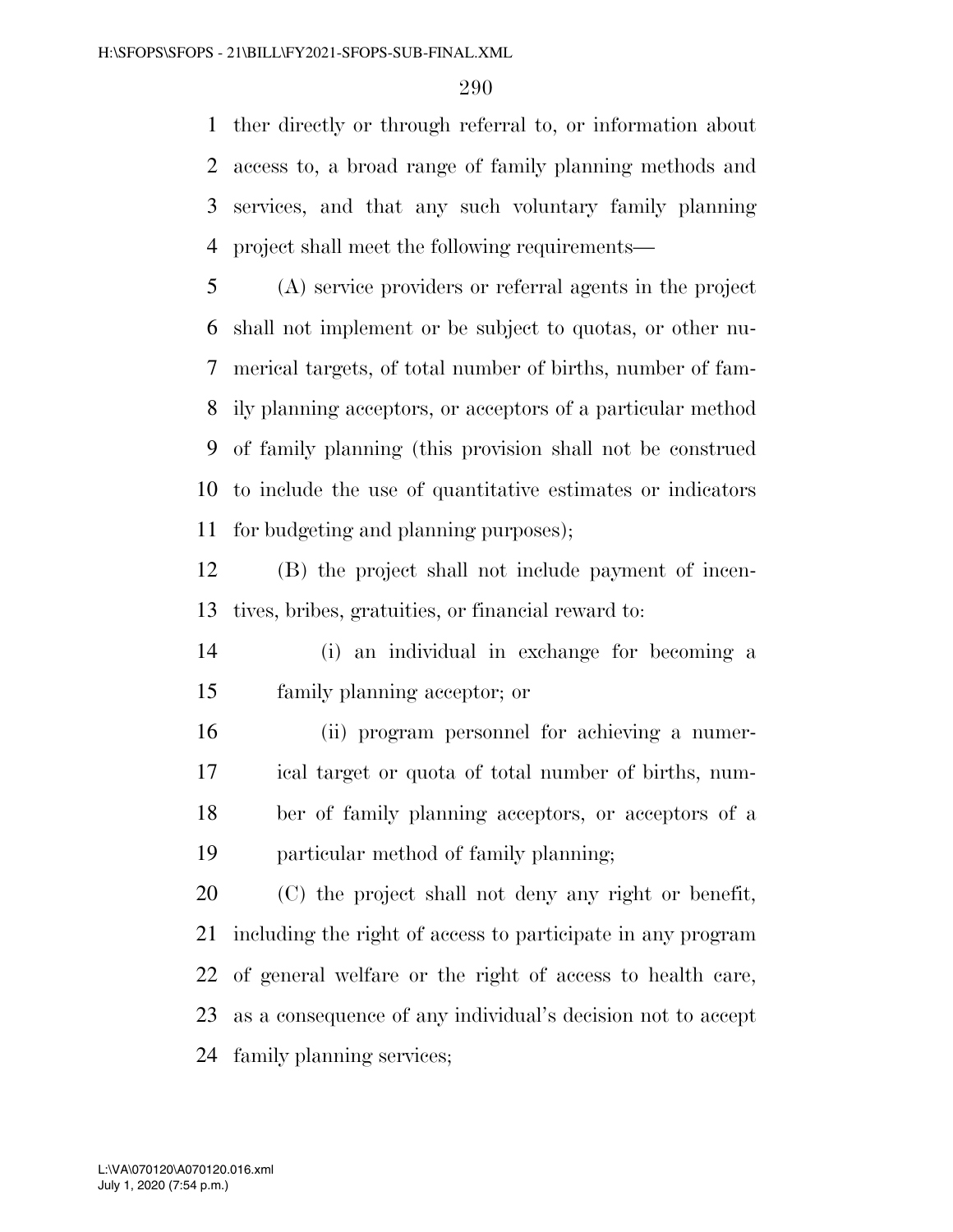(D) the project shall provide family planning accep- tors comprehensible information on the health benefits and risks of the method chosen, including those conditions that might render the use of the method inadvisable and those adverse side effects known to be consequent to the use of the method; and

 (E) the project shall ensure that experimental contra- ceptive drugs and devices and medical procedures are pro- vided only in the context of a scientific study in which participants are advised of potential risks and benefits; and

 (F) not less than 60 days after the date on which the USAID Administrator determines that there has been a violation of the requirements contained in subpara-15 graphs  $(A)$ ,  $(B)$ ,  $(C)$ , or  $(E)$  of this paragraph, or a pat- tern or practice of violations of the requirements contained in subparagraph (D) of such paragraph, the Adminis- trator shall submit to the Committees on Appropriations a report containing a description of such violation and the corrective action taken by the Agency.

 (4) NATURAL FAMILY PLANNING.—In awarding grants for natural family planning under section 104 of the Foreign Assistance Act of 1961, no applicant shall be discriminated against because of such applicant's religious or conscientious commitment to offer only natural family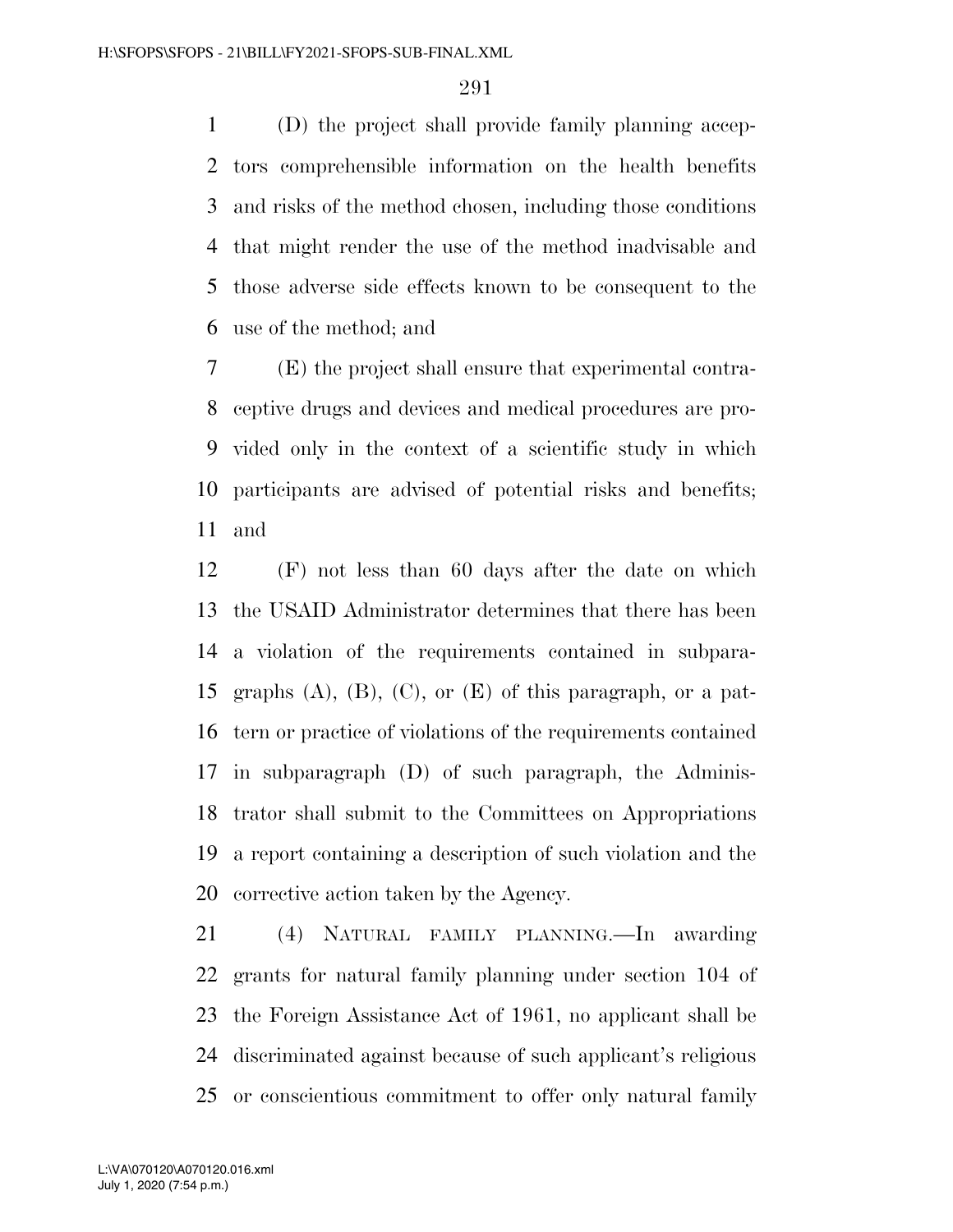planning; and, additionally, all such applicants shall com-ply with the requirements of paragraph (3).

 (5) DEFINITION.—For purposes of this or any other Act authorizing or appropriating funds for the Depart- ment of State, foreign operations, and related programs, the term ''motivate'', as it relates to family planning as- sistance, shall not be construed to prohibit the provision, consistent with local law, of information or counseling about all pregnancy options.

 (6) INFORMATION.—Information provided about the use of condoms as part of projects or activities that are funded from amounts appropriated by this Act shall be medically accurate and shall include the public health ben-efits and failure rates of such use.

 (7) HIV/AIDS WORKING CAPITAL FUND.—Funds available in the HIV/AIDS Working Capital Fund estab- lished pursuant to section 525(b)(1) of the Foreign Oper- ations, Export Financing, and Related Programs Appro- priations Act, 2005 (Public Law 108–447) may be made available for pharmaceuticals and other products for other global health, emerging infectious disease, and child sur- vival activities to the same extent as HIV/AIDS pharma- ceuticals and other products, subject to the terms and con- ditions in such section: *Provided*, That the authority in section 525(b)(5) of the Foreign Operations, Export Fi-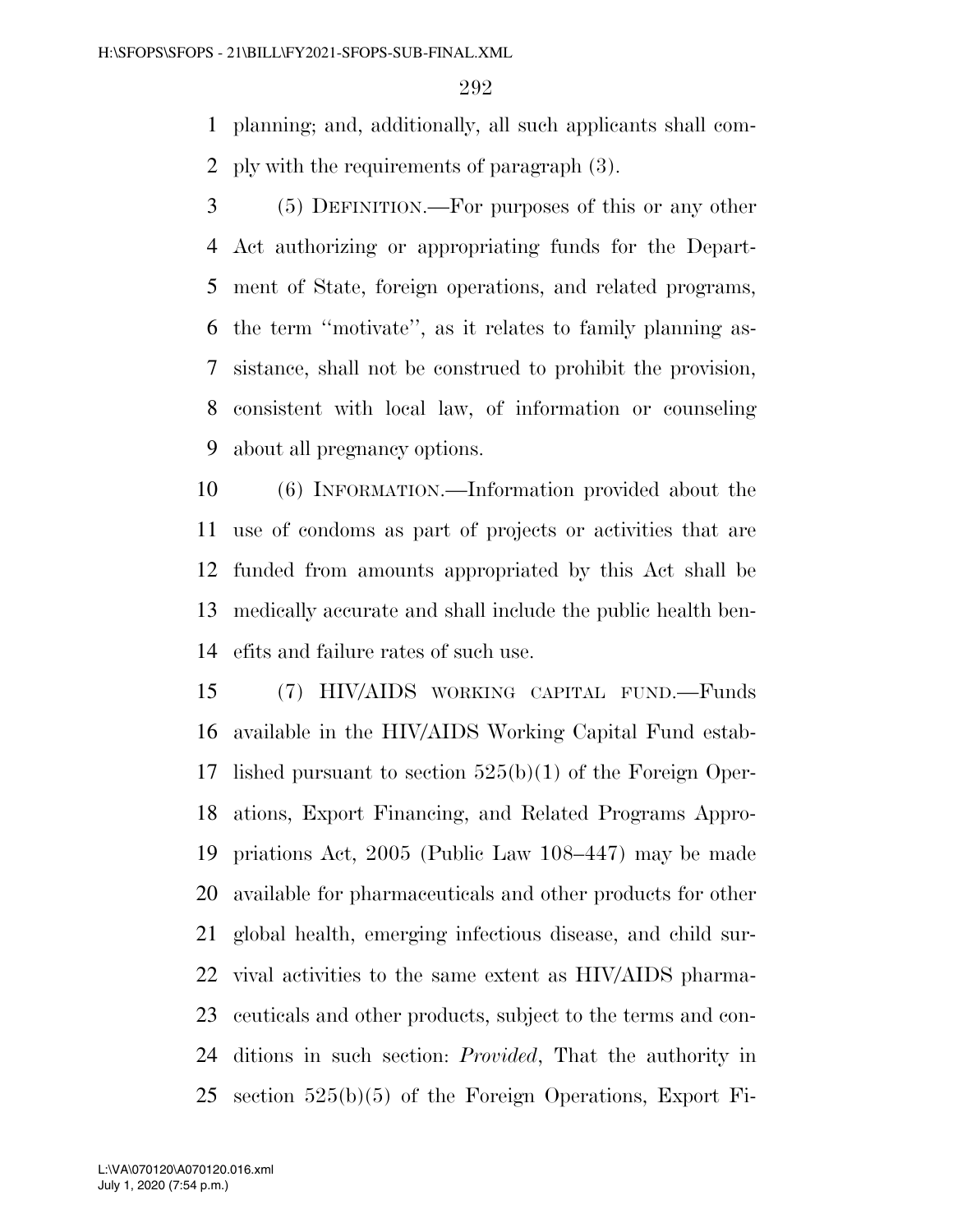nancing, and Related Programs Appropriation Act, 2005 (Public Law 108–447) shall be exercised by the Assistant Administrator for Global Health, USAID, with respect to funds deposited for such non-HIV/AIDS pharmaceuticals and other products, and shall be subject to the regular notification procedures of the Committees on Appropria- tions: *Provided further*, That the Secretary of State shall include in the congressional budget justification an ac- counting of budgetary resources, disbursements, balances, and reimbursements related to such fund.

11 (b) INFECTIOUS DISEASE OUTBREAKS.—

 (1) EXTRAORDINARY MEASURES.—If the Sec- retary of State determines and reports to the Com- mittees on Appropriations that an international in- fectious disease outbreak is sustained, severe, and is spreading internationally, or that it is in the na- tional interest to respond to a Public Health Emer- gency of International Concern, funds appropriated by this Act under the headings ''Global Health Pro- grams'', ''Development Assistance'', ''International Disaster Assistance'', ''Complex Crises Fund'', ''Economic Support Fund'', ''Democracy Fund'', ''Assistance for Europe, Eurasia and Central Asia'', ''Migration and Refugee Assistance'', and ''Millen-nium Challenge Corporation'' may be made available

July 1, 2020 (7:54 p.m.) L:\VA\070120\A070120.016.xml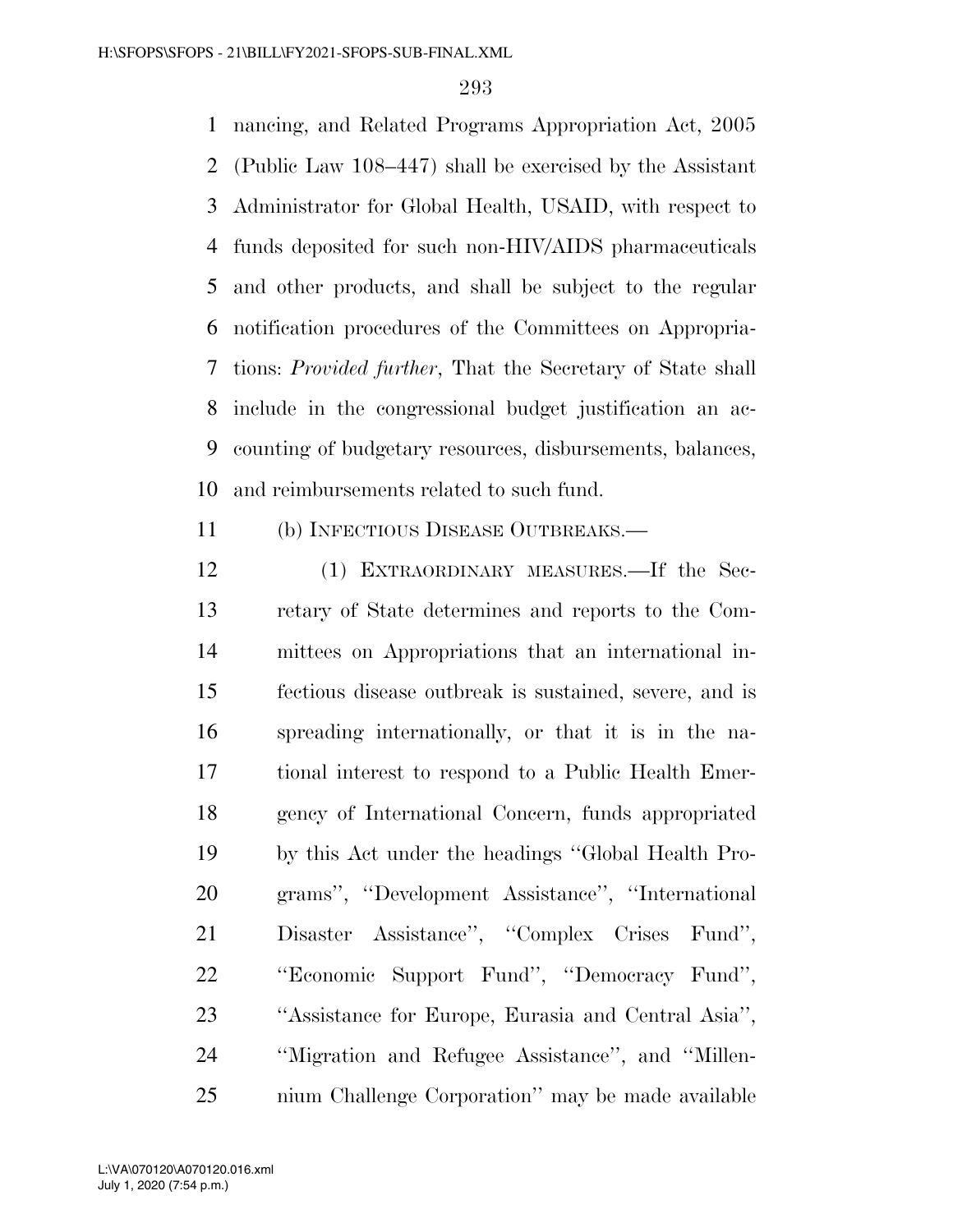to combat such infectious disease or public health emergency, and may be transferred to, and merged with, funds appropriated under such headings for the purposes of this paragraph.

 (2) EMERGENCY RESERVE FUND.—Up to \$50,000,000 of the funds made available under the heading ''Global Health Programs'' may be made available for the Emergency Reserve Fund estab-9 lished pursuant to section  $7058(c)(1)$  of the Depart- ment of State, Foreign Operations, and Related Pro- grams Appropriations Act, 2017 (division J of Pub- lic Law 115–31): *Provided*, That such funds shall be made available under the same terms and conditions of such section, as amended.

 (3) CONSULTATION AND NOTIFICATION.— Funds made available by this subsection shall be subject to prior consultation with the appropriate congressional committees and the regular notifica- tion procedures of the Committees on Appropria-tions.

ASSISTANCE FOR FOREIGN NONGOVERNMENTAL

#### ORGANIZATIONS

 SEC. 7069. The Foreign Assistance Act of 1961 (22 U.S.C. 2151 et seq.) is amended by inserting after section 104C the following: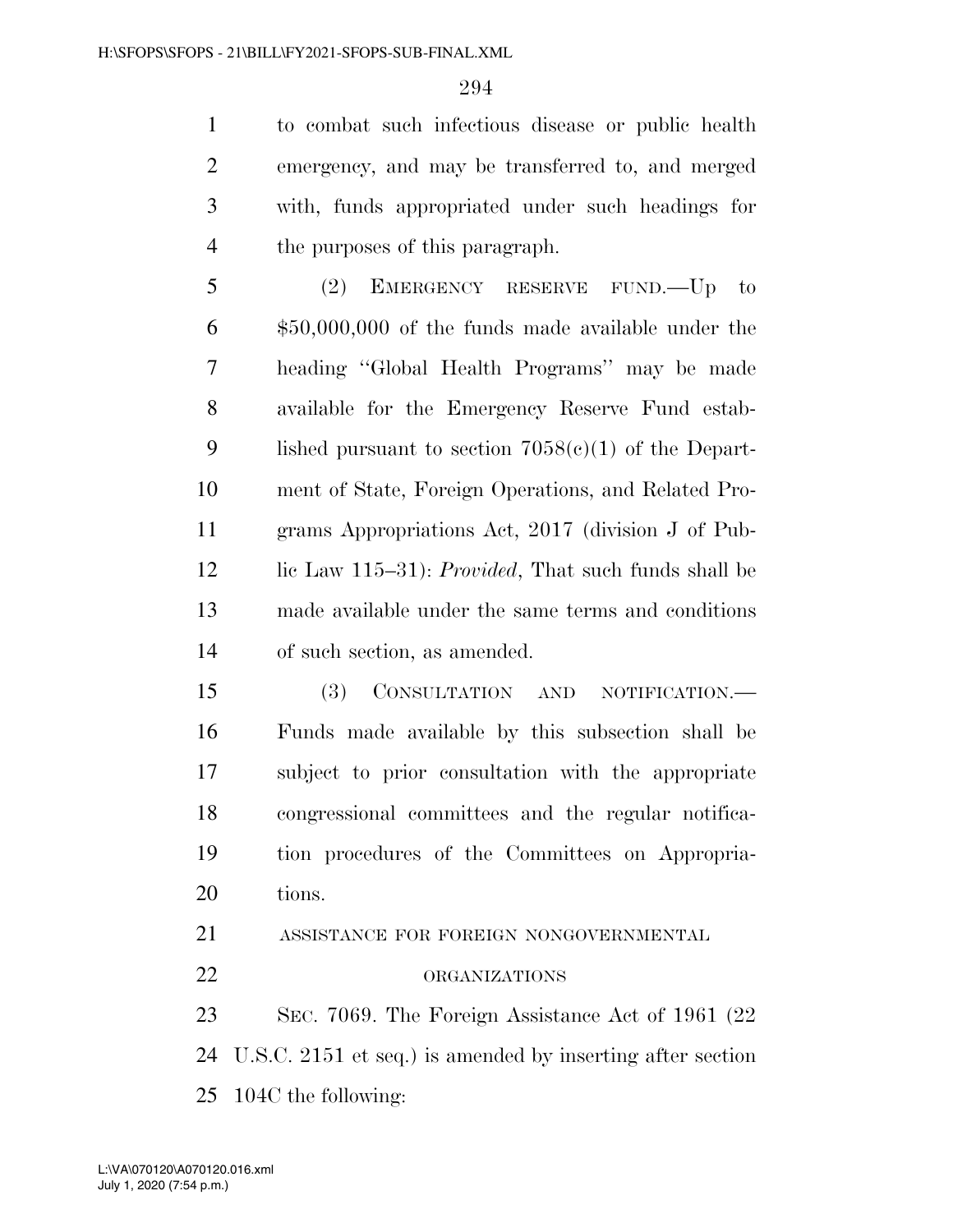#### **''SEC. 104D ELIGIBILITY FOR ASSISTANCE.**

 ''Notwithstanding any other provision of law, regula- tion, or policy, in determining eligibility for assistance under sections 104, 104A, 104B, and 104C, a foreign non-governmental organization—

 "(1) shall not be ineligible for such assistance solely on the basis of health or medical services, in- cluding counseling and referral services, provided by such organization with non-United States Govern-ment funds if such services—

11  $\langle (A)$  are permitted in the country in which they are being provided; and

 ''(B) would not violate United States law if provided in the United States; and

 ''(2) shall not be subject to requirements relat- ing to the use of non-United States Government funds for advocacy and lobbying activities other than those that apply to United States nongovernmental organizations receiving assistance under this part.''. DESIGNATION

 SEC. 7070. Each amount designated in this Act by the Congress for Overseas Contingency Operations/Global 23 War on Terrorism pursuant to section  $251(b)(2)(A)(ii)$  of the Balanced Budget and Emergency Deficit Control Act of 1985 shall be available (or rescinded or transferred, if applicable) only if the President subsequently so des-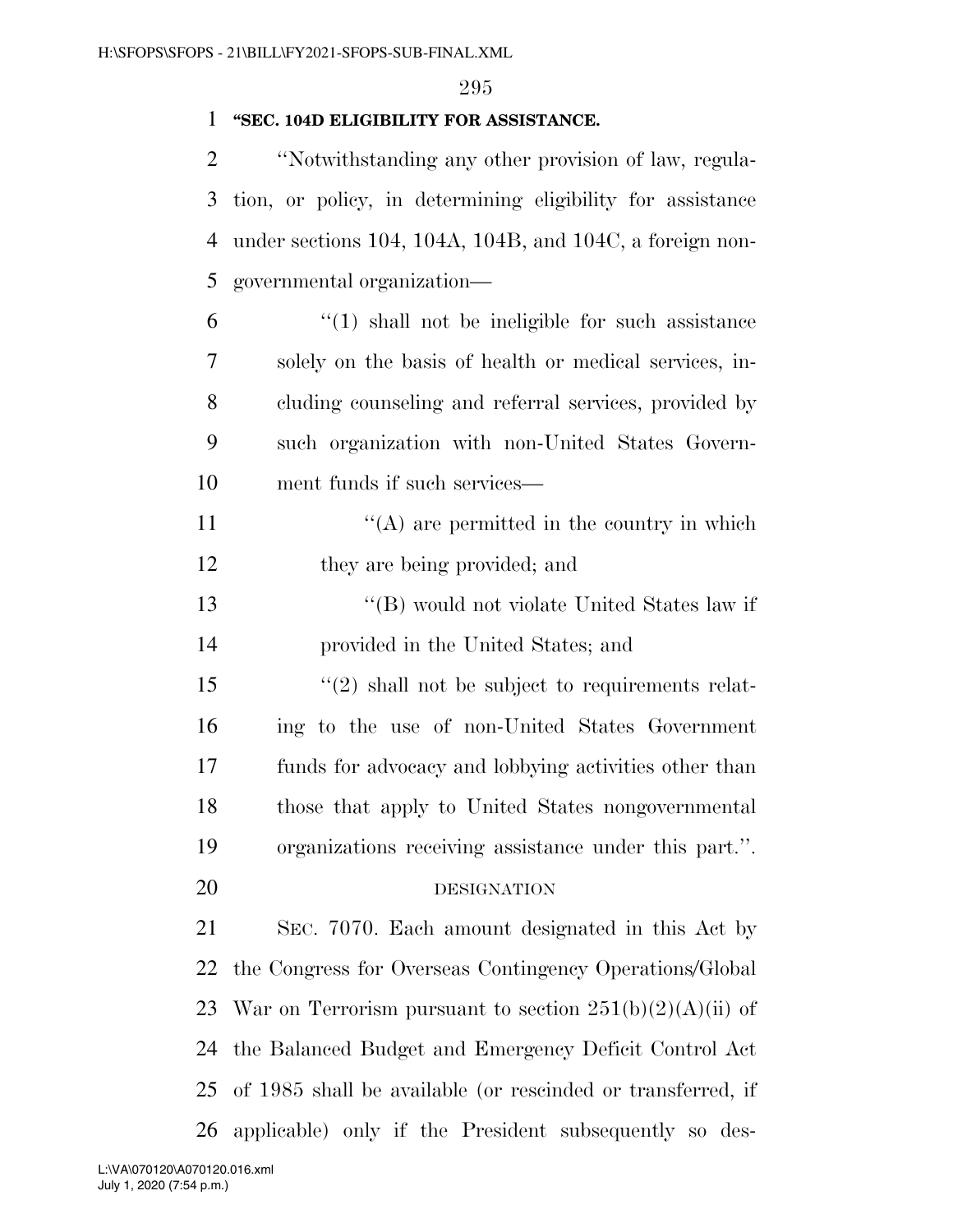ignates all such amounts and transmits such designations to the Congress.

# TITLE VIII CORONAVIRUS PANDEMIC PREPAREDNESS AND RESPONSE EMERGENCY FUNDING DEPARTMENT OF STATE ADMINISTRATION OF FOREIGN AFFAIRS

# DIPLOMATIC PROGRAMS

 For an additional amount for ''Diplomatic Pro- grams'', \$955,000,000, to remain available until Sep- tember 30, 2022, for necessary expenses to prevent, pre- pare for, and respond to coronavirus, including for evacu- ation expenses, emergency preparedness, maintaining con- sular operations, and other operations and maintenance requirements related to the consequences of coronavirus: *Provided*, That such amount is designated by the Congress as being for an emergency requirement pursuant to sec-18 tion  $251(b)(2)(A)(i)$  of the Balanced Budget and Emer-gency Deficit Control Act of 1985.

20 OFFICE OF INSPECTOR GENERAL

 For an additional amount for ''Office of Inspector General'', \$4,400,000, to remain available until September 30, 2022, for oversight of funds administered by the De- partment of State and made available to prevent, prepare for, and respond to coronavirus by this title and by prior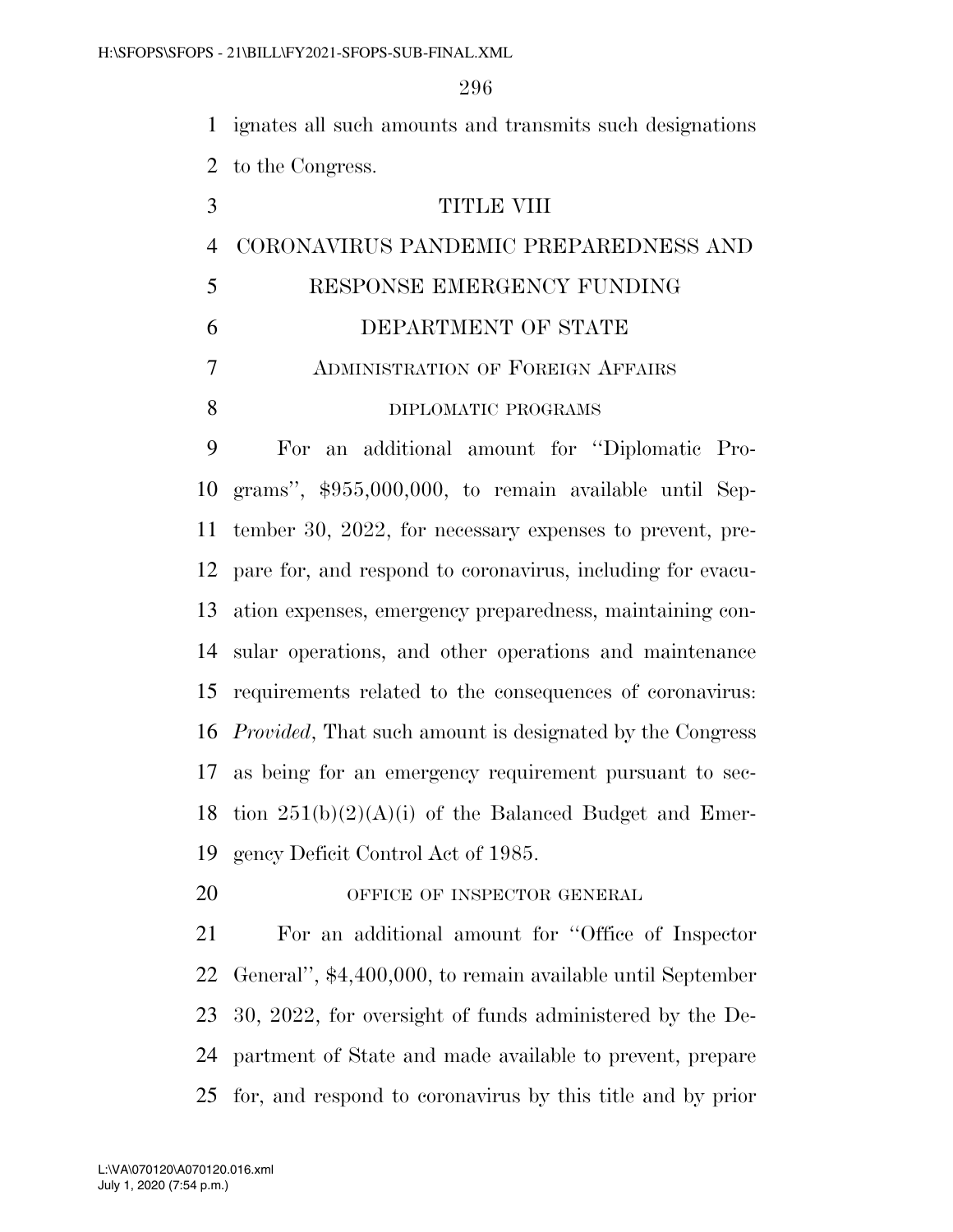acts: *Provided*, That such amount is designated by the Congress as being for an emergency requirement pursuant 3 to section  $251(b)(2)(A)(i)$  of the Balanced Budget and Emergency Deficit Control Act of 1985. UNITED STATES AGENCY FOR INTERNATIONAL DEVELOPMENT FUNDS APPROPRIATED TO THE PRESIDENT 8 OPERATING EXPENSES For an additional amount for ''Operating Expenses'', \$105,000,000, to remain available until September 30,

 2022, to prevent, prepare for, and respond to coronavirus and for other operations and maintenance requirements related to the consequences of coronavirus: *Provided*, That such amount is designated by the Congress as being for an emergency requirement pursuant to section  $251(b)(2)(A)(i)$  of the Balanced Budget and Emergency Deficit Control Act of 1985.

18 OFFICE OF INSPECTOR GENERAL

 For an additional ammount for ''Office of Inspector General'', \$3,000,000, to remain available until September 30, 2022, for oversight of funds administered by the United States Agency for International Development and made available to prevent, prepare for, and respond to coronavirus by this title and by prior acts: *Provided*, That such amount is designated by the Congress as being for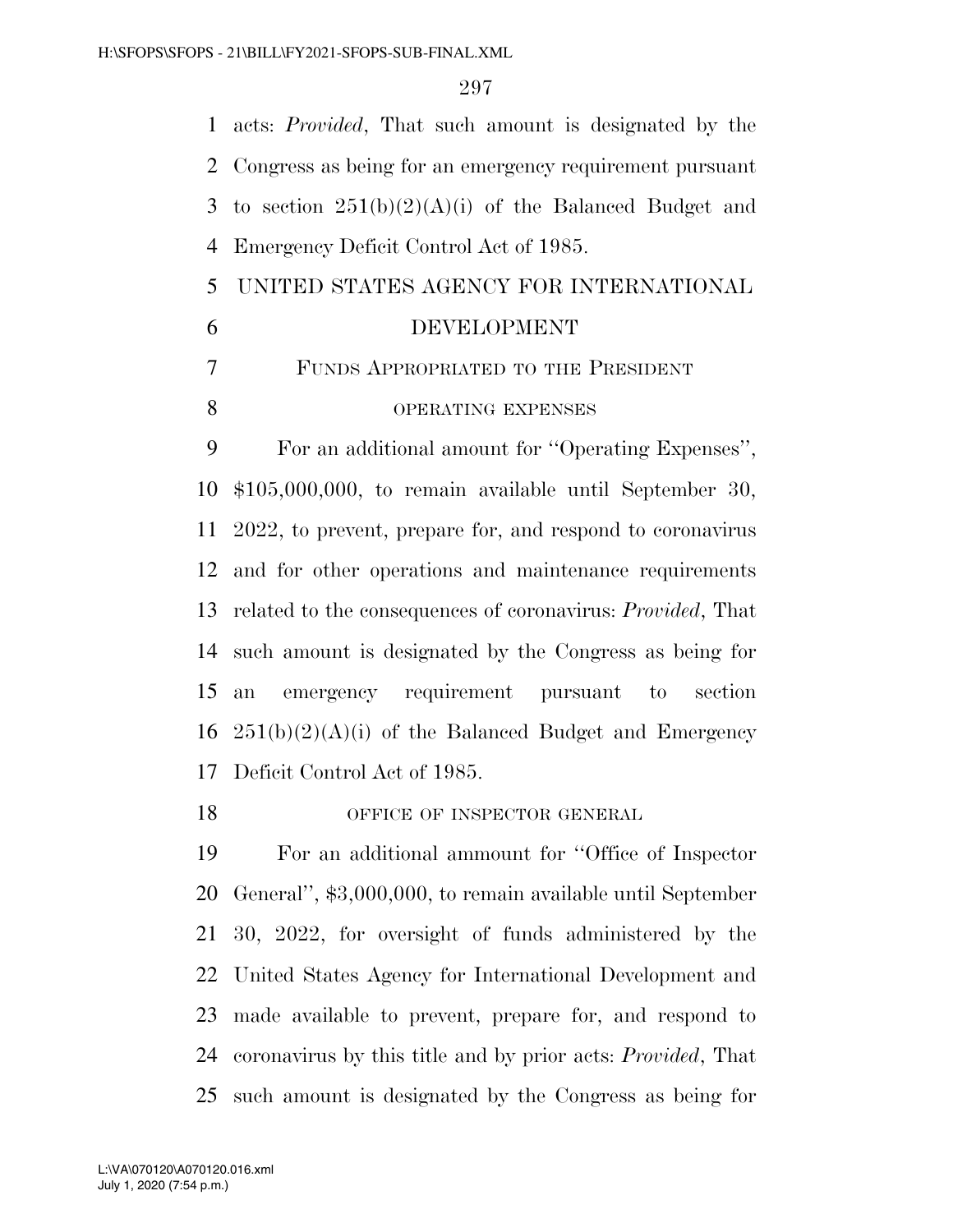an emergency requirement pursuant to section 2  $251(b)(2)(A)(i)$  of the Balanced Budget and Emergency Deficit Control Act of 1985

#### BILATERAL ECONOMIC ASSISTANCE

# FUNDS APPROPRIATED TO THE PRESIDENT

# GLOBAL HEALTH PROGRAMS

 For an additional amount for ''Global Health Pro- grams'', \$2,500,000,000, to remain available until Sep- tember 30, 2022, for necessary expenses to prevent, pre- pare for, and respond to coronavirus: *Provided*, That such funds shall be administered by the Administrator of the United States Agency for International Development: *Pro- vided further*, That of the funds appropriated under this heading in this title, not less than \$150,000,000 shall be transferred to, and merged with, funds made available for the Emergency Reserve Fund established pursuant to sec- tion 7058(c)(1) of the Department of State, Foreign Oper- ations, and Related Programs Appropriations Act, 2017 (division J of Public Law 115-31): *Provided further*, That funds made available pursuant to the preceding proviso shall be made available under the terms and conditions of such section, as amended: *Provided further*, That funds appropriated under this heading in this title shall be made available for a contribution to a multilateral vaccine devel-opment partnership to support epidemic preparedness: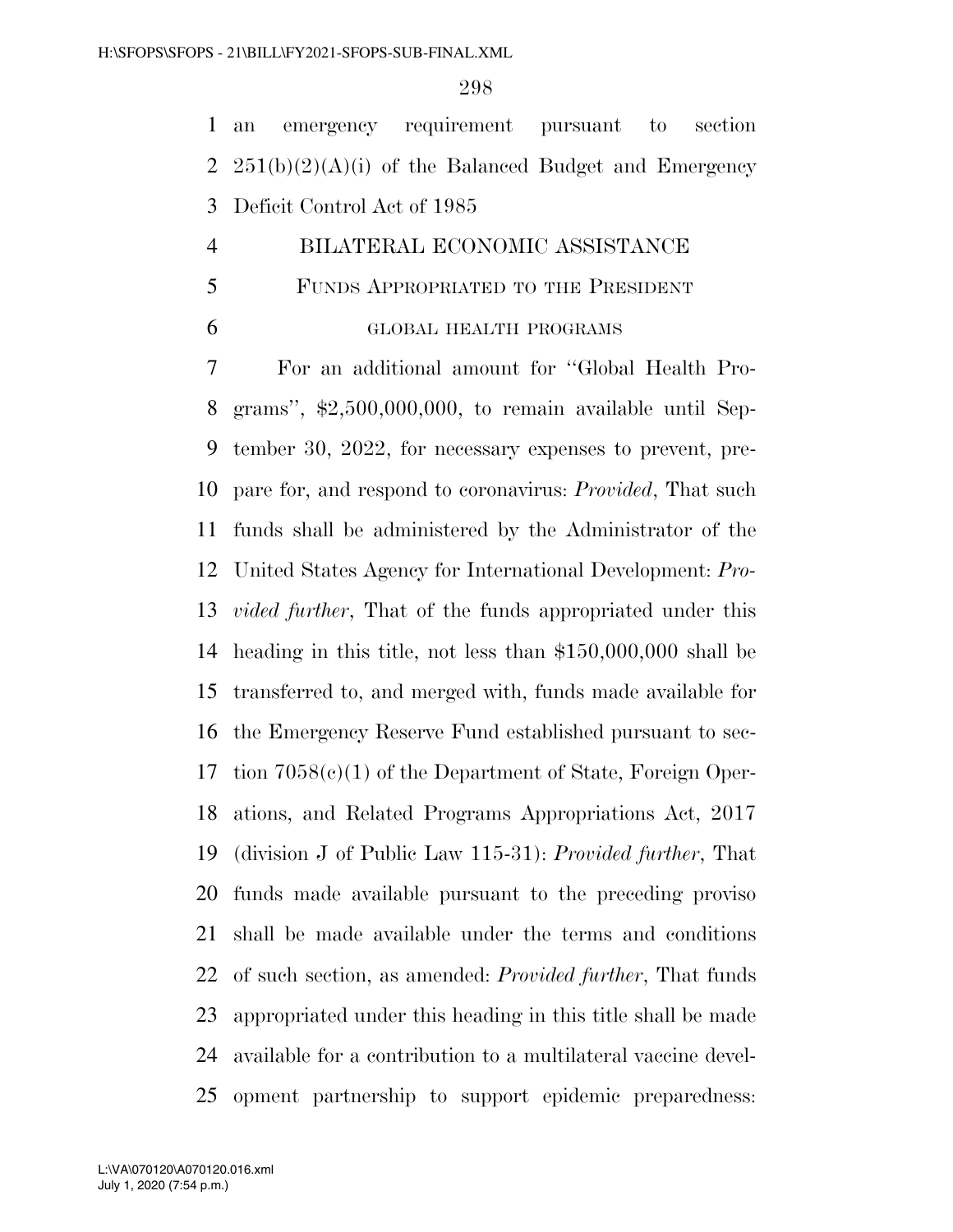*Provided further*, That of the funds appropriated under this heading in this title, not less than \$750,000,000 shall be made available for a United States contribution to The GAVI Alliance and not less than \$800,000,000 shall be made available as a United States contribution to the Global Fund to Fight AIDS, Tuberculosis and Malaria (Global Fund): *Provided further*, That funds made avail- able to the Global Fund pursuant to the previous proviso shall be made available notwithstanding section  $202(d)(4)(A)(i)$  of the United States Leadership Against HIV/AIDS, Tuberculosis, and Malaria Act of 2003 (22 U.S.C. 7622(d)(4)(A)(i)): *Provided further*, That funds appropriated under this heading for fiscal years 2020 and 2021 which are designated as being for an emergency re-15 quirement pursuant to section  $251(b)(2)(A)(i)$  of the Bal- anced Budget and Emergency Deficit Control Act of 1985 and made available as a United States contribution to the Global Fund shall not be considered a contribution for the purpose of applying such section 202(d)(4)(A)(i): *Provided further*, That funds made available under this heading in this title shall be allocated and allotted not later than 60 days after the date of enactment of this Act: *Provided fur- ther*, That such amount is designated by the Congress as being for an emergency requirement pursuant to section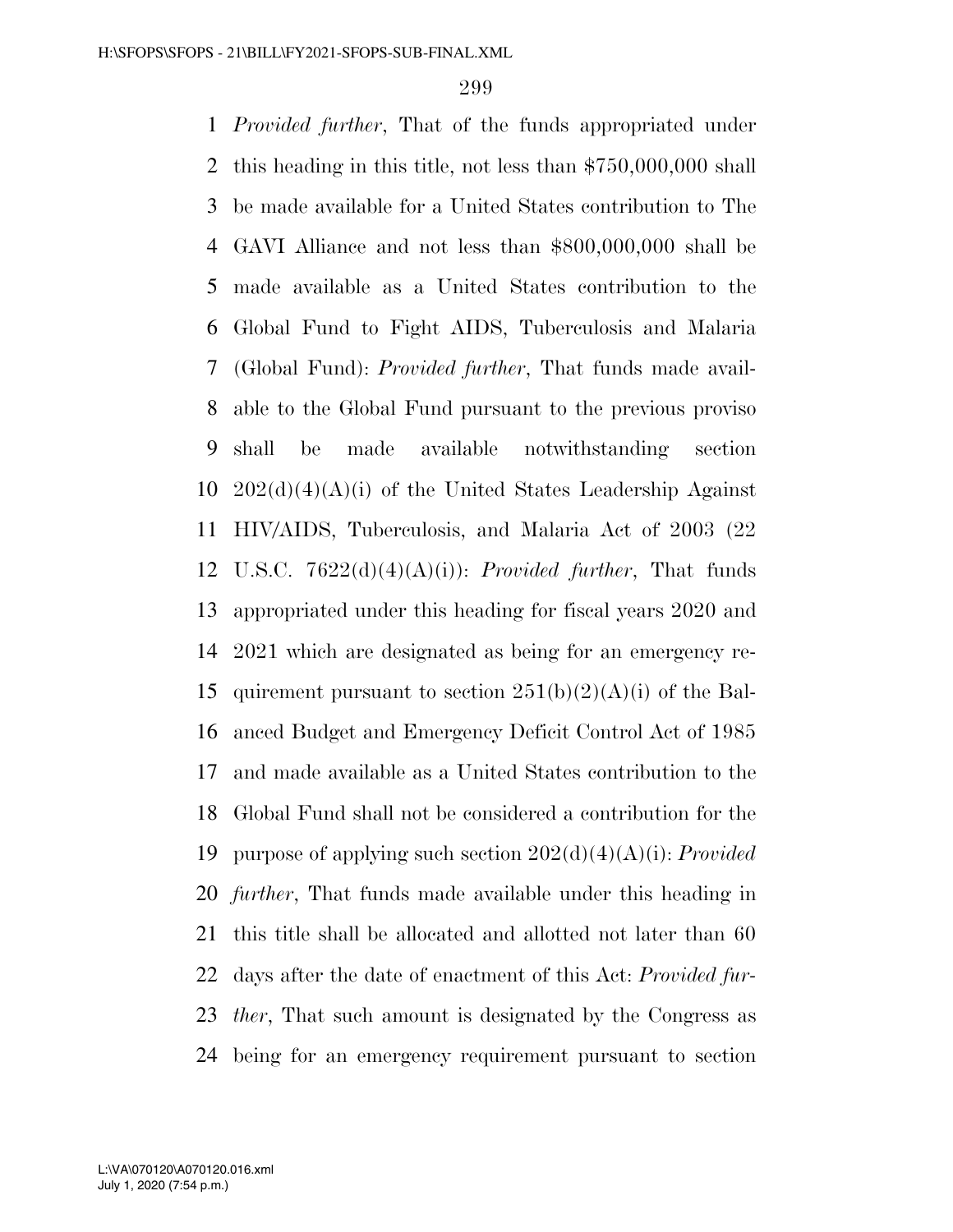1  $251(b)(2)(A)(i)$  of the Balanced Budget and Emergency Deficit Control Act of 1985.

#### DEVELOPMENT ASSISTANCE

 For an additional amount for ''Development Assist- ance'', \$900,000,000, to remain available until September 30, 2022, for necessary expenses to prevent, prepare for, and respond to coronavirus, including to address related economic, and stabilization requirements, of which not less than \$150,000,000 shall be made available to maintain access to basic education and to not-for-profit institutions of higher education for costs related to the consequences of coronavirus: *Provided*, That such institutions of higher education shall meet standards equivalent to those re- quired for United States institutional accreditation by a regional accreditation agency recognized by the United States Department of Education: *Provided further*, That funds made available under this heading in this title shall be allocated and allotted within 60 days of the date of enactment of this Act: *Provided further*, That such amount is designated by the Congress as being for an emergency 21 requirement pursuant to section  $251(b)(2)(A)(i)$  of the Balanced Budget and Emergency Deficit Control Act of 1985.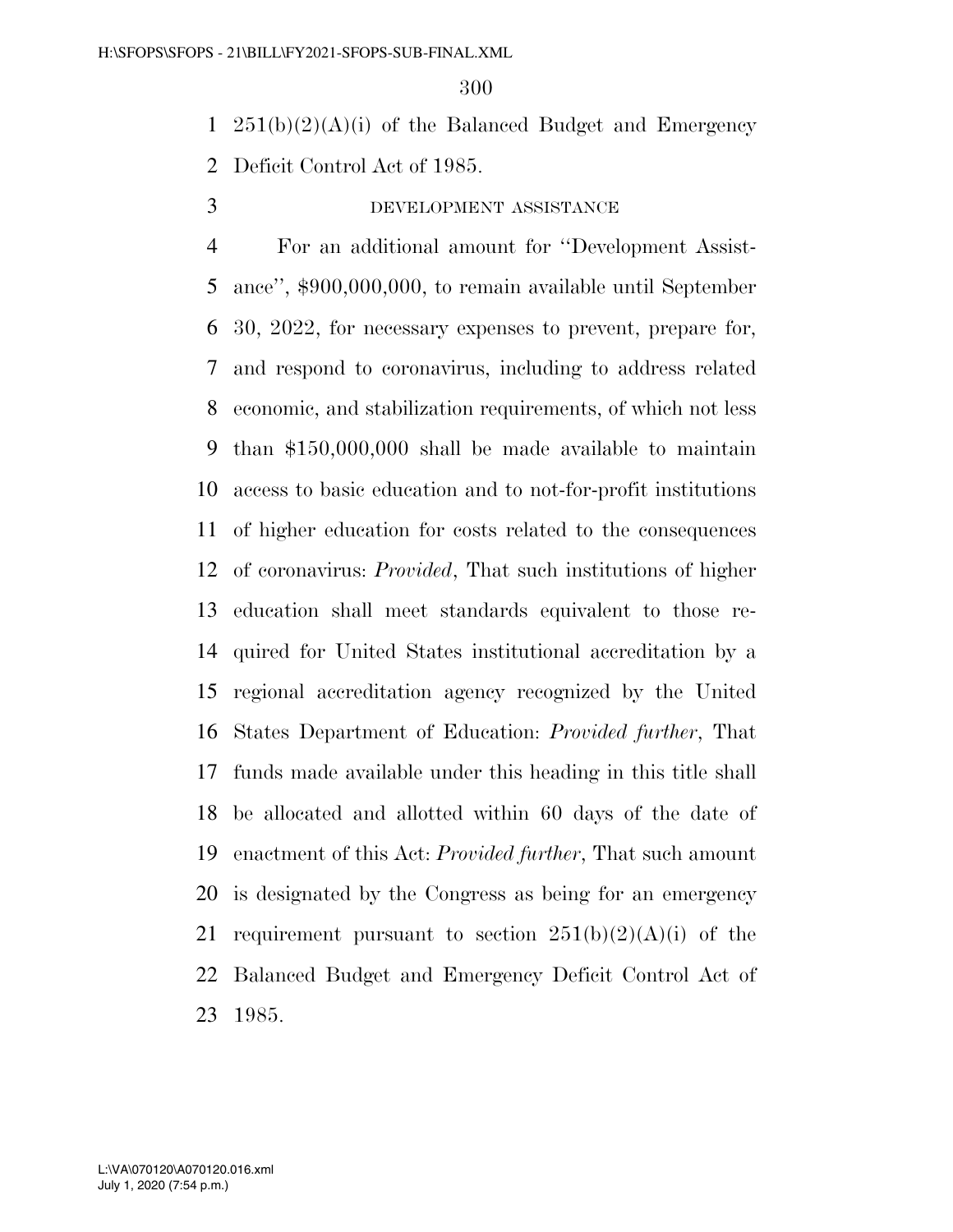### INTERNATIONAL DISASTER ASSISTANCE

 For an additional amount for ''International Disaster Assistance'', \$1,125,000,000, to remain available until ex- pended, for necessary expenses to prevent, prepare for, and respond to coronavirus: *Provided*, That funds made available under this heading in this title shall be allocated and allotted within 60 days of the date of enactment of this Act: *Provided further*, That such amount is designated by the Congress as being for an emergency requirement 10 pursuant to section  $251(b)(2)(A)(i)$  of the Balanced Budg-et and Emergency Deficit Control Act of 1985.

# 12 ECONOMIC SUPPORT FUND

 For an additional amount for ''Economic Support Fund'', \$1,500,000,000, to remain available until Sep- tember 30, 2022, for necessary expenses to prevent, pre- pare for, and respond to coronavirus, including to address related economic and stabilization requirements: *Provided*, That funds made available under this heading in this title shall be allocated and allotted within 60 days of the date of enactment of this Act: *Provided further*, That such amount is designated by the Congress as being for an emergency requirement pursuant to section  $251(b)(2)(A)(i)$  of the Balanced Budget and Emergency Deficit Control Act of 1985.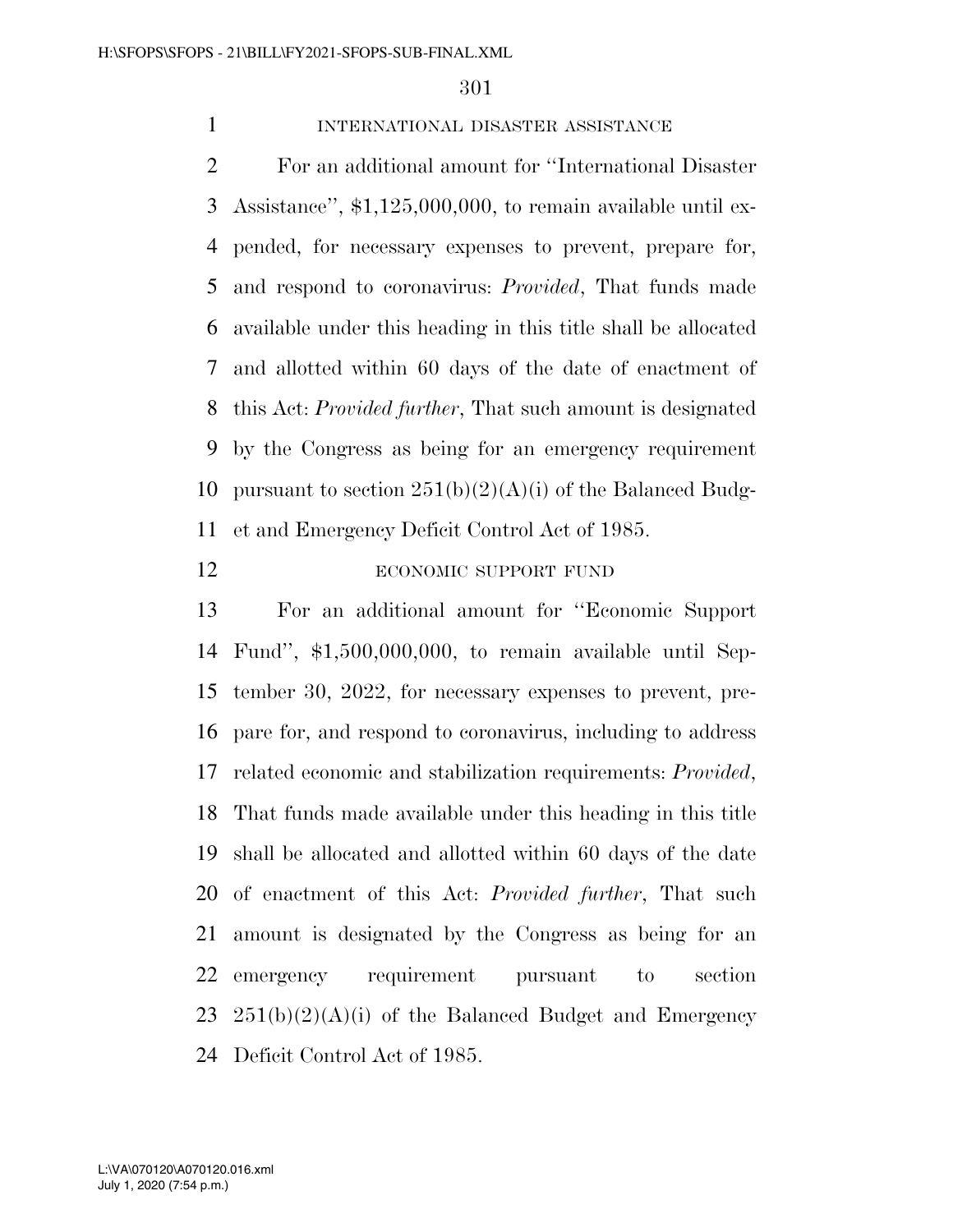ASSISTANCE FOR EUROPE, EURASIA AND CENTRAL ASIA

 For an additional amount for ''Assistance for Eu- rope, Eurasia and Central Asia'', \$500,000,000, to remain available until September 30, 2022, for necessary expenses to prevent, prepare for, and respond to coronavirus, in- cluding to address related economic and stabilization re- quirements: *Provided*, funds made available under this heading in this title shall be allocated and allotted within 60 days of the date of enactment of this Act: *Provided further*, That such amount is designated by Congress as being for an emergency requirement pursuant to section  $251(b)(2)(A)(i)$  of the Balanced Budget and Emergency Deficit Control Act of 1985.

- DEPARTMENT OF STATE
- 

# 15 MIGRATION AND REFUGEE ASSISTANCE

 For an additional amount for ''Migration and Ref- ugee Assistance'', \$1,125,000,000, to remain available until expended, for necessary expenses to prevent, prepare for, and respond to coronavirus: *Provided*, That funds made available under this heading in this title shall be al- located and allotted within 60 days of the date of enact- ment of this Act: *Provided further*, That such amount is designated by the Congress as being for an emergency re-24 quirement pursuant to section  $251(b)(2)(A)(i)$  of the Bal-anced Budget and Emergency Deficit Control Act of 1985.

July 1, 2020 (7:54 p.m.) L:\VA\070120\A070120.016.xml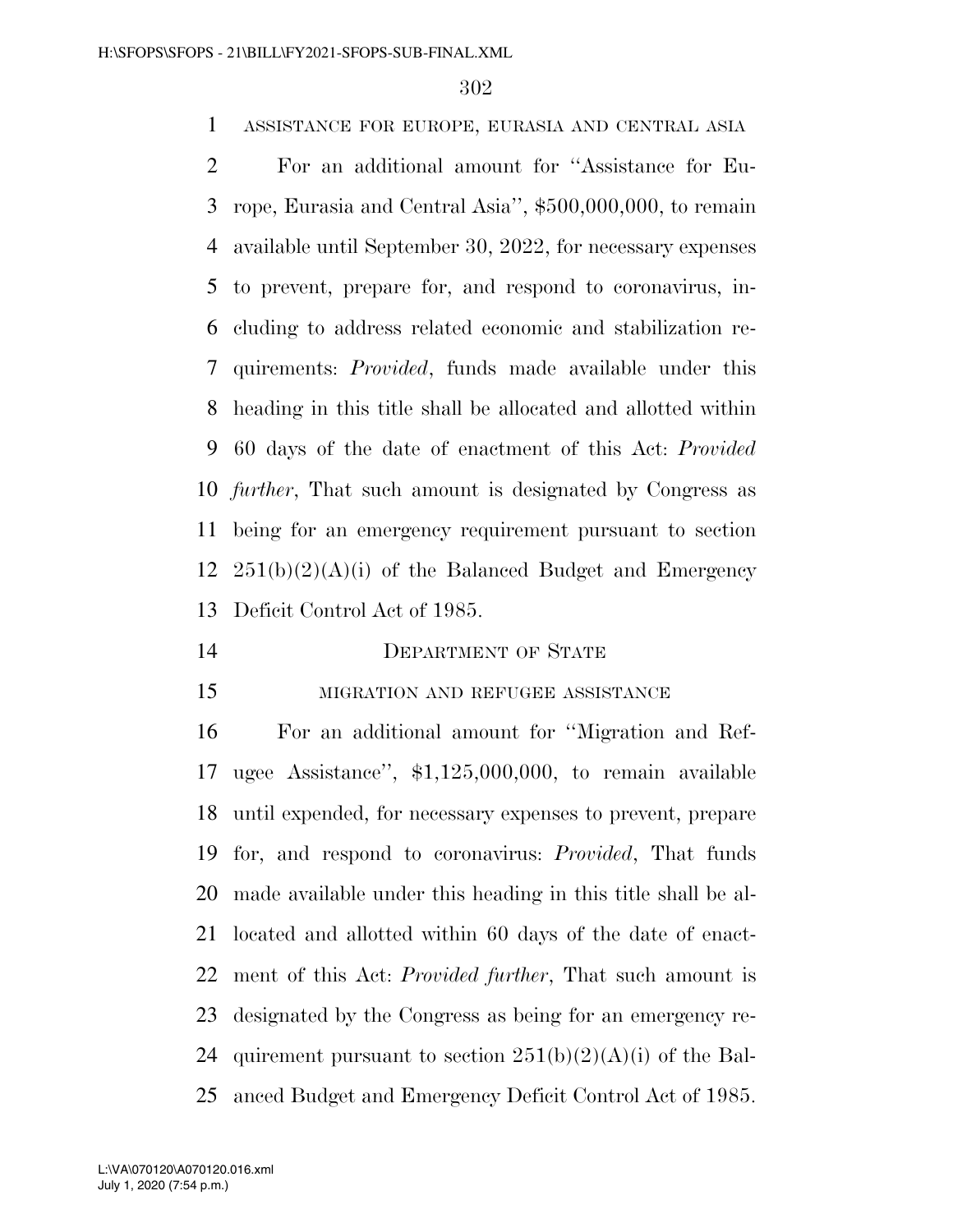1 INDEPENDENT AGENCIES

# INTER-AMERICAN FOUNDATION

 For an additional amount for ''Inter-American Foun- dation'', \$10,000,000, to remain available until September 30, 2022, for necessary expenses to prevent, prepare for, and respond to coronavirus, including to address related economic and stabilization requirements: *Provided*, that funds made avaiable under this heading in this title shall be allocated and allotted within 60 days of the enactment of this Act: *Provided further*, That such amount is des- ignated by the Congress as being for an emergency re-12 quirement pursuant to section  $251(b)(2)(A)(i)$  of the Bal- anced Budget and Emergency Deficit Control Act of 1985. UNITED STATES AFRICAN DEVELOPMENT FOUNDATION

 For an additional amount for ''United States African Development Foundation'', \$10,000,000, to remain avail- able until September 30, 2022, for necessary expenses to prevent, prepare for, and respond to coronavirus, includ- ing to address related economic and stabilization require- ments: *Provided*, that funds made available under this heading in this title shall be allocated and allotted within 60 days of the enactment of this Act: *Provided further*, That such amount is designated by the Congress as being for an emergency requirement pursuant to section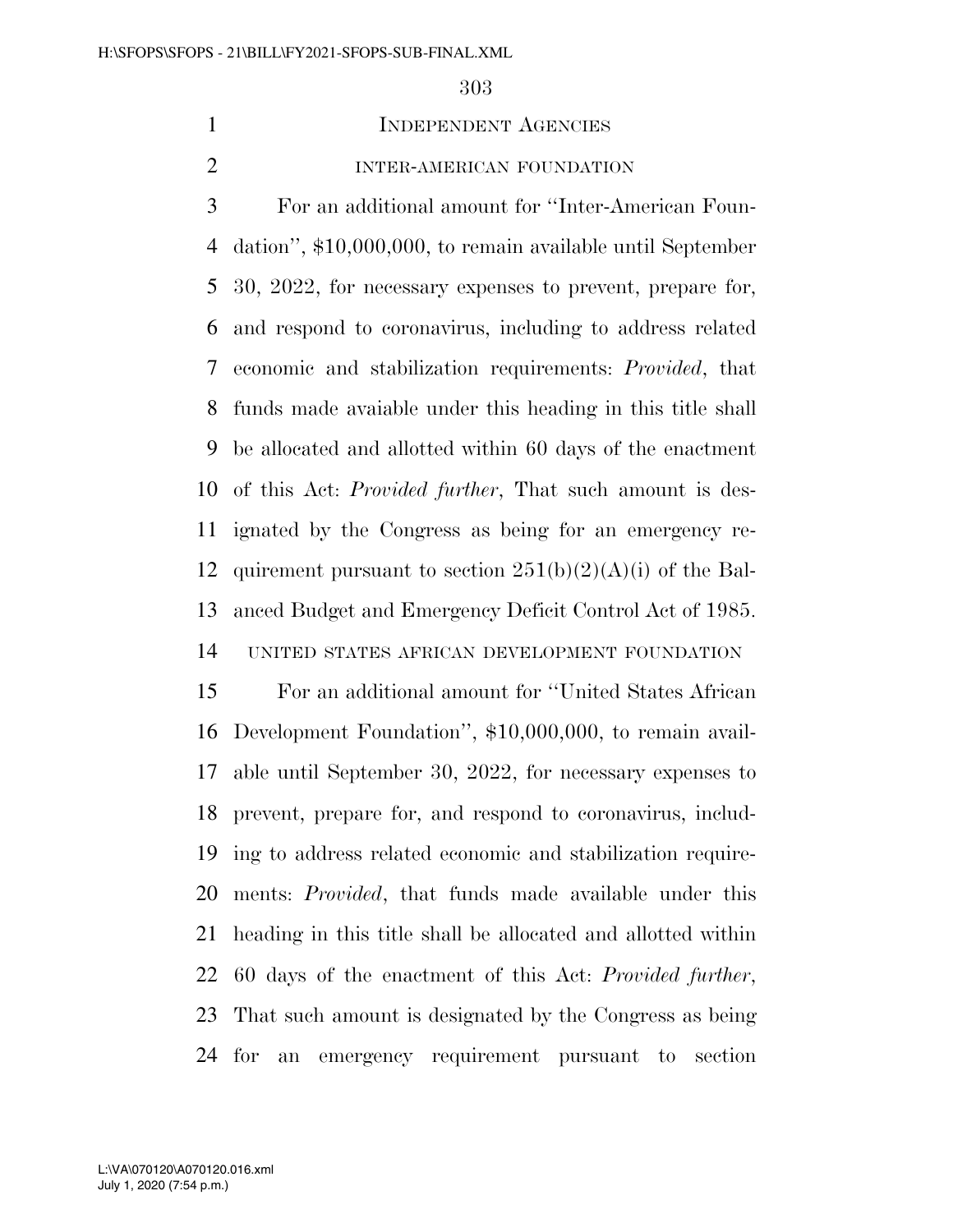1  $251(b)(2)(A)(i)$  of the Balanced Budget and Emergency Deficit Control Act of 1985.

- MULTILATERAL ASSISTANCE
- FUNDS APPROPRIATED TO THE PRESIDENT

INTERNATIONAL ORGANIZATIONS AND PROGRAMS

 For an additional amount for ''International Organi- zations and Programs'', \$1,281,150,000, to remain avail- able until September 30, 2022, for necessary expenses to prevent, prepare for, and respond to coronavirus and to support the United Nations Global Humanitarian Re- sponse Plan COVID–19: *Provided*, That funds made avail- able under this heading in this title shall be allocated and allotted within 60 days of the date of enactment of this Act: *Provided further*, That such amount is designated by the Congress as being for an emergency requirement pur-16 suant to section  $251(b)(2)(A)(i)$  of the Balanced Budget and Emergency Deficit Control Act of 1985.

GENERAL PROVISIONS — THIS TITLE

(INCLUDING TRANSFER OF FUNDS)

TRANSFERS AND LIMITATIONS

 SEC. 8001. The authorities and limitations of section 402 of the Coronavirus Preparedness and Response Sup- plemental Appropriations Act (division A of Public Law 116-123) shall apply to funds appropriated by this title as follows: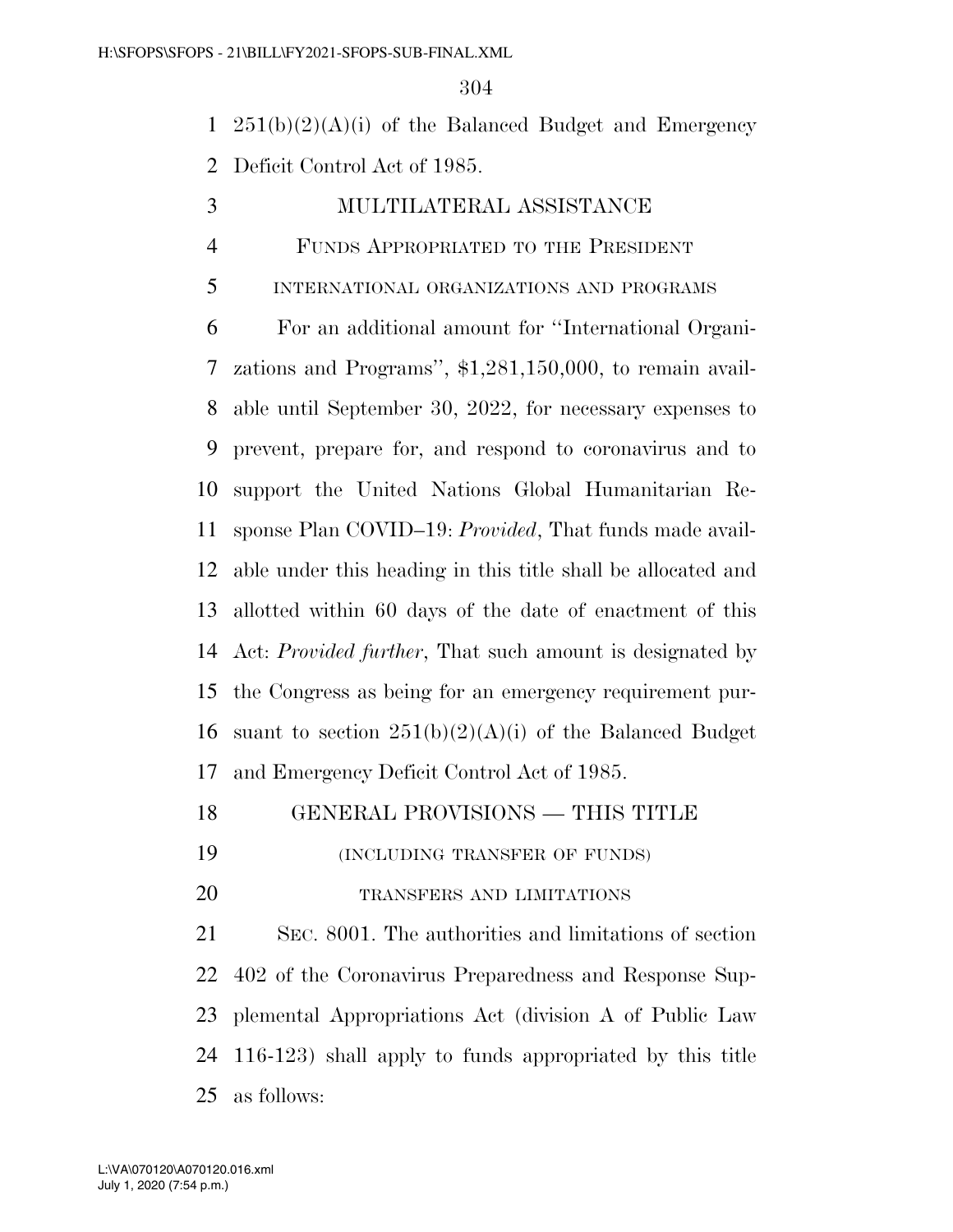1 (1) Subsections (a), (d), (e), and (f) shall apply to funds under the heading ''Diplomatic Programs''; and

| $\overline{4}$ | $(2)$ Subsections $(e)$ , $(d)$ , $(e)$ , and $(f)$ shall apply |
|----------------|-----------------------------------------------------------------|
| 5              | to funds under the heading "Global Health Pro-                  |
| 6              | grams", "Development Assistance", "International                |
| $\tau$         | Disaster Assistance", "Economic Support Fund",                  |
| 8              | and "Migration and Refugee Assistance".                         |

#### REIMBURSEMENT AUTHORITY

 SEC. 8002. Funds appropriated by this title under the headings ''Diplomatic Programs'', ''Operating Ex- penses'', ''Global Health Programs'', ''Development As- sistance'', ''International Disaster Assistance'', ''Eco- nomic Support Fund'', ''Assistance for Europe, Eurasia and Central Asia'', ''Migration and Refugee Assistance'', ''Inter-American Foundation'', and ''United States Afri- can Development Foundation'' may be used to reimburse such accounts administered by the Department of State and the United States Agency for International Develop- ment for obligations incurred to prevent, prepare for, and respond to coronavirus prior to the date of enactment of this Act.

# 23 REPORTING REQUIREMENTS

 SEC. 8003. The reporting requirements of section 406(b) of the Coronavirus Preparedness and Response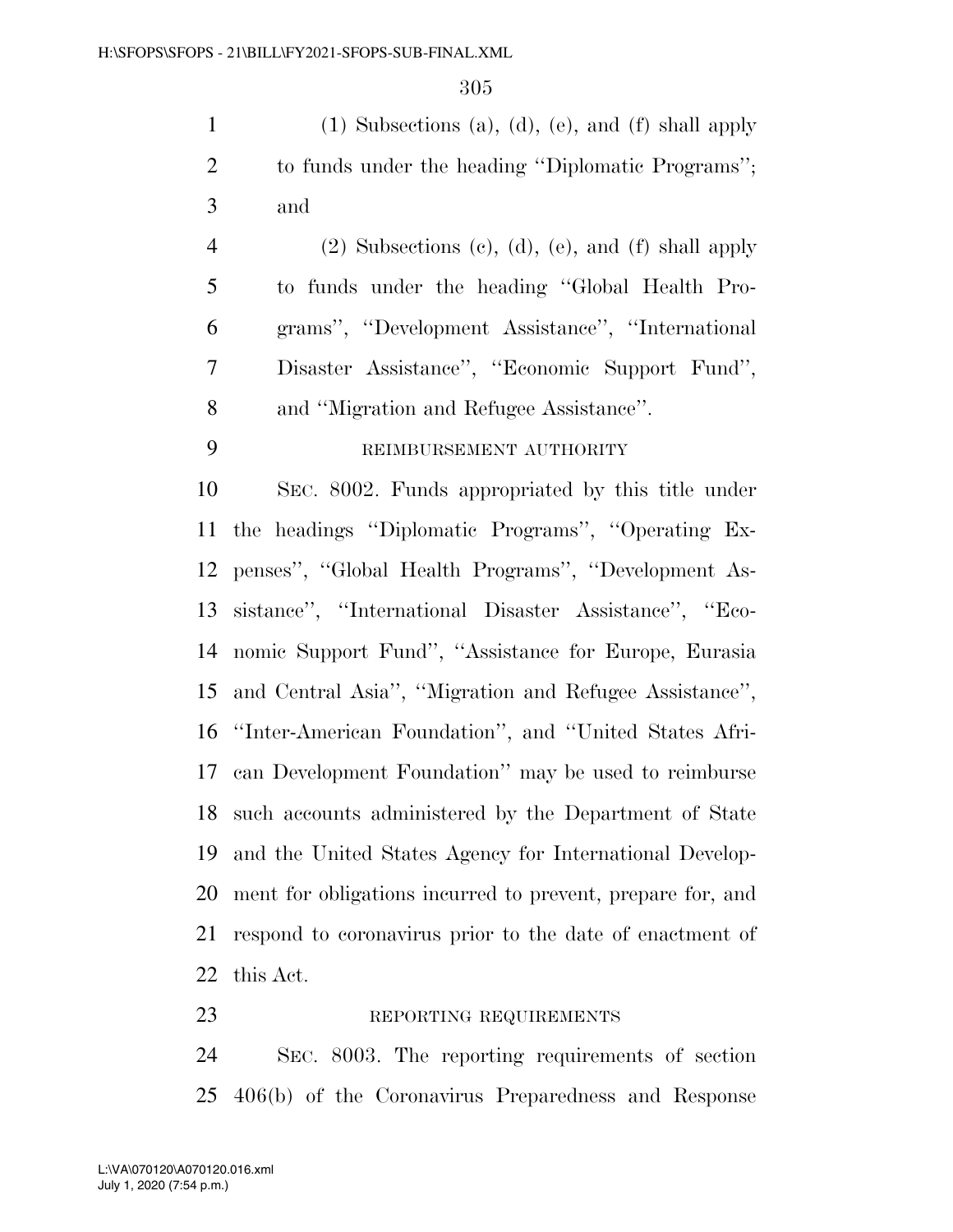Supplemental Appropriations Act, 2020 (division A of Public Law 116-123) shall apply to funds appropriated by this title.

# CONTRIBUTION AUTHORITY

 SEC. 8004. Section 404 of the Coronavirus Prepared- ness and Response Supplemental Appropriations Act (divi- sion A of Public Law 116-123) shall apply to funds appro- priated by this title under the same headings as specified by such section.

# 10 REPATRIATION LOANS PROGRAM ACCOUNT

 SEC. 8005. Section 21005 of the Emergency Appro- priations for Coronavirus Health Response and Agency Operations (division B of Public Law 116-136) is amend- ed by inserting at the end before the period ''and is further amended by striking '\$5,563,619' in the second proviso under the heading 'Repatriation Loans Program Account' and inserting in lieu thereof '\$15,563,619' ''.

### CONSULAR SERVICES

 SEC. 8006. Section 21009 of the Emergency Appro- priations for Coronavirus Health Response and Agency Operations (division B of Public Law 116-136) is amend- ed by striking ''fiscal year 2020'' and inserting in lieu thereof ''fiscal years 2020 and 2021'': *Provided*, That the amount provided by this section is designated by the Con-gress as being for an emergency requirement pursuant to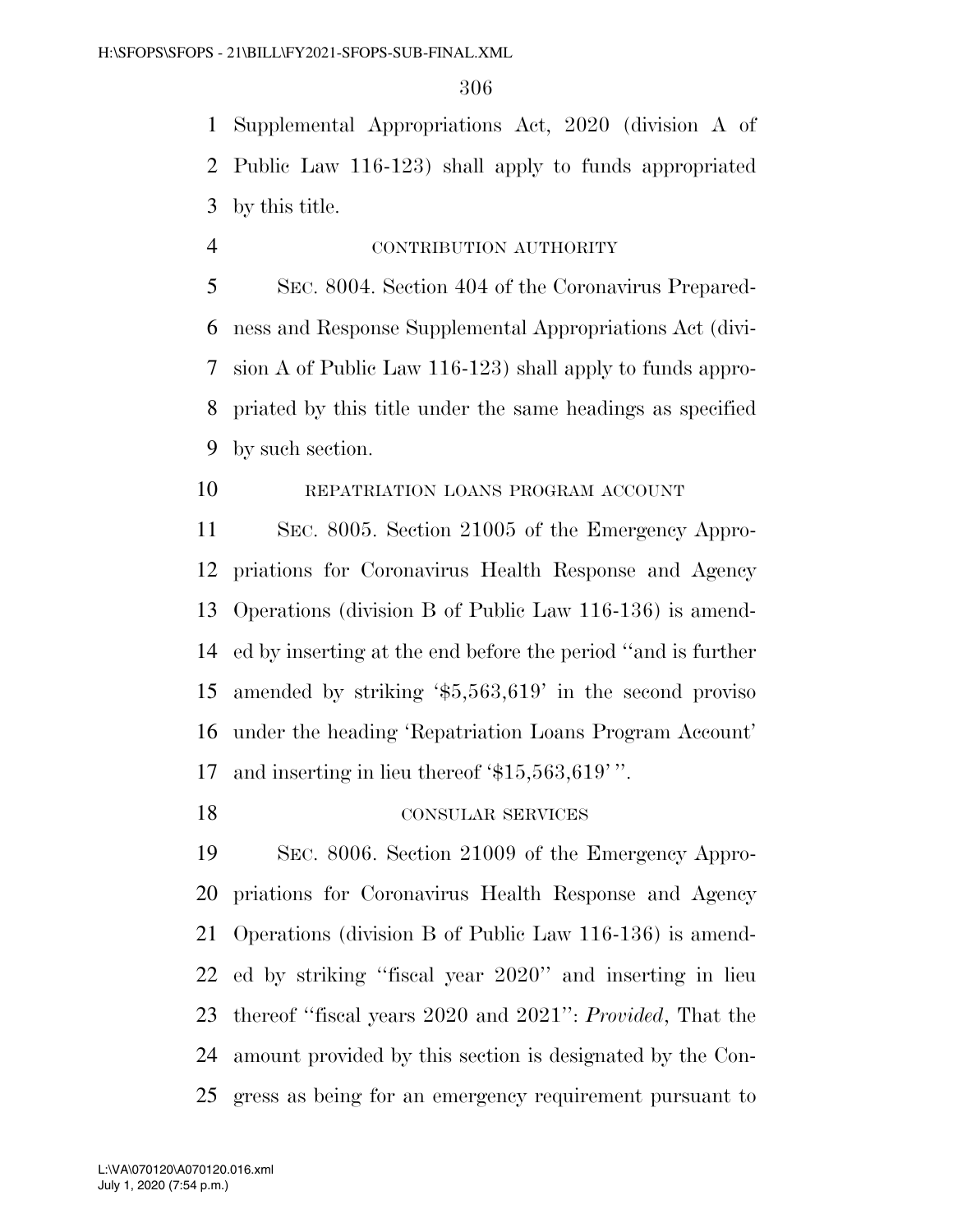1 section  $251(b)(2)(A)(i)$  of the Balanced Budget and Emergency Deficit Control Act of 1985.

## DEFINITION

 SEC. 8007. In this title, the term ''coronavirus'' means SARS-CoV-2 or another coronavirus with pandemic potential.

# DESIGNATION

 SEC. 8008. Each amount designated in this title by the Congress as being for an emergency requirement pur-10 suant to section  $251(b)(2)(A)(i)$  of the Balanced Budget and Emergency Deficit Control Act of 1985 shall be avail- able (or rescinded or transferred, if applicable) only if the President subsequently so designates all such amounts and transmits such designations to the Congress.

TITLE IX

MIDDLE EAST PARTNERSHIP FOR PEACE

#### **SEC. 9001. SHORT TITLE.**

 This title may be cited as the ''Middle East Partner-ship for Peace Act of 2020''.

#### **SEC. 9002. FINDINGS.**

Congress finds the following:

 (1) Economic development in conflict settings has been shown to support stabilization by empow- ering entrepreneurs, growing the middle class, and mitigating unemployment.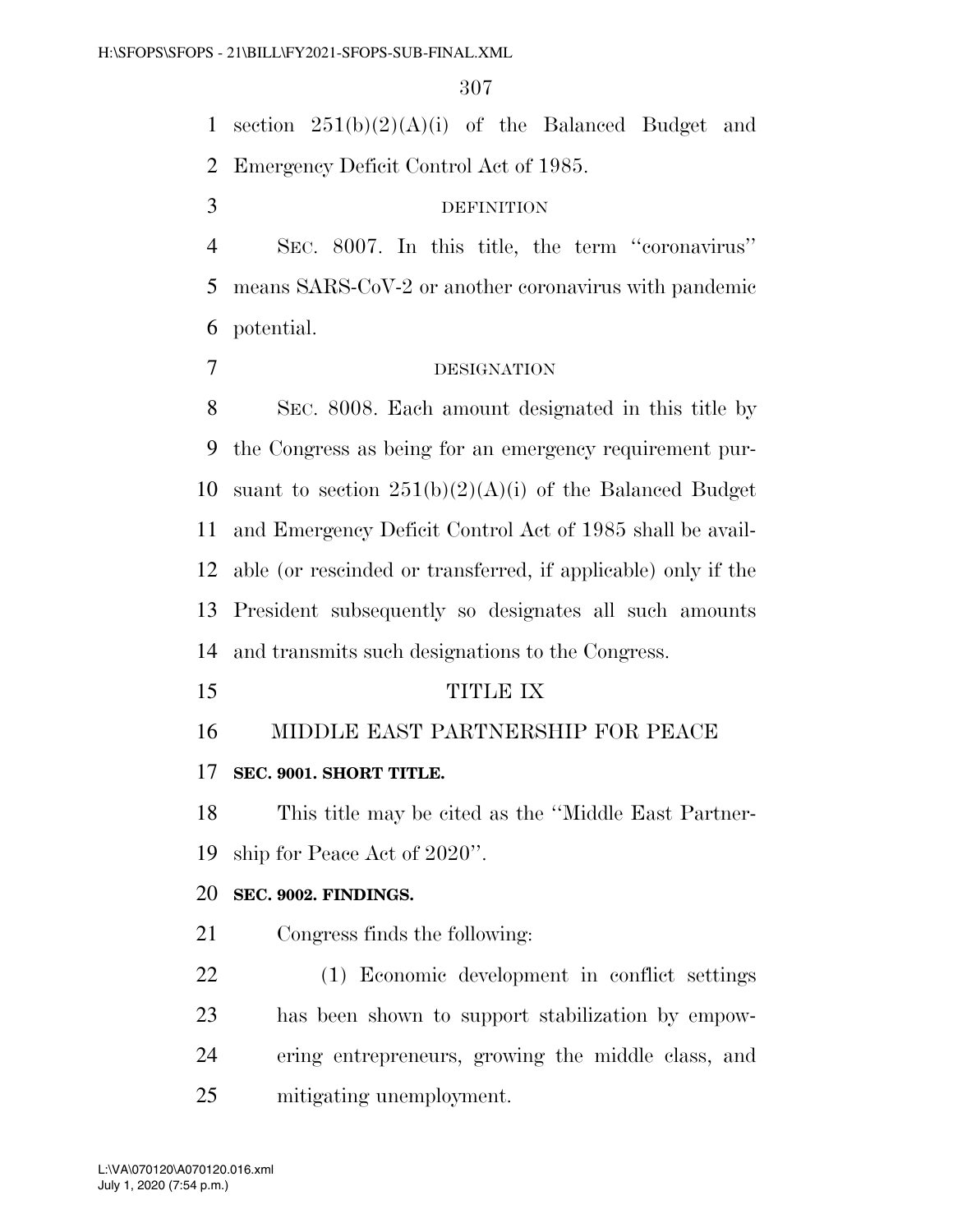(2) In 2018, unemployment in the Palestinian territories was 32.4 percent. Gross Domestic Prod- uct (GDP) growth in the Palestinian territories de- clined from 2017 to 2019, and it is projected to fur-ther decline in 2020.

 (3) According to the World Bank Ad Hoc Liai- son Committee's April 2019 Economic Monitoring Report, ''to achieve sustainable economic growth, in the Palestinian territories, growth and job creation going forward will need to be private sector driven''.

 (4) According to the 2018 Joint Strategic Plan of the Department of State and the United States Agency for International Development, ''assistance can help prevent new recruitment to terrorist organi- zations, reduce levels of violence, promote legitimate governance structures that strengthen inclusion, and reduce policies that marginalize communities''.

 (5) Although economic development is an im- portant tool for stabilizing conflict-prone settings and establishing connections between communities, economic development by itself will not lead to last- ing peace. People-to-people peace-building programs further advance reconciliation efforts by promoting greater understanding, mutual trust, and coopera-tion between communities.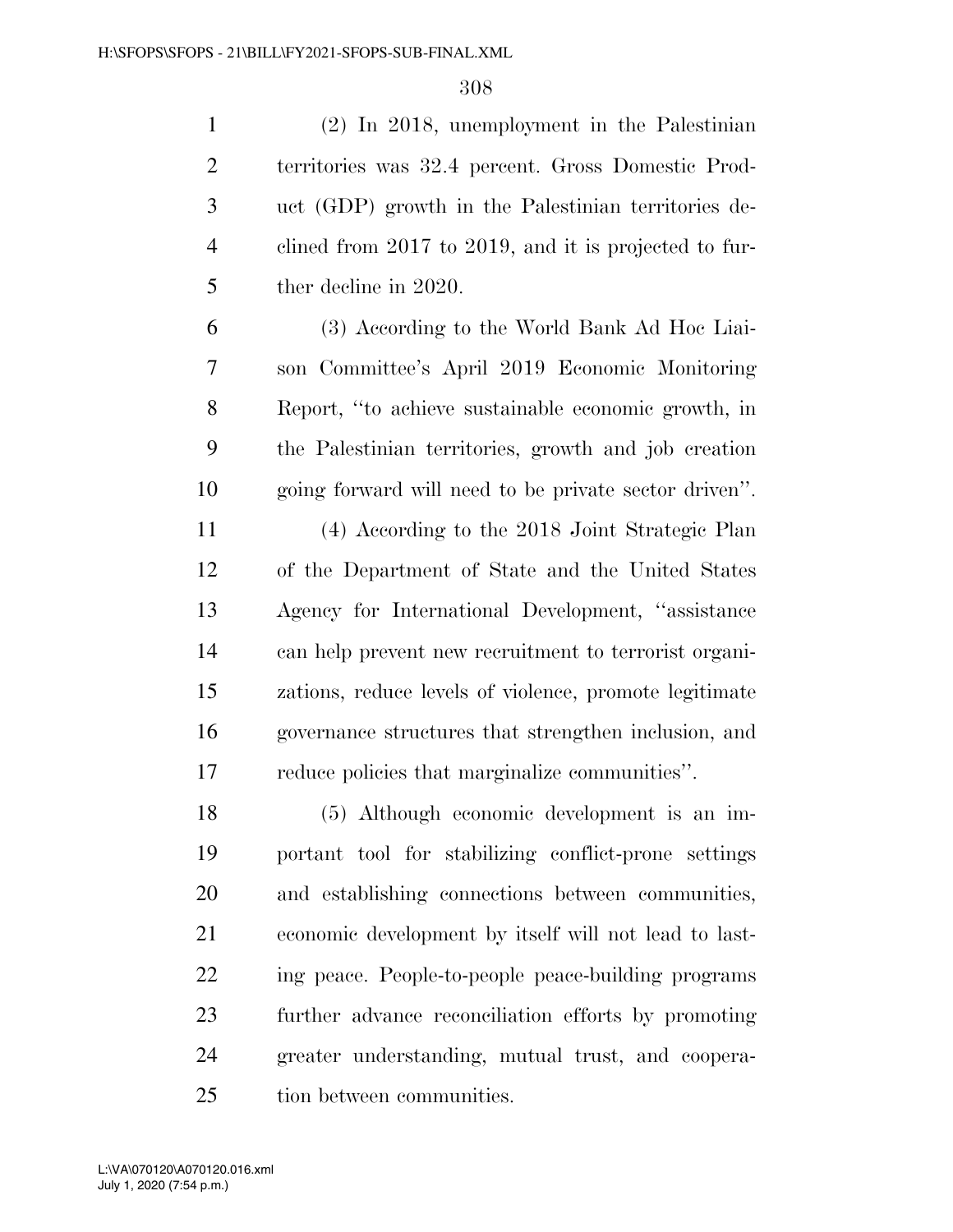(6) While the United States and its inter- national partners continue to support diplomatic and political negotiations between the representatives of the parties to the Israeli-Palestinian conflict, such efforts require broad popular support among the people on the ground to succeed.

 (7) Achieving sustainable, high-level agreements for lasting peace in the Middle East must come through, and with the support of, the people who live there, and the United States and its inter- national partners can help the people of the region build popular support for sustainable agreements for lasting peace.

#### **SEC. 9003. SENSE OF CONGRESS.**

It is the sense of Congress that—

 (1) building a viable Palestinian economy is central to the effort to preserve the possibility of a negotiated settlement leading to a sustainable two- state solution with the democratic, Jewish state of Israel and a demilitarized, democratic Palestinian state living side-by-side in peace, security, and mu-22 tual recognition;

 (2) United States and international support for grassroots, people-to-people efforts aimed at fos-tering tolerance, and building support for a such so-

July 1, 2020 (7:54 p.m.) L:\VA\070120\A070120.016.xml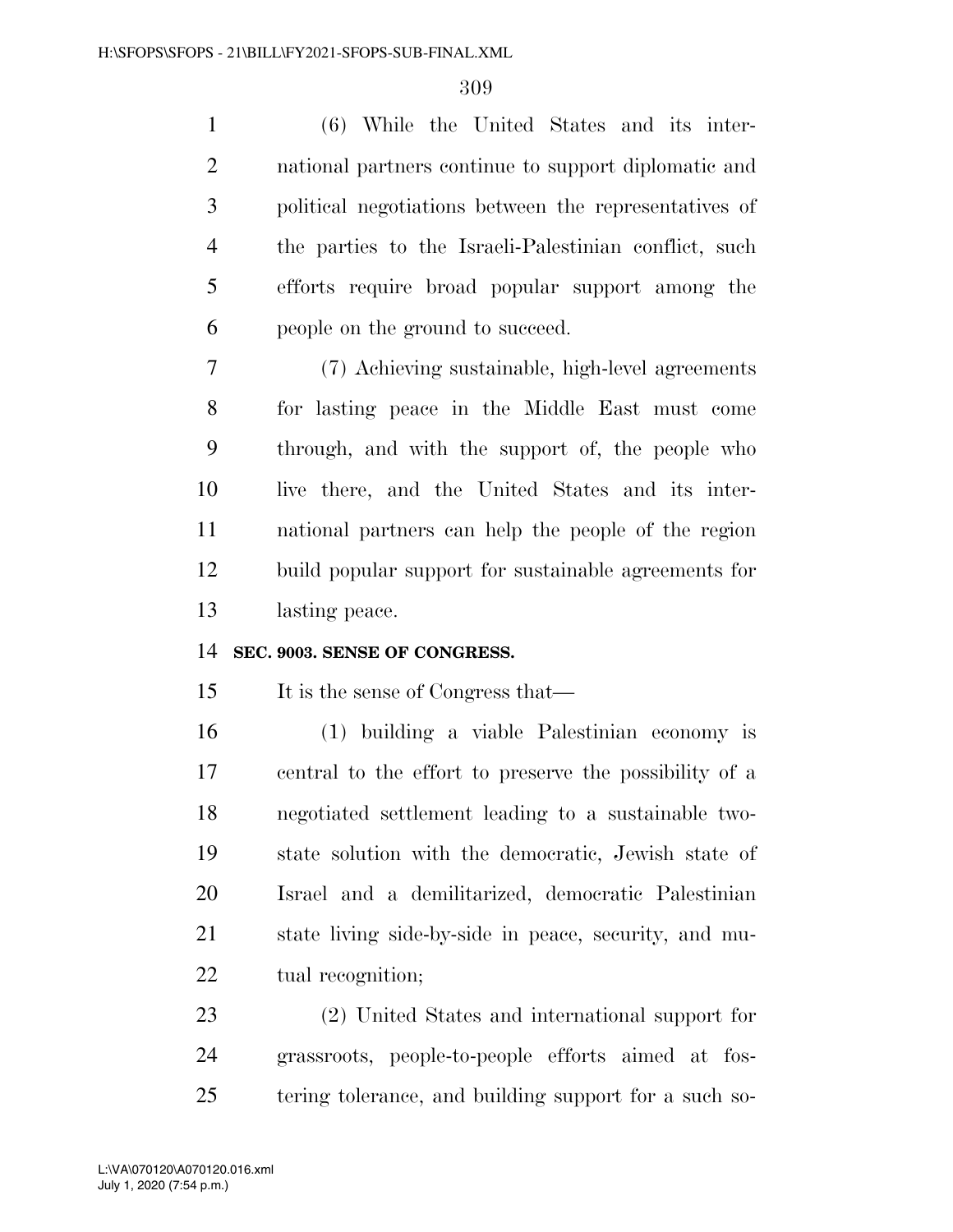| $\mathbf{1}$   | lution, can help counter extremist propaganda and         |
|----------------|-----------------------------------------------------------|
| 2              | the growing issue of incitement;                          |
| 3              | (3) strengthening engagement between Palestin-            |
| $\overline{4}$ | ians, Israelis, and through people-to-people peace-       |
| 5              | building programs can increase the bonds of friend-       |
| 6              | ship and understanding;                                   |
| 7              | (4) investing in the development of the Pales-            |
| 8              | tinian economy and in joint economic ventures can         |
| 9              | advance multiple sectors to the benefit of local, re-     |
| 10             | gional, and global parties; and                           |
| 11             | (5) Congress encourages cooperation between               |
| 12             | Palestinian, American, and Israeli business sectors       |
| 13             | in order to benefit the Palestinian, American, and        |
| 14             | Israeli peoples and economies.                            |
| 15             | SEC. 9004. PEOPLE-TO-PEOPLE PARTNERSHIP FOR PEACE         |
| 16             | FUND.                                                     |
| 17             | Chapter 4 of part II of the Foreign Assistance Act        |
|                | 18 of 1961 (22 U.S.C. 2346 et seq.) is amended by adding  |
| 19             | at the end the following:                                 |
| 20             | "SEC. 535 PEOPLE-TO-PEOPLE PARTNERSHIP FOR PEACE          |
| 21             | FUND.                                                     |
| 22             | "(a) ESTABLISHMENT.—Beginning on the date that            |
| 23             | is one year after the date of enactment of this section,  |
| 24             | the Administrator of the United States Agency for Inter-  |
| 25             | national Development is authorized to establish a program |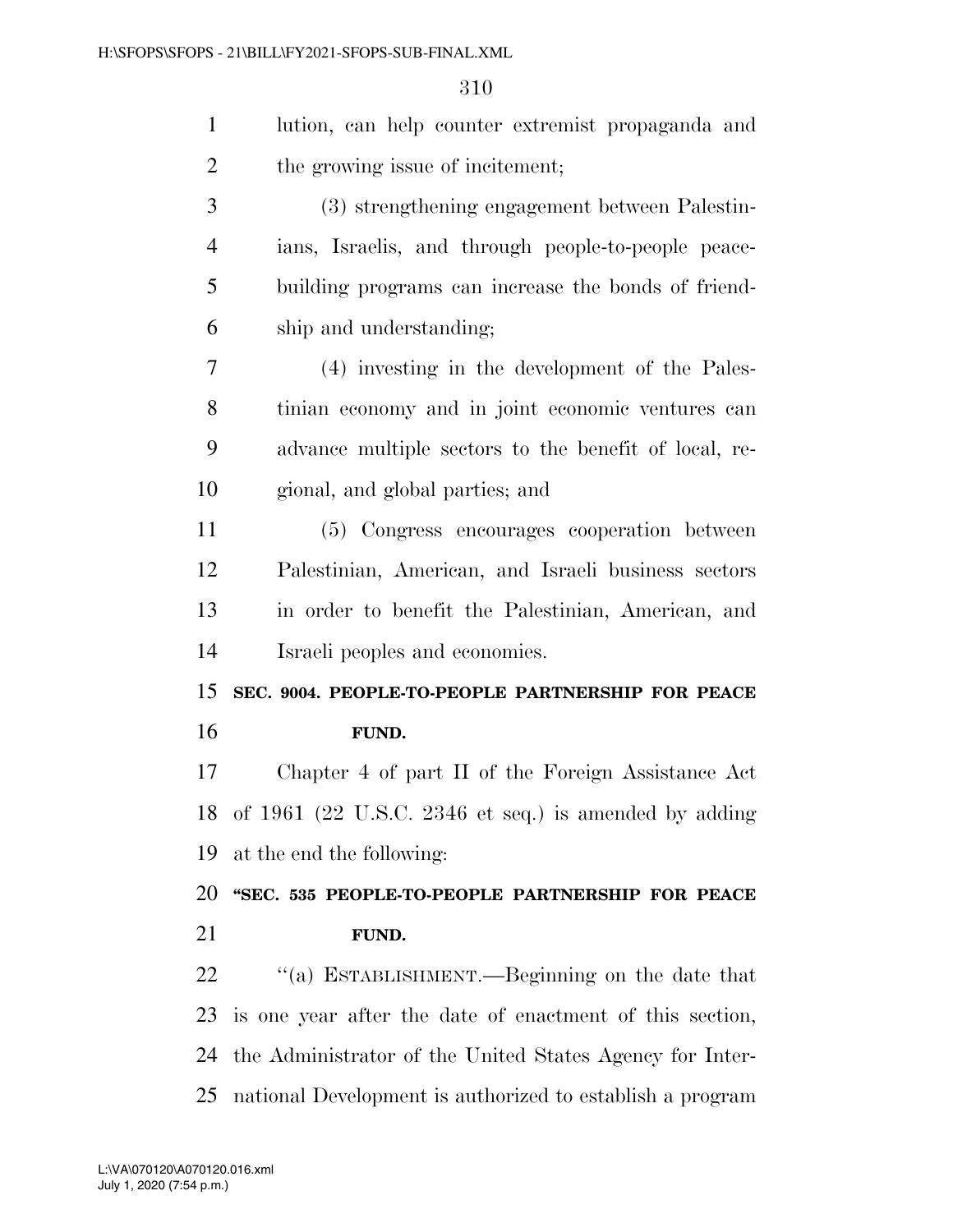to provide funding for projects to help build the founda- tion for peaceful co-existence between Israelis and Pal- estinians and for a sustainable two-state solution. The program established under this subsection shall be known as the 'People-to-People Partnership for Peace Fund' (re-ferred to in this section as the 'Fund').

 ''(b) ELIGIBILITY FOR SUPPORT.—In providing fund- ing for projects through the Fund, the Administrator may provide support for qualified organizations, prioritizing those organizations that seek to build better cooperation between Israelis and Palestinians, including Palestinian organizations, Israeli organizations, and international or- ganizations that bring Israelis and Palestinians together. ''(c) ADDITIONAL ELIGIBILITY FOR SUPPORT.—In providing funding for projects through the Fund, The Ad- ministrator may additionally provide support to qualified organizations that further shared community building, peaceful co-existence, dialogue, and reconciliation between Arab and Jewish citizens of Israel.

- 20 "(d) CONTRIBUTIONS.—The Administrator—
- "(1) is encouraged to work with foreign govern- ments and international organizations to leverage the impact of United States resources and achieve the objectives of this section; and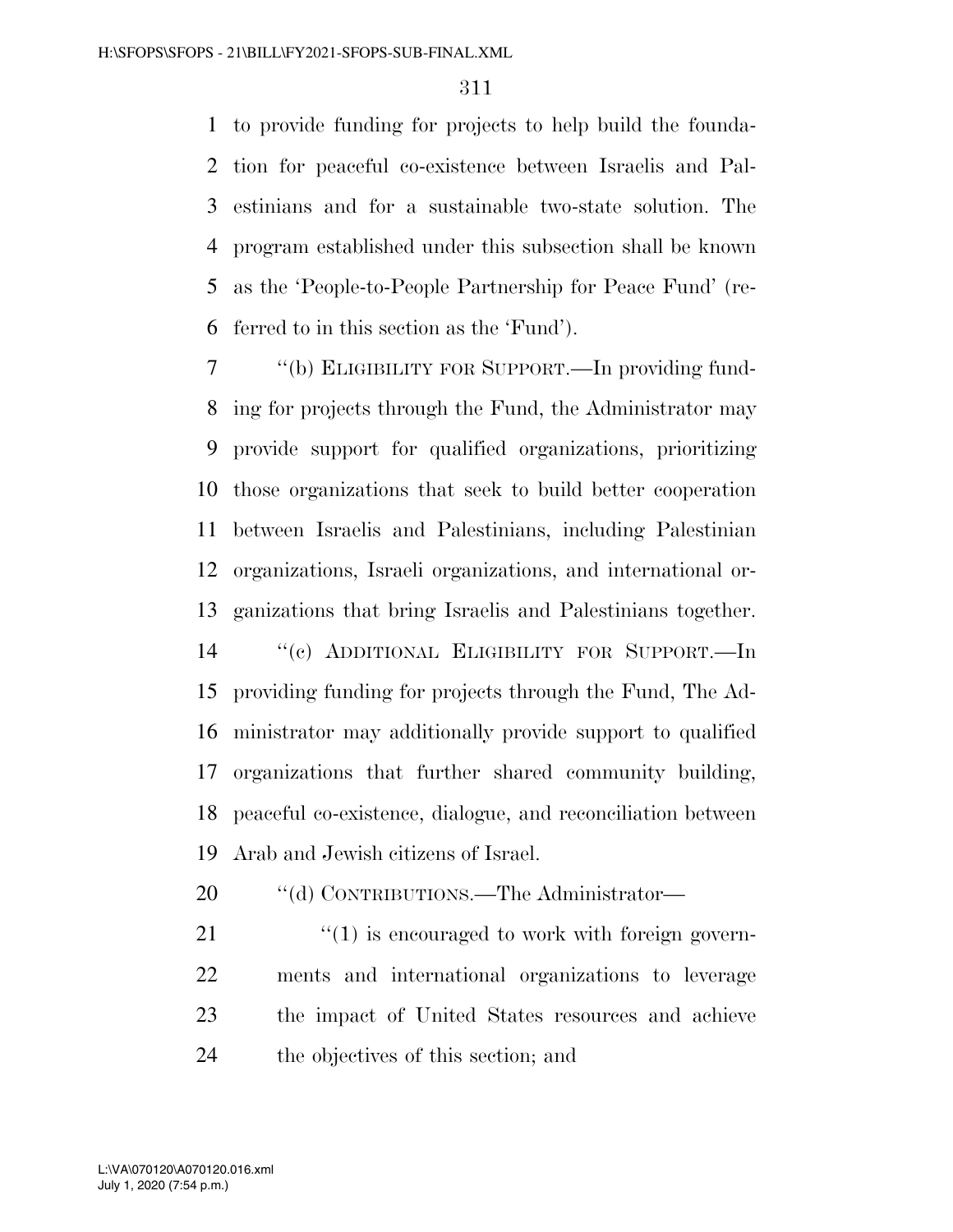| $\mathbf{1}$   | $\cdot\cdot\cdot(2)$ is authorized to make and accept contribu- |
|----------------|-----------------------------------------------------------------|
| $\overline{2}$ | tions for the purposes of the Fund, consistent with             |
| 3              | subsections (b) and (d) of section $635$ .                      |
| $\overline{4}$ | "(e) ADVISORY BOARD.—                                           |
| 5              | "(1) ESTABLISHMENT.—The Administrator                           |
| 6              | shall establish an advisory board to make rec-                  |
| 7              | ommendations to the Administrator regarding the                 |
| 8              | types of projects that should be funded through the             |
| 9              | Fund.                                                           |
| 10             | $``(2)$ MEMBERSHIP.—                                            |
| 11             | "(A) IN GENERAL.—Subject to subpara-                            |
| 12             | graph (B), the advisory board shall be com-                     |
| 13             | posed of 13 members, none of whom may be                        |
| 14             | Members of Congress, who shall be appointed                     |
| 15             | for renewable periods of 3 years, as follows:                   |
| 16             | "(i) One member appointed by the                                |
| 17             | Administrator, in consultation with the                         |
| 18             | Secretary of State.                                             |
| 19             | "(ii) One member appointed by the                               |
| 20             | chair, and one member appointed by the                          |
| 21             | ranking member, of the Committee on For-                        |
| 22             | eign Relations of the Senate.                                   |
| 23             | "(iii) One member appointed by the                              |
| 24             | chair, and one member appointed by the                          |
| 25             | ranking member, of the Committee on For-                        |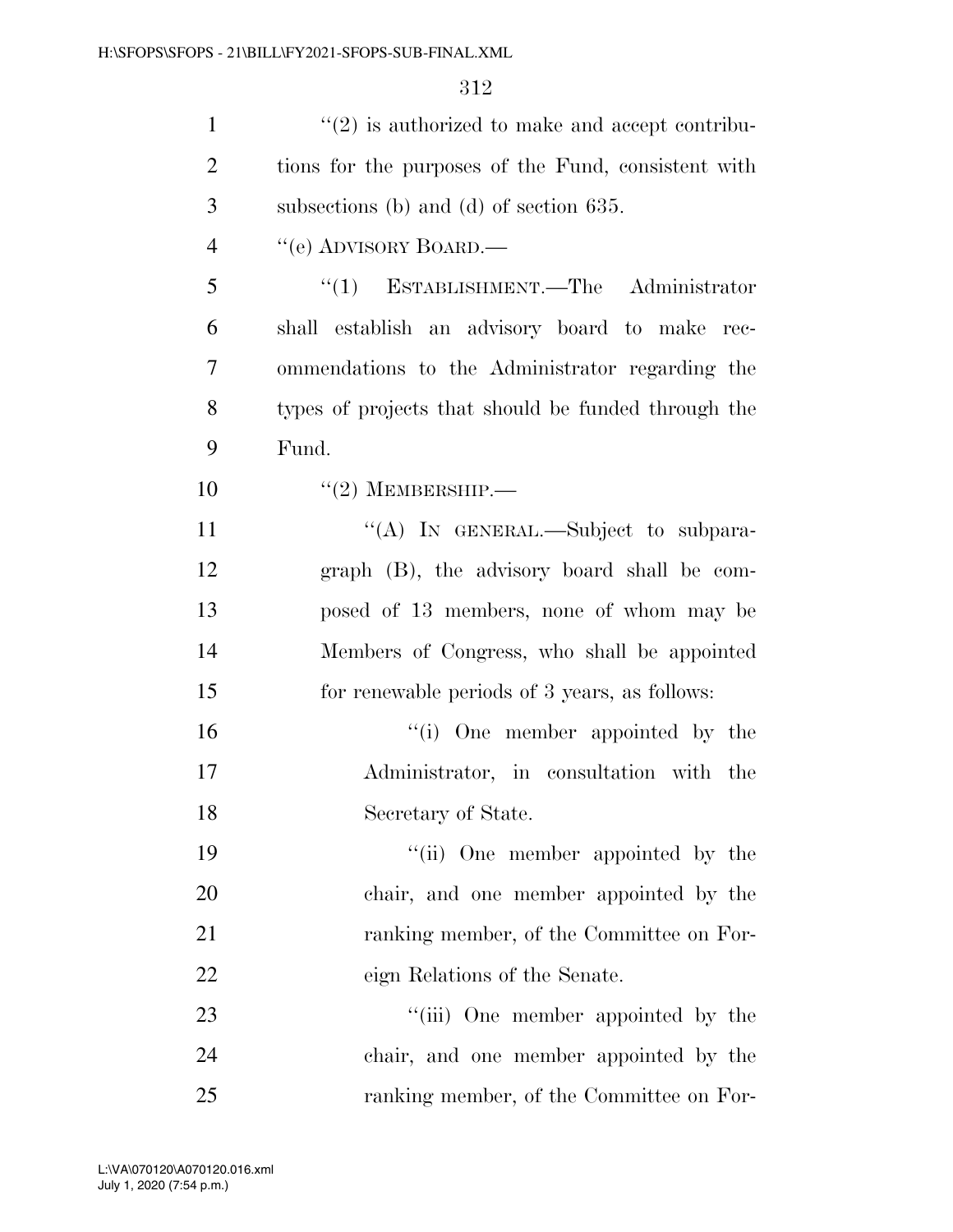| $\mathbf{1}$   | eign Affairs of the House of Representa-         |
|----------------|--------------------------------------------------|
| $\overline{2}$ | tives.                                           |
| $\overline{3}$ | "(iv) One member appointed by the                |
| $\overline{4}$ | chair, and one member appointed by the           |
| 5              | ranking member, of the Committee on Ap-          |
| 6              | propriations of the Senate.                      |
| $\tau$         | $f'(v)$ One member appointed by the              |
| 8              | chair, and one member appointed by the           |
| 9              | ranking member, of the Committee on Ap-          |
| 10             | propriations of the House of Representa-         |
| 11             | tives.                                           |
| 12             | "(vi) One member appointed by the                |
| 13             | majority leader, and one member<br>$ap-$         |
| 14             | pointed by the minority leader, of the Sen-      |
| 15             | ate.                                             |
| 16             | "(vii) One member appointed by the               |
| 17             | Speaker, and one member appointed by the         |
| 18             | minority leader, of the House of Rep-            |
| 19             | resentatives.                                    |
| 20             | $\lq\lq (B)$<br>INTERNATIONAL PARTICIPATION.-    |
| 21             | The Administrator may appoint up to 2 addi-      |
| 22             | tional members to the advisory board who are     |
| 23             | representatives of foreign governments or inter- |
| 24             | national organizations for renewable periods of  |
| 25             | 3 years.                                         |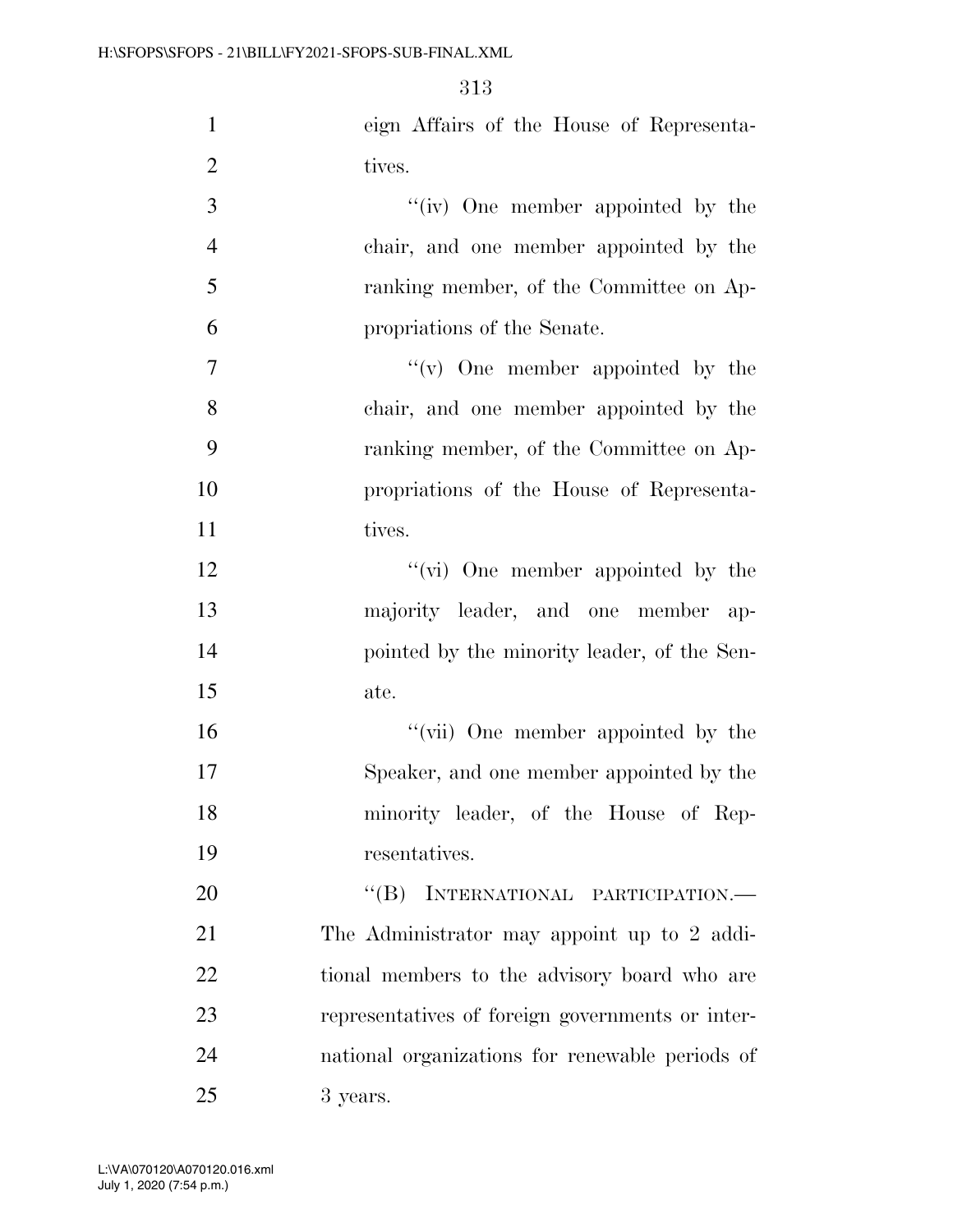1 ''(C) QUALIFICATIONS.—Members of the advisory board shall have demonstrated regional expertise and experience and expertise in con-flict mitigation and people-to-people programs.

5 "(D) ADDITIONAL RECOMMENDATIONS.— The Administrator should consider the input and recommendations from missions of the United States Agency for International Devel- opment in the region and mission directors when considering types of projects.''.

### **SEC. 9005. JOINT INVESTMENT FOR PEACE INITIATIVE.**

 (a) ESTABLISHMENT.—Beginning on the date that is 180 days after the date of the enactment of this Act, the Chief Executive Officer of the United States International Development Finance Corporation (referred to in this sec- tion as the ''Chief Executive Officer'' and the ''Corpora- tion'', respectively) is authorized to establish a program to provide investments in entities that carry out projects that contribute to the development of the Palestinian pri- vate sector economy. The program established under this subsection shall be known as the ''Joint Investment for Peace Initiative'' (referred to in this section as the ''Initia-tive'').

 (b) PARTICIPATION REQUIREMENT.—In providing in-vestments through the Initiative, the Chief Executive Offi-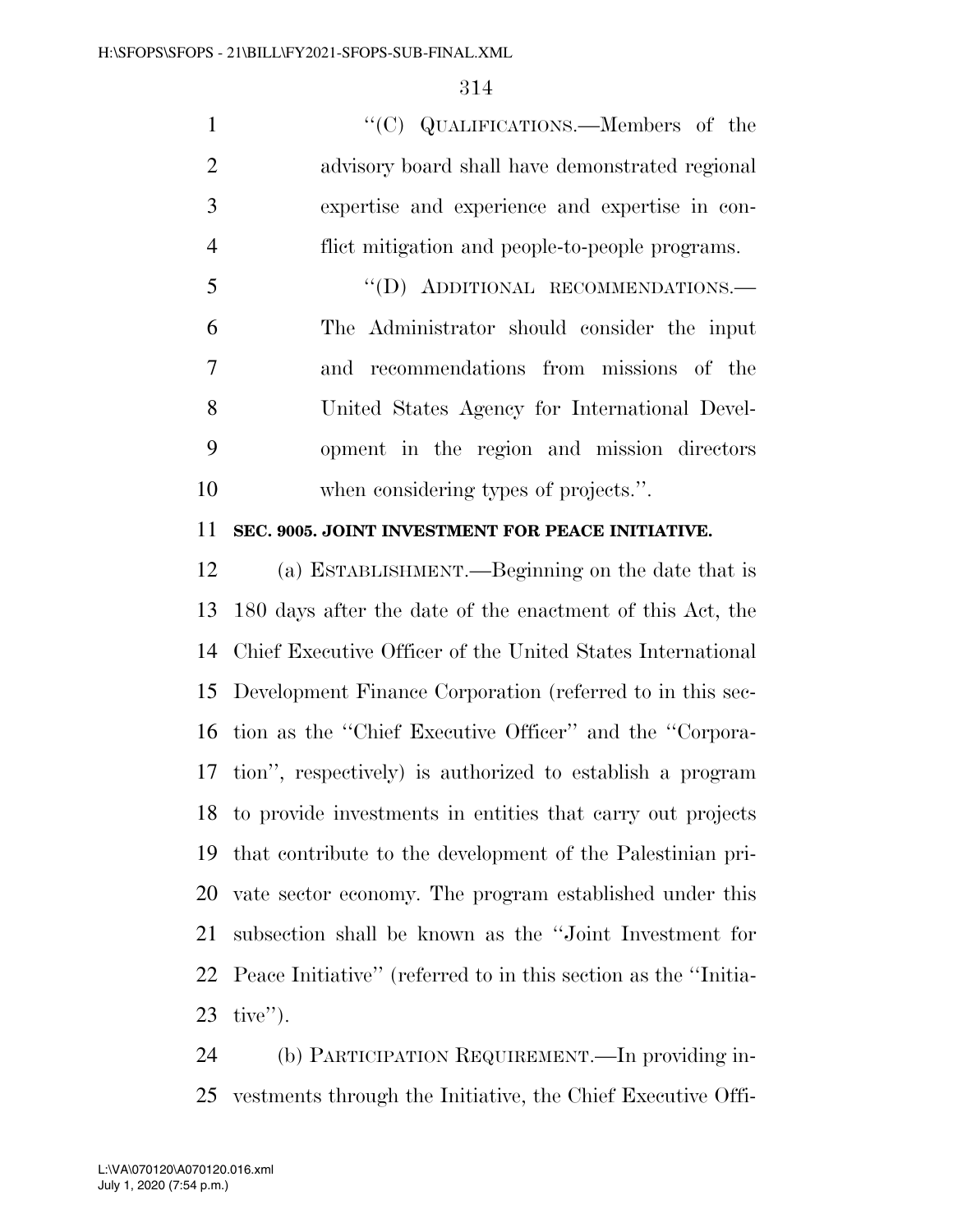cer shall ensure participation by small and medium-sized enterprises owned by Palestinians.

 (c) PRIORITY.—In providing investments through the Initiative, the Chief Executive Officer shall prioritize projects that increase economic cooperation between Israelis and Palestinians.

 (d) USE OF EXISTING AUTHORITIES.—In carrying out the Initiative, the Chief Executive Officer shall utilize the authorities under section 1421 of the Better Utiliza- tion of Investments Leading to Development Act of 2018 (22 U.S.C. 9621) to—

 (1) select a manager of the Initiative with the consensus of the majority of the Board of Directors of the Corporation;

 (2) oversee and direct the operation of the Ini- tiative consistent with such Act and other provisions of law;

 (3) provide the Initiative with loans, guaranties, equity, and insurance, as appropriate, to enable the Initiative to attract private investment; and

 (4) carry out the purposes of the Initiative con- sistent with the provisions of this section and other applicable provisions of law.

 (e) EXPENDITURES.—Funds made available to carry out the Initiative shall be expended at the minimum rate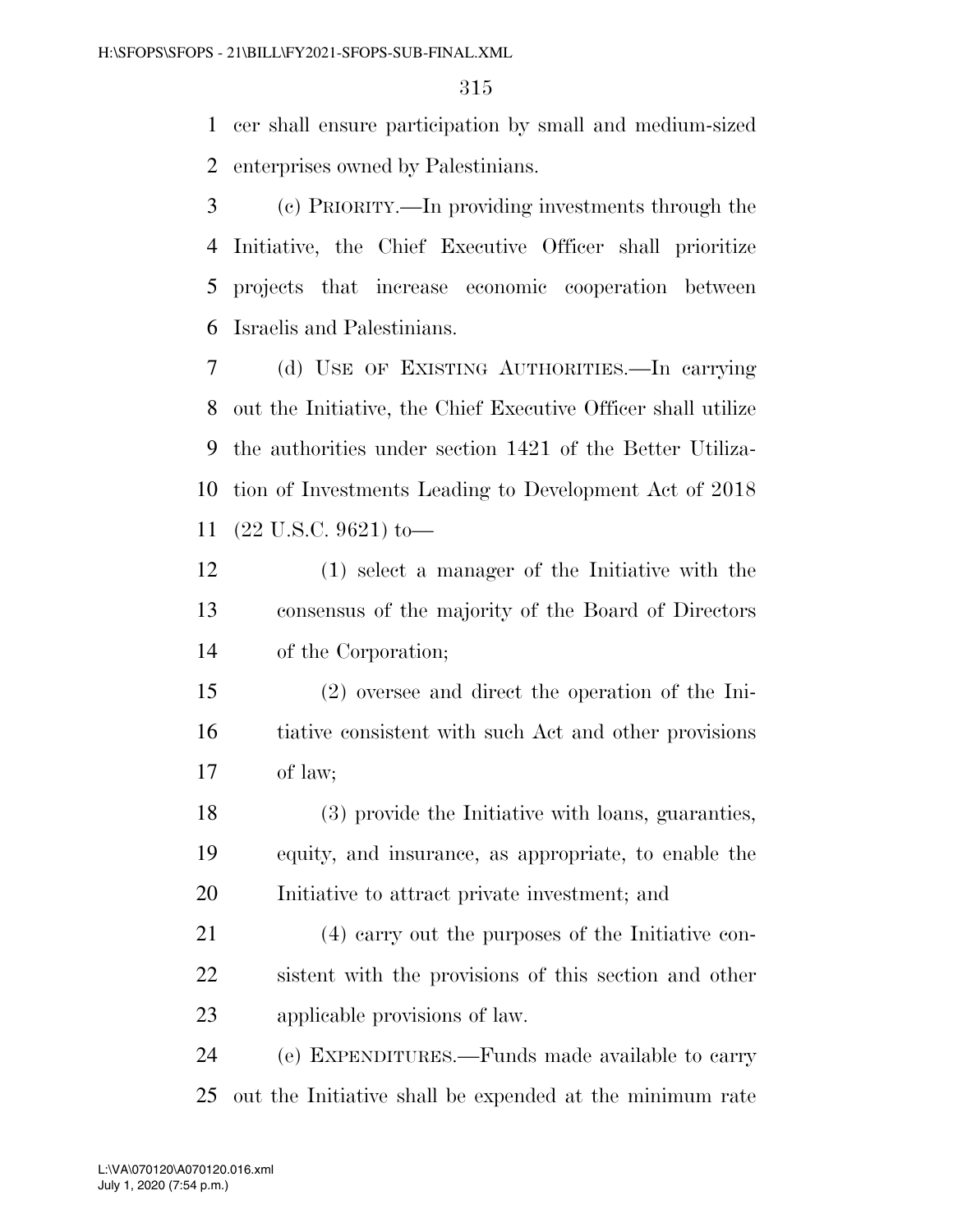necessary to make timely payments for projects and activi-

ties carried out under the Initiative.

 (f) PRIVATE CHARACTER OF INITIATIVE.—Any entity that receives an investment under the Initiative shall not by virtue of receipt of such investment be considered to be an agency or establishment of the United States Gov-ernment for purposes of title 5, United States Code.

 (g) OVERSIGHT.—Operations of the Corporation under the Initiative shall be subject to—

 (1) audits, investigations, and inspections con- ducted by the Office of the Inspector General of the United States International Development Finance Corporation; and

 (2) assessment by the Comptroller General of the United States.

(h) ANNUAL REPORT.—

 (1) IN GENERAL.—Not later than December 31, 2021, and each December 31 thereafter, the Chief Executive Officer shall submit to the appropriate congressional committees a report that describes the following:

 (A) The extent to which the Initiative has contributed to promoting and supporting Pales-tinian economic development.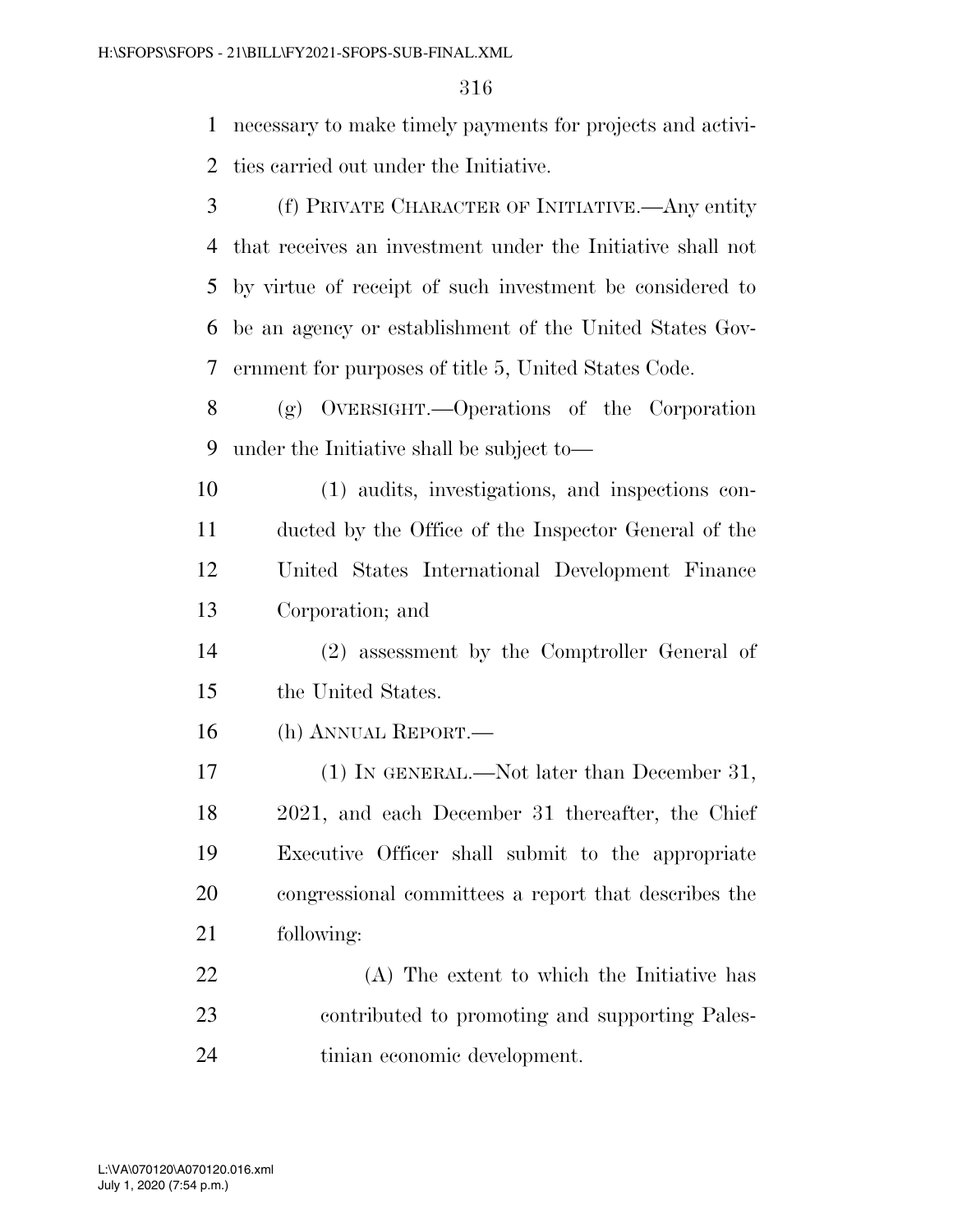| $\mathbf{1}$   | (B) The extent to which the Initiative has         |
|----------------|----------------------------------------------------|
| $\overline{2}$ | contributed to greater integration of the Pales-   |
| 3              | tinian economy into the international rules-       |
| $\overline{4}$ | based business system.                             |
| 5              | (C) The extent to which projects that in-          |
| 6              | crease economic cooperation between Israelis       |
| 7              | and Palestinians have been prioritized.            |
| 8              | (D) Information on the following:                  |
| 9              | (i) Investments received and provided              |
| 10             | through the Initiative.                            |
| 11             | (ii) The mechanisms established for                |
| 12             | transparency and accountability of invest-         |
| 13             | ments provided through the Initiative.             |
| 14             | (E) A description of the Initiative's oper-        |
| 15             | ations, activities, budget, receipts, and expendi- |
| 16             | tures for the preceding 12-month period, includ-   |
| 17             | ing an audited report of the Initiative's finances |
| 18             | which shall further include statements of finan-   |
| 19             | cial position, operations, equity positions and    |
| 20             | cash flows, in accordance with generally accept-   |
| 21             | ed government auditing standards prescribed by     |
| 22             | the Comptroller General of the United States.      |
| 23             | (F) Lessons learned from improvements to           |
| 24             | the efficacy of people-to-people relationships.    |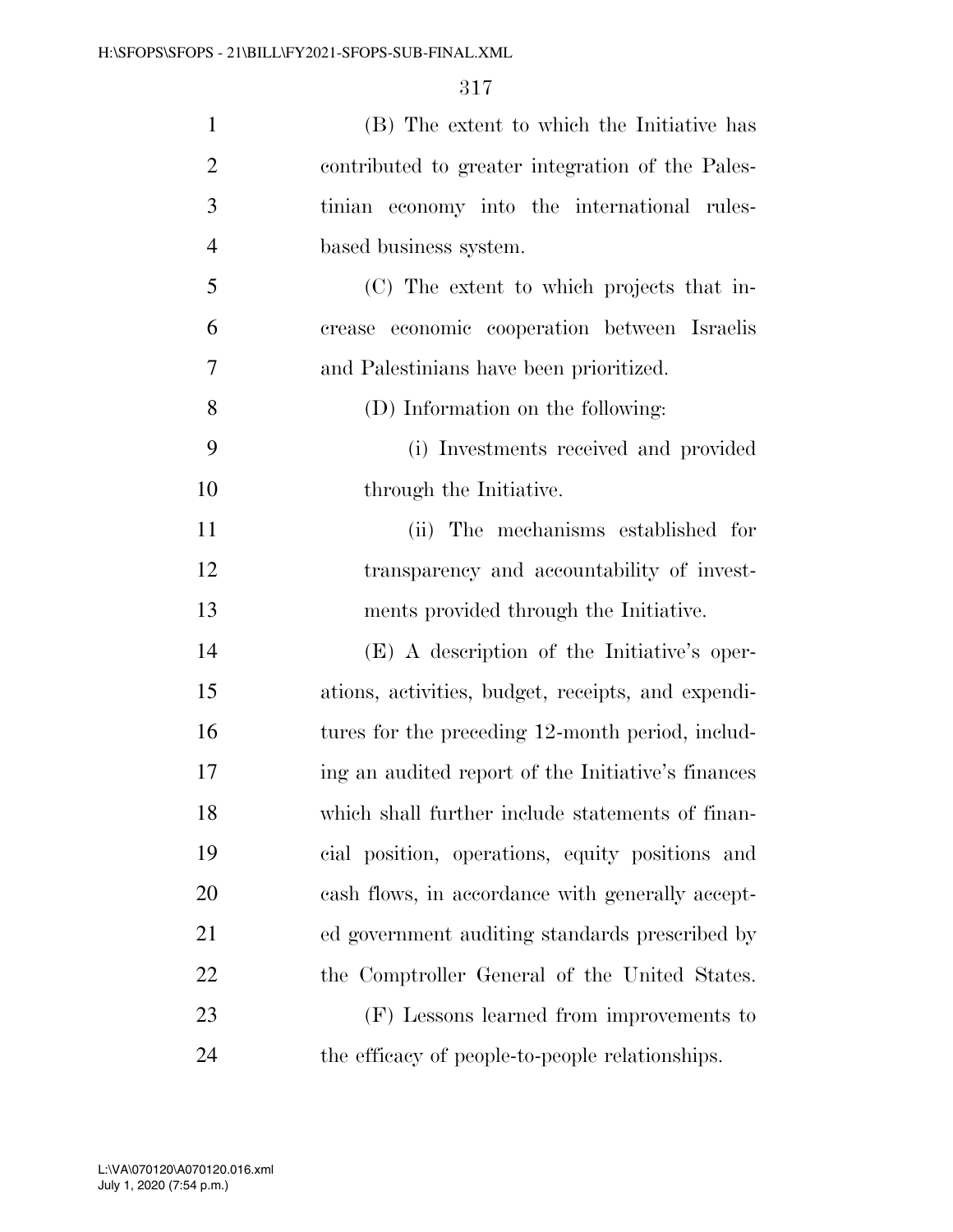(G) A description of potential strategies for achieving sustainability for civic institutions that the Initiative develops or supports, includ-ing novel financing mechanisms.

 (H) A description of the process for vetting and oversight of entities eligible for support from the Initiative to ensure compliance with 8 the requirements of section 9006(b).

 (2) FORM.—The reports required under this subsection shall be submitted in unclassified form, without the designation ''For Official Use Only'' or any related or successor designation, but may be ac-companied by a classified annex.

 (i) EXCEPTIONS TO CERTAIN LIMITATIONS.—In pro- viding investments through the Initiative described in sub-16 section  $(c)$ —

 (1) the Corporation may provide support for projects in countries with upper-middle-income economies or high-income economies (as those terms are defined by the International Bank for Recon- struction and Development and the International Development Association); and

23 (2) the restriction under section  $1412(c)(2)$  of the Better Utilization of Investments Leading to De-25 velopment Act of 2018 (22 U.S.C.  $9612(c)(2)$ ) shall

July 1, 2020 (7:54 p.m.) L:\VA\070120\A070120.016.xml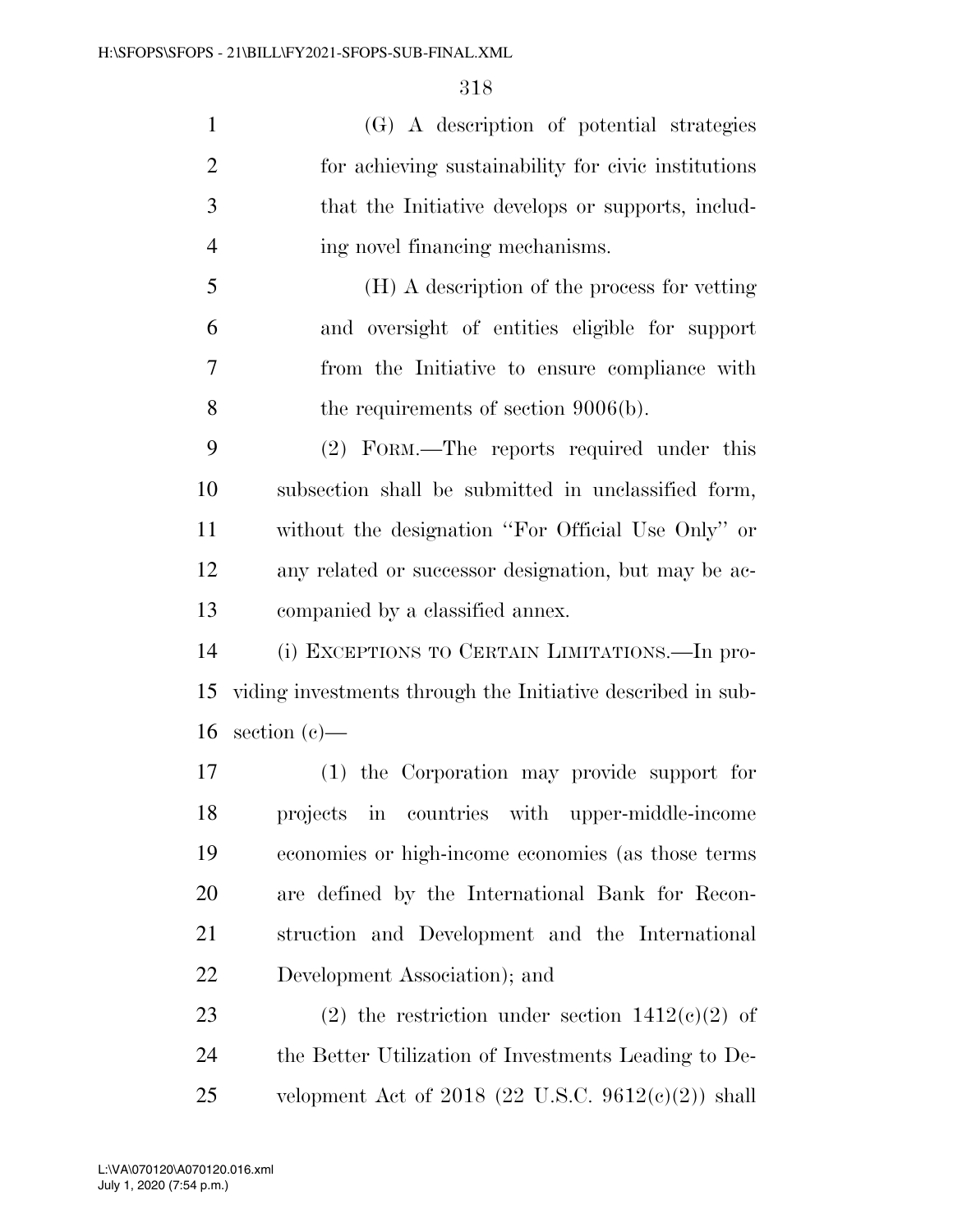| $\mathbf{1}$   | not apply with respect to support for projects in      |
|----------------|--------------------------------------------------------|
| $\overline{2}$ | countries described in paragraph (1).                  |
| 3              | (j) TERMINATION.-                                      |
| $\overline{4}$ | (1) IN GENERAL.—The authority to carry out             |
| 5              | the Initiative shall terminate on the date that is 10  |
| 6              | years after the date on which the Chief Executive      |
| 7              | Officer makes the first investment under the Initia-   |
| 8              | tive.                                                  |
| 9              | (2) EXCEPTION.—The Chief Executive Officer             |
| 10             | is authorized to continue to manage investments        |
| 11             | made under the Initiative on and after the date        |
| 12             | specified in paragraph $(1)$ .                         |
|                |                                                        |
| 13             | SEC. 9006. LIMITATIONS, VETTING, COORDINATION, AND     |
| 14             | <b>OVERSIGHT.</b>                                      |
| 15             | (a) LIMITATIONS.—None of the funds made available      |
| 16             | to carry out this title, or any amendment made by this |
| 17             | title, may be used to provide—                         |
| 18             | (1) financial assistance to the national govern-       |
| 19             | ment of any foreign country;                           |
| 20             | $(2)$ assistance for-                                  |
| 21             | (A) any individual or group the Secretary              |
| 22             | of State determines to be involved in, or advo-        |
| 23             | cating, terrorist activity; or                         |
| 24             | (B) any individual who is a member of a                |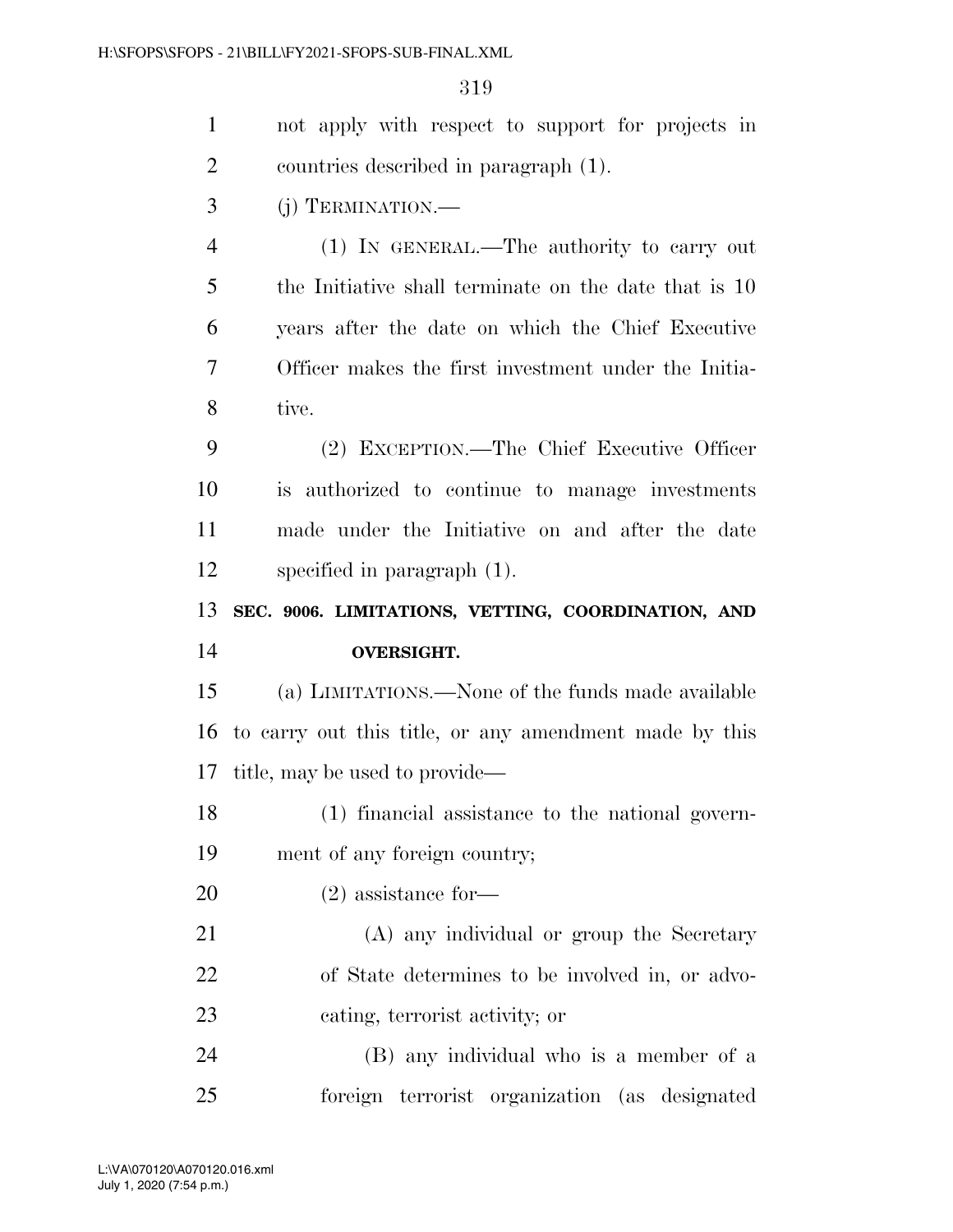|    | pursuant to section 219 of the Immigration and  |
|----|-------------------------------------------------|
| 2  | Nationality Act $(8 \text{ U.S.C. } 1189)$ ; or |
| -3 | (3) assistance for the Palestinian Authority or |
|    | the Palestine Liberation Organization.          |

 (b) APPLICABLE REGULATIONS.—Assistance made available under this title, and any amendment made by this title, shall adhere to the mission directives and vetting practices for assistance for the West Bank and Gaza, as set forth by the United States Agency for International Development.

(c) COORDINATION.—

 (1) The Chief Executive Officer of the United States International Development Finance Corpora- tion, acting through the Development Coordination Officer of such Corporation, shall coordinate with the Administrator of the United States Agency for International Development to ensure that all expend- itures from the Joint Investment for Peace Initiative comply with this section.

 (2) To the extent practicable, the Administrator of the United States Agency for International Devel- opment and the Chief Executive Officer of the United States International Development Finance Corporation should coordinate and share information in advance of providing resources through the Peo-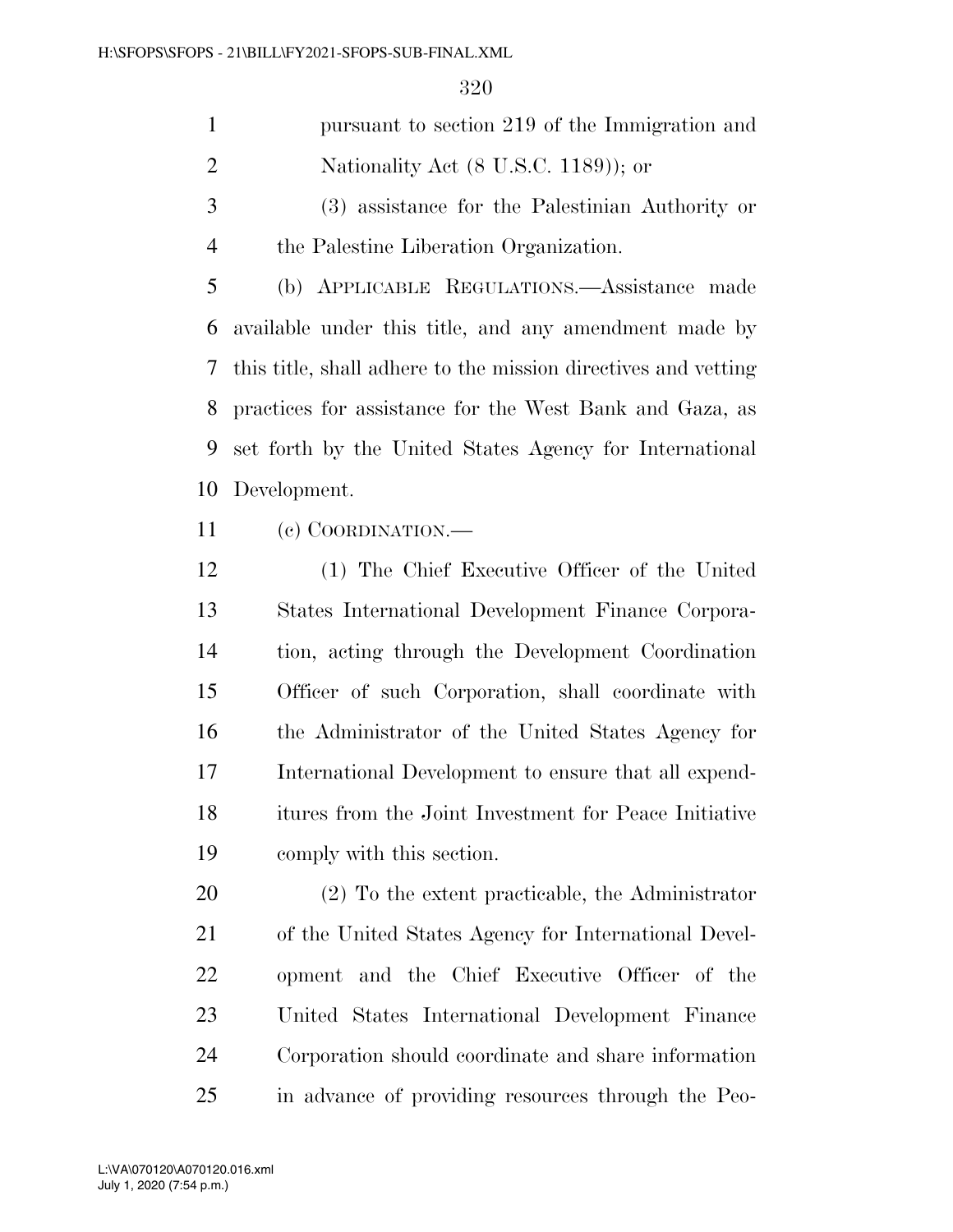- ple-to-People Partnership for Peace Fund and the Joint Investment for Peace Initiative.
- (d) REPORT.—

 (1) IN GENERAL.—Not later than 90 days after the end of the first fiscal year in which both the People-to-People Partnership for Peace Fund and the Joint Investment for Peace Initiative are in ef- fect, and annually thereafter, the Administrator of the United States Agency for International Develop- ment and the Chief Executive Officer of the United States International Development Finance Corpora- tion shall jointly submit to the appropriate congres- sional committees a report in writing that de-scribes—

 (A)(i) lessons learned and best practices developed from funding for projects under the People-to-People Partnership for Peace Fund during the prior fiscal year; and

 (ii) the extent to which such projects have contributed to the purposes of the People-to-People Partnership for Peace Fund;

 (B)(i) lessons learned and best practices developed from investments provided under the Joint Investment for Peace Initiative during the prior fiscal year; and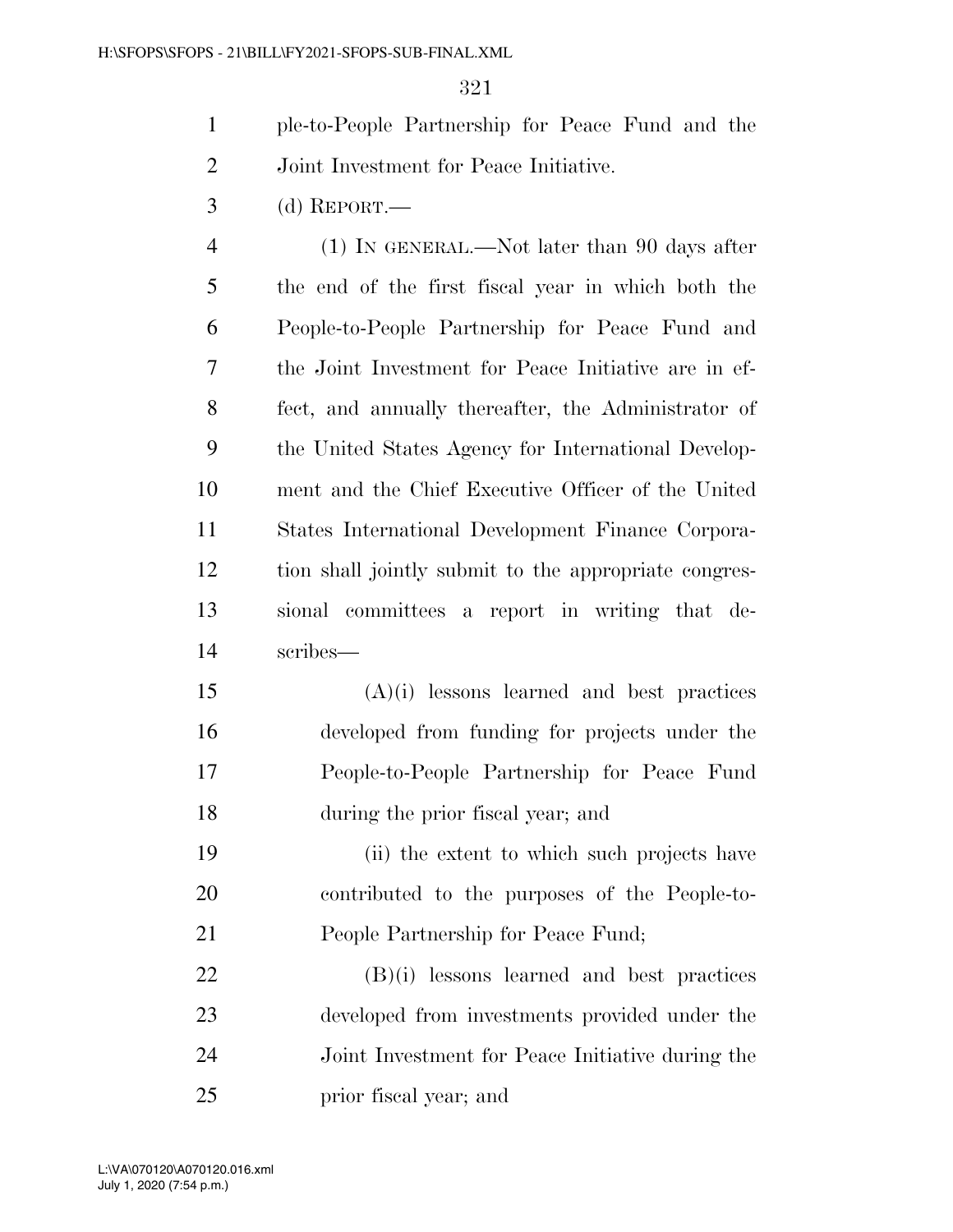(ii) the extent to which such investments have contributed to the purposes of the Joint Investment for Peace Initiative; and

 (C) how the United States International Development Finance Corporation and the United States Agency for International Devel- opment coordinate and share information with respect to the People-to-People Partnership for Peace Fund and the Joint Investment for Peace Initiative.

 (2) CONSULTATION.—The Administrator of the United States Agency for International Development shall consult with the advisory board established by subsection (e) of section 535 of the Foreign Assist- ance Act of 1961 (as added by section 9004) to in-form the reports required by paragraph (1).

# **SEC. 9007. APPROPRIATE CONGRESSIONAL COMMITTEES DEFINED.**

 In this title, the term ''appropriate congressional committees'' has the meaning given that term in section 1402 of the Better Utilization of Investments Leading to Development Act of 2018 (22 U.S.C. 9601).

#### **SEC. 9008. AUTHORIZATION OF APPROPRIATIONS.**

 (a) IN GENERAL.—There is authorized to be appro-priated to carry out this title, and the amendments made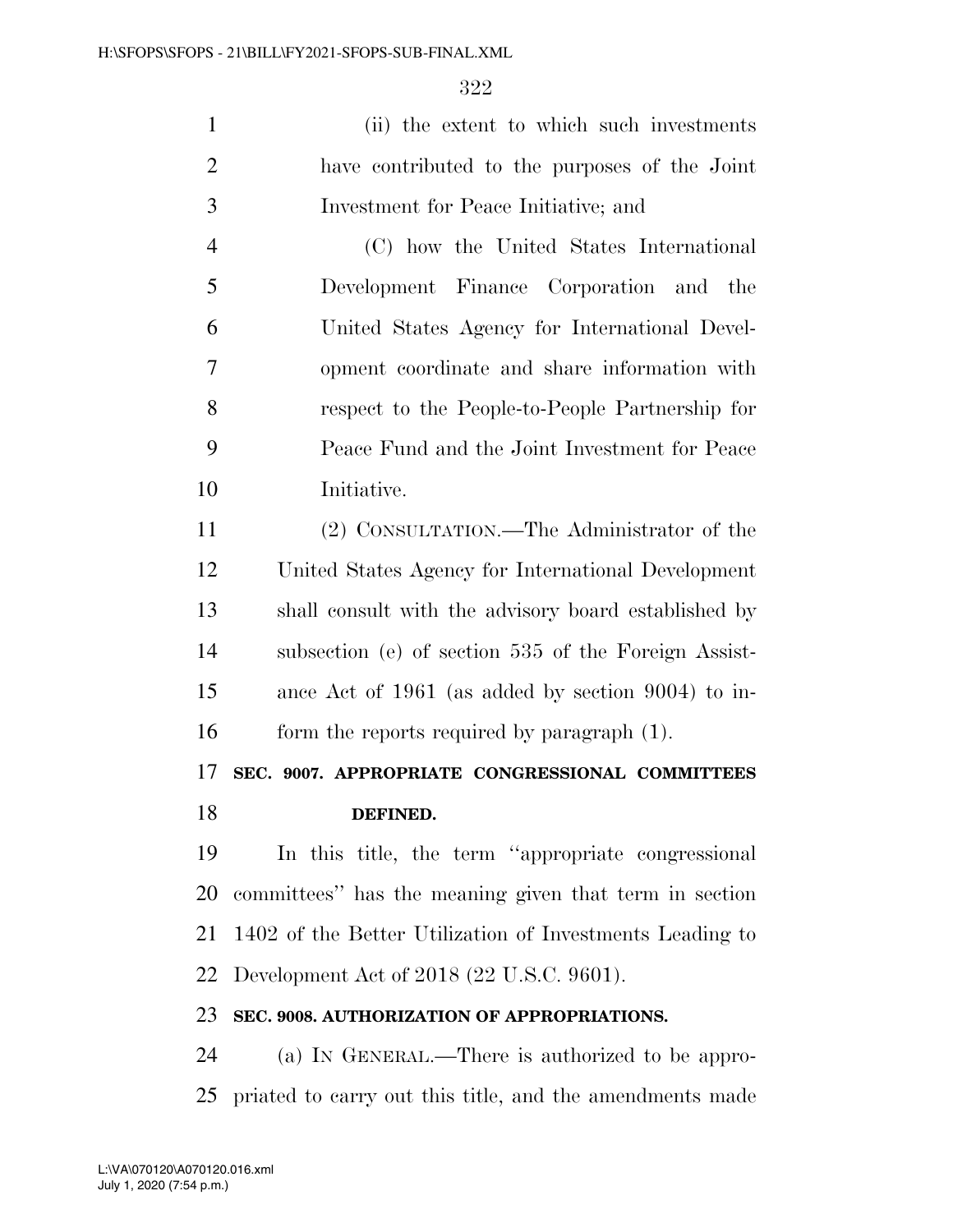by this title, \$50,000,000 for each of the first 5 fiscal years beginning after the date of the enactment of this Act.

 (b) AVAILABILITY OF AMOUNTS TO CARRY OUT SEC-5 TION 535 OF THE FOREIGN ASSISTANCE ACT OF 1961.— Of the amounts authorized to be appropriated by sub- section (a) for each of the fiscal years described in such subsection, the following amounts shall be made available to carry out section 535 of the Foreign Assistance Act of 1961 (as added by section 9004):

 (1) 60 percent of such amounts for the first fis-cal year.

 (2) 50 percent of such amounts for the second fiscal year.

 (3) 40 percent of such amounts for each of the 16 third and fourth such fiscal years.

 (4) 30 percent of such amounts for the fifth such fiscal year.

 (c) ADMINISTRATIVE EXPENSES.—Not more than 3 percent of amounts authorized to be appropriated by sub- section (a) for a fiscal year may be made available for ad- ministrative expenses to carry out section 535 of the For- eign Assistance Act of 1961 (as added by section 9004). (d) AVAILABILITY.—Amounts authorized to be ap-propriated by subsection (a) for a fiscal year are author-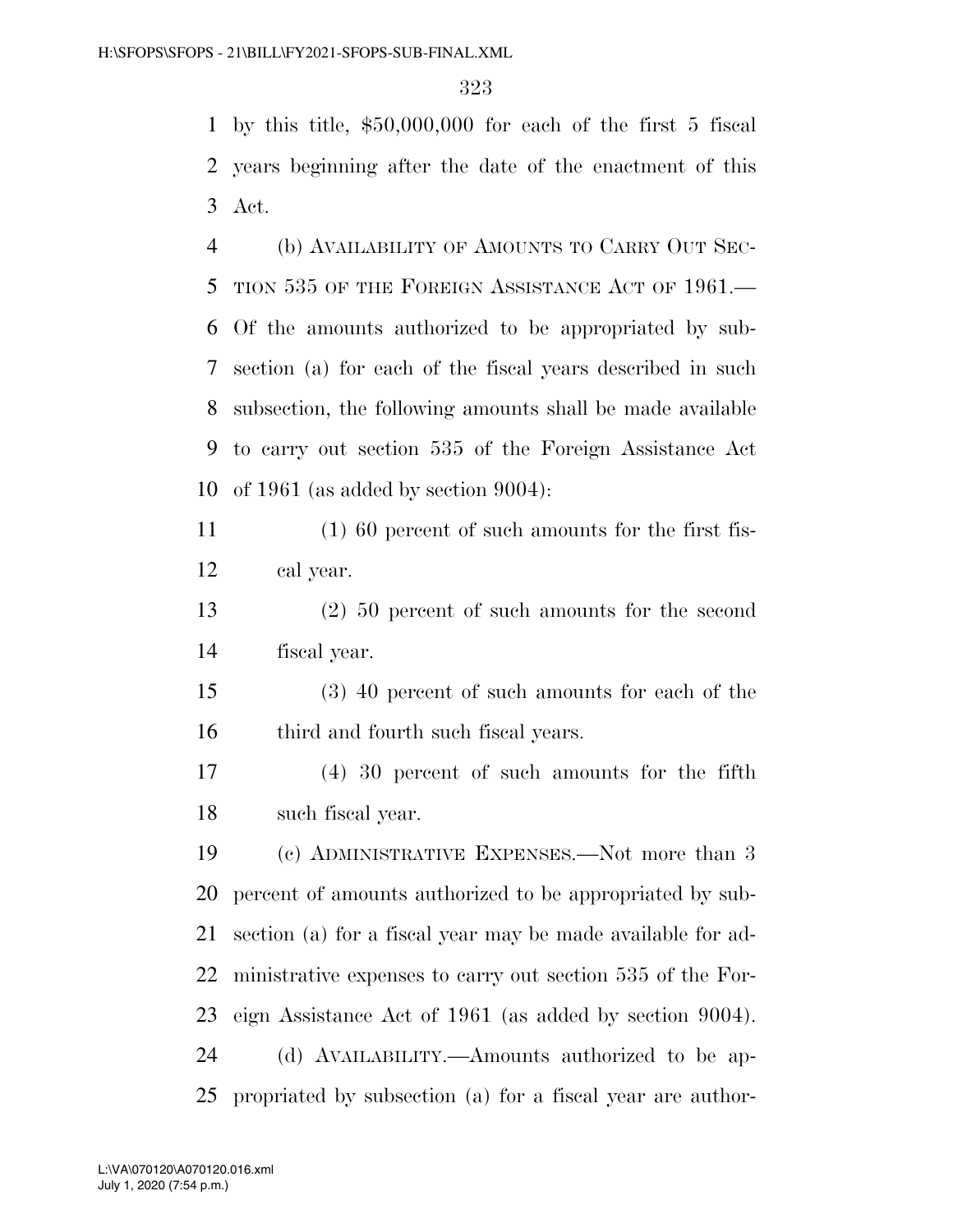- ized to remain available for such fiscal year and the subse-
- quent 4 fiscal years.
- This Act may be cited as the ''Department of State,
- Foreign Operations, and Related Programs Appropria-
- tions Act, 2021''.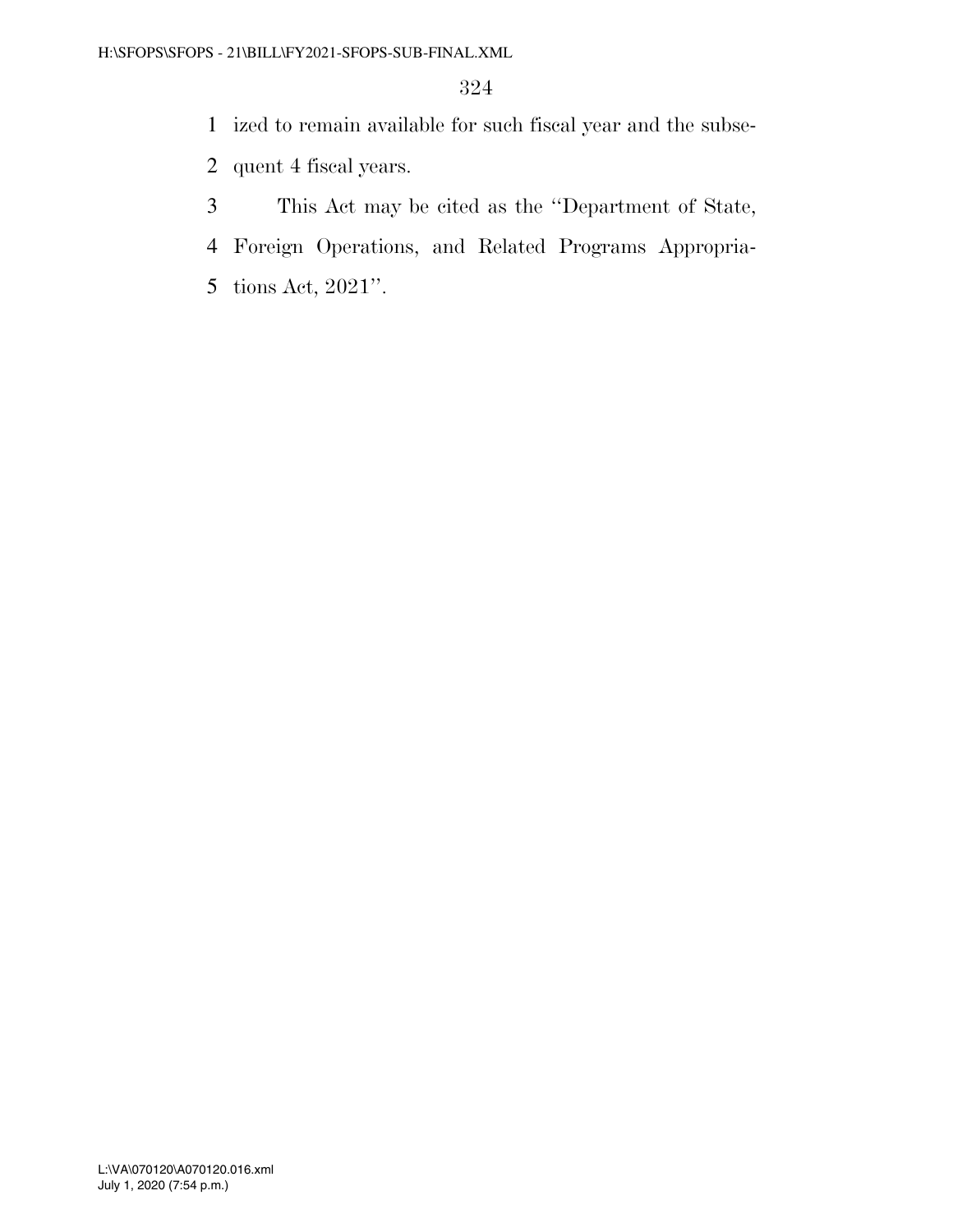July 1, 2020 (7:54 p.m.) L:\VA\070120\A070120.016.xml